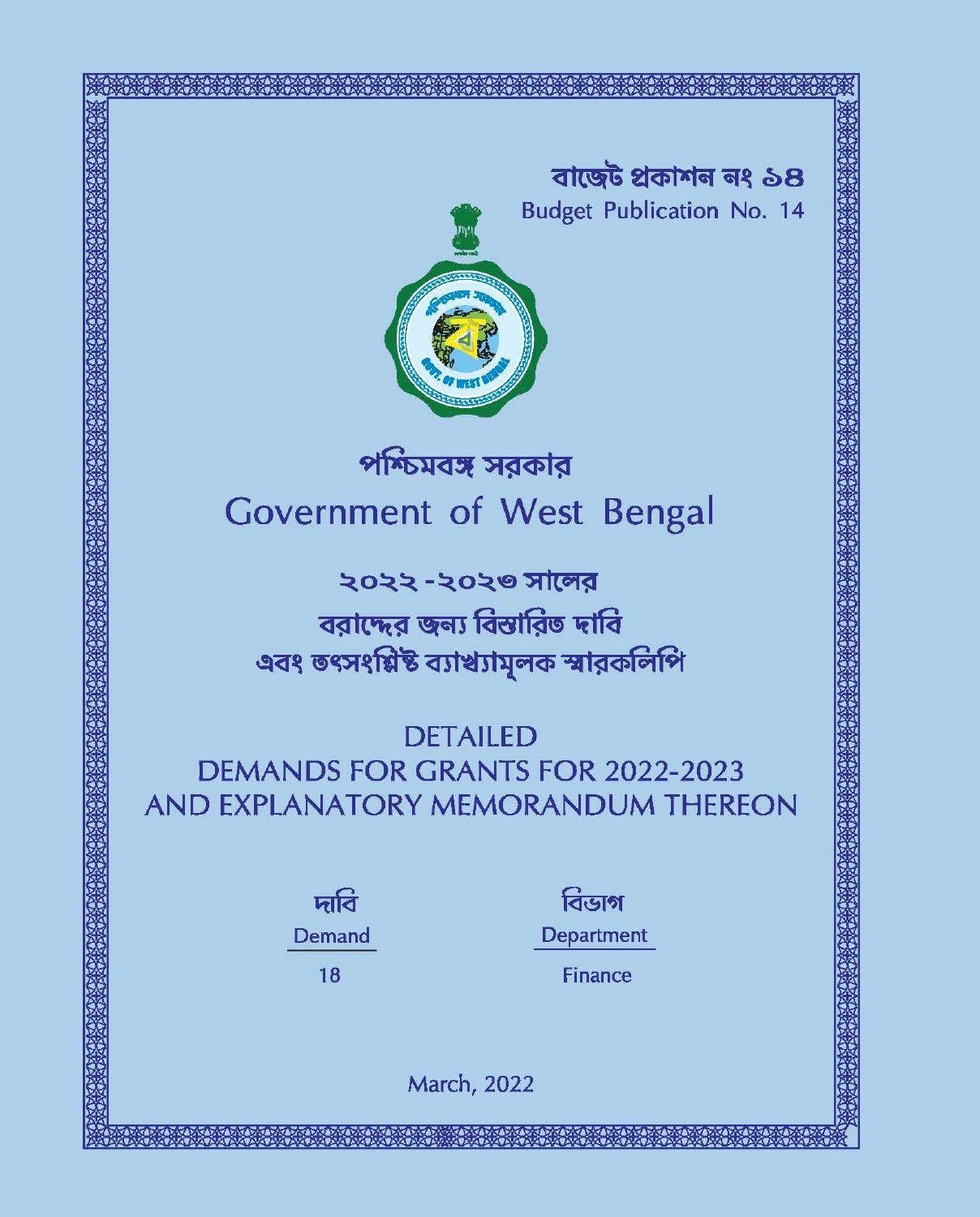# (CONTENTS)

### **Detailed Demands for Grants for 2022-2023**

| <b>Demand No.</b><br>/ Serial No. | <b>Major Heads</b>                                                    |   | Pages     |
|-----------------------------------|-----------------------------------------------------------------------|---|-----------|
| 18                                | 2014 - Administration of Justice                                      | . | $1-5$     |
|                                   | 2020 - Collection of Taxes on Income and Expenditure                  |   | $6-9$     |
|                                   | 2029 - Land Revenue                                                   | . | $10 - 12$ |
|                                   | 2030 - Stamps and Registration                                        |   | $13 - 23$ |
|                                   | 2035 - Collection of Other Taxes on Property and Capital Transactions |   | 24-26     |
|                                   | 2039 - State Excise                                                   | . | 27-33     |
|                                   | 2040 - Taxes on Sales, Trades etc.                                    |   | 34-39     |
|                                   | 2043 - Collection Charges Under State Goods And Services Tax          | . | $40 - 43$ |
|                                   | 2045 - Other Taxes and Duties on Commodities and Services             |   | 44-50     |
|                                   | 2047 - Other Fiscal Services                                          |   | 51-53     |
|                                   | 2048 - Appropriation for Reduction or Avoidance of Debt               |   | 54-55     |
|                                   | 2049 - Interest Payments                                              |   | 56-102    |
|                                   | 2051 - Public Service Commission                                      | . | 103-105   |
|                                   | 2052 - Secretariat--General Services                                  |   | 106-114   |
|                                   | 2054 - Treasury and Accounts Administration                           |   | 115-123   |
|                                   | 2058 - Stationery and Printing                                        |   | 124-126   |
|                                   | 2059 - Public Works                                                   |   | 127-128   |
|                                   | 2070 - Other Administrative Services                                  | . | 129-135   |
|                                   | 2071 - Pensions and Other Retirement Benefits                         |   | 136-153   |
|                                   | 2075 - Miscellaneous General Services                                 | . | 154-158   |
|                                   | 2235 - Social Security And Welfare                                    |   | 159-166   |
|                                   | 2250 - Other Social Services                                          |   | 167-169   |
|                                   | 3454 - Census, Surveys and Statistics                                 |   | 170-172   |
|                                   | 3475 - Other General Economic Services                                |   | 173-175   |
|                                   | 4059 - Capital Outlay on Public Works                                 |   | 176-178   |
|                                   | 4070 - Capital Outlay on Other Administrative Services                | . | 179-180   |
|                                   | 4216 - Capital Outlay on Housing                                      | . | 181-182   |
|                                   | 4885 - Other Capital Outlay on Industries and Minerals                |   | 183-185   |
|                                   | 5465 - Investments in General Financial and Trading Institutions      |   | 186-187   |
|                                   | 6003 - Internal Debt of the State Government                          |   | 188-202   |
|                                   | 6004 - Loans and Advances from the Central Government                 |   | 203-206   |
|                                   | 6885 - Other Loans To Industries And Minerals                         | . | 207-208   |
|                                   | 7610 - Loans to Government Servants etc.                              | . | 209-213   |
|                                   | 7999 - Appropriation to the Contigency Fund                           |   | 214-215   |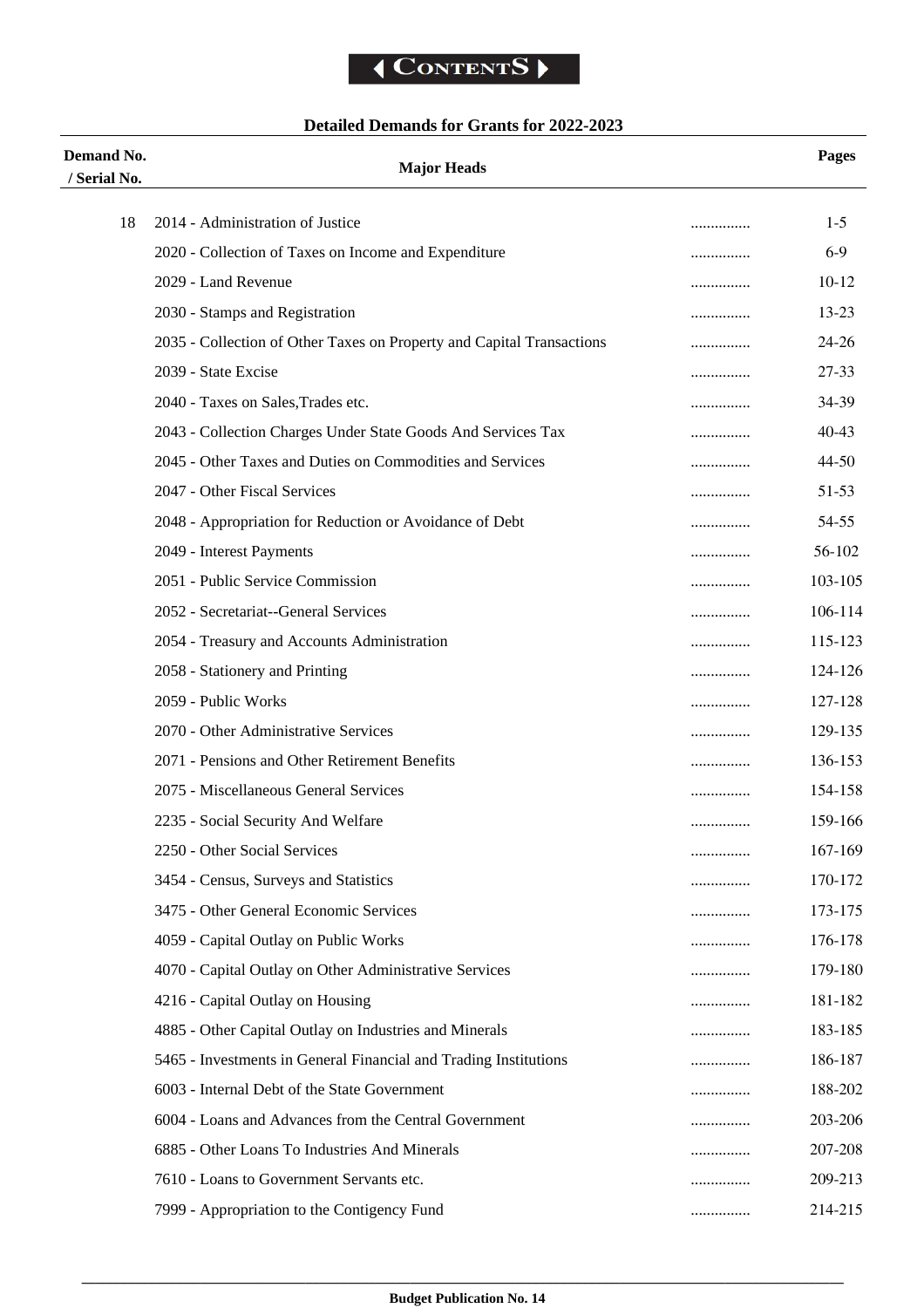| Demand No.<br>' Serial No. | <b>Major Heads</b>                                | Pages       |
|----------------------------|---------------------------------------------------|-------------|
|                            | <b>Explanatory Memorandum</b>                     |             |
|                            | Expenditure                                       |             |
|                            | 2049 - Interest Payment                           | <br>$3-4$   |
|                            | Receipts and Disbursements                        |             |
|                            | 6003 - Internal Debt of the State Government      | <br>$5 - 5$ |
|                            | 6004 - Loans and Advances from Central Government | <br>$6 - 7$ |

# **Detailed Demands for Grants for 2022-2023**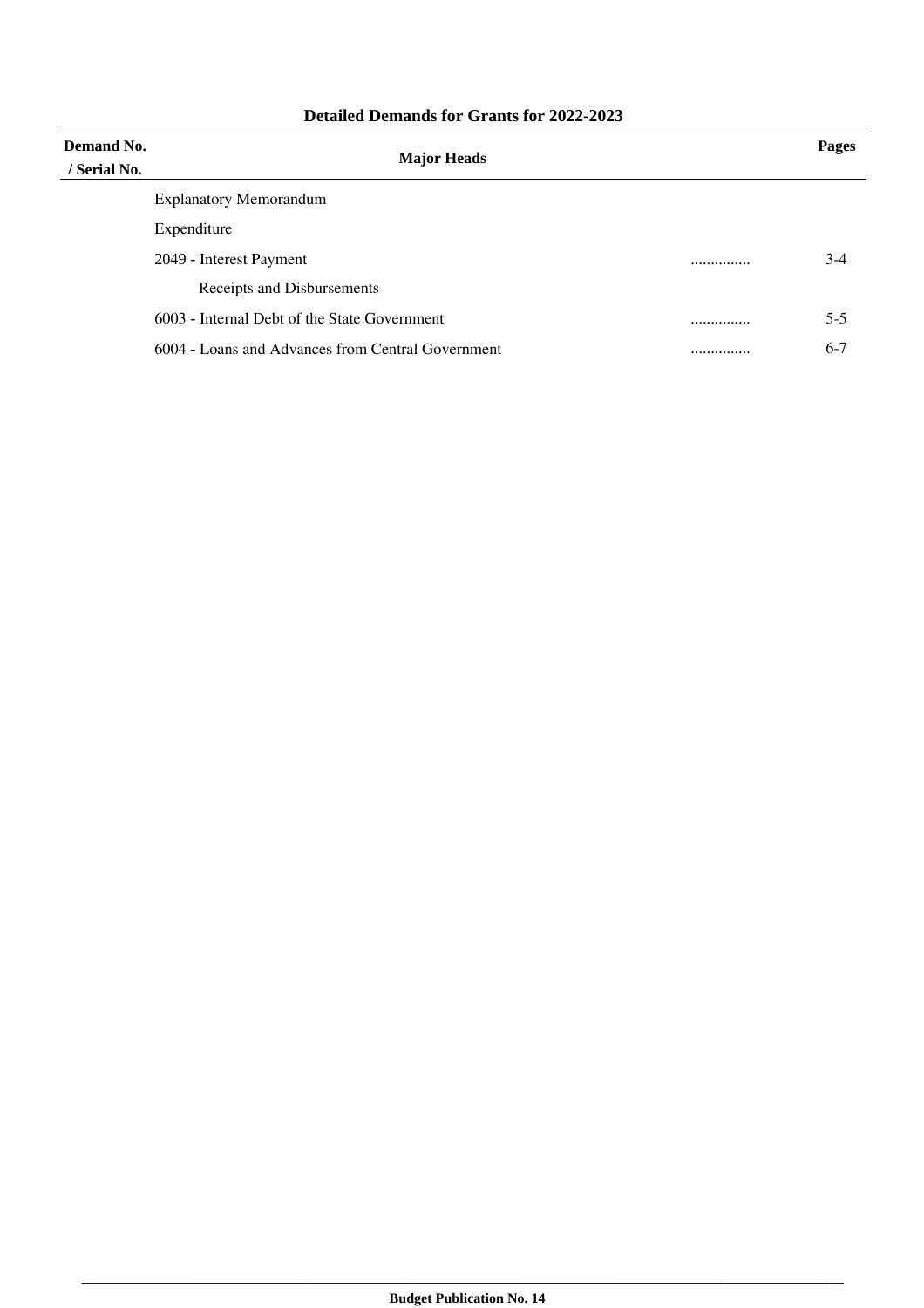### **REVENUE EXPENDITURE**

### **DEMAND No. 18**

#### **Finance Department**

**A. General Services - (a) Organs of State**

#### **Head of Account : 2014 - Administration of Justice**

| Voted Rs. 8,21,99,000      | <b>Charged Rs. Nil</b> |             | <b>Total Rs. 8,21,99,000</b> |                  |  |
|----------------------------|------------------------|-------------|------------------------------|------------------|--|
|                            |                        | Voted Rs.   | Charged Rs.                  | <b>Total Rs.</b> |  |
| <b>Gross Expenditure</b>   |                        | 8,21,99,000 | $\cdots$                     | 8,21,99,000      |  |
| <b>Deduct - Recoveries</b> |                        | $-5.000$    | $\cdots$                     | $-5,000$         |  |
| <b>Net Expenditure</b>     |                        | 8,21,94,000 | $\cdots$                     | 8,21,94,000      |  |

### **REVENUE EXPENDITURE ABSTRACT ACCOUNT**

---------------------------------------------------------------------------------------------------------------------------------------------------------------------------------

|                                    |                                                                            |           | <b>Budget</b>                                           | Revised        | Budget    |
|------------------------------------|----------------------------------------------------------------------------|-----------|---------------------------------------------------------|----------------|-----------|
|                                    |                                                                            | Actuals,  | Estimate,                                               | Estimate,      | Estimate, |
|                                    |                                                                            | 2020-2021 | 2021-2022                                               | 2021-2022      | 2022-2023 |
|                                    |                                                                            | Rs.       | Rs.                                                     | $\mathbf{Rs.}$ | Rs.       |
| 116- State Administrative Tribunal |                                                                            |           |                                                         |                |           |
| Administrative Expenditure         |                                                                            |           | 6,66,00,504 8,15,60,000 7,99,87,000 8,20,94,000         |                |           |
| <b>State Development Schemes</b>   |                                                                            |           | 9,17,646 1,00,000 33,000 1,05,000                       |                |           |
|                                    | <b>Total - 116</b>                                                         |           | $6,75,18,150$ $8,16,60,000$ $8,00,20,000$ $8,21,99,000$ |                |           |
|                                    | Grand Total - Gross 6,75,18,150 8,16,60,000 8,00,20,000 8,21,99,000        |           |                                                         |                |           |
|                                    | Voted                                                                      |           | 6,75,18,150 8,16,60,000 8,00,20,000 8,21,99,000         |                |           |
|                                    |                                                                            |           | Charged                                                 |                |           |
|                                    | Administrative Expenditure 6,66,00,504 8,15,60,000 7,99,87,000 8,20,94,000 |           |                                                         |                |           |
|                                    | State Development Schemes 9,17,646 1,00,000 33,000 1,05,000                |           |                                                         |                |           |
|                                    | Deduct Recoveries -3,364 -3,000 -5,000 -5,000                              |           |                                                         |                |           |
|                                    | Grand Total - Net 6,75,14,786 8,16,57,000 8,00,15,000 8,21,94,000          |           |                                                         |                |           |
|                                    |                                                                            |           | Voted 6,75,14,786 8,16,57,000 8,00,15,000 8,21,94,000   |                |           |
|                                    |                                                                            |           |                                                         |                |           |
|                                    |                                                                            |           |                                                         |                |           |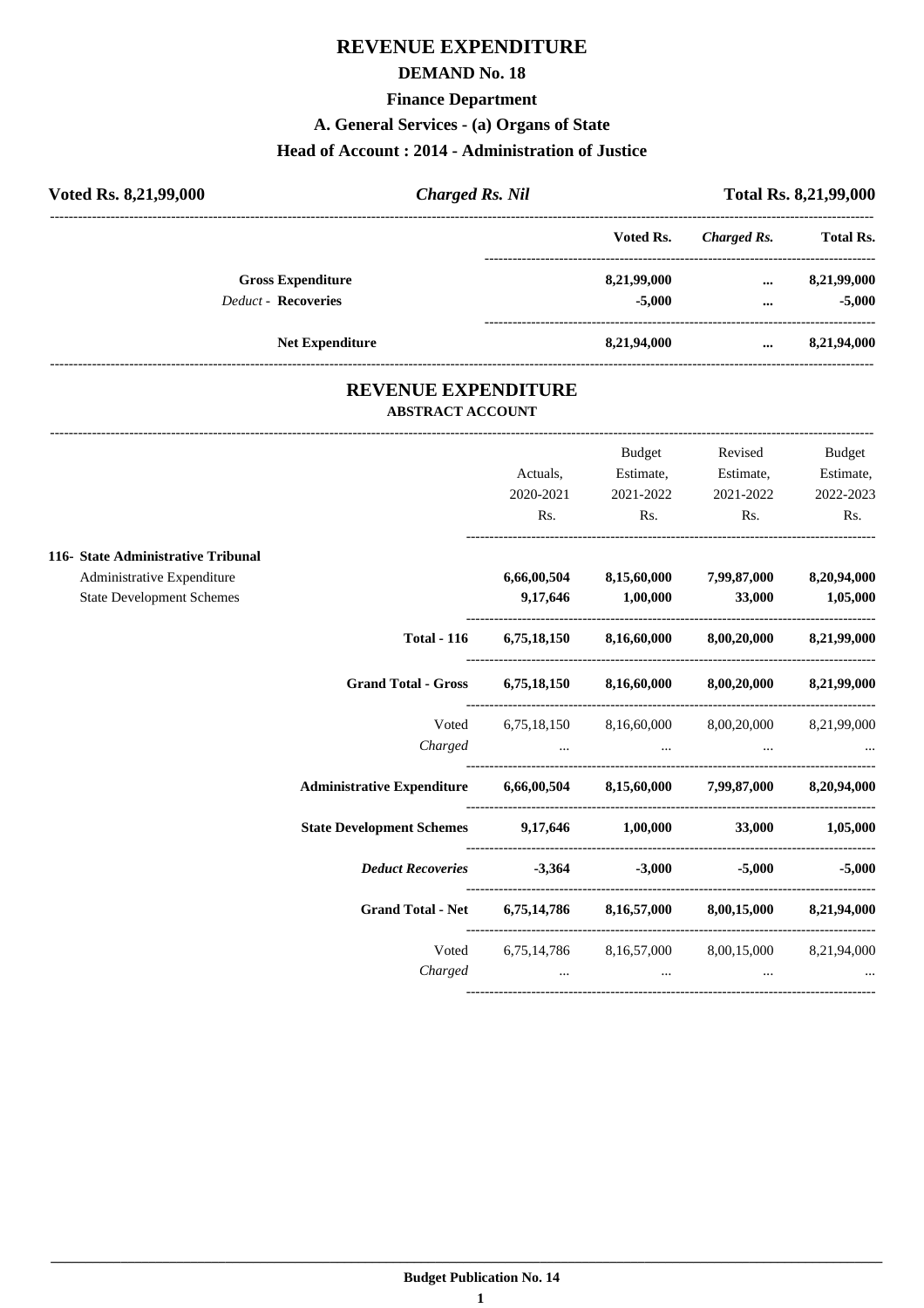-------------------------------------------------------------------------------------------------------------------------------------------------------------------------------

|                                                                         | Actuals,<br>2020-2021<br>Rs. | <b>Budget</b><br>Estimate,<br>2021-2022<br>Rs. | Revised<br>Estimate,<br>2021-2022<br>Rs.        | Budget<br>Estimate,<br>2022-2023<br>Rs. |
|-------------------------------------------------------------------------|------------------------------|------------------------------------------------|-------------------------------------------------|-----------------------------------------|
| <b>DETAILED ACCOUNT NO. 2014-00-116 - STATE ADMINISTRATIVE TRIBUNAL</b> |                              |                                                |                                                 |                                         |
| 116- State Administrative Tribunal                                      |                              |                                                |                                                 |                                         |
| <b>Administrative Expenditure</b>                                       |                              |                                                |                                                 |                                         |
| 001- The West Bengal Taxation Tribunal (i) The Chairman and             |                              |                                                |                                                 |                                         |
| Members [FD]                                                            |                              |                                                |                                                 |                                         |
| 01- Salaries                                                            |                              |                                                |                                                 |                                         |
| $01-Pay$                                                                | 58,14,864                    | 1,33,39,000                                    | 70,00,000                                       | 72,10,000                               |
| 14-Grade Pay                                                            | $\cdots$                     | <b>Contract Contract</b>                       | $\ldots$                                        | $\ddots$                                |
| 02-Dearness Allowance                                                   | 13,77,000                    | 4,00,000                                       | 19,74,000                                       | 20,34,000                               |
| 03-House Rent Allowance                                                 | 25,92,000                    | 12,67,000                                      | 28,00,000                                       | 28,84,000                               |
| 04-Ad hoc Bonus<br>07-Other Allowances                                  | $\cdots$                     | $\sim 100$ and $\sim 100$                      | $\sim 10^{11}$ and $\sim 10^{11}$               | $\cdots$                                |
| 12-Medical Allowance                                                    | 63,40,082                    | 57,42,000                                      | 64,00,000                                       | 65,28,000                               |
|                                                                         |                              | $\cdots$                                       |                                                 |                                         |
| Total - 2014-00-116-001-01                                              |                              |                                                | 1,61,23,946 2,07,48,000 1,81,74,000 1,86,56,000 |                                         |
|                                                                         |                              |                                                |                                                 |                                         |
| 07- Medical Reimbursements                                              |                              |                                                | 2,56,978 3,79,000 3,79,000                      | 3,87,000                                |
| 11- Travel Expenses                                                     | $\cdots$                     | $\cdots$                                       | $\cdots$                                        |                                         |
| 12- Medical Reimbursements under WBHS 2008                              | $\cdots$                     | $\ldots$                                       | $\cdots$                                        | $\ldots$                                |
| 13- Office Expenses                                                     |                              |                                                |                                                 |                                         |
| 01-Electricity                                                          | 88,950                       | 1,36,000                                       | 1,36,000                                        | 1,39,000                                |
| 02-Telephone                                                            | 11,533                       | 28,000                                         | 28,000                                          | 29,000                                  |
| 03-Maintenance / P.O.L. for Office Vehicles                             | $\cdots$                     | $\sim 100$ and $\sim 100$<br>15,000            | $\cdots$                                        | $\ldots$                                |
| 04-Other Office Expenses                                                | 18,339                       |                                                | 30,000                                          | 31,000                                  |
| Total - 2014-00-116-001-13                                              |                              | 1,18,822 1,79,000                              | 1,94,000                                        | 1,99,000                                |
| Total - 2014-00-116-001                                                 |                              |                                                | 1,64,99,746 2,13,06,000 1,87,47,000 1,92,42,000 |                                         |
| 003- State Administrative Tribunal [FD]                                 |                              |                                                |                                                 |                                         |
| 01- Salaries                                                            |                              |                                                |                                                 |                                         |
| 01-Pay                                                                  | 1,45,50,847                  | 2,58,52,000                                    | 1,70,00,000                                     | 1,75,10,000                             |
| 14-Grade Pay                                                            | $\ldots$                     | $\cdots$                                       | $\ldots$                                        |                                         |
| 02-Dearness Allowance                                                   | 37,94,772                    | 7,76,000                                       | 42,02,000                                       | 43,29,000                               |
| 03-House Rent Allowance                                                 | 34, 31, 895                  | 24,56,000                                      | 35,00,000                                       | 36,05,000                               |
| 04-Ad hoc Bonus                                                         | 25,200                       | 18,000                                         | 26,000                                          | 27,000                                  |
| 05-Interim Relief                                                       | 3,87,815                     | 4,00,000                                       | 3,88,000                                        | 3,88,000                                |
| 07-Other Allowances                                                     | 62,94,489                    | 93,28,000                                      | 88,00,000                                       | 89,76,000                               |
| 12-Medical Allowance                                                    | 28,613                       | 46,000                                         | 29,000                                          | 30,000                                  |
| Total - 2014-00-116-003-01                                              | 2,85,13,631                  | 3,88,76,000                                    | 3,39,45,000                                     | 3,48,65,000                             |
| 02- Wages                                                               | 1,37,700                     | 6,000                                          | 15,90,000                                       | 16,38,000                               |
| 07- Medical Reimbursements                                              | 5,01,350                     | 4,20,000                                       | 5,50,000                                        | 5,61,000                                |
| 11- Travel Expenses                                                     | $\cdots$                     | $\cdots$                                       | $\cdots$                                        |                                         |
| 12- Medical Reimbursements under WBHS 2008                              | 29,163                       | 6,96,000                                       | 6,80,000                                        | 6,96,000                                |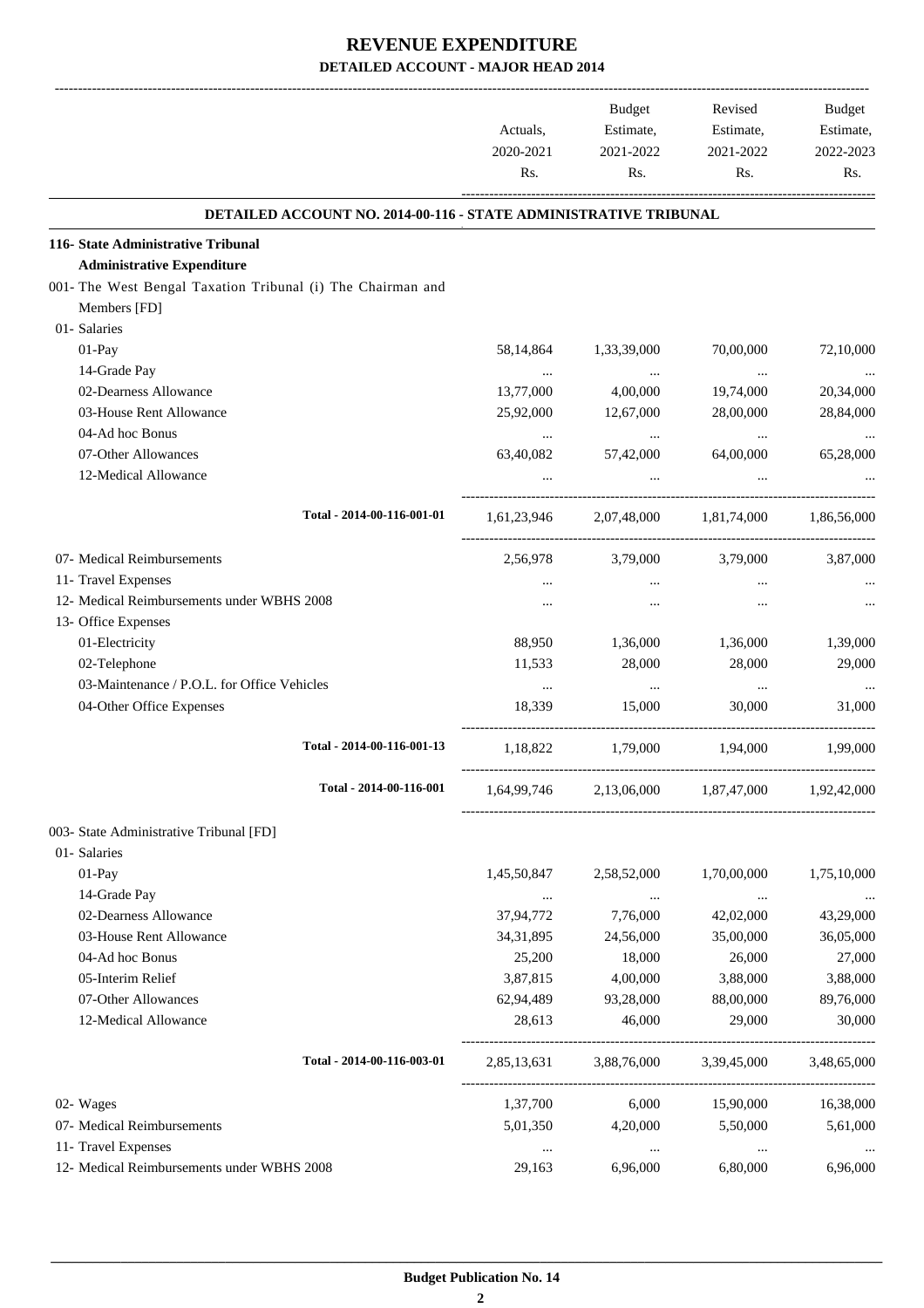|                                                                    |                  | <b>Budget</b>    | Revised          | Budget           |
|--------------------------------------------------------------------|------------------|------------------|------------------|------------------|
|                                                                    | Actuals,         | Estimate,        | Estimate,        | Estimate,        |
|                                                                    | 2020-2021<br>Rs. | 2021-2022<br>Rs. | 2021-2022<br>Rs. | 2022-2023<br>Rs. |
|                                                                    |                  |                  |                  |                  |
| 13- Office Expenses                                                |                  |                  |                  |                  |
| 01-Electricity                                                     | 84,020           | 1,61,000         | 1,61,000         | 1,64,000         |
| 02-Telephone                                                       | 2,79,947         | 2,26,000         | 2,26,000         | 2,31,000         |
| 03-Maintenance / P.O.L. for Office Vehicles                        | 4,18,963         | 4,03,000         | 4,27,000         | 4,36,000         |
| 04-Other Office Expenses                                           | 6,30,950         | 11,73,000        | 11,73,000        | 11,96,000        |
| Total - 2014-00-116-003-13                                         | 14, 13, 880      | 19,63,000        | 19,87,000        | 20,27,000        |
| 19- Maintenance                                                    | $\cdots$         | 1,00,000         | 1,00,000         | 1,00,000         |
| 27- Minor Works/ Maintenance                                       | 13,25,838        | 2,67,000         | 13,52,000        | 13,93,000        |
| 28- Payment of Professional and Special Services                   |                  |                  |                  |                  |
| 02-Other charges                                                   | 16,67,281        | 16,11,000        | 16,67,000        | 16,67,000        |
| 50- Other Charges                                                  | $\ldots$         | $\ldots$         | $\ldots$         |                  |
| 77- Computerisation                                                | 1,13,500         | 3,66,000         | 1,15,000         | 1,17,000         |
| Total - 2014-00-116-003                                            | 3,37,02,343      | 4,43,05,000      | 4,19,86,000      | 4,30,64,000      |
| 005- The West Bengal Taxation Tribunal (ii) The Officers and Other |                  |                  |                  |                  |
| Employees [FD]                                                     |                  |                  |                  |                  |
| 01- Salaries                                                       |                  |                  |                  |                  |
| 01-Pay                                                             | 1,03,57,704      | 1,17,95,000      | 1,05,65,000      | 1,08,82,000      |
| 14-Grade Pay                                                       | $\cdots$         | $\ldots$         | $\ddotsc$        |                  |
| 02-Dearness Allowance                                              | 16,76,336        | 3,54,000         | 27,27,000        | 28,09,000        |
| 03-House Rent Allowance                                            | 13,10,366        | 11,21,000        | 15,00,000        | 15,45,000        |
| 04-Ad hoc Bonus                                                    | 50,400           | 35,000           | 51,000           | 52,000           |
| 05-Interim Relief                                                  | 2,82,720         | 60,000           | 3,96,000         | 3,96,000         |
| 07-Other Allowances                                                | 1,12,770         | 1,10,000         | 1,16,000         | 1,19,000         |
| 12-Medical Allowance                                               | 22,000           | 32,000           | 28,000           | 29,000           |
| Total - 2014-00-116-005-01                                         | 1,38,12,296      | 1,35,07,000      | 1,53,83,000      | 1,58,32,000      |
| 07- Medical Reimbursements                                         | 3,63,471         | 3,39,000         | 3,39,000         | 3,46,000         |
| 11- Travel Expenses                                                | 21,157           | 37,000           | 25,000           | 26,000           |
| 12- Medical Reimbursements under WBHS 2008                         | 1,96,819         | 2,23,000         | 6,00,000         | 6,12,000         |
| 13- Office Expenses                                                |                  |                  |                  |                  |
| 01-Electricity                                                     | 18,471           | 16,000           | 36,000           | 37,000           |
| 02-Telephone                                                       | 30,481           | 41,000           | 41,000           | 42,000           |
| 03-Maintenance / P.O.L. for Office Vehicles                        | 4,44,426         | 5,27,000         | 8,30,000         | 8,47,000         |
| 04-Other Office Expenses                                           | 7,92,666         | 6,75,000         | 12,69,000        | 12,95,000        |
| Total - 2014-00-116-005-13                                         | 12,86,044        | 12,59,000        | 21,76,000        | 22,21,000        |
| 16- Publications                                                   | $\cdots$         | $\cdots$         | $\cdots$         |                  |
| 27- Minor Works/ Maintenance                                       | 4,44,653         | 2,00,000         | 4,54,000         | 4,68,000         |
| 50- Other Charges                                                  | $\cdots$         | 5,000            | $\cdots$         |                  |
| 75- Purchase                                                       | 1,85,716         | 1,99,000         | 1,88,000         | 1,92,000         |
| 77- Computerisation                                                | 88,259           | 1,80,000         | 89,000           | 91,000           |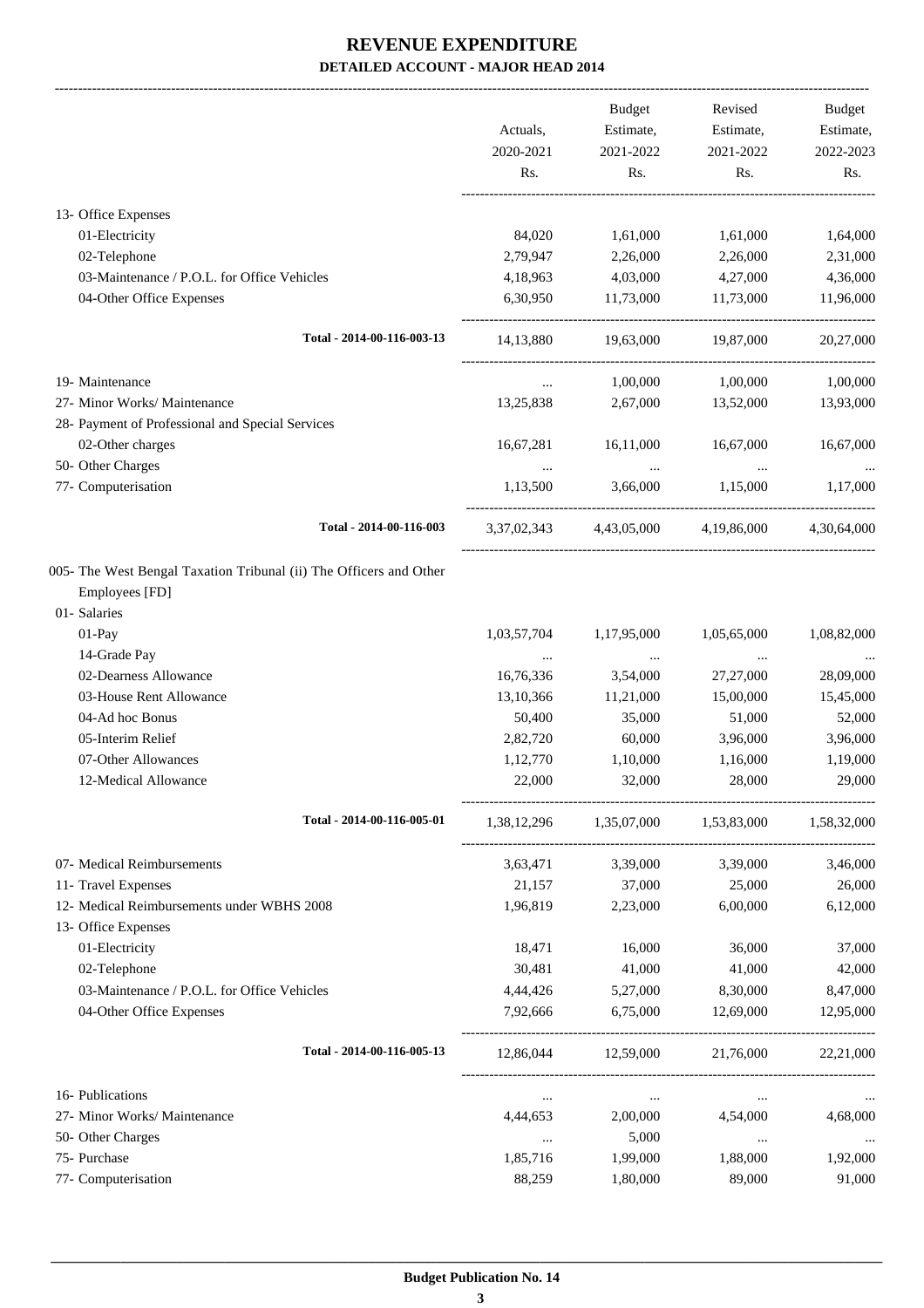|                                                                                                                     |           | Budget    | Revised                                         | Budget    |
|---------------------------------------------------------------------------------------------------------------------|-----------|-----------|-------------------------------------------------|-----------|
|                                                                                                                     | Actuals,  | Estimate, | Estimate,                                       | Estimate, |
|                                                                                                                     | 2020-2021 | 2021-2022 | 2021-2022                                       | 2022-2023 |
|                                                                                                                     | Rs.       | Rs.       | Rs.                                             | Rs.       |
| Total - 2014-00-116-005                                                                                             |           |           | 1,63,98,415 1,59,49,000 1,92,54,000 1,97,88,000 |           |
| <b>Total - Administrative Expenditure</b>                                                                           |           |           | 6,66,00,504 8,15,60,000 7,99,87,000 8,20,94,000 |           |
| <b>State Development Schemes</b><br>002- Computerisation for the West Bengal Taxation Tribunal,<br>Bidhannagar [FD] |           |           |                                                 |           |
| 77- Computerisation                                                                                                 |           |           | 9,17,646 1,00,000 33,000                        | 1,05,000  |
| <b>Total - State Development Schemes</b>                                                                            |           |           | 9.17.646 1.00.000 33.000                        | 1.05.000  |
| Total - 2014-00-116                                                                                                 |           |           | 6,75,18,150 8,16,60,000 8,00,20,000 8,21,99,000 |           |
| Voted                                                                                                               |           |           | 6,75,18,150 8,16,60,000 8,00,20,000 8,21,99,000 |           |
| Charged                                                                                                             |           | $\cdots$  | $\cdots$                                        |           |
|                                                                                                                     |           |           |                                                 |           |

#### **DETAILED ACCOUNT NO. 2014 - DEDUCT RECOVERIES IN REDUCTION OF EXPENDITURE**

**--------------------------------------------------------------------------------------------------------------------------------------------------------------------------------**

| 116- State Administrative Tribunal                                |           |          |          |          |
|-------------------------------------------------------------------|-----------|----------|----------|----------|
| Administrative Expenditure                                        |           |          |          |          |
| 001-The West Bengal Taxation Tribunal (i) The Chairman and        |           |          |          |          |
| Members [FD]                                                      |           |          |          |          |
| 70-Deduct Recoveries                                              |           |          |          |          |
| 01-Others                                                         | $\cdots$  | $-1,000$ | $\cdots$ |          |
| 02-W.B.H.S. 2008                                                  | $\cdots$  | $\cdots$ | $\cdots$ |          |
| 003-State Administrative Tribunal [FD]                            |           |          |          |          |
| 70-Deduct Recoveries                                              |           |          |          |          |
| 01-Others                                                         | $-3,364$  | $-1,000$ | $-4,000$ | $-4,000$ |
| 02-W.B.H.S. 2008                                                  | $\cdots$  | $\cdots$ | $\cdots$ |          |
| 005-The West Bengal Taxation Tribunal (ii) The Officers and Other |           |          |          |          |
| Employees [FD]                                                    |           |          |          |          |
| 70-Deduct Recoveries                                              |           |          |          |          |
| 01-Others                                                         | $\cdots$  | $-1,000$ | $-1,000$ | $-1.000$ |
| 02-W.B.H.S. 2008                                                  | $\ddotsc$ | $\cdots$ | $\cdots$ | $\cdots$ |
| <b>State Development Schemes</b>                                  |           |          |          |          |
| 004-State Administrative Tribunal [FD]                            |           |          |          |          |
| 70-Deduct Recoveries                                              |           |          |          |          |
| 01-Others                                                         |           | $\cdots$ |          |          |
| 02-W.B.H.S. 2008                                                  | $\cdots$  | $\cdots$ | $\cdots$ |          |
| Total - 116 - Deduct - Recoveries                                 | $-3,364$  | $-3,000$ | $-5,000$ | $-5,000$ |

**911- Deduct Recoveries of Overpayments**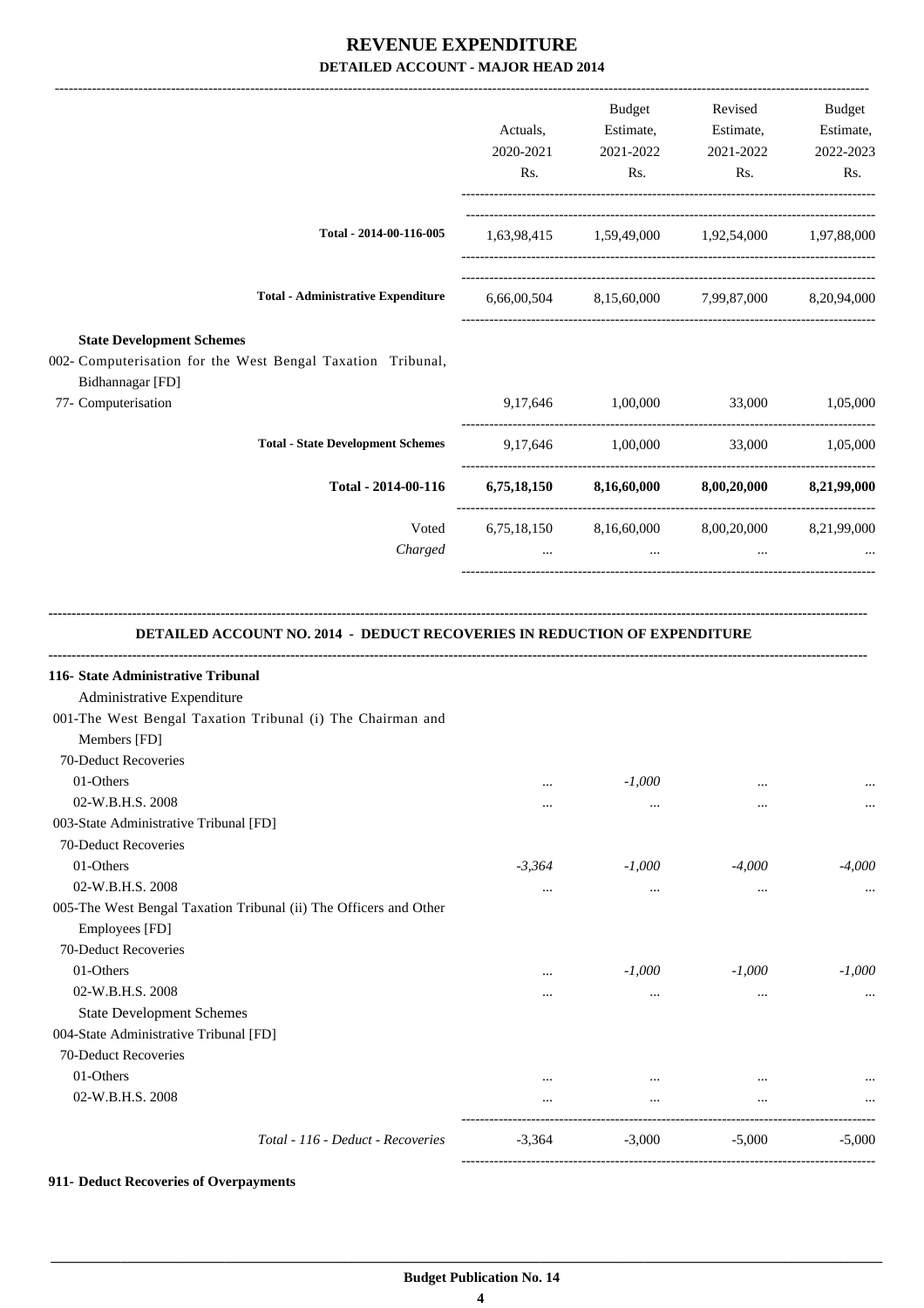|                                                                                                           | Actuals.<br>2020-2021<br>R <sub>s</sub> . | <b>Budget</b><br>Estimate,<br>2021-2022<br>Rs. | Revised<br>Estimate,<br>2021-2022<br>Rs. | <b>Budget</b><br>Estimate,<br>2022-2023<br>Rs. |
|-----------------------------------------------------------------------------------------------------------|-------------------------------------------|------------------------------------------------|------------------------------------------|------------------------------------------------|
| Administrative Expenditure<br>003-State Administrative Tribunal [FD]<br>70-Deduct Recoveries<br>01-Others | $\cdots$                                  | $\cdots$                                       | $\cdots$                                 | $\cdots$                                       |
| Total - 911 - Deduct - Recoveries                                                                         | $\cdots$                                  | $\cdots$                                       | $\cdots$                                 | $\cdots$                                       |
| Total - 2014 - Deduct - Recoveries                                                                        | $-3,364$                                  | $-3,000$                                       | $-5.000$                                 | $-5,000$                                       |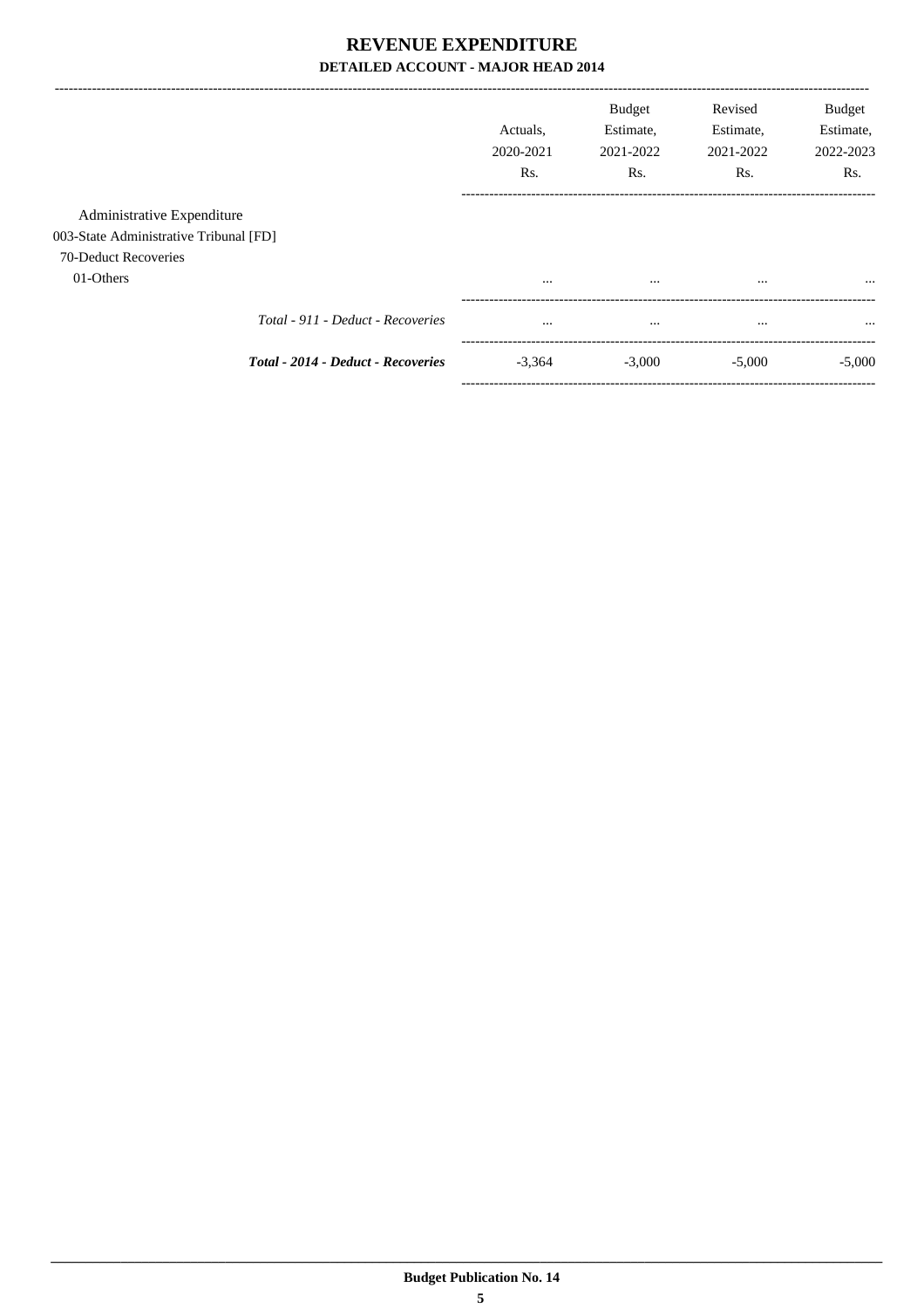# **REVENUE EXPENDITURE**

#### **DEMAND No. 18**

#### **Finance Department**

**A. General Services - (b) Fiscal Services**

### **Head of Account : 2020 - Collection of Taxes on Income and Expenditure**

| <b>Charged Rs. Nil</b><br>Voted Rs. 6,58,62,000                  |             |                                           |                                                         | Total Rs. 6,58,62,000 |
|------------------------------------------------------------------|-------------|-------------------------------------------|---------------------------------------------------------|-----------------------|
|                                                                  |             | Voted Rs.                                 | <b>Charged Rs.</b>                                      | <b>Total Rs.</b>      |
| <b>Gross Expenditure</b>                                         |             | 6,58,62,000                               | $\mathbf{r}$ and $\mathbf{r}$ and $\mathbf{r}$          | 6,58,62,000           |
| Deduct - Recoveries                                              |             | $-2,000$                                  | $\cdots$                                                | $-2,000$              |
| <b>Net Expenditure</b>                                           |             | 6,58,60,000                               | $\cdots$                                                | 6,58,60,000           |
| <b>REVENUE EXPENDITURE</b><br><b>ABSTRACT ACCOUNT</b>            |             |                                           |                                                         |                       |
|                                                                  |             | Budget                                    | Revised                                                 | <b>Budget</b>         |
|                                                                  | Actuals,    | Estimate,                                 | Estimate,                                               | Estimate,             |
|                                                                  | 2020-2021   | 2021-2022                                 | 2021-2022                                               | 2022-2023             |
|                                                                  | Rs.         | Rs.                                       | Rs.                                                     | Rs.                   |
| 104- Collection Charges-Agricultural Income-tax                  |             |                                           |                                                         |                       |
| Administrative Expenditure                                       |             | $6,14,01,067$ $6,47,47,000$ $6,39,68,000$ |                                                         | 6,58,62,000           |
| <b>Total - 104</b>                                               |             |                                           | $6,14,01,067$ $6,47,47,000$ $6,39,68,000$ $6,58,62,000$ |                       |
| 105- Collection ChargesTaxes on Professions, Trades, Calling and |             |                                           |                                                         |                       |
| <b>Employments</b>                                               |             |                                           |                                                         |                       |
| Administrative Expenditure                                       |             |                                           |                                                         |                       |
| <b>Total - 105</b>                                               |             | $\cdots$                                  |                                                         |                       |
| <b>Grand Total - Gross</b>                                       |             |                                           | $6,14,01,067$ $6,47,47,000$ $6,39,68,000$               | 6,58,62,000           |
| Voted                                                            |             |                                           | 6,14,01,067 6,47,47,000 6,39,68,000                     | 6,58,62,000           |
| Charged                                                          | $\ldots$    | $\cdots$                                  | $\cdots$                                                |                       |
| <b>Administrative Expenditure</b>                                |             | $6,14,01,067$ $6,47,47,000$               | 6,39,68,000                                             | 6,58,62,000           |
| <b>Deduct Recoveries</b>                                         | $\cdots$    | $-3,000$                                  | $-2,000$                                                | $-2,000$              |
| <b>Grand Total - Net</b>                                         | 6,14,01,067 | 6,47,44,000                               | 6,39,66,000                                             | 6,58,60,000           |
| Voted                                                            |             | 6,14,01,067 6,47,44,000 6,39,66,000       |                                                         | 6,58,60,000           |
| Charged                                                          |             |                                           |                                                         |                       |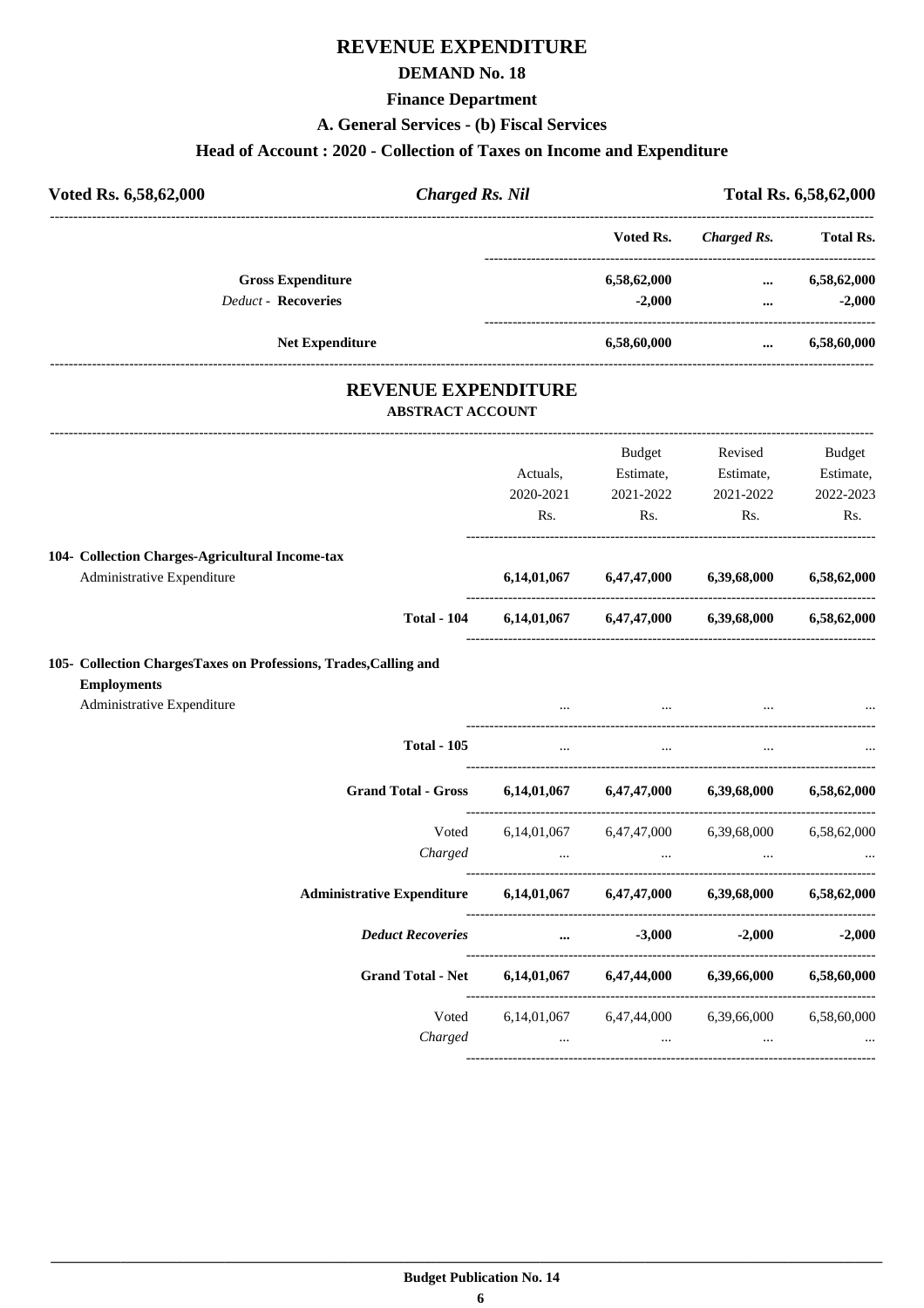|                                                                               | Actuals,<br>2020-2021<br>Rs. | Budget<br>Estimate,<br>2021-2022<br>Rs. | Revised<br>Estimate,<br>2021-2022<br>Rs. | Budget<br>Estimate,<br>2022-2023<br>Rs. |
|-------------------------------------------------------------------------------|------------------------------|-----------------------------------------|------------------------------------------|-----------------------------------------|
| DETAILED ACCOUNT NO. 2020-00-104 - COLLECTION CHARGES-AGRICULTURAL INCOME-TAX |                              |                                         |                                          |                                         |
| 104- Collection Charges-Agricultural Income-tax                               |                              |                                         |                                          |                                         |
| <b>Administrative Expenditure</b>                                             |                              |                                         |                                          |                                         |
| 001- Collection of Charges on Agricultural Income Tax [FD]                    |                              |                                         |                                          |                                         |
| 01- Salaries                                                                  |                              |                                         |                                          |                                         |
| 01-Pay                                                                        | 5, 26, 31, 410               | 5,54,18,000                             | 5,36,84,000                              | 5,52,95,000                             |
| 14-Grade Pay                                                                  |                              | $\sim 100$ and                          | $\cdots$                                 |                                         |
| 02-Dearness Allowance                                                         | 2,10,629                     | 16,63,000                               | 16,00,000                                | 16,48,000                               |
| 03-House Rent Allowance                                                       | 53,74,278                    | 52,65,000                               | 60,00,000                                | 61,80,000                               |
| 04-Ad hoc Bonus                                                               | 1,72,200                     | 2,00,000                                | 1,76,000                                 | 1,80,000                                |
| 07-Other Allowances                                                           | 18,000                       | 18,000                                  | 20,000                                   | 21,000                                  |
| 12-Medical Allowance                                                          | 62,000                       | 63,000                                  | 63,000                                   | 64,000                                  |
| Total - 2020-00-104-001-01                                                    |                              | 5,84,68,517 6,26,27,000 6,15,43,000     |                                          | 6,33,88,000                             |
| 02- Wages                                                                     | $\cdots$                     | 4,000                                   | $\cdots$                                 |                                         |
| 07- Medical Reimbursements                                                    | $\cdots$                     | $\cdots$                                | $\cdots$                                 |                                         |
| 11- Travel Expenses                                                           | 91,270                       | 55,000                                  | 50,000                                   | 51,000                                  |
| 12- Medical Reimbursements under WBHS 2008                                    | 8,31,001                     | 3,51,000                                | 3,51,000                                 | 3,59,000                                |
| 13- Office Expenses                                                           |                              |                                         |                                          |                                         |
| 01-Electricity                                                                | 32,817                       | 48,000                                  | 48,000                                   | 49,000                                  |
| 02-Telephone                                                                  | 1,83,925                     | 1,74,000                                | 1,74,000                                 | 1,77,000                                |
| 03-Maintenance / P.O.L. for Office Vehicles                                   | 11,83,610                    | 9,50,000                                | 12,50,000                                | 12,75,000                               |
| 04-Other Office Expenses                                                      | 3, 11, 575                   | 2,51,000                                | 2,51,000                                 | 2,56,000                                |
| Total - 2020-00-104-001-13                                                    | 17,11,927                    | 14,23,000                               | 17,23,000                                | 17,57,000                               |
| 14- Rents, Rates and Taxes                                                    | 2,98,352                     | 2,87,000                                | 3,01,000                                 | 3,07,000                                |
| 50- Other Charges                                                             |                              |                                         |                                          |                                         |
| <b>Total - Administrative Expenditure</b>                                     | 6, 14, 01, 067               | 6,47,47,000                             | 6,39,68,000                              | 6,58,62,000                             |
| Total - 2020-00-104                                                           | 6, 14, 01, 067               | 6,47,47,000                             | 6,39,68,000                              | 6,58,62,000                             |
| Voted<br>Charged                                                              | 6, 14, 01, 067<br>$\cdots$   | 6,47,47,000<br>$\cdots$                 | 6,39,68,000<br>                          | 6,58,62,000                             |
|                                                                               |                              |                                         |                                          |                                         |

#### **DETAILED ACCOUNT NO. 2020-00-105 - COLLECTION CHARGESTAXES ON PROFESSIONS, TRADES,CALLING AND EMPLOYMENTS .**

.

#### **105- Collection ChargesTaxes on Professions, Trades,Calling and Employments Administrative Expenditure**

#### 001- Collection Charges -Taxes on Professions,Trades, Callings and Employments [FD]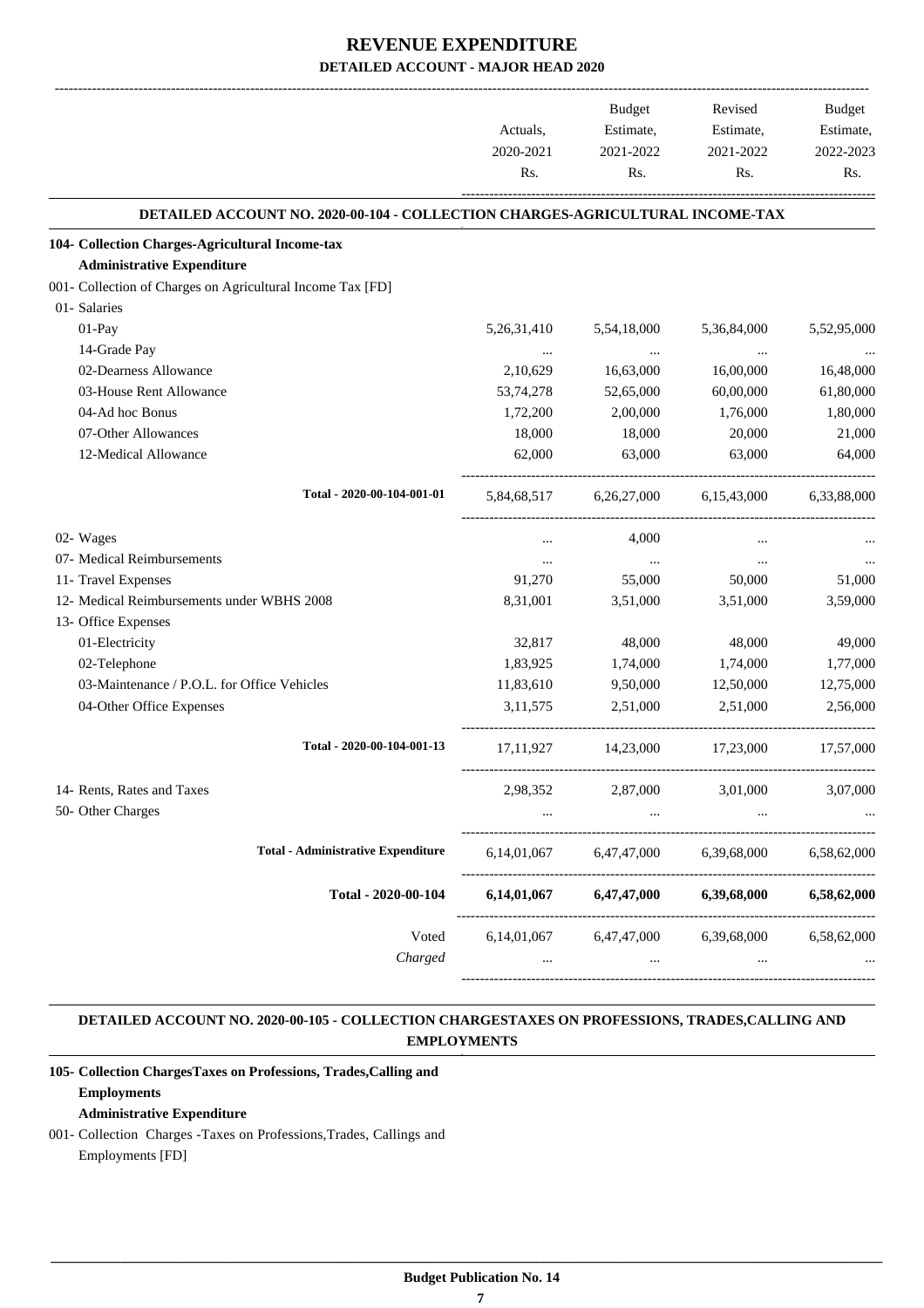|                                                  | Actuals,<br>2020-2021<br>Rs. | <b>Budget</b><br>Estimate,<br>2021-2022<br>Rs. | Revised<br>Estimate,<br>2021-2022<br>Rs. | <b>Budget</b><br>Estimate,<br>2022-2023<br>Rs. |
|--------------------------------------------------|------------------------------|------------------------------------------------|------------------------------------------|------------------------------------------------|
| 01- Salaries                                     |                              |                                                |                                          |                                                |
| 01-Pay                                           | $\ddotsc$                    |                                                |                                          |                                                |
| 14-Grade Pay                                     | $\ddotsc$                    |                                                |                                          |                                                |
| 02-Dearness Allowance                            |                              | $\cdots$                                       | $\cdots$                                 |                                                |
| 03-House Rent Allowance                          | $\ddotsc$                    | $\cdots$                                       | $\cdots$                                 |                                                |
| 04-Ad hoc Bonus                                  |                              |                                                | $\cdots$                                 |                                                |
| 07-Other Allowances                              | $\ddotsc$                    |                                                |                                          |                                                |
| 12-Medical Allowance                             | $\ddotsc$                    |                                                | $\cdots$                                 |                                                |
| 02- Wages                                        |                              |                                                | $\cdots$                                 |                                                |
| 07- Medical Reimbursements                       | $\cdots$                     | $\cdots$                                       |                                          |                                                |
| 11- Travel Expenses                              |                              |                                                |                                          |                                                |
| 12- Medical Reimbursements under WBHS 2008       | $\cdots$                     | $\cdots$                                       |                                          |                                                |
| 13- Office Expenses                              |                              |                                                |                                          |                                                |
| 01-Electricity                                   | $\ddotsc$                    | $\cdots$                                       | $\cdots$                                 |                                                |
| 02-Telephone                                     |                              |                                                | $\cdots$                                 | $\cdots$                                       |
| 03-Maintenance / P.O.L. for Office Vehicles      |                              |                                                |                                          |                                                |
| 04-Other Office Expenses                         |                              |                                                |                                          |                                                |
| 28- Payment of Professional and Special Services |                              |                                                |                                          |                                                |
| 02-Other charges                                 | $\ddotsc$                    | $\cdots$                                       |                                          |                                                |
| 77- Computerisation                              |                              |                                                | $\cdots$                                 |                                                |
| Total - 2020-00-105                              | $\ddotsc$                    | $\ddotsc$                                      | $\ddotsc$                                |                                                |
| Voted                                            |                              | $\cdots$                                       | $\cdots$                                 |                                                |
| Charged                                          |                              | $\cdots$                                       | $\cdots$                                 |                                                |
|                                                  |                              |                                                |                                          |                                                |

#### **DETAILED ACCOUNT NO. 2020 - DEDUCT RECOVERIES IN REDUCTION OF EXPENDITURE**

**--------------------------------------------------------------------------------------------------------------------------------------------------------------------------------**

**--------------------------------------------------------------------------------------------------------------------------------------------------------------------------------**

| 104- Collection Charges-Agricultural Income-tax                     |          |          |          |          |
|---------------------------------------------------------------------|----------|----------|----------|----------|
| Administrative Expenditure                                          |          |          |          |          |
| 001-Collection of Charges on Agricultural Income Tax [FD]           |          |          |          |          |
| 70-Deduct Recoveries                                                |          |          |          |          |
| 01-Others                                                           | $\cdots$ | $-1,000$ | $-1,000$ | $-1,000$ |
| 02-W.B.H.S. 2008                                                    | $\cdots$ | $\cdots$ | $\cdots$ | $\cdots$ |
| Total - 104 - Deduct - Recoveries                                   | $\cdots$ | $-1,000$ | $-1,000$ | $-1,000$ |
| 105 Collection ChargesTaxes on Professions, Trades, Calling and     |          |          |          |          |
| <b>Employments</b>                                                  |          |          |          |          |
| Administrative Expenditure                                          |          |          |          |          |
| 001-Collection Charges - Taxes on Professions, Trades, Callings and |          |          |          |          |
| Employments [FD]                                                    |          |          |          |          |
| 70-Deduct Recoveries                                                |          |          |          |          |
| 01-Others                                                           | $\cdots$ | $\cdots$ | $\cdots$ | $\cdots$ |
| 02-W.B.H.S. 2008                                                    | $\cdots$ | $\cdots$ | $\cdots$ | $\cdots$ |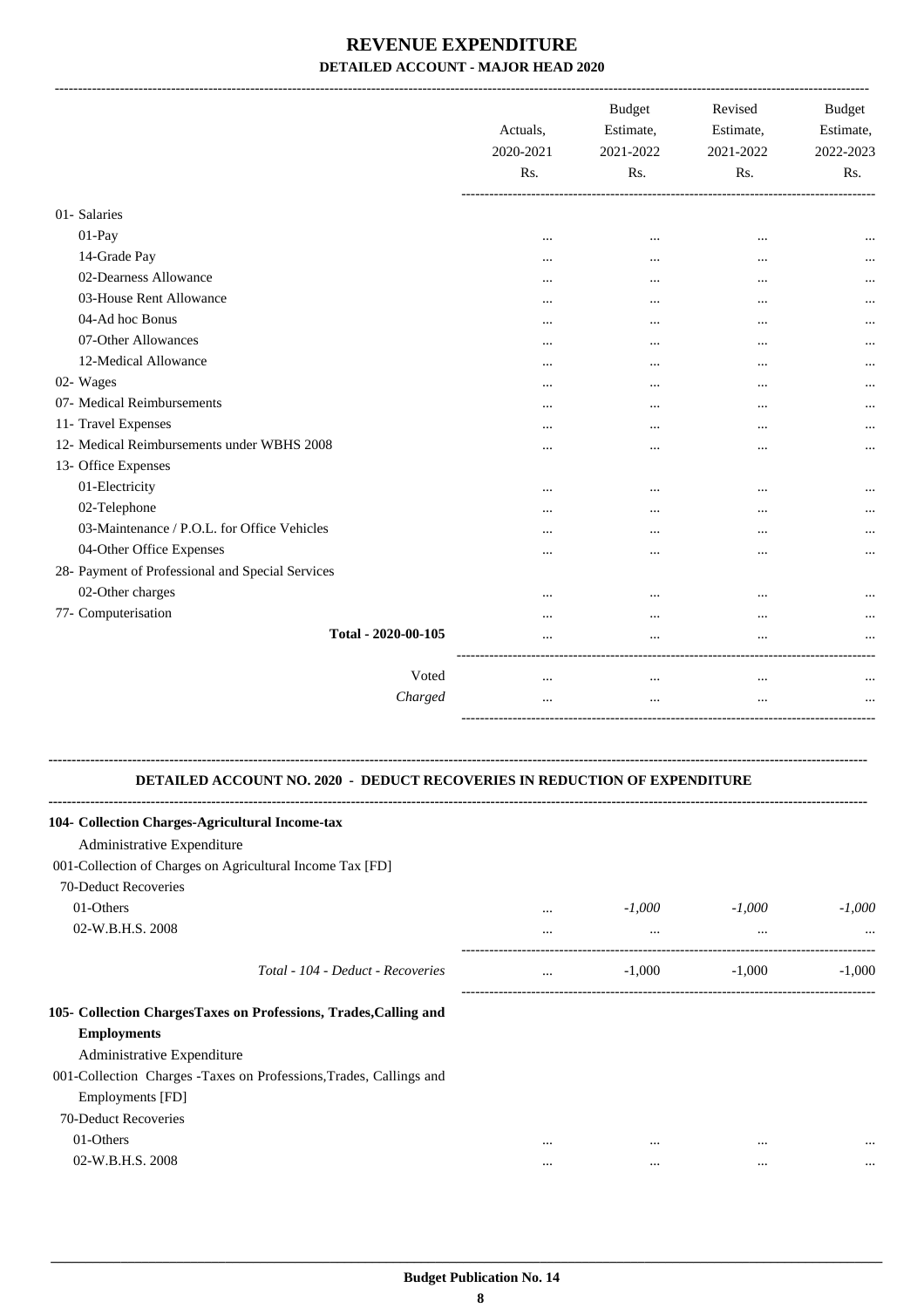|                                                                                       | Actuals,<br>2020-2021<br>Rs. | <b>Budget</b><br>Estimate,<br>2021-2022<br>Rs. | Revised<br>Estimate,<br>2021-2022<br>Rs. | Budget<br>Estimate,<br>2022-2023<br>Rs. |
|---------------------------------------------------------------------------------------|------------------------------|------------------------------------------------|------------------------------------------|-----------------------------------------|
| Total - 105 - Deduct - Recoveries                                                     | $\cdots$                     | $\cdots$                                       | $\cdots$                                 |                                         |
| 911- Deduct Recoveries of Overpayments<br>Administrative Expenditure                  |                              |                                                |                                          |                                         |
| 001-Collection Charges-Taxes on Professions, Trades, Callings and<br>Employments [FD] |                              |                                                |                                          |                                         |
| 70-Deduct Recoveries                                                                  |                              |                                                |                                          |                                         |
| 01-Others                                                                             |                              | $-1,000$                                       | $-1,000$                                 | $-1,000$                                |
| 02-W.B.H.S. 2008                                                                      | $\cdots$                     | $-1,000$                                       | $\cdots$                                 |                                         |
| Total - 911 - Deduct - Recoveries                                                     | $\cdots$                     | $-2,000$                                       | $-1.000$                                 | $-1,000$                                |
| Total - 2020 - Deduct - Recoveries                                                    | $\cdots$                     | $-3,000$                                       | $-2,000$                                 | $-2,000$                                |
|                                                                                       |                              |                                                |                                          |                                         |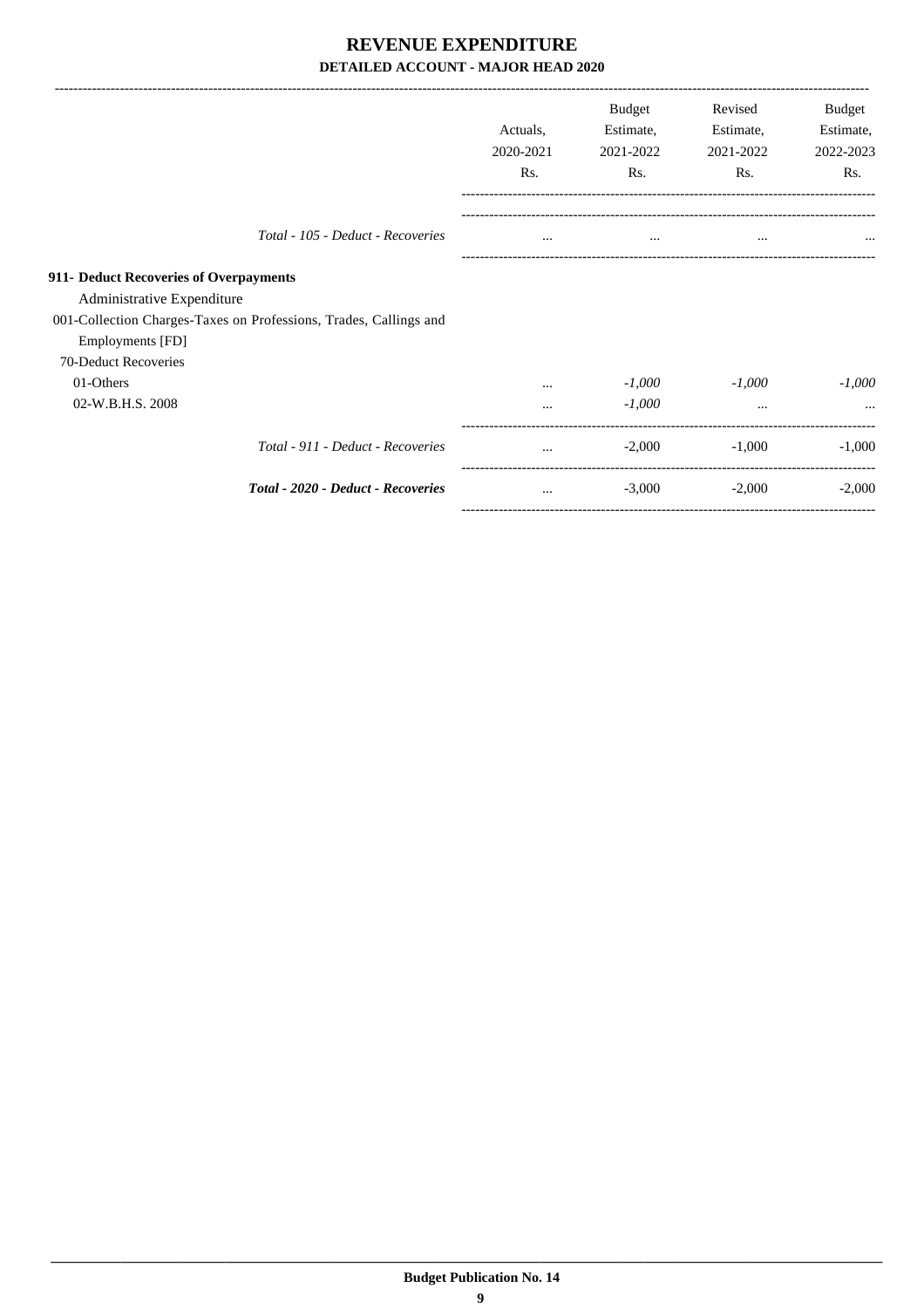### **REVENUE EXPENDITURE**

### **DEMAND No. 18**

#### **Finance Department**

A. General Services - (b) Fiscal Services

Head of Account: 2029 - Land Revenue

| Voted Rs. 64,04,000        | <b>Charged Rs. Nil</b> |           | <b>Total Rs. 64,04,000</b> |                  |
|----------------------------|------------------------|-----------|----------------------------|------------------|
|                            |                        | Voted Rs. | Charged Rs.                | <b>Total Rs.</b> |
| <b>Gross Expenditure</b>   |                        | 64,04,000 | $\cdots$                   | 64,04,000        |
| <b>Deduct - Recoveries</b> |                        | $-1.000$  | $\cdots$                   | $-1,000$         |
|                            | <b>Net Expenditure</b> | 64,03,000 | $\cdots$                   | 64,03,000        |

### REVENUE EXPENDITURE **ABSTRACT ACCOUNT**

|                            |                                                                    | Actuals,<br>2020-2021 | Budget<br>Estimate,<br>2021-2022                     | Revised<br>Estimate,<br>2021-2022                                                                               | <b>Budget</b><br>Estimate,<br>2022-2023 |
|----------------------------|--------------------------------------------------------------------|-----------------------|------------------------------------------------------|-----------------------------------------------------------------------------------------------------------------|-----------------------------------------|
|                            |                                                                    | Rs.                   | $\mathbf{Rs.}$                                       | Rs.                                                                                                             | Rs.                                     |
| 101- Collection Charges    |                                                                    |                       |                                                      |                                                                                                                 |                                         |
| Administrative Expenditure |                                                                    |                       |                                                      | 59,17,921 62,41,000 62,16,000 64,04,000                                                                         |                                         |
|                            | <b>Total - 101</b>                                                 |                       |                                                      | $59,17,921$ $62,41,000$ $62,16,000$                                                                             | 64,04,000                               |
|                            | Grand Total - Gross 59,17,921 62,41,000 62,16,000 64,04,000        |                       |                                                      |                                                                                                                 |                                         |
|                            | Voted                                                              |                       |                                                      | 59,17,921 62,41,000 62,16,000 64,04,000                                                                         |                                         |
|                            | Charged                                                            |                       |                                                      | المساوي المساوي المساوي المساوي المساوي المساوي المساوي المساوي المساوي المساوي المساوي المساوي المساوي المساوي |                                         |
|                            | Administrative Expenditure 59,17,921 62,41,000 62,16,000 64,04,000 |                       |                                                      |                                                                                                                 |                                         |
|                            | <b>Deduct Recoveries</b>                                           | $\ldots$ $-2,000$     |                                                      |                                                                                                                 | $-1,000$ $-1,000$                       |
|                            | Grand Total - Net 59,17,921 62,39,000 62,15,000 64,03,000          |                       |                                                      |                                                                                                                 |                                         |
|                            | Voted                                                              |                       |                                                      | 59,17,921 62,39,000 62,15,000                                                                                   | 64,03,000                               |
|                            | Charged                                                            |                       | <b>The Committee Committee Committee</b><br>$\cdots$ | $\cdots$                                                                                                        |                                         |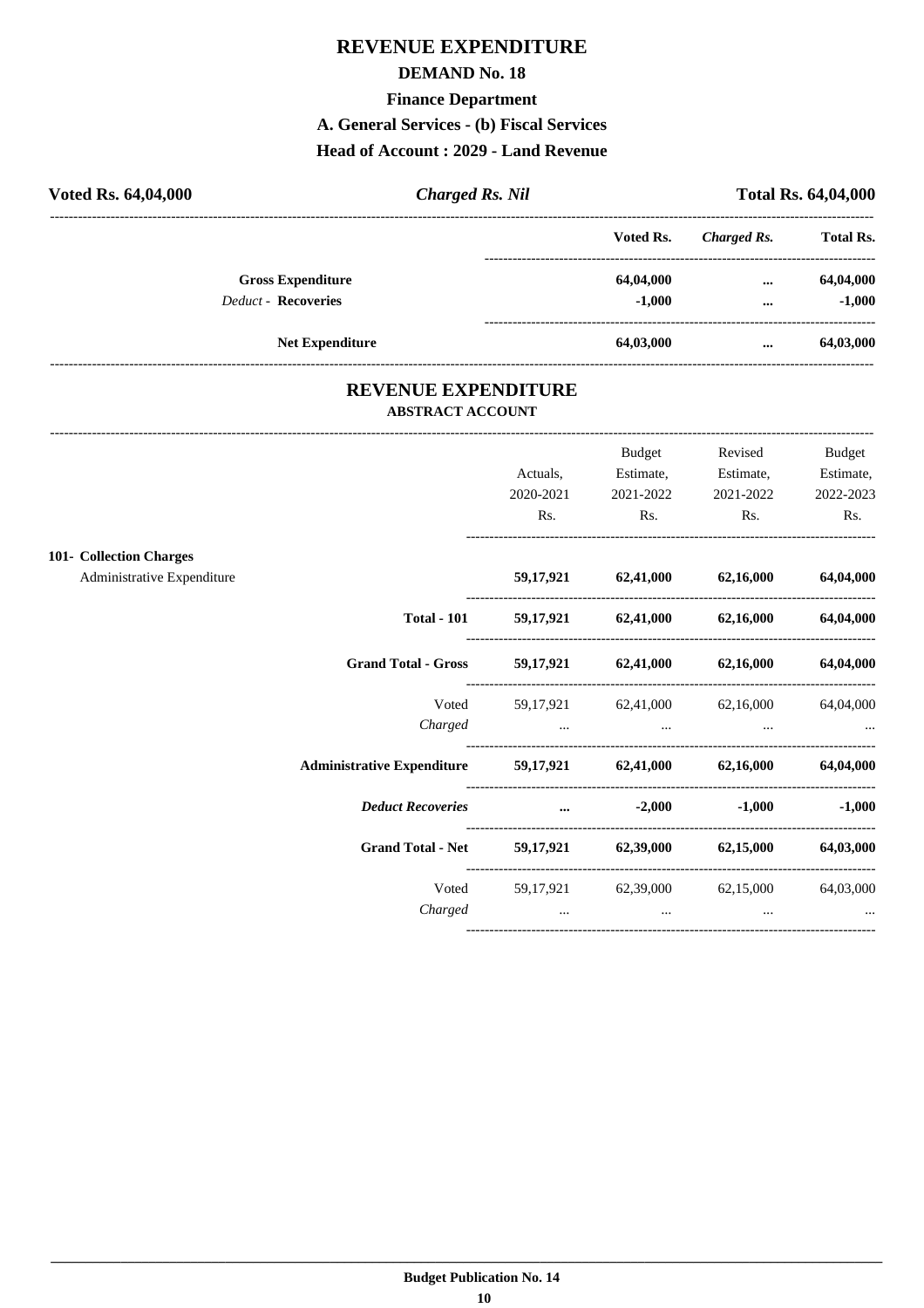|                                                                      | Actuals,<br>2020-2021<br>Rs. | <b>Budget</b><br>Estimate,<br>2021-2022<br>Rs. | Revised<br>Estimate,<br>2021-2022<br>Rs. | Budget<br>Estimate,<br>2022-2023<br>Rs. |
|----------------------------------------------------------------------|------------------------------|------------------------------------------------|------------------------------------------|-----------------------------------------|
| DETAILED ACCOUNT NO. 2029-00-101 - COLLECTION CHARGES                |                              |                                                |                                          |                                         |
| <b>101- Collection Charges</b>                                       |                              |                                                |                                          |                                         |
| <b>Administrative Expenditure</b>                                    |                              |                                                |                                          |                                         |
| 005- Rural Employment cess on Tea Estates [FD]                       |                              |                                                |                                          |                                         |
| 01- Salaries                                                         |                              |                                                |                                          |                                         |
| 01-Pay                                                               | 53,39,200                    | 54,59,000                                      | 54,59,000                                | 56,23,000                               |
| 14-Grade Pay                                                         | $\ldots$                     | $\cdots$                                       | $\ldots$                                 |                                         |
| 02-Dearness Allowance                                                | 27,330                       | 1,64,000                                       | 1,70,000                                 | 1,76,000                                |
| 03-House Rent Allowance                                              | 4,37,424                     | 5,19,000                                       | 4,80,000                                 | 4,95,000                                |
| 04-Ad hoc Bonus                                                      | 12,600                       | 18,000                                         | 16,000                                   | 17,000                                  |
| 07-Other Allowances                                                  | $\cdots$                     | $\cdots$                                       | $\cdots$                                 |                                         |
| 12-Medical Allowance                                                 | $\cdots$                     | 6,000                                          |                                          |                                         |
| Total - 2029-00-101-005-01                                           | 58,16,554                    | 61,66,000                                      | 61,25,000                                | 63,11,000                               |
| 07- Medical Reimbursements                                           | $\cdots$                     | $\ldots$                                       | $\cdots$                                 |                                         |
| 11- Travel Expenses                                                  |                              | 4,000                                          | $\cdots$                                 |                                         |
| 12- Medical Reimbursements under WBHS 2008                           | 44,195                       | 30,000                                         | 50,000                                   | 51,000                                  |
| 13- Office Expenses                                                  |                              |                                                |                                          |                                         |
| 01-Electricity                                                       | $\cdots$                     | $\cdots$                                       | $\cdots$                                 |                                         |
| 02-Telephone                                                         | 10,562                       | 9,000                                          | 9,000                                    | 9,000                                   |
| 03-Maintenance / P.O.L. for Office Vehicles                          | $\cdots$                     | $\ldots$                                       | $\cdots$                                 |                                         |
| 04-Other Office Expenses                                             | 46,610                       | 32,000                                         | 32,000                                   | 33,000                                  |
| Total - 2029-00-101-005-13                                           | 57,172                       | 41,000                                         | 41,000                                   | 42,000                                  |
| 28- Payment of Professional and Special Services<br>02-Other charges |                              |                                                |                                          |                                         |
| <b>Total - Administrative Expenditure</b>                            | 59,17,921                    | 62,41,000                                      | 62,16,000                                | 64,04,000                               |
| Total - 2029-00-101                                                  | 59,17,921                    | 62,41,000                                      | 62,16,000                                | 64,04,000                               |
| Voted<br>Charged                                                     | 59,17,921<br>$\cdots$        | 62,41,000<br>$\cdots$                          | 62,16,000<br>$\ddots$                    | 64,04,000                               |
|                                                                      |                              | ---------------                                | -------------------                      | -----------------                       |

#### **DETAILED ACCOUNT NO. 2029 - DEDUCT RECOVERIES IN REDUCTION OF EXPENDITURE**

**--------------------------------------------------------------------------------------------------------------------------------------------------------------------------------**

| 101- Collection Charges                       |          |          |          |          |
|-----------------------------------------------|----------|----------|----------|----------|
| Administrative Expenditure                    |          |          |          |          |
| 005-Rural Employment cess on Tea Estates [FD] |          |          |          |          |
| 70-Deduct Recoveries                          |          |          |          |          |
| 01-Others                                     | $\cdots$ | $-1.000$ | $-1.000$ | $-1.000$ |
| 02-W.B.H.S. 2008                              | $\cdots$ | $-1.000$ |          |          |
|                                               |          |          |          |          |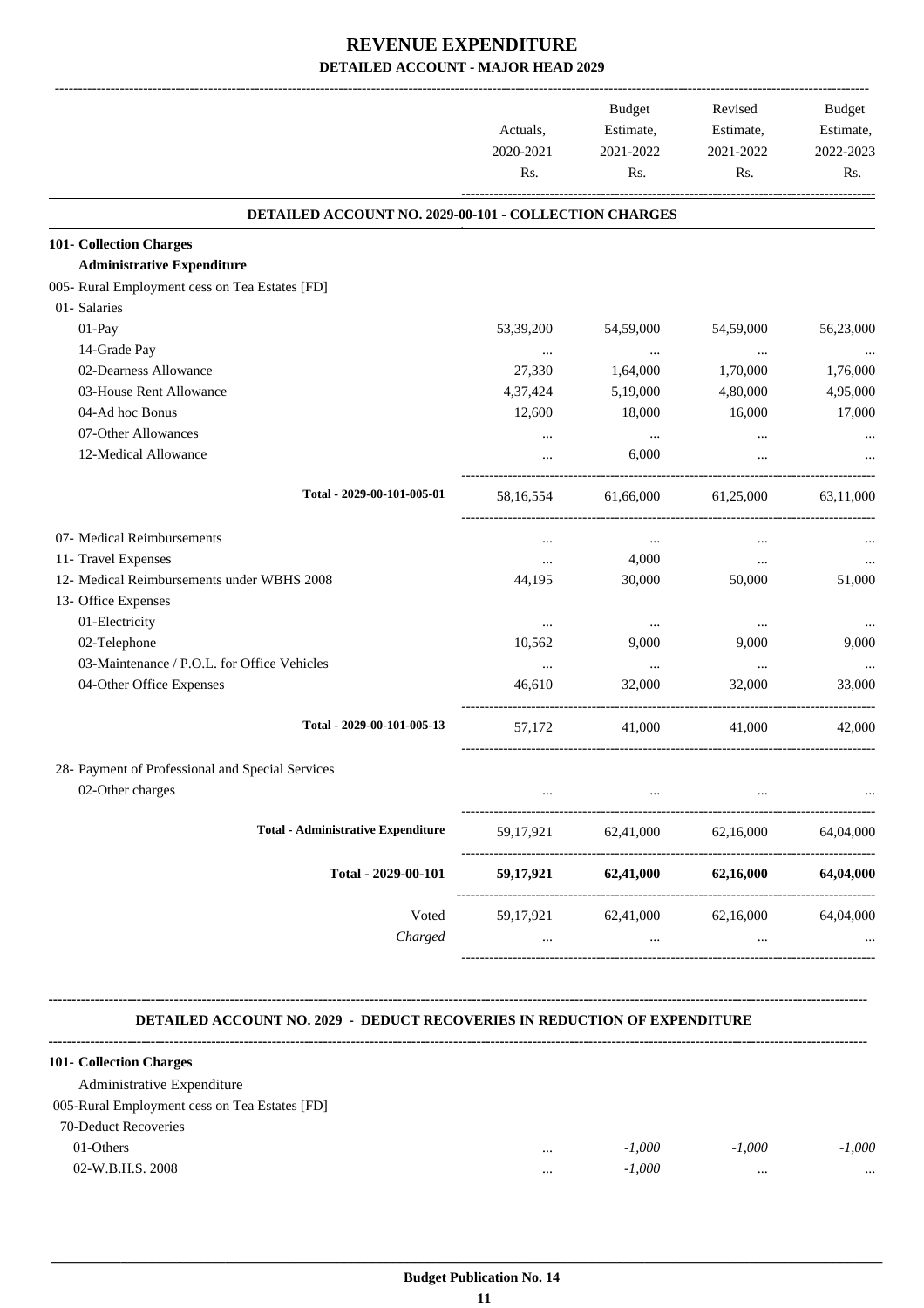---------------

|                                           | Actuals.<br>2020-2021<br>Rs. | <b>Budget</b><br>Estimate,<br>2021-2022<br>Rs. | Revised<br>Estimate,<br>2021-2022<br>R <sub>s</sub> . | Budget<br>Estimate,<br>2022-2023<br>Rs. |
|-------------------------------------------|------------------------------|------------------------------------------------|-------------------------------------------------------|-----------------------------------------|
| Total - 101 - Deduct - Recoveries         | $\cdots$                     | $-2,000$                                       | $-1,000$                                              | $-1,000$                                |
| <b>Total - 2029 - Deduct - Recoveries</b> | $\cdots$                     | $-2,000$                                       | $-1,000$                                              | $-1,000$                                |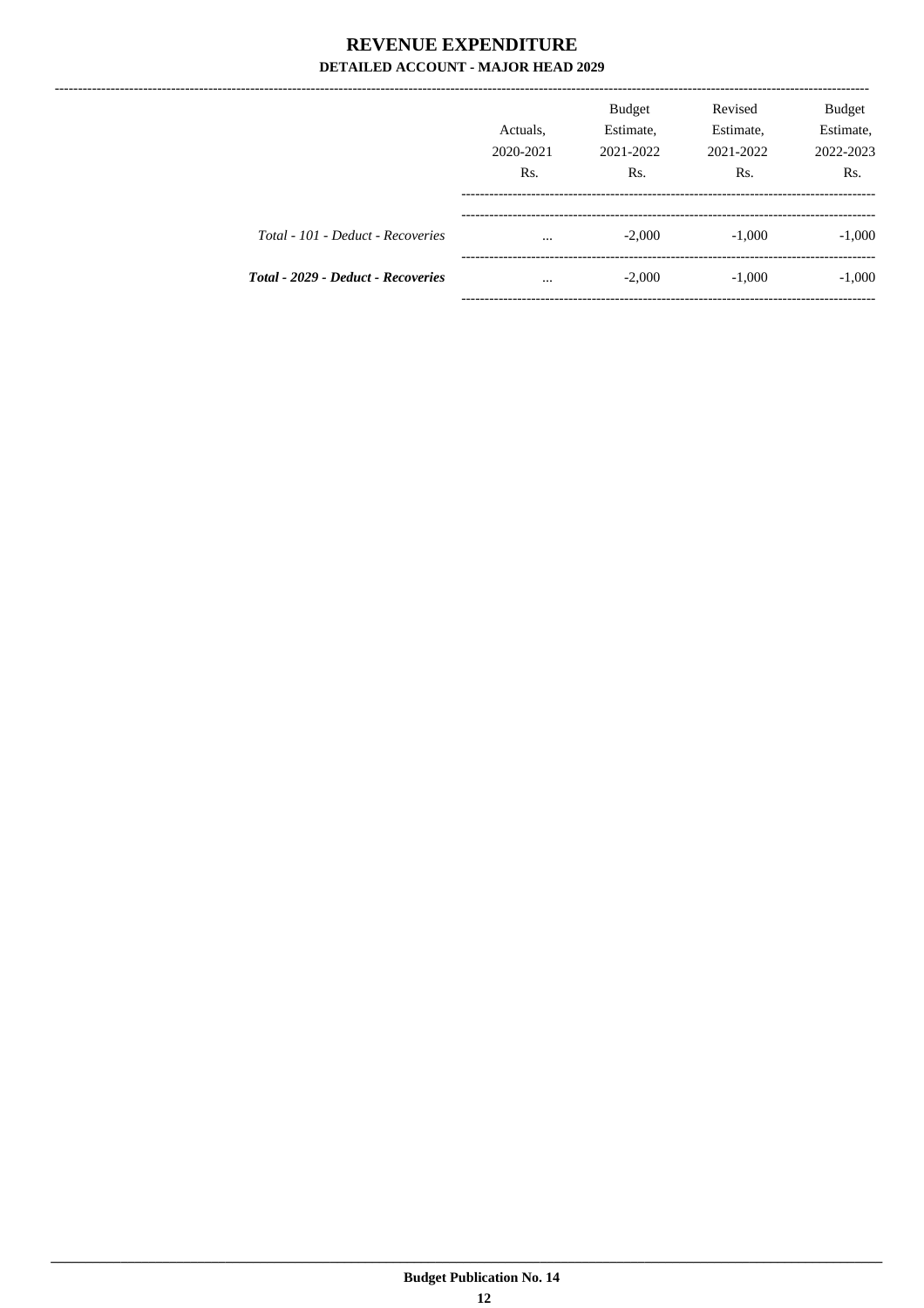# **REVENUE EXPENDITURE**

### **DEMAND No. 18**

#### **Finance Department**

**A. General Services - (b) Fiscal Services**

#### **Head of Account : 2030 - Stamps and Registration**

| Voted Rs. 196,06,88,000                                | <b>Charged Rs. Nil</b>  |                            |                                                         |                      | Total Rs. 196,06,88,000      |
|--------------------------------------------------------|-------------------------|----------------------------|---------------------------------------------------------|----------------------|------------------------------|
|                                                        |                         |                            | Voted Rs.                                               | <b>Charged Rs.</b>   | <b>Total Rs.</b>             |
| <b>Gross Expenditure</b><br><b>Deduct - Recoveries</b> |                         |                            | 196,06,88,000<br>$-2,57,000$                            | $\cdots$<br>$\cdots$ | 196,06,88,000<br>$-2,57,000$ |
| Net Expenditure                                        |                         |                            | 196,04,31,000                                           |                      | $\dots$ 196,04,31,000        |
|                                                        | <b>ABSTRACT ACCOUNT</b> | <b>REVENUE EXPENDITURE</b> |                                                         |                      |                              |
|                                                        |                         |                            | Budget                                                  | Revised              | Budget                       |
|                                                        |                         | Actuals,                   | Estimate,                                               | Estimate,            | Estimate,                    |
|                                                        |                         | 2020-2021                  | 2021-2022                                               | 2021-2022            | 2022-2023                    |
|                                                        |                         | Rs.                        | Rs.                                                     | Rs.                  | Rs.                          |
| 01 - STAMPS-JUDICIAL                                   |                         |                            |                                                         |                      |                              |
| 001- Direction and Administration                      |                         |                            |                                                         |                      |                              |
| Administrative Expenditure                             |                         | 10,969                     | $\cdots$                                                |                      |                              |
|                                                        | <b>Total - 001</b>      | 10,969                     | $\cdots$                                                | $\ddotsc$            |                              |
| 101- Cost of Stamps                                    |                         |                            |                                                         |                      |                              |
| Administrative Expenditure                             |                         |                            |                                                         |                      |                              |
|                                                        | <b>Total - 101</b>      | $\cdots$                   | $\cdots$                                                | $\cdots$             |                              |
| 102- Expenses on Sale of Stamps                        |                         |                            |                                                         |                      |                              |
| Administrative Expenditure                             |                         | 46,73,095                  | 88,27,000                                               | 85,00,000            | 86,70,000                    |
|                                                        | <b>Total - 102</b>      | 46,73,095                  | 88,27,000                                               | 85,00,000            | 86,70,000                    |
|                                                        | <b>Total - 01</b>       |                            | 46,84,064 88,27,000 85,00,000                           |                      | 86,70,000                    |
| 02 - STAMPS-NON-JUDICIAL                               |                         |                            |                                                         |                      |                              |
| 001- Direction and Administration                      |                         |                            |                                                         |                      |                              |
| Administrative Expenditure                             |                         |                            | $1,30,11,206$ $1,20,63,000$ $1,38,18,000$ $1,41,97,000$ |                      |                              |
|                                                        | <b>Total - 001</b>      |                            | $1,30,11,206$ $1,20,63,000$ $1,38,18,000$               |                      | 1,41,97,000                  |
| 101- Cost of Stamps                                    |                         |                            |                                                         |                      |                              |
| Administrative Expenditure                             |                         | 45,41,74,000               | 38,41,60,000                                            | 45,87,16,000         | 46,78,90,000                 |
|                                                        | <b>Total - 101</b>      |                            | 45,41,74,000 38,41,60,000 45,87,16,000                  |                      | 46,78,90,000                 |
| 102- Expenses on Sale of Stamps                        |                         |                            |                                                         |                      |                              |
| Administrative Expenditure                             |                         | 25,84,50,253               | 31,25,37,000                                            | 30,91,00,000         | 31,31,62,000                 |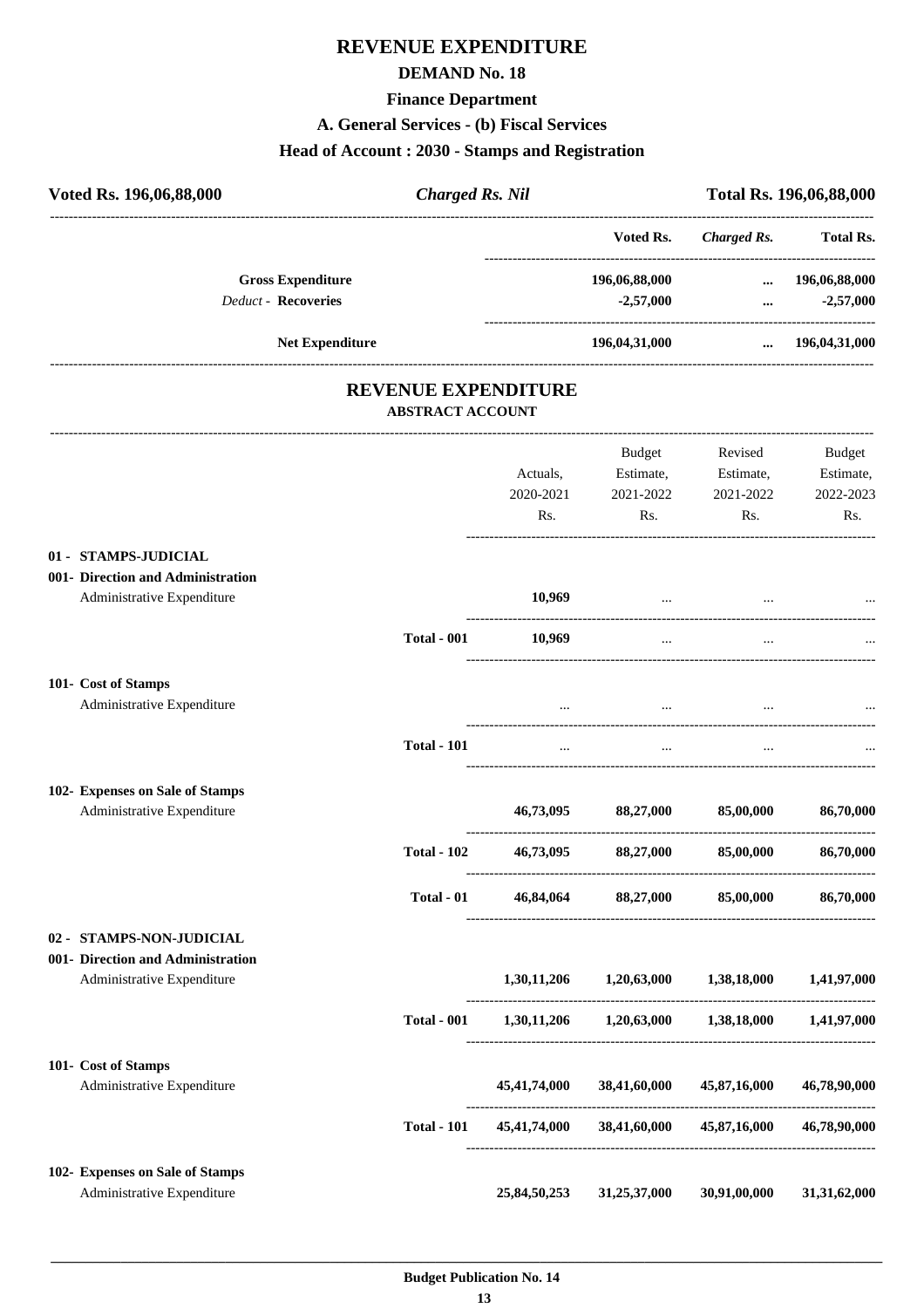### **REVENUE EXPENDITURE ABSTRACT ACCOUNT**

|                                   |                                                                                         |                                                                                                                                                                                                                                | Budget                              |                                                                     | Revised Budget  |
|-----------------------------------|-----------------------------------------------------------------------------------------|--------------------------------------------------------------------------------------------------------------------------------------------------------------------------------------------------------------------------------|-------------------------------------|---------------------------------------------------------------------|-----------------|
|                                   |                                                                                         | Actuals,                                                                                                                                                                                                                       | Estimate,                           | Estimate,                                                           | Estimate,       |
|                                   |                                                                                         | 2020-2021                                                                                                                                                                                                                      | 2021-2022                           | 2021-2022                                                           | 2022-2023       |
|                                   |                                                                                         | Rs.                                                                                                                                                                                                                            | Rs.                                 | Rs.                                                                 | Rs.             |
|                                   | <b>Total - 102</b>                                                                      |                                                                                                                                                                                                                                |                                     | 25,84,50,253 31,25,37,000 30,91,00,000                              | 31, 31, 62, 000 |
|                                   | Total - 02                                                                              |                                                                                                                                                                                                                                |                                     |                                                                     |                 |
| <b>03 - REGISTRATION</b>          |                                                                                         |                                                                                                                                                                                                                                |                                     |                                                                     |                 |
| 001- Direction and Administration |                                                                                         |                                                                                                                                                                                                                                |                                     |                                                                     |                 |
| Administrative Expenditure        |                                                                                         |                                                                                                                                                                                                                                |                                     | 98,40,79,156 104,34,36,000 104,07,01,000 107,06,08,000              |                 |
|                                   | <b>Total - 001</b>                                                                      |                                                                                                                                                                                                                                |                                     | 98,40,79,156 104,34,36,000 104,07,01,000 107,06,08,000              |                 |
| 800- Other Expenditure            |                                                                                         |                                                                                                                                                                                                                                |                                     |                                                                     |                 |
| Administrative Expenditure        |                                                                                         | 10,000                                                                                                                                                                                                                         | 11,85,000                           | 60,000                                                              | 61,000          |
| <b>State Development Schemes</b>  |                                                                                         |                                                                                                                                                                                                                                | 7,71,66,843 8,20,00,000 3,28,36,000 |                                                                     | 8,61,00,000     |
|                                   | <b>Total - 800</b>                                                                      |                                                                                                                                                                                                                                | 7,71,76,843 8,31,85,000 3,28,96,000 |                                                                     | 8,61,61,000     |
|                                   | Total - 03                                                                              |                                                                                                                                                                                                                                |                                     | 106,12,55,999 112,66,21,000 107,35,97,000 115,67,69,000             |                 |
|                                   | Grand Total - Gross 179, 15, 75, 522 184, 42, 08, 000 186, 37, 31, 000 196, 06, 88, 000 |                                                                                                                                                                                                                                |                                     |                                                                     |                 |
|                                   | Voted                                                                                   |                                                                                                                                                                                                                                |                                     | 179, 15, 75, 522 184, 42, 08, 000 186, 37, 31, 000 196, 06, 88, 000 |                 |
|                                   | Charged                                                                                 | and the contract of the contract of the contract of the contract of the contract of the contract of the contract of the contract of the contract of the contract of the contract of the contract of the contract of the contra | and the contract of the contract of |                                                                     |                 |
|                                   | Administrative Expenditure 171,44,08,679 176,22,08,000 183,08,95,000 187,45,88,000      |                                                                                                                                                                                                                                |                                     |                                                                     |                 |
|                                   | State Development Schemes 7,71,66,843 8,20,00,000 3,28,36,000 8,61,00,000               |                                                                                                                                                                                                                                |                                     |                                                                     |                 |
|                                   | <b>Deduct Recoveries</b>                                                                | $-2,68,104$                                                                                                                                                                                                                    | $-11,000$                           | $-2,57,000$                                                         | $-2,57,000$     |
|                                   | <b>Grand Total - Net</b>                                                                | 179, 13, 07, 418                                                                                                                                                                                                               | 184,41,97,000                       | 186,34,74,000                                                       | 196,04,31,000   |
|                                   | Voted                                                                                   | 179, 13, 07, 418                                                                                                                                                                                                               | 184,41,97,000 186,34,74,000         |                                                                     | 196,04,31,000   |
|                                   | Charged                                                                                 | $\cdots$                                                                                                                                                                                                                       | $\cdots$                            | $\cdots$                                                            |                 |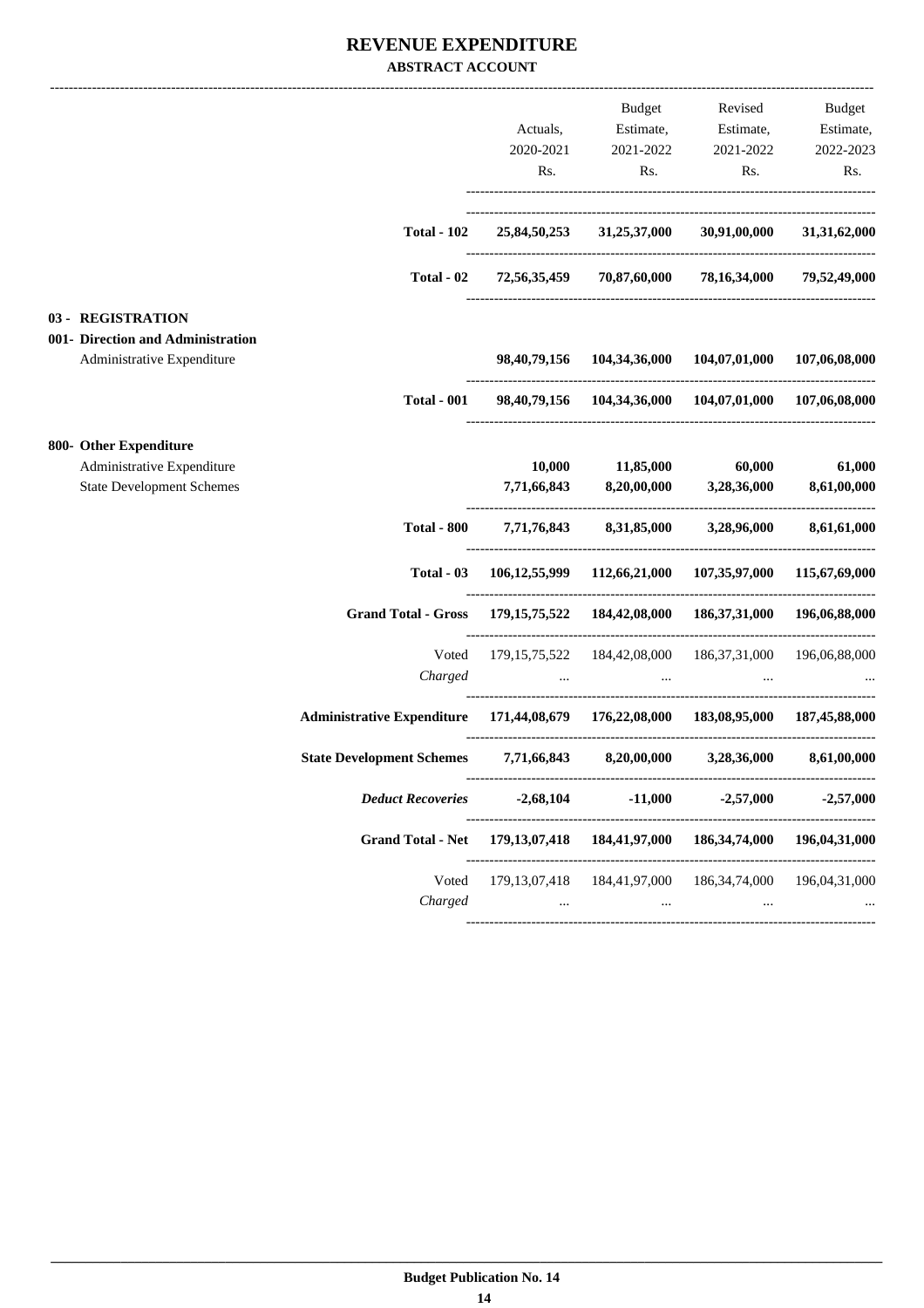| Rs.          | 2021-2022<br>Rs.                                                | 2021-2022<br>Rs.                                                                                   | Estimate,<br>2022-2023<br>Rs.                                                                                            |
|--------------|-----------------------------------------------------------------|----------------------------------------------------------------------------------------------------|--------------------------------------------------------------------------------------------------------------------------|
|              | DETAILED ACCOUNT NO. 2030-01-001 - DIRECTION AND ADMINISTRATION |                                                                                                    |                                                                                                                          |
|              |                                                                 |                                                                                                    |                                                                                                                          |
|              |                                                                 |                                                                                                    |                                                                                                                          |
|              |                                                                 |                                                                                                    |                                                                                                                          |
|              |                                                                 |                                                                                                    |                                                                                                                          |
|              | $\ddotsc$                                                       |                                                                                                    |                                                                                                                          |
| 10,969       | $\ddotsc$                                                       | $\ddotsc$                                                                                          |                                                                                                                          |
| 10,969       | $\ddotsc$                                                       |                                                                                                    |                                                                                                                          |
|              | $\cdots$                                                        | $\cdots$                                                                                           |                                                                                                                          |
| $\cdots$     | $\cdots$                                                        | $\cdots$                                                                                           |                                                                                                                          |
|              |                                                                 |                                                                                                    |                                                                                                                          |
|              |                                                                 |                                                                                                    |                                                                                                                          |
|              |                                                                 |                                                                                                    |                                                                                                                          |
|              |                                                                 |                                                                                                    |                                                                                                                          |
| $\cdots$<br> | $\cdots$<br>$\cdots$                                            | $\cdots$<br>$\cdots$                                                                               |                                                                                                                          |
|              |                                                                 |                                                                                                    |                                                                                                                          |
|              |                                                                 |                                                                                                    |                                                                                                                          |
|              |                                                                 | 85,00,000                                                                                          | 86,70,000                                                                                                                |
|              |                                                                 | 85,00,000                                                                                          | 86,70,000                                                                                                                |
|              |                                                                 |                                                                                                    | 86,70,000                                                                                                                |
| $\cdots$     | $\cdots$                                                        | 85,00,000<br>$\cdots$                                                                              | 86,70,000                                                                                                                |
|              | 10,969<br>10,969                                                | DETAILED ACCOUNT NO. 2030-01-101 - COST OF STAMPS<br>46,73,095 88,27,000<br>46,73,095<br>46,73,095 | DETAILED ACCOUNT NO. 2030-01-102 - EXPENSES ON SALE OF STAMPS<br>88,27,000<br>88,27,000 85,00,000<br>46,73,095 88,27,000 |

#### **DETAILED ACCOUNT NO. 2030-02-001 - DIRECTION AND ADMINISTRATION .**

**02 - STAMPS-NON-JUDICIAL**

#### **001- Direction and Administration**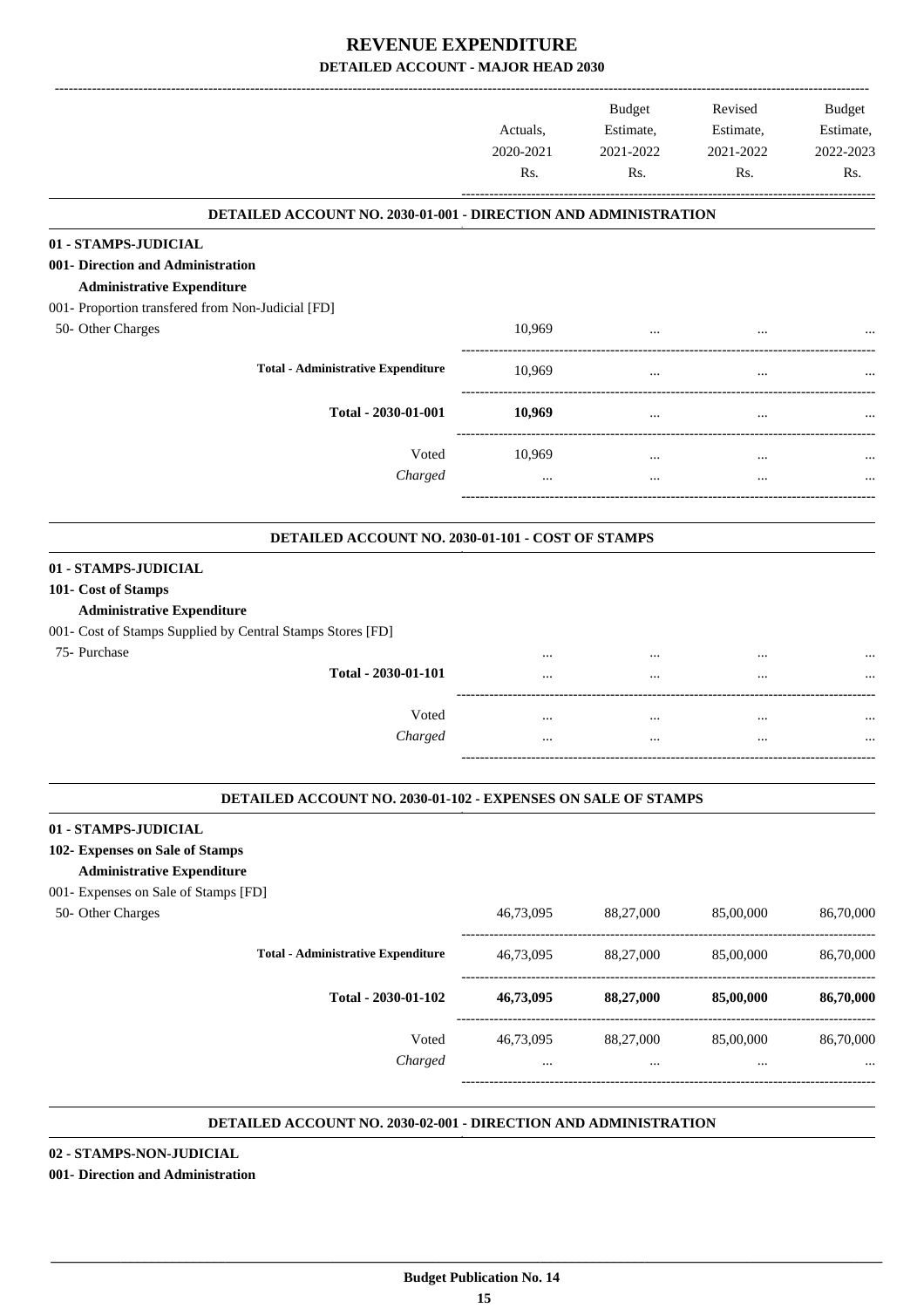|                                             | Actuals,<br>2020-2021 | Budget<br>Estimate,<br>2021-2022 | Revised<br>Estimate,<br>2021-2022 | <b>Budget</b><br>Estimate,<br>2022-2023 |
|---------------------------------------------|-----------------------|----------------------------------|-----------------------------------|-----------------------------------------|
|                                             | Rs.                   | Rs.                              | Rs.                               | Rs.                                     |
| <b>Administrative Expenditure</b>           |                       |                                  |                                   |                                         |
| 001- District Establishment [FD]            |                       |                                  |                                   |                                         |
| 01- Salaries                                |                       |                                  |                                   |                                         |
| 01-Pay                                      | 50,75,200             | 49,10,000                        | 51,77,000                         | 53,32,000                               |
| 14-Grade Pay                                | $\cdots$              | $\cdots$                         | $\cdots$                          |                                         |
| 02-Dearness Allowance                       | 24,690                | 1,47,000                         | 1,50,000                          | 1,55,000                                |
| 03-House Rent Allowance                     | 6,09,024              | 5,00,000                         | 5,40,000                          | 5,57,000                                |
| 04-Ad hoc Bonus                             | 29,400                | 34,000                           | 30,000                            | 31,000                                  |
| 07-Other Allowances                         | 960                   | 1,75,000                         | 1,00,000                          | 1,02,000                                |
| 12-Medical Allowance                        |                       | $\cdots$                         |                                   |                                         |
| Total - 2030-02-001-001-01                  | 57, 39, 274           |                                  | 57,66,000 59,97,000               | 61,77,000                               |
| 07- Medical Reimbursements                  | $\cdots$              | $\cdots$                         | $\ldots$                          |                                         |
| 11- Travel Expenses                         | 48,000                | 1,61,000                         | 1,50,000                          | 1,53,000                                |
| 12- Medical Reimbursements under WBHS 2008  | $\cdots$              | 2,000                            | 37,000                            | 38,000                                  |
| 13- Office Expenses                         |                       |                                  |                                   |                                         |
| 01-Electricity                              | $\cdots$              | 7,000                            | 7,000                             | 7,000                                   |
| 02-Telephone                                | $\cdots$              | $\sim$ 100 $\mu$                 | $\sim 100$ and $\sim 100$         |                                         |
| 03-Maintenance / P.O.L. for Office Vehicles | 24,43,311             | 12,55,000                        | 24,92,000                         | 25,42,000                               |
| 04-Other Office Expenses                    | 6,88,572              | 3,60,000                         | 6,70,000                          | 6,84,000                                |
| Total - 2030-02-001-001-13                  |                       | 31,31,883 16,22,000 31,69,000    |                                   | 32,33,000                               |
| 50- Other Charges                           |                       | $\cdots$                         |                                   |                                         |
| Total - 2030-02-001-001                     | 89, 19, 157           | 75,51,000                        | 93,53,000                         | 96,01,000                               |
| 002- Reserve State Stamp Store [FD]         |                       |                                  |                                   |                                         |
| 01- Salaries                                |                       |                                  |                                   |                                         |
| 01-Pay                                      | 33,41,900             | 35,05,000                        | 35,00,000                         | 36,05,000                               |
| 14-Grade Pay                                | $\cdots$              | $\cdots$                         | $\cdots$                          |                                         |
| 02-Dearness Allowance                       | 16,476                | 1,05,000                         | 1,20,000                          | 1,24,000                                |
| 03-House Rent Allowance                     | 4,01,028              | 3,33,000                         | 4,00,000                          | 4,12,000                                |
| 04-Ad hoc Bonus                             | 25,200                | 22,000                           | 26,000                            | 27,000                                  |
| 07-Other Allowances                         | $\cdots$              | 15,000                           | $\cdots$                          |                                         |
| 12-Medical Allowance                        | $\cdots$              | $\ldots$                         | $\ldots$                          |                                         |
| Total - 2030-02-001-002-01                  | 37,84,604             | 39,80,000                        | 40,46,000                         | 41,68,000                               |
| 02- Wages                                   | $\cdots$              | 1,00,000                         | $\cdots$                          |                                         |
| 07- Medical Reimbursements                  | $\cdots$              | $\cdots$                         | $\cdots$                          | $\cdots$                                |
| 11- Travel Expenses                         | 10,000                | $\cdots$                         | $\cdots$                          | $\ldots$                                |
| 12- Medical Reimbursements under WBHS 2008  | 50,181                | 1,36,000                         | 1,28,000                          | 1,31,000                                |
| 13- Office Expenses                         |                       |                                  |                                   |                                         |
| 02-Telephone                                | $\cdots$              | 2,000                            | 2,000                             | 2,000                                   |
| 03-Maintenance / P.O.L. for Office Vehicles | 25,305                | 55,000                           | 50,000                            | 51,000                                  |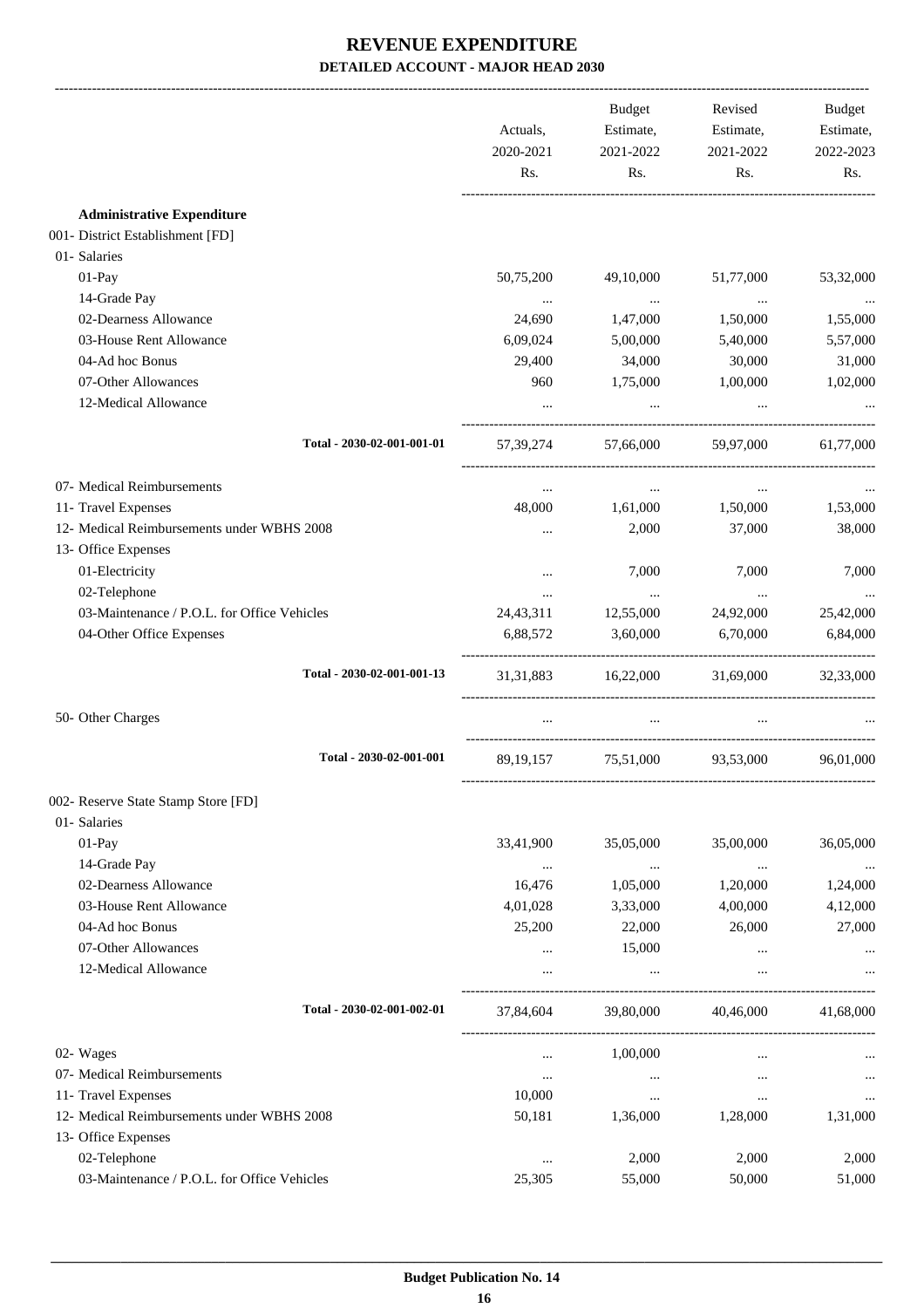|                                                   |                                           | Actuals.<br>2020-2021<br>Rs. | Budget<br>Estimate,<br>2021-2022<br>Rs.                              | Revised<br>Estimate,<br>2021-2022<br>Rs.                    | Budget<br>Estimate,<br>2022-2023<br>Rs. |
|---------------------------------------------------|-------------------------------------------|------------------------------|----------------------------------------------------------------------|-------------------------------------------------------------|-----------------------------------------|
| 04-Other Office Expenses                          |                                           |                              |                                                                      | 2,09,205 2,12,000 2,12,000                                  | 2,16,000                                |
|                                                   | Total - 2030-02-001-002-13                |                              |                                                                      | 2,34,510 2,69,000 2,64,000                                  | 2,69,000                                |
| 27- Minor Works/ Maintenance<br>50- Other Charges |                                           |                              | the company of the company of the company of<br>12,754 27,000 27,000 | see the company of the company of the<br>$\cdots$           | 28,000                                  |
|                                                   | Total - 2030-02-001-002                   | 40,92,049                    |                                                                      | 45,12,000 44,65,000                                         | 45,96,000                               |
|                                                   | <b>Total - Administrative Expenditure</b> |                              |                                                                      | 1,30,11,206 1,20,63,000 1,38,18,000 1,41,97,000             |                                         |
|                                                   | Total - 2030-02-001                       |                              |                                                                      | $1,30,11,206$ $1,20,63,000$ $1,38,18,000$ $1,41,97,000$     |                                         |
|                                                   | Voted<br>Charged                          | $\cdots$                     | $\cdots$                                                             | 1,30,11,206 1,20,63,000 1,38,18,000 1,41,97,000<br>$\cdots$ |                                         |

#### **DETAILED ACCOUNT NO. 2030-02-101 - COST OF STAMPS .**

#### **02 - STAMPS-NON-JUDICIAL**

#### **101- Cost of Stamps**

#### **Administrative Expenditure**

#### 001- Cost of Stamps Supplied by Central Stamps Stores [FD]

| 75- Purchase |                                           | 45,41,74,000     | 38,41,60,000     | 45,87,16,000     | 46,78,90,000             |
|--------------|-------------------------------------------|------------------|------------------|------------------|--------------------------|
|              | <b>Total - Administrative Expenditure</b> | 45.41.74.000     | 38,41,60,000     | 45,87,16,000     | 46,78,90,000             |
|              | Total - 2030-02-101                       | 45, 41, 74, 000  | 38,41,60,000     | 45,87,16,000     | 46,78,90,000             |
|              | Voted<br>Charged                          | 45.41.74.000<br> | 38,41,60,000<br> | 45,87,16,000<br> | 46,78,90,000<br>$\cdots$ |
|              |                                           |                  |                  |                  |                          |

.

.

#### **DETAILED ACCOUNT NO. 2030-02-102 - EXPENSES ON SALE OF STAMPS .**

#### **02 - STAMPS-NON-JUDICIAL 102- Expenses on Sale of Stamps**

# **Administrative Expenditure**

| 002- Expenses on Sale of Stamps [FD]  |                         |              |              |              |              |
|---------------------------------------|-------------------------|--------------|--------------|--------------|--------------|
| 02- Wages                             |                         | $\cdots$     | $\cdots$     |              |              |
| 17- Transportation Cost On Retirement |                         | $\cdots$     | $\cdots$     | $\cdots$     |              |
| 50- Other Charges                     |                         | 25,58,53,001 | 30.93.98.000 | 30,60,00,000 | 31,00,00,000 |
|                                       |                         |              |              |              |              |
|                                       | Total - 2030-02-102-002 | 25,58,53,001 | 30.93.98.000 | 30,60,00,000 | 31,00,00,000 |
|                                       |                         |              |              |              |              |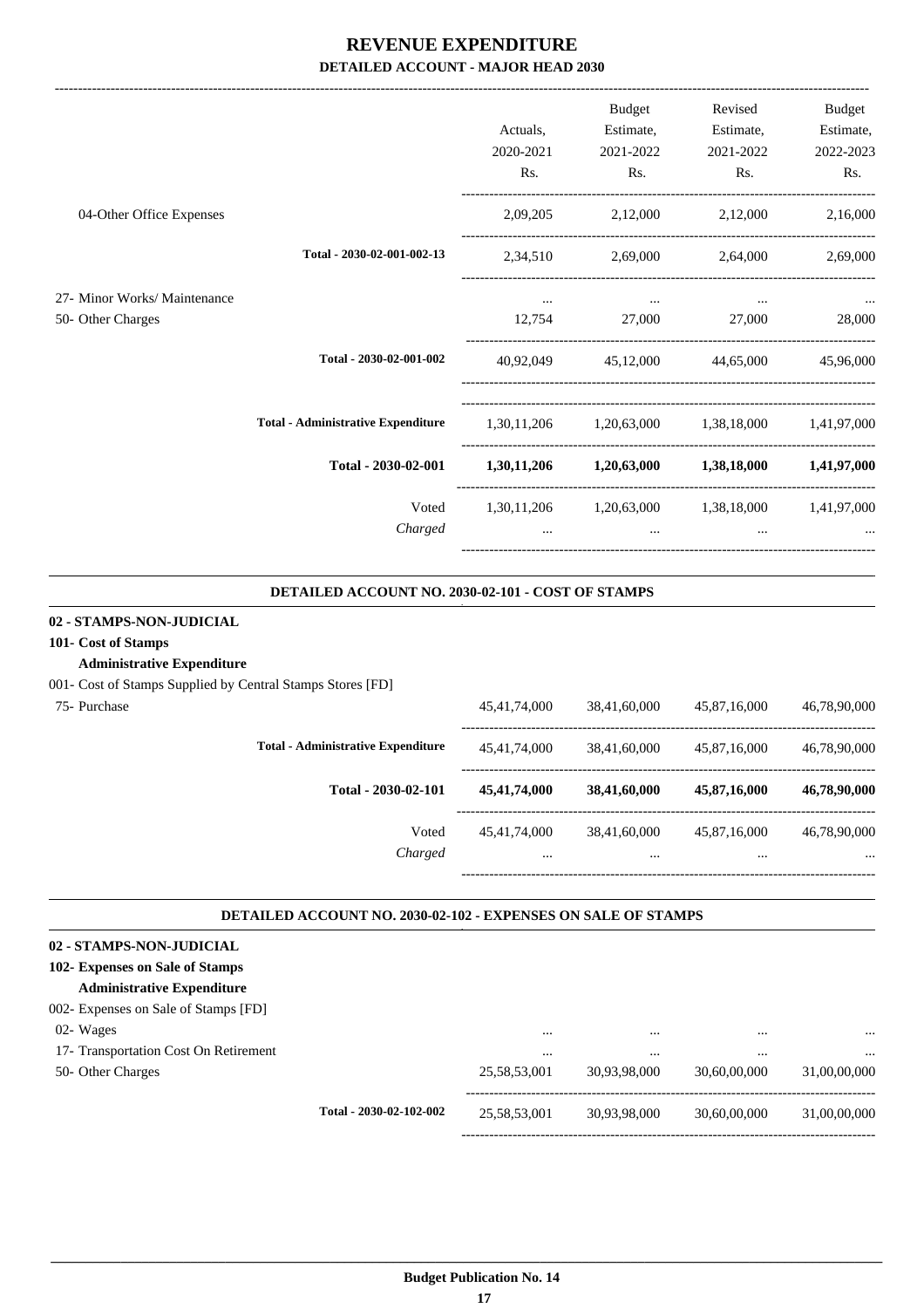|                                                                                                                                                                                                    | Actuals,<br>2020-2021<br>Rs. | Budget<br>Estimate,<br>2021-2022<br>Rs. | Revised<br>Estimate,<br>2021-2022<br>Rs.                        | Budget<br>Estimate,<br>2022-2023<br>Rs. |
|----------------------------------------------------------------------------------------------------------------------------------------------------------------------------------------------------|------------------------------|-----------------------------------------|-----------------------------------------------------------------|-----------------------------------------|
| 003- Payment of Commission by the State Govt. to the Deptt. of<br>Posts, India against sale of Revenue Stamps by Poar Offices.<br>[FD]                                                             |                              |                                         |                                                                 |                                         |
| 50- Other Charges                                                                                                                                                                                  |                              |                                         | 25,97,252 31,39,000 31,00,000                                   | 31,62,000                               |
| Total - 2030-02-102-003                                                                                                                                                                            |                              |                                         | 25,97,252 31,39,000 31,00,000 31,62,000                         |                                         |
| <b>Total - Administrative Expenditure</b>                                                                                                                                                          |                              |                                         | 25,84,50,253 31,25,37,000 30,91,00,000 31,31,62,000             |                                         |
| Total - 2030-02-102                                                                                                                                                                                |                              |                                         | 25,84,50,253 31,25,37,000 30,91,00,000                          | 31,31,62,000                            |
| Voted<br>Charged                                                                                                                                                                                   | $\ddotsc$                    | $\cdots$                                | 25,84,50,253 31,25,37,000 30,91,00,000 31,31,62,000<br>$\cdots$ |                                         |
| <b>DETAILED ACCOUNT NO. 2030-03-001 - DIRECTION AND ADMINISTRATION</b><br>03 - REGISTRATION<br>001- Direction and Administration<br><b>Administrative Expenditure</b><br>001- Superintendence [FD] |                              |                                         |                                                                 |                                         |
| 01- Salaries<br>01-Pay                                                                                                                                                                             | 4,84,29,206                  | 5,23,28,000                             | 5,10,00,000                                                     | 5,25,30,000                             |
| 14-Grade Pay                                                                                                                                                                                       | 9,333                        | $\cdots$                                | $\ldots$                                                        |                                         |
| 02-Dearness Allowance                                                                                                                                                                              | 3,00,949                     | 15,70,000                               | 15,50,000                                                       | 15,97,000                               |
| 03-House Rent Allowance                                                                                                                                                                            | 52,93,277                    | 49,71,000                               | 56,90,000                                                       | 58,61,000                               |
| 04-Ad hoc Bonus                                                                                                                                                                                    | 84,000                       | 89,000                                  | 86,000                                                          | 88,000                                  |
| 07-Other Allowances                                                                                                                                                                                | 12,000                       | 81,000                                  | 68,000                                                          | 70,000                                  |
| 12-Medical Allowance                                                                                                                                                                               | 43,871                       | 30,000                                  | 72,000                                                          | 74,000                                  |
| Total - 2030-03-001-001-01                                                                                                                                                                         |                              | 5,41,72,636 5,90,69,000                 | 5,84,66,000                                                     | 6,02,20,000                             |
| 02- Wages                                                                                                                                                                                          | 12,65,034                    | 8,24,000                                | 20,07,000                                                       | 20,68,000                               |
| 07- Medical Reimbursements                                                                                                                                                                         |                              | $\cdots$                                | $\cdots$                                                        |                                         |
| 11- Travel Expenses                                                                                                                                                                                | $\cdots$                     | 23,000                                  | 20,000                                                          | 21,000                                  |
| 12- Medical Reimbursements under WBHS 2008                                                                                                                                                         | 68,949                       | 7,60,000                                | 7,00,000                                                        | 7,30,000                                |
| 13- Office Expenses                                                                                                                                                                                |                              |                                         |                                                                 |                                         |
| 01-Electricity                                                                                                                                                                                     | 3,72,817                     | 7,60,000                                | 6,00,000                                                        | 6,50,000                                |
| 02-Telephone                                                                                                                                                                                       | 62,792                       | 65,000                                  | 65,000                                                          | 66,000                                  |
| 03-Maintenance / P.O.L. for Office Vehicles<br>04-Other Office Expenses                                                                                                                            | 39,60,726<br>31,77,770       | 35,96,000<br>5,78,000                   | 41,00,000<br>10,00,000                                          | 41,82,000<br>10,20,000                  |
| Total - 2030-03-001-001-13                                                                                                                                                                         | 75,74,105                    | 49,99,000                               | 57,65,000                                                       | 59,18,000                               |
| 14- Rents, Rates and Taxes                                                                                                                                                                         | 71,29,500                    | 73,45,000                               | 72,01,000                                                       | 73,45,000                               |
| 28- Payment of Professional and Special Services                                                                                                                                                   |                              |                                         |                                                                 |                                         |
| 02-Other charges                                                                                                                                                                                   | 1,17,81,574                  | 1,07,68,000                             | 1,17,82,000                                                     | 1,17,82,000                             |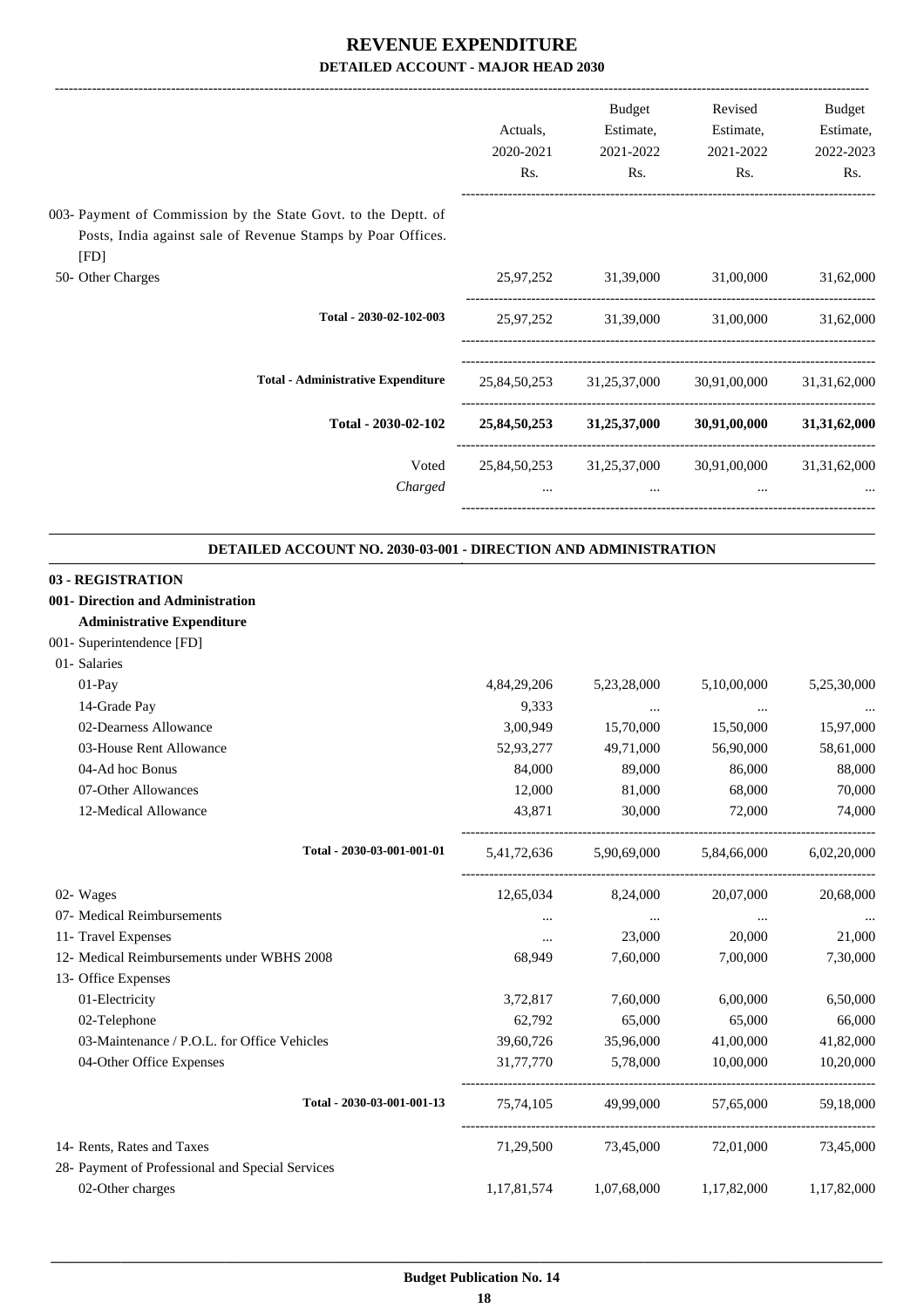|                                                  | Actuals,<br>2020-2021<br>Rs. | Budget<br>Estimate,<br>2021-2022<br>Rs.                | Estimate,<br>2021-2022                                                                                                                                                                                                                                                                                                                                                                                                                                                                                                                                | Budget<br>Estimate,<br>2022-2023<br>Rs. |
|--------------------------------------------------|------------------------------|--------------------------------------------------------|-------------------------------------------------------------------------------------------------------------------------------------------------------------------------------------------------------------------------------------------------------------------------------------------------------------------------------------------------------------------------------------------------------------------------------------------------------------------------------------------------------------------------------------------------------|-----------------------------------------|
| 50- Other Charges                                | 3,72,400                     | 8,22,000                                               | Revised<br>Rs.<br>8,10,000<br>8,23,64,198 8,46,10,000 8,67,51,000 8,89,11,000<br>73,40,00,000<br>1,50,000<br>2,25,00,000<br>7,75,00,000<br>27,97,000<br>6,70,000<br>1,73,000<br>21,00,000<br>83,42,64,000 83,98,90,000<br>4,15,00,000 4,27,45,000<br>$\ldots$<br>2,70,000<br>28,50,000<br>1,30,00,000<br>5,50,000<br>65,00,000<br>2,10,38,000<br>4,10,88,000<br>2,10,28,055 2,76,10,000 2,12,38,000 2,16,63,000<br>$\cdots$<br>12,27,000<br>49,07,000<br>2,15,290 10,07,000 9,80,000 10,00,000<br>90,17,14,958 95,88,26,000 95,39,50,000 98,16,97,000 | 8,27,000                                |
| Total - 2030-03-001-001                          |                              |                                                        |                                                                                                                                                                                                                                                                                                                                                                                                                                                                                                                                                       |                                         |
| 002- District Charges [FD]                       |                              |                                                        |                                                                                                                                                                                                                                                                                                                                                                                                                                                                                                                                                       |                                         |
| 01- Salaries                                     |                              |                                                        |                                                                                                                                                                                                                                                                                                                                                                                                                                                                                                                                                       |                                         |
| 01-Pay                                           | 70,08,52,996                 | 73,60,58,000                                           |                                                                                                                                                                                                                                                                                                                                                                                                                                                                                                                                                       | 75,60,20,000                            |
| 14-Grade Pay                                     | 3,29,472                     | $\cdots$                                               |                                                                                                                                                                                                                                                                                                                                                                                                                                                                                                                                                       | 1,50,000                                |
| 02-Dearness Allowance                            | 55,29,645                    | 2,20,82,000                                            |                                                                                                                                                                                                                                                                                                                                                                                                                                                                                                                                                       | 2,31,75,000                             |
| 03-House Rent Allowance                          | 7,96,57,202                  | 6,99,26,000                                            |                                                                                                                                                                                                                                                                                                                                                                                                                                                                                                                                                       | 7,98,25,000                             |
| 04-Ad hoc Bonus                                  | 27,42,200                    | 30,79,000                                              |                                                                                                                                                                                                                                                                                                                                                                                                                                                                                                                                                       | 28,53,000                               |
| 07-Other Allowances                              | 5,75,767                     | 6,90,000                                               |                                                                                                                                                                                                                                                                                                                                                                                                                                                                                                                                                       | 6,84,000                                |
| 11-Compensatory Allowance                        | 1,67,650                     | 1,88,000                                               |                                                                                                                                                                                                                                                                                                                                                                                                                                                                                                                                                       | 1,76,000                                |
| 12-Medical Allowance                             | 20,95,677                    | 22,41,000                                              |                                                                                                                                                                                                                                                                                                                                                                                                                                                                                                                                                       | 21,42,000                               |
| Total - 2030-03-001-002-01                       | 79, 19, 50, 609              |                                                        |                                                                                                                                                                                                                                                                                                                                                                                                                                                                                                                                                       | 86,50,25,000                            |
| 02- Wages                                        | 4, 10, 39, 083               | 3,94,75,000                                            |                                                                                                                                                                                                                                                                                                                                                                                                                                                                                                                                                       |                                         |
| 04- Pension/Gratuities                           |                              |                                                        |                                                                                                                                                                                                                                                                                                                                                                                                                                                                                                                                                       |                                         |
| 07- Medical Reimbursements                       | $\cdots$                     | $\cdots$                                               |                                                                                                                                                                                                                                                                                                                                                                                                                                                                                                                                                       |                                         |
| 11- Travel Expenses                              | 1,67,891                     | 2,75,000                                               |                                                                                                                                                                                                                                                                                                                                                                                                                                                                                                                                                       | 2,76,000                                |
| 12- Medical Reimbursements under WBHS 2008       | 21,06,229                    | 28,86,000                                              |                                                                                                                                                                                                                                                                                                                                                                                                                                                                                                                                                       | 29,07,000                               |
| 13- Office Expenses                              |                              |                                                        |                                                                                                                                                                                                                                                                                                                                                                                                                                                                                                                                                       |                                         |
| 01-Electricity                                   | 1,16,61,061                  | 1,47,39,000                                            |                                                                                                                                                                                                                                                                                                                                                                                                                                                                                                                                                       | 1,32,60,000                             |
| 02-Telephone                                     | 4,46,395                     | 5,73,000                                               |                                                                                                                                                                                                                                                                                                                                                                                                                                                                                                                                                       | 5,61,000                                |
| 03-Maintenance / P.O.L. for Office Vehicles      | 65,89,471                    | 56,37,000                                              |                                                                                                                                                                                                                                                                                                                                                                                                                                                                                                                                                       | 66,30,000                               |
| 04-Other Office Expenses                         | 2,04,01,699                  | 2,10,38,000                                            |                                                                                                                                                                                                                                                                                                                                                                                                                                                                                                                                                       | 2,14,59,000                             |
| Total - 2030-03-001-002-13                       | 3,90,98,626                  | 4,19,87,000                                            |                                                                                                                                                                                                                                                                                                                                                                                                                                                                                                                                                       | 4,19,10,000                             |
| 14- Rents, Rates and Taxes                       |                              |                                                        |                                                                                                                                                                                                                                                                                                                                                                                                                                                                                                                                                       |                                         |
| 21- Materials and Supplies/Stores and Equipment  |                              |                                                        |                                                                                                                                                                                                                                                                                                                                                                                                                                                                                                                                                       |                                         |
| 04-Others                                        | $\cdots$                     | $\ldots$                                               |                                                                                                                                                                                                                                                                                                                                                                                                                                                                                                                                                       |                                         |
| 27- Minor Works/ Maintenance                     | 12,02,567                    | 16,28,000                                              |                                                                                                                                                                                                                                                                                                                                                                                                                                                                                                                                                       | 12,64,000                               |
| 28- Payment of Professional and Special Services |                              |                                                        |                                                                                                                                                                                                                                                                                                                                                                                                                                                                                                                                                       |                                         |
| 02-Other charges                                 | 49,06,608                    | 96,94,000                                              |                                                                                                                                                                                                                                                                                                                                                                                                                                                                                                                                                       | 49,07,000                               |
| 31- Grants-in-aid-GENERAL                        |                              |                                                        |                                                                                                                                                                                                                                                                                                                                                                                                                                                                                                                                                       |                                         |
| 02-Other Grants                                  |                              |                                                        |                                                                                                                                                                                                                                                                                                                                                                                                                                                                                                                                                       | $\cdots$                                |
| 50- Other Charges                                |                              |                                                        |                                                                                                                                                                                                                                                                                                                                                                                                                                                                                                                                                       |                                         |
| Total - 2030-03-001-002                          |                              |                                                        |                                                                                                                                                                                                                                                                                                                                                                                                                                                                                                                                                       |                                         |
| <b>Total - Administrative Expenditure</b>        |                              | 98,40,79,156 104,34,36,000 104,07,01,000 107,06,08,000 |                                                                                                                                                                                                                                                                                                                                                                                                                                                                                                                                                       |                                         |
| Total - 2030-03-001                              |                              | 98,40,79,156 104,34,36,000 104,07,01,000 107,06,08,000 |                                                                                                                                                                                                                                                                                                                                                                                                                                                                                                                                                       |                                         |
|                                                  |                              |                                                        |                                                                                                                                                                                                                                                                                                                                                                                                                                                                                                                                                       |                                         |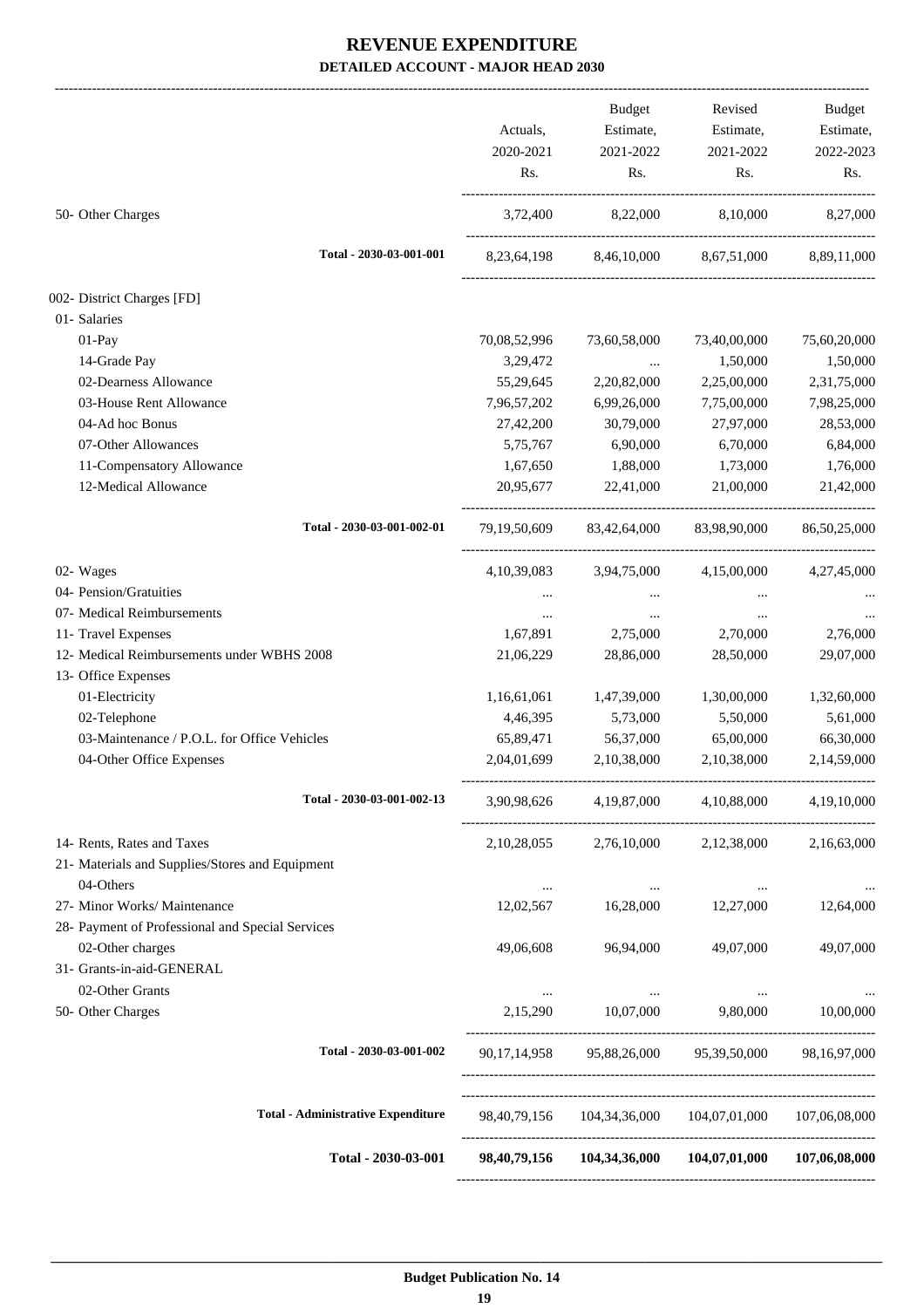|                                                                                                                                                                                          | Actuals,<br>2020-2021<br>Rs. | Budget<br>Estimate,<br>2021-2022<br>Rs. | Revised<br>Estimate,<br>2021-2022<br>Rs.              | Budget<br>Estimate,<br>2022-2023<br>Rs. |
|------------------------------------------------------------------------------------------------------------------------------------------------------------------------------------------|------------------------------|-----------------------------------------|-------------------------------------------------------|-----------------------------------------|
| Voted<br>Charged                                                                                                                                                                         | $\ddots$                     | the company of the company of           | 98,40,79,156 104,34,36,000 104,07,01,000<br>$\cdots$  | 107,06,08,000                           |
| DETAILED ACCOUNT NO. 2030-03-800 - OTHER EXPENDITURE                                                                                                                                     |                              |                                         |                                                       |                                         |
| 03 - REGISTRATION                                                                                                                                                                        |                              |                                         |                                                       |                                         |
| 800- Other Expenditure<br><b>Administrative Expenditure</b><br>008- Site preparation for computerization of registration process [FD]<br>12- Medical Reimbursements under WBHS 2008      | $\cdots$                     | 73,000                                  | 50,000                                                | 51,000                                  |
| 27- Minor Works/ Maintenance                                                                                                                                                             | 10,000                       | 11,12,000                               | 10,000                                                | 10,000                                  |
| <b>Total - Administrative Expenditure</b>                                                                                                                                                | 10,000                       | 11,85,000                               | 60,000                                                | 61,000                                  |
| <b>State Development Schemes</b><br>001- Computerization of the process of registration [FD]<br>77- Computerisation                                                                      |                              |                                         | 6,57,64,950 7,00,00,000 2,88,36,000 7,35,00,000       |                                         |
| Total - 2030-03-800-001                                                                                                                                                                  |                              |                                         | 6,57,64,950 7,00,00,000 2,88,36,000 7,35,00,000       |                                         |
| 002- Site preparation for computerization of registration process [FD]<br>27- Minor Works/ Maintenance<br>005- Implementation of the Scheme for e-Governance [FD]<br>77- Computerisation | 1,14,01,893                  | 1,20,00,000                             | 40,00,000                                             | 1,26,00,000                             |
| Total - 2030-03-800-005                                                                                                                                                                  |                              |                                         | $1,14,01,893$ $1,20,00,000$ $40,00,000$ $1,26,00,000$ |                                         |
| <b>Total - State Development Schemes</b>                                                                                                                                                 | 7,71,66,843                  | 8,20,00,000                             | 3,28,36,000                                           | 8,61,00,000                             |
| Total - 2030-03-800                                                                                                                                                                      | 7,71,76,843                  | 8,31,85,000                             | 3,28,96,000                                           | 8,61,61,000                             |
| Voted<br>Charged                                                                                                                                                                         | 7,71,76,843<br>$\cdots$      | 8,31,85,000<br>$\cdots$                 | 3,28,96,000<br>$\cdots$                               | 8,61,61,000                             |

#### **DETAILED ACCOUNT NO. 2030 - DEDUCT RECOVERIES IN REDUCTION OF EXPENDITURE**

**--------------------------------------------------------------------------------------------------------------------------------------------------------------------------------**

| 01 - STAMPS-JUDICIAL                             |          |          |          |          |
|--------------------------------------------------|----------|----------|----------|----------|
| 001- Direction and Administration                |          |          |          |          |
| Administrative Expenditure                       |          |          |          |          |
| 001-Proportion transfered from Non-Judicial [FD] |          |          |          |          |
| 70-Deduct Recoveries                             |          |          |          |          |
| 01-Others                                        | $\cdots$ | $-1.000$ | $-1.000$ | $-1.000$ |
| $02-W.B.H.S. 2008$                               | $\cdots$ | $-1.000$ | $\cdots$ | $\cdots$ |
|                                                  |          |          |          |          |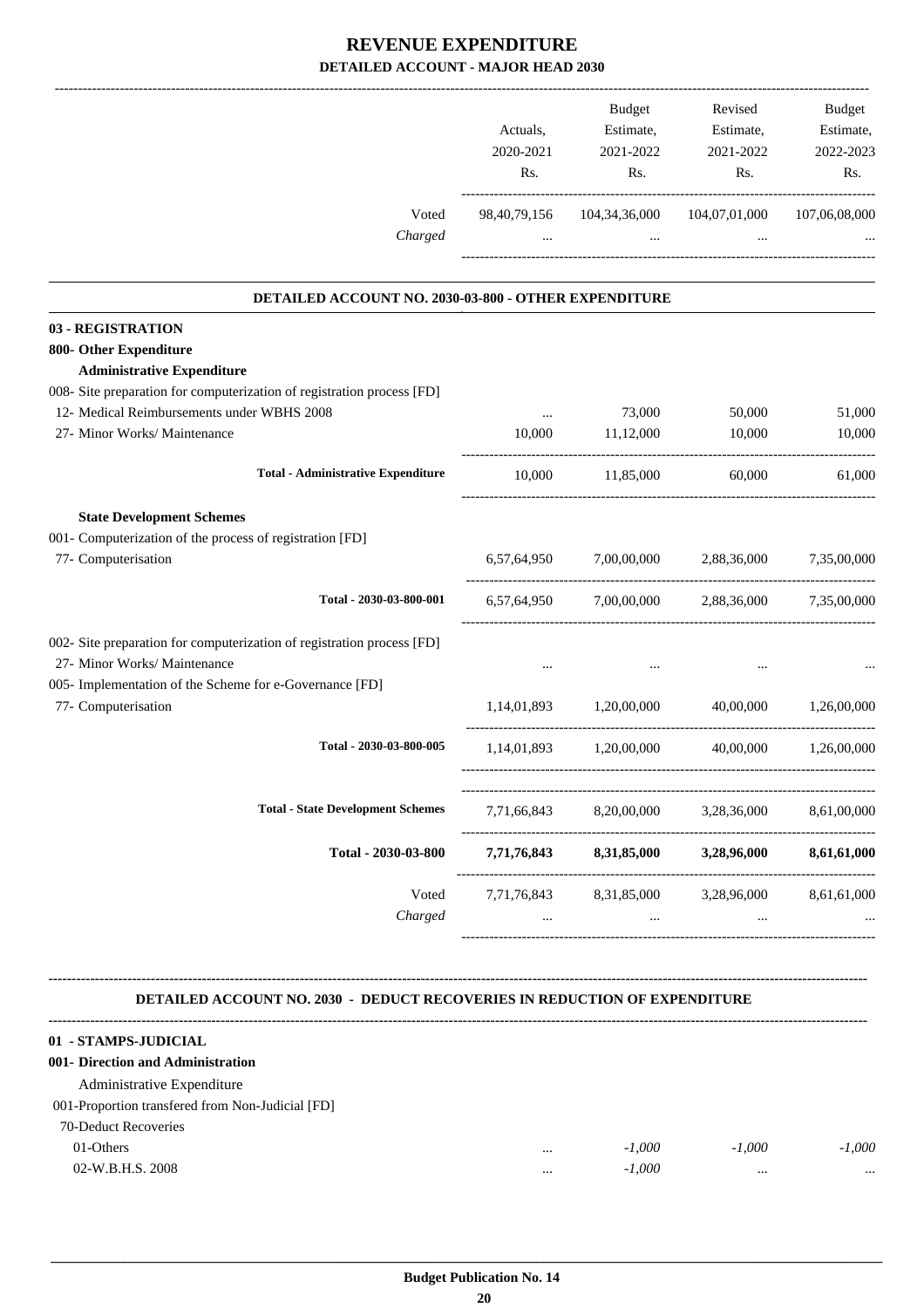|                                                                                   |                                   | Actuals,<br>2020-2021<br>Rs. | Budget<br>Estimate,<br>2021-2022<br>Rs. | Revised<br>Estimate,<br>2021-2022<br>Rs. | Budget<br>Estimate,<br>2022-2023<br>Rs. |
|-----------------------------------------------------------------------------------|-----------------------------------|------------------------------|-----------------------------------------|------------------------------------------|-----------------------------------------|
|                                                                                   | Total - 001 - Deduct - Recoveries | $\cdots$                     | $-2,000$                                | $-1,000$                                 | $-1,000$                                |
| 101- Cost of Stamps                                                               |                                   |                              |                                         |                                          |                                         |
| Administrative Expenditure                                                        |                                   |                              |                                         |                                          |                                         |
| 001-Cost of Stamps Supplied by Central Stamps Stores [FD]<br>70-Deduct Recoveries |                                   |                              |                                         |                                          |                                         |
| 01-Others                                                                         |                                   |                              | $-1,000$                                | $-1,000$                                 | $-1,000$                                |
|                                                                                   |                                   | $\cdots$                     |                                         |                                          |                                         |
|                                                                                   | Total - 101 - Deduct - Recoveries | $\cdots$                     | $-1,000$                                | $-1,000$                                 | $-1,000$                                |
| 102- Expenses on Sale of Stamps                                                   |                                   |                              |                                         |                                          |                                         |
| Administrative Expenditure                                                        |                                   |                              |                                         |                                          |                                         |
| 001-Expenses on Sale of Stamps [FD]                                               |                                   |                              |                                         |                                          |                                         |
| 70-Deduct Recoveries                                                              |                                   |                              |                                         |                                          |                                         |
| 01-Others                                                                         |                                   | $\cdots$                     | $-1,000$                                | $-1,000$                                 | $-1,000$                                |
|                                                                                   | Total - 102 - Deduct - Recoveries | $\cdots$                     | $-1,000$                                | $-1,000$                                 | $-1,000$                                |
|                                                                                   |                                   |                              |                                         |                                          |                                         |
| 911- Deduct Recoveries of Overpayments                                            |                                   |                              |                                         |                                          |                                         |
| Administrative Expenditure                                                        |                                   |                              |                                         |                                          |                                         |
| 001-Proportion transfered from Non-Judicial [FD]<br>70-Deduct Recoveries          |                                   |                              |                                         |                                          |                                         |
| 01-Others                                                                         |                                   |                              | $-1,000$                                | $-1,000$                                 | $-1,000$                                |
|                                                                                   |                                   | $\cdots$                     |                                         |                                          |                                         |
|                                                                                   | Total - 911 - Deduct - Recoveries | $\cdots$                     | $-1,000$                                | $-1,000$                                 | $-1.000$                                |
| 02- STAMPS-NON-JUDICIAL                                                           |                                   |                              |                                         |                                          |                                         |
| 001- Direction and Administration                                                 |                                   |                              |                                         |                                          |                                         |
| Administrative Expenditure                                                        |                                   |                              |                                         |                                          |                                         |
| 001-District Establishment [FD]                                                   |                                   |                              |                                         |                                          |                                         |
| 70-Deduct Recoveries                                                              |                                   |                              |                                         |                                          |                                         |
| 01-Others                                                                         |                                   | $-1, 13, 868$                | $-1,000$                                | $-1,00,000$                              | $-1,00,000$                             |
| 02-W.B.H.S. 2008                                                                  |                                   | $\cdots$                     | $\cdots$                                | $\cdots$                                 |                                         |
| 002-Reserve State Stamp Store [FD]                                                |                                   |                              |                                         |                                          |                                         |
| 70-Deduct Recoveries                                                              |                                   |                              |                                         |                                          |                                         |
| 01-Others                                                                         |                                   | $-22,390$                    | $\cdots$                                | $-20,000$                                | $-20,000$                               |
| 02-W.B.H.S. 2008<br>003-Deduct Recoveries in Reduction of Expenditure [FD]        |                                   | $\cdots$                     | $\cdots$                                | $\cdots$                                 |                                         |
| 70-Deduct Recoveries                                                              |                                   |                              |                                         |                                          |                                         |
| 01-Others                                                                         |                                   | $\cdots$                     | $\cdots$                                | $\cdots$                                 |                                         |
| 02-W.B.H.S. 2008                                                                  |                                   | $\cdots$                     | $\cdots$                                | $\cdots$                                 |                                         |
|                                                                                   |                                   |                              |                                         |                                          |                                         |

#### **101- Cost of Stamps**

Administrative Expenditure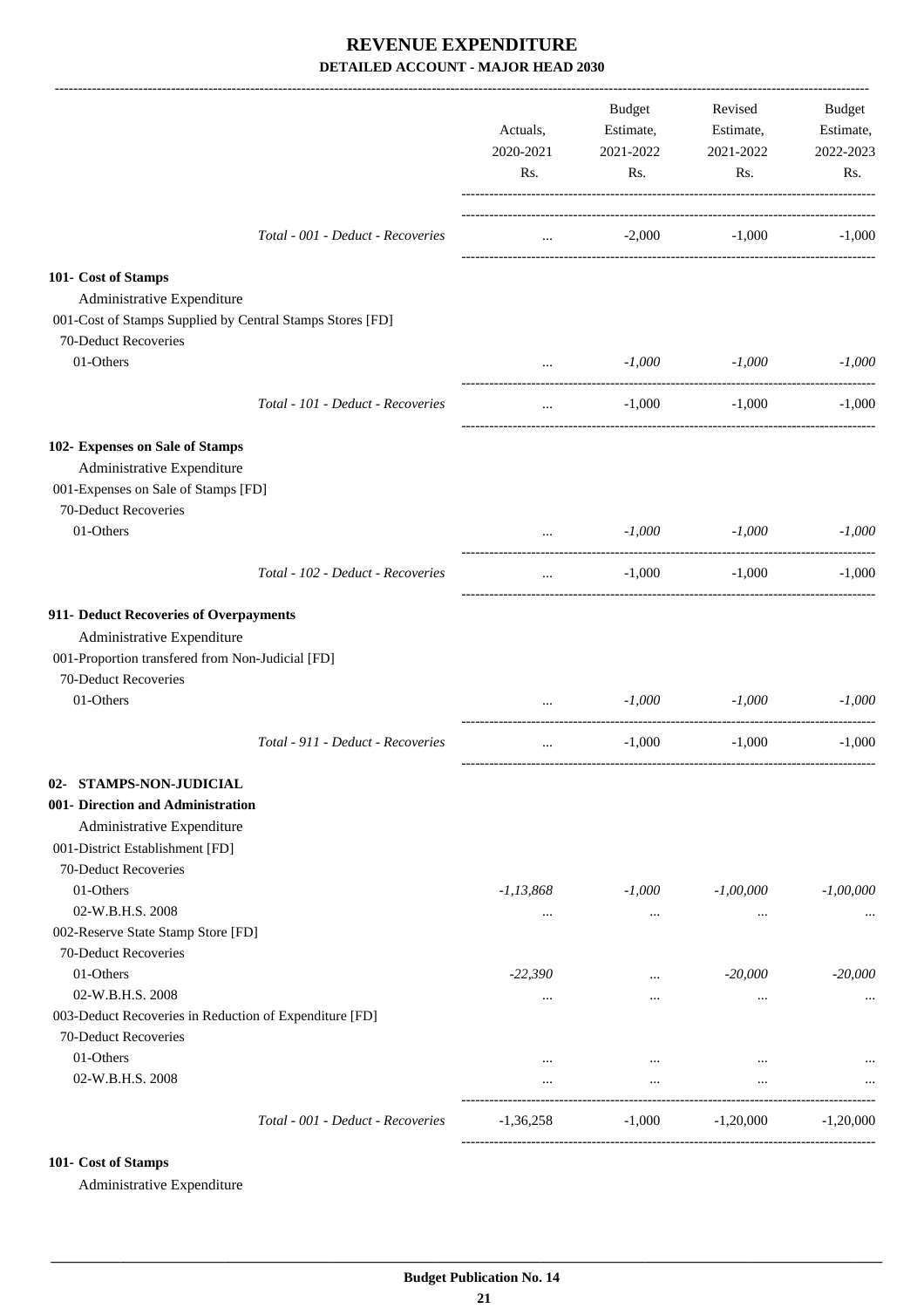|                                                                                                                                                       | Actuals,<br>2020-2021<br>Rs. | Budget<br>Estimate,<br>2021-2022<br>Rs. | Revised<br>Estimate,<br>2021-2022<br>Rs. | Budget<br>Estimate,<br>2022-2023<br>Rs. |
|-------------------------------------------------------------------------------------------------------------------------------------------------------|------------------------------|-----------------------------------------|------------------------------------------|-----------------------------------------|
| 001-Cost of Stamps Supplied by Central Stamps Stores [FD]                                                                                             |                              |                                         |                                          |                                         |
| 70-Deduct Recoveries                                                                                                                                  |                              |                                         |                                          |                                         |
| 01-Others                                                                                                                                             | $\cdots$                     | $\cdots$                                | $\ddotsc$                                |                                         |
| 02-W.B.H.S. 2008                                                                                                                                      |                              | $\cdots$                                |                                          |                                         |
| Total - 101 - Deduct - Recoveries                                                                                                                     | $\cdots$                     |                                         |                                          |                                         |
| 102- Expenses on Sale of Stamps                                                                                                                       |                              |                                         |                                          |                                         |
| Administrative Expenditure                                                                                                                            |                              |                                         |                                          |                                         |
| 002-Expenses on Sale of Stamps [FD]                                                                                                                   |                              |                                         |                                          |                                         |
| 70-Deduct Recoveries                                                                                                                                  |                              |                                         |                                          |                                         |
| 01-Others                                                                                                                                             |                              | $\cdots$                                |                                          |                                         |
| Total - 102 - Deduct - Recoveries                                                                                                                     | $\cdots$                     | $\cdots$                                | $\ldots$                                 |                                         |
| 911- Deduct Recoveries of Overpayments                                                                                                                |                              |                                         |                                          |                                         |
| Administrative Expenditure                                                                                                                            |                              |                                         |                                          |                                         |
| 001-Cost of Negatives and Positives of Entertainment Tax Stamp[FT]                                                                                    |                              |                                         |                                          |                                         |
| [FD]                                                                                                                                                  |                              |                                         |                                          |                                         |
| 70-Deduct Recoveries                                                                                                                                  |                              |                                         |                                          |                                         |
| 01-Others                                                                                                                                             | $\cdots$                     | $-1,000$                                | $-1,000$                                 | $-1,000$                                |
| 002-Expenses on Sale of Stamps [FD]                                                                                                                   |                              |                                         |                                          |                                         |
| 70-Deduct Recoveries                                                                                                                                  |                              |                                         |                                          |                                         |
| 01-Others                                                                                                                                             |                              |                                         |                                          |                                         |
| 003-Payment of Commission by the State Government to the<br>Department of Posts, India againdt Sale of Revenue Stamps by<br>the Post Offices[FT] [FD] |                              |                                         |                                          |                                         |
| 70-Deduct Recoveries                                                                                                                                  |                              |                                         |                                          |                                         |
| 01-Others                                                                                                                                             | $\cdots$                     |                                         |                                          |                                         |
| Total - 911 - Deduct - Recoveries                                                                                                                     | $\cdots$                     | $-1,000$                                | $-1,000$                                 | $-1,000$                                |
| 03- REGISTRATION                                                                                                                                      |                              |                                         |                                          |                                         |
| 001- Direction and Administration                                                                                                                     |                              |                                         |                                          |                                         |
| Administrative Expenditure                                                                                                                            |                              |                                         |                                          |                                         |
| 001-Superintendence [FD]                                                                                                                              |                              |                                         |                                          |                                         |
| 70-Deduct Recoveries                                                                                                                                  |                              |                                         |                                          |                                         |
| 01-Others                                                                                                                                             | $\cdots$                     | $-1,000$                                | $-1,000$                                 | $-1,000$                                |
| 02-W.B.H.S. 2008                                                                                                                                      |                              | $\cdots$                                | $\cdots$                                 | $\ldots$                                |
| 002-District Charges [FD]                                                                                                                             |                              |                                         |                                          |                                         |
| 70-Deduct Recoveries                                                                                                                                  |                              |                                         |                                          |                                         |
| 01-Others                                                                                                                                             | $-52,261$                    | $-1,000$                                | $-50,000$                                | $-50,000$                               |
| 02-W.B.H.S. 2008                                                                                                                                      | $\cdots$                     | $\ldots$                                | $\cdots$                                 |                                         |
| Total - 001 - Deduct - Recoveries                                                                                                                     | $-52,261$                    | $-2,000$                                | $-51,000$                                | $-51,000$                               |
|                                                                                                                                                       |                              |                                         |                                          |                                         |

#### **800- Other Expenditure**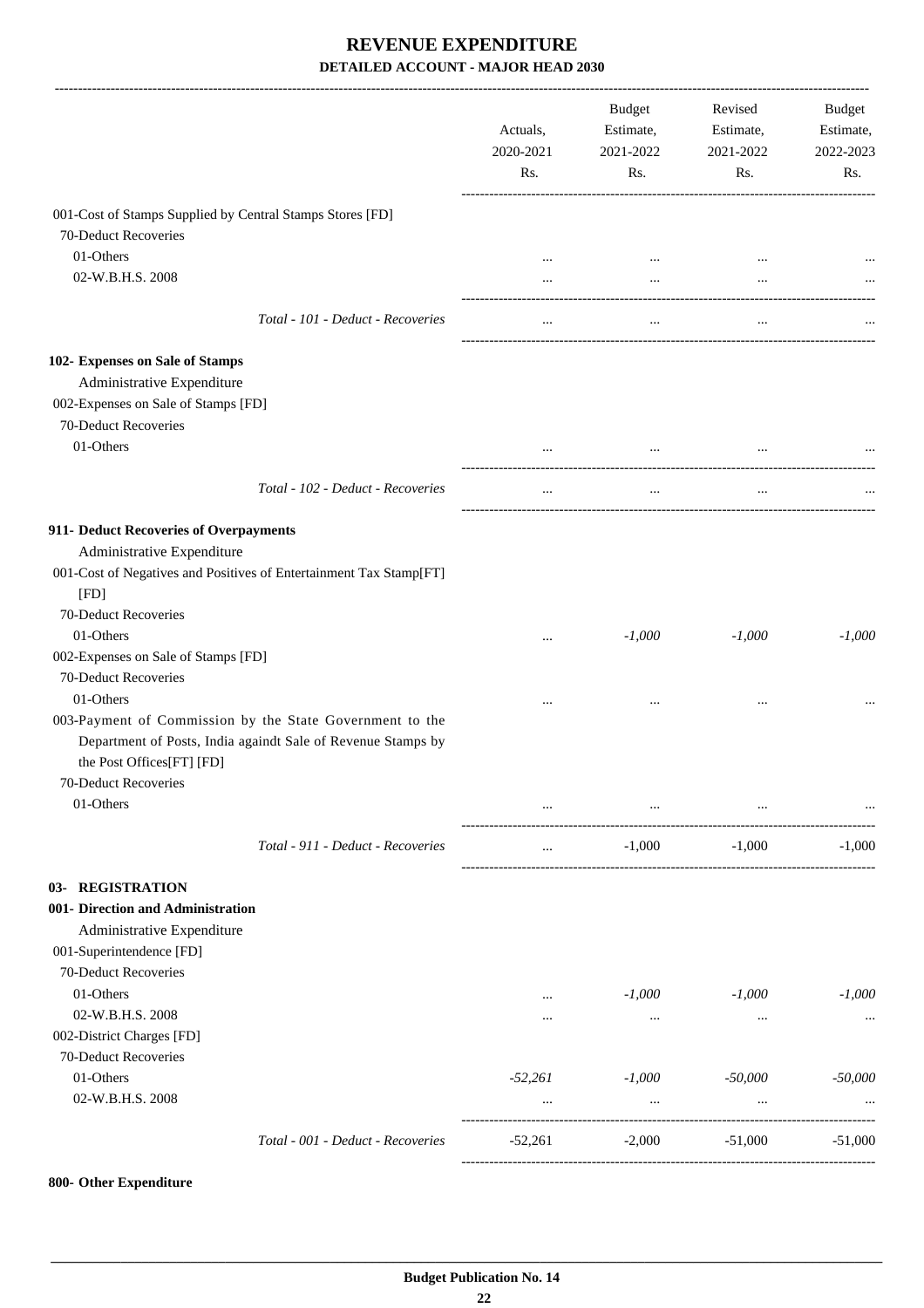| Actuals,<br>2020-2021<br>Rs. | Budget<br>Estimate,<br>2021-2022<br>Rs. | Revised<br>Estimate,<br>2021-2022<br>Rs.                                   | <b>Budget</b><br>Estimate,<br>2022-2023<br>Rs.                                                                                                 |
|------------------------------|-----------------------------------------|----------------------------------------------------------------------------|------------------------------------------------------------------------------------------------------------------------------------------------|
|                              |                                         |                                                                            |                                                                                                                                                |
|                              |                                         |                                                                            |                                                                                                                                                |
|                              |                                         |                                                                            |                                                                                                                                                |
|                              |                                         |                                                                            |                                                                                                                                                |
| $\cdots$                     | $\cdots$                                | $\cdots$                                                                   |                                                                                                                                                |
|                              |                                         |                                                                            |                                                                                                                                                |
|                              |                                         |                                                                            |                                                                                                                                                |
|                              |                                         |                                                                            |                                                                                                                                                |
|                              |                                         |                                                                            |                                                                                                                                                |
| $\cdots$                     | $-1,000$                                | $-1,000$                                                                   | $-1,000$                                                                                                                                       |
|                              | $\cdots$                                | $\cdots$                                                                   | $\cdots$                                                                                                                                       |
|                              |                                         |                                                                            |                                                                                                                                                |
|                              |                                         |                                                                            |                                                                                                                                                |
|                              |                                         |                                                                            | $-80,000$                                                                                                                                      |
|                              |                                         |                                                                            |                                                                                                                                                |
|                              |                                         |                                                                            |                                                                                                                                                |
|                              |                                         | and the state of the state of the state of the<br>$-79,585$<br>$-2,68,104$ | the company of the company of the company<br>$-79,585$ $-1,000$ $-80,000$<br>$-2,000$ $-81,000$ $-81,000$<br>$-11,000$ $-2,57,000$ $-2,57,000$ |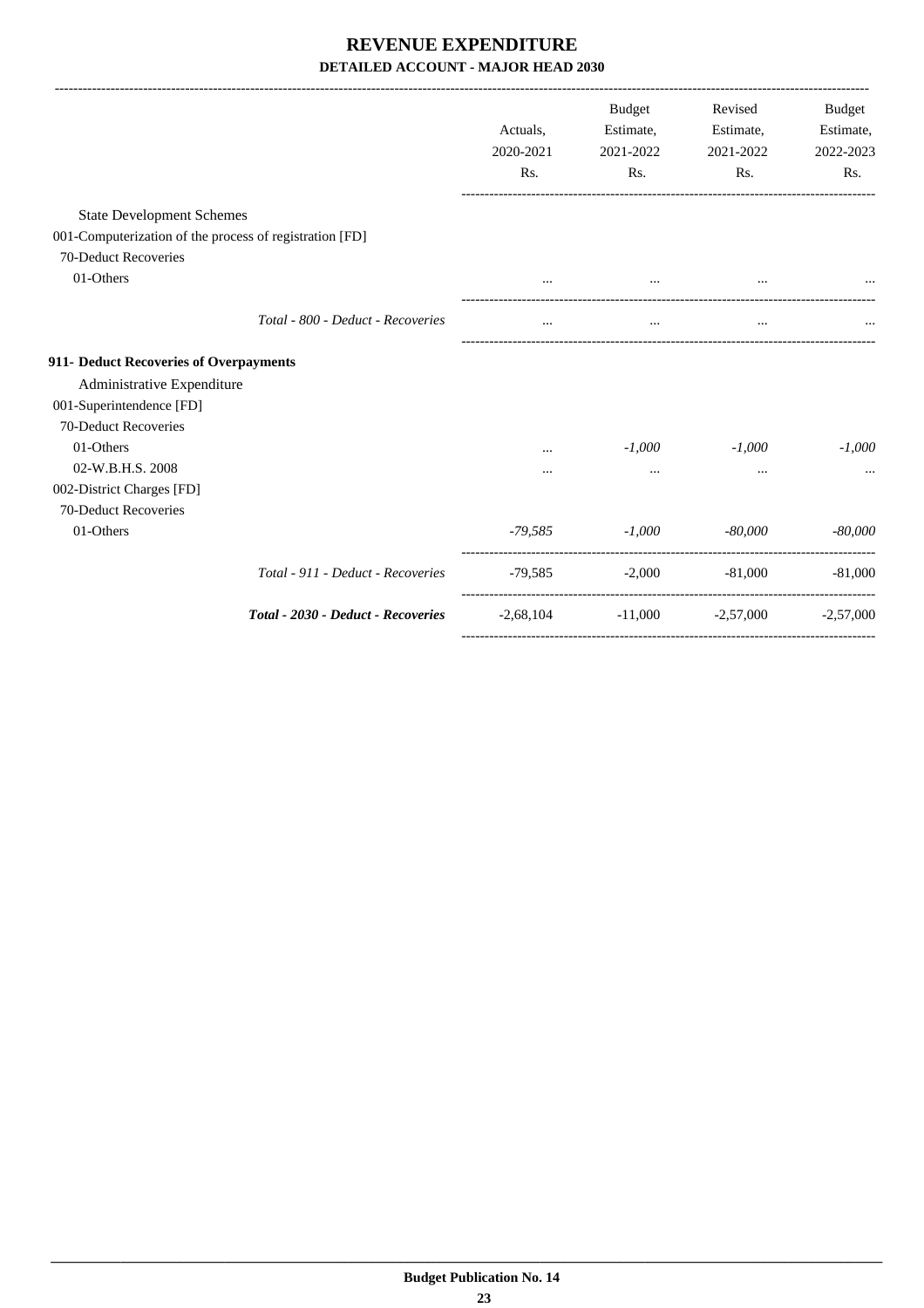### **REVENUE EXPENDITURE**

#### **DEMAND No. 18**

#### **Finance Department**

**A. General Services - (b) Fiscal Services**

#### **Head of Account : 2035 - Collection of Other Taxes on Property and Capital Transactions**

| Voted Rs. 67,92,000        | <b>Charged Rs. Nil</b> |           |             |                  |
|----------------------------|------------------------|-----------|-------------|------------------|
|                            |                        | Voted Rs. | Charged Rs. | <b>Total Rs.</b> |
| <b>Gross Expenditure</b>   |                        | 67,92,000 | $\cdots$    | 67,92,000        |
| <b>Deduct - Recoveries</b> |                        | $-1,000$  | $\cdots$    | $-1,000$         |
| <b>Net Expenditure</b>     |                        | 67,91,000 | $\cdots$    | 67,91,000        |

# **REVENUE EXPENDITURE**

---------------------------------------------------------------------------------------------------------------------------------------------------------------------------------

#### **ABSTRACT ACCOUNT**

|                                                                                                                                                                                                                                |           | Budget         | Revised                                             | <b>Budget</b>                  |
|--------------------------------------------------------------------------------------------------------------------------------------------------------------------------------------------------------------------------------|-----------|----------------|-----------------------------------------------------|--------------------------------|
|                                                                                                                                                                                                                                | Actuals,  | Estimate,      | Estimate,                                           | Estimate,                      |
|                                                                                                                                                                                                                                | 2020-2021 | 2021-2022      | 2021-2022                                           | 2022-2023                      |
|                                                                                                                                                                                                                                | Rs.       | $\mathbf{Rs.}$ | $\mathbf{Rs.}$                                      | Rs.                            |
| 101- Taxes on Immovable Property other than Agricultural Land                                                                                                                                                                  |           |                |                                                     |                                |
| Administrative Expenditure                                                                                                                                                                                                     |           |                | $60,60,384$ $74,24,000$ $65,93,000$ $67,92,000$     |                                |
|                                                                                                                                                                                                                                |           |                | Total - 101 60,60,384 74,24,000 65,93,000 67,92,000 |                                |
| Grand Total - Gross 60,60,384 74,24,000 65,93,000 67,92,000                                                                                                                                                                    |           |                |                                                     |                                |
| Voted                                                                                                                                                                                                                          |           |                | $60,60,384$ $74,24,000$ $65,93,000$ $67,92,000$     |                                |
|                                                                                                                                                                                                                                |           |                |                                                     |                                |
| Administrative Expenditure 60,60,384 74,24,000 65,93,000 67,92,000                                                                                                                                                             |           |                |                                                     |                                |
| Deduct Recoveries and the settlement of the settlement of the settlement of the settlement of the set of the set of the set of the set of the set of the set of the set of the set of the set of the set of the set of the set |           |                |                                                     | $-1,000$ $-1,000$              |
| Grand Total - Net 60,60,384 74,23,000 65,92,000 67,91,000                                                                                                                                                                      |           |                |                                                     |                                |
| Voted                                                                                                                                                                                                                          |           |                | 60,60,384 74,23,000 65,92,000 67,91,000             |                                |
| Charged                                                                                                                                                                                                                        | $\cdots$  | $\cdots$       |                                                     | <b>The Committee Committee</b> |
|                                                                                                                                                                                                                                |           |                |                                                     |                                |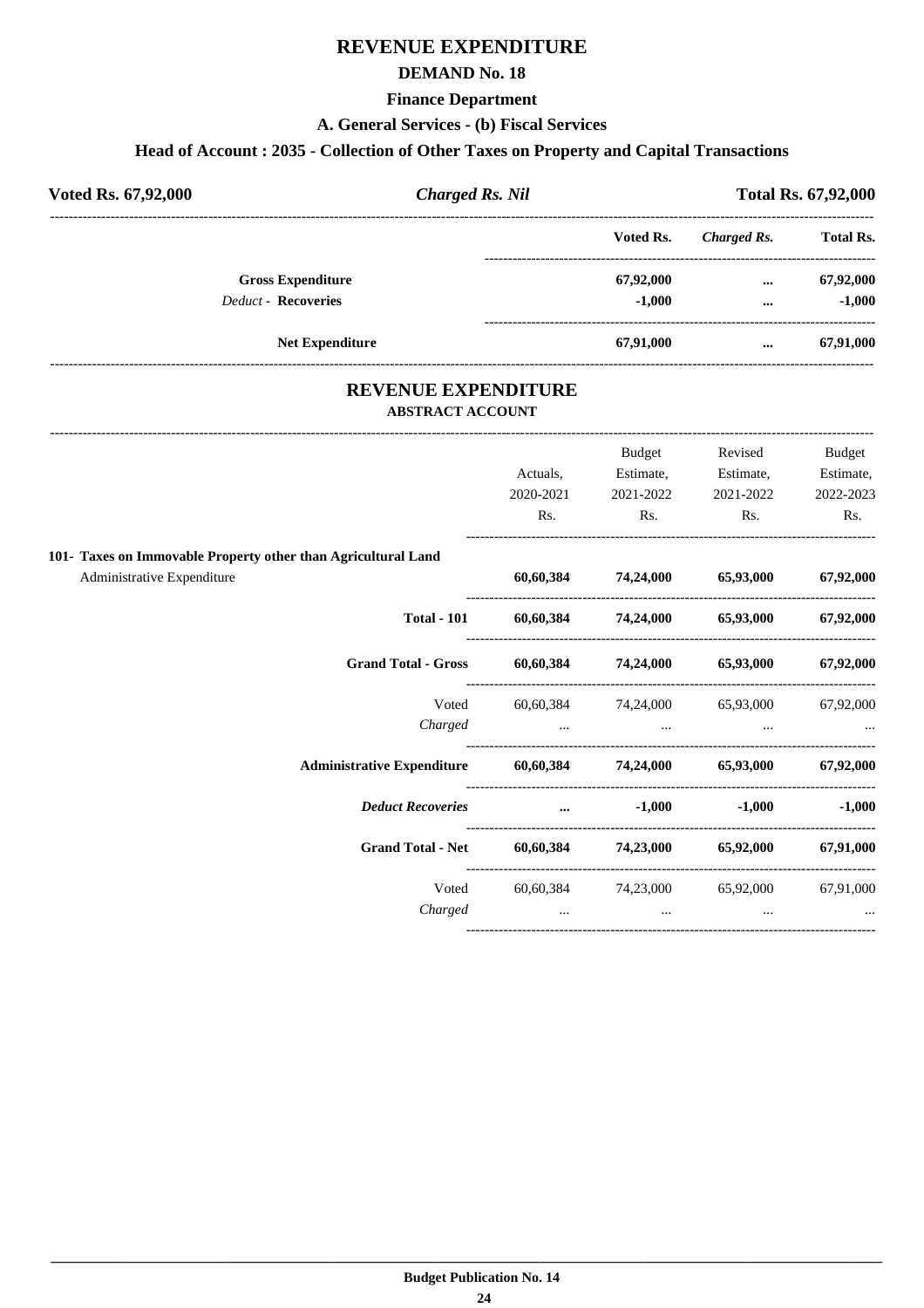|                                                                                                    | Actuals,  | Budget<br>Estimate,      | Revised<br>Estimate, | Budget<br>Estimate, |
|----------------------------------------------------------------------------------------------------|-----------|--------------------------|----------------------|---------------------|
|                                                                                                    | 2020-2021 | 2021-2022                | 2021-2022            | 2022-2023           |
|                                                                                                    | Rs.       | Rs.                      | Rs.                  | Rs.                 |
| DETAILED ACCOUNT NO. 2035-00-101 - TAXES ON IMMOVABLE PROPERTY OTHER THAN AGRICULTURAL LAND        |           |                          |                      |                     |
| 101- Taxes on Immovable Property other than Agricultural Land<br><b>Administrative Expenditure</b> |           |                          |                      |                     |
| 001- Administration of the West Bengal Multistoreyed Buildings Tax                                 |           |                          |                      |                     |
| Act [FD]                                                                                           |           |                          |                      |                     |
| 01- Salaries                                                                                       |           |                          |                      |                     |
| 01-Pay                                                                                             | 55,13,800 | 64,43,000                | 58,00,000            | 59,74,000           |
| 14-Grade Pay                                                                                       | $\cdots$  | $\cdots$                 | $\cdots$             |                     |
| 02-Dearness Allowance                                                                              | 30,396    | 1,93,000                 | 2,00,000             | 2,06,000            |
| 03-House Rent Allowance                                                                            | 4,11,288  | 6,12,000                 | 4,70,000             | 4,85,000            |
| 04-Ad hoc Bonus                                                                                    | 16,800    | 18,000                   | 17,000               | 17,000              |
| 07-Other Allowances                                                                                | 880       | 1,000                    | 2,000                | 3,000               |
| 12-Medical Allowance                                                                               | 2,000     | 6,000                    | 2,000                | 2,000               |
| Total - 2035-00-101-001-01                                                                         | 59.75.164 | 72,73,000                | 64,91,000            | 66,87,000           |
| 07- Medical Reimbursements                                                                         | $\cdots$  | $\cdots$                 | $\cdots$             |                     |
| 11- Travel Expenses                                                                                | $\cdots$  | 5,000                    | $\cdots$             |                     |
| 12- Medical Reimbursements under WBHS 2008                                                         | 60,000    | 88,000                   | 85,000               | 88,000              |
| 13- Office Expenses                                                                                |           |                          |                      |                     |
| 01-Electricity                                                                                     | $\cdots$  | $\cdots$                 | $\cdots$             |                     |
| 02-Telephone                                                                                       | 17,438    | 9,000                    | 9,000                | 9,000               |
| 03-Maintenance / P.O.L. for Office Vehicles                                                        | $\ldots$  | 41,000                   | $\cdots$             |                     |
| 04-Other Office Expenses                                                                           | 7,782     | 8.000                    | 8.000                | 8.000               |
| Total - 2035-00-101-001-13                                                                         | 25,220    | 58,000                   | 17,000               | 17,000              |
| 14- Rents, Rates and Taxes                                                                         |           |                          |                      |                     |
| 28- Payment of Professional and Special Services                                                   |           |                          |                      |                     |
| 02-Other charges                                                                                   |           |                          |                      |                     |
| 50- Other Charges                                                                                  | .         | $\cdots$                 |                      |                     |
| <b>Total - Administrative Expenditure</b>                                                          | 60,60,384 | 74,24,000                | 65,93,000            | 67,92,000           |
|                                                                                                    |           | ------------------------ |                      |                     |
| Total - 2035-00-101                                                                                | 60,60,384 | 74,24,000                | 65,93,000            | 67,92,000           |
| Voted                                                                                              | 60,60,384 | 74,24,000                | 65,93,000            | 67,92,000           |
| Charged                                                                                            | $\cdots$  | $\cdots$                 |                      |                     |
|                                                                                                    |           |                          |                      |                     |

#### **-------------------------------------------------------------------------------------------------------------------------------------------------------------------------------- DETAILED ACCOUNT NO. 2035 - DEDUCT RECOVERIES IN REDUCTION OF EXPENDITURE**

 **\_\_\_\_\_\_\_\_\_\_\_\_\_\_\_\_\_\_\_\_\_\_\_\_\_\_\_\_\_\_\_\_\_\_\_\_\_\_\_\_\_\_\_\_\_\_\_\_\_\_\_\_\_\_\_\_\_\_\_\_\_\_\_\_\_\_\_\_\_\_\_\_\_\_\_\_\_\_\_\_\_\_\_\_\_\_\_\_\_\_\_\_\_\_\_\_\_\_\_\_\_\_\_\_\_\_\_\_\_\_\_\_\_\_\_\_\_\_\_**

#### **-------------------------------------------------------------------------------------------------------------------------------------------------------------------------------- 101- Taxes on Immovable Property other than Agricultural Land**

Administrative Expenditure

001-Administration of the West Bengal Multistoreyed Buildings Tax Act [FD]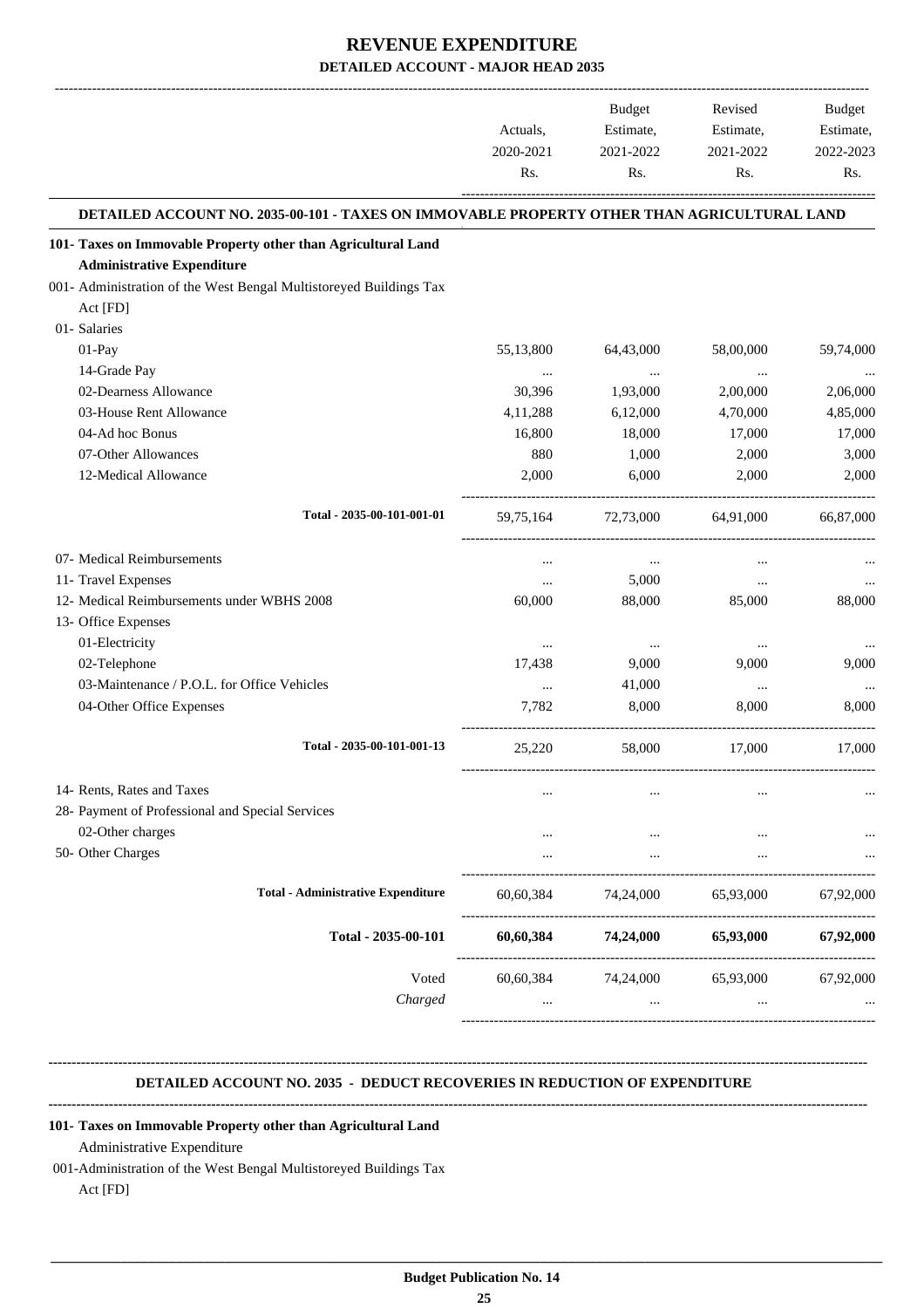---------------------------------

|                                                       |                                           | Actuals.<br>2020-2021<br>Rs. | <b>Budget</b><br>Estimate,<br>2021-2022<br>Rs. | Revised<br>Estimate,<br>2021-2022<br>Rs. | <b>Budget</b><br>Estimate,<br>2022-2023<br>Rs. |
|-------------------------------------------------------|-------------------------------------------|------------------------------|------------------------------------------------|------------------------------------------|------------------------------------------------|
| 70-Deduct Recoveries<br>01-Others<br>02-W.B.H.S. 2008 |                                           | $\cdots$<br>$\cdots$         | $-1.000$<br>$\cdots$                           | $-1.000$<br>$\cdots$                     | $-1,000$<br>$\cdots$                           |
|                                                       | Total - 101 - Deduct - Recoveries         | $\cdots$                     | $-1,000$                                       | $-1,000$                                 | $-1,000$                                       |
|                                                       | <b>Total - 2035 - Deduct - Recoveries</b> | $\cdots$                     | $-1,000$                                       | $-1.000$                                 | $-1,000$                                       |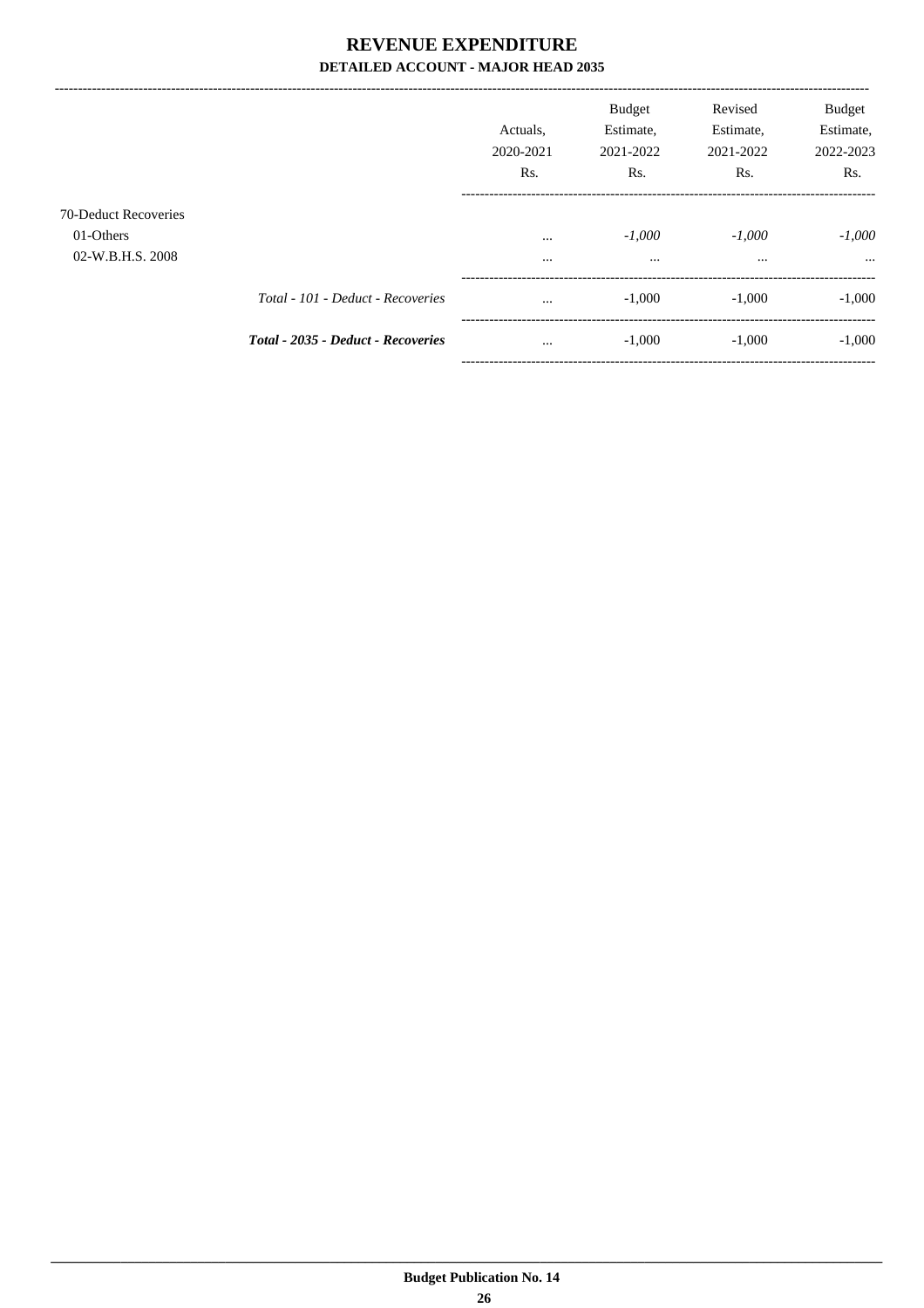# **REVENUE EXPENDITURE**

### **DEMAND No. 18**

### **Finance Department**

### **A. General Services - (b) Fiscal Services**

**Head of Account : 2039 - State Excise**

| Voted Rs. 166,57,77,000           | <b>Charged Rs. Nil</b>                                                             |                                                               | Total Rs. 166,57,77,000             |                                                         |                  |
|-----------------------------------|------------------------------------------------------------------------------------|---------------------------------------------------------------|-------------------------------------|---------------------------------------------------------|------------------|
|                                   |                                                                                    |                                                               | Voted Rs.                           | <b>Charged Rs.</b>                                      | <b>Total Rs.</b> |
| <b>Gross Expenditure</b>          |                                                                                    |                                                               | 166,57,77,000                       |                                                         | 166,57,77,000    |
| <b>Deduct - Recoveries</b>        |                                                                                    |                                                               | $-3,03,27,000$                      | $\dddotsc$                                              | $-3,03,27,000$   |
|                                   | <b>Net Expenditure</b>                                                             |                                                               |                                     | 163,54,50,000  163,54,50,000                            |                  |
|                                   | <b>REVENUE EXPENDITURE</b><br><b>ABSTRACT ACCOUNT</b>                              |                                                               |                                     |                                                         |                  |
|                                   |                                                                                    |                                                               | Budget                              | Revised                                                 | Budget           |
|                                   |                                                                                    | Actuals,                                                      | Estimate,                           | Estimate,                                               | Estimate,        |
|                                   |                                                                                    | 2020-2021                                                     | 2021-2022                           | 2021-2022                                               | 2022-2023        |
|                                   |                                                                                    | Rs.                                                           | Rs.                                 | Rs.                                                     | Rs.              |
| 001- Direction and Administration |                                                                                    |                                                               |                                     |                                                         |                  |
| Administrative Expenditure        |                                                                                    | 149,34,21,430                                                 | 151,20,58,000                       | 160,27,07,000                                           | 164,73,77,000    |
| <b>State Development Schemes</b>  |                                                                                    | 11,02,860                                                     | 80,00,000                           | 26,67,000                                               | 84,00,000        |
|                                   | <b>Total - 001</b>                                                                 |                                                               |                                     | 149,45,24,290 152,00,58,000 160,53,74,000 165,57,77,000 |                  |
| 102- Purchases of Opium etc       |                                                                                    |                                                               |                                     |                                                         |                  |
| Administrative Expenditure        |                                                                                    |                                                               | and the contract of the contract of |                                                         |                  |
|                                   | <b>Total - 102</b>                                                                 | $\cdots$                                                      | $\cdots$                            | $\cdots$                                                |                  |
| 800- Other Expenditure            |                                                                                    |                                                               |                                     |                                                         |                  |
| Administrative Expenditure        |                                                                                    | $\cdots$                                                      | 1,22,00,000                         | 1,22,00,000                                             | 1,00,00,000      |
| <b>State Development Schemes</b>  |                                                                                    |                                                               |                                     |                                                         |                  |
|                                   | <b>Total - 800</b>                                                                 |                                                               | 1,22,00,000                         | 1,22,00,000                                             | 1,00,00,000      |
|                                   | Grand Total - Gross 149,45,24,290 153,22,58,000 161,75,74,000 166,57,77,000        |                                                               |                                     |                                                         |                  |
|                                   |                                                                                    | Voted 149,45,24,290 153,22,58,000 161,75,74,000 166,57,77,000 |                                     |                                                         |                  |
|                                   | Charged                                                                            | and the company of the                                        |                                     | $\sim 100$ km s $^{-1}$ , $\sim 100$<br>$\cdots$        |                  |
|                                   | Administrative Expenditure 149,34,21,430 152,42,58,000 161,49,07,000 165,73,77,000 |                                                               |                                     |                                                         |                  |
|                                   | State Development Schemes 11,02,860 80,00,000 26,67,000                            |                                                               |                                     |                                                         | 84,00,000        |
|                                   | <b>Deduct Recoveries</b>                                                           | $-3,01,12,974$                                                | $-6,000$                            | $-2,83,08,000$                                          | $-3,03,27,000$   |

----------------------------------------------------------------------------------------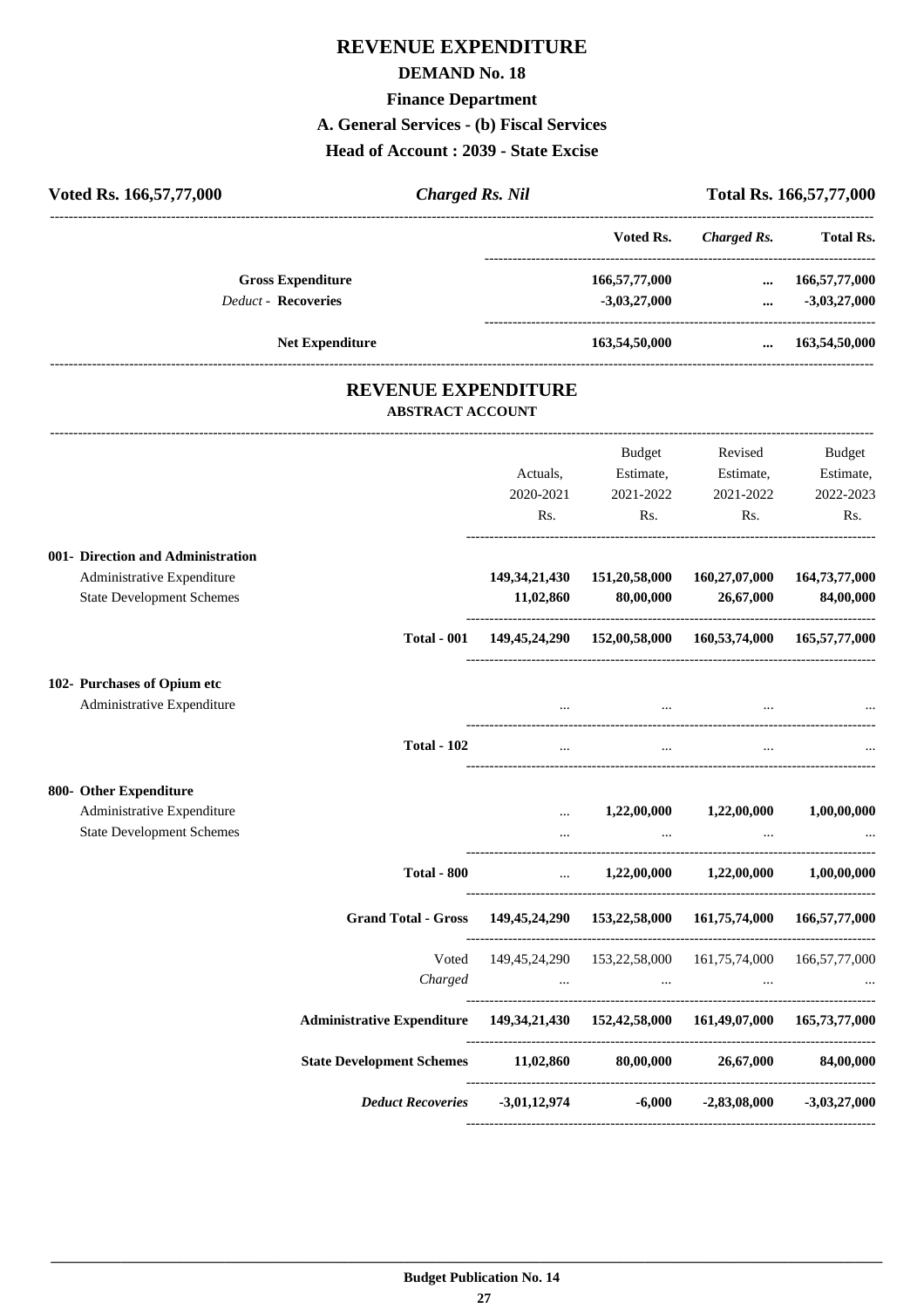### **REVENUE EXPENDITURE ABSTRACT ACCOUNT**

|                          | Actuals.<br>2020-2021<br>Rs. | <b>Budget</b><br>Estimate,<br>2021-2022<br>Rs. | Revised<br>Estimate,<br>2021-2022<br>Rs. | <b>Budget</b><br>Estimate,<br>2022-2023<br>Rs. |
|--------------------------|------------------------------|------------------------------------------------|------------------------------------------|------------------------------------------------|
| <b>Grand Total - Net</b> | 146, 44, 11, 316             | 153,22,52,000                                  | 158,92,66,000                            | 163,54,50,000                                  |
| Voted<br>Charged         | 146, 44, 11, 316<br>$\cdots$ | 153,22,52,000<br>$\cdots$                      | 158,92,66,000<br>$\cdots$                | 163,54,50,000<br>$\cdots$                      |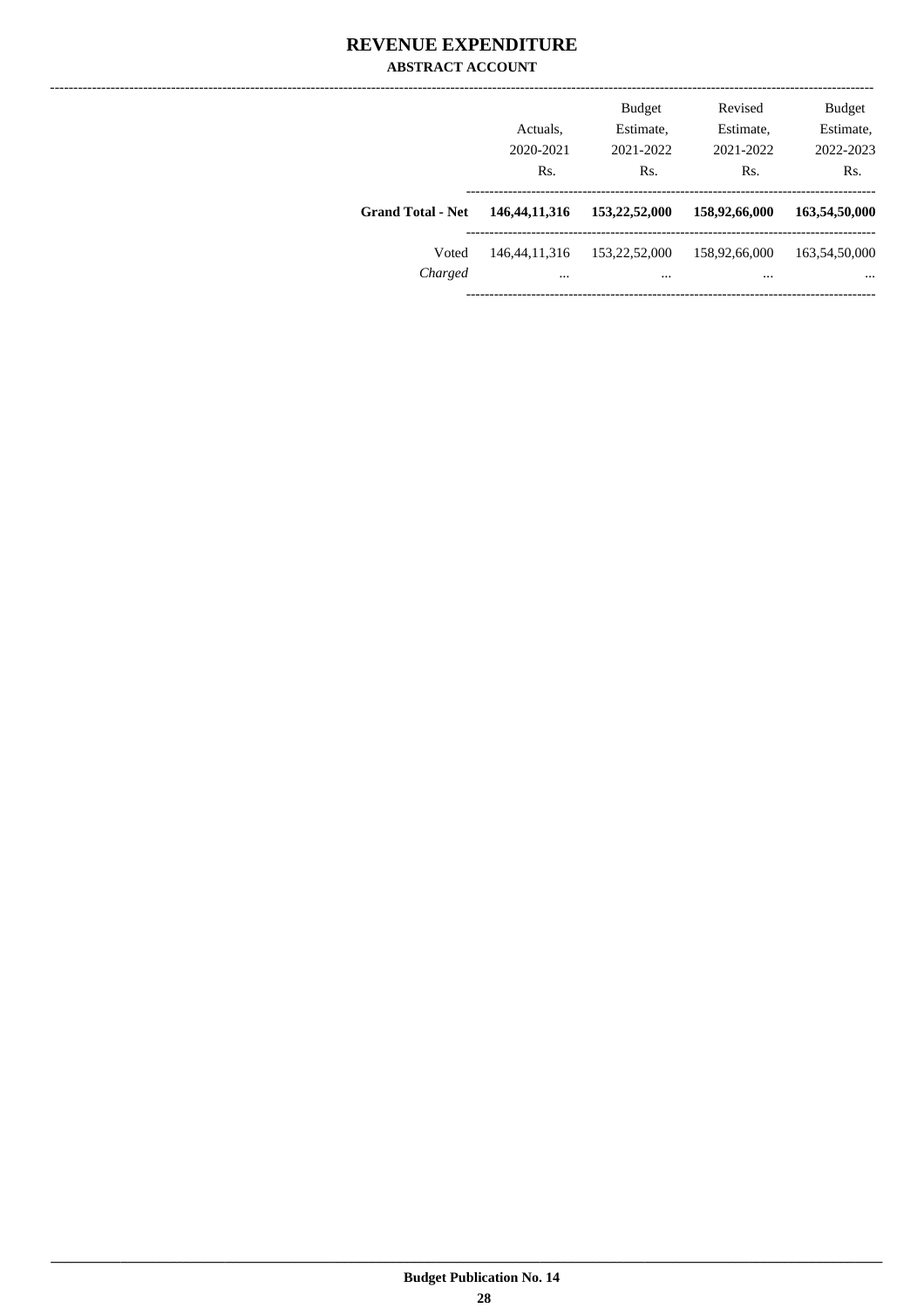|                                                                        | Actuals,<br>2020-2021<br>Rs. | Budget<br>Estimate,<br>2021-2022<br>Rs. | Revised<br>Estimate,<br>2021-2022<br>Rs.            | Budget<br>Estimate,<br>2022-2023<br>Rs. |
|------------------------------------------------------------------------|------------------------------|-----------------------------------------|-----------------------------------------------------|-----------------------------------------|
| <b>DETAILED ACCOUNT NO. 2039-00-001 - DIRECTION AND ADMINISTRATION</b> |                              |                                         |                                                     |                                         |
| 001- Direction and Administration                                      |                              |                                         |                                                     |                                         |
| <b>Administrative Expenditure</b>                                      |                              |                                         |                                                     |                                         |
| 001- Superintendence [FD]                                              |                              |                                         |                                                     |                                         |
| 01- Salaries                                                           |                              |                                         |                                                     |                                         |
| 01-Pay                                                                 | 18,02,72,551                 | 19,09,43,000                            | 18,38,78,000                                        | 18,93,94,000                            |
| 14-Grade Pay                                                           | 600                          | $\ldots$                                |                                                     |                                         |
| 02-Dearness Allowance                                                  | 34,29,920                    | 57,28,000                               | 77,90,000                                           | 80,24,000                               |
| 03-House Rent Allowance                                                | 1,92,02,465                  | 1,81,40,000                             | 2,00,00,000                                         | 2,10,00,000                             |
| 04-Ad hoc Bonus                                                        | 6,93,000                     | 7,98,000                                | 7,80,000                                            | 7,96,000                                |
| 07-Other Allowances                                                    | 8,200                        | 1,85,000                                | 1,60,000                                            | 1,64,000                                |
| 09-Ration Allowance                                                    | 21,87,864                    | 26,27,000                               | 26,27,000                                           | 26,80,000                               |
| 12-Medical Allowance                                                   | 7,09,374                     | 7,69,000                                | 7,20,000                                            | 7,35,000                                |
| Total - 2039-00-001-001-01                                             |                              | 20,65,03,974 21,91,90,000               | 21,59,55,000                                        | 22,27,93,000                            |
| 02- Wages                                                              | 6,87,544                     | 6,80,000                                | 56,00,000                                           | 57,68,000                               |
| 05- Rewards                                                            | $\cdots$                     | 2,04,000                                | 2,04,000                                            | 2,04,000                                |
| 07- Medical Reimbursements                                             | 1,200                        | 26,000                                  | 26,000                                              | 27,000                                  |
| 11- Travel Expenses                                                    | 3,33,223                     | 7,33,000                                | 6,50,000                                            | 6,63,000                                |
| 12- Medical Reimbursements under WBHS 2008                             | 5,99,975                     | 25,08,000                               | 24,70,000                                           | 25,10,000                               |
| 13- Office Expenses                                                    |                              |                                         |                                                     |                                         |
| 01-Electricity                                                         | 23,95,094                    | 28,90,000                               | 28,60,000                                           | 29,18,000                               |
| 02-Telephone                                                           | 11,15,084                    | 6,80,000                                | 14,34,000                                           | 14,63,000                               |
| 03-Maintenance / P.O.L. for Office Vehicles                            | 2,14,51,362                  | 1,85,09,000                             | 2,18,80,000                                         | 2,23,18,000                             |
| 04-Other Office Expenses                                               | 1,13,88,551                  | 1,17,64,000                             | 1,17,64,000                                         | 1,19,99,000                             |
| Total - 2039-00-001-001-13                                             | 3,63,50,091                  | 3,38,43,000                             | 3,79,38,000                                         | 3,86,98,000                             |
| 14- Rents, Rates and Taxes                                             | 57,37,627                    | 66,43,000                               | 86,00,000                                           | 86,50,000                               |
| 21- Materials and Supplies/Stores and Equipment                        |                              |                                         |                                                     |                                         |
| 04-Others                                                              | $\cdots$                     | $\cdots$                                | $\cdots$                                            |                                         |
| 26- Advertising and Publicity Expenses                                 | 58,820                       | 73,000                                  | 60,000                                              | 62,000                                  |
| 27- Minor Works/ Maintenance                                           | 17,45,365                    | 7,67,000                                | 17,80,000                                           | 18,33,000                               |
| 28- Payment of Professional and Special Services                       |                              |                                         |                                                     |                                         |
| 02-Other charges                                                       | 66,87,657                    | 63,34,000                               | 66,88,000                                           | 66,88,000                               |
| 41- Secret Service Expenditure                                         | 2,50,000                     | 5,36,000                                | 2,53,000                                            | 2,58,000                                |
| 50- Other Charges                                                      | $\cdots$                     | $\cdots$                                | $\cdots$                                            |                                         |
| 77- Computerisation                                                    | $\cdots$                     | $\cdots$                                | $\cdots$                                            | $\ddotsc$                               |
| 98- Training                                                           | 2,02,511                     | 62,06,000                               | 52,00,000                                           | 53,04,000                               |
| Total - 2039-00-001-001                                                |                              |                                         | 25,91,57,987 27,77,43,000 28,54,24,000 29,34,58,000 |                                         |
| 002- District Charges [FD]                                             |                              |                                         |                                                     |                                         |
| 01- Salaries                                                           |                              |                                         |                                                     |                                         |
| $01-Pay$                                                               | 86,07,97,446                 | 86,13,76,000                            | 88,30,00,000                                        | 90,94,90,000                            |
| 14-Grade Pay                                                           | 68,854                       | $\cdots$                                | 10,000                                              | 10,000                                  |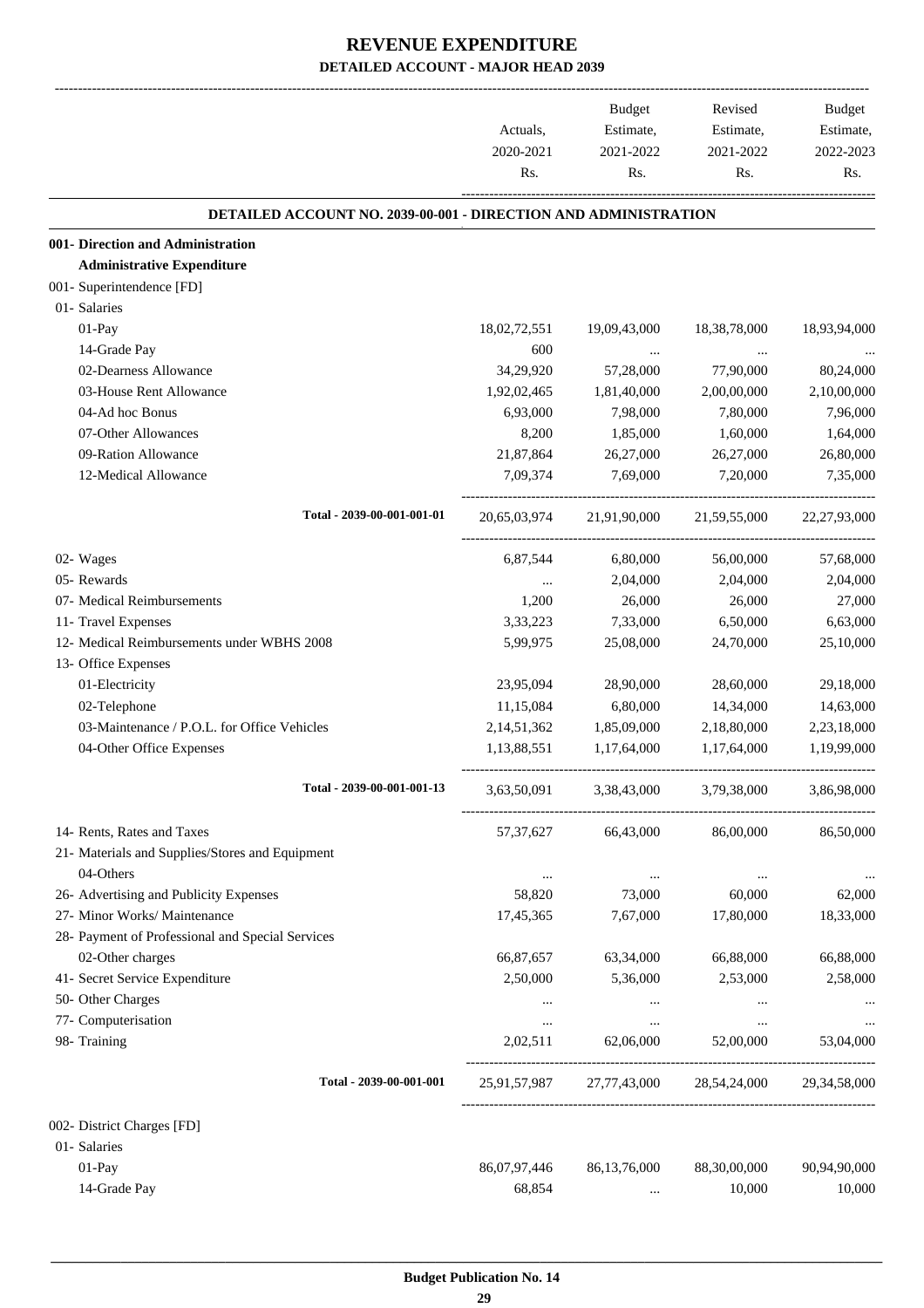|                                                                   | Actuals,<br>2020-2021<br>Rs. | <b>Budget</b><br>Estimate,<br>2021-2022<br>Rs. | Revised<br>Estimate,<br>2021-2022<br>Rs.                | Budget<br>Estimate,<br>2022-2023<br>Rs. |
|-------------------------------------------------------------------|------------------------------|------------------------------------------------|---------------------------------------------------------|-----------------------------------------|
| 02-Dearness Allowance                                             | 80,55,232                    | 2,58,41,000                                    | 3,04,00,000                                             | 3,13,12,000                             |
| 03-House Rent Allowance                                           | 9,81,71,807                  | 8,18,31,000                                    | 10,25,00,000                                            | 10,55,75,000                            |
| 04-Ad hoc Bonus                                                   | 57,79,200                    | 62,02,000                                      | 63,00,000                                               | 64,26,000                               |
| 05-Interim Relief                                                 |                              | $\cdots$                                       | $\cdots$                                                |                                         |
| 07-Other Allowances                                               | 5,31,479                     | 7,37,000                                       | 10,00,000                                               | 7,14,000                                |
| 09-Ration Allowance                                               | 1,82,08,559                  | 1,94,08,000                                    | 1,90,00,000                                             | 1,95,00,000                             |
| 10-Overtime Allowance                                             | 23,660                       | $\ldots$                                       | $\ldots$                                                |                                         |
| 11-Compensatory Allowance                                         | 7,40,516                     | 6,93,000                                       | 9,35,000                                                | 9,54,000                                |
| 12-Medical Allowance                                              | 58,08,361                    | 59,92,000                                      | 59,25,000                                               | 60,44,000                               |
| Total - 2039-00-001-002-01                                        |                              |                                                | 99,81,85,114 100,20,80,000 104,90,70,000                | 108,00,25,000                           |
| 02- Wages                                                         |                              | 1,47,71,948 1,52,81,000 1,75,00,000            |                                                         | 1,80,25,000                             |
| 04- Pension/Gratuities                                            |                              | $\cdots$                                       |                                                         |                                         |
| 05- Rewards                                                       | $\cdots$                     | 5,10,000                                       | 5,10,000                                                | 5,10,000                                |
| 07- Medical Reimbursements                                        | $\cdots$                     | 10,20,000                                      | 5,00,000                                                | 5,10,000                                |
| 11- Travel Expenses                                               | 17,37,067                    | 45,99,000                                      | 35,00,000                                               | 35,70,000                               |
| 12- Medical Reimbursements under WBHS 2008<br>13- Office Expenses | 14,66,136                    | 34,27,000                                      | 33,00,000                                               | 33,66,000                               |
| 01-Electricity                                                    | 73,69,531                    | 84,37,000                                      | 83,00,000                                               | 84,66,000                               |
| 02-Telephone                                                      | 4,36,733                     | 4,49,000                                       | 4,49,000                                                | 4,58,000                                |
| 03-Maintenance / P.O.L. for Office Vehicles                       |                              | 11,46,28,269 11,17,89,000                      | 13,50,00,000                                            | 13,77,00,000                            |
| 04-Other Office Expenses                                          | 2,87,75,444                  | 2,72,00,000                                    | 2,72,00,000                                             | 2,77,44,000                             |
| Total - 2039-00-001-002-13                                        | 15, 12, 09, 977              |                                                | 14,78,75,000 17,09,49,000                               | 17,43,68,000                            |
| 14- Rents, Rates and Taxes                                        | 3,81,82,773                  |                                                | 2,74,10,000 3,85,65,000                                 | 3,93,36,000                             |
| 26- Advertising and Publicity Expenses                            | 7,13,278                     | 15,42,000                                      | 7,28,000                                                | 7,50,000                                |
| 41- Secret Service Expenditure                                    | 58,42,000                    | 32,18,000                                      | 59,00,000                                               | 60,18,000                               |
| 50- Other Charges                                                 | $\cdots$                     | $\ldots$                                       | $\ldots$                                                | $\cdots$                                |
| 77- Computerisation                                               | 12,16,124                    | 34,39,000                                      | 12,28,000                                               | 12,53,000                               |
| Total - 2039-00-001-002                                           |                              |                                                | 121,33,24,417 121,04,01,000 129,17,50,000 132,77,31,000 |                                         |
| 005- Departmental Chemical Examination Laboratory [FD]            |                              |                                                |                                                         |                                         |
| 01- Salaries                                                      |                              |                                                |                                                         |                                         |
| 01-Pay                                                            | 1,27,61,763                  | 1,35,59,000                                    | 1,35,59,000                                             | 1,39,66,000                             |
| 14-Grade Pay                                                      | $\cdots$                     | $\ldots$                                       | $\sim$ 0.000 $\mu$                                      |                                         |
| 02-Dearness Allowance                                             | 4,08,938                     | 4,07,000                                       | 8,50,000                                                | 8,76,000                                |
| 03-House Rent Allowance                                           | 12,59,204                    | 12,88,000                                      | 14,10,000                                               | 14,53,000                               |
| 04-Ad hoc Bonus                                                   | 50,400                       | 58,000                                         | 54,000                                                  | 56,000                                  |
| 07-Other Allowances                                               | $\cdots$                     | 30,000                                         | $\cdots$                                                |                                         |
| 09-Ration Allowance<br>12-Medical Allowance                       | $\cdots$<br>10,403           | $\ldots$<br>10,000                             | $\cdots$<br>16,000                                      | $\ldots$<br>17,000                      |
|                                                                   |                              |                                                |                                                         |                                         |
| Total - 2039-00-001-005-01                                        | 1,44,90,708                  | 1,53,52,000                                    | 1,58,89,000                                             | 1,63,68,000                             |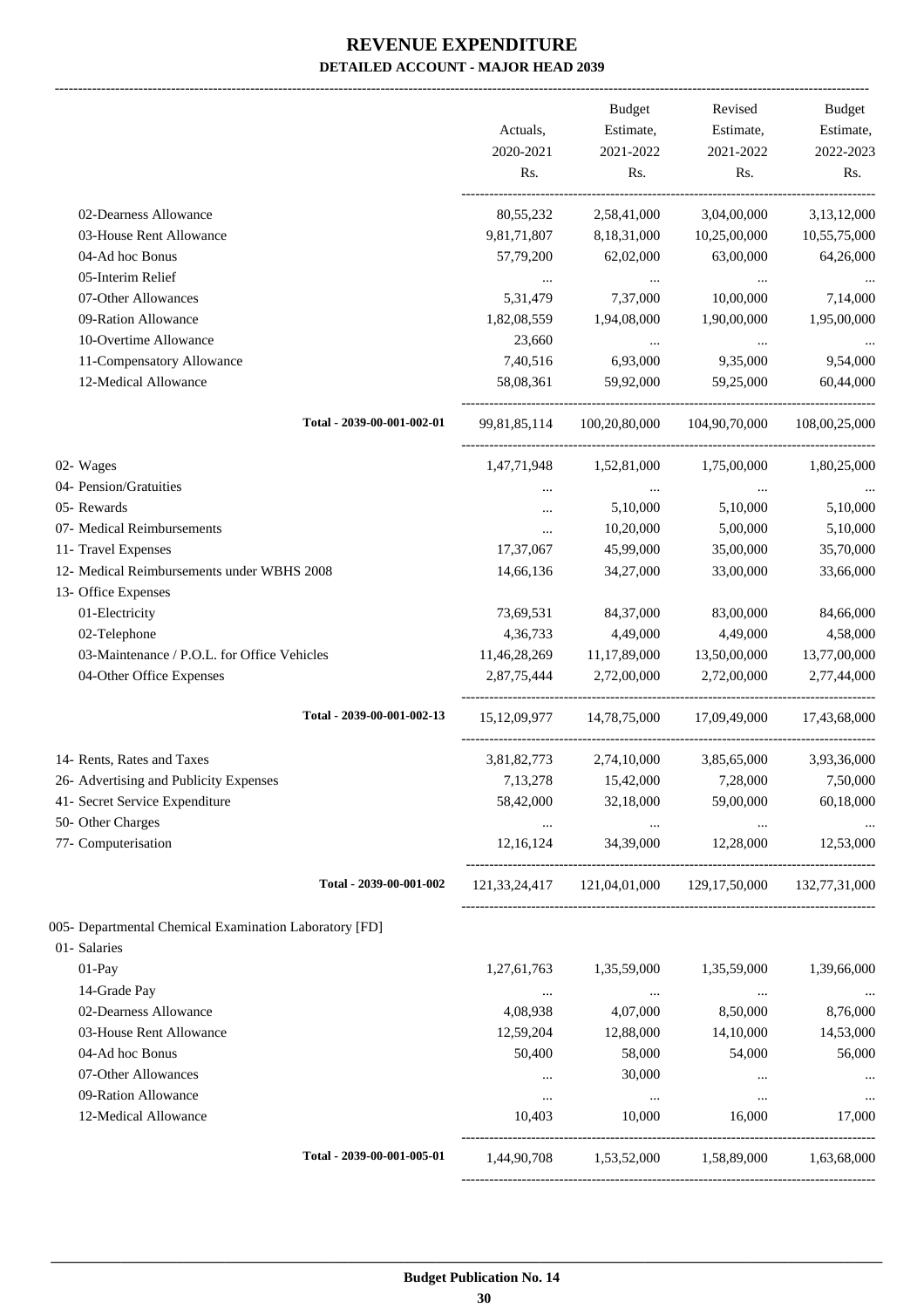|                                                           | Actuals,<br>2020-2021<br>Rs.                            | Budget<br>Estimate,<br>2021-2022<br>Rs.                 | Revised<br>Estimate,<br>2021-2022<br>Rs. | Budget<br>Estimate,<br>2022-2023<br>Rs. |
|-----------------------------------------------------------|---------------------------------------------------------|---------------------------------------------------------|------------------------------------------|-----------------------------------------|
| 11- Travel Expenses                                       |                                                         | 41,471 1,68,000                                         | 1,64,000                                 | 1,68,000                                |
| 12- Medical Reimbursements under WBHS 2008                | 3,38,901                                                | 4,43,000                                                | 4,00,000                                 | 4,08,000                                |
| 13- Office Expenses                                       |                                                         |                                                         |                                          |                                         |
| 01-Electricity                                            | $\ldots$                                                | $\cdots$                                                | $\cdots$                                 |                                         |
| 02-Telephone                                              |                                                         | 27,125 54,000                                           | 62,000                                   | 64,000                                  |
| 03-Maintenance / P.O.L. for Office Vehicles               |                                                         | 3,79,388 7,34,000                                       | 7,20,000                                 | 7,35,000                                |
| 04-Other Office Expenses                                  | 52,49,509                                               | 58,97,000                                               | 58,97,000                                | 60,15,000                               |
| Total - 2039-00-001-005-13                                | 56,56,022                                               | 66,85,000                                               | 66,79,000                                | 68,14,000                               |
| 21- Materials and Supplies/Stores and Equipment           |                                                         |                                                         |                                          |                                         |
| 04-Others                                                 | $\sim 10^{-11}$ and $\sim 10^{-11}$                     | and the company of the                                  | 10,00,000                                | 10,00,000                               |
| 52- Machinery and Equipment/Tools and Plants              |                                                         | 3,08,988 8,30,000 9,73,000                              |                                          | 9,93,000                                |
| 77- Computerisation                                       |                                                         | 1,02,936 4,36,000 4,28,000                              |                                          | 4,37,000                                |
| Total - 2039-00-001-005                                   |                                                         | 2,09,39,026 2,39,14,000 2,55,33,000 2,61,88,000         |                                          |                                         |
| <b>Total - Administrative Expenditure</b>                 |                                                         | 149,34,21,430 151,20,58,000 160,27,07,000 164,73,77,000 |                                          |                                         |
| <b>State Development Schemes</b>                          |                                                         |                                                         |                                          |                                         |
| 004- Superintendance [FD]<br>77- Computerisation          |                                                         | 11,02,860 80,00,000 26,67,000 84,00,000                 |                                          |                                         |
| <b>Total - State Development Schemes</b>                  |                                                         | 11,02,860 80,00,000                                     | 26,67,000                                | 84,00,000                               |
| Total - 2039-00-001                                       | 149,45,24,290 152,00,58,000 160,53,74,000 165,57,77,000 |                                                         |                                          |                                         |
| Voted<br>Charged                                          | 149, 45, 24, 290                                        | 152,00,58,000                                           | 160,53,74,000                            | 165, 57, 77, 000                        |
| DETAILED ACCOUNT NO. 2039-00-102 - PURCHASES OF OPIUM ETC |                                                         |                                                         |                                          |                                         |
| 102- Purchases of Opium etc                               |                                                         |                                                         |                                          |                                         |
| <b>Administrative Expenditure</b>                         |                                                         |                                                         |                                          |                                         |
| 001- Purchase of Opium etc. [FD]                          |                                                         |                                                         |                                          |                                         |
| 75- Purchase                                              |                                                         |                                                         |                                          |                                         |
| Total - 2039-00-102                                       |                                                         |                                                         |                                          |                                         |
| Voted                                                     | $\cdots$                                                | $\ddotsc$                                               | $\ddotsc$                                |                                         |
| Charged                                                   |                                                         |                                                         | $\ddotsc$                                |                                         |

#### **DETAILED ACCOUNT NO. 2039-00-800 - OTHER EXPENDITURE .**

-----------------------------------------------------------------------------------------

.

**800- Other Expenditure**

**Administrative Expenditure**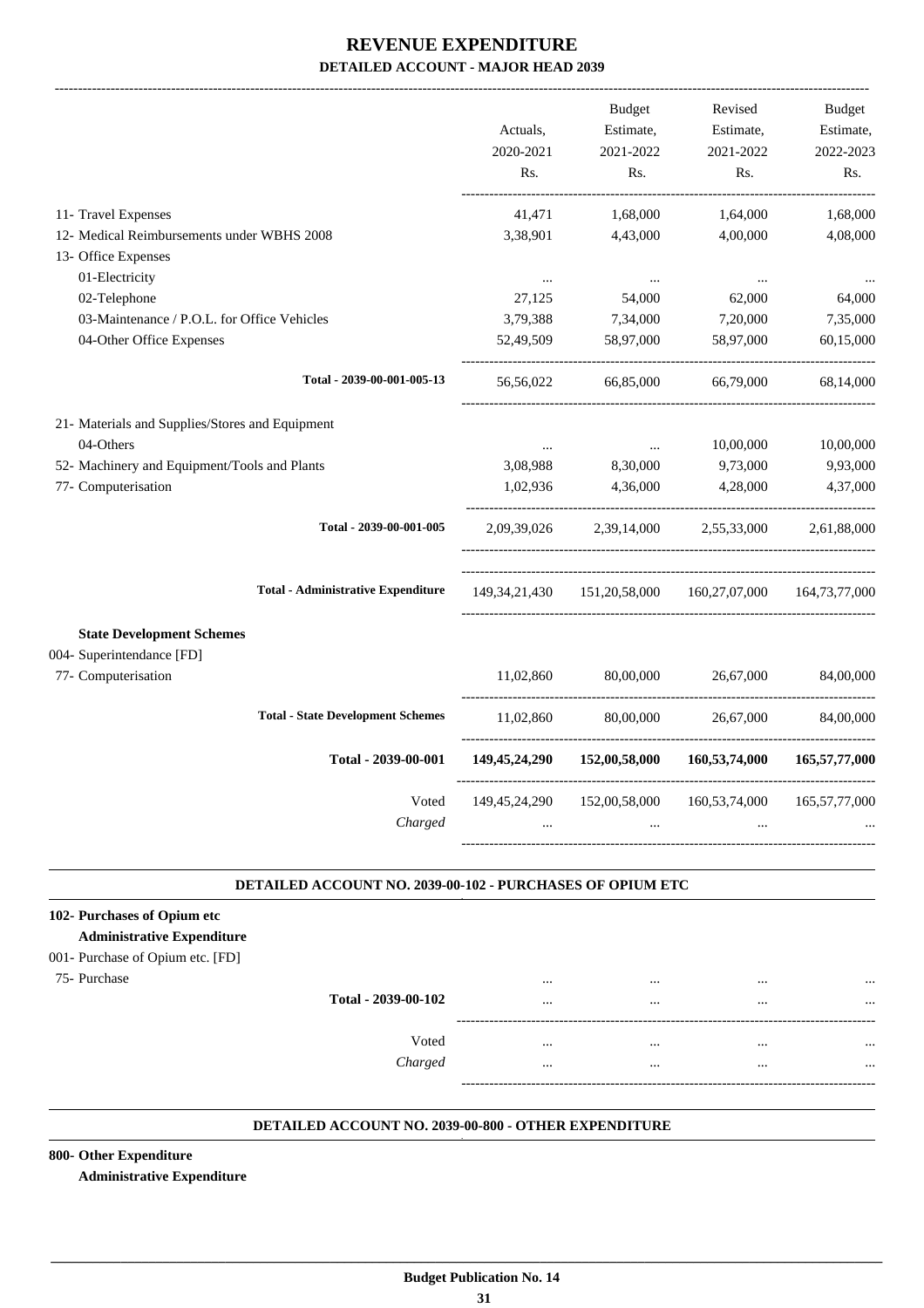|                                                                 |                               | Budget    | Revised                                   | Budget    |
|-----------------------------------------------------------------|-------------------------------|-----------|-------------------------------------------|-----------|
|                                                                 | Actuals.                      | Estimate, | Estimate,                                 | Estimate, |
|                                                                 | 2020-2021                     | 2021-2022 | 2021-2022                                 | 2022-2023 |
|                                                                 | Rs.                           | Rs.       | Rs.                                       | Rs.       |
| 004- Allowable Molasses Transport Cost [Ex] [FD]                |                               |           |                                           |           |
| 50- Other Charges                                               | $\cdots$                      |           |                                           |           |
| 006- Budgetary support for deployment of Personnel from Eastern |                               |           |                                           |           |
| Distilleries and Chemicals Limited (EDCL) [FD]                  |                               |           |                                           |           |
| 31- Grants-in-aid-GENERAL                                       |                               |           |                                           |           |
| 02-Other Grants                                                 |                               | 22,00,000 | 22,00,000                                 |           |
| 36- Grants-in-aid-Salaries                                      |                               |           | $1,00,00,000$ $1,00,00,000$ $1,00,00,000$ |           |
| Total - 2039-00-800-006                                         | $\ddotsc$                     |           | 1,22,00,000 1,22,00,000 1,00,00,000       |           |
|                                                                 |                               |           |                                           |           |
| <b>Total - Administrative Expenditure</b>                       | $\cdots$                      |           | $1,22,00,000$ $1,22,00,000$ $1,00,00,000$ |           |
| Total - 2039-00-800                                             | $\mathbf{r}$ and $\mathbf{r}$ |           | $1,22,00,000$ $1,22,00,000$ $1,00,00,000$ |           |
| Voted                                                           |                               |           | $1,22,00,000$ $1,22,00,000$ $1,00,00,000$ |           |
| Charged                                                         | $\cdots$                      | $\cdots$  | $\cdots$                                  |           |
|                                                                 |                               |           |                                           |           |

#### **DETAILED ACCOUNT NO. 2039 - DEDUCT RECOVERIES IN REDUCTION OF EXPENDITURE**

**--------------------------------------------------------------------------------------------------------------------------------------------------------------------------------**

| 001- Direction and Administration                     |                                   |           |          |           |           |
|-------------------------------------------------------|-----------------------------------|-----------|----------|-----------|-----------|
| Administrative Expenditure                            |                                   |           |          |           |           |
| 001-Superintendence [FD]                              |                                   |           |          |           |           |
| 70-Deduct Recoveries                                  |                                   |           |          |           |           |
| 01-Others                                             |                                   | $-27,628$ | $-1,000$ | $-20,000$ | $-25,000$ |
| 02-W.B.H.S. 2008                                      |                                   | $\cdots$  | $\cdots$ | $\cdots$  |           |
| 002-District Charges [FD]                             |                                   |           |          |           |           |
| 70-Deduct Recoveries                                  |                                   |           |          |           |           |
| 01-Others                                             |                                   | $-63,590$ | $-1,000$ | $-66,000$ | $-70,000$ |
| 02-W.B.H.S. 2008                                      |                                   | $\cdots$  | $\cdots$ | $\cdots$  |           |
| 005-Departmental Chemical Examination Laboratory [FD] |                                   |           |          |           |           |
| 70-Deduct Recoveries                                  |                                   |           |          |           |           |
| 01-Others                                             |                                   | $\cdots$  | $-1,000$ | $-1,000$  | $-1,000$  |
| 02-W.B.H.S. 2008                                      |                                   | $\cdots$  | $\cdots$ | $\cdots$  |           |
|                                                       | Total - 001 - Deduct - Recoveries | $-91,218$ | $-3,000$ | -87,000   | $-96,000$ |
| 102- Purchases of Opium etc                           |                                   |           |          |           |           |
| Administrative Expenditure                            |                                   |           |          |           |           |
| 001-Purchase of Opium etc. [FD]                       |                                   |           |          |           |           |
| 70-Deduct Recoveries                                  |                                   |           |          |           |           |
| 01-Others                                             |                                   |           |          |           |           |
|                                                       | Total - 102 - Deduct - Recoveries | $\cdots$  | $\cdots$ | $\cdots$  |           |
|                                                       |                                   |           |          |           |           |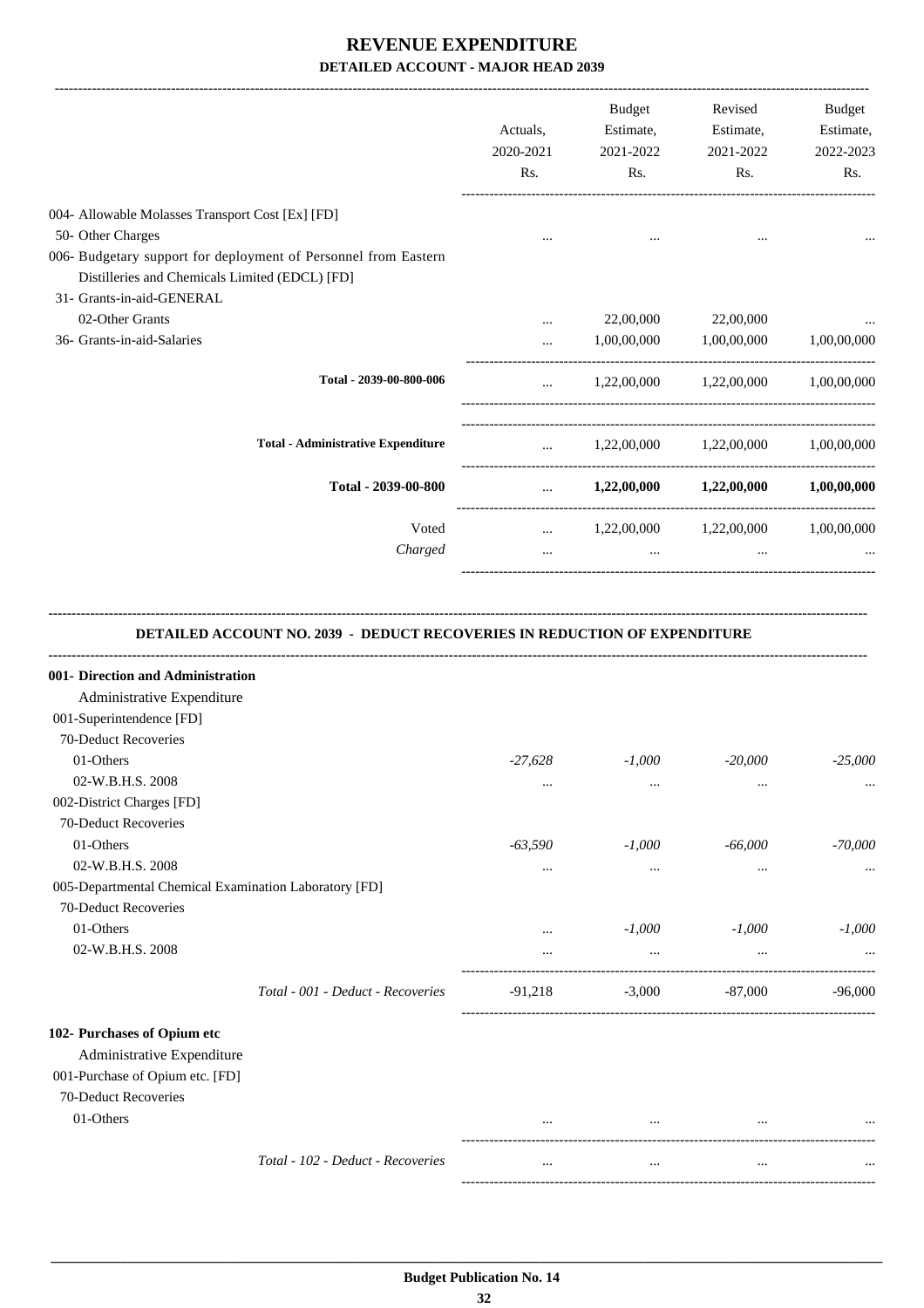|                                                 | Actuals,<br>2020-2021<br>R <sub>s</sub> . | Budget<br>Estimate,<br>2021-2022<br>Rs. | Revised<br>Estimate,<br>2021-2022<br>Rs. | Budget<br>Estimate,<br>2022-2023<br>Rs. |
|-------------------------------------------------|-------------------------------------------|-----------------------------------------|------------------------------------------|-----------------------------------------|
| 911- Deduct Recoveries of Overpayments          |                                           |                                         |                                          |                                         |
| Administrative Expenditure                      |                                           |                                         |                                          |                                         |
| 001-Direction and Administration [FD]           |                                           |                                         |                                          |                                         |
| 70-Deduct Recoveries                            |                                           |                                         |                                          |                                         |
| 01-Others                                       | $-2,97,94,324$                            | $-1,000$                                | $-2,80,00,000$                           | $-3,00,00,000$                          |
| 02-W.B.H.S. 2008                                | $\cdots$                                  | $\cdots$                                | $\cdots$                                 |                                         |
| 002-District Charges [FD]                       |                                           |                                         |                                          |                                         |
| 70-Deduct Recoveries                            |                                           |                                         |                                          |                                         |
| 01-Others                                       | $-2, 27, 432$                             | $-1,000$                                | $-2,20,000$                              | $-2,30,000$                             |
| 02-W.B.H.S. 2008                                | $\cdots$                                  | $\cdots$                                | $\cdots$                                 | $\cdots$                                |
| 003-Allowable Molasses Transport Cost [Ex] [FD] |                                           |                                         |                                          |                                         |
| 70-Deduct Recoveries                            |                                           |                                         |                                          |                                         |
| 01-Others                                       |                                           | $-1,000$                                | $-1,000$                                 | $-1.000$                                |
| Total - 911 - Deduct - Recoveries               | $-3,00,21,756$                            |                                         | $-3,000$ $-2,82,21,000$ $-3,02,31,000$   |                                         |
| Total - 2039 - Deduct - Recoveries              | -3,01,12,974                              |                                         | $-6,000$ $-2,83,08,000$ $-3,03,27,000$   |                                         |
|                                                 |                                           |                                         |                                          |                                         |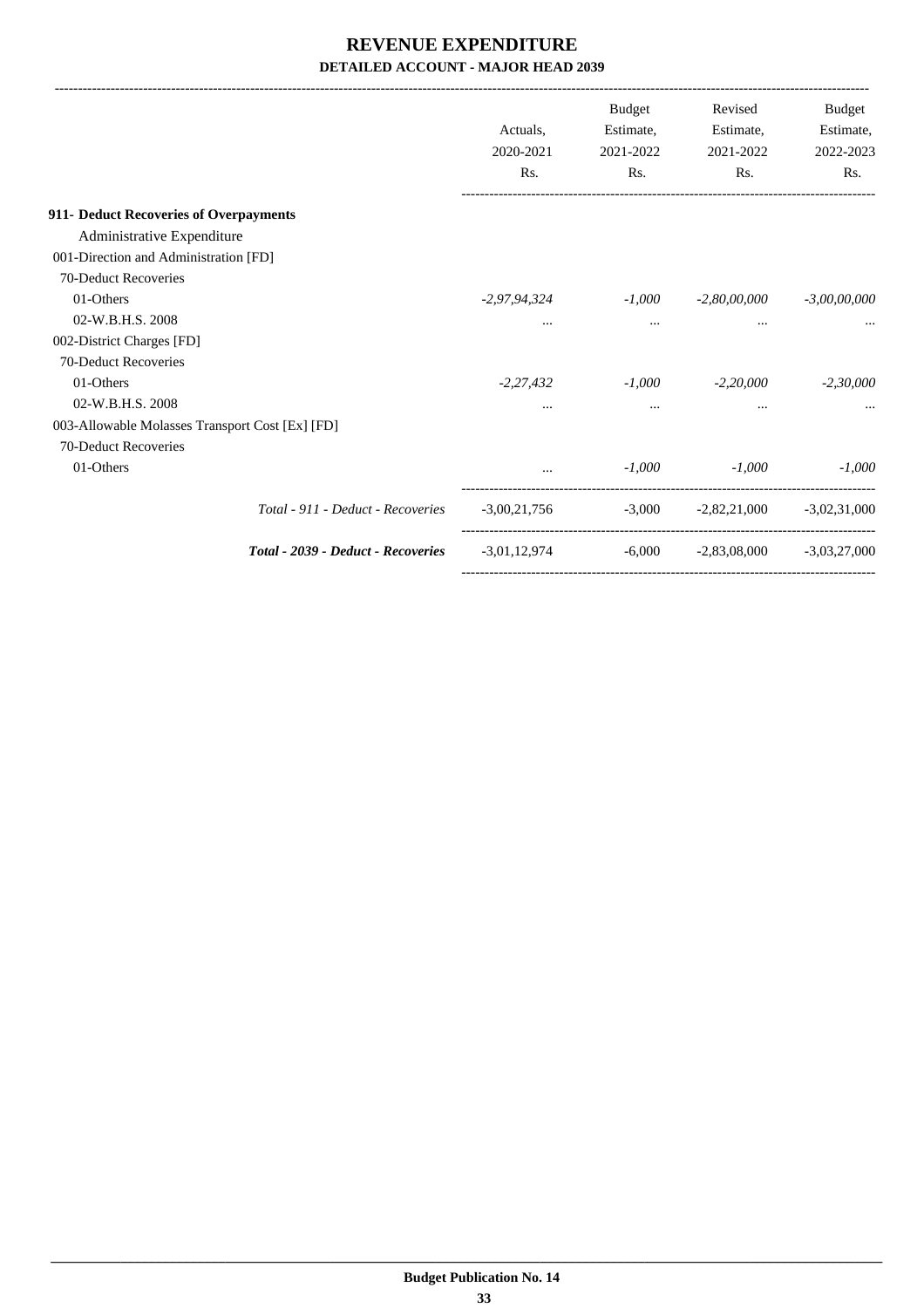# **REVENUE EXPENDITURE**

### **DEMAND No. 18**

#### **Finance Department**

**A. General Services - (b) Fiscal Services**

#### **Head of Account : 2040 - Taxes on Sales,Trades etc.**

| Voted Rs. 96, 10, 03, 000  | <b>Charged Rs. Nil</b> |              |             | Total Rs. 96, 10, 03, 000 |
|----------------------------|------------------------|--------------|-------------|---------------------------|
|                            |                        | Voted Rs.    | Charged Rs. | <b>Total Rs.</b>          |
| <b>Gross Expenditure</b>   |                        | 96,10,03,000 | $\cdots$    | 96,10,03,000              |
| <b>Deduct - Recoveries</b> |                        | $-14,000$    | $\cdots$    | $-14,000$                 |
| <b>Net Expenditure</b>     |                        | 96,09,89,000 | $\cdots$    | 96,09,89,000              |

### **REVENUE EXPENDITURE ABSTRACT ACCOUNT**

---------------------------------------------------------------------------------------------------------------------------------------------------------------------------------

|                                                                                      |                 | <b>Budget</b>                          | Revised                                                   | <b>Budget</b> |
|--------------------------------------------------------------------------------------|-----------------|----------------------------------------|-----------------------------------------------------------|---------------|
|                                                                                      | Actuals,        | Estimate,                              | Estimate,                                                 | Estimate,     |
|                                                                                      | 2020-2021       | 2021-2022                              | 2021-2022                                                 | 2022-2023     |
|                                                                                      | Rs.             | Rs.                                    | Rs.                                                       | Rs.           |
| 001- Direction and Administration                                                    |                 |                                        |                                                           |               |
| Administrative Expenditure                                                           | 53,56,06,737    |                                        | 59,76,81,000 74,79,65,000                                 | 77,03,87,000  |
| <b>State Development Schemes</b>                                                     | 14,82,26,898    | 15,10,00,000                           | 6,07,98,000                                               | 15,85,50,000  |
| State Development Schemes (Central Assistance)                                       |                 |                                        |                                                           |               |
| <b>Total - 001</b>                                                                   | 68, 38, 33, 635 | 74,86,81,000                           | 80,87,63,000                                              | 92,89,37,000  |
| 101- Collection Charges                                                              |                 |                                        |                                                           |               |
| Administrative Expenditure                                                           | 2,45,36,553     |                                        | 3,66,64,000 3,10,91,000 3,20,66,000                       |               |
| <b>Total - 101</b>                                                                   |                 |                                        | 2,45,36,553 3,66,64,000 3,10,91,000 3,20,66,000           |               |
| <b>Grand Total - Gross</b>                                                           | 70,83,70,188    |                                        | 78,53,45,000 83,98,54,000                                 | 96,10,03,000  |
|                                                                                      |                 |                                        | Voted 70,83,70,188 78,53,45,000 83,98,54,000 96,10,03,000 |               |
|                                                                                      |                 |                                        | $Charged$ $\dots$ $\dots$ $\dots$ $\dots$                 |               |
| Administrative Expenditure 56,01,43,290 63,43,45,000 77,90,56,000 80,24,53,000       |                 |                                        |                                                           |               |
| State Development Schemes   14,82,26,898   15,10,00,000   6,07,98,000   15,85,50,000 |                 |                                        |                                                           |               |
| <i>Deduct Recoveries</i> -15,797 -5,000 -14,000 -14,000                              |                 |                                        |                                                           |               |
| Grand Total - Net 70,83,54,391 78,53,40,000 83,98,40,000                             |                 |                                        |                                                           | 96,09,89,000  |
| Voted                                                                                |                 | 70,83,54,391 78,53,40,000 83,98,40,000 |                                                           | 96,09,89,000  |
| Charged                                                                              |                 |                                        |                                                           |               |
|                                                                                      |                 |                                        |                                                           |               |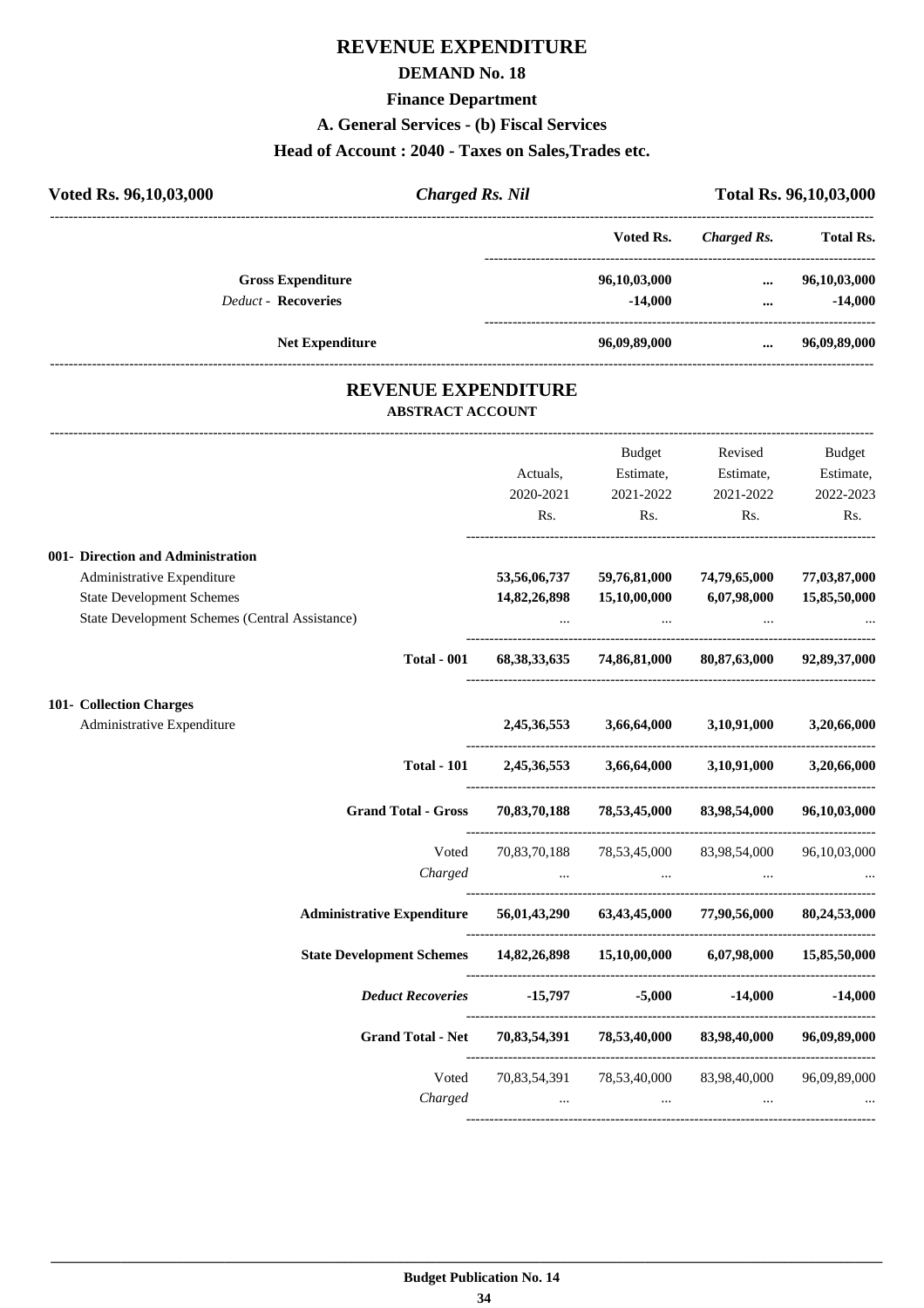|                                                                                                             | Actuals,<br>2020-2021<br>Rs. | <b>Budget</b><br>Estimate,<br>2021-2022<br>Rs. | Revised<br>Estimate,<br>2021-2022<br>Rs.               | <b>Budget</b><br>Estimate,<br>2022-2023<br>Rs. |
|-------------------------------------------------------------------------------------------------------------|------------------------------|------------------------------------------------|--------------------------------------------------------|------------------------------------------------|
|                                                                                                             |                              |                                                |                                                        |                                                |
| <b>DETAILED ACCOUNT NO. 2040-00-001 - DIRECTION AND ADMINISTRATION</b><br>001- Direction and Administration |                              |                                                |                                                        |                                                |
| <b>Administrative Expenditure</b>                                                                           |                              |                                                |                                                        |                                                |
| 001- Commercial Taxes Directorate [FD]                                                                      |                              |                                                |                                                        |                                                |
| 01- Salaries                                                                                                |                              |                                                |                                                        |                                                |
| 01-Pay                                                                                                      | 39, 47, 53, 624              | 42,73,27,000                                   | 42,60,00,000                                           | 43,87,80,000                                   |
| 14-Grade Pay                                                                                                | 13,162                       |                                                | 10,000                                                 | 10,000                                         |
| 02-Dearness Allowance                                                                                       | 41,20,722                    | 1,28,20,000                                    | 1,29,00,000                                            | 1,32,87,000                                    |
| 03-House Rent Allowance                                                                                     | 3,77,29,849                  | 4,05,96,000                                    | 3,95,00,000                                            | 4,15,00,000                                    |
| 04-Ad hoc Bonus                                                                                             | 5,67,000                     | 6,48,000                                       | 5,78,000                                               | 5,90,000                                       |
| 07-Other Allowances                                                                                         | 14,24,773                    | 19,83,000                                      | 19,00,000                                              | 19,38,000                                      |
| 12-Medical Allowance                                                                                        | 3,06,861                     | 3.50.000                                       | 3,40,000                                               | 3,47,000                                       |
| Total - 2040-00-001-001-01                                                                                  | 43,89,15,991                 | 48, 37, 24, 000                                | 48, 12, 28, 000                                        | 49,64,52,000                                   |
| 02- Wages                                                                                                   | $\cdots$                     | 1,25,000                                       | $\ddotsc$                                              |                                                |
| 05- Rewards                                                                                                 | $\cdots$                     |                                                | $\ddotsc$                                              |                                                |
| 07- Medical Reimbursements                                                                                  | 1,03,993                     | 3,10,000                                       | 2,50,000                                               | 2,55,000                                       |
| 11- Travel Expenses                                                                                         | 4,03,936                     | 16,03,000                                      | 15,00,000                                              | 15,30,000                                      |
| 12- Medical Reimbursements under WBHS 2008                                                                  | 18,09,625                    | 40,58,000                                      | 58,00,000                                              | 59,16,000                                      |
| 13- Office Expenses                                                                                         |                              |                                                |                                                        |                                                |
| 01-Electricity                                                                                              | 1,09,01,031                  | 1,11,00,000                                    | 1,11,00,000                                            | 1,13,22,000                                    |
| 02-Telephone                                                                                                | 5,24,344                     | 5,83,000                                       | 5,83,000                                               | 5,95,000                                       |
| 03-Maintenance / P.O.L. for Office Vehicles                                                                 | 1,17,87,582                  | 88,80,000                                      | 1,32,00,000                                            | 1,34,64,000                                    |
| 04-Other Office Expenses                                                                                    | 1,38,86,212                  | 1,89,26,000                                    | 1,86,00,000                                            | 1,89,72,000                                    |
| Total - 2040-00-001-001-13                                                                                  | 3,70,99,169                  | 3,94,89,000                                    | 4,34,83,000                                            | 4,43,53,000                                    |
| 14- Rents, Rates and Taxes                                                                                  |                              | 13,000                                         |                                                        |                                                |
| 26- Advertising and Publicity Expenses                                                                      |                              | 26,000                                         | $\cdots$                                               |                                                |
| 27- Minor Works/ Maintenance                                                                                |                              | 35,000                                         | 35,000                                                 | 35,000                                         |
| 41- Secret Service Expenditure                                                                              | $\cdots$                     | $\cdots$                                       | $\cdots$                                               |                                                |
| 50- Other Charges                                                                                           | 1,42,968                     | 3,57,000                                       | 3,57,000                                               | 3,68,000                                       |
| Total - 2040-00-001-001                                                                                     | 47,84,75,682                 |                                                | -------------------------<br>52,97,40,000 53,26,53,000 | 54,89,09,000                                   |
| 002- Bureau of Investigation [FD]                                                                           |                              |                                                |                                                        |                                                |
| 01- Salaries                                                                                                |                              |                                                |                                                        |                                                |
| 01-Pay                                                                                                      | 3,60,09,638                  | 4,49,27,000                                    | 16,70,00,000                                           | 17,20,10,000                                   |
| 14-Grade Pay                                                                                                | $\cdots$                     | $\cdots$                                       | 14,000                                                 | 14,000                                         |
| 02-Dearness Allowance                                                                                       | 99,387                       | 13,48,000                                      | 51,00,000                                              | 52,53,000                                      |
| 03-House Rent Allowance                                                                                     | 38,65,147                    | 42,68,000                                      | 1,85,00,000                                            | 1,90,55,000                                    |
| 04-Ad hoc Bonus                                                                                             | 37,800                       | 45,000                                         | 1,30,000                                               | 1,33,000                                       |
| 07-Other Allowances                                                                                         | 2,29,686                     | 1,76,000                                       | 5,95,000                                               | 6,07,000                                       |
| 09-Ration Allowance                                                                                         | 1,26,000                     | 1,49,000                                       | 1,48,000                                               | 1,51,000                                       |
| 12-Medical Allowance                                                                                        | 39,500                       | 35,000                                         | 1,32,000                                               | 1,35,000                                       |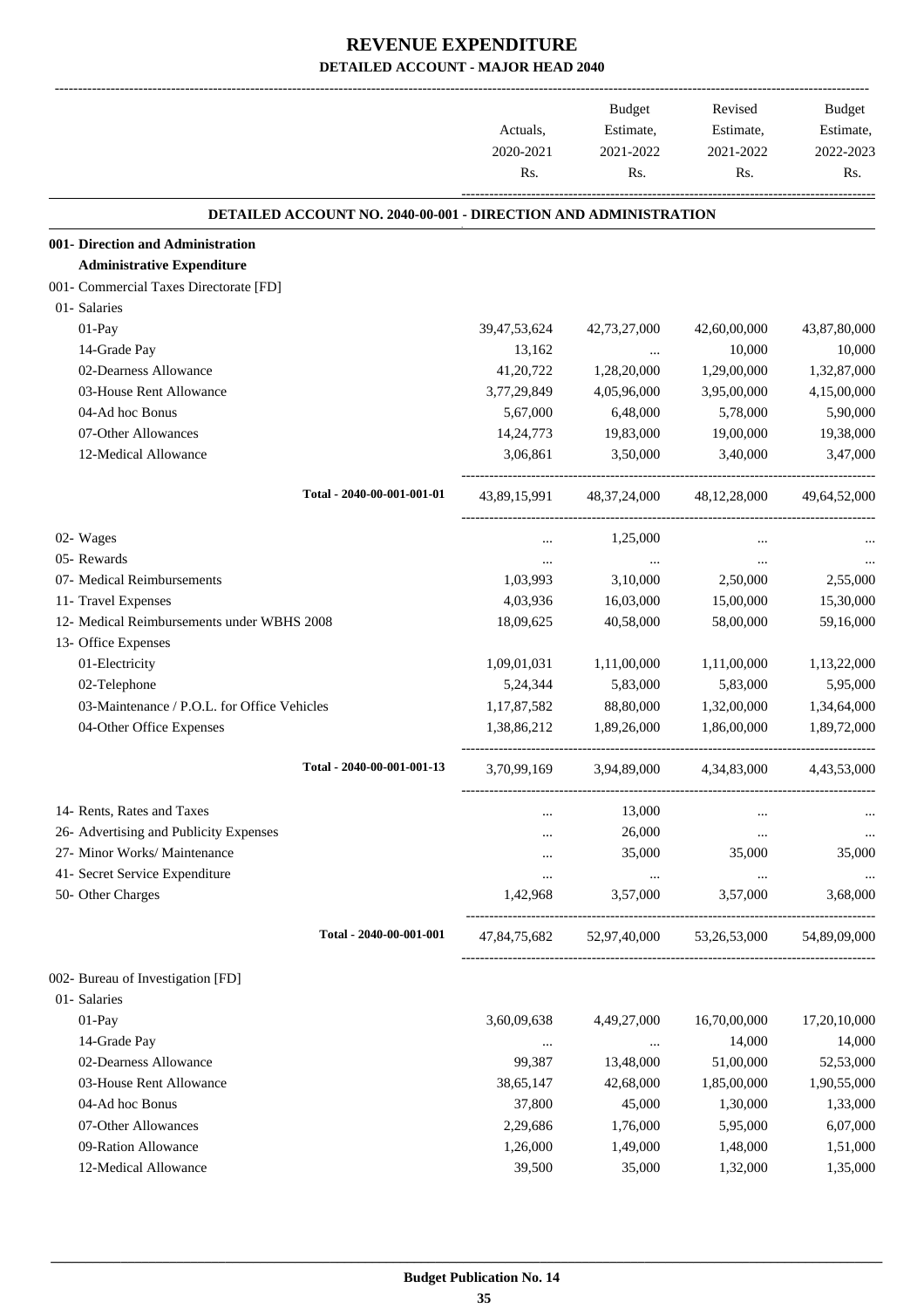|                                                                                                | Actuals,<br>2020-2021<br>Rs. | Budget<br>Estimate,<br>2021-2022<br>Rs.                                                                      | Revised<br>Estimate,<br>2021-2022<br>Rs.              | Budget<br>Estimate,<br>2022-2023<br>Rs. |
|------------------------------------------------------------------------------------------------|------------------------------|--------------------------------------------------------------------------------------------------------------|-------------------------------------------------------|-----------------------------------------|
| Total - 2040-00-001-002-01                                                                     |                              |                                                                                                              | 4,04,07,158 5,09,48,000 19,16,19,000 19,73,58,000     |                                         |
| 02- Wages                                                                                      | $\cdots$                     | 54,000                                                                                                       |                                                       |                                         |
| 05- Rewards                                                                                    |                              | 23,89,000                                                                                                    | 23,89,000                                             | 23,89,000                               |
| 07- Medical Reimbursements                                                                     | $\cdots$                     | 56,000                                                                                                       | 50,000                                                | 51,000                                  |
| 11- Travel Expenses                                                                            | $\cdots$                     | 1,28,000                                                                                                     | 1,00,000                                              | 1,02,000                                |
| 12- Medical Reimbursements under WBHS 2008                                                     | 3,43,324                     | 4,00,000                                                                                                     | 12,00,000                                             | 12,20,000                               |
| 13- Office Expenses                                                                            |                              |                                                                                                              |                                                       |                                         |
| 01-Electricity                                                                                 | $\cdots$                     |                                                                                                              |                                                       |                                         |
| 02-Telephone                                                                                   | 52,149                       | 54,000                                                                                                       | 2,60,000                                              | 2,66,000                                |
| 03-Maintenance / P.O.L. for Office Vehicles                                                    | 1,28,58,888                  | 62,71,000                                                                                                    | 1,50,00,000                                           | 1,53,00,000                             |
| 04-Other Office Expenses                                                                       | 8,49,730                     | 6,54,000                                                                                                     | 8,50,000                                              | 8,67,000                                |
| Total - 2040-00-001-002-13                                                                     |                              |                                                                                                              | $1,37,60,767$ $69,79,000$ $1,61,10,000$ $1,64,33,000$ |                                         |
| 41- Secret Service Expenditure                                                                 | $\cdots$                     |                                                                                                              | 11,53,000 11,53,000                                   | 11,53,000                               |
| 50- Other Charges                                                                              |                              | 19,000                                                                                                       | 19,000                                                | 20,000                                  |
| Total - 2040-00-001-002                                                                        |                              |                                                                                                              | 5,45,11,249 6,21,26,000 21,26,40,000 21,87,26,000     |                                         |
| 004- Commercial Tax Directorate - Advisory and Consultative<br>Society [FD]                    |                              |                                                                                                              |                                                       |                                         |
| 31- Grants-in-aid-GENERAL                                                                      |                              |                                                                                                              |                                                       |                                         |
| 02-Other Grants                                                                                |                              |                                                                                                              |                                                       |                                         |
| 007- VAT related Publicity/Awareness Campaign Programme [FD]                                   |                              |                                                                                                              |                                                       |                                         |
| 26- Advertising and Publicity Expenses                                                         | 26,19,806                    | 58,15,000                                                                                                    | 26,72,000                                             | 27,52,000                               |
| Total - 2040-00-001-007                                                                        | 26,19,806                    | 58,15,000                                                                                                    | 26,72,000                                             | 27,52,000                               |
|                                                                                                |                              |                                                                                                              |                                                       |                                         |
| <b>Total - Administrative Expenditure</b>                                                      |                              |                                                                                                              | 53,56,06,737 59,76,81,000 74,79,65,000 77,03,87,000   |                                         |
| <b>State Development Schemes</b>                                                               |                              |                                                                                                              |                                                       |                                         |
| 003- Implementation of Mission Mode Project of Commercial Taxes<br>(MMPCT) - (State Share_[FD] |                              |                                                                                                              |                                                       |                                         |
| 77- Computerisation                                                                            | $\cdots$                     | 10,00,000                                                                                                    | 6,47,000                                              | 10,50,000                               |
| Total - 2040-00-001-003                                                                        | $\cdots$                     |                                                                                                              | 10,00,000 6,47,000 10,50,000                          |                                         |
| 005- Computerisation for Sales Tax Complex at Baleghata, Calcutta                              |                              |                                                                                                              |                                                       |                                         |
| [FD]                                                                                           |                              |                                                                                                              |                                                       |                                         |
| 26- Advertising and Publicity Expenses<br>77- Computerisation                                  |                              | 9,42,911 1,20,00,000 40,00,000<br>$14, 61, 66, 471 \qquad \quad 13, 00, 00, 000 \qquad \quad 5, 34, 84, 000$ |                                                       | 1,26,00,000<br>13,65,00,000             |
| Total - 2040-00-001-005                                                                        |                              |                                                                                                              | 14,71,09,382 14,20,00,000 5,74,84,000 14,91,00,000    |                                         |
|                                                                                                |                              |                                                                                                              |                                                       |                                         |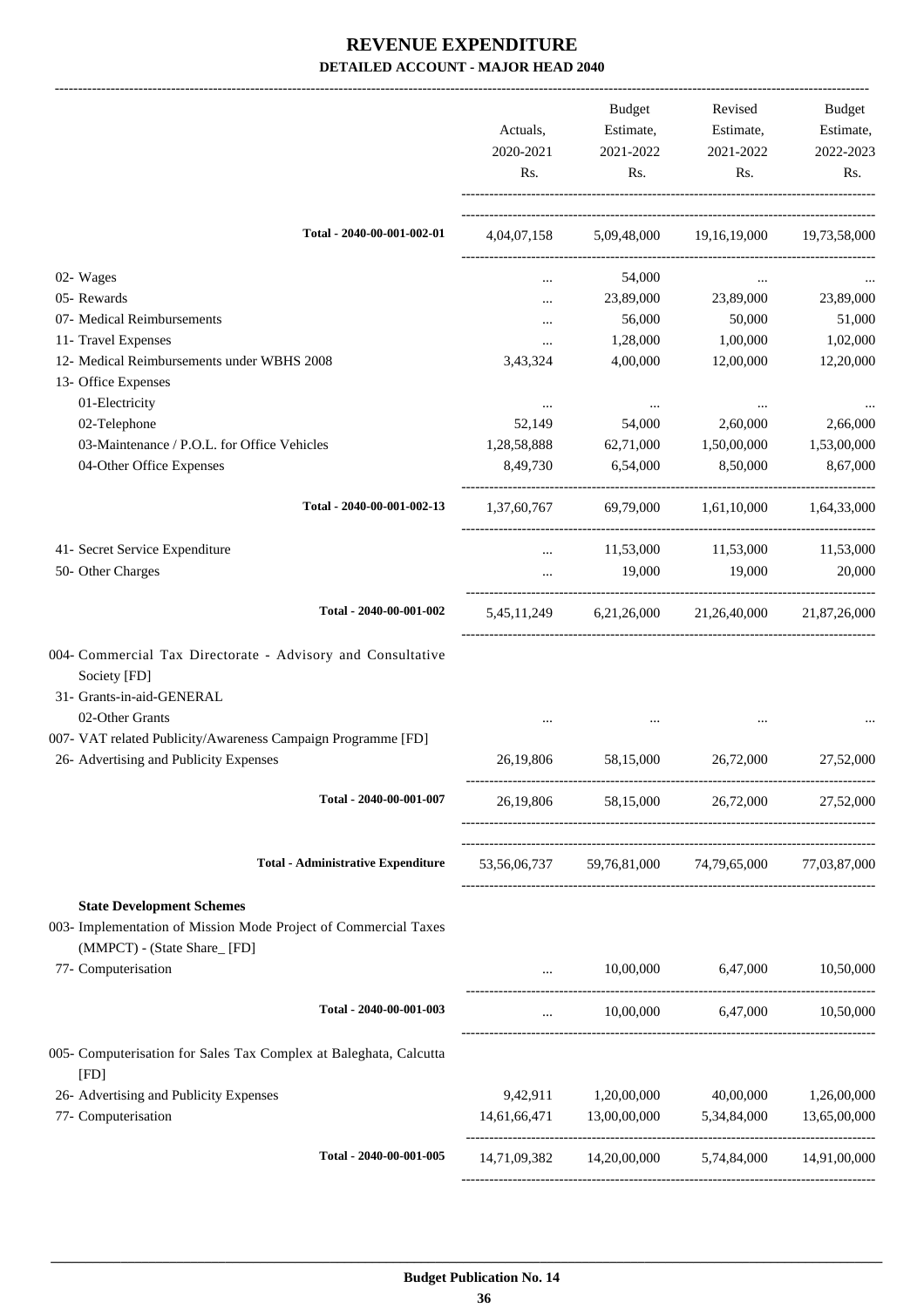|                                                         | Actuals,<br>2020-2021<br>Rs. | Budget<br>Estimate,<br>2021-2022<br>Rs. | Revised<br>Estimate,<br>2021-2022<br>Rs.                        | Budget<br>Estimate,<br>2022-2023<br>Rs. |
|---------------------------------------------------------|------------------------------|-----------------------------------------|-----------------------------------------------------------------|-----------------------------------------|
| 006- Implementation of the scheme for e-Governance [FD] |                              |                                         |                                                                 |                                         |
| 28- Payment of Professional and Special Services        |                              |                                         |                                                                 |                                         |
| 02-Other charges                                        | $\cdots$                     |                                         |                                                                 |                                         |
| 77- Computerisation                                     | 11, 17, 516                  | 80,00,000                               | 26,67,000                                                       | 84,00,000                               |
| Total - 2040-00-001-006                                 |                              |                                         | 11,17,516 80,00,000 26,67,000 84,00,000                         |                                         |
| <b>Total - State Development Schemes</b>                |                              |                                         | 14,82,26,898  15,10,00,000  6,07,98,000  15,85,50,000           |                                         |
| Total - 2040-00-001                                     |                              |                                         | 68, 38, 33, 635 74, 86, 81, 000 80, 87, 63, 000                 | 92,89,37,000                            |
| Voted<br>Charged                                        |                              | $\cdots$                                | 68, 38, 33, 635 74, 86, 81, 000 80, 87, 63, 000 92, 89, 37, 000 |                                         |
| DETAILED ACCOUNT NO. 2040-00-101 - COLLECTION CHARGES   |                              |                                         |                                                                 |                                         |
| <b>101- Collection Charges</b>                          |                              |                                         |                                                                 |                                         |
| <b>Administrative Expenditure</b>                       |                              |                                         |                                                                 |                                         |
| 002- Certificate Organisation [FD]                      |                              |                                         |                                                                 |                                         |
| 01- Salaries                                            |                              |                                         |                                                                 |                                         |
| 01-Pay                                                  | 56,65,700                    | 71,07,000                               | 60,00,000                                                       | 61,80,000                               |
| 14-Grade Pay                                            | $\ldots$                     | $\ldots$                                | $\cdots$                                                        |                                         |
| 02-Dearness Allowance                                   | 28,839                       | 2,13,000                                | 1,70,000                                                        | 1,76,000                                |
| 03-House Rent Allowance                                 | 6,05,544                     | 6,75,000                                | 6,20,000                                                        | 6,39,000                                |
| 04-Ad hoc Bonus                                         | 29,400                       | 40,000                                  | 30,000                                                          | 31,000                                  |
| 07-Other Allowances                                     | 9,873                        | 2,75,000                                | 1,80,000                                                        | 1,84,000                                |
| 12-Medical Allowance                                    | 12,000                       | 14,000                                  | 18,000                                                          | 19,000                                  |
| Total - 2040-00-101-002-01                              |                              |                                         | 63,51,356 83,24,000 70,18,000 72,29,000                         |                                         |
| 07- Medical Reimbursements                              | $\cdots$                     | $\cdots$                                | $\ldots$                                                        |                                         |
| 11- Travel Expenses                                     | $\cdots$                     | 56,000                                  | 30,000                                                          | 31,000                                  |
| 12- Medical Reimbursements under WBHS 2008              | 3,97,591                     | 4,31,000                                | 4,20,000                                                        | 4,32,000                                |
| 13- Office Expenses                                     |                              |                                         |                                                                 |                                         |
| 02-Telephone                                            | 11,900                       | 15,000                                  | 15,000                                                          | 15,000                                  |
| 03-Maintenance / P.O.L. for Office Vehicles             | 2,37,617                     | 2,62,000                                | 2,75,000                                                        | 2,81,000                                |
| 04-Other Office Expenses                                | 1,49,678                     | 1,25,000                                | 1,25,000                                                        | 1,28,000                                |
| Total - 2040-00-101-002-13                              |                              |                                         | 3,99,195 4,02,000 4,15,000 4,24,000                             |                                         |
| Total - 2040-00-101-002                                 |                              |                                         | 71,48,142 92,13,000 78,83,000 81,16,000                         |                                         |
| 003- Commercial Taxes Tribunal [FD]                     |                              |                                         |                                                                 |                                         |
| 01- Salaries                                            |                              |                                         |                                                                 |                                         |
| $01-Pay$                                                | 1,53,82,422                  | 2,35,28,000                             | 2,00,00,000                                                     | 2,06,00,000                             |
| 14-Grade Pay                                            | $\cdots$                     | $\cdots$                                | 8,000                                                           | 8,000                                   |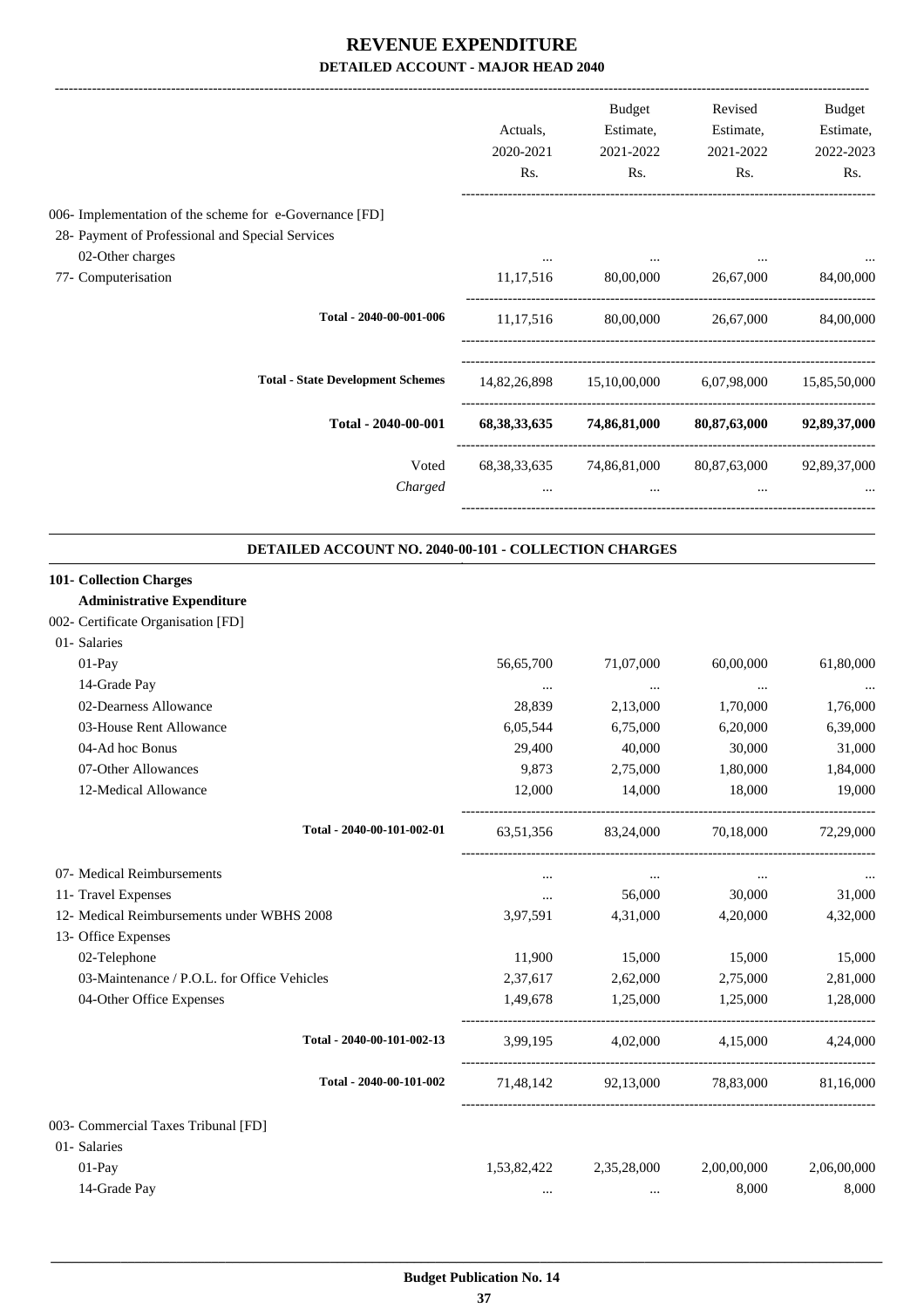|                                             |                         | <b>Budget</b>           | Revised                             | <b>Budget</b> |
|---------------------------------------------|-------------------------|-------------------------|-------------------------------------|---------------|
|                                             | Actuals,                | Estimate,               | Estimate,                           | Estimate,     |
|                                             | 2020-2021               | 2021-2022               | 2021-2022                           | 2022-2023     |
|                                             | Rs.                     | Rs.                     | Rs.                                 | Rs.           |
| 02-Dearness Allowance                       | 48,588                  | 7,06,000                | 5,50,000                            | 5,67,000      |
| 03-House Rent Allowance                     | 9,53,472                | 22,35,000               | 15,00,000                           | 16,00,000     |
| 04-Ad hoc Bonus                             | 21,000                  | 22,000                  | 21,000                              | 21,000        |
| 07-Other Allowances                         | 3,000                   | 18,000                  | 18,000                              | 19,000        |
| 12-Medical Allowance                        |                         | 2,000                   | $\cdots$                            |               |
| Total - 2040-00-101-003-01                  | 1,64,08,482             | 2,65,11,000             | 2, 20, 97, 000                      | 2,28,15,000   |
| 07- Medical Reimbursements                  | 1,78,111                | 87,000                  | 70,000                              | 72,000        |
| 11- Travel Expenses                         | $\cdots$                | 5,000                   | 25,000                              | 26,000        |
| 12- Medical Reimbursements under WBHS 2008  | 46,522                  | 64,000                  | 1,00,000                            | 1,02,000      |
| 13- Office Expenses                         |                         |                         |                                     |               |
| 01-Electricity                              | 22,813                  | 10,000                  | 20,000                              | 21,000        |
| 02-Telephone                                | 55,917                  | 40,000                  | 40,000                              | 41,000        |
| 03-Maintenance / P.O.L. for Office Vehicles | 3,93,225                | 4,78,000                | 6,00,000                            | 6,12,000      |
| 04-Other Office Expenses                    | 2,83,341                | 2,56,000                | 2,56,000                            | 2,61,000      |
| Total - 2040-00-101-003-13                  | 7,55,296                | 7,84,000                | 9,16,000                            | 9,35,000      |
| 50- Other Charges                           |                         | $\cdots$                |                                     |               |
| Total - 2040-00-101-003                     | 1,73,88,411             |                         | 2,74,51,000 2,32,08,000             | 2,39,50,000   |
| <b>Total - Administrative Expenditure</b>   |                         |                         | 2,45,36,553 3,66,64,000 3,10,91,000 | 3,20,66,000   |
| Total - 2040-00-101                         | 2,45,36,553             | 3,66,64,000             | 3,10,91,000                         | 3,20,66,000   |
| Voted<br>Charged                            | 2,45,36,553<br>$\cdots$ | 3,66,64,000<br>$\cdots$ | 3,10,91,000<br>$\dddotsc$           | 3,20,66,000   |

#### **DETAILED ACCOUNT NO. 2040 - DEDUCT RECOVERIES IN REDUCTION OF EXPENDITURE**

**--------------------------------------------------------------------------------------------------------------------------------------------------------------------------------**

| DETAILED ACCOUNT NO. 2010 – DEDUCT RECOVERIES IN REDUCTION OF EATENDITURE |          |          |          |          |
|---------------------------------------------------------------------------|----------|----------|----------|----------|
| 001- Direction and Administration                                         |          |          |          |          |
| Administrative Expenditure                                                |          |          |          |          |
| 001-Commercial Taxes Directorate [FD]                                     |          |          |          |          |
| 70-Deduct Recoveries                                                      |          |          |          |          |
| 01-Others                                                                 |          | $-1.000$ | $-1.000$ | $-1.000$ |
| 02-W.B.H.S. 2008                                                          | $\cdots$ | $\cdots$ |          |          |

| 002-Bureau of Investigation [FD] |        |          |          |          |
|----------------------------------|--------|----------|----------|----------|
| 70-Deduct Recoveries             |        |          |          |          |
| 01-Others                        | $-110$ | $-1.000$ | $-1.000$ | $-1.000$ |
| 02-W.B.H.S. 2008                 |        | $\cdots$ |          |          |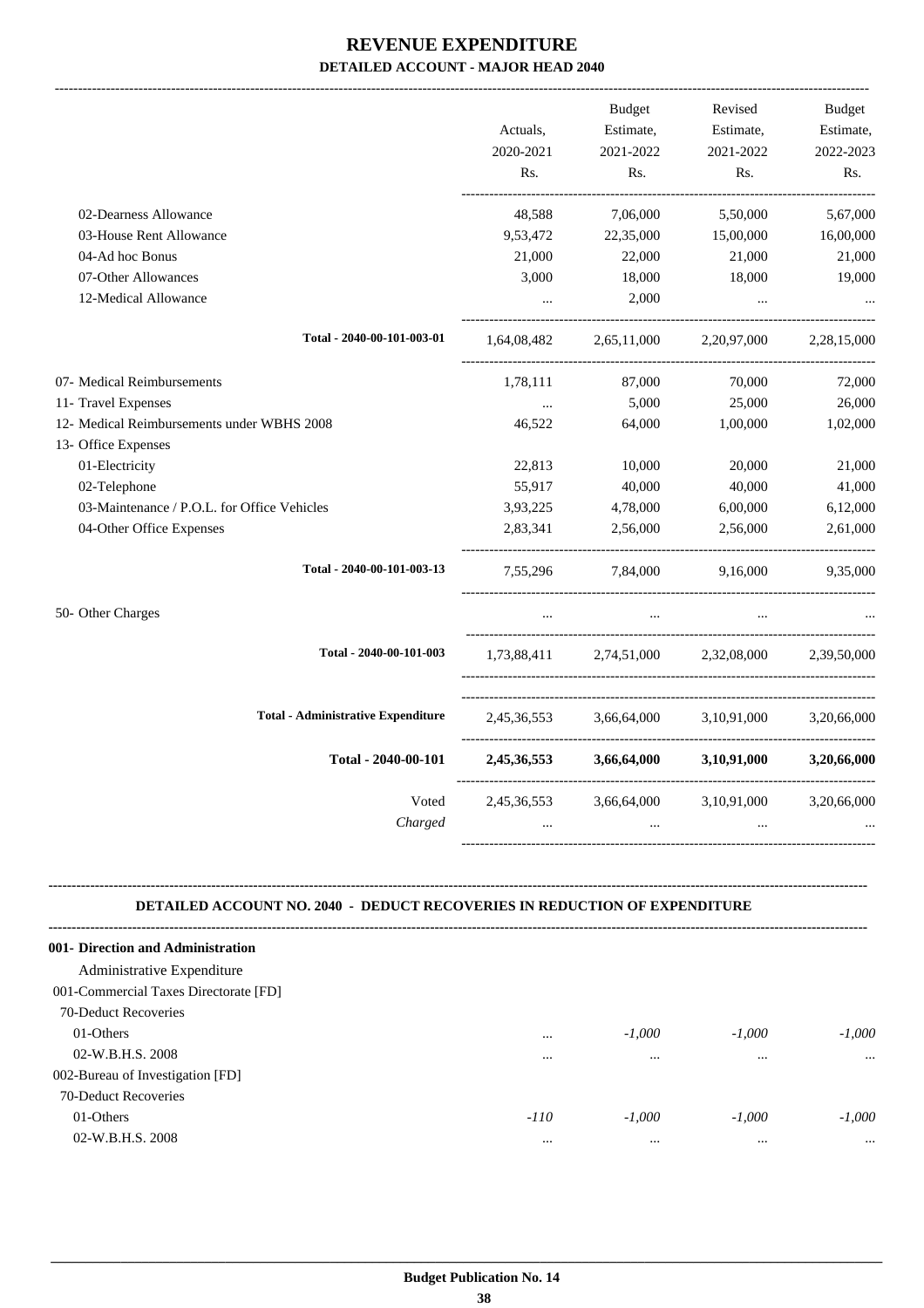|                                                                          | Actuals,<br>2020-2021<br>Rs. | <b>Budget</b><br>Estimate,<br>2021-2022<br>Rs. | Revised<br>Estimate,<br>2021-2022<br>Rs.                                                                                                                                                                                                      | <b>Budget</b><br>Estimate,<br>2022-2023<br>Rs. |
|--------------------------------------------------------------------------|------------------------------|------------------------------------------------|-----------------------------------------------------------------------------------------------------------------------------------------------------------------------------------------------------------------------------------------------|------------------------------------------------|
| Total - 001 - Deduct - Recoveries                                        | $-110$                       | $-2,000$                                       | $-2,000$                                                                                                                                                                                                                                      | $-2,000$                                       |
| 101- Collection Charges                                                  |                              |                                                |                                                                                                                                                                                                                                               |                                                |
| Administrative Expenditure                                               |                              |                                                |                                                                                                                                                                                                                                               |                                                |
| 002-Certificate Organisation [FD]                                        |                              |                                                |                                                                                                                                                                                                                                               |                                                |
| 70-Deduct Recoveries                                                     |                              |                                                |                                                                                                                                                                                                                                               |                                                |
| 01-Others                                                                | $-11,092$                    | $-1,000$                                       | $-10,000$                                                                                                                                                                                                                                     | $-10,000$                                      |
| 02-W.B.H.S. 2008                                                         | $\cdots$                     | $\ldots$                                       | $\ldots$                                                                                                                                                                                                                                      |                                                |
| 003-Commercial Taxes Tribunal [FD]                                       |                              |                                                |                                                                                                                                                                                                                                               |                                                |
| 70-Deduct Recoveries                                                     |                              |                                                |                                                                                                                                                                                                                                               |                                                |
| 01-Others                                                                | $\cdots$                     | $-1,000$                                       | $-1,000$                                                                                                                                                                                                                                      | $-1,000$                                       |
| 02-W.B.H.S. 2008                                                         | $\cdots$                     | $\ldots$                                       | $\ldots$                                                                                                                                                                                                                                      |                                                |
| Total - 101 - Deduct - Recoveries                                        | $-11,092$                    | $-2,000$                                       | $-11,000$                                                                                                                                                                                                                                     | $-11,000$                                      |
| 911- Deduct Recoveries of Overpayments                                   |                              |                                                |                                                                                                                                                                                                                                               |                                                |
| Administrative Expenditure                                               |                              |                                                |                                                                                                                                                                                                                                               |                                                |
| 002-Commercial Taxes Directorate [FD]                                    |                              |                                                |                                                                                                                                                                                                                                               |                                                |
| 70-Deduct Recoveries                                                     |                              |                                                |                                                                                                                                                                                                                                               |                                                |
| 01-Others                                                                | $\cdots$                     | $-1,000$                                       | $-1,000$                                                                                                                                                                                                                                      | $-1,000$                                       |
| 02-W.B.H.S. 2008                                                         | $\cdots$                     | $\cdots$                                       | $\cdots$                                                                                                                                                                                                                                      |                                                |
| <b>State Development Schemes</b>                                         |                              |                                                |                                                                                                                                                                                                                                               |                                                |
| 001-Computerisation for Sales Tex Complex at Beleghata, Calcutta<br>[FD] |                              |                                                |                                                                                                                                                                                                                                               |                                                |
| 70-Deduct Recoveries                                                     |                              |                                                |                                                                                                                                                                                                                                               |                                                |
| 01-Others                                                                | $-4,595$                     |                                                | $\mathbf{r}$ , and the set of the set of the set of the set of the set of the set of the set of the set of the set of the set of the set of the set of the set of the set of the set of the set of the set of the set of the set<br>$\ddotsc$ |                                                |
| Total - 911 - Deduct - Recoveries                                        | -4,595                       | $-1,000$                                       | $-1,000$                                                                                                                                                                                                                                      | $-1,000$                                       |
| Total - 2040 - Deduct - Recoveries                                       | -15,797                      | $-5,000$                                       | $-14,000$                                                                                                                                                                                                                                     | $-14,000$                                      |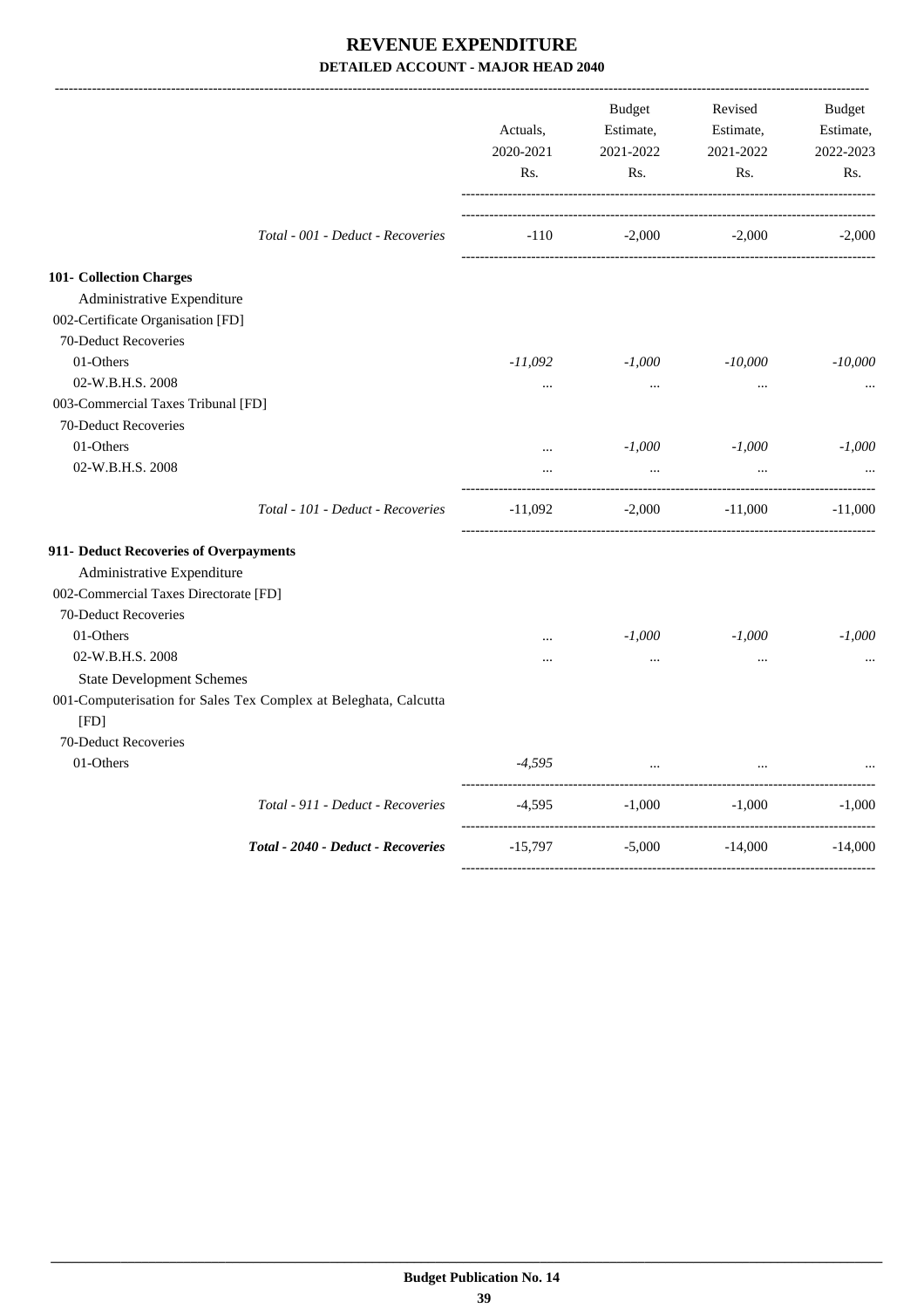# **REVENUE EXPENDITURE**

#### **DEMAND No. 18**

#### **Finance Department**

**A. General Services - (b) Fiscal Services**

#### **Head of Account : 2043 - Collection Charges Under State Goods And Services Tax**

| Voted Rs. 231, 31, 90, 000<br><b>Charged Rs. Nil</b>                               |                                     | Total Rs. 231, 31, 90, 000                                                                                                                                                                                                                                                                                                                                                                                     |                                          |                                                                                        |
|------------------------------------------------------------------------------------|-------------------------------------|----------------------------------------------------------------------------------------------------------------------------------------------------------------------------------------------------------------------------------------------------------------------------------------------------------------------------------------------------------------------------------------------------------------|------------------------------------------|----------------------------------------------------------------------------------------|
|                                                                                    |                                     | Voted Rs.                                                                                                                                                                                                                                                                                                                                                                                                      | <b>Charged Rs.</b>                       | <b>Total Rs.</b>                                                                       |
| <b>Gross Expenditure</b><br>Deduct - Recoveries                                    |                                     | 231,31,90,000<br>$-7,40,000$                                                                                                                                                                                                                                                                                                                                                                                   |                                          | $\dots$ 231,31,90,000<br>$-7,40,000$<br>$\mathbf{r}$ and $\mathbf{r}$ and $\mathbf{r}$ |
| <b>Net Expenditure</b>                                                             |                                     | 231,24,50,000                                                                                                                                                                                                                                                                                                                                                                                                  | $\cdots$                                 | 231,24,50,000                                                                          |
| <b>REVENUE EXPENDITURE</b><br><b>ABSTRACT ACCOUNT</b>                              |                                     |                                                                                                                                                                                                                                                                                                                                                                                                                |                                          |                                                                                        |
|                                                                                    | Actuals,<br>2020-2021<br>Rs.        | Budget<br>Estimate,<br>2021-2022<br>Rs.                                                                                                                                                                                                                                                                                                                                                                        | Revised<br>Estimate,<br>2021-2022<br>Rs. | <b>Budget</b><br>Estimate,<br>2022-2023<br>Rs.                                         |
| 001- Direction And Administration<br>Administrative Expenditure                    |                                     | 2,33,14,020 1,47,09,000                                                                                                                                                                                                                                                                                                                                                                                        | 5,86,29,000                              | 6,02,41,000                                                                            |
| <b>Total - 001</b>                                                                 |                                     | 2,33,14,020 1,47,09,000 5,86,29,000                                                                                                                                                                                                                                                                                                                                                                            |                                          | 6,02,41,000                                                                            |
| 101- Collection Charges<br>Administrative Expenditure                              | 201,20,63,007                       |                                                                                                                                                                                                                                                                                                                                                                                                                | 212,10,54,000 219,16,93,000              | 225,29,49,000                                                                          |
| <b>Total - 101</b>                                                                 |                                     | 201,20,63,007 212,10,54,000 219,16,93,000 225,29,49,000                                                                                                                                                                                                                                                                                                                                                        |                                          |                                                                                        |
| <b>Grand Total - Gross</b>                                                         |                                     | 203,53,77,027 213,57,63,000 225,03,22,000                                                                                                                                                                                                                                                                                                                                                                      |                                          | 231,31,90,000                                                                          |
| Voted<br>Charged                                                                   | and the contract of the contract of | 203,53,77,027 213,57,63,000 225,03,22,000                                                                                                                                                                                                                                                                                                                                                                      |                                          | 231, 31, 90, 000                                                                       |
| Administrative Expenditure 203,53,77,027 213,57,63,000 225,03,22,000 231,31,90,000 |                                     |                                                                                                                                                                                                                                                                                                                                                                                                                |                                          |                                                                                        |
| <b>Deduct Recoveries</b>                                                           | $-7,50,826$                         | ---------------<br>$-1,000$                                                                                                                                                                                                                                                                                                                                                                                    | $-6,80,000$                              | $-7,40,000$                                                                            |
| <b>Grand Total - Net</b>                                                           |                                     | 203,46,26,201 213,57,62,000 224,96,42,000                                                                                                                                                                                                                                                                                                                                                                      |                                          | 231,24,50,000                                                                          |
| Voted<br>Charged                                                                   | _____________                       | 203,46,26,201 213,57,62,000 224,96,42,000 231,24,50,000<br>$\mathbf{1}_{\mathbf{1}_{\mathbf{1}}\mathbf{1}_{\mathbf{2}}\mathbf{1}_{\mathbf{3}}\mathbf{1}_{\mathbf{4}}\mathbf{1}_{\mathbf{5}}$ and $\mathbf{1}_{\mathbf{1}_{\mathbf{1}}\mathbf{1}_{\mathbf{3}}\mathbf{1}_{\mathbf{4}}\mathbf{1}_{\mathbf{5}}\mathbf{1}_{\mathbf{6}}\mathbf{1}_{\mathbf{6}}\mathbf{1}_{\mathbf{7}}$<br>$\sim$ 100 $\mu$ 100 $\mu$ | $\ldots$                                 |                                                                                        |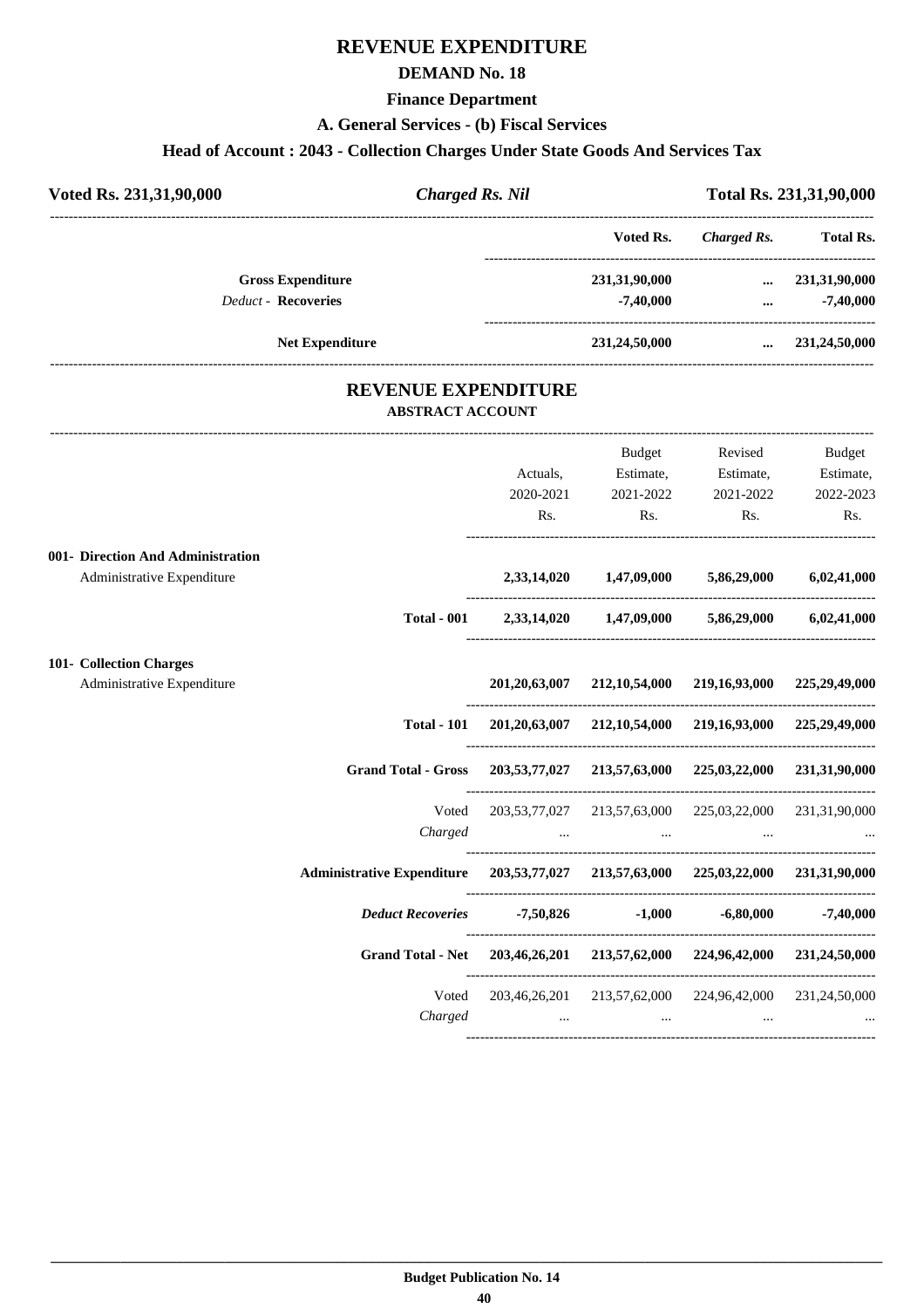|                                                                 | Actuals,<br>2020-2021<br>Rs. | Budget<br>Estimate,<br>2021-2022<br>Rs. | Revised<br>Estimate,<br>2021-2022<br>Rs.                         | Budget<br>Estimate,<br>2022-2023<br>Rs. |
|-----------------------------------------------------------------|------------------------------|-----------------------------------------|------------------------------------------------------------------|-----------------------------------------|
| DETAILED ACCOUNT NO. 2043-00-001 - DIRECTION AND ADMINISTRATION |                              |                                         |                                                                  |                                         |
| 001- Direction And Administration                               |                              |                                         |                                                                  |                                         |
| <b>Administrative Expenditure</b>                               |                              |                                         |                                                                  |                                         |
| 001- Directorate of Revenue Intelligence & Enforcement (DRI&E)  |                              |                                         |                                                                  |                                         |
| [FD]                                                            |                              |                                         |                                                                  |                                         |
| 01- Salaries                                                    |                              |                                         |                                                                  |                                         |
| 01-Pay                                                          | 1,55,73,370                  | 65,85,000                               | 4,30,00,000                                                      | 4,42,90,000                             |
| 14-Grade Pay                                                    | 1,000                        | 5,000                                   | 1,000                                                            | 1,000                                   |
| 02-Dearness Allowance                                           | 2,03,678                     | 1,98,000                                | 13,00,000                                                        | 13,39,000                               |
| 03-House Rent Allowance                                         | 13,63,000                    | 6,26,000                                | 37,90,000                                                        | 39,04,000                               |
| 04-Ad hoc Bonus                                                 | $\ldots$                     | $\cdots$                                | 16,000                                                           | 17,000                                  |
| 05-Interim Relief                                               |                              | $\cdots$                                | $\cdots$                                                         |                                         |
| 07-Other Allowances                                             | 1,10,593                     | 1,00,000                                | 2,50,000                                                         | 2,55,000                                |
| 11-Compensatory Allowance                                       | $\cdots$                     | $\cdots$                                | $\cdots$                                                         |                                         |
| 12-Medical Allowance                                            | 7,127                        | 10,000                                  | 20,000                                                           | 21,000                                  |
| Total - 2043-00-001-001-01                                      | 1,72,58,768                  | 75,24,000                               | 4,83,77,000                                                      | 4,98,27,000                             |
| 02- Wages                                                       | $\cdots$                     | $\cdots$                                | $\ddotsc$                                                        |                                         |
| 05- Rewards                                                     |                              | 20,40,000                               | 20,40,000                                                        | 20,40,000                               |
| 07- Medical Reimbursements                                      |                              | 51,000                                  | 51,000                                                           | 51,000                                  |
| 11- Travel Expenses                                             | $\cdots$                     | 2,04,000                                | 1,80,000                                                         | 1,84,000                                |
| 12- Medical Reimbursements under WBHS 2008                      | 4,372                        | 5,000                                   | 1,60,000                                                         | 1,64,000                                |
| 13- Office Expenses                                             |                              |                                         |                                                                  |                                         |
| 01-Electricity                                                  | $\ddotsc$                    | 66,000                                  | 66,000                                                           | 67,000                                  |
| 02-Telephone                                                    | $\ddotsc$                    | 1,000                                   | 1,000                                                            | 1,000                                   |
| 03-Maintenance / P.O.L. for Office Vehicles                     | 54, 27, 305                  | 38,00,000                               | 66,00,000                                                        | 67,32,000                               |
| 04-Other Office Expenses                                        | 2, 23, 575                   | 1,51,000                                | 3,50,000                                                         | 3,57,000                                |
| Total - 2043-00-001-001-13                                      | 56,50,880                    | 40,18,000                               |                                                                  | 70,17,000 71,57,000                     |
| 14- Rents, Rates and Taxes                                      | $\cdots$                     | 1,02,000                                | $\cdots$                                                         |                                         |
| 27- Minor Works/ Maintenance                                    |                              | 2,00,000                                | 2,00,000                                                         | 2,00,000                                |
| 28- Payment of Professional and Special Services                |                              |                                         |                                                                  |                                         |
| 02-Other charges                                                | $\cdots$                     | 1,00,000                                | 1,00,000                                                         | 1,02,000                                |
| 41- Secret Service Expenditure                                  | 4,00,000                     | 2,06,000                                | 2,50,000                                                         | 2,55,000                                |
| 50- Other Charges                                               | $\cdots$                     | 2,04,000                                | 2,04,000                                                         | 2,10,000                                |
| 77- Computerisation                                             |                              | 55,000                                  | 50,000                                                           | 51,000                                  |
| <b>Total - Administrative Expenditure</b>                       |                              | 2,33,14,020 1,47,09,000                 | 5,86,29,000 6,02,41,000                                          |                                         |
| Total - 2043-00-001                                             |                              |                                         | 2,33,14,020 1,47,09,000 5,86,29,000 6,02,41,000                  |                                         |
| Voted                                                           |                              |                                         | 2,33,14,020 1,47,09,000 5,86,29,000 6,02,41,000                  |                                         |
| Charged                                                         |                              |                                         | <b>The Committee Committee Committee</b><br><b>Sales Control</b> |                                         |
|                                                                 |                              |                                         |                                                                  |                                         |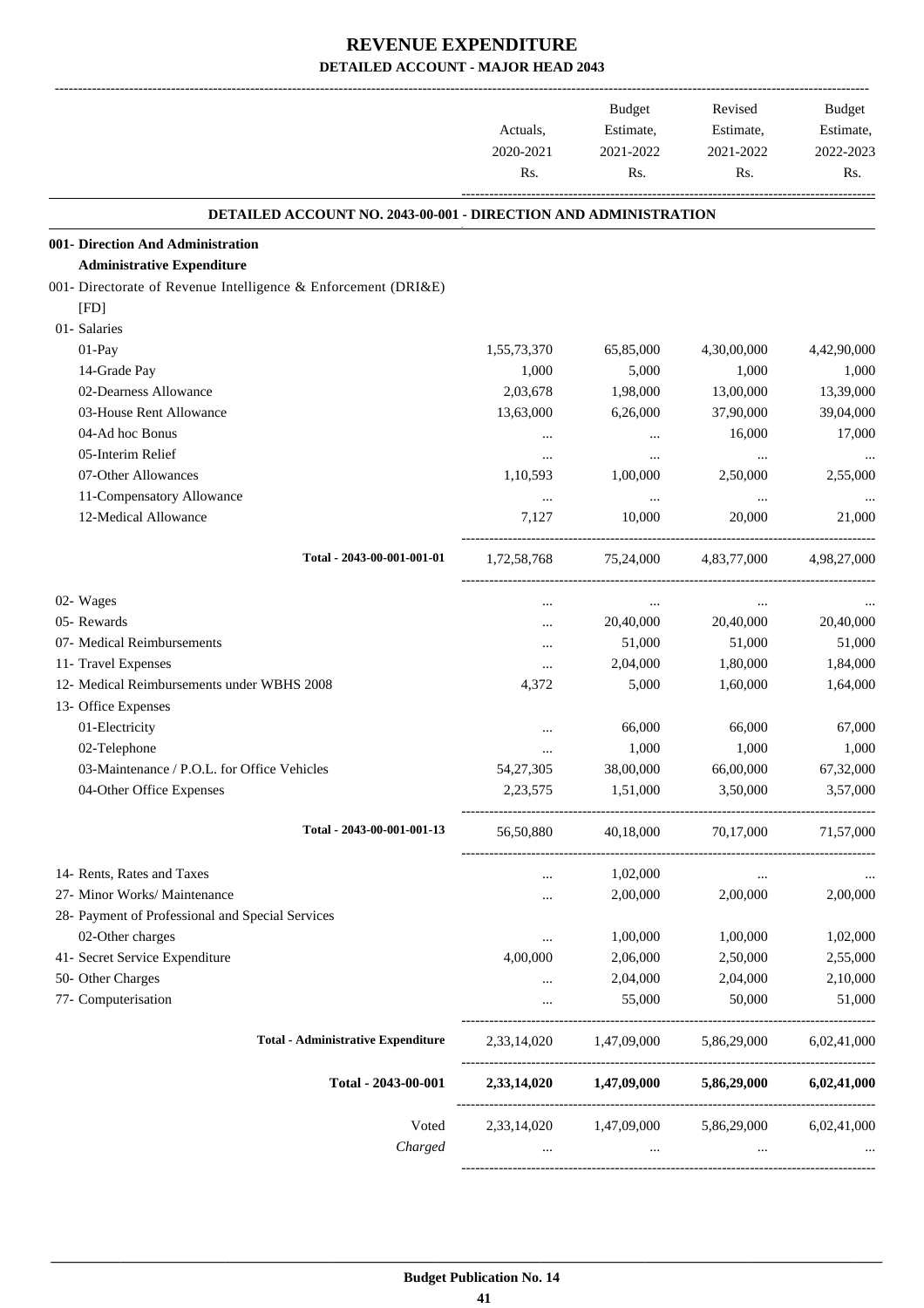|                                                       | Actuals,<br>2020-2021<br>Rs. | Budget<br>Estimate,<br>2021-2022<br>Rs. | Revised<br>Estimate,<br>2021-2022<br>Rs.                | Budget<br>Estimate,<br>2022-2023<br>Rs. |
|-------------------------------------------------------|------------------------------|-----------------------------------------|---------------------------------------------------------|-----------------------------------------|
| DETAILED ACCOUNT NO. 2043-00-101 - COLLECTION CHARGES |                              |                                         |                                                         |                                         |
| 101- Collection Charges                               |                              |                                         |                                                         |                                         |
| <b>Administrative Expenditure</b>                     |                              |                                         |                                                         |                                         |
| 001- General Establishment [FD]                       |                              |                                         |                                                         |                                         |
| 01- Salaries                                          |                              |                                         |                                                         |                                         |
| 01-Pay                                                | 153,04,02,762                | 163, 31, 98, 000                        | 170,00,00,000                                           | 175,10,00,000                           |
| 14-Grade Pay                                          | 2,46,423                     | 2,50,000                                | 1,00,000                                                | 1,00,000                                |
| 02-Dearness Allowance                                 | 1,52,80,229                  | 4,89,96,000                             | 4,81,00,000                                             | 4,95,43,000                             |
| 03-House Rent Allowance                               | 16,00,57,435                 | 15,51,54,000                            | 16,40,00,000                                            | 16,65,00,000                            |
| 04-Ad hoc Bonus                                       | 19,23,600                    | 25,02,000                               | 19,62,000                                               | 20,01,000                               |
| 05-Interim Relief                                     | 18,654                       | $\cdots$                                | 19,000                                                  | 19,000                                  |
| 07-Other Allowances                                   | 63,70,223                    | 85,80,000                               | 83,00,000                                               | 86,00,000                               |
| 11-Compensatory Allowance                             | 3,20,400                     | 2,96,000                                | 3,30,000                                                | 3,37,000                                |
| 12-Medical Allowance                                  | 20,37,014                    | 22,17,000                               | 22,00,000                                               | 22,44,000                               |
| Total - 2043-00-101-001-01                            |                              |                                         | 171,66,56,740  185,11,93,000  192,50,11,000             | 198,03,44,000                           |
| 02- Wages                                             | 11,09,317                    | 15,77,000                               | 52,00,000                                               | 53,56,000                               |
| 05- Rewards                                           | $\cdots$                     | 12,24,000                               | 12,24,000                                               | 12,24,000                               |
| 07- Medical Reimbursements                            | $\cdots$                     | 58,000                                  | 58,000                                                  | 58,000                                  |
| 11- Travel Expenses                                   | 9,63,881                     | 15,12,000                               | 14,87,000                                               | 15,17,000                               |
| 12- Medical Reimbursements under WBHS 2008            | 62,82,748                    | 1,00,34,000                             | 1,00,00,000                                             | 1,02,00,000                             |
| 13- Office Expenses                                   |                              |                                         |                                                         |                                         |
| 01-Electricity                                        | 49, 34, 138                  | 96,26,000                               | 85,00,000                                               | 86,70,000                               |
| 02-Telephone                                          | 61,75,054                    | 56,40,000                               | 62,00,000                                               | 63,24,000                               |
| 03-Maintenance / P.O.L. for Office Vehicles           | 8,97,99,049                  | 9,02,91,000                             | 9,05,00,000                                             | 9,23,10,000                             |
| 04-Other Office Expenses                              | 9,14,18,330                  | 7,60,91,000                             | 7,60,91,000                                             | 7,76,13,000                             |
| Total - 2043-00-101-001-13                            |                              | 19,23,26,571 18,16,48,000               | 18, 12, 91, 000                                         | 18,49,17,000                            |
|                                                       |                              |                                         |                                                         |                                         |
| 14- Rents, Rates and Taxes                            | 5,99,07,815                  | 1,78,22,000                             | 2,28,11,000                                             | 2,32,68,000                             |
| 27- Minor Works/ Maintenance                          | 1,63,36,567                  | 1,50,00,000                             | 1,50,00,000                                             | 1,51,00,000                             |
| 28- Payment of Professional and Special Services      |                              |                                         |                                                         |                                         |
| 02-Other charges                                      | 1,67,62,740                  | 2,32,51,000                             | 2,20,00,000                                             | 2,32,00,000                             |
| 41- Secret Service Expenditure                        | $\cdots$                     | 1,18,46,000                             | 50,00,000                                               | 51,00,000                               |
| 50- Other Charges                                     | $\cdots$                     | 56,000                                  | 56,000                                                  | 58,000                                  |
| 77- Computerisation                                   | $\cdots$                     | 57,000                                  | 55,000                                                  | 57,000                                  |
| 98- Training                                          | 17,16,628                    | 57,76,000                               | 25,00,000                                               | 25,50,000                               |
| <b>Total - Administrative Expenditure</b>             | 201, 20, 63, 007             | 212, 10, 54, 000                        | 219,16,93,000                                           | 225,29,49,000                           |
| Total - 2043-00-101                                   | 201,20,63,007                | 212,10,54,000                           | 219,16,93,000                                           | 225,29,49,000                           |
| Voted                                                 |                              |                                         | 201,20,63,007 212,10,54,000 219,16,93,000 225,29,49,000 |                                         |
| Charged                                               |                              |                                         |                                                         |                                         |
|                                                       |                              |                                         |                                                         |                                         |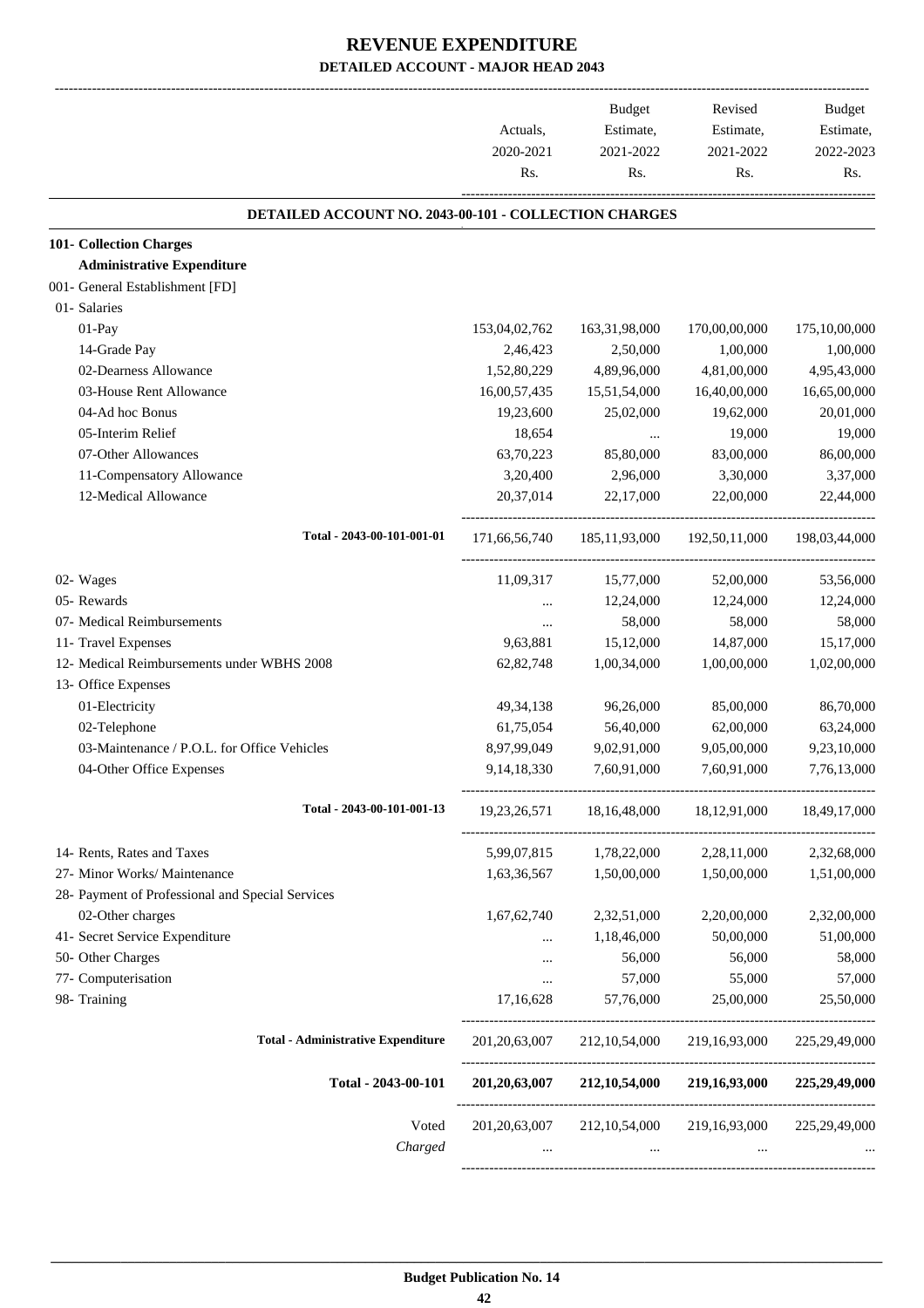|                                        |                                                                                  |             | Budget                                                                                                                                                                                                                         | Revised     | <b>Budget</b>           |
|----------------------------------------|----------------------------------------------------------------------------------|-------------|--------------------------------------------------------------------------------------------------------------------------------------------------------------------------------------------------------------------------------|-------------|-------------------------|
|                                        |                                                                                  | Actuals,    | Estimate,                                                                                                                                                                                                                      | Estimate,   | Estimate,               |
|                                        |                                                                                  | 2020-2021   | 2021-2022                                                                                                                                                                                                                      | 2021-2022   | 2022-2023               |
|                                        |                                                                                  | Rs.         | Rs.                                                                                                                                                                                                                            | Rs.         | Rs.                     |
|                                        | <b>DETAILED ACCOUNT NO. 2043 - DEDUCT RECOVERIES IN REDUCTION OF EXPENDITURE</b> |             |                                                                                                                                                                                                                                |             |                         |
| 101- Collection Charges                |                                                                                  |             |                                                                                                                                                                                                                                |             |                         |
| Administrative Expenditure             |                                                                                  |             |                                                                                                                                                                                                                                |             |                         |
| 001-General Establishment [FD]         |                                                                                  |             |                                                                                                                                                                                                                                |             |                         |
| 70-Deduct Recoveries                   |                                                                                  |             |                                                                                                                                                                                                                                |             |                         |
| 01-Others                              |                                                                                  | $-1,82,774$ | $-1,000$                                                                                                                                                                                                                       | $-1,80,000$ | $-1,90,000$             |
| 02-W.B.H.S. 2008                       |                                                                                  |             | $\cdots$                                                                                                                                                                                                                       |             |                         |
|                                        | Total - 101 - Deduct - Recoveries                                                | $-1.82.774$ | $-1,000$                                                                                                                                                                                                                       | $-1.80,000$ | $-1.90,000$             |
| 911- Deduct Recoveries of Overpayments |                                                                                  |             |                                                                                                                                                                                                                                |             |                         |
| Administrative Expenditure             |                                                                                  |             |                                                                                                                                                                                                                                |             |                         |
| 001-General Establishment [FD]         |                                                                                  |             |                                                                                                                                                                                                                                |             |                         |
| 70-Deduct Recoveries                   |                                                                                  |             |                                                                                                                                                                                                                                |             |                         |
| 01-Others                              |                                                                                  | $-5.68.052$ | $\mathbf{r}$ and $\mathbf{r}$ and $\mathbf{r}$ and $\mathbf{r}$                                                                                                                                                                |             | $-5,00,000$ $-5,50,000$ |
|                                        | Total - 911 - Deduct - Recoveries                                                | $-5,68,052$ | and the contract of the contract of the contract of the contract of the contract of the contract of the contract of the contract of the contract of the contract of the contract of the contract of the contract of the contra | $-5,00,000$ | $-5,50,000$             |
|                                        | Total - 2043 - Deduct - Recoveries                                               | $-7,50,826$ | $-1,000$                                                                                                                                                                                                                       | $-6,80,000$ | $-7,40,000$             |
|                                        |                                                                                  |             |                                                                                                                                                                                                                                |             |                         |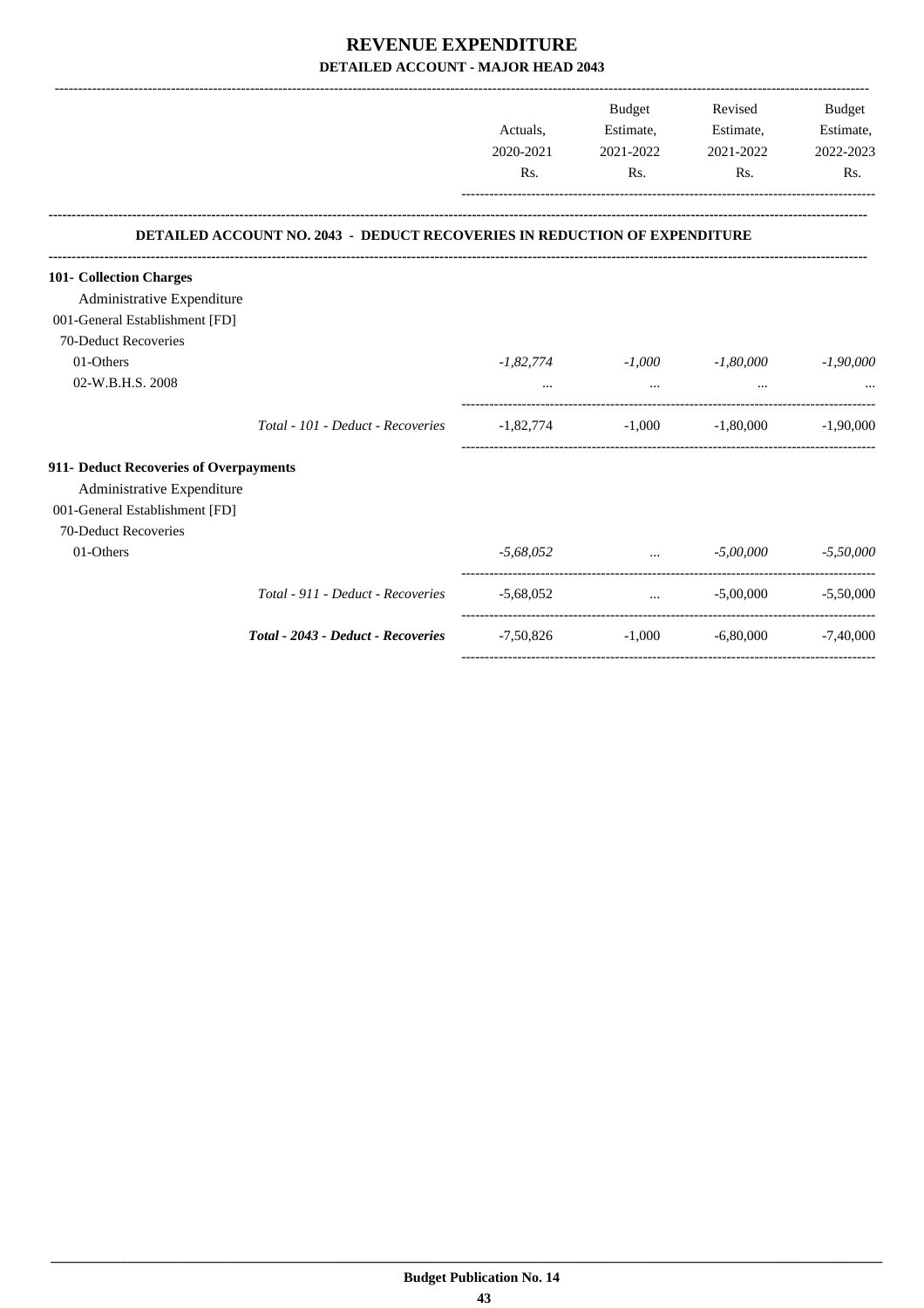# **REVENUE EXPENDITURE**

#### **DEMAND No. 18**

#### **Finance Department**

**A. General Services - (b) Fiscal Services**

#### **Head of Account : 2045 - Other Taxes and Duties on Commodities and Services**

| Voted Rs. 2,48,03,000 |                            | <b>Charged Rs. Nil</b> |             | Total Rs. 2,48,03,000 |                  |
|-----------------------|----------------------------|------------------------|-------------|-----------------------|------------------|
|                       |                            |                        | Voted Rs.   | Charged Rs.           | <b>Total Rs.</b> |
|                       | <b>Gross Expenditure</b>   |                        | 2,48,03,000 | $\cdots$              | 2,48,03,000      |
|                       | <b>Deduct - Recoveries</b> |                        | $-2.000$    | $\cdots$              | $-2.000$         |
|                       | <b>Net Expenditure</b>     |                        | 2,48,01,000 | $\cdots$              | 2,48,01,000      |

### **REVENUE EXPENDITURE ABSTRACT ACCOUNT**

---------------------------------------------------------------------------------------------------------------------------------------------------------------------------------

|                    | Actuals,<br>2020-2021<br>Rs.                          | <b>Budget</b><br>Estimate,<br>2021-2022<br>Rs. | Revised<br>Estimate,<br>2021-2022<br>Rs. | <b>Budget</b><br>Estimate,<br>2022-2023<br>Rs.                                                                                                                                                                                                                                                                |
|--------------------|-------------------------------------------------------|------------------------------------------------|------------------------------------------|---------------------------------------------------------------------------------------------------------------------------------------------------------------------------------------------------------------------------------------------------------------------------------------------------------------|
|                    |                                                       |                                                |                                          |                                                                                                                                                                                                                                                                                                               |
|                    | $\sim$                                                |                                                |                                          | 10,50,000                                                                                                                                                                                                                                                                                                     |
| <b>Total - 101</b> |                                                       |                                                |                                          | 10,50,000                                                                                                                                                                                                                                                                                                     |
|                    |                                                       |                                                |                                          |                                                                                                                                                                                                                                                                                                               |
|                    |                                                       | $\cdots$                                       |                                          |                                                                                                                                                                                                                                                                                                               |
| <b>Total - 102</b> | $\cdots$                                              | $\cdots$                                       | $\cdots$                                 |                                                                                                                                                                                                                                                                                                               |
|                    |                                                       |                                                |                                          |                                                                                                                                                                                                                                                                                                               |
|                    |                                                       |                                                |                                          | 21,00,000                                                                                                                                                                                                                                                                                                     |
| <b>Total - 103</b> |                                                       |                                                |                                          | 1,84,60,000                                                                                                                                                                                                                                                                                                   |
|                    |                                                       |                                                |                                          |                                                                                                                                                                                                                                                                                                               |
|                    |                                                       |                                                |                                          |                                                                                                                                                                                                                                                                                                               |
| <b>Total - 104</b> |                                                       |                                                |                                          | 52,93,000                                                                                                                                                                                                                                                                                                     |
|                    |                                                       |                                                |                                          |                                                                                                                                                                                                                                                                                                               |
|                    |                                                       |                                                |                                          |                                                                                                                                                                                                                                                                                                               |
| <b>Total - 797</b> | $\cdots$                                              | $\cdots$                                       | $\cdots$                                 |                                                                                                                                                                                                                                                                                                               |
|                    | 104- Collection Charges-Taxes on Goods and Passengers | 5,09,817                                       |                                          | $10,00,000$ $3,33,000$<br>$5,09,817$ $10,00,000$ $3,33,000$<br>$1,36,81,954$ $1,48,86,000$ $1,59,02,000$ $1,63,60,000$<br>$1,00,953$ $20,00,000$ $39,93,000$<br>$1,37,82,907$ $1,68,86,000$ $1,98,95,000$<br>$34,87,420$ $54,72,000$ $51,63,000$ $52,93,000$<br>34,87,420 54,72,000 51,63,000<br>$\mathbf{r}$ |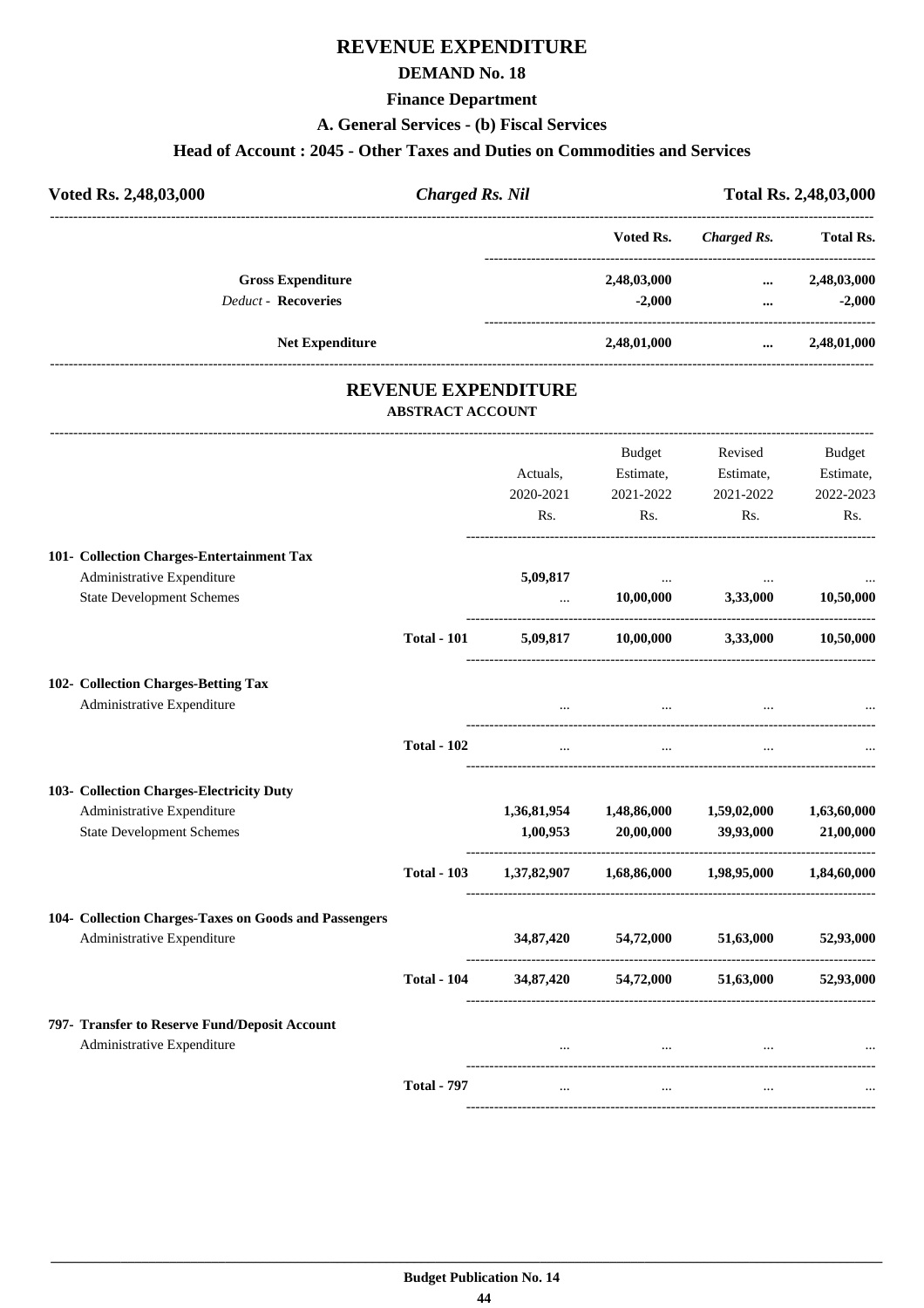|                                                                            | 2020-2021<br>Rs.             | <b>Budget</b><br>Actuals, Estimate, Estimate,<br>Rs.              | 2021-2022 2021-2022 2022-2023<br>Rs. | Revised Budget<br>Estimate,<br>Rs. |
|----------------------------------------------------------------------------|------------------------------|-------------------------------------------------------------------|--------------------------------------|------------------------------------|
| Grand Total - Gross 1,77,80,144 2,33,58,000 2,53,91,000 2,48,03,000        |                              |                                                                   |                                      |                                    |
| Charged                                                                    | and the contract of the con- | Voted 1,77,80,144 2,33,58,000 2,53,91,000 2,48,03,000<br>$\cdots$ |                                      |                                    |
| Administrative Expenditure 1,76,79,191 2,03,58,000 2,10,65,000 2,16,53,000 |                              |                                                                   |                                      |                                    |
| State Development Schemes 1,00,953 30,00,000 43,26,000 31,50,000           |                              |                                                                   |                                      |                                    |
| <i>Deduct Recoveries</i> -500 -2,000 -2,000 -2,000                         |                              |                                                                   |                                      |                                    |
| Grand Total - Net 1,77,79,644 2,33,56,000 2,53,89,000 2,48,01,000          |                              |                                                                   |                                      |                                    |
| Charged                                                                    |                              | Voted 1,77,79,644 2,33,56,000 2,53,89,000 2,48,01,000             |                                      |                                    |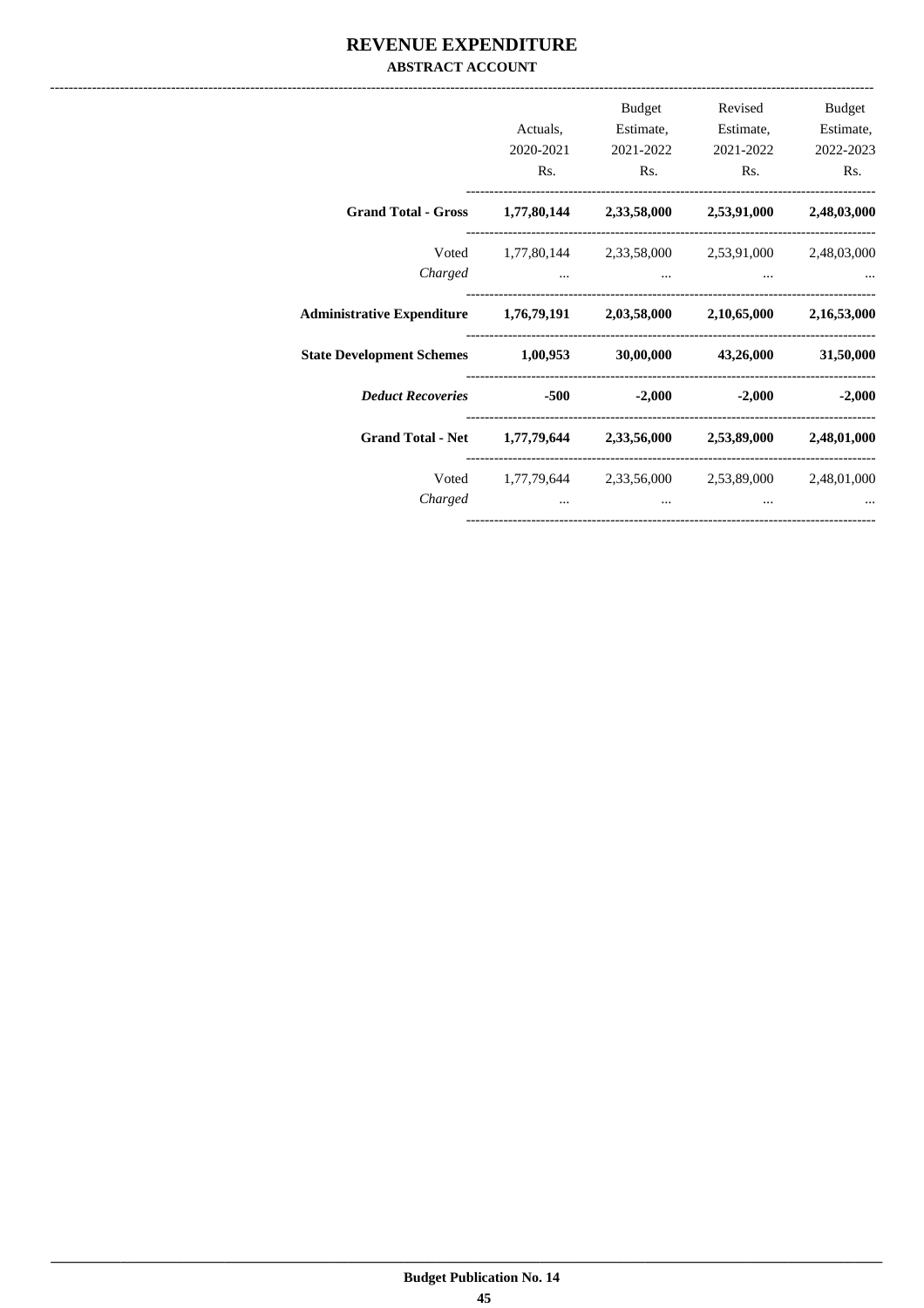|                                                                                                                                | Actuals,<br>2020-2021 | Budget<br>Estimate,<br>2021-2022                | Revised<br>Estimate,<br>2021-2022 | Budget<br>Estimate,<br>2022-2023 |
|--------------------------------------------------------------------------------------------------------------------------------|-----------------------|-------------------------------------------------|-----------------------------------|----------------------------------|
|                                                                                                                                | Rs.                   | Rs.                                             | Rs.                               | Rs.                              |
| DETAILED ACCOUNT NO. 2045-00-101 - COLLECTION CHARGES-ENTERTAINMENT TAX                                                        |                       |                                                 |                                   |                                  |
| 101- Collection Charges-Entertainment Tax                                                                                      |                       |                                                 |                                   |                                  |
| <b>Administrative Expenditure</b>                                                                                              |                       |                                                 |                                   |                                  |
| 001- Entertainment Tax [FD]                                                                                                    |                       |                                                 |                                   |                                  |
| 33- Subsidies                                                                                                                  |                       |                                                 |                                   |                                  |
| 05-Other Subsidies                                                                                                             | 5,09,817              | the contract of the contract of the contract of |                                   |                                  |
| <b>Total - Administrative Expenditure</b>                                                                                      | 5,09,817              | $\cdots$                                        | $\cdots$                          |                                  |
| <b>State Development Schemes</b>                                                                                               |                       |                                                 |                                   |                                  |
| 003- Computerisation of Agricultural Income Tax Directorate, West<br>Bengal [FD]                                               |                       |                                                 |                                   |                                  |
| 77- Computerisation                                                                                                            | $\ddotsc$             | 10,00,000                                       | 3,33,000                          | 10,50,000                        |
| <b>Total - State Development Schemes</b>                                                                                       | $\cdots$              | 10,00,000                                       |                                   | 3,33,000 10,50,000               |
| Total - 2045-00-101                                                                                                            |                       | 5,09,817 10,00,000                              | 3,33,000                          | 10,50,000                        |
| Voted                                                                                                                          |                       | 5,09,817 10,00,000 3,33,000                     |                                   | 10,50,000                        |
| Charged                                                                                                                        | $\cdots$              | $\ldots$                                        |                                   |                                  |
| 102- Collection Charges-Betting Tax<br><b>Administrative Expenditure</b><br>001- Betting Tax [FD]<br>31- Grants-in-aid-GENERAL |                       |                                                 |                                   |                                  |
| 02-Other Grants                                                                                                                |                       | $\ddotsc$                                       | $\cdots$                          |                                  |
| Total - 2045-00-102                                                                                                            |                       |                                                 |                                   |                                  |
| Voted                                                                                                                          | $\cdots$              | $\cdots$                                        | $\cdots$                          |                                  |
| Charged                                                                                                                        | $\cdots$              | $\cdots$                                        | $\cdots$                          |                                  |
|                                                                                                                                |                       |                                                 |                                   |                                  |
| <b>DETAILED ACCOUNT NO. 2045-00-103 - COLLECTION CHARGES-ELECTRICITY DUTY</b>                                                  |                       |                                                 |                                   |                                  |
| 103- Collection Charges-Electricity Duty<br><b>Administrative Expenditure</b>                                                  |                       |                                                 |                                   |                                  |
| 004- Charges connected with the Administration of the Bengal                                                                   |                       |                                                 |                                   |                                  |
| Electricity Duty Act, 1935 [FD]                                                                                                |                       |                                                 |                                   |                                  |
| 01- Salaries                                                                                                                   |                       |                                                 |                                   |                                  |
| 01-Pay                                                                                                                         | 1,11,60,335           | 1,11,68,000                                     | 1,15,00,000                       | 1,18,45,000                      |
| 14-Grade Pay                                                                                                                   | $\cdots$              | $\ldots$                                        | $\ldots$                          |                                  |
| 02-Dearness Allowance                                                                                                          | 56,058                | 3,35,000                                        | 3,43,000                          | 3,54,000                         |
| 03-House Rent Allowance                                                                                                        | 11,11,660             | 14,61,000                                       | 12,10,000                         | 12,47,000                        |
| 04-Ad hoc Bonus                                                                                                                | 21,000                | 35,000                                          | 28,000                            | 29,000                           |
| 07-Other Allowances                                                                                                            | 7,820                 | 20,000                                          | 18,000                            | 19,000                           |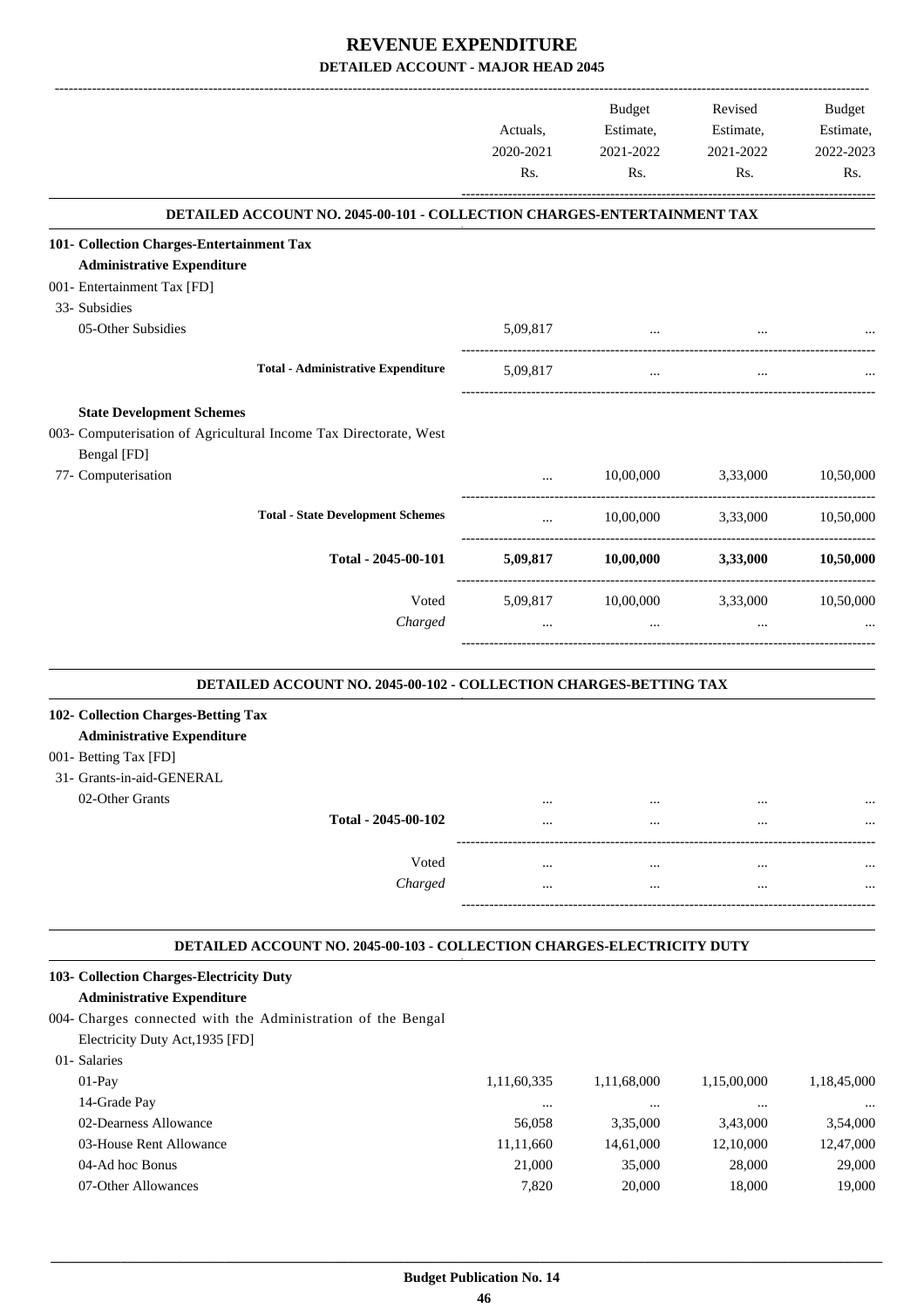| Actuals,<br>2020-2021<br>Rs.<br>18,000<br>$\cdots$<br>$\cdots$<br>25,178<br>$\cdots$<br>15,581<br>1,60,676<br>6,17,474 | Estimate,<br>2021-2022<br>Rs.<br>22,000<br>1,23,74,873 1,30,41,000 1,31,21,000 1,35,17,000<br>80,000<br>71,000<br>35,000<br>5,93,000<br>23,000<br>2,35,000 | Estimate,<br>2021-2022<br>Rs.<br>22,000<br>4,75,000<br>71,000<br>30,000<br>4,00,000<br>23,000<br>2,30,000 | Estimate,<br>2022-2023<br>Rs.                                                                                                                                                                                                                                                                                                  |
|------------------------------------------------------------------------------------------------------------------------|------------------------------------------------------------------------------------------------------------------------------------------------------------|-----------------------------------------------------------------------------------------------------------|--------------------------------------------------------------------------------------------------------------------------------------------------------------------------------------------------------------------------------------------------------------------------------------------------------------------------------|
|                                                                                                                        |                                                                                                                                                            |                                                                                                           |                                                                                                                                                                                                                                                                                                                                |
|                                                                                                                        |                                                                                                                                                            |                                                                                                           |                                                                                                                                                                                                                                                                                                                                |
|                                                                                                                        |                                                                                                                                                            |                                                                                                           | 23,000<br>4,90,000<br>71,000<br>31,000<br>4,08,000<br>23,000                                                                                                                                                                                                                                                                   |
|                                                                                                                        |                                                                                                                                                            |                                                                                                           |                                                                                                                                                                                                                                                                                                                                |
|                                                                                                                        |                                                                                                                                                            |                                                                                                           |                                                                                                                                                                                                                                                                                                                                |
|                                                                                                                        |                                                                                                                                                            |                                                                                                           |                                                                                                                                                                                                                                                                                                                                |
|                                                                                                                        |                                                                                                                                                            |                                                                                                           |                                                                                                                                                                                                                                                                                                                                |
|                                                                                                                        |                                                                                                                                                            |                                                                                                           |                                                                                                                                                                                                                                                                                                                                |
|                                                                                                                        |                                                                                                                                                            |                                                                                                           |                                                                                                                                                                                                                                                                                                                                |
|                                                                                                                        |                                                                                                                                                            |                                                                                                           |                                                                                                                                                                                                                                                                                                                                |
|                                                                                                                        |                                                                                                                                                            |                                                                                                           |                                                                                                                                                                                                                                                                                                                                |
|                                                                                                                        |                                                                                                                                                            |                                                                                                           | 2,35,000                                                                                                                                                                                                                                                                                                                       |
|                                                                                                                        |                                                                                                                                                            | 6,60,000                                                                                                  | 6,74,000                                                                                                                                                                                                                                                                                                                       |
|                                                                                                                        | 4,09,000                                                                                                                                                   | 4,09,000                                                                                                  | 4,17,000                                                                                                                                                                                                                                                                                                                       |
|                                                                                                                        |                                                                                                                                                            |                                                                                                           |                                                                                                                                                                                                                                                                                                                                |
| 67,468                                                                                                                 | 90,000                                                                                                                                                     | 70,000                                                                                                    | 72,000                                                                                                                                                                                                                                                                                                                         |
|                                                                                                                        | 60,000                                                                                                                                                     | 60,000                                                                                                    | 60,000                                                                                                                                                                                                                                                                                                                         |
|                                                                                                                        |                                                                                                                                                            |                                                                                                           |                                                                                                                                                                                                                                                                                                                                |
| 12,500                                                                                                                 | 25,000                                                                                                                                                     | 20,000                                                                                                    | 21,000                                                                                                                                                                                                                                                                                                                         |
| $\cdots$                                                                                                               | $\cdots$                                                                                                                                                   | 3,13,000                                                                                                  | 3,20,000                                                                                                                                                                                                                                                                                                                       |
| 2,948                                                                                                                  | 22,000                                                                                                                                                     | 20,000                                                                                                    | 21,000                                                                                                                                                                                                                                                                                                                         |
|                                                                                                                        |                                                                                                                                                            |                                                                                                           |                                                                                                                                                                                                                                                                                                                                |
|                                                                                                                        |                                                                                                                                                            |                                                                                                           |                                                                                                                                                                                                                                                                                                                                |
|                                                                                                                        |                                                                                                                                                            |                                                                                                           |                                                                                                                                                                                                                                                                                                                                |
|                                                                                                                        |                                                                                                                                                            |                                                                                                           |                                                                                                                                                                                                                                                                                                                                |
|                                                                                                                        |                                                                                                                                                            |                                                                                                           |                                                                                                                                                                                                                                                                                                                                |
|                                                                                                                        |                                                                                                                                                            |                                                                                                           | 21,00,000                                                                                                                                                                                                                                                                                                                      |
| 1,00,953                                                                                                               |                                                                                                                                                            |                                                                                                           | 21,00,000                                                                                                                                                                                                                                                                                                                      |
|                                                                                                                        |                                                                                                                                                            |                                                                                                           |                                                                                                                                                                                                                                                                                                                                |
|                                                                                                                        |                                                                                                                                                            | $\ddots$                                                                                                  |                                                                                                                                                                                                                                                                                                                                |
|                                                                                                                        | 4,05,256                                                                                                                                                   | 2,02,000<br>11,98,987<br>1,00,953<br><b>The Committee Committee</b>                                       | 8,69,000 13,22,000 13,49,000<br>1,36,81,954 1,48,86,000 1,59,02,000 1,63,60,000<br>1,36,81,954 1,48,86,000 1,59,02,000 1,63,60,000<br>20,00,000 39,93,000<br>20,00,000 39,93,000<br>1,37,82,907 1,68,86,000 1,98,95,000 1,84,60,000<br>1,37,82,907   1,68,86,000   1,98,95,000   1,84,60,000<br>and the company of the company |

#### **DETAILED ACCOUNT NO. 2045-00-104 - COLLECTION CHARGES-TAXES ON GOODS AND PASSENGERS .**

**104- Collection Charges-Taxes on Goods and Passengers Administrative Expenditure**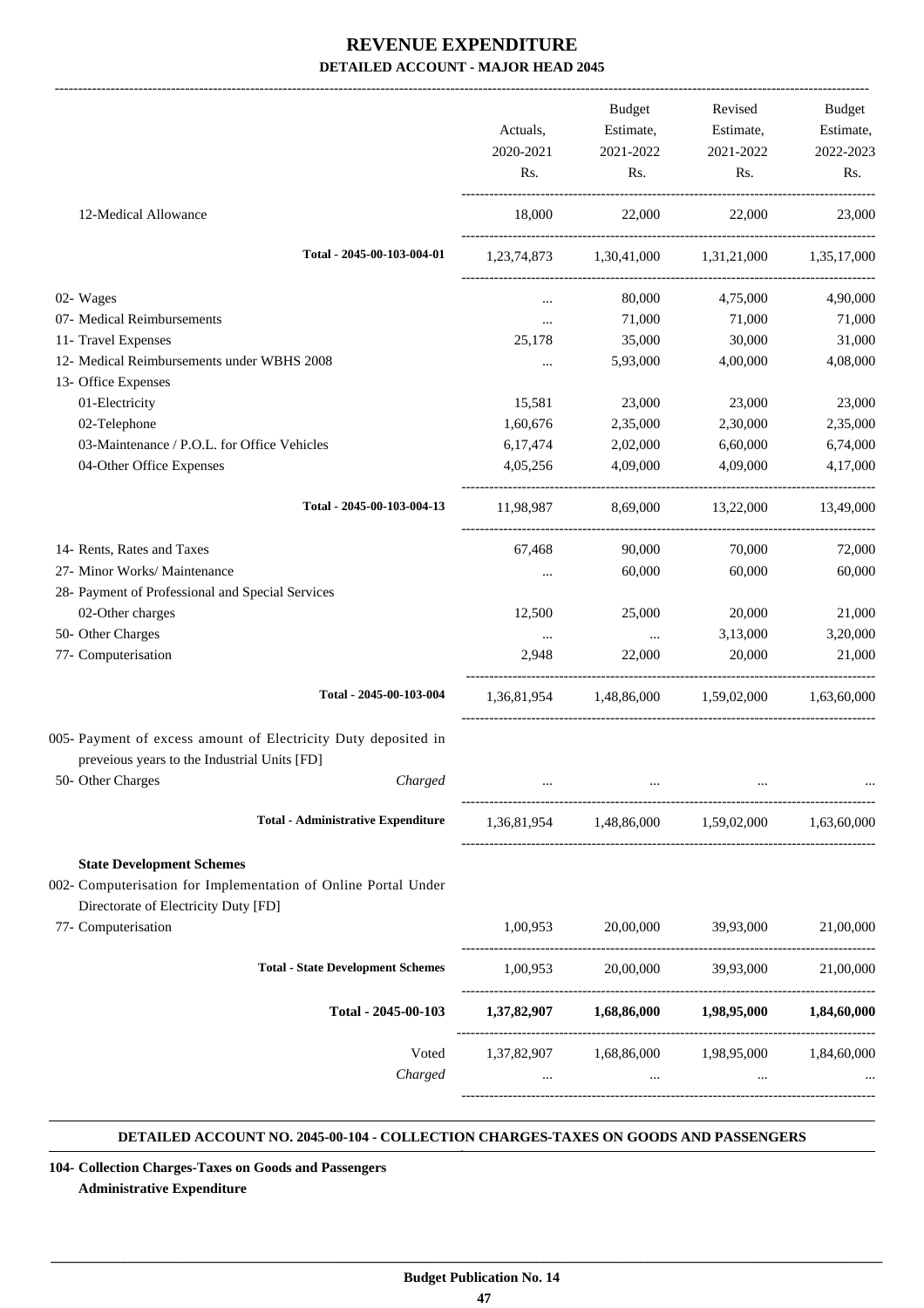|                                                                 | Actuals,<br>2020-2021<br>Rs. | <b>Budget</b><br>Estimate,<br>2021-2022<br>Rs. | Revised<br>Estimate,<br>2021-2022<br>Rs. | Budget<br>Estimate,<br>2022-2023<br>Rs. |
|-----------------------------------------------------------------|------------------------------|------------------------------------------------|------------------------------------------|-----------------------------------------|
| 001- Taxes on Entry of Goods in Local Areas [FD]                |                              |                                                |                                          |                                         |
| 01- Salaries                                                    |                              |                                                |                                          |                                         |
| 01-Pay                                                          |                              |                                                |                                          |                                         |
| 14-Grade Pay                                                    |                              |                                                |                                          |                                         |
| 02-Dearness Allowance                                           |                              |                                                | $\cdots$                                 |                                         |
| 03-House Rent Allowance                                         |                              |                                                |                                          |                                         |
| 04-Ad hoc Bonus                                                 |                              | $\ddotsc$                                      |                                          | $\cdots$                                |
| 07-Other Allowances                                             |                              |                                                |                                          |                                         |
| 12-Medical Allowance                                            |                              |                                                |                                          |                                         |
| 12- Medical Reimbursements under WBHS 2008                      |                              | $\cdots$                                       | $\cdots$                                 |                                         |
| 14- Rents, Rates and Taxes                                      |                              |                                                |                                          |                                         |
| 50- Other Charges                                               |                              |                                                |                                          |                                         |
| 002- Taxes on Entry of Goods in Calcutta Metropolitan Area [FD] |                              |                                                |                                          |                                         |
| 01- Salaries                                                    |                              |                                                |                                          |                                         |
| 01-Pay                                                          | 6,97,700                     | 18,69,000                                      | 11,00,000                                | 11,33,000                               |
| 14-Grade Pay                                                    | $\cdots$                     | $\cdots$                                       | $\cdots$                                 | $\cdots$                                |
| 02-Dearness Allowance                                           | 2,754                        | 56,000                                         | 49,000                                   | 57,000                                  |
| 03-House Rent Allowance                                         | 83,724                       | 1,78,000                                       | 1,50,000                                 | 1,55,000                                |
| 04-Ad hoc Bonus                                                 |                              | $\cdots$                                       | $\cdots$                                 |                                         |
| 07-Other Allowances                                             | $\ldots$                     | $\cdots$                                       | $\cdots$                                 |                                         |
| 12-Medical Allowance                                            | 1,500                        | 6,000                                          | 2,000                                    | 2,000                                   |
| Total - 2045-00-104-002-01                                      | 7,85,678                     | 21,09,000                                      | 13,01,000                                | 13,47,000                               |
| 02- Wages                                                       | 3,66,898                     | 2,35,000                                       | 4,90,000                                 | 5,05,000                                |
| 07- Medical Reimbursements                                      |                              | 26,000                                         | 26,000                                   | 26,000                                  |
| 11- Travel Expenses                                             |                              | 41,000                                         | 23,000                                   | 24,000                                  |
| 12- Medical Reimbursements under WBHS 2008                      | $\cdots$                     | 51,000                                         | 30,000                                   | 31,000                                  |
| 13- Office Expenses                                             |                              |                                                |                                          |                                         |
| 01-Electricity                                                  | 1,76,335                     | 3,24,000                                       | 2,80,000                                 | 2,86,000                                |
| 02-Telephone                                                    | 57,710                       | 70,000                                         | 70,000                                   | 71,000                                  |
| 03-Maintenance / P.O.L. for Office Vehicles                     | 4,56,386                     | 4,93,000                                       | 5,40,000                                 | 5,51,000                                |
| 04-Other Office Expenses                                        | 29,883                       | 77,000                                         | 60,000                                   | 62,000                                  |
| Total - 2045-00-104-002-13                                      | 7, 20, 314                   | 9,64,000                                       | 9,50,000                                 | 9,70,000                                |
| 14- Rents, Rates and Taxes                                      | 16,12,368                    | 20,00,000                                      | 23,00,000                                | 23,46,000                               |
| 27- Minor Works/ Maintenance                                    |                              | 20,000                                         | 20,000                                   | 20,000                                  |
| 28- Payment of Professional and Special Services                |                              |                                                |                                          |                                         |
| 02-Other charges                                                | $\cdots$                     | 23,000                                         | 20,000                                   | 21,000                                  |
| 50- Other Charges                                               | 2,162                        | 3,000                                          | 3,000                                    | 3,000                                   |
| Total - 2045-00-104-002                                         | 34,87,420                    | 54,72,000                                      | 51,63,000                                | 52,93,000                               |
| <b>Total - Administrative Expenditure</b>                       | 34,87,420                    |                                                | 54,72,000 51,63,000                      | 52,93,000                               |
|                                                                 |                              |                                                |                                          |                                         |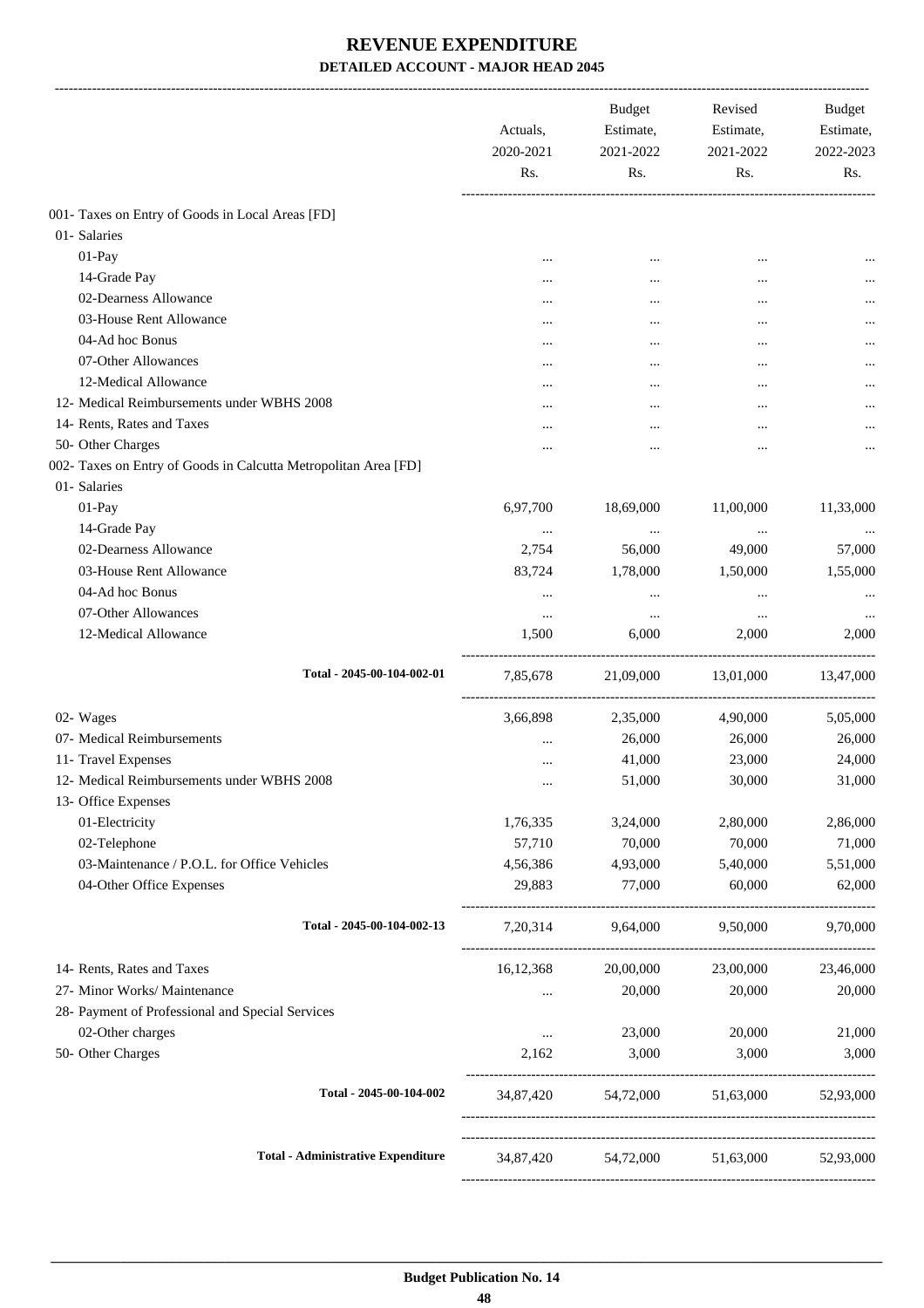|                                                                                                                                                                                                                                   |                                   | Actuals,<br>2020-2021<br>Rs.     | <b>Budget</b><br>Estimate,<br>2021-2022<br>Rs. | Revised<br>Estimate,<br>2021-2022<br>Rs. | <b>Budget</b><br>Estimate,<br>2022-2023<br>Rs. |
|-----------------------------------------------------------------------------------------------------------------------------------------------------------------------------------------------------------------------------------|-----------------------------------|----------------------------------|------------------------------------------------|------------------------------------------|------------------------------------------------|
|                                                                                                                                                                                                                                   | Total - 2045-00-104               | 34,87,420                        | 54,72,000                                      | 51,63,000                                | 52,93,000                                      |
|                                                                                                                                                                                                                                   | Voted<br>Charged                  | 34,87,420<br>$\cdots$            | 54,72,000<br>$\cdots$                          | 51,63,000                                | 52,93,000                                      |
| DETAILED ACCOUNT NO. 2045-00-797 - TRANSFER TO RESERVE FUND/DEPOSIT ACCOUNT                                                                                                                                                       |                                   |                                  |                                                |                                          |                                                |
| 797- Transfer to Reserve Fund/Deposit Account<br><b>Administrative Expenditure</b><br>001- Transfer to Reserve Fund and Deposit Accoutant [FD]<br>63- Inter-Account Transfer                                                      |                                   |                                  |                                                |                                          |                                                |
|                                                                                                                                                                                                                                   | Total - 2045-00-797               |                                  |                                                |                                          |                                                |
|                                                                                                                                                                                                                                   | Voted<br>Charged                  | $\cdots$                         | $\cdots$                                       | <br>$\cdots$                             |                                                |
|                                                                                                                                                                                                                                   |                                   |                                  |                                                |                                          |                                                |
| <b>DETAILED ACCOUNT NO. 2045 - DEDUCT RECOVERIES IN REDUCTION OF EXPENDITURE</b><br>101- Collection Charges-Entertainment Tax<br>Administrative Expenditure<br>001-Entertainment Tax [FD]<br>70-Deduct Recoveries<br>01-Others    |                                   | $-500$                           |                                                |                                          |                                                |
|                                                                                                                                                                                                                                   | Total - 101 - Deduct - Recoveries | $-500$                           |                                                |                                          |                                                |
| 102- Collection Charges-Betting Tax<br>Administrative Expenditure<br>001-Betting Tax [FD]<br>70-Deduct Recoveries<br>01-Others<br>02-W.B.H.S. 2008                                                                                | Total - 102 - Deduct - Recoveries | $\cdots$<br>$\cdots$<br>$\ldots$ | $\cdots$<br>$\cdots$<br>$\cdots$               | $\cdots$<br>$\ldots$                     |                                                |
| 103- Collection Charges-Electricity Duty<br>Administrative Expenditure<br>004-Charges connected with the Administration of the Bengal<br>Electricity Duty Act, 1935 [FD]<br>70-Deduct Recoveries<br>01-Others<br>02-W.B.H.S. 2008 |                                   | $\cdots$<br>$\cdots$             | $-1,000$<br>$\cdots$                           | $-1,000$<br>$\cdots$                     | $-1,000$                                       |

-----------------------------------------------------------------------------------------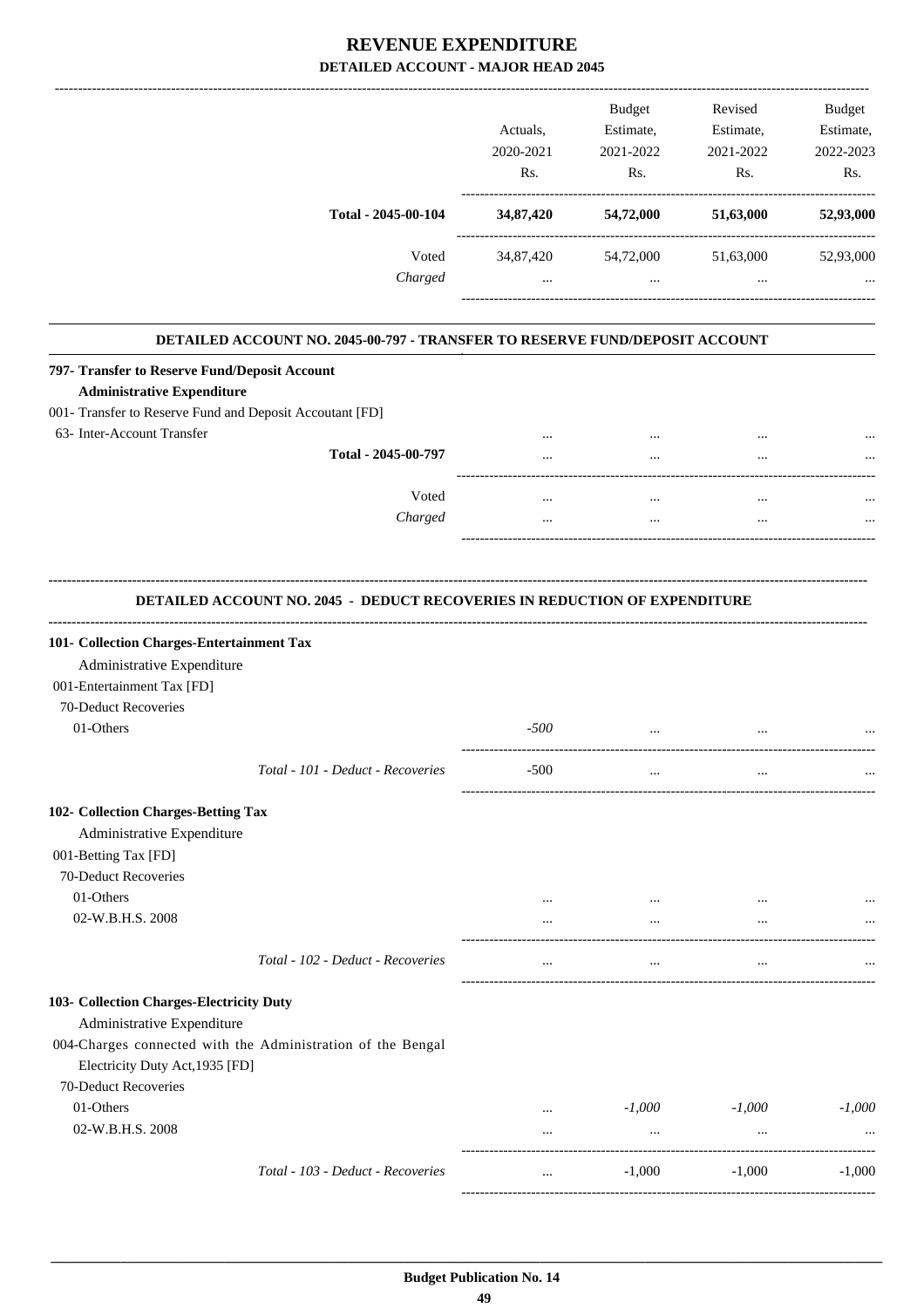|                                                                | Actuals,<br>2020-2021<br>Rs. | Budget<br>Estimate,<br>2021-2022<br>Rs. | Revised<br>Estimate,<br>2021-2022<br>Rs. | <b>Budget</b><br>Estimate,<br>2022-2023<br>Rs. |
|----------------------------------------------------------------|------------------------------|-----------------------------------------|------------------------------------------|------------------------------------------------|
| 104- Collection Charges-Taxes on Goods and Passengers          |                              |                                         |                                          |                                                |
| Administrative Expenditure                                     |                              |                                         |                                          |                                                |
| 001-Taxes on Entry of Goods in Local Areas [FD]                |                              |                                         |                                          |                                                |
| 70-Deduct Recoveries                                           |                              |                                         |                                          |                                                |
| 01-Others                                                      |                              |                                         |                                          |                                                |
| 02-W.B.H.S. 2008                                               |                              |                                         |                                          |                                                |
| 002-Taxes on Entry of Goods in Calcutta Metropolitan Area [FD] |                              |                                         |                                          |                                                |
| 70-Deduct Recoveries                                           |                              |                                         |                                          |                                                |
| 01-Others                                                      | $\cdots$                     | $-1,000$                                | $-1,000$                                 | $-1,000$                                       |
| 02-W.B.H.S. 2008                                               |                              | $\cdots$                                | $\cdots$                                 |                                                |
| Total - 104 - Deduct - Recoveries                              | $\cdots$                     | $-1,000$                                | $-1.000$                                 | $-1,000$                                       |
| 911- Deduct Recoveries of Overpayments                         |                              |                                         |                                          |                                                |
| Administrative Expenditure                                     |                              |                                         |                                          |                                                |
| 002-Taxes on Entry of Goods in Calcutta Metropolitan Area[FT]  |                              |                                         |                                          |                                                |
| [FD]                                                           |                              |                                         |                                          |                                                |
| 70-Deduct Recoveries                                           |                              |                                         |                                          |                                                |
| 01-Others                                                      |                              |                                         | $\cdots$                                 |                                                |
| Total - 911 - Deduct - Recoveries                              | $\cdots$                     | $\cdots$                                | $\cdots$                                 |                                                |
| Total - 2045 - Deduct - Recoveries                             | $-500$                       | $-2,000$                                | $-2,000$                                 | $-2,000$                                       |
|                                                                |                              |                                         |                                          |                                                |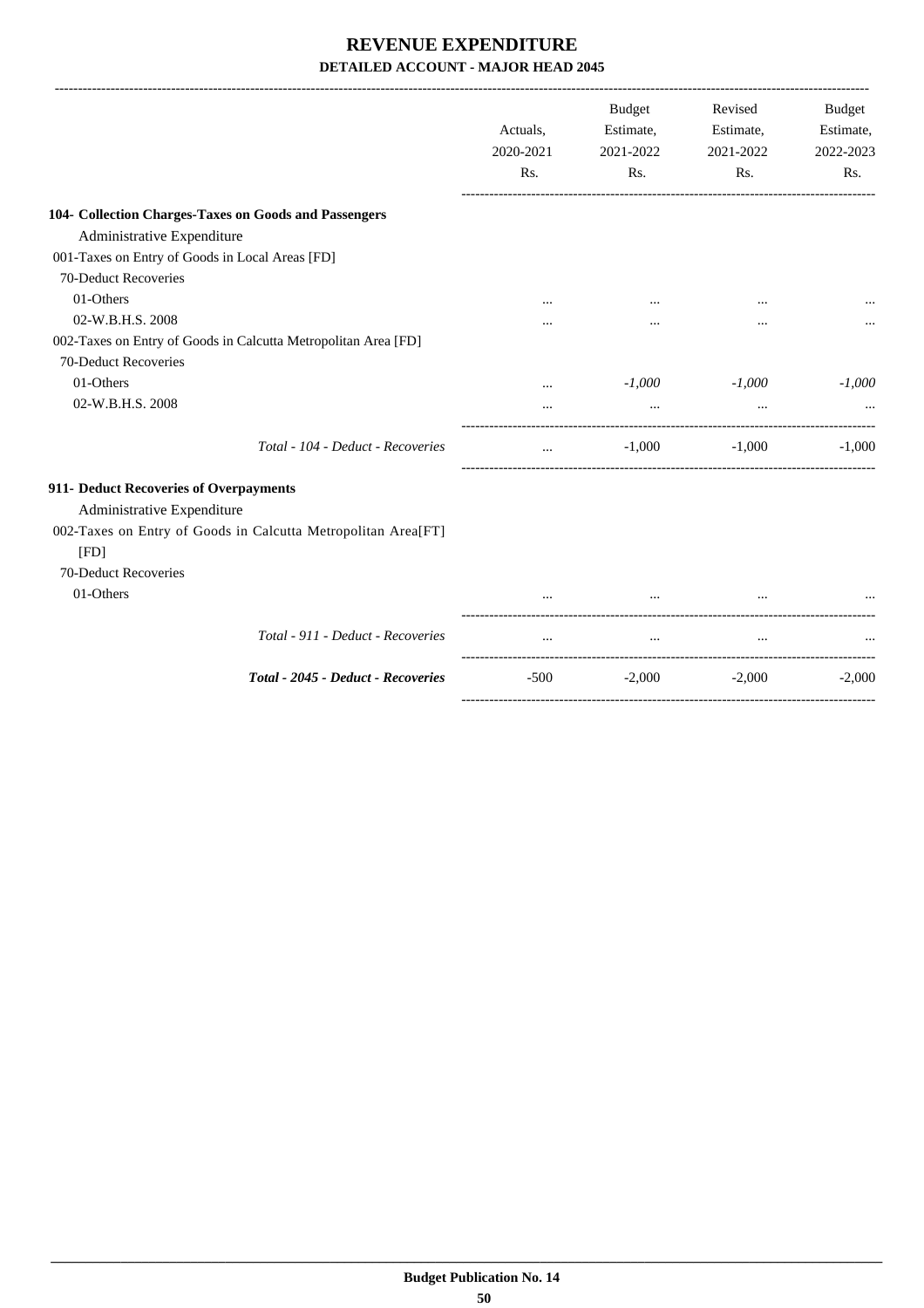# **REVENUE EXPENDITURE**

### **DEMAND No. 18**

#### **Finance Department**

**A. General Services - (b) Fiscal Services**

# **Head of Account : 2047 - Other Fiscal Services**

| Voted Rs. 8,21,06,000      | <b>Charged Rs. Nil</b> |             | Total Rs. 8,21,06,000 |                  |
|----------------------------|------------------------|-------------|-----------------------|------------------|
|                            |                        | Voted Rs.   | Charged Rs.           | <b>Total Rs.</b> |
| <b>Gross Expenditure</b>   |                        | 8,21,06,000 | $\cdots$              | 8,21,06,000      |
| <b>Deduct - Recoveries</b> |                        | $-2.000$    | $\cdots$              | $-2.000$         |
| <b>Net Expenditure</b>     |                        | 8,21,04,000 | $\cdots$              | 8,21,04,000      |

### **REVENUE EXPENDITURE ABSTRACT ACCOUNT**

---------------------------------------------------------------------------------------------------------------------------------------------------------------------------------

|                                                               |                                                                            | Actuals,<br>2020-2021<br>Rs.                                                                                    | <b>Budget</b><br>Estimate,<br>2021-2022<br>Rs. | Revised<br>Estimate,<br>2021-2022<br>Rs.        | Budget<br>Estimate,<br>2022-2023<br>Rs. |
|---------------------------------------------------------------|----------------------------------------------------------------------------|-----------------------------------------------------------------------------------------------------------------|------------------------------------------------|-------------------------------------------------|-----------------------------------------|
| 103- Promotion of Small Savings<br>Administrative Expenditure |                                                                            |                                                                                                                 |                                                | 7,31,34,668 8,11,56,000 7,98,20,000 8,21,06,000 |                                         |
|                                                               | <b>Total - 103</b>                                                         | 7,31,34,668 8,11,56,000 7,98,20,000 8,21,06,000                                                                 |                                                |                                                 |                                         |
|                                                               | <b>Grand Total - Gross</b>                                                 | 7,31,34,668 8,11,56,000 7,98,20,000 8,21,06,000                                                                 |                                                |                                                 |                                         |
|                                                               | Voted<br>Charged                                                           | the contract of the contract of the contract of the contract of the contract of the contract of the contract of |                                                | 7,31,34,668 8,11,56,000 7,98,20,000 8,21,06,000 |                                         |
|                                                               | Administrative Expenditure 7,31,34,668 8,11,56,000 7,98,20,000 8,21,06,000 |                                                                                                                 |                                                |                                                 |                                         |
|                                                               | <b>Deduct Recoveries</b>                                                   |                                                                                                                 | $-300$ $-2,000$                                |                                                 | $-2,000$ $-2,000$                       |
|                                                               | <b>Grand Total - Net</b>                                                   | 7,31,34,368 8,11,54,000 7,98,18,000 8,21,04,000                                                                 |                                                |                                                 |                                         |
|                                                               | Voted<br>Charged                                                           | 7,31,34,368 8,11,54,000 7,98,18,000 8,21,04,000<br>$\ddots$                                                     | $\cdots$                                       | $\cdots$                                        |                                         |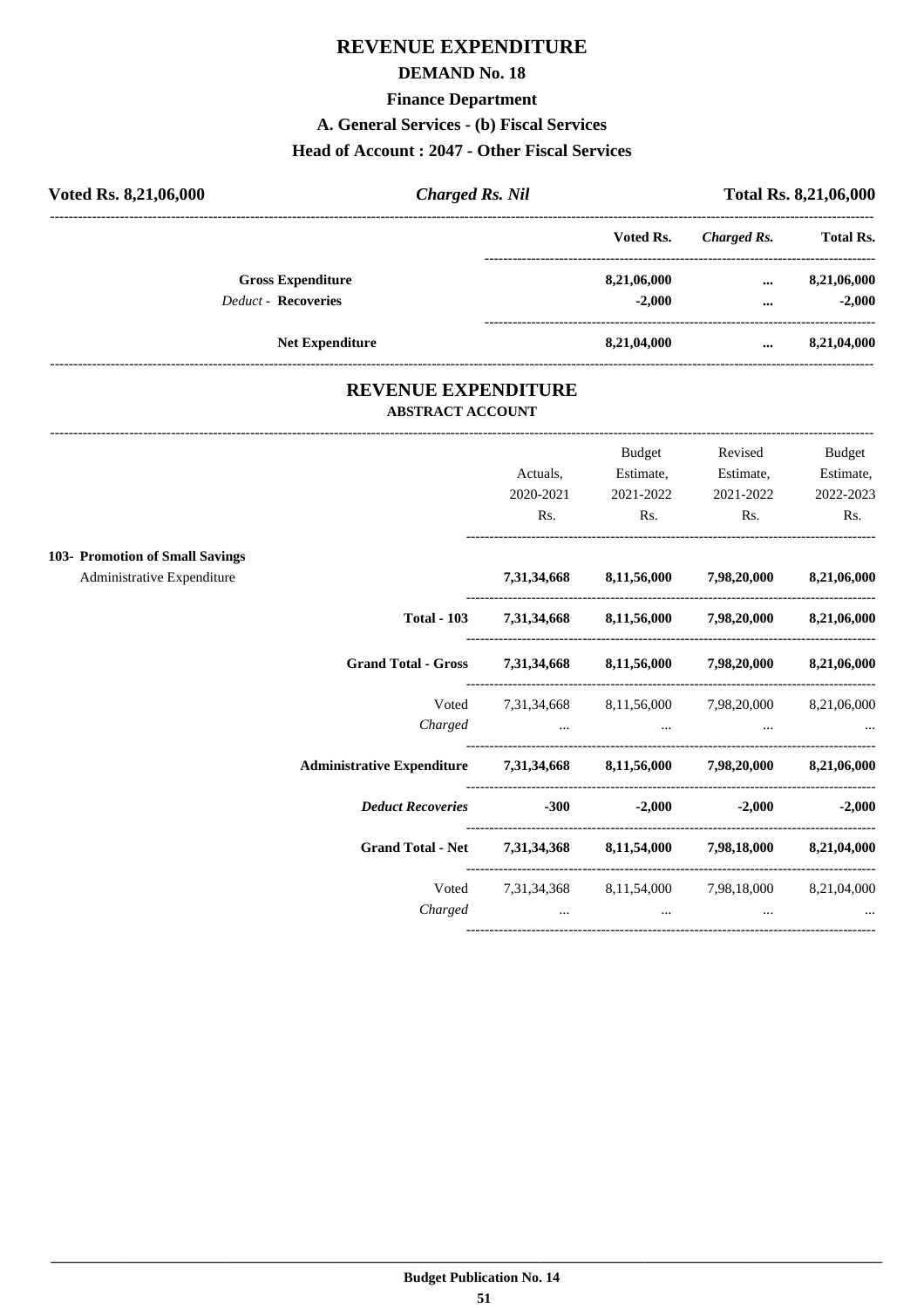|                                                               | Actuals,<br>2020-2021<br>Rs. | Budget<br>Estimate,<br>2021-2022<br>Rs. | Revised<br>Estimate,<br>2021-2022<br>Rs. | Budget<br>Estimate,<br>2022-2023<br>Rs. |
|---------------------------------------------------------------|------------------------------|-----------------------------------------|------------------------------------------|-----------------------------------------|
| DETAILED ACCOUNT NO. 2047-00-103 - PROMOTION OF SMALL SAVINGS |                              |                                         |                                          |                                         |
| 103- Promotion of Small Savings                               |                              |                                         |                                          |                                         |
| <b>Administrative Expenditure</b>                             |                              |                                         |                                          |                                         |
| 001- Promotion of Small Savings [FD]                          |                              |                                         |                                          |                                         |
| 01- Salaries                                                  |                              |                                         |                                          |                                         |
| 01-Pay                                                        | 5,69,73,131                  | 6,03,72,000                             | 5,90,00,000                              | 6,07,70,000                             |
| 14-Grade Pay                                                  | 69,600                       | $\cdots$                                | $\cdots$                                 |                                         |
| 02-Dearness Allowance                                         | 7,58,851                     | 18,11,000                               | 21,00,000                                | 21,63,000                               |
| 03-House Rent Allowance                                       | 59,08,110                    | 57,35,000                               | 60,00,000                                | 61,80,000                               |
| 04-Ad hoc Bonus                                               | 2,31,000                     | 2,57,000                                | 2,36,000                                 | 2,41,000                                |
| 05-Interim Relief                                             |                              | 14,000                                  | $\cdots$                                 |                                         |
| 07-Other Allowances                                           | 88,707                       | 3,14,000                                | 3,00,000                                 | 3,06,000                                |
| 11-Compensatory Allowance                                     | $\cdots$                     | $\cdots$                                | $\cdots$                                 |                                         |
| 12-Medical Allowance                                          | 2,20,000                     | 2,15,000                                | 2,24,000                                 | 2,28,000                                |
| Total - 2047-00-103-001-01                                    | 6,42,49,399                  | 6,87,18,000                             | 6,78,60,000                              | 6,98,88,000                             |
| 02- Wages                                                     | 4,75,825                     | 4,16,000                                | 5,00,000                                 | 5,15,000                                |
| 07- Medical Reimbursements                                    | $\cdots$                     | 2,000                                   | 2,000                                    | 2,000                                   |
| 11- Travel Expenses                                           | 66,444                       | 1,70,000                                | 1,50,000                                 | 1,53,000                                |
| 12- Medical Reimbursements under WBHS 2008                    | 2,51,697                     | 13,49,000                               | 13,00,000                                | 13,39,000                               |
| 13- Office Expenses                                           |                              |                                         |                                          |                                         |
| 01-Electricity                                                | 1,16,321                     | 1,56,000                                | 1,50,000                                 | 1,53,000                                |
| 02-Telephone                                                  | 2,18,599                     | 2,54,000                                | 2,50,000                                 | 2,55,000                                |
| 03-Maintenance / P.O.L. for Office Vehicles                   | 34,14,656                    | 38,48,000                               | 38,00,000                                | 38,76,000                               |
| 04-Other Office Expenses                                      | 8,80,192                     | 12,17,000                               | 12,00,000                                | 12,24,000                               |
| Total - 2047-00-103-001-13                                    | 46,29,768                    | 54,75,000                               | 54,00,000                                | 55,08,000                               |
| 14- Rents, Rates and Taxes                                    | 11,21,628                    | 11,08,000                               | 11,23,000                                | 11,46,000                               |
| 26- Advertising and Publicity Expenses                        | 21,71,867                    | 29,15,000                               | 29,15,000                                | 29,74,000                               |
| 50- Other Charges                                             | $\cdots$                     | 8,16,000                                | 4,00,000                                 | 4,08,000                                |
| 77- Computerisation                                           | 1,68,040                     | 1,87,000                                | 1,70,000                                 | 1,73,000                                |
| <b>Total - Administrative Expenditure</b>                     | 7,31,34,668                  | 8,11,56,000                             | 7,98,20,000                              | 8,21,06,000                             |
| Total - 2047-00-103                                           | 7,31,34,668                  | 8,11,56,000                             | 7,98,20,000                              | 8,21,06,000                             |
| Voted                                                         | 7, 31, 34, 668               | 8,11,56,000                             | 7,98,20,000                              | 8,21,06,000                             |
| Charged                                                       |                              | $\cdots$                                | $\cdots$                                 |                                         |

#### **-------------------------------------------------------------------------------------------------------------------------------------------------------------------------------- DETAILED ACCOUNT NO. 2047 - DEDUCT RECOVERIES IN REDUCTION OF EXPENDITURE**

 **\_\_\_\_\_\_\_\_\_\_\_\_\_\_\_\_\_\_\_\_\_\_\_\_\_\_\_\_\_\_\_\_\_\_\_\_\_\_\_\_\_\_\_\_\_\_\_\_\_\_\_\_\_\_\_\_\_\_\_\_\_\_\_\_\_\_\_\_\_\_\_\_\_\_\_\_\_\_\_\_\_\_\_\_\_\_\_\_\_\_\_\_\_\_\_\_\_\_\_\_\_\_\_\_\_\_\_\_\_\_\_\_\_\_\_\_\_\_\_**

**--------------------------------------------------------------------------------------------------------------------------------------------------------------------------------**

**103- Promotion of Small Savings**

Administrative Expenditure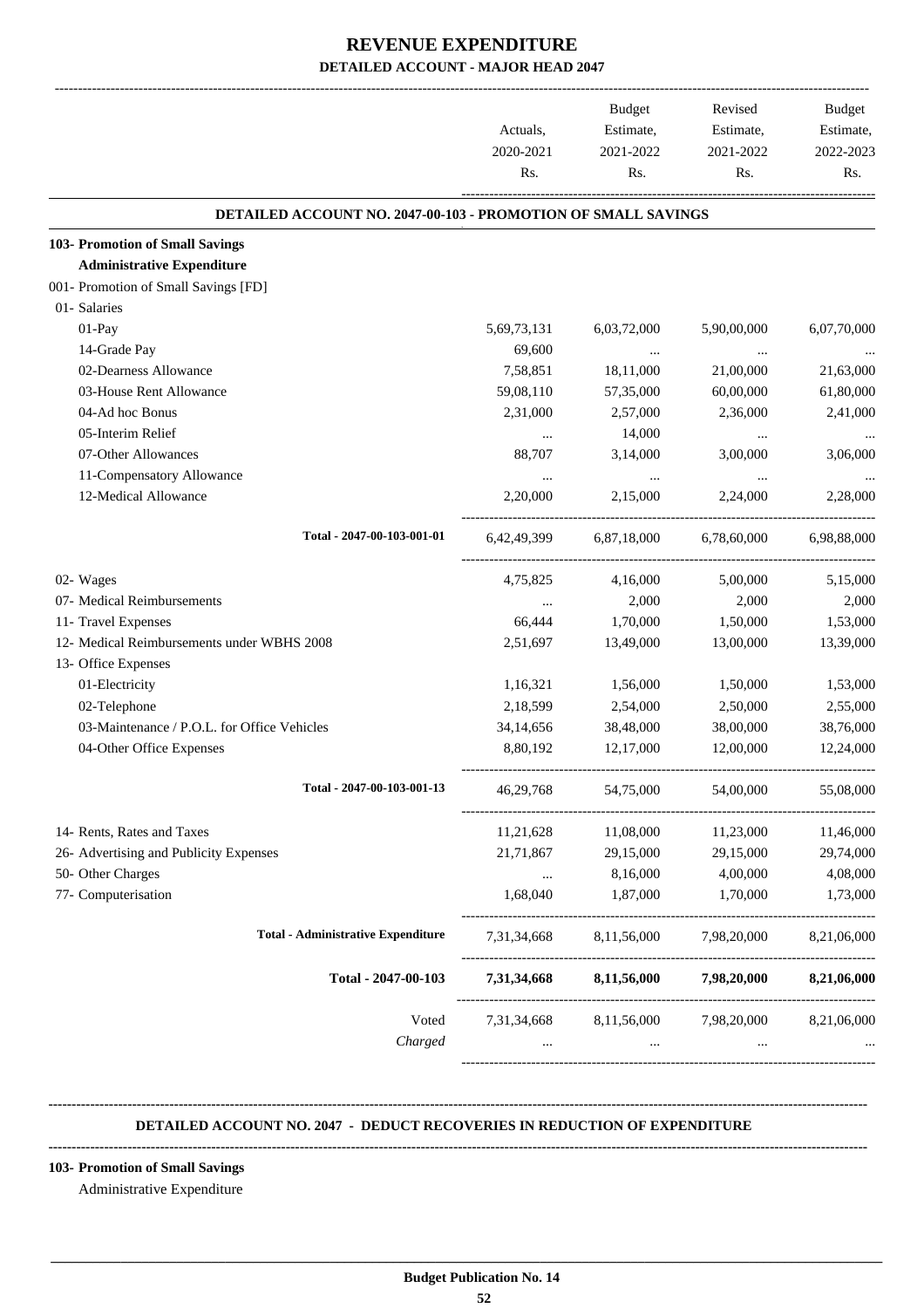|                                        |                                    | Actuals.         | <b>Budget</b><br>Estimate, | Revised<br>Estimate, | Budget<br>Estimate, |
|----------------------------------------|------------------------------------|------------------|----------------------------|----------------------|---------------------|
|                                        |                                    | 2020-2021<br>Rs. | 2021-2022<br>Rs.           | 2021-2022<br>Rs.     | 2022-2023<br>Rs.    |
|                                        |                                    |                  |                            |                      |                     |
| 001-Promotion of Small Savings [FD]    |                                    |                  |                            |                      |                     |
| 70-Deduct Recoveries                   |                                    |                  |                            |                      |                     |
| 01-Others                              |                                    | $\cdots$         | $-1,000$                   | $-1,000$             | $-1,000$            |
| 02-W.B.H.S. 2008                       |                                    | $\cdots$         | $\cdots$                   | $\cdots$             |                     |
|                                        | Total - 103 - Deduct - Recoveries  | $\cdots$         | $-1,000$                   | $-1,000$             | $-1,000$            |
| 911- Deduct Recoveries of Overpayments |                                    |                  |                            |                      |                     |
| Administrative Expenditure             |                                    |                  |                            |                      |                     |
| 001-Promotion of Small Savings [FD]    |                                    |                  |                            |                      |                     |
| 70-Deduct Recoveries                   |                                    |                  |                            |                      |                     |
| 01-Others                              |                                    | $-300$           | $-1.000$                   | $-1,000$             | $-1,000$            |
| 02-W.B.H.S. 2008                       |                                    | $\cdots$         | $\cdots$                   | $\cdots$             |                     |
|                                        | Total - 911 - Deduct - Recoveries  | $-300$           | $-1,000$                   | $-1,000$             | $-1,000$            |
|                                        | Total - 2047 - Deduct - Recoveries | $-300$           | $-2,000$                   | $-2,000$             | $-2,000$            |
|                                        |                                    |                  |                            |                      |                     |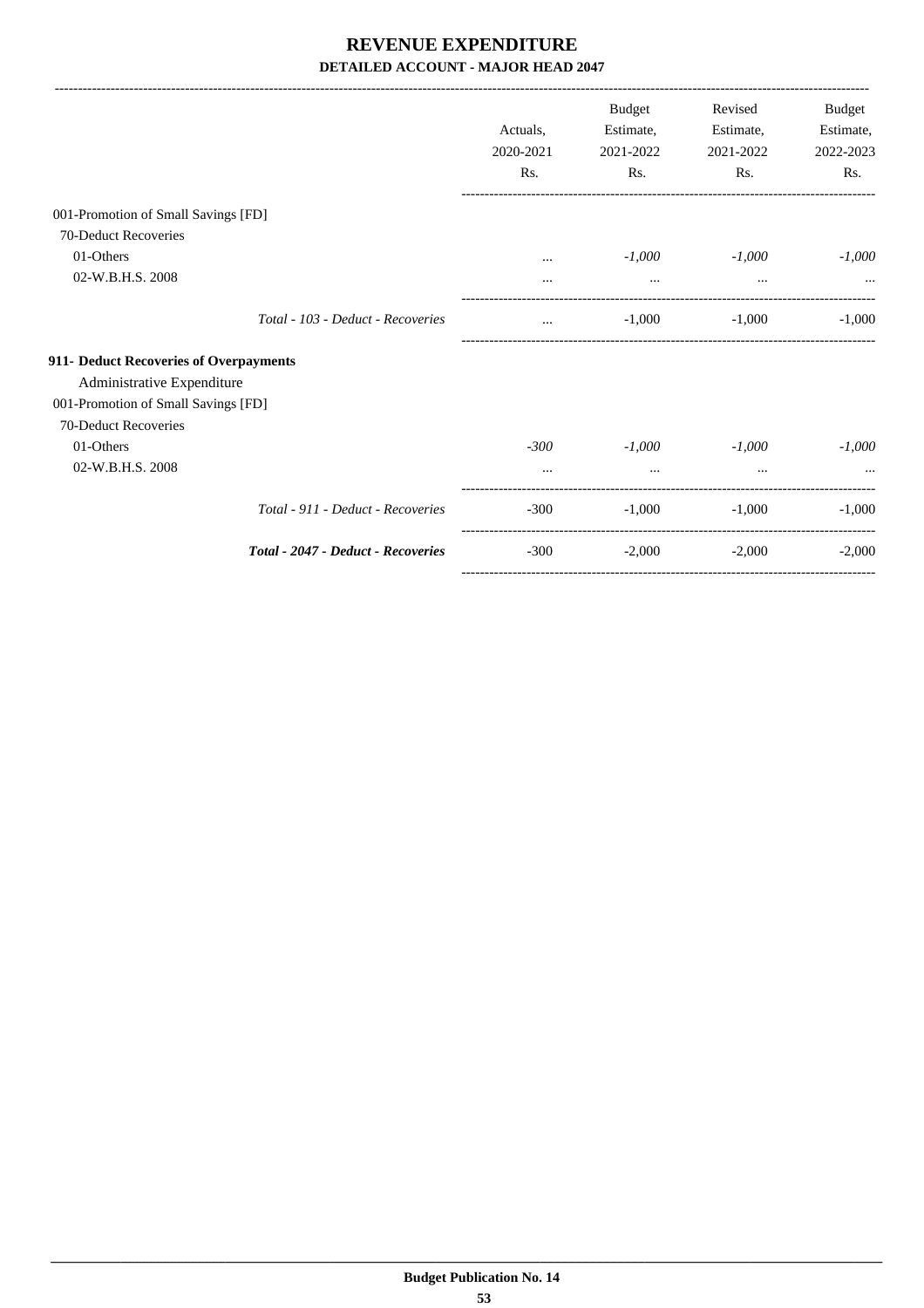### **REVENUE EXPENDITURE**

#### **DEMAND No. 18**

#### **Finance Department**

# **A. General Services - (c) Interest payment and servicing of Debt**

#### **Head of Account : 2048 - Appropriation for Reduction or Avoidance of Debt**

| <b>Voted Rs. Nil</b> |                                                        | Charged Rs. 200,00,00,000 |                            | Total Rs. 200,00,00,000 |
|----------------------|--------------------------------------------------------|---------------------------|----------------------------|-------------------------|
|                      |                                                        | Voted Rs.                 | Charged Rs.                | <b>Total Rs.</b>        |
|                      | <b>Gross Expenditure</b><br><b>Deduct - Recoveries</b> |                           | $\ldots$ 200,00,00,000<br> | 200,00,00,000<br>       |
|                      | <b>Net Expenditure</b>                                 | $\cdots$                  | 200,00,00,000              | 200,00,00,000           |

### **REVENUE EXPENDITURE ABSTRACT ACCOUNT**

---------------------------------------------------------------------------------------------------------------------------------------------------------------------------------

|                            |                                   | Actuals,                     | <b>Budget</b><br>Estimate,                                      | Revised<br>Estimate, | <b>Budget</b><br>Estimate, |
|----------------------------|-----------------------------------|------------------------------|-----------------------------------------------------------------|----------------------|----------------------------|
|                            |                                   | 2020-2021                    | 2021-2022                                                       | 2021-2022            | 2022-2023                  |
|                            |                                   | Rs.                          | Rs.                                                             | Rs.                  | Rs.                        |
| 101- Sinking Funds         |                                   |                              |                                                                 |                      |                            |
| Administrative Expenditure | <b>Voted</b>                      | and the contract of the con- |                                                                 |                      |                            |
|                            | Charged                           |                              | $100,00,00,000$ $200,00,00,000$ $100,00,00,000$ $200,00,00,000$ |                      |                            |
|                            | <b>Total - 101</b>                |                              | $100,00,00,000$ $200,00,00,000$ $100,00,00,000$ $200,00,00,000$ |                      |                            |
|                            | <b>Grand Total - Gross</b>        |                              | $100,00,00,000$ $200,00,00,000$ $100,00,00,000$                 |                      | 200,00,00,000              |
|                            | Voted                             | $\cdots$                     |                                                                 |                      |                            |
|                            |                                   |                              | Charged 100,00,00,000 200,00,00,000 100,00,00,000 200,00,000    |                      |                            |
|                            | <b>Administrative Expenditure</b> |                              | $100,00,00,000$ $200,00,00,000$ $100,00,00,000$ $200,00,00,000$ |                      |                            |
|                            | Voted                             | $\cdots$                     | $\cdots$                                                        |                      |                            |
|                            | Charged                           |                              | $100,00,00,000$ $200,00,00,000$ $100,00,00,000$ $200,00,00,000$ |                      |                            |
|                            | <b>Deduct Recoveries</b>          | $\cdots$                     | $\cdots$                                                        |                      |                            |
|                            | <b>Grand Total - Net</b>          |                              | $100,00,00,000$ $200,00,00,000$ $100,00,00,000$ $200,00,00,000$ |                      |                            |
|                            | Voted                             | $\cdots$                     | $\cdots$                                                        |                      |                            |
|                            | Charged                           |                              | $100,00,00,000$ $200,00,00,000$ $100,00,00,000$ $200,00,00,000$ |                      |                            |
|                            |                                   |                              |                                                                 |                      |                            |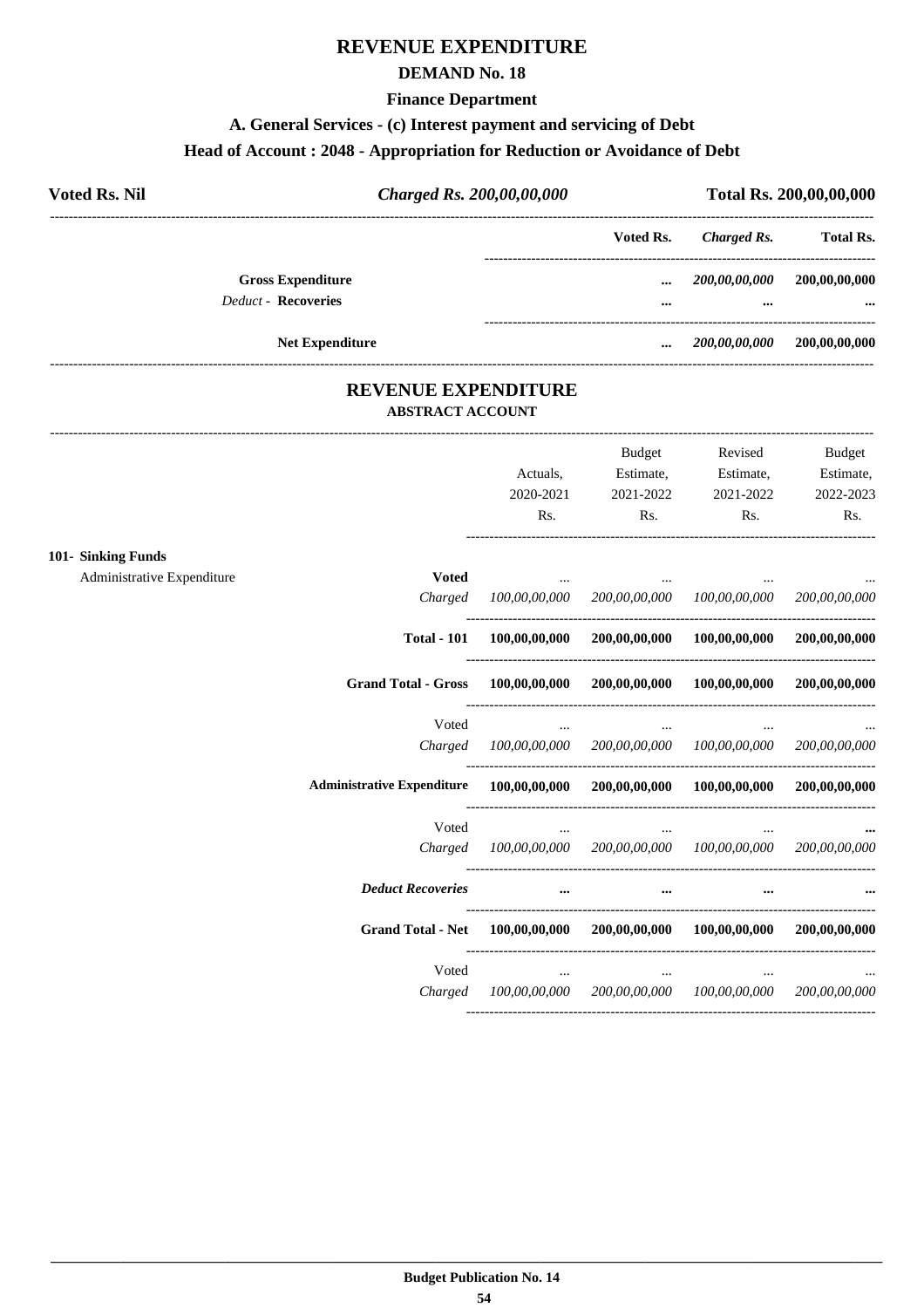|                                                         |                                                         | Actuals,<br>2020-2021<br>Rs. | <b>Budget</b><br>Estimate,<br>2021-2022<br>Rs. | Revised<br>Estimate,<br>2021-2022<br>Rs. | Budget<br>Estimate,<br>2022-2023<br>Rs. |
|---------------------------------------------------------|---------------------------------------------------------|------------------------------|------------------------------------------------|------------------------------------------|-----------------------------------------|
|                                                         | <b>DETAILED ACCOUNT NO. 2048-00-101 - SINKING FUNDS</b> |                              |                                                |                                          |                                         |
| 101- Sinking Funds<br><b>Administrative Expenditure</b> |                                                         |                              |                                                |                                          |                                         |
| 001- Consolidated Sinking Funds [FD]                    |                                                         |                              |                                                |                                          |                                         |
| 32- Contribution                                        | Charged                                                 | 100,00,00,000                | 200,00,00,000                                  | 100,00,00,000                            | 200,00,00,000                           |
|                                                         | <b>Total - Administrative Expenditure</b>               | 100,00,00,000                | 200,00,00,000                                  | 100,00,00,000                            | 200,00,00,000                           |
|                                                         | Total - 2048-00-101                                     | 100,00,00,000                | 200,00,00,000                                  | 100,00,00,000                            | 200,00,00,000                           |
|                                                         | Voted                                                   | $\cdots$                     | $\cdots$                                       | $\cdots$                                 | $\cdots$                                |
|                                                         | Charged                                                 | 100,00,00,000                | 200,00,00,000                                  | 100,00,00,000                            | 200,00,00,000                           |
|                                                         |                                                         |                              |                                                |                                          |                                         |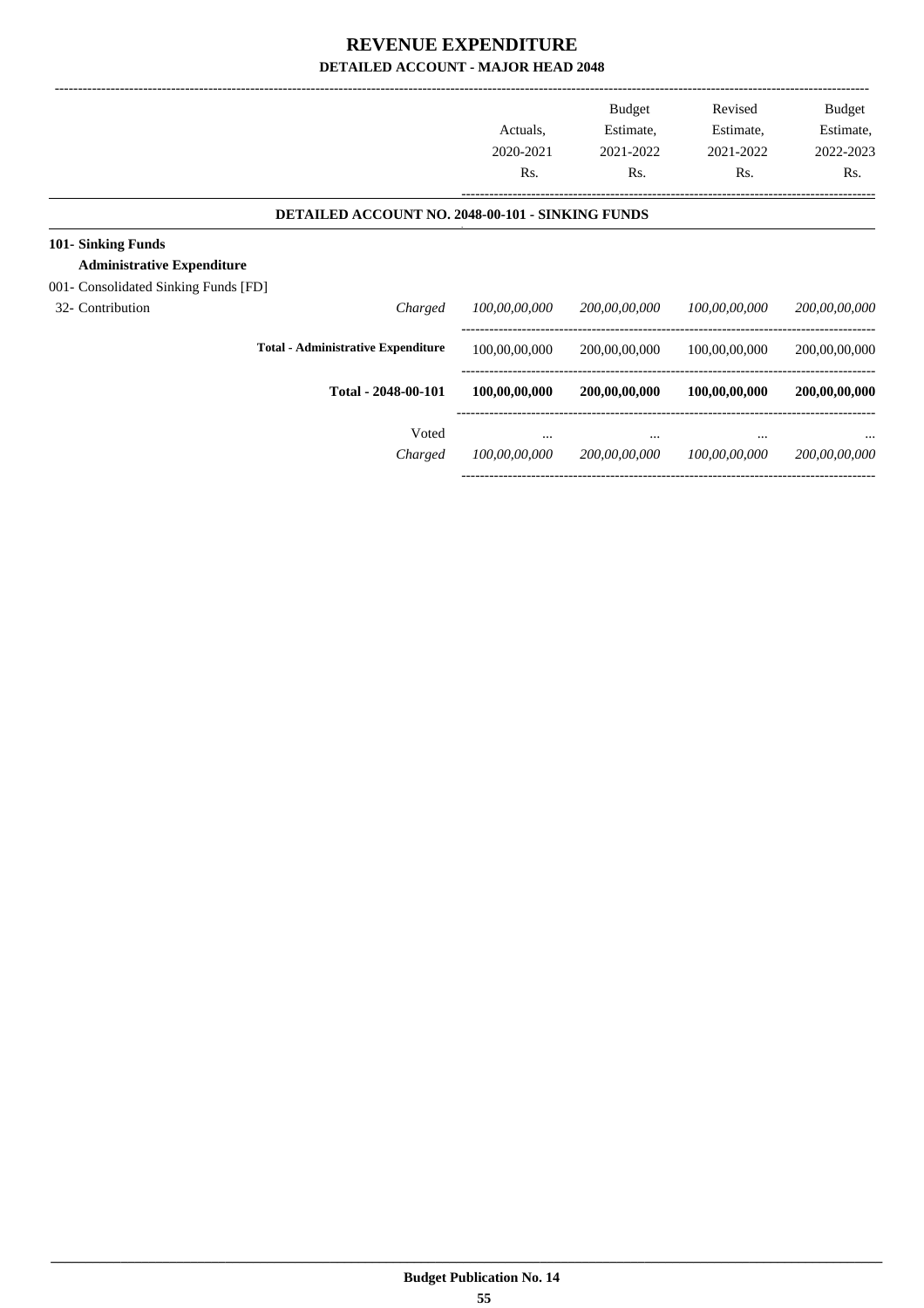# **REVENUE EXPENDITURE**

### **DEMAND No. 18**

#### **Finance Department**

# **A. General Services - (c) Interest payment and servicing of Debt**

# **Head of Account : 2049 - Interest Payments**

| <b>Voted Rs. Nil</b>                                                                    |                                                       | Charged Rs. 38993, 30, 82, 000                                                  |                                                             | Total Rs. 38993, 30, 82, 000                            |              |
|-----------------------------------------------------------------------------------------|-------------------------------------------------------|---------------------------------------------------------------------------------|-------------------------------------------------------------|---------------------------------------------------------|--------------|
|                                                                                         |                                                       |                                                                                 | Voted Rs.                                                   | <b>Charged Rs.</b>                                      | Total Rs.    |
|                                                                                         | <b>Gross Expenditure</b>                              |                                                                                 |                                                             | 38993,30,82,000 38993,30,82,000                         |              |
| <b>Deduct - Recoveries</b>                                                              |                                                       |                                                                                 |                                                             | $-1,50,000$<br>$\cdots$                                 | $-1,50,000$  |
|                                                                                         | Net Expenditure                                       |                                                                                 |                                                             | 38993,29,32,000 38993,29,32,000                         |              |
|                                                                                         | <b>REVENUE EXPENDITURE</b><br><b>ABSTRACT ACCOUNT</b> |                                                                                 |                                                             |                                                         |              |
|                                                                                         |                                                       |                                                                                 | Budget                                                      | Revised                                                 | Budget       |
|                                                                                         |                                                       | Actuals,                                                                        | Estimate,                                                   | Estimate,                                               | Estimate,    |
|                                                                                         |                                                       | 2020-2021                                                                       | 2021-2022                                                   | 2021-2022                                               | 2022-2023    |
|                                                                                         |                                                       | Rs.                                                                             | Rs.                                                         | Rs.                                                     | Rs.          |
| 01 - INTEREST ON INTERNAL DEBT<br>101- Interest on Market Loans                         |                                                       |                                                                                 |                                                             |                                                         |              |
| Administrative Expenditure                                                              | <b>Voted</b>                                          |                                                                                 | and the company of the company                              |                                                         |              |
|                                                                                         |                                                       | Charged 23934,17,66,917 22672,78,47,000 27239,04,17,000 30124,59,43,000         |                                                             |                                                         |              |
|                                                                                         |                                                       | Total - 101 23934,17,66,917 22672,78,47,000 27239,04,17,000 30124,59,43,000     |                                                             |                                                         |              |
| 115- Interest on Ways & Means Advances from RBI                                         |                                                       |                                                                                 |                                                             |                                                         |              |
| Administrative Expenditure                                                              | <b>Voted</b>                                          |                                                                                 |                                                             |                                                         |              |
|                                                                                         | Charged                                               |                                                                                 |                                                             | 2,65,82,427 20,50,00,000 24,00,00,000                   | 26,40,00,000 |
|                                                                                         | <b>Total - 115</b>                                    |                                                                                 |                                                             | $2,65,82,427$ $20,50,00,000$ $24,00,00,000$             | 26,40,00,000 |
| 123- Interest on Special Securities issued to NSSF of the Central Govt<br>by State Govt |                                                       |                                                                                 |                                                             |                                                         |              |
| Administrative Expenditure                                                              | <b>Voted</b>                                          |                                                                                 |                                                             |                                                         |              |
|                                                                                         |                                                       | Charged 6080, 80, 79, 000 5531, 28, 07, 000 5529, 24, 22, 000 4903, 38, 74, 000 |                                                             |                                                         |              |
|                                                                                         |                                                       | Total - 123 6080,80,79,000 5531,28,07,000 5529,24,22,000 4903,38,74,000         |                                                             |                                                         |              |
| 200- Interest on Other Intenal Debts                                                    |                                                       |                                                                                 |                                                             |                                                         |              |
| Administrative Expenditure                                                              | <b>Voted</b>                                          | the contract of the contract of                                                 | and the contract of the contract of                         |                                                         |              |
|                                                                                         | Charged                                               |                                                                                 |                                                             | 335,19,03,196 231,00,00,000 259,00,00,000 297,00,00,000 |              |
| <b>State Development Schemes</b>                                                        |                                                       |                                                                                 | and the state of the state of the state of the state of the |                                                         |              |
|                                                                                         | <b>Total - 200</b>                                    |                                                                                 |                                                             | 335,19,03,196 231,00,00,000 259,00,00,000 297,00,00,000 |              |
| 305- Management of Debt                                                                 |                                                       |                                                                                 |                                                             |                                                         |              |
| Administrative Expenditure                                                              | <b>Voted</b>                                          |                                                                                 |                                                             |                                                         |              |
|                                                                                         | Charged                                               |                                                                                 | 69,81,63,497 76,50,00,000                                   | 80,50,00,000                                            | 90,00,00,000 |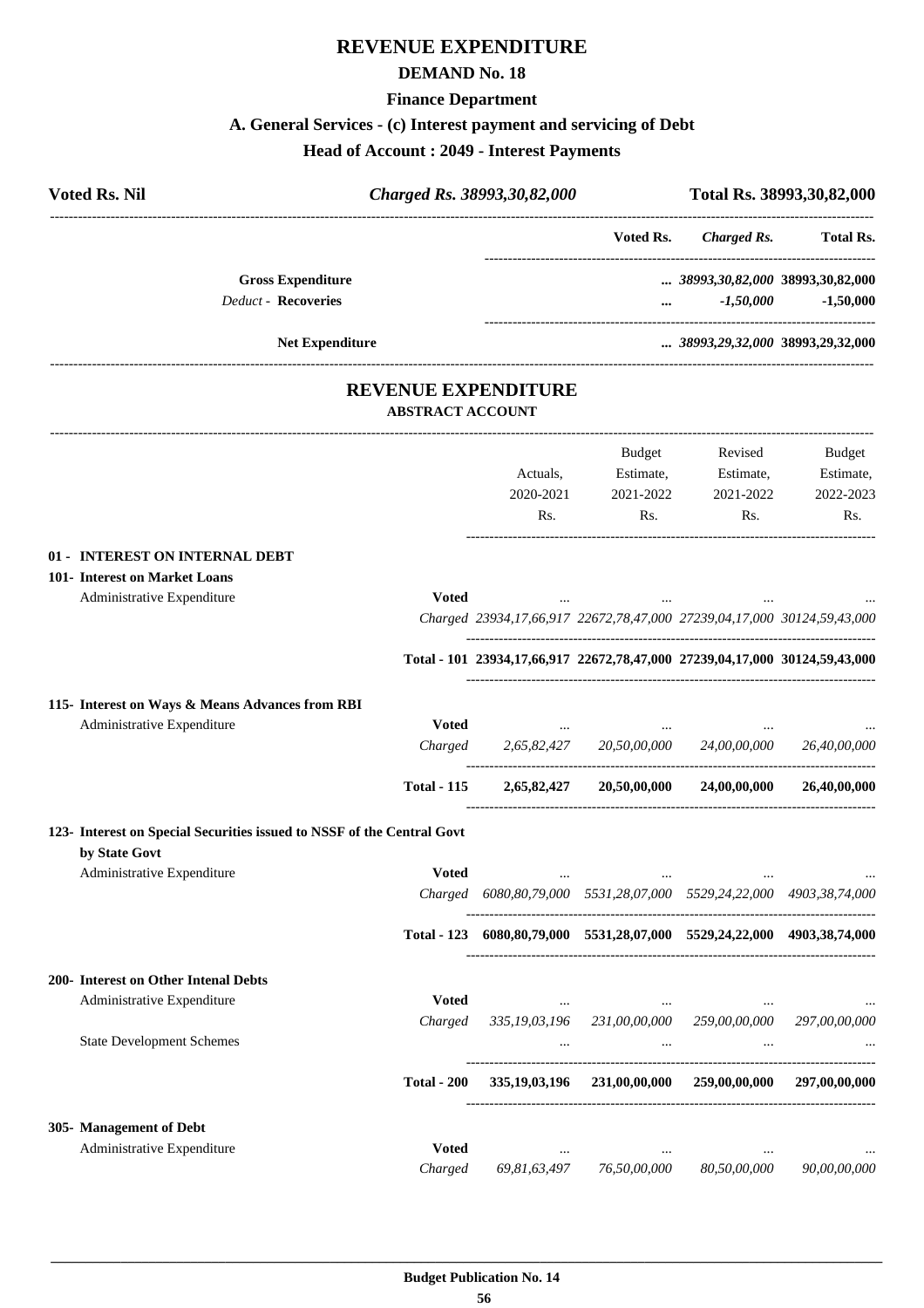|                                                                                  |                    |                                | Budget                                                                                                                                                             | Revised                 | Budget        |
|----------------------------------------------------------------------------------|--------------------|--------------------------------|--------------------------------------------------------------------------------------------------------------------------------------------------------------------|-------------------------|---------------|
|                                                                                  |                    | Actuals,                       | Estimate,                                                                                                                                                          | Estimate,               | Estimate,     |
|                                                                                  |                    | 2020-2021                      | 2021-2022                                                                                                                                                          | 2021-2022               | 2022-2023     |
|                                                                                  |                    | Rs.                            | Rs.                                                                                                                                                                | Rs.                     | Rs.           |
|                                                                                  | <b>Total - 305</b> |                                | 69,81,63,497 76,50,00,000                                                                                                                                          | 80,50,00,000            | 90,00,00,000  |
|                                                                                  |                    |                                |                                                                                                                                                                    |                         |               |
|                                                                                  |                    |                                | Total - 01 30422,64,95,037 28532,06,54,000 33131,78,39,000 35441,38,17,000                                                                                         |                         |               |
|                                                                                  | Voted              |                                |                                                                                                                                                                    |                         |               |
|                                                                                  |                    |                                | Charged 30422,64,95,037 28532,06,54,000 33131,78,39,000 35441,38,17,000                                                                                            |                         |               |
| 02 - INTEREST ON EXTERNAL DEBT                                                   |                    |                                |                                                                                                                                                                    |                         |               |
| 213- Interest on Loans from The International Development<br><b>Associations</b> |                    |                                |                                                                                                                                                                    |                         |               |
| Administrative Expenditure                                                       | <b>Voted</b>       |                                |                                                                                                                                                                    |                         |               |
|                                                                                  | Charged            |                                | 20,84,85,428 19,05,00,000                                                                                                                                          | 20,00,00,000            | 20,30,00,000  |
|                                                                                  | <b>Total - 213</b> |                                | 20,84,85,428 19,05,00,000 20,00,00,000                                                                                                                             |                         | 20,30,00,000  |
| 216- Interest on Loans from The International Banks For                          |                    |                                |                                                                                                                                                                    |                         |               |
| <b>Reconstruction &amp; Development</b>                                          |                    |                                |                                                                                                                                                                    |                         |               |
| Administrative Expenditure                                                       | <b>Voted</b>       |                                |                                                                                                                                                                    |                         |               |
|                                                                                  | Charged            |                                | 30,25,18,942 41,70,00,000 42,80,50,000                                                                                                                             |                         | 41,35,50,000  |
|                                                                                  | <b>Total - 216</b> |                                | $30,25,18,942$ $41,70,00,000$ $42,80,50,000$                                                                                                                       |                         | 41,35,50,000  |
| 217- Interest on Loans from The Government Of Japan                              |                    |                                |                                                                                                                                                                    |                         |               |
| Administrative Expenditure                                                       | <b>Voted</b>       |                                |                                                                                                                                                                    |                         |               |
|                                                                                  |                    |                                | Charged 13,03,25,913 12,85,09,000 13,49,00,000                                                                                                                     |                         | 13,85,00,000  |
|                                                                                  | <b>Total - 217</b> |                                | 13,03,25,913 12,85,09,000 13,49,00,000 13,85,00,000                                                                                                                |                         |               |
| 249- Interest on Loans from The Asian Development Bank                           |                    |                                |                                                                                                                                                                    |                         |               |
| Administrative Expenditure                                                       | <b>Voted</b>       |                                | and the company of the company of the                                                                                                                              | and the contract of the |               |
|                                                                                  |                    |                                | Charged 113,95,72,261 163,95,00,000 173,40,00,000 180,50,00,000                                                                                                    |                         |               |
|                                                                                  | <b>Total - 249</b> |                                | 113,95,72,261 163,95,00,000 173,40,00,000 180,50,00,000                                                                                                            |                         |               |
| 254- Interest on Loans from Asian Infrastructure Investment Bank<br>(AIIB)       |                    |                                |                                                                                                                                                                    |                         |               |
| Administrative Expenditure                                                       | <b>Voted</b>       | and the company of the company | $\sim$ $\sim$                                                                                                                                                      | $\cdots$                |               |
|                                                                                  |                    | Charged 1,06,42,868            | $\ddotsc$                                                                                                                                                          |                         |               |
|                                                                                  |                    | Total - 254 1,06,42,868        | $\sim$                                                                                                                                                             |                         |               |
|                                                                                  | Total - 02         |                                | 179, 15, 45, 412 237, 55, 09, 000 249, 69, 50, 000                                                                                                                 |                         | 256,00,50,000 |
|                                                                                  |                    |                                |                                                                                                                                                                    |                         |               |
|                                                                                  | Voted              |                                | $\mathbf{r}$ and $\mathbf{r}$ are $\mathbf{r}$ . The $\mathbf{r}$<br>$\sim$ 100 $\mu$ m $^{-1}$<br>Charged 179,15,45,412 237,55,09,000 249,69,50,000 256,00,50,000 |                         |               |
|                                                                                  |                    |                                |                                                                                                                                                                    |                         |               |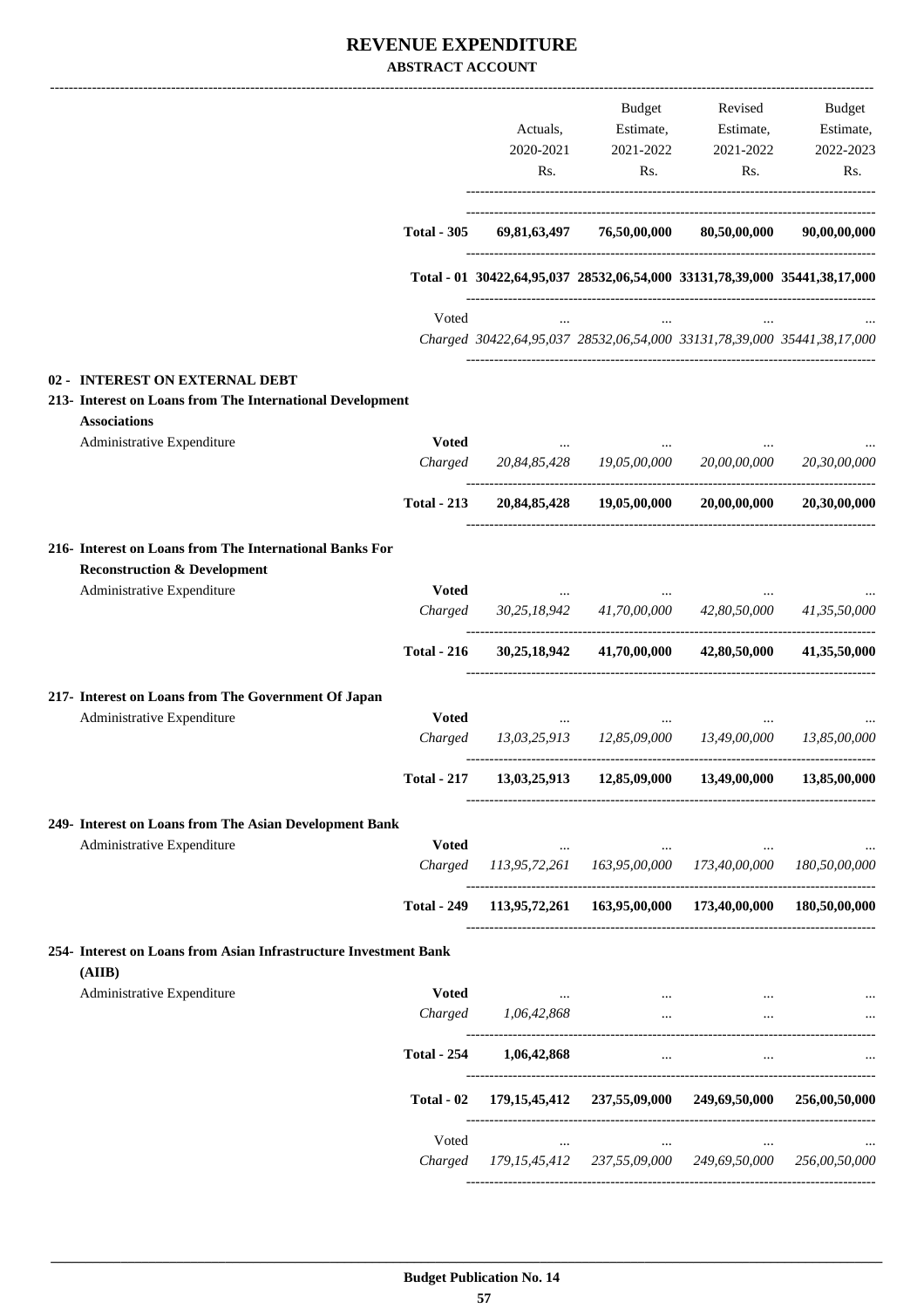|                                                                                           |                         | Actuals,<br>2020-2021<br>Rs.        | Budget<br>Estimate,<br>2021-2022<br>Rs.                                              | Revised<br>Estimate,<br>2021-2022<br>Rs.                                | Budget<br>Estimate,<br>2022-2023<br>Rs. |
|-------------------------------------------------------------------------------------------|-------------------------|-------------------------------------|--------------------------------------------------------------------------------------|-------------------------------------------------------------------------|-----------------------------------------|
| 03 - INTEREST ON SMALL SAVINGS, PROVIDENT FUNDS,                                          |                         |                                     |                                                                                      |                                                                         |                                         |
| ETC.                                                                                      |                         |                                     |                                                                                      |                                                                         |                                         |
| 104- Interest on State Provident Funds                                                    |                         |                                     |                                                                                      |                                                                         |                                         |
| Administrative Expenditure                                                                | <b>Voted</b>            |                                     | $\mathcal{L}_{\text{max}}$ and $\mathcal{L}_{\text{max}}$ . The second second second | Charged 1423,26,13,770 1559,00,00,000 1659,65,00,000 1780,75,00,000     |                                         |
|                                                                                           |                         |                                     |                                                                                      | Total - 104 1423,26,13,770 1559,00,00,000 1659,65,00,000 1780,75,00,000 |                                         |
| 108- Interest on Insurance and Pension Fund                                               |                         |                                     |                                                                                      |                                                                         |                                         |
| Administrative Expenditure                                                                | Voted                   | the contract of the contract of the |                                                                                      |                                                                         |                                         |
|                                                                                           |                         |                                     |                                                                                      | Charged 66,65,663 1,20,00,000 80,00,000 70,00,000                       |                                         |
|                                                                                           | <b>Total - 108</b>      |                                     |                                                                                      | 66,65,663 1,20,00,000 80,00,000 70,00,000                               |                                         |
|                                                                                           |                         |                                     |                                                                                      | Total - 03 1423,92,79,433 1560,20,00,000 1660,45,00,000 1781,45,00,000  |                                         |
|                                                                                           | Voted                   | $\cdots$                            |                                                                                      | Charged 1423,92,79,433 1560,20,00,000 1660,45,00,000 1781,45,00,000     |                                         |
| 04 - INTEREST ON LOANS AND ADVANCES FROM CENTRAL<br><b>GOVERNMENT</b>                     |                         |                                     |                                                                                      |                                                                         |                                         |
| 101- Interest on Loans for State/Union Territory Plan Schemes                             |                         |                                     |                                                                                      |                                                                         |                                         |
| Administrative Expenditure                                                                | <b>Voted</b>            |                                     |                                                                                      | Charged 144,77,63,147 136,00,00,000 123,39,00,000 102,00,00,000         |                                         |
|                                                                                           |                         |                                     |                                                                                      | Total - 101 144,77,63,147 136,00,00,000 123,39,00,000 102,00,00,000     |                                         |
| 104- Interest on Loans for Non-Plan Schemes                                               |                         |                                     |                                                                                      |                                                                         |                                         |
| Administrative Expenditure                                                                | <b>Voted</b>            |                                     |                                                                                      |                                                                         |                                         |
|                                                                                           | Charged                 | 322,73,17,469                       | 280,00,00,000                                                                        | 290,38,33,000                                                           | 258,00,00,000                           |
|                                                                                           | <b>Total - 104</b>      | 322,73,17,469                       | 280,00,00,000                                                                        |                                                                         | 290,38,33,000 258,00,00,000             |
|                                                                                           | Total - 04              |                                     |                                                                                      | 467,50,80,616 416,00,00,000 413,77,33,000                               | 360,00,00,000                           |
|                                                                                           | Voted                   | $\cdots$                            | $\ddotsc$                                                                            | $\cdots$                                                                |                                         |
|                                                                                           | Charged                 | 467,50,80,616                       |                                                                                      | 416,00,00,000 413,77,33,000                                             | 360,00,00,000                           |
| <b>05 - INTEREST ON RESERVE FUNDS</b><br>105- Interest on General and Other Reserve Funds |                         |                                     |                                                                                      |                                                                         |                                         |
| Administrative Expenditure                                                                | <b>Voted</b><br>Charged | <b>Sales Control</b>                | $\cdots$                                                                             | 8,20,00,000<br>$\cdots$ . The set of $\mathbb{R}^n$                     | 8,48,00,000                             |
|                                                                                           | <b>Total - 105</b>      | $\cdots$                            | $\cdots$                                                                             | 8,20,00,000                                                             | 8,48,00,000                             |
|                                                                                           | Total - 05              | $\cdots$                            | $\cdots$                                                                             | 8,20,00,000                                                             | 8,48,00,000                             |
|                                                                                           |                         |                                     |                                                                                      |                                                                         |                                         |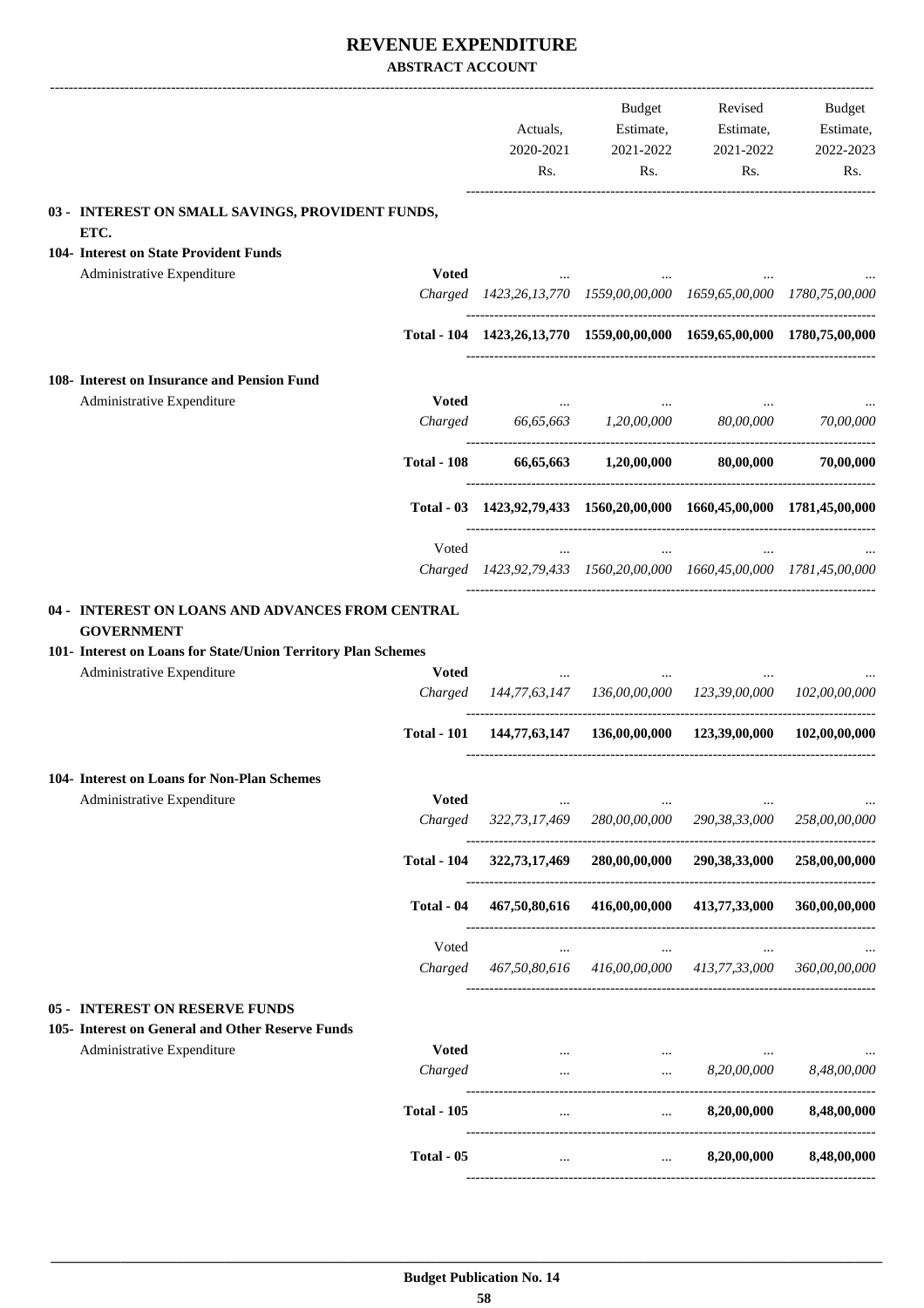|                                                                 |                                                                                            | Actuals,<br>2020-2021<br>Rs. | Budget<br>Estimate,<br>2021-2022                                                                                       | 2021-2022<br>Rs.                                    | Revised Budget<br>Estimate, Estimate,<br>2022-2023<br>Rs.<br>Rs. |
|-----------------------------------------------------------------|--------------------------------------------------------------------------------------------|------------------------------|------------------------------------------------------------------------------------------------------------------------|-----------------------------------------------------|------------------------------------------------------------------|
|                                                                 | Voted<br>Charged                                                                           | $\cdots$<br>$\cdots$         | $\cdots$                                                                                                               | $\cdots$<br>$\ldots$ 8,20,00,000                    | 8,48,00,000                                                      |
| 60 - INTEREST ON OTHER OBLIGATIONS<br>101- Interest on Deposits |                                                                                            |                              |                                                                                                                        |                                                     |                                                                  |
| Administrative Expenditure                                      | <b>Voted</b>                                                                               |                              | Charged 1105,03,54,952 1838,00,00,000 938,42,00,000 1107,52,00,000                                                     | the contract of the contract of the contract of the |                                                                  |
|                                                                 |                                                                                            |                              | Total - 101 1105,03,54,952 1838,00,00,000 938,42,00,000 1107,52,00,000                                                 |                                                     |                                                                  |
| 701- Miscellaneous<br>Administrative Expenditure                | <b>Voted</b>                                                                               |                              |                                                                                                                        |                                                     |                                                                  |
|                                                                 |                                                                                            |                              | and the contract of the contract of the contract of the<br>Charged 54,02,43,454 40,00,11,000 36,64,13,000 38,47,15,000 |                                                     |                                                                  |
|                                                                 |                                                                                            |                              | Total - 701 54,02,43,454 40,00,11,000 36,64,13,000 38,47,15,000                                                        |                                                     |                                                                  |
|                                                                 |                                                                                            |                              | Total - 60 1159,05,98,406 1878,00,11,000 975,06,13,000 1145,99,15,000                                                  |                                                     |                                                                  |
|                                                                 | Voted                                                                                      |                              | the contract of the contract of<br>Charged 1159,05,98,406 1878,00,11,000 975,06,13,000 1145,99,15,000                  |                                                     |                                                                  |
|                                                                 | Grand Total - Gross 33652,29,98,904 32623,81,74,000 36438,96,35,000 38993,30,82,000        |                              |                                                                                                                        |                                                     |                                                                  |
|                                                                 | Voted                                                                                      | $\cdots$                     | $\cdots$<br>Charged 33652,29,98,904 32623,81,74,000 36438,96,35,000 38993,30,82,000                                    | $\cdots$                                            |                                                                  |
|                                                                 | Administrative Expenditure 33652,29,98,904 32623,81,74,000 36438,96,35,000 38993,30,82,000 |                              |                                                                                                                        |                                                     |                                                                  |
|                                                                 | Voted                                                                                      |                              | Charged 33652,29,98,904 32623,81,74,000 36438,96,35,000 38993,30,82,000                                                |                                                     |                                                                  |
|                                                                 | <b>State Development Schemes</b>                                                           | $\cdots$                     | $\cdots$                                                                                                               |                                                     |                                                                  |
|                                                                 | <b>Deduct Recoveries</b>                                                                   |                              | $-2,23,948$ $-5,000$                                                                                                   | $-1,50,000$                                         | $-1,50,000$                                                      |
|                                                                 | Voted                                                                                      | $Charged$ $-2,23,948$        |                                                                                                                        | $\cdots$<br>$-5,000$ $-1,50,000$                    | $-1.50,000$                                                      |
|                                                                 | Grand Total - Net 33652,27,74,956 32623,81,69,000 36438,94,85,000 38993,29,32,000          |                              |                                                                                                                        |                                                     |                                                                  |
|                                                                 | Voted                                                                                      | $\cdots$                     | $\cdots$<br>Charged 33652,27,74,956 32623,81,69,000 36438,94,85,000 38993,29,32,000                                    | $\cdots$                                            |                                                                  |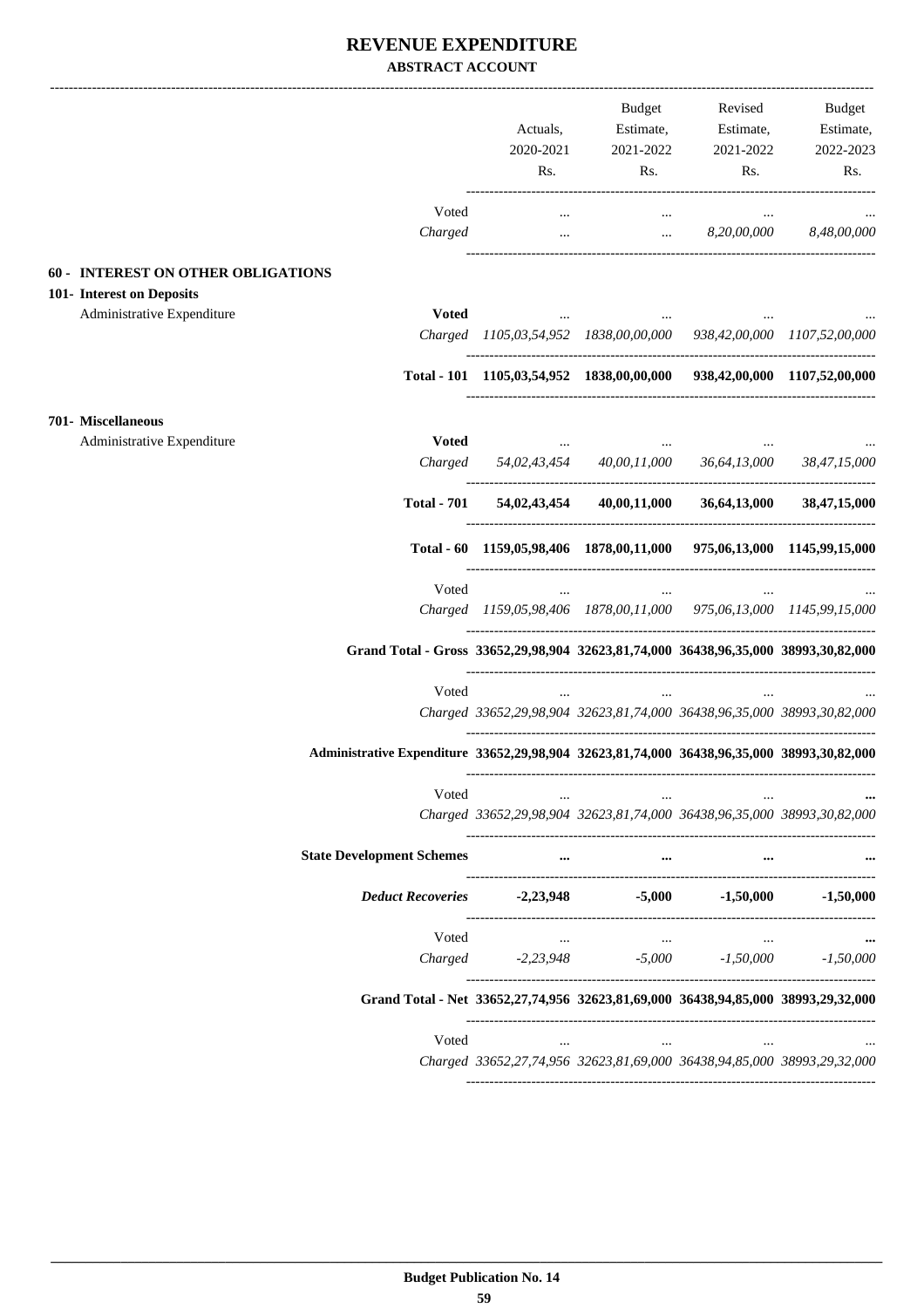|                                                             |                         | Actuals,<br>2020-2021<br>Rs. | <b>Budget</b><br>Estimate,<br>2021-2022<br>Rs. | Revised<br>Estimate,<br>2021-2022<br>Rs. | Budget<br>Estimate,<br>2022-2023<br>Rs. |
|-------------------------------------------------------------|-------------------------|------------------------------|------------------------------------------------|------------------------------------------|-----------------------------------------|
| DETAILED ACCOUNT NO. 2049-01-101 - INTEREST ON MARKET LOANS |                         |                              |                                                |                                          |                                         |
| 01 - INTEREST ON INTERNAL DEBT                              |                         |                              |                                                |                                          |                                         |
| 101- Interest on Market Loans                               |                         |                              |                                                |                                          |                                         |
| <b>Administrative Expenditure</b>                           |                         |                              |                                                |                                          |                                         |
| 009- 6.20% West Bengal Loan, 2015 [FD]                      |                         |                              |                                                |                                          |                                         |
| 45- Interest/Dividend                                       | Charged                 |                              |                                                |                                          |                                         |
| 011- 6.35% West Bengal Loan, 2013 [FD]                      |                         |                              |                                                |                                          |                                         |
| 45- Interest/Dividend                                       | Charged                 | $\ddotsc$                    |                                                |                                          |                                         |
| 012- 7.15% West Bengal Loan, 2014 [FD]                      |                         |                              |                                                |                                          |                                         |
| 45- Interest/Dividend                                       | Charged                 |                              | $\cdots$                                       |                                          |                                         |
| 013- 7.36% West Bengal Loan, 2014 [FD]                      |                         |                              |                                                |                                          |                                         |
| 45- Interest/Dividend                                       | Charged                 | $\ddotsc$                    |                                                |                                          |                                         |
| 014-11.00% West Bengal Loan, 2001 [FD]                      |                         |                              |                                                |                                          |                                         |
| 45- Interest/Dividend                                       | Charged                 |                              | $\cdots$                                       |                                          |                                         |
| 023- 12.50% West Bengal Loan, 2004 [FD]                     |                         |                              |                                                |                                          |                                         |
| 45- Interest/Dividend                                       | Charged                 |                              |                                                |                                          |                                         |
| 033- 5.85% West Bengal Loan, 2015 [FD]                      |                         |                              |                                                |                                          |                                         |
| 45- Interest/Dividend                                       | Charged                 |                              |                                                |                                          |                                         |
| 037- 10.50% West Bengal Loan 2011 [FD]                      |                         |                              |                                                |                                          |                                         |
| 45- Interest/Dividend                                       | Charged                 |                              |                                                | $\ddotsc$                                |                                         |
| 038- 5.90% West Bengal Loan, 2017 [FD]                      |                         |                              |                                                |                                          |                                         |
| 45- Interest/Dividend                                       | Charged                 |                              |                                                |                                          |                                         |
| 050-8.00% West Bengal Loan (New Loan) [FD]                  |                         |                              |                                                |                                          |                                         |
| 45- Interest/Dividend                                       | Charged                 |                              |                                                |                                          | 3670,00,00,000                          |
|                                                             | Total - 2049-01-101-050 | $\cdots$                     | $\cdots$                                       | $\cdots$                                 | 3670,00,00,000                          |
|                                                             |                         |                              |                                                |                                          |                                         |
| 069- 7.17% West Bengal Loan 2017 [FD]                       |                         |                              |                                                |                                          |                                         |
| 45- Interest/Dividend                                       | Charged                 |                              | $\cdots$                                       | $\cdots$                                 |                                         |
| 070- 7.77% West Bengal Loan 2015 [FD]                       |                         |                              |                                                |                                          |                                         |
| 45- Interest/Dividend                                       | Charged                 |                              | $\ddotsc$                                      | $\cdots$                                 | $\cdots$                                |
| 071- 7.39% West Bengal Govt. Stock 2015 [FD]                |                         |                              |                                                |                                          |                                         |
| 45- Interest/Dividend                                       | Charged                 | $\ddotsc$                    | $\ddotsc$                                      | $\cdots$                                 |                                         |
| 072- 7.53% West Bengal Loan 2015 [FD]                       |                         |                              |                                                |                                          |                                         |
| 45- Interest/Dividend                                       | Charged                 |                              | $\ddotsc$                                      | $\cdots$                                 |                                         |
| 079- 7.93% West Bengal Govt. Stock, 2016 [FD]               |                         |                              |                                                |                                          |                                         |
| 45- Interest/Dividend                                       | Charged                 | $\cdots$                     | $\ddotsc$                                      | $\cdots$                                 | $\cdots$                                |
| 080- 7.74% West Bengal Govt. Stock, 2016 [FD]               |                         |                              |                                                |                                          |                                         |
| 45- Interest/Dividend                                       | Charged                 | $\cdots$                     | $\cdots$                                       | $\ddotsc$                                | $\cdots$                                |
| 081-8.40% West Bengal Govt. Stock, 2017 [FD]                |                         |                              |                                                |                                          |                                         |
| 45- Interest/Dividend                                       | Charged                 | $\cdots$                     | $\cdots$                                       | $\cdots$                                 | $\cdots$                                |
| 082- 8.48% West Bengal Govt. Stock, 2017 [FD]               |                         |                              |                                                |                                          |                                         |
| 45- Interest/Dividend                                       | Charged                 | $\cdots$                     | $\cdots$                                       | $\cdots$                                 | $\cdots$                                |
| 083- 8.39% West Bengal Govt. Stock, 2017 [FD]               |                         |                              |                                                |                                          |                                         |
| 45- Interest/Dividend                                       | Charged                 | $\cdots$                     | $\cdots$                                       | $\cdots$                                 | $\cdots$                                |
| 084- 8.50% West Bengal Govt. Stock, 2017 [FD]               |                         |                              |                                                |                                          |                                         |
| 45- Interest/Dividend                                       | Charged                 | $\cdots$                     | $\ddotsc$                                      | $\cdots$                                 | $\cdots$                                |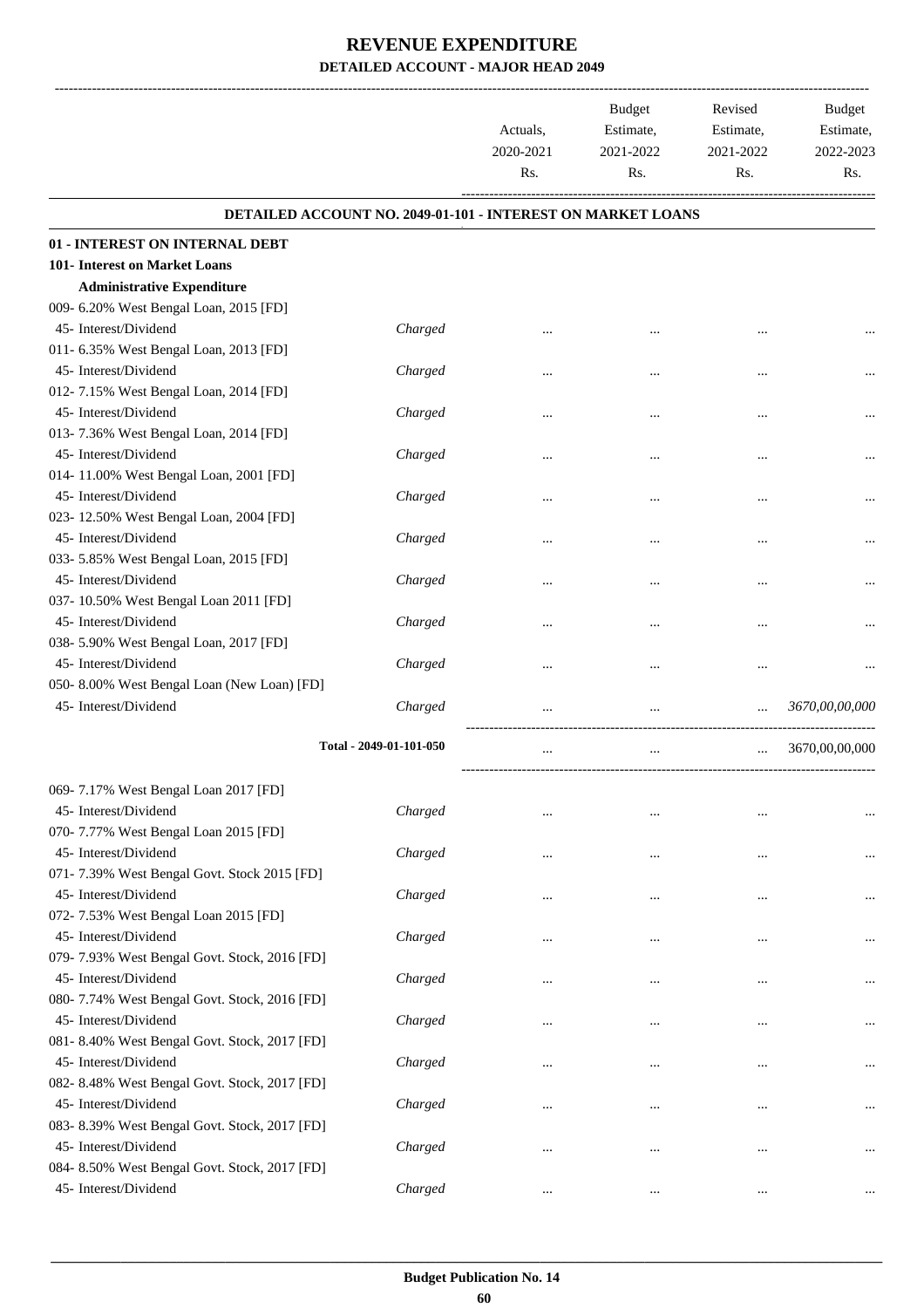-------------------------------------------------------------------------------------------------------------------------------------------------------------------------------

|                                               |         | Actuals,<br>2020-2021<br>Rs. | <b>Budget</b><br>Estimate,<br>2021-2022<br>Rs. | Revised<br>Estimate,<br>2021-2022<br>Rs. | <b>Budget</b><br>Estimate,<br>2022-2023<br>Rs. |
|-----------------------------------------------|---------|------------------------------|------------------------------------------------|------------------------------------------|------------------------------------------------|
| 085- 7.87% West Bengal Govt. Stock, 2018 [FD] |         |                              |                                                |                                          |                                                |
| 45- Interest/Dividend                         | Charged |                              | $\cdots$                                       |                                          | $\cdots$                                       |
| 086-8.30% West Bengal Govt. Stock, 2018 [FD]  |         |                              |                                                |                                          |                                                |
| 45- Interest/Dividend                         | Charged | $\cdots$                     | $\cdots$                                       |                                          | $\cdots$                                       |
| 087-8.60% West Bengal Govt. Stock, 2018 [FD]  |         |                              |                                                |                                          |                                                |
| 45- Interest/Dividend                         | Charged |                              |                                                |                                          | $\cdots$                                       |
| 088-8.52% West Bengal Govt. Stock, 2018 [FD]  |         |                              |                                                |                                          |                                                |
| 45- Interest/Dividend                         | Charged | $\cdots$                     | $\cdots$                                       |                                          | $\cdots$                                       |
| 089- 9.38% West Bengal Govt. Stock, 2018 [FD] |         |                              |                                                |                                          |                                                |
| 45- Interest/Dividend                         | Charged | $\cdots$                     | $\cdots$                                       |                                          | $\cdots$                                       |
| 090- 9.90% West Bengal Govt. Stock, 2018 [FD] |         |                              |                                                |                                          |                                                |
| 45- Interest/Dividend                         | Charged | $\cdots$                     | $\cdots$                                       | $\cdots$                                 | $\cdots$                                       |
| 091-8.80% West Bengal Govt. Stock, 2018 [FD]  |         |                              |                                                |                                          |                                                |
| 45- Interest/Dividend                         | Charged | $\cdots$                     | $\cdots$                                       |                                          | $\cdots$                                       |
| 092- 8.07% West Bengal Govt. Stock, 2018 [FD] |         |                              |                                                |                                          |                                                |
| 45- Interest/Dividend                         | Charged |                              | $\cdots$                                       |                                          | $\cdots$                                       |
| 093- 7.86% West Bengal Govt. Stock, 2018 [FD] |         |                              |                                                |                                          |                                                |
| 45- Interest/Dividend                         | Charged | $\cdots$                     | $\cdots$                                       |                                          | $\cdots$                                       |
| 094- 6.43% West Bengal Govt. Stock, 2018 [FD] |         |                              |                                                |                                          |                                                |
| 45- Interest/Dividend                         | Charged | $\cdots$                     | $\cdots$                                       |                                          | $\ldots$                                       |
| 095- 7.27% West Bengal Govt. Stock, 2019 [FD] |         |                              |                                                |                                          |                                                |
| 45- Interest/Dividend                         | Charged |                              |                                                |                                          | $\cdots$                                       |
| 096- 8.43% West Bengal Govt. Stock, 2019 [FD] |         |                              |                                                |                                          |                                                |
| 45- Interest/Dividend                         | Charged | $\cdots$                     | $\cdots$                                       |                                          | $\cdots$                                       |
| 097- 8.25% West Bengal Govt. Stock, 2019 [FD] |         |                              |                                                |                                          |                                                |
| 45- Interest/Dividend                         | Charged | $\cdots$                     | $\cdots$                                       | $\cdots$                                 | $\cdots$                                       |
| 098- 7.55% West Bengal Govt. Stock, 2019 [FD] |         |                              |                                                |                                          |                                                |
| 45- Interest/Dividend                         | Charged |                              |                                                |                                          | $\cdots$                                       |
| 099- 7.10% West Bengal Govt. Stock, 2019 [FD] |         |                              |                                                |                                          |                                                |
| 45- Interest/Dividend                         | Charged | $\cdots$                     | $\cdots$                                       |                                          | $\ddotsc$                                      |
| 100- 7.50% West Bengal Govt. Stock, 2019 [FD] |         |                              |                                                |                                          |                                                |
| 45- Interest/Dividend                         | Charged |                              |                                                |                                          | $\cdots$                                       |
| 101- 7.96% West Bengal Govt. Stock, 2019 [FD] |         |                              |                                                |                                          |                                                |
| 45- Interest/Dividend                         | Charged |                              |                                                | $\cdots$                                 | $\ddotsc$                                      |
| 102- 8.02% West Bengal Govt. Stock, 2019 [FD] |         |                              |                                                |                                          |                                                |
| 45- Interest/Dividend                         | Charged | $\cdots$                     | $\cdots$                                       |                                          | $\ddotsc$                                      |
| 103-8.31% West Bengal Govt. Stock, 2019 [FD]  |         |                              |                                                |                                          |                                                |
| 45- Interest/Dividend                         | Charged |                              |                                                |                                          | $\cdots$                                       |
| 104- 7.70% West Bengal Govt. Stock, 2019 [FD] |         |                              |                                                |                                          |                                                |
| 45- Interest/Dividend                         | Charged |                              |                                                |                                          | $\cdots$                                       |
| 105- 7.65% West Bengal Govt. Stock, 2019 [FD] |         |                              |                                                |                                          |                                                |
| 45- Interest/Dividend                         | Charged |                              |                                                |                                          |                                                |
| 106- 7.68% West Bengal Govt. Stock, 2019 [FD] |         |                              |                                                |                                          | $\cdots$                                       |
| 45- Interest/Dividend                         | Charged |                              |                                                |                                          |                                                |
| 107- 8.10% West Bengal Govt. Stock, 2019 [FD] |         |                              |                                                |                                          | $\cdots$                                       |
| 45- Interest/Dividend                         | Charged |                              |                                                |                                          |                                                |
| 108-8.42% West Bengal Govt. Stock, 2019 [FD]  |         | $\cdots$                     | $\ddotsc$                                      | $\cdots$                                 | $\ddotsc$                                      |
|                                               |         |                              |                                                |                                          |                                                |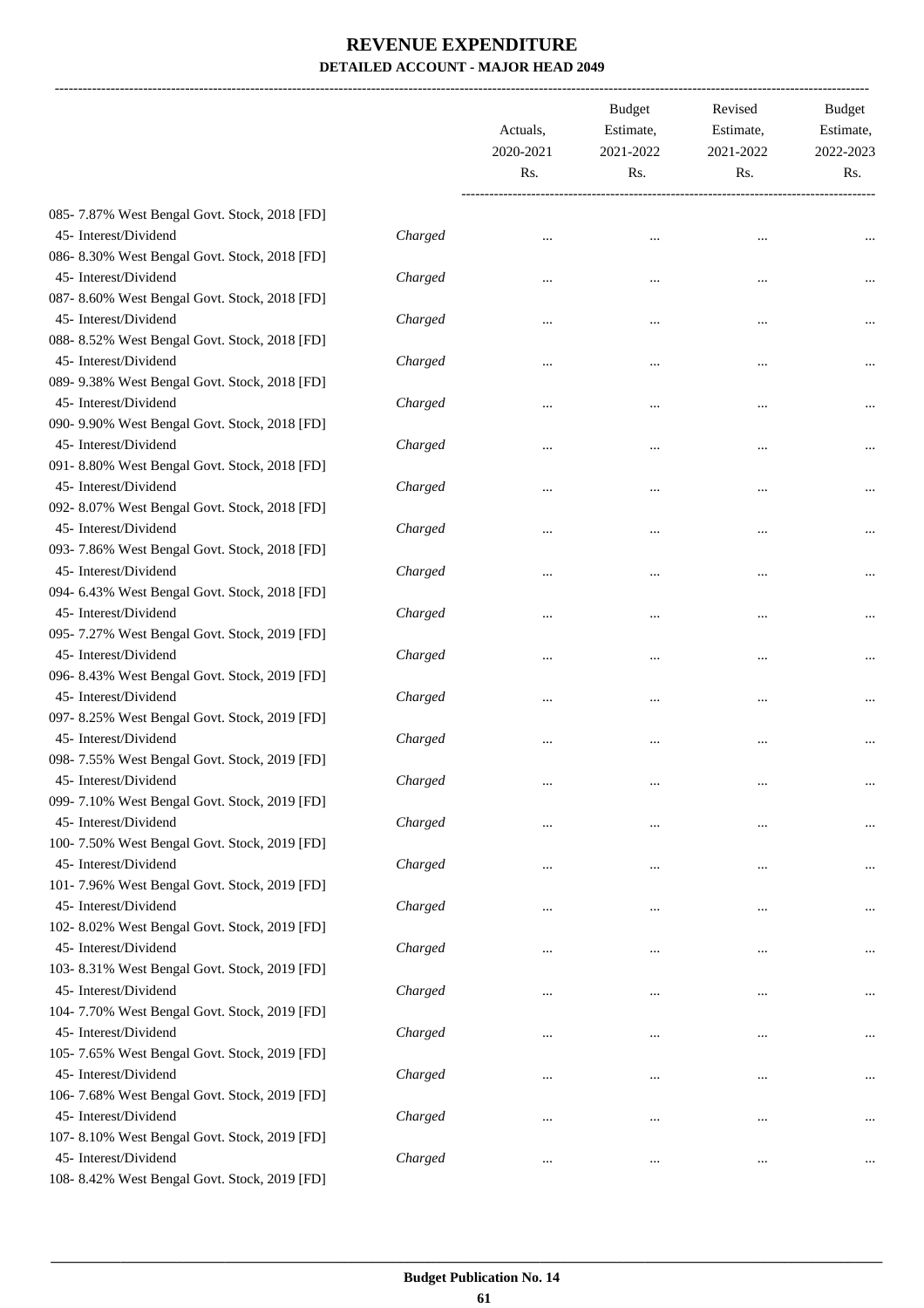-------------------------------------------------------------------------------------------------------------------------------------------------------------------------------

|                                                                        |                         | Actuals,<br>2020-2021<br>Rs. | <b>Budget</b><br>Estimate,<br>2021-2022<br>Rs. | Revised<br>Estimate,<br>2021-2022<br>Rs. | <b>Budget</b><br>Estimate,<br>2022-2023<br>Rs. |
|------------------------------------------------------------------------|-------------------------|------------------------------|------------------------------------------------|------------------------------------------|------------------------------------------------|
| 45- Interest/Dividend                                                  | Charged                 | $\cdots$                     | $\cdots$                                       | $\cdots$                                 |                                                |
| 109- 8.57% West Bengal Govt. Stock, 2020 [FD]<br>45- Interest/Dividend | Charged                 | $\cdots$                     |                                                | $\cdots$                                 |                                                |
| 113-8.58% State Development loan, 2020 [FD]<br>45- Interest/Dividend   | Charged                 | $\cdots$                     | $\cdots$                                       | $\cdots$                                 |                                                |
| 114-8.51% State Development loan, 2020 [FD]<br>45- Interest/Dividend   | Charged                 | 63,82,50,003                 | $\ddots$                                       | $\cdots$                                 |                                                |
|                                                                        | Total - 2049-01-101-114 | 63,82,50,003                 | $\cdots$                                       | $\cdots$                                 |                                                |
| 115-8.28% State Development loan, 2020 [FD]<br>45- Interest/Dividend   | Charged                 | 62,10,00,000                 | $\cdots$                                       | $\cdots$                                 |                                                |
|                                                                        | Total - 2049-01-101-115 | 62,10,00,000                 | $\cdots$                                       | $\cdots$                                 |                                                |
| 116-8.11% State Development loan, 2020 [FD]<br>45- Interest/Dividend   | Charged                 | 40,55,00,003                 | $\ddots$                                       |                                          |                                                |
|                                                                        | Total - 2049-01-101-116 | 40,55,00,003                 | $\cdots$                                       | $\cdots$                                 |                                                |
| 117-8.17% State Development loan, 2020 [FD]<br>45- Interest/Dividend   | Charged                 | 40,85,00,002                 | $\cdots$                                       | $\cdots$                                 |                                                |
|                                                                        | Total - 2049-01-101-117 | 40,85,00,002                 | $\cdots$                                       | $\cdots$                                 |                                                |
| 118-8.44% State Development loan, 2020 [FD]<br>45- Interest/Dividend   | Charged                 | 21,10,00,000                 | $\cdots$                                       | $\cdots$                                 |                                                |
|                                                                        | Total - 2049-01-101-118 | 21,10,00,000                 |                                                |                                          |                                                |
| 119-8.39% State Development Loan 2020 [FD]<br>45- Interest/Dividend    | Charged                 | 62,84,31,981                 | $\ldots$                                       | $\cdots$                                 |                                                |
|                                                                        | Total - 2049-01-101-119 | 62,84,31,981                 | $\cdots$                                       | $\ldots$                                 |                                                |
| 120-8.38% State Development Loan 2020 [FD]<br>45- Interest/Dividend    | Charged                 | 41,98,17,050                 | $\ddotsc$                                      | $\cdots$                                 |                                                |
|                                                                        | Total - 2049-01-101-120 | 41,98,17,050                 | $\ddotsc$                                      |                                          |                                                |
| 121-8.42% State Development Loan 2020 [FD]<br>45- Interest/Dividend    | Charged                 | 42,10,00,000                 | $\cdots$                                       | $\cdots$                                 |                                                |
|                                                                        | Total - 2049-01-101-121 | 42,10,00,000                 |                                                | $\cdots$                                 |                                                |
| 122- 8.36% State Development Loan 2021 [FD]<br>45- Interest/Dividend   | Charged                 | 117,04,00,000                | 58,52,00,000                                   | 58,52,00,000                             |                                                |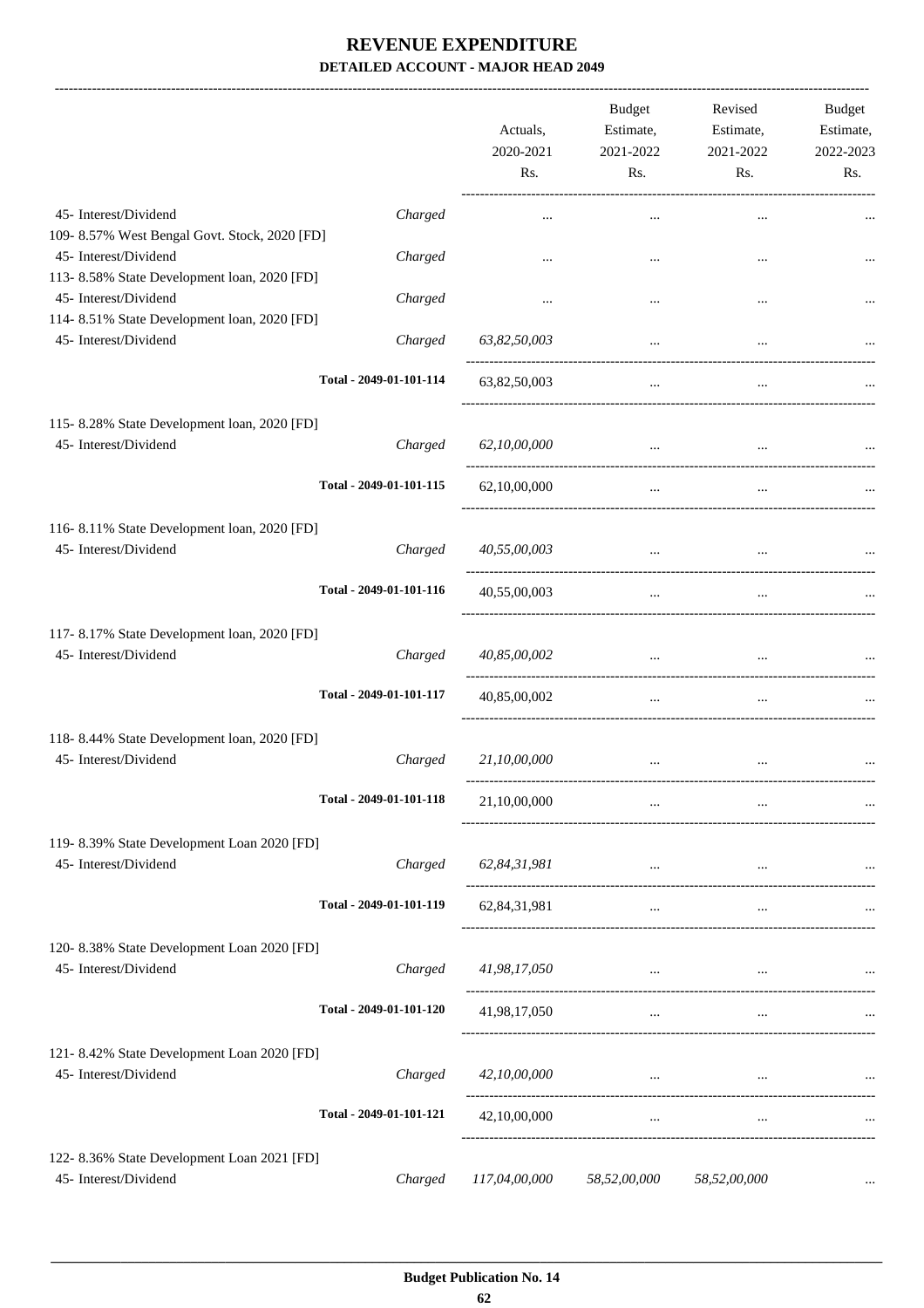|                                                                      |                         | Actuals,<br>2020-2021<br>Rs. | <b>Budget</b><br>Estimate,<br>2021-2022<br>Rs. | Revised<br>Estimate,<br>2021-2022<br>Rs. | Budget<br>Estimate,<br>2022-2023<br>Rs. |
|----------------------------------------------------------------------|-------------------------|------------------------------|------------------------------------------------|------------------------------------------|-----------------------------------------|
|                                                                      | Total - 2049-01-101-122 |                              | 117,04,00,000 58,52,00,000 58,52,00,000        |                                          |                                         |
| 123-8.44% State Development Loan 2021 [FD]<br>45- Interest/Dividend  | Charged                 |                              | 149,64,12,000 74,83,00,000                     | 74,83,00,000                             |                                         |
|                                                                      | Total - 2049-01-101-123 |                              | 149,64,12,000 74,83,00,000 74,83,00,000        |                                          |                                         |
| 124-8.60% State Development Loan 2021 [FD]<br>45- Interest/Dividend  | Charged                 |                              | 430,00,00,000 215,00,00,000                    | 215,00,00,000                            |                                         |
|                                                                      | Total - 2049-01-101-124 | 430,00,00,000                | 215,00,00,000                                  | 215,00,00,000                            |                                         |
| 125-8.65% State Development Loan 2021 [FD]<br>45- Interest/Dividend  | Charged                 |                              | 216,25,00,016 108,13,00,000                    | 108,13,00,000                            |                                         |
|                                                                      | Total - 2049-01-101-125 | 216,25,00,016                |                                                | 108,13,00,000 108,13,00,000              |                                         |
| 126-8.61% State Development Loan 2021 [FD]<br>45- Interest/Dividend  | Charged                 | 86,10,00,008                 | 43,05,00,000                                   | 43,05,00,000                             |                                         |
|                                                                      | Total - 2049-01-101-126 |                              | 86,10,00,008 43,05,00,000 43,05,00,000         |                                          |                                         |
| 127- 8.55% State Development Loan 2021 [FD]<br>45- Interest/Dividend | Charged                 | 85,50,00,002                 | 42,75,00,000                                   | 42,75,00,000                             |                                         |
|                                                                      | Total - 2049-01-101-127 | 85,50,00,002                 | 42,75,00,000                                   | 42,75,00,000                             |                                         |
| 128-8.64% State Development Loan 2021 [FD]<br>45- Interest/Dividend  | Charged                 |                              | 86,40,00,000 43,20,00,000                      | 43,20,00,000                             |                                         |
|                                                                      | Total - 2049-01-101-128 | 86,40,00,000                 |                                                | 43,20,00,000 43,20,00,000                |                                         |
| 129- 9.08% State Development Loan 2021 [FD]<br>45- Interest/Dividend | Charged                 | 136,20,00,000                | 136,20,00,000                                  | 136,20,00,000                            |                                         |
|                                                                      | Total - 2049-01-101-129 | 136,20,00,000                | 136,20,00,000                                  | 136,20,00,000                            |                                         |
| 130- 9.28% State Development Loan 2021 [FD]<br>45- Interest/Dividend | Charged                 | 92,80,00,000                 | 92,80,00,000                                   | 92,80,00,000                             |                                         |
|                                                                      | Total - 2049-01-101-130 |                              | 92,80,00,000 92,80,00,000 92,80,00,000         |                                          |                                         |
| 131-9.04% State Development Loan 2021 [FD]<br>45- Interest/Dividend  | Charged                 | 97,22,84,996                 | 113,00,00,000                                  | 113,00,00,000                            | $\cdots$                                |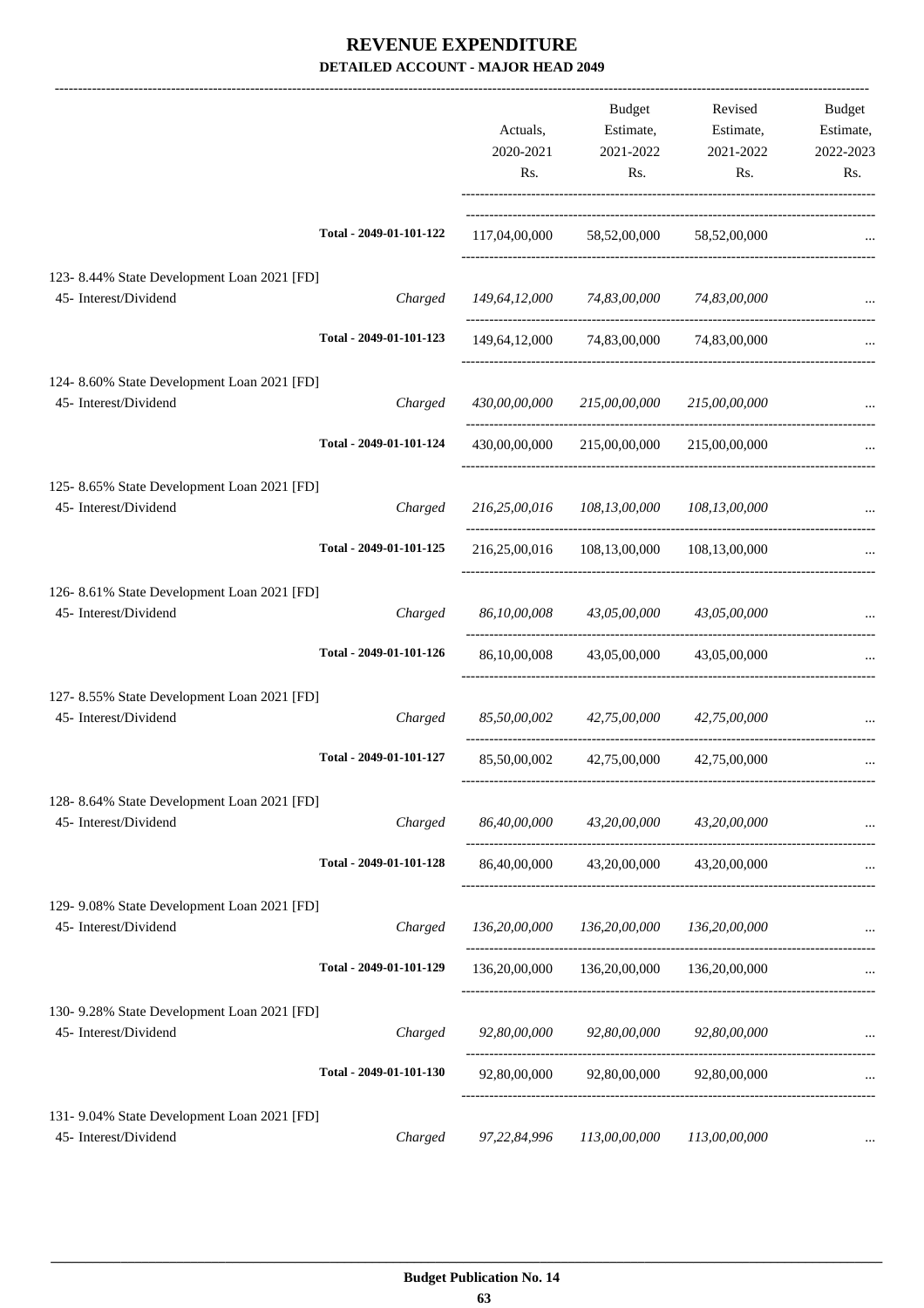|                                                                                           |                         | Actuals,<br>2020-2021<br>Rs. | <b>Budget</b><br>Estimate,<br>2021-2022<br>Rs.   | Revised<br>Estimate,<br>2021-2022<br>Rs.                | <b>Budget</b><br>Estimate,<br>2022-2023<br>Rs. |
|-------------------------------------------------------------------------------------------|-------------------------|------------------------------|--------------------------------------------------|---------------------------------------------------------|------------------------------------------------|
|                                                                                           | Total - 2049-01-101-131 |                              | 97,22,84,996 113,00,00,000 113,00,00,000         |                                                         |                                                |
| 132-8.81% State Development Loan 2021 [FD]<br>45- Interest/Dividend                       | Charged                 |                              | 114,53,00,004 114,53,00,000 114,53,00,000        |                                                         |                                                |
|                                                                                           | Total - 2049-01-101-132 |                              | 114,53,00,004 114,53,00,000 114,53,00,000        |                                                         |                                                |
| 133-8.75% State Development Loan 2022 [FD]<br>45- Interest/Dividend                       | Charged                 |                              | 70,00,00,006 70,00,00,000                        | 70,00,00,000                                            |                                                |
|                                                                                           | Total - 2049-01-101-133 | 70,00,00,006                 | 70,00,00,000                                     | 70,00,00,000                                            |                                                |
| 134-8.66% State Development Loan 2022 [FD]<br>45- Interest/Dividend                       | Charged                 | 86,60,00,000                 | 86,60,00,000                                     | 86,60,00,000                                            |                                                |
|                                                                                           | Total - 2049-01-101-134 | 86,60,00,000                 | 86,60,00,000                                     | 86,60,00,000                                            |                                                |
| 135-8.80% State Development Loan 2022 [FD]<br>45- Interest/Dividend                       | Charged                 | 88,00,00,000                 | 88,00,00,000                                     | 88,00,00,000                                            |                                                |
|                                                                                           | Total - 2049-01-101-135 |                              | 88,00,00,000 88,00,00,000 88,00,00,000           |                                                         |                                                |
| 136-9.36% State Development Loan 2022 received on 30.3.2012<br>[FD]                       |                         |                              |                                                  |                                                         |                                                |
| 45- Interest/Dividend                                                                     | Charged                 |                              | 148,28,73,600 62,48,74,000 62,48,74,000          |                                                         |                                                |
|                                                                                           | Total - 2049-01-101-136 |                              | 148, 28, 73, 600 62, 48, 74, 000 62, 48, 74, 000 |                                                         |                                                |
| 137-9.31% West Bengal Govt. Stock 2022 received on 25.4.2012<br>[FD]                      |                         |                              |                                                  |                                                         |                                                |
| 45- Interest/Dividend                                                                     | Charged                 |                              |                                                  | 256,31,13,528 232,75,00,000 232,75,00,000 116,37,50,000 |                                                |
|                                                                                           | Total - 2049-01-101-137 |                              |                                                  | 256,31,13,528 232,75,00,000 232,75,00,000 116,37,50,000 |                                                |
| 138-9.23% West Bengal Govt. Stock 2022 received on 9.5.2012 [FD]<br>45- Interest/Dividend | Charged                 |                              |                                                  | 92,30,00,002 92,30,00,000 92,30,00,000                  | 46,15,00,000                                   |
|                                                                                           | Total - 2049-01-101-138 |                              |                                                  | 92,30,00,002 92,30,00,000 92,30,00,000 46,15,00,000     |                                                |
| 139-9.22% West Bengal Govt. Stock 2022 received on 23.5.2012<br>[FD]                      |                         |                              |                                                  |                                                         |                                                |
| 45- Interest/Dividend                                                                     | Charged                 | 138,30,00,000                | 138,30,00,000                                    | 138,30,00,000                                           | 69,15,00,000                                   |
|                                                                                           | Total - 2049-01-101-139 | 138,30,00,000                | 138,30,00,000                                    | 138,30,00,000                                           | 69,15,00,000                                   |
|                                                                                           |                         |                              |                                                  |                                                         |                                                |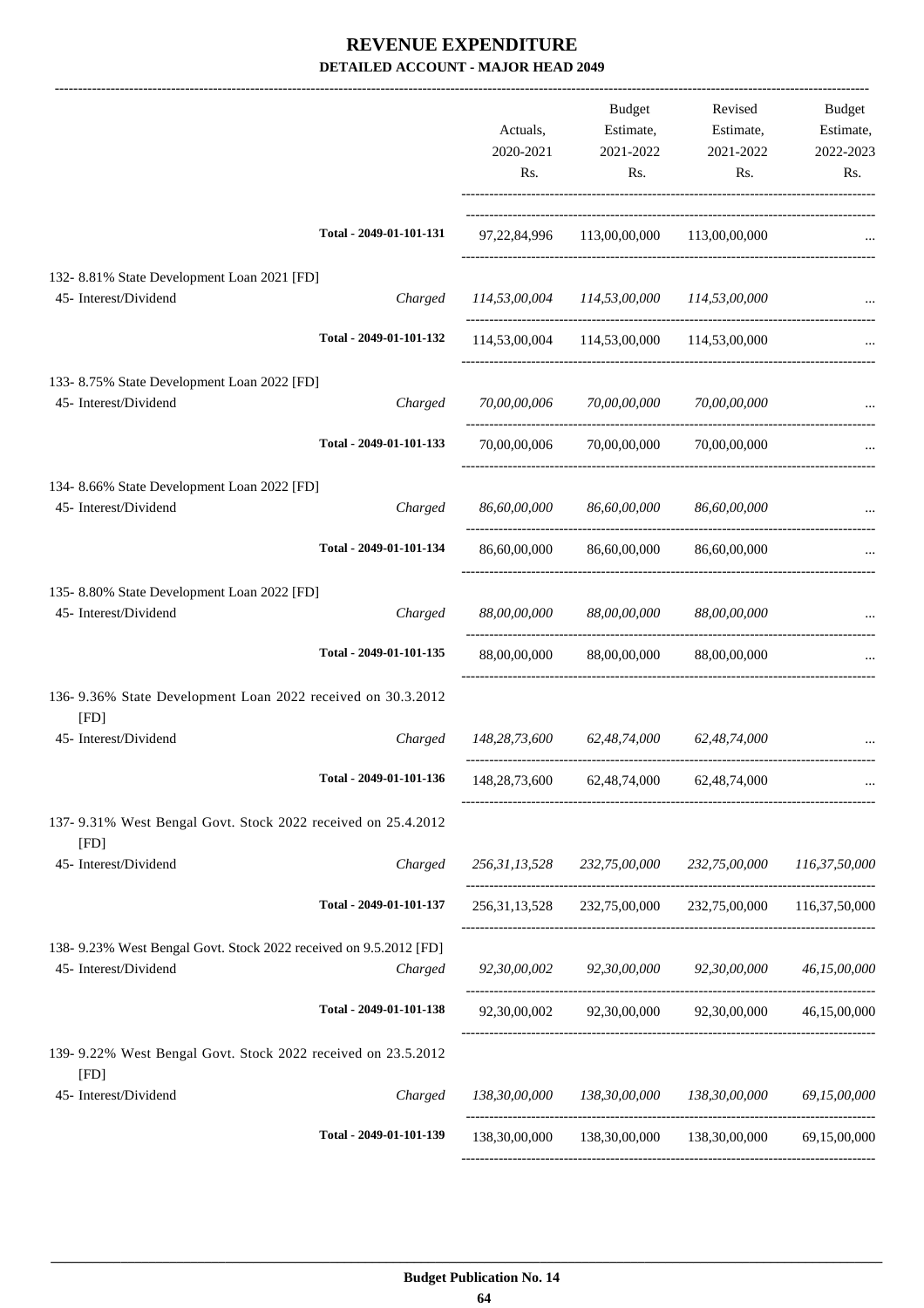|                                                                        |                         | Actuals,<br>2020-2021<br>Rs. | <b>Budget</b><br>Estimate,<br>2021-2022<br>Rs. | Revised<br>Estimate,<br>2021-2022<br>Rs.                    | Budget<br>Estimate,<br>2022-2023<br>Rs. |
|------------------------------------------------------------------------|-------------------------|------------------------------|------------------------------------------------|-------------------------------------------------------------|-----------------------------------------|
| 140- 8.95% West Bengal Govt. Stock 2022 received on 20.6.2012          |                         |                              |                                                |                                                             |                                         |
| [FD]<br>45- Interest/Dividend                                          | Charged                 | 44,75,00,004                 | 44,75,00,000                                   | 44,75,00,000                                                | 22,37,50,000                            |
|                                                                        | Total - 2049-01-101-140 | 44,75,00,004                 | 44,75,00,000                                   | 44,75,00,000                                                | 22,37,50,000                            |
| 141-8.91% West Bengal Govt. Stock 2022 received on 18.7.2012<br>[FD]   |                         |                              |                                                |                                                             |                                         |
| 45- Interest/Dividend                                                  | Charged                 | 133,65,00,000                | 133,65,00,000                                  | 133,65,00,000                                               | 66,82,50,000                            |
|                                                                        | Total - 2049-01-101-141 |                              | 133,65,00,000 133,65,00,000 133,65,00,000      |                                                             | 66,82,50,000                            |
| 142- 8.96% West Bengal Govt. Stock 2022 received on 22.8.2012<br>[FD]  |                         |                              |                                                |                                                             |                                         |
| 45- Interest/Dividend                                                  | Charged                 |                              | 134,40,00,000 134,40,00,000                    | 134,40,00,000                                               | 67,20,00,000                            |
|                                                                        | Total - 2049-01-101-142 |                              |                                                | 134,40,00,000 134,40,00,000 134,40,00,000                   | 67,20,00,000                            |
| 143-8.92% West Bengal Govt. Stock 2022 received on 20.9.2012<br>[FD]   |                         |                              |                                                |                                                             |                                         |
| 45- Interest/Dividend                                                  | Charged                 | 133,80,00,000                | 133,80,00,000                                  | 133,80,00,000                                               | 66,90,00,000                            |
|                                                                        | Total - 2049-01-101-143 |                              | 133,80,00,000 133,80,00,000                    | 133,80,00,000                                               | 66,90,00,000                            |
| 144- 8.90% West Bengal Govt. Stock 2022 received on 17.10.2012<br>[FD] |                         |                              |                                                |                                                             |                                         |
| 45- Interest/Dividend                                                  | Charged                 | 178,00,00,000                | 178,00,00,000                                  | 178,00,00,000                                               | 178,00,00,000                           |
|                                                                        | Total - 2049-01-101-144 | 178,00,00,000                | 178,00,00,000                                  | 178,00,00,000                                               | 178,00,00,000                           |
| 145-8.89% West Bengal Govt. Stock 2022 received on 7.11.2012           |                         |                              |                                                |                                                             |                                         |
| [FD]<br>45- Interest/Dividend                                          | Charged                 |                              |                                                | $44,45,00,004$ $44,45,00,000$ $44,45,00,000$ $44,45,00,000$ |                                         |
|                                                                        | Total - 2049-01-101-145 |                              |                                                | 44,45,00,004 44,45,00,000 44,45,00,000 44,45,00,000         |                                         |
| 146-9.01% West Bengal Govt. Stock 2022 received on 21.11.2012<br>[FD]  |                         |                              |                                                |                                                             |                                         |
| 45- Interest/Dividend                                                  | Charged                 |                              | 180,20,00,000 180,20,00,000                    | 180,20,00,000                                               | 180,20,00,000                           |
|                                                                        | Total - 2049-01-101-146 |                              |                                                | 180,20,00,000 180,20,00,000 180,20,00,000 180,20,00,000     |                                         |
| 147- 9.03% West Bengal Govt. Stock 2022 received on 19.12.2012<br>[FD] |                         |                              |                                                |                                                             |                                         |
| 45- Interest/Dividend                                                  | Charged                 | 180,60,00,004                | 180,60,00,000                                  | 180,60,00,000                                               | 180,60,00,000                           |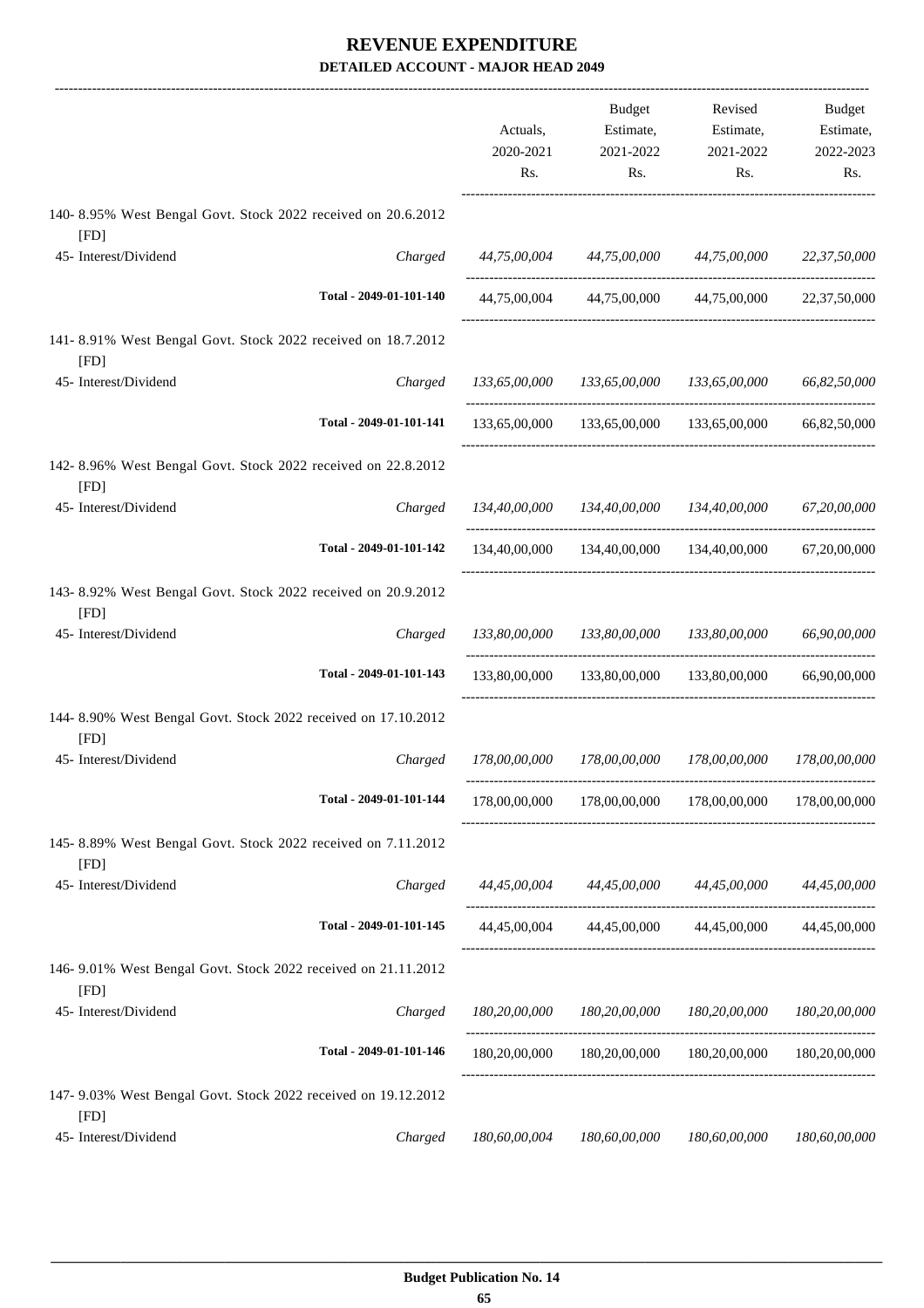|                                                                        |                         | Actuals,<br>2020-2021<br>Rs. | <b>Budget</b><br>Estimate,<br>2021-2022<br>Rs. | Revised<br>Estimate,<br>2021-2022<br>Rs.                | Budget<br>Estimate,<br>2022-2023<br>Rs. |
|------------------------------------------------------------------------|-------------------------|------------------------------|------------------------------------------------|---------------------------------------------------------|-----------------------------------------|
|                                                                        | Total - 2049-01-101-147 | 180,60,00,004                | 180,60,00,000                                  | 180,60,00,000                                           | 180,60,00,000                           |
| 148-8.64% West Bengal Govt. Stock 2023 received on 22.1.2013<br>[FD]   |                         |                              |                                                |                                                         |                                         |
| 45- Interest/Dividend                                                  | Charged                 | 69,12,00,000                 |                                                | 69,12,00,000 69,12,00,000                               | 69,12,00,000                            |
|                                                                        | Total - 2049-01-101-148 | 69,12,00,000                 |                                                | 69,12,00,000 69,12,00,000                               | 69,12,00,000                            |
| 149-8.60% West Bengal Govt. Stock 2023 received on 20.2.2013<br>[FD]   |                         |                              |                                                |                                                         |                                         |
| 45- Interest/Dividend                                                  | Charged                 | 21,50,00,000                 |                                                | 43.00.00.000 43.00.00.000                               | 43,00,00,000                            |
|                                                                        | Total - 2049-01-101-149 |                              |                                                | 21,50,00,000 43,00,00,000 43,00,00,000                  | 43,00,00,000                            |
| 150- 8.66% West Bengal Govt. Stock 2023 received on 06.03.2013<br>[FD] |                         |                              |                                                |                                                         |                                         |
| 45- Interest/Dividend                                                  | Charged                 |                              |                                                | 103,92,00,000 103,92,00,000 103,92,00,000 103,92,00,000 |                                         |
|                                                                        | Total - 2049-01-101-150 |                              |                                                | 103,92,00,000 103,92,00,000 103,92,00,000 103,92,00,000 |                                         |
| 151-8.66% West Bengal Govt. Stock 2023 received on 20.3.2013<br>[FD]   |                         |                              |                                                |                                                         |                                         |
| 45- Interest/Dividend                                                  | Charged                 | 129,90,00,000                | 129,90,00,000                                  | 129,90,00,000                                           | 129,90,00,000                           |
|                                                                        | Total - 2049-01-101-151 | 129,90,00,000                | 129,90,00,000                                  | 129,90,00,000                                           | 129,90,00,000                           |
| 152- 8.26% West Bengal Govt. Stock 2023 received on 25.04.2013         |                         |                              |                                                |                                                         |                                         |
| [FD]<br>45- Interest/Dividend                                          | Charged                 |                              | 82,60,00,000 82,60,00,000 82,60,00,000         |                                                         | 82,60,00,000                            |
|                                                                        | Total - 2049-01-101-152 | 82,60,00,000                 |                                                | 82,60,00,000 82,60,00,000                               | 82,60,00,000                            |
| 153-7.63% West Bengal Govt. Stock 2023 received on 22.05.2013<br>[FD]  |                         |                              |                                                |                                                         |                                         |
| 45- Interest/Dividend                                                  | Charged                 | 76,30,00,002                 |                                                | 76,30,00,000 76,30,00,000                               | 76,30,00,000                            |
|                                                                        | Total - 2049-01-101-153 |                              |                                                | 76,30,00,002 76,30,00,000 76,30,00,000 76,30,00,000     |                                         |
| 154-7.82% West Bengal Govt. Stock 2023 received on 19.06.2013<br>[FD]  |                         |                              |                                                |                                                         |                                         |
| 45- Interest/Dividend                                                  | Charged                 | 156,40,00,000                | 156,40,00,000                                  | 156,40,00,000 156,40,00,000                             |                                         |
|                                                                        | Total - 2049-01-101-154 |                              | 156,40,00,000 156,40,00,000 156,40,00,000      |                                                         | 156,40,00,000                           |
| 155-7.98% West Bengal Govt. Stock 2023 received on 03.07.2013<br>[FD]  |                         |                              |                                                |                                                         |                                         |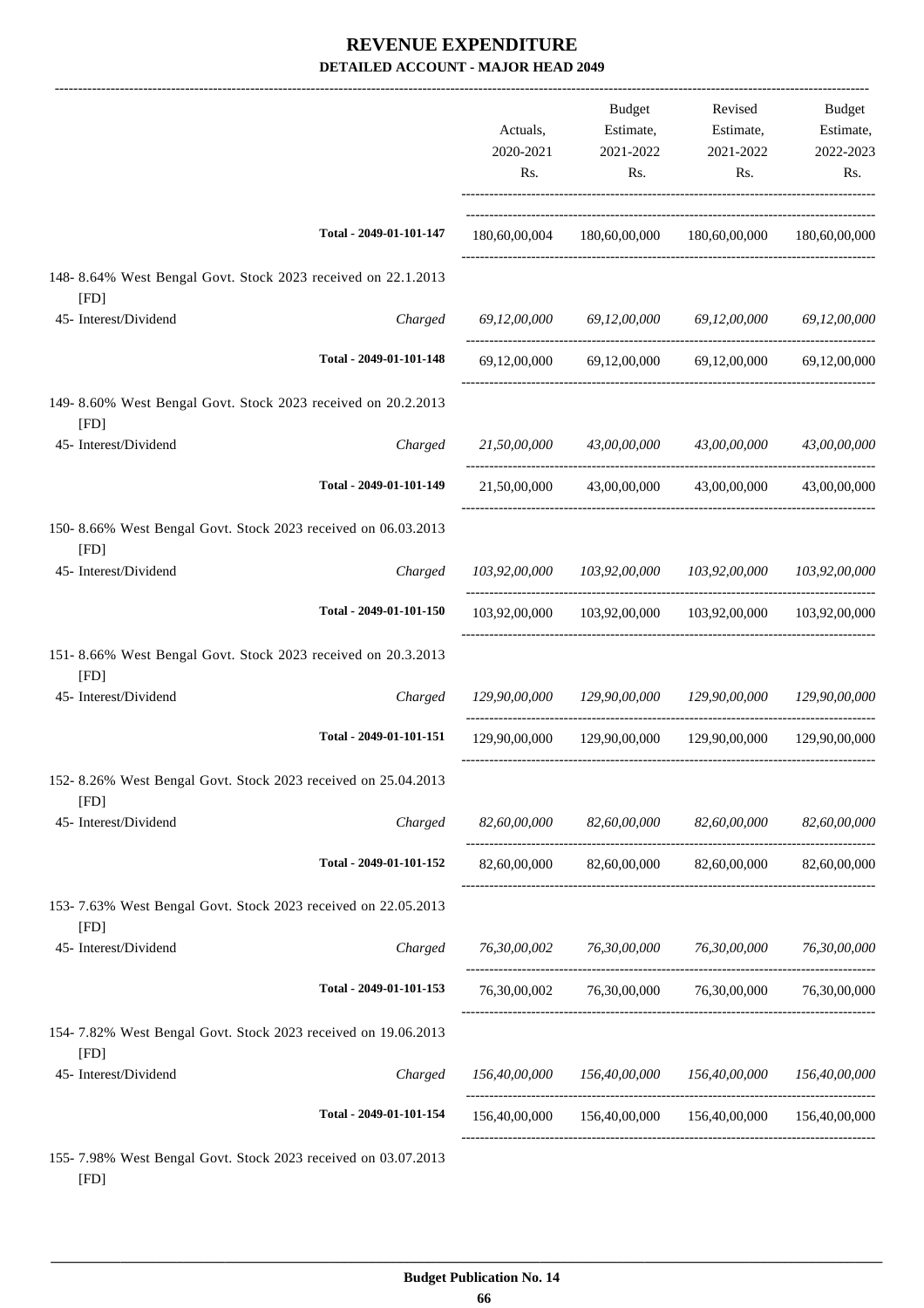|                                                                        |                         | Actuals,<br>2020-2021 | <b>Budget</b><br>Estimate,<br>2021-2022 | Revised<br>Estimate,<br>2021-2022                   | Budget<br>Estimate,<br>2022-2023 |
|------------------------------------------------------------------------|-------------------------|-----------------------|-----------------------------------------|-----------------------------------------------------|----------------------------------|
|                                                                        |                         | Rs.                   | Rs.                                     | Rs.                                                 | Rs.                              |
| 45- Interest/Dividend                                                  | Charged                 | 79,80,00,000          | 79,80,00,000                            | 79,80,00,000                                        | 79,80,00,000                     |
|                                                                        | Total - 2049-01-101-155 | 79,80,00,000          | 79,80,00,000                            | 79,80,00,000                                        | 79,80,00,000                     |
| 156-9.48% West Bengal Govt. Stock 2023 received on 17.07.2013<br>[FD]  |                         |                       |                                         |                                                     |                                  |
| 45- Interest/Dividend                                                  | Charged                 | 94,80,00,000          | 94,80,00,000                            | 94,80,00,000                                        | 94,80,00,000                     |
|                                                                        | Total - 2049-01-101-156 | 94,80,00,000          | 94,80,00,000                            | 94,80,00,000                                        | 94,80,00,000                     |
| 157- 9.72% West Bengal Govt. Stock 2023 received on 01.08.2013<br>[FD] |                         |                       |                                         |                                                     |                                  |
| 45- Interest/Dividend                                                  | Charged                 | 97.20.00.000          | 97,20,00,000                            | 97,20,00,000                                        | 97,20,00,000                     |
|                                                                        | Total - 2049-01-101-157 | 97,20,00,000          | 97,20,00,000                            | 97,20,00,000                                        | 97,20,00,000                     |
| 158-9.84% West Bengal Govt. Stock 2023 received on 28.08.2013<br>[FD]  |                         |                       |                                         |                                                     |                                  |
| 45- Interest/Dividend                                                  | Charged                 |                       | 91,86,42,720 91,86,43,000               | 91,86,43,000                                        | 91,86,43,000                     |
|                                                                        | Total - 2049-01-101-158 | 91,86,42,720          | 91,86,43,000                            | 91,86,43,000                                        | 91,86,43,000                     |
| 159- 9.94% West Bengal Govt. Stock 2023 received on 25.09.2013<br>[FD] |                         |                       |                                         |                                                     |                                  |
| 45- Interest/Dividend                                                  | Charged                 | 149,10,00,000         | 149,10,00,000                           | 149,10,00,000                                       | 149,10,00,000                    |
|                                                                        | Total - 2049-01-101-159 | 149,10,00,000         | 149,10,00,000                           | 149,10,00,000                                       | 149,10,00,000                    |
| 160- 9.35% West Bengal Govt. Stock 2023 received on 09.10.2013<br>[FD] |                         |                       |                                         |                                                     |                                  |
| 45- Interest/Dividend                                                  | Charged                 |                       | 73,23,01,353 93,50,00,000 93,50,00,000  |                                                     | 93,50,00,000                     |
|                                                                        | Total - 2049-01-101-160 |                       |                                         | 73,23,01,353 93,50,00,000 93,50,00,000              | 93,50,00,000                     |
| 161-9.35% West Bengal Govt. Stock 2023 received on 23.10.2013<br>[FD]  |                         |                       |                                         |                                                     |                                  |
| 45- Interest/Dividend                                                  | Charged                 |                       |                                         | 73,23,01,353 52,96,03,000 52,96,03,000              | 52,96,03,000                     |
|                                                                        | Total - 2049-01-101-161 |                       |                                         | 73,23,01,353 52,96,03,000 52,96,03,000 52,96,03,000 |                                  |
| 162- 9.42% West Bengal Govt. Stock 2023 received on 06.11.2013<br>[FD] |                         |                       |                                         |                                                     |                                  |
| 45- Interest/Dividend                                                  | Charged                 | 188,40,00,000         |                                         | 141,30,00,000  141,30,00,000  141,30,00,000         |                                  |
|                                                                        | Total - 2049-01-101-162 | 188,40,00,000         |                                         | 141,30,00,000 141,30,00,000 141,30,00,000           |                                  |
|                                                                        |                         |                       |                                         |                                                     |                                  |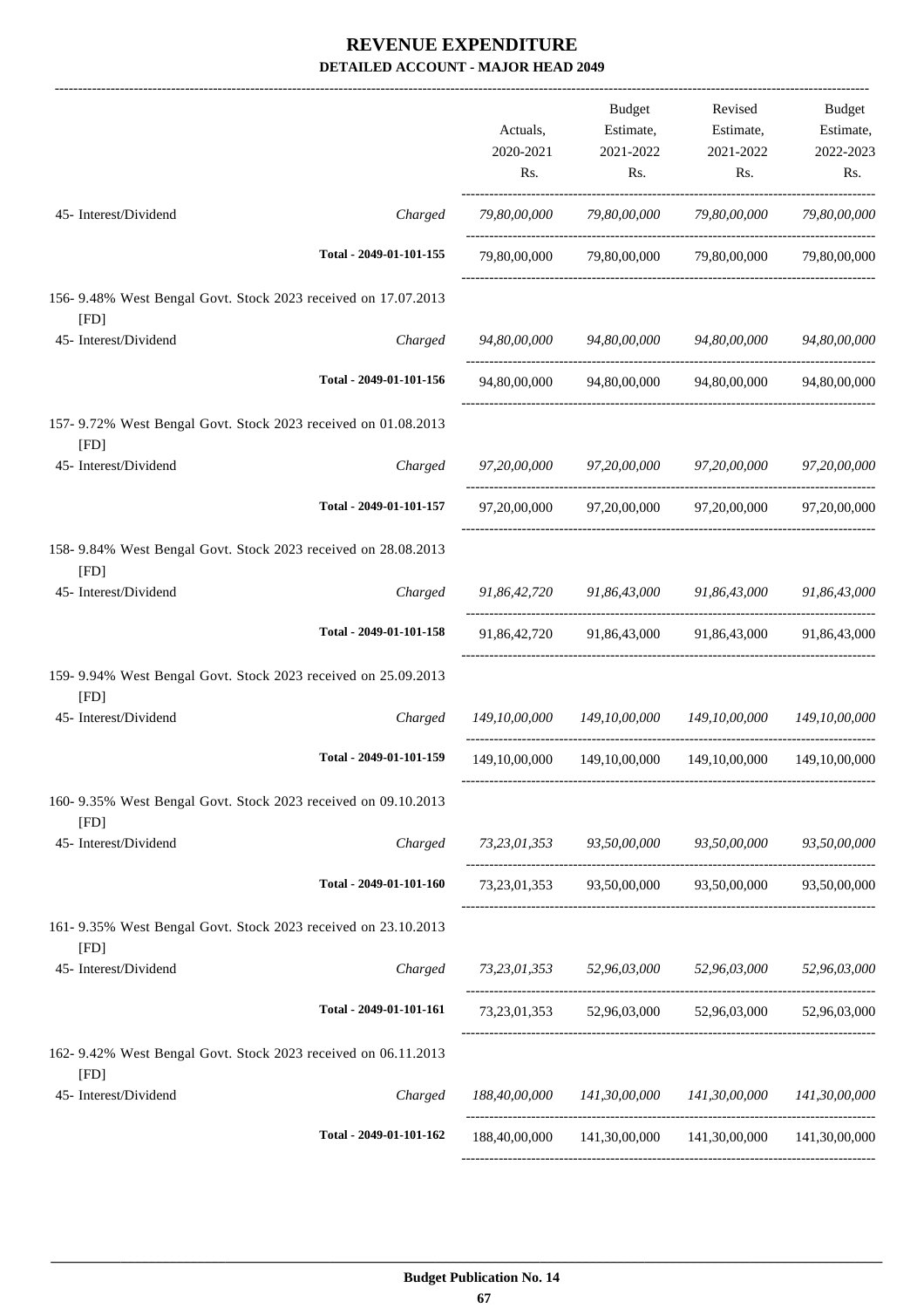|                                                                                      |                         | Actuals,<br>2020-2021<br>Rs. | <b>Budget</b><br>Estimate,<br>2021-2022<br>Rs. | Revised<br>Estimate,<br>2021-2022<br>Rs. | <b>Budget</b><br>Estimate,<br>2022-2023<br>Rs. |
|--------------------------------------------------------------------------------------|-------------------------|------------------------------|------------------------------------------------|------------------------------------------|------------------------------------------------|
| 163-9.42% West Bengal Govt. Stock 2023 received on 20.11.2013                        |                         |                              |                                                |                                          |                                                |
| [FD]<br>45- Interest/Dividend                                                        | Charged                 | 47,10,00,000                 | 94,20,00,000                                   | 94,20,00,000                             | 94,20,00,000                                   |
|                                                                                      | Total - 2049-01-101-163 | 47,10,00,000                 | 94,20,00,000                                   | 94,20,00,000                             | 94,20,00,000                                   |
| 164- 9.37% West Bengal Govt. Stock 2023 received on 04.12.2013<br>[FD]               |                         |                              |                                                |                                          |                                                |
| 45- Interest/Dividend                                                                | Charged                 | 46,85,00,002                 | 46,85,00,000                                   | 46,85,00,000                             | 46,85,00,000                                   |
|                                                                                      | Total - 2049-01-101-164 | 46,85,00,002                 | 46,85,00,000                                   | 46,85,00,000                             | 46,85,00,000                                   |
| 165-9.54% West Bengal Govt. Stock 2023 received on 18.12.2013                        |                         |                              |                                                |                                          |                                                |
| [FD]<br>45- Interest/Dividend                                                        | Charged                 | 95,40,00,000                 | 95,40,00,000                                   | 95,40,00,000                             | 95,40,00,000                                   |
|                                                                                      | Total - 2049-01-101-165 | 95,40,00,000                 | 95,40,00,000                                   | 95,40,00,000                             | 95,40,00,000                                   |
| 166- 9.4% West Bengal SDL 2024 received on 01.01.2014 [FD]<br>45- Interest/Dividend  | Charged                 | 75,20,00,000                 | 75,20,00,000                                   | 75,20,00,000                             | 75,20,00,000                                   |
|                                                                                      | Total - 2049-01-101-166 | 75,20,00,000                 | 75,20,00,000                                   | 75,20,00,000                             | 75,20,00,000                                   |
| 167- 9.26% West Bengal SDL 2024 received on 16.01.2014 [FD]<br>45- Interest/Dividend | Charged                 | 111,12,00,000                | 111,12,00,000                                  | 111,12,00,000                            | 111,12,00,000                                  |
|                                                                                      | Total - 2049-01-101-167 | 111,12,00,000                | 111,12,00,000                                  | 111,12,00,000                            | 111,12,00,000                                  |
| 168-9.42% West Bengal SDL 2024 received on 30.01.2014 [FD]<br>45- Interest/Dividend  | Charged                 | 125,75,01,480                | 94,20,00,000                                   | 94,20,00,000                             | 94,20,00,000                                   |
|                                                                                      | Total - 2049-01-101-168 | 125,75,01,480                | 94,20,00,000                                   | 94,20,00,000                             | 94,20,00,000                                   |
| 169- 9.72% West Bengal SDL 2024 received on 12.02.2014 [FD]<br>45- Interest/Dividend | Charged                 | 48,60,00,000                 | 97,20,00,000                                   | 97,20,00,000                             | 97,20,00,000                                   |
|                                                                                      | Total - 2049-01-101-169 | 48,60,00,000                 | 97,20,00,000                                   | 97,20,00,000                             | 97,20,00,000                                   |
| 170- 9.85% West Bengal SDL 2024 received on 26.02.2014 [FD]<br>45- Interest/Dividend | Charged                 | 98,50,00,002                 | 98,50,00,000                                   | 98,50,00,000                             | 98,50,00,000                                   |
|                                                                                      | Total - 2049-01-101-170 |                              | 98,50,00,002 98,50,00,000                      | 98,50,00,000                             | 98,50,00,000                                   |
| 171- 9.70% West Bengal SDL 2024 received on 13.03.2014 [FD]<br>45- Interest/Dividend | Charged                 | 97,00,00,000                 | 97,00,00,000                                   | 97,00,00,000                             | 97,00,00,000                                   |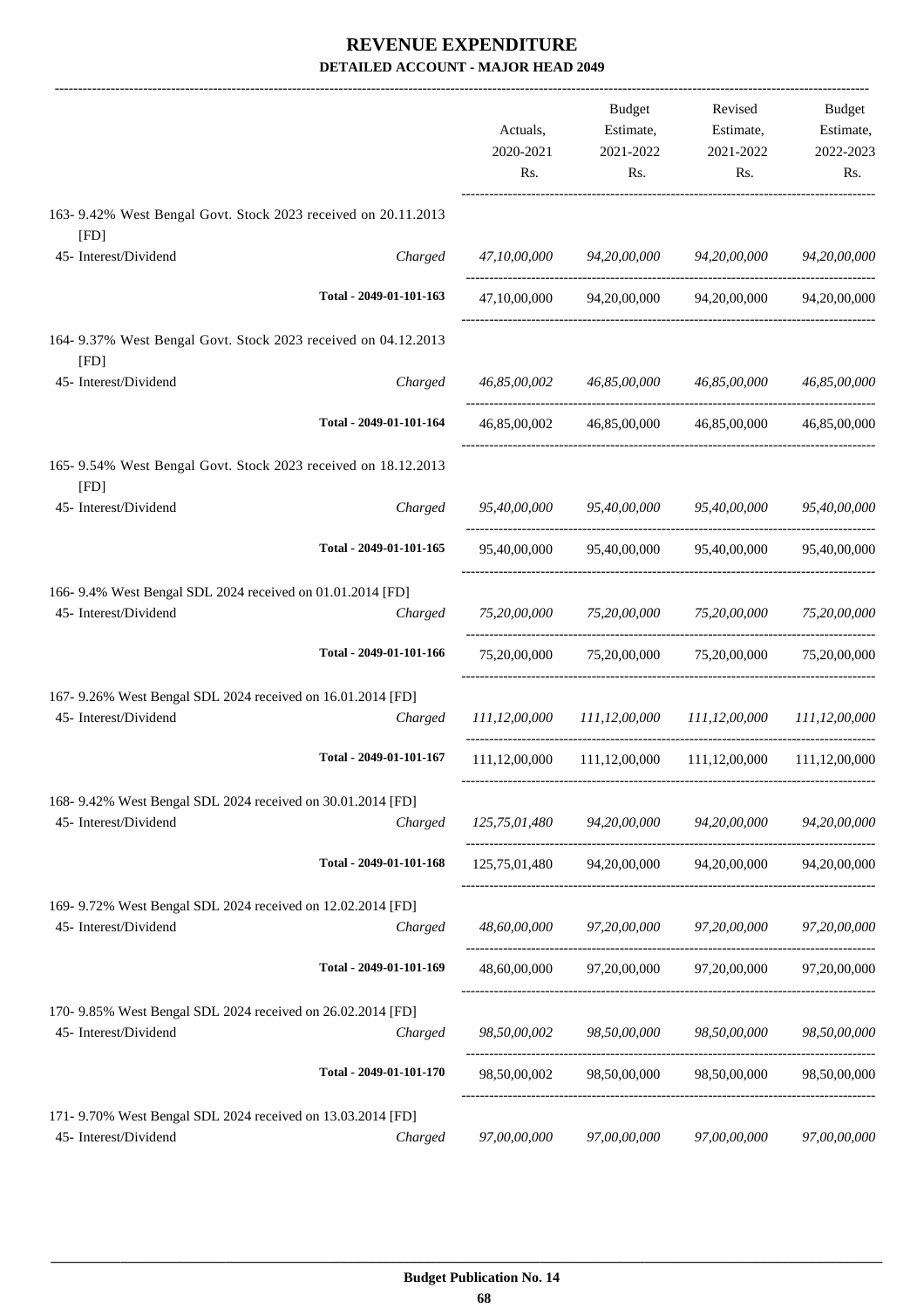|                                                                                      |                         | Actuals,<br>2020-2021<br>Rs. | <b>Budget</b><br>Estimate,<br>2021-2022<br>Rs. | Revised<br>Estimate,<br>2021-2022<br>Rs. | <b>Budget</b><br>Estimate,<br>2022-2023<br>Rs. |
|--------------------------------------------------------------------------------------|-------------------------|------------------------------|------------------------------------------------|------------------------------------------|------------------------------------------------|
|                                                                                      | Total - 2049-01-101-171 | 97,00,00,000                 |                                                | 97,00,00,000 97,00,00,000                | 97,00,00,000                                   |
| 172- 9.40% West Bengal SDL 2024 received on 23.04.2014 [FD]<br>45- Interest/Dividend | Charged                 | 169,20,00,000                | 169,20,00,000                                  | 169,20,00,000 169,20,00,000              |                                                |
|                                                                                      | Total - 2049-01-101-172 | 169,20,00,000                | 169,20,00,000                                  | 169,20,00,000                            | 169,20,00,000                                  |
| 173- 9.23% West Bengal SDL 2024 received on 15.05.2014 [FD]<br>45- Interest/Dividend | Charged                 | 73,84,00,000                 |                                                | 73,84,00,000 73,84,00,000                | 73,84,00,000                                   |
|                                                                                      | Total - 2049-01-101-173 | 73,84,00,000                 | 73,84,00,000                                   | 73,84,00,000                             | 73,84,00,000                                   |
| 174- 9.15% West Bengal SDL 2024 received on 28.05.2014 [FD]<br>45- Interest/Dividend | Charged                 | 91,50,00,006                 | 91,50,00,000                                   | 91,50,00,000                             | 91,50,00,000                                   |
|                                                                                      | Total - 2049-01-101-174 | 91,50,00,006                 | 91,50,00,000                                   | 91,50,00,000                             | 91,50,00,000                                   |
| 175- 9.00% West Bengal SDL 2024 received on 25.06.2014 [FD]<br>45- Interest/Dividend | Charged                 | 90,00,00,000                 | 90,00,00,000                                   | 90.00.00.000                             | 90,00,00,000                                   |
|                                                                                      | Total - 2049-01-101-175 | 90,00,00,000                 | 90,00,00,000                                   | 90,00,00,000                             | 90,00,00,000                                   |
| 176- 8.98% West Bengal SDL 2024 received on 23.07.2014 [FD]<br>45- Interest/Dividend | Charged                 | 134,70,00,000                | 134,70,00,000                                  | 134,70,00,000                            | 134,70,00,000                                  |
|                                                                                      | Total - 2049-01-101-176 | 134,70,00,000                | 134,70,00,000                                  | 134,70,00,000                            | 134,70,00,000                                  |
| 177- 9.10% West Bengal SDL 2024 received on 27.08.2014 [FD]<br>45- Interest/Dividend | Charged                 |                              | 180,34,08,204 136,50,00,000                    | 136,50,00,000                            | 136,50,00,000                                  |
|                                                                                      | Total - 2049-01-101-177 | 180, 34, 08, 204             | 136,50,00,000                                  | 136,50,00,000                            | 136,50,00,000                                  |
| 178-8.99% West Bengal SDL 2024 received on 24.09.2014 [FD]<br>45- Interest/Dividend  | Charged                 | 179,80,00,004                | 179,80,00,000                                  | 179,80,00,000                            | 179,80,00,000                                  |
|                                                                                      | Total - 2049-01-101-178 | 179,80,00,004                | 179,80,00,000                                  | 179,80,00,000                            | 179,80,00,000                                  |
| 179-8.74% West Bengal SDL 2024 received on 29.10.2014 [FD]<br>45- Interest/Dividend  | Charged                 |                              | 131,10,00,000 131,10,00,000                    | 131,10,00,000                            | 131,10,00,000                                  |
|                                                                                      | Total - 2049-01-101-179 | 131,10,00,000                | 131,10,00,000                                  | 131,10,00,000                            | 131,10,00,000                                  |
| 180-8.44% West Bengal SDL 2024 received on 12.11.2014 [FD]<br>45- Interest/Dividend  | Charged                 | 84,40,00,000                 | 84,40,00,000                                   | 84,40,00,000                             | 84,40,00,000                                   |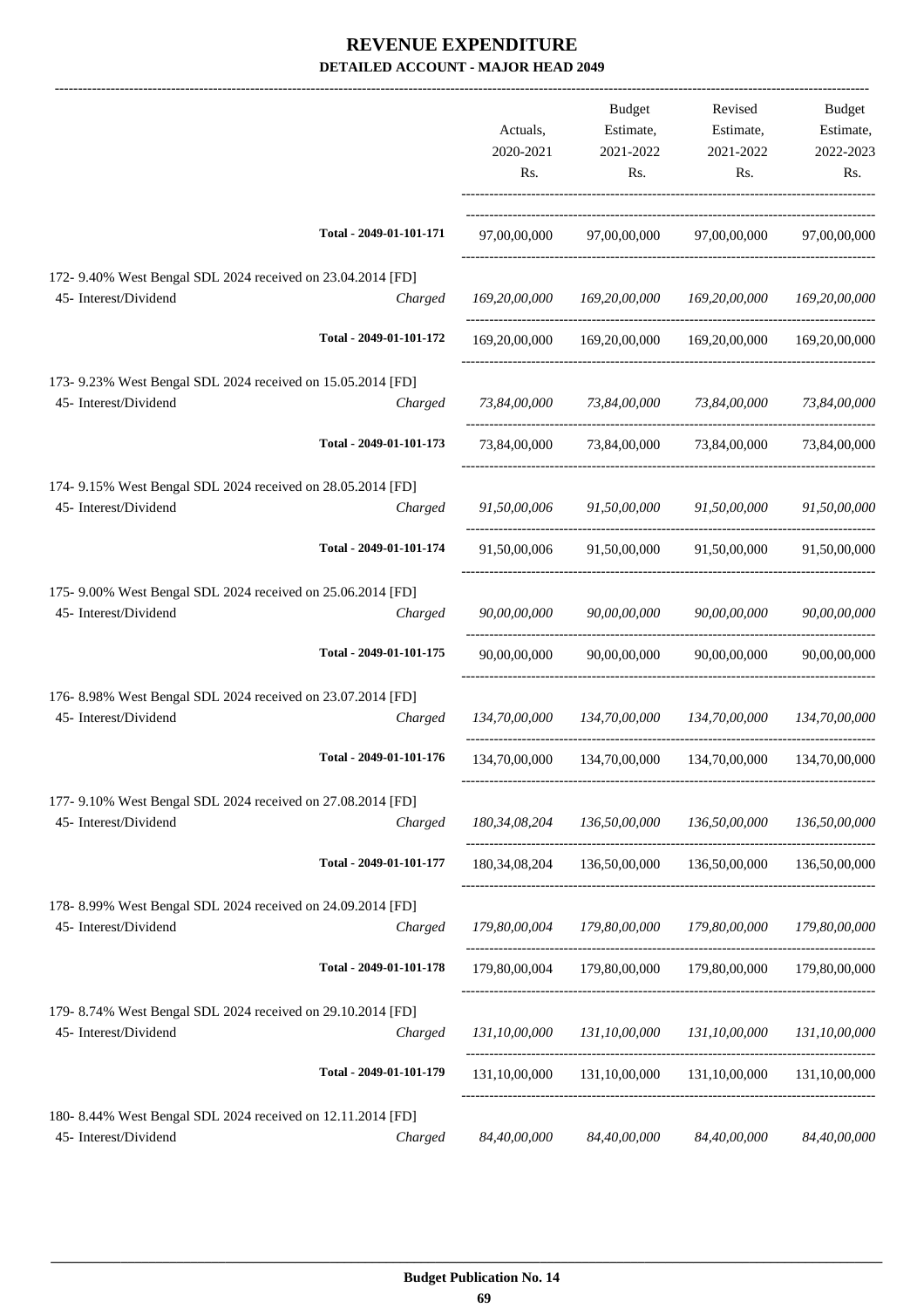|                                                                                     |                         | Actuals,<br>2020-2021<br>Rs. | <b>Budget</b><br>Estimate,<br>2021-2022<br>Rs. | Revised<br>Estimate,<br>2021-2022<br>Rs.  | <b>Budget</b><br>Estimate,<br>2022-2023<br>Rs. |
|-------------------------------------------------------------------------------------|-------------------------|------------------------------|------------------------------------------------|-------------------------------------------|------------------------------------------------|
|                                                                                     | Total - 2049-01-101-180 | 84,40,00,000                 |                                                | 84,40,00,000 84,40,00,000                 | 84,40,00,000                                   |
| 181-8.45% West Bengal SDL 2024 received on 26.11.2014 [FD]<br>45- Interest/Dividend | Charged                 | 68,77,49,591                 | 84,50,00,000                                   | 84,50,00,000                              | 84,50,00,000                                   |
|                                                                                     | Total - 2049-01-101-181 |                              | 68,77,49,591 84,50,00,000                      | 84,50,00,000                              | 84,50,00,000                                   |
| 182-8.17% West Bengal SDL 2024 received on 10.12.2014 [FD]<br>45- Interest/Dividend | Charged                 | 81,70,00,000                 | 81,70,00,000                                   | 81,70,00,000                              | 81,70,00,000                                   |
|                                                                                     | Total - 2049-01-101-182 | 81,70,00,000                 | 81,70,00,000                                   | 81,70,00,000                              | 81,70,00,000                                   |
| 183-8.27% West Bengal SDL 2024 received on 24.12.2014 [FD]<br>45- Interest/Dividend | Charged                 | 82,70,00,002                 | 82,70,00,000                                   | 82,70,00,000                              | 82,70,00,000                                   |
|                                                                                     | Total - 2049-01-101-183 | 82,70,00,002                 | 82,70,00,000                                   | 82,70,00,000                              | 82,70,00,000                                   |
| 184-8.10% West Bengal SDL 2025 received on 28.01.2015 [FD]<br>45- Interest/Dividend | Charged                 | 174,15,00,000                | 243,00,00,000                                  | 243,00,00,000                             | 243,00,00,000                                  |
|                                                                                     | Total - 2049-01-101-184 | 174,15,00,000                | 243,00,00,000                                  | 243,00,00,000                             | 243,00,00,000                                  |
| 185-8.08% West Bengal SDL 2025 received on 25.02.2015 [FD]<br>45- Interest/Dividend | Charged                 | 202,00,00,000                | 202,00,00,000                                  | 202,00,00,000                             | 202,00,00,000                                  |
|                                                                                     | Total - 2049-01-101-185 | 202,00,00,000                | 202,00,00,000                                  | 202,00,00,000                             | 202,00,00,000                                  |
| 186-8.10% West Bengal SDL 2025 received on 11.03.2015 [FD]<br>45- Interest/Dividend | Charged                 | 174,15,00,000                | 105,30,00,000                                  | 105,30,00,000                             | 105,30,00,000                                  |
|                                                                                     | Total - 2049-01-101-186 |                              | 174,15,00,000 105,30,00,000                    | 105,30,00,000                             | 105,30,00,000                                  |
| 187-8.08% West Bengal SDL 2025 received on 29.04.2015 [FD]<br>45- Interest/Dividend | Charged                 | 80,80,00,000                 | 80,80,00,000                                   | 80,80,00,000                              | 80,80,00,000                                   |
|                                                                                     | Total - 2049-01-101-187 | 80,80,00,000                 | 80,80,00,000                                   | 80,80,00,000                              | 80,80,00,000                                   |
| 188-8.17% West Bengal SDL 2025 received on 27.05.2015 [FD]<br>45- Interest/Dividend | Charged                 | 122,55,00,005                | 122,55,00,000                                  | 122,55,00,000                             | 122,55,00,000                                  |
|                                                                                     | Total - 2049-01-101-188 | 122,55,00,005                |                                                | 122,55,00,000 122,55,00,000 122,55,00,000 |                                                |
| 189-8.21% West Bengal SDL 2025 received on 24.06.2015 [FD]<br>45- Interest/Dividend | Charged                 | 123,15,00,004                | 123,15,00,000                                  | 123,15,00,000                             | 123,15,00,000                                  |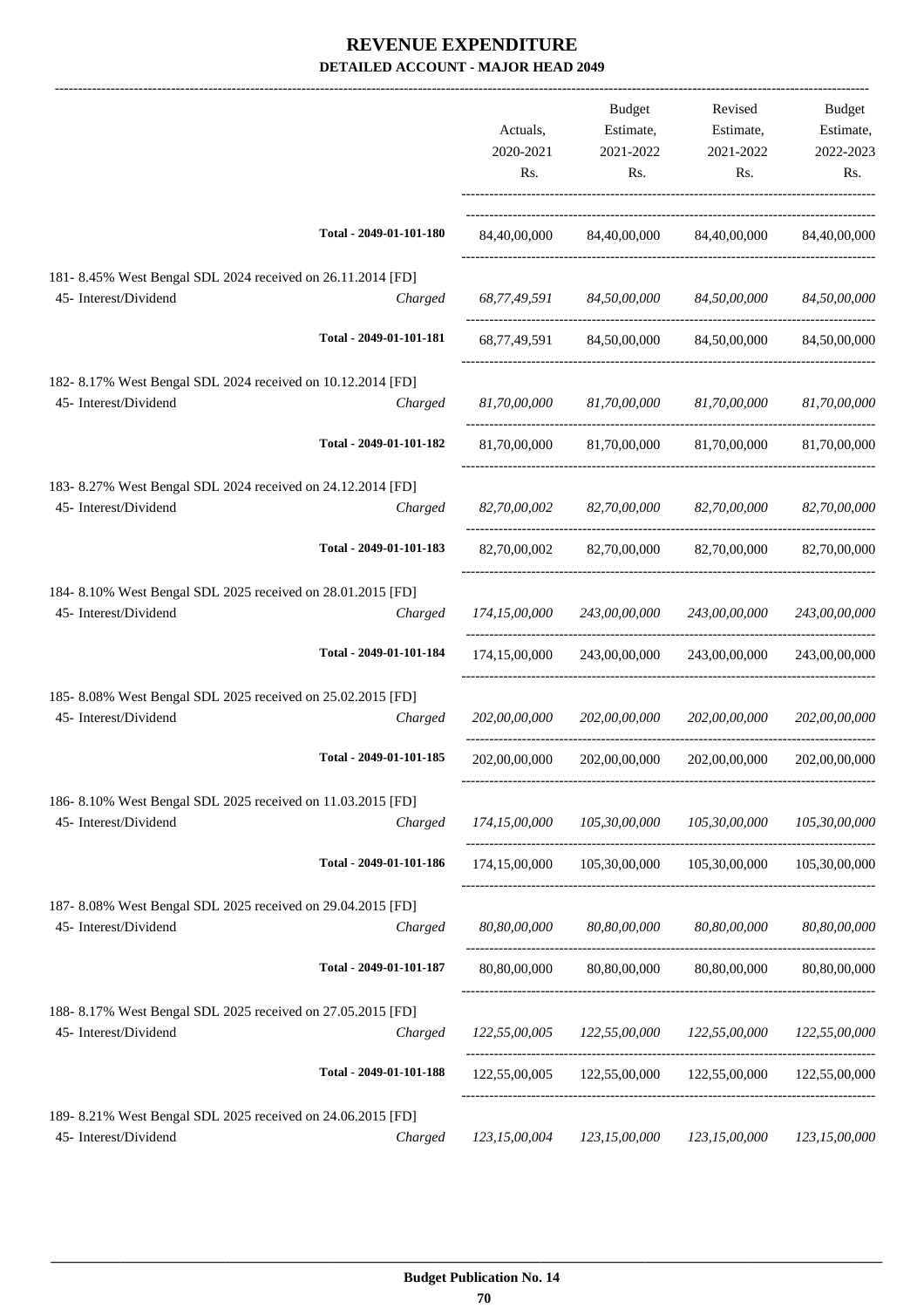|                                                                                      |                         | Actuals,<br>2020-2021<br>Rs. | <b>Budget</b><br>Estimate,<br>2021-2022<br>Rs. | Revised<br>Estimate,<br>2021-2022<br>Rs.                | Budget<br>Estimate,<br>2022-2023<br>Rs. |
|--------------------------------------------------------------------------------------|-------------------------|------------------------------|------------------------------------------------|---------------------------------------------------------|-----------------------------------------|
|                                                                                      | Total - 2049-01-101-189 | 123, 15, 00, 004             |                                                | 123,15,00,000 123,15,00,000 123,15,00,000               |                                         |
| 190-8.31% West Bengal SDL 2025 received on 29.07.2015 [FD]<br>45- Interest/Dividend  | Charged                 |                              | 207,75,00,327 124,65,00,000                    | 124,65,00,000 124,65,00,000                             |                                         |
|                                                                                      | Total - 2049-01-101-190 | 207, 75, 00, 327             | 124,65,00,000                                  | 124,65,00,000                                           | 124,65,00,000                           |
| 191-8.30% West Bengal SDL 2025 received on 26.08.2015 [FD]<br>45- Interest/Dividend  | Charged                 |                              |                                                | 250,50,00,000 124,50,00,000 124,50,00,000               | 124,50,00,000                           |
|                                                                                      | Total - 2049-01-101-191 | 250,50,00,000                | 124,50,00,000                                  | 124,50,00,000 124,50,00,000                             |                                         |
| 192-8.17% West Bengal SDL 2025 received on 23.09.2015 [FD]<br>45- Interest/Dividend  | Charged                 | 122,55,00,002                | 122,55,00,000                                  | 122,55,00,000                                           | 122,55,00,000                           |
|                                                                                      | Total - 2049-01-101-192 | 122,55,00,002                |                                                | 122,55,00,000 122,55,00,000 122,55,00,000               |                                         |
| 193- 7.97% West Bengal SDL 2025 received on 14.10.2015 [FD]<br>45- Interest/Dividend | Charged                 | 79,70,00,002                 | 79,70,00,000                                   | 79,70,00,000                                            | 79,70,00,000                            |
|                                                                                      | Total - 2049-01-101-193 | 79,70,00,002                 | 79,70,00,000                                   | 79,70,00,000                                            | 79,70,00,000                            |
| 194-8.15% West Bengal SDL 2025 received on 13.11.2015 [FD]<br>45- Interest/Dividend  | Charged                 | 122,25,00,006                | 122,25,00,000                                  | 122,25,00,000                                           | 122,25,00,000                           |
|                                                                                      | Total - 2049-01-101-194 | 122,25,00,006                | 122,25,00,000                                  | 122,25,00,000                                           | 122,25,00,000                           |
| 195-8.18% West Bengal SDL 2025 received on 26.11.2015 [FD]<br>45- Interest/Dividend  | Charged                 |                              | 113,88,50,415 98,16,00,000                     | 98,16,00,000                                            | 98,16,00,000                            |
|                                                                                      | Total - 2049-01-101-195 | 113,88,50,415                | 98,16,00,000                                   | 98,16,00,000                                            | 98,16,00,000                            |
| 196-8.22% West Bengal SDL 2025 received on 09.12.2015 [FD]<br>45- Interest/Dividend  | Charged                 | 82,20,00,000                 | 82,20,00,000                                   | 82,20,00,000                                            | 82,20,00,000                            |
|                                                                                      | Total - 2049-01-101-196 | 82,20,00,000                 | 82,20,00,000                                   | 82,20,00,000                                            | 82,20,00,000                            |
| 197- 8.27% West Bengal SDL 2025 received on 23.12.2015 [FD]<br>45- Interest/Dividend | Charged                 |                              | 225,41,00,006 107,51,00,000                    | 107,51,00,000                                           | 107,51,00,000                           |
|                                                                                      | Total - 2049-01-101-197 |                              |                                                | 225,41,00,006 107,51,00,000 107,51,00,000 107,51,00,000 |                                         |
| 198-8.31% West Bengal SDL 2025 received on 13.01.2016 [FD]<br>45- Interest/Dividend  | Charged                 | $\cdots$                     | 83,10,00,000                                   | 83,10,00,000                                            | 83,10,00,000                            |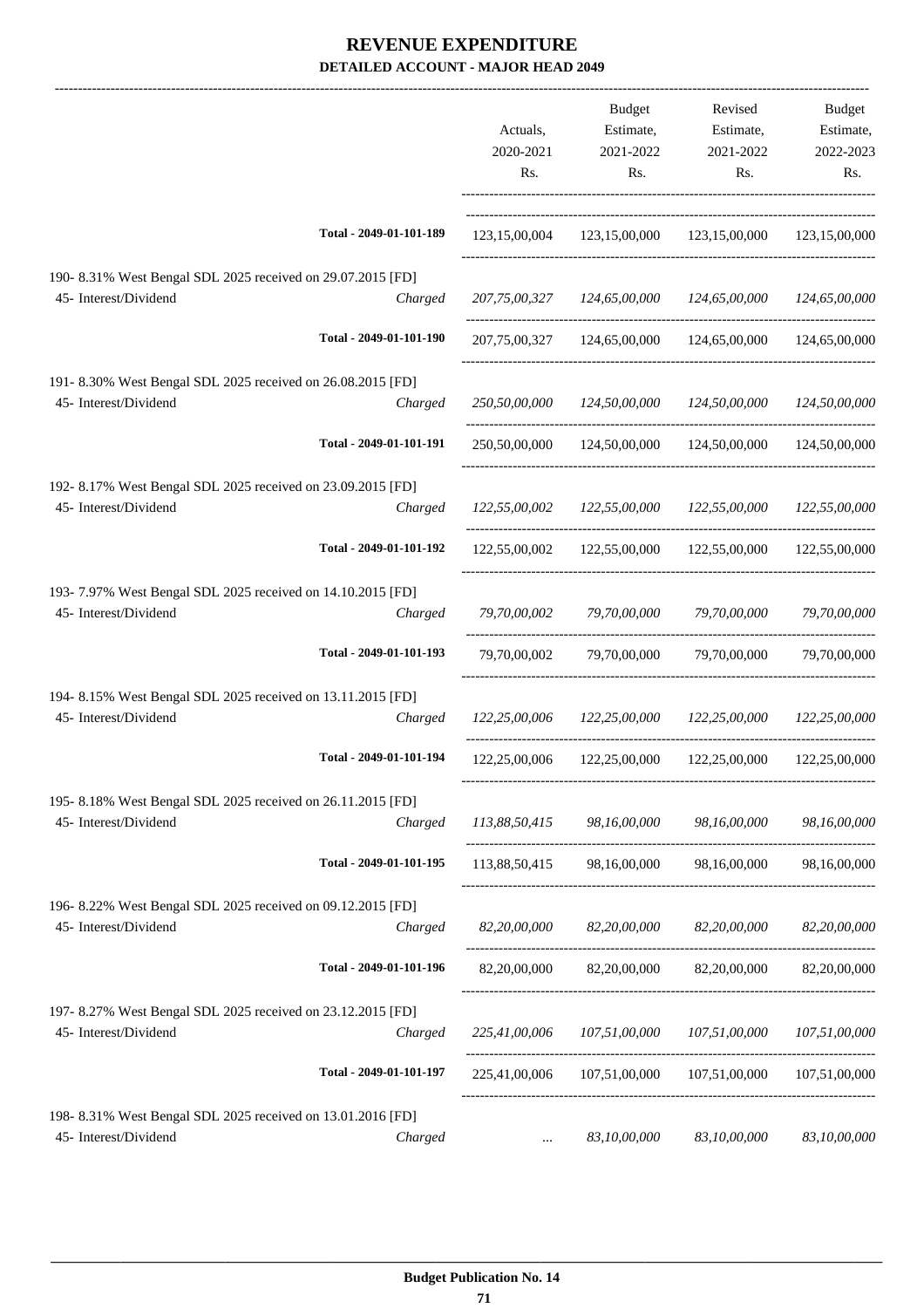|                                                                                                                                                                           | Actuals,<br>2020-2021<br>Rs. | <b>Budget</b><br>Estimate,<br>2021-2022<br>Rs. | Revised<br>Estimate,<br>2021-2022<br>Rs.  | Budget<br>Estimate,<br>2022-2023<br>Rs. |
|---------------------------------------------------------------------------------------------------------------------------------------------------------------------------|------------------------------|------------------------------------------------|-------------------------------------------|-----------------------------------------|
| Total - 2049-01-101-198                                                                                                                                                   | $\cdots$                     |                                                | 83,10,00,000 83,10,00,000                 | 83,10,00,000                            |
| 199-8.40% West Bengal SDL 2025 received on 27.01.2016 [FD]<br>45- Interest/Dividend<br>Charged                                                                            | $\ddots$                     | 126,00,00,000                                  |                                           | 126,00,00,000 126,00,00,000             |
| Total - 2049-01-101-199                                                                                                                                                   |                              | 126,00,00,000                                  | 126,00,00,000                             | 126,00,00,000                           |
| 200- 8.40% West Bengal SDL 2025 received on 10.02.2016 [FD]<br>45- Interest/Dividend<br>Charged<br>201- 9.40% West Bengal Govt. Stock 2024 received on 01.01.2014<br>[FD] |                              |                                                |                                           |                                         |
| 45- Interest/Dividend<br>Charged<br>203-8.09% West Bengal SDL 2026 received on 15.06.2016 [FD]<br>45- Interest/Dividend<br>Charged                                        | 161,80,00,006                | 161,80,00,000                                  | 161,80,00,000                             | 161,80,00,000                           |
| Total - 2049-01-101-203                                                                                                                                                   | 161,80,00,006                | 161,80,00,000                                  | 161,80,00,000                             | 161,80,00,000                           |
| 204-7.86% West Bengal SDL 2026 received on 13.07.2016 [FD]<br>45- Interest/Dividend<br>Charged                                                                            | $\cdots$                     | 117,90,00,000                                  | 117,90,00,000                             | 117,90,00,000                           |
| Total - 2049-01-101-204                                                                                                                                                   |                              |                                                | 117,90,00,000 117,90,00,000 117,90,00,000 |                                         |
| 205-7.69% West Bengal SDL 2026 received on 27.07.2016 [FD]<br>45- Interest/Dividend<br>Charged                                                                            | 76,90,00,000                 | 76,90,00,000                                   | 76,90,00,000                              | 76,90,00,000                            |
| Total - 2049-01-101-205                                                                                                                                                   | 76,90,00,000                 | 76,90,00,000                                   | 76,90,00,000                              | 76,90,00,000                            |
| 206-7.63% West Bengal SDL 2026 received on 08.08.2016 [FD]<br>45- Interest/Dividend<br>Charged                                                                            | 76,30,00,000                 | 76,30,00,000                                   | 76,30,00,000                              | 76,30,00,000                            |
| Total - 2049-01-101-206                                                                                                                                                   | 76,30,00,000                 | 76,30,00,000                                   | 76,30,00,000                              | 76,30,00,000                            |
| 207-8.51% West Bengal SDL 2026 received on 10.02.2016 [FD]<br>45- Interest/Dividend<br>Charged                                                                            | 85,10,00,002                 | 85,10,00,000                                   | 85,10,00,000                              | 85,10,00,000                            |
| Total - 2049-01-101-207                                                                                                                                                   | 85,10,00,002                 | 85,10,00,000                                   | 85,10,00,000                              | 85,10,00,000                            |
| 208-8.88% West Bengal SDL 2026 received on 24.02.2016 [FD]<br>45- Interest/Dividend<br>Charged                                                                            | 222,00,00,000                | 222,00,00,000                                  | 222,00,00,000                             | 222,00,00,000                           |
| Total - 2049-01-101-208                                                                                                                                                   | 222,00,00,000                | 222,00,00,000                                  | 222,00,00,000                             | 222,00,00,000                           |
| 209-7.58% West Bengal SDL 2026 received on 24.08.2016 [FD]<br>45- Interest/Dividend<br>Charged                                                                            | 37,90,00,000                 | 37,90,00,000                                   | 37,90,00,000                              | 37,90,00,000                            |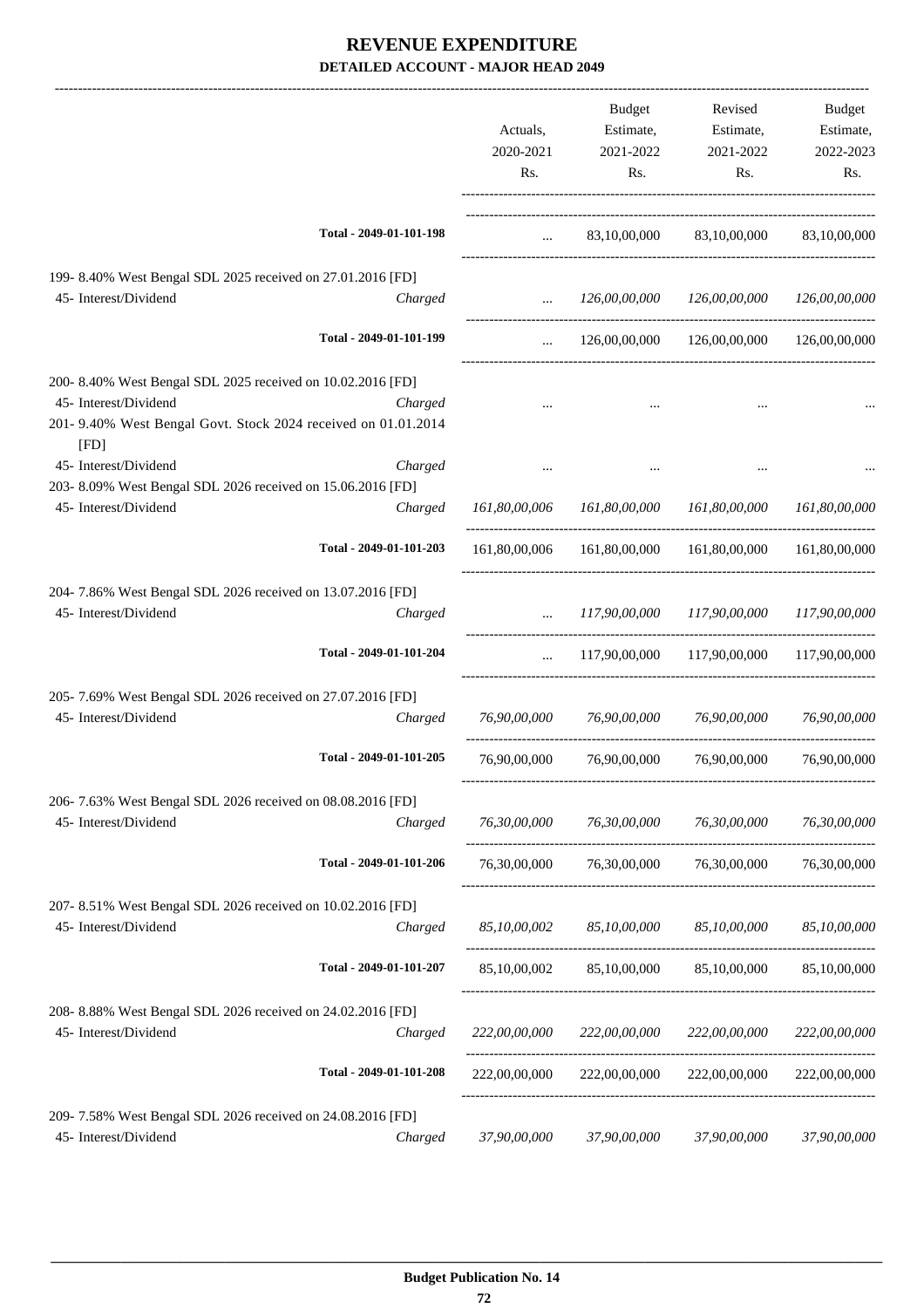|                                                                                     |                         | Actuals,<br>2020-2021<br>Rs. | <b>Budget</b><br>Estimate,<br>2021-2022<br>Rs. | Revised<br>Estimate,<br>2021-2022<br>Rs.                   | <b>Budget</b><br>Estimate,<br>2022-2023<br>Rs. |
|-------------------------------------------------------------------------------------|-------------------------|------------------------------|------------------------------------------------|------------------------------------------------------------|------------------------------------------------|
|                                                                                     | Total - 2049-01-101-209 | 37,90,00,000                 |                                                | 37,90,00,000 37,90,00,000                                  | 37,90,00,000                                   |
| 210-8.57% West Bengal SDL 2026 received on 09.03.2016 [FD]<br>45- Interest/Dividend | Charged                 | 85,70,00,002                 | 85,70,00,000                                   | 85,70,00,000                                               | 85,70,00,000                                   |
|                                                                                     | Total - 2049-01-101-210 | 85,70,00,002                 | 85,70,00,000                                   | 85,70,00,000                                               | 85,70,00,000                                   |
| 211-8.10% West Bengal SDL 2026 received on 23.03.2016 [FD]<br>45- Interest/Dividend | Charged                 | 202,50,00,000                | 202,50,00,000                                  | 202,50,00,000                                              | 202,50,00,000                                  |
|                                                                                     | Total - 2049-01-101-211 | 202,50,00,000                | 202,50,00,000                                  | 202,50,00,000                                              | 202,50,00,000                                  |
| 212-7.19% West Bengal SDL 2026 received on 28.09.2016 [FD]<br>45- Interest/Dividend | Charged                 | 143,80,00,004                | 143,80,00,000                                  | 143,80,00,000                                              | 143,80,00,000                                  |
|                                                                                     | Total - 2049-01-101-212 | 143,80,00,004                | 143,80,00,000                                  | 143,80,00,000                                              | 143,80,00,000                                  |
| 213-7.16% West Bengal SDL 2026 received on 13.10.2016 [FD]<br>45- Interest/Dividend | Charged                 | 107,40,00,000                | 107,40,00,000                                  | 107,40,00,000                                              | 107,40,00,000                                  |
|                                                                                     | Total - 2049-01-101-213 | 107,40,00,000                | 107,40,00,000                                  | 107,40,00,000                                              | 107,40,00,000                                  |
| 214-7.25% West Bengal SDL 2026 received on 26.10.2016 [FD]<br>45- Interest/Dividend | Charged                 | 108,75,00,002                | 108,75,00,000                                  | 108,75,00,000                                              | 108,75,00,000                                  |
|                                                                                     | Total - 2049-01-101-214 | 108,75,00,002                | 108,75,00,000                                  | 108,75,00,000                                              | 108,75,00,000                                  |
| 215-7.42% West Bengal SDL 2026 received on 09.11.2016 [FD]<br>45- Interest/Dividend | Charged                 |                              | 111,30,00,000 111,30,00,000                    | 111,30,00,000                                              | 111,30,00,000                                  |
|                                                                                     | Total - 2049-01-101-215 |                              |                                                | 111,30,00,000 111,30,00,000 111,30,00,000 111,30,00,000    |                                                |
| 216-6.88% West Bengal SDL 2026 received on 23.11.2016 [FD]<br>45- Interest/Dividend | Charged                 | 48,16,00,000                 | 48,16,00,000                                   | 48,16,00,000                                               | 48,16,00,000                                   |
|                                                                                     | Total - 2049-01-101-216 | 48,16,00,000                 | 48,16,00,000                                   | 48,16,00,000                                               | 48,16,00,000                                   |
| 217-7.10% West Bengal SDL 2026 received on 14.12.2016 [FD]<br>45- Interest/Dividend | Charged                 |                              | 142,00,00,000 142,00,00,000                    | 142,00,00,000                                              | 142,00,00,000                                  |
|                                                                                     | Total - 2049-01-101-217 |                              |                                                | 142,00,00,000  142,00,00,000  142,00,00,000  142,00,00,000 |                                                |
| 218-7.29% West Bengal SDL 2026 received on 28.12.2016 [FD]<br>45- Interest/Dividend | Charged                 | 145,80,00,006                | 145,80,00,000                                  | 145,80,00,000                                              | 145,80,00,000                                  |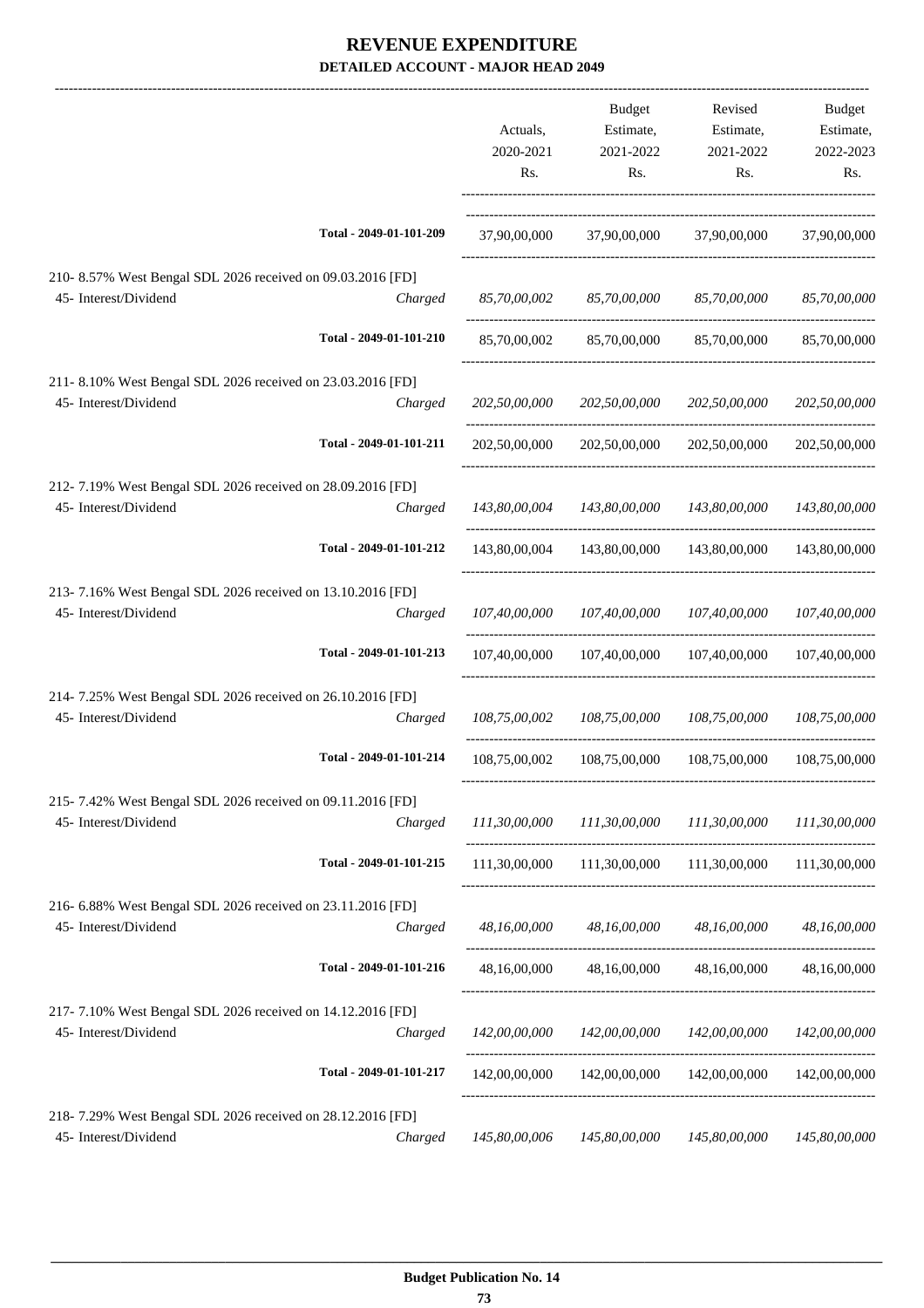|                                                                                      |                         | Actuals,<br>2020-2021<br>Rs. | <b>Budget</b><br>Estimate,<br>2021-2022<br>Rs. | Revised<br>Estimate,<br>2021-2022<br>Rs.                                  | Budget<br>Estimate,<br>2022-2023<br>Rs. |
|--------------------------------------------------------------------------------------|-------------------------|------------------------------|------------------------------------------------|---------------------------------------------------------------------------|-----------------------------------------|
|                                                                                      | Total - 2049-01-101-218 | 145,80,00,006                | 145,80,00,000                                  | 145,80,00,000                                                             | 145,80,00,000                           |
| 219-7.16% West Bengal SDL 2027 received on 11.01.2017 [FD]<br>45- Interest/Dividend  | Charged                 | 164,68,00,000                | 164,68,00,000                                  | 164,68,00,000                                                             | 164,68,00,000                           |
|                                                                                      | Total - 2049-01-101-219 | 164,68,00,000                | 164,68,00,000                                  | 164,68,00,000                                                             | 164,68,00,000                           |
| 220-7.21% West Bengal SDL 2027 received on 25.01.2017 [FD]<br>45- Interest/Dividend  | Charged                 | 180,25,00,002                | 180,25,00,000                                  | 180,25,00,000                                                             | 180,25,00,000                           |
|                                                                                      | Total - 2049-01-101-220 | 180,25,00,002                | 180,25,00,000                                  | 180,25,00,000                                                             | 180,25,00,000                           |
| 221-7.63% West Bengal SDL 2027 received on 15.02.2017 [FD]<br>45- Interest/Dividend  | Charged                 | 190,75,00,004                | 190,75,00,000                                  | 190,75,00,000                                                             | 190,75,00,000                           |
|                                                                                      | Total - 2049-01-101-221 | 190,75,00,004                | 190,75,00,000                                  | 190,75,00,000                                                             | 190,75,00,000                           |
| 222- 7.78% West Bengal SDL 2027 received on 01.03.2017 [FD]<br>45- Interest/Dividend | Charged                 | 233,40,00,000                | 233,40,00,000                                  | 233,40,00,000                                                             | 233,40,00,000                           |
|                                                                                      | Total - 2049-01-101-222 | 233,40,00,000                | 233,40,00,000                                  | 233,40,00,000                                                             | 233,40,00,000                           |
| 223- 7.92% West Bengal SDL 2027 received on 15.03.2017 [FD]<br>45- Interest/Dividend | Charged                 | 396,00,00,000                | 396,00,00,000                                  | 396,00,00,000                                                             | 396,00,00,000                           |
|                                                                                      | Total - 2049-01-101-223 | 396,00,00,000                | 396,00,00,000                                  | 396,00,00,000                                                             | 396,00,00,000                           |
| 224-7.64% West Bengal SDL 2027 received on 29.03.2017 [FD]<br>45- Interest/Dividend  | Charged                 |                              |                                                | 147,49,17,280 147,50,00,000 147,50,00,000                                 | 147,50,00,000                           |
|                                                                                      | Total - 2049-01-101-224 |                              |                                                | 147, 49, 17, 280   147, 50, 00, 000   147, 50, 00, 000   147, 50, 00, 000 |                                         |
| 225-7.28% West Bengal SDL 2027 received on 28.06.2017 [FD]<br>45- Interest/Dividend  | Charged                 | 109,20,00,000                | 145,60,00,000                                  | 145,60,00,000                                                             | 145,60,00,000                           |
|                                                                                      | Total - 2049-01-101-225 | 109,20,00,000                | 145,60,00,000                                  | 145,60,00,000                                                             | 145,60,00,000                           |
| 226-7.28% West Bengal SDL 2027 received on 12.07.2017 [FD]<br>45- Interest/Dividend  | Charged                 | 109,20,00,000                | 72,80,00,000                                   | 72,80,00,000                                                              | 72,80,00,000                            |
|                                                                                      | Total - 2049-01-101-226 |                              |                                                | 109,20,00,000 72,80,00,000 72,80,00,000 72,80,00,000                      |                                         |
| 227- 7.20% West Bengal SDL 2027 received on 26.07.2017 [FD]<br>45- Interest/Dividend | Charged                 | 72,00,00,000                 | 72,00,00,000                                   | 72,00,00,000                                                              | 72,00,00,000                            |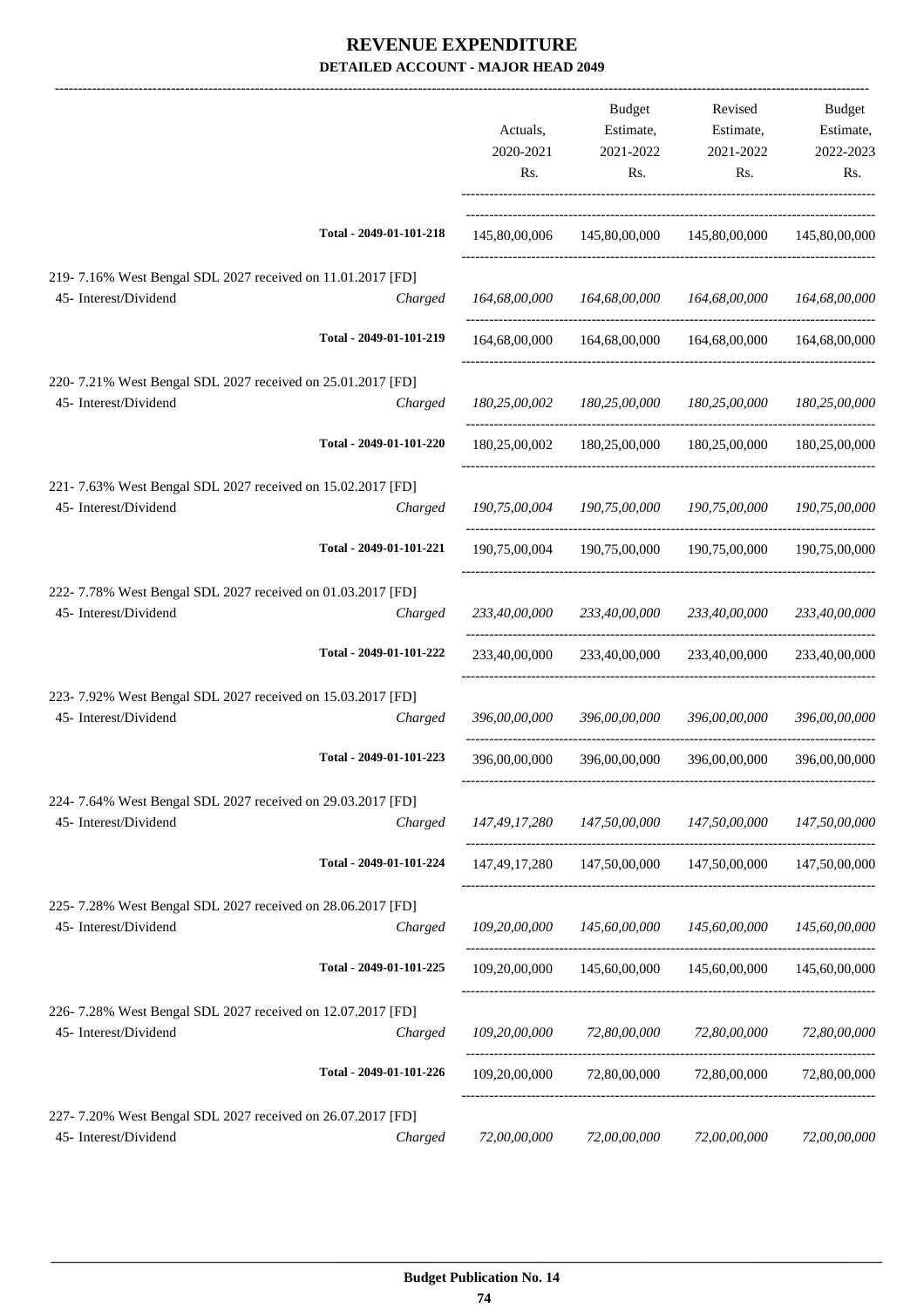|                                                                                      |                         | Actuals,<br>2020-2021<br>Rs. | <b>Budget</b><br>Estimate,<br>2021-2022<br>Rs. | Revised<br>Estimate,<br>2021-2022<br>Rs.                | Budget<br>Estimate,<br>2022-2023<br>Rs. |
|--------------------------------------------------------------------------------------|-------------------------|------------------------------|------------------------------------------------|---------------------------------------------------------|-----------------------------------------|
|                                                                                      | Total - 2049-01-101-227 |                              |                                                | 72,00,00,000 72,00,00,000 72,00,00,000                  | 72,00,00,000                            |
| 228-7.25% West Bengal SDL 2027 received on 09.08.2017 [FD]<br>45- Interest/Dividend  | Charged                 | 145,00,00,002                | 145,00,00,000                                  | 145,00,00,000                                           | 145,00,00,000                           |
|                                                                                      | Total - 2049-01-101-228 | 145,00,00,002                | 145,00,00,000                                  | 145,00,00,000                                           | 145,00,00,000                           |
| 229- 7.49% West Bengal SDL 2032 received on 12.09.2017 [FD]<br>45- Interest/Dividend | Charged                 | 224,70,00,000                | 224,70,00,000                                  | 224,70,00,000                                           | 224,70,00,000                           |
|                                                                                      | Total - 2049-01-101-229 | 224,70,00,000                | 224,70,00,000                                  | 224,70,00,000                                           | 224,70,00,000                           |
| 230- 7.53% West Bengal SDL 2037 received on 27.09.2017 [FD]<br>45- Interest/Dividend | Charged                 | 150,60,00,002                | 150,60,00,000                                  | 150,60,00,000                                           | 150,60,00,000                           |
|                                                                                      | Total - 2049-01-101-230 | 150,60,00,002                | 150,60,00,000                                  | 150,60,00,000                                           | 150,60,00,000                           |
| 231-7.67% West Bengal SDL 2037 received on 25.10.2017 [FD]<br>45- Interest/Dividend  | Charged                 | 76,70,00,008                 | 76,70,00,000                                   | 76,70,00,000                                            | 76,70,00,000                            |
|                                                                                      | Total - 2049-01-101-231 | 76,70,00,008                 | 76,70,00,000                                   | 76,70,00,000                                            | 76,70,00,000                            |
| 232- 7.66% West Bengal SDL 2027 received on 01.11.2017 [FD]<br>45- Interest/Dividend | Charged                 | 114,90,00,000                | 114,90,00,000                                  | 114,90,00,000                                           | 114,90,00,000                           |
|                                                                                      | Total - 2049-01-101-232 | 114,90,00,000                | 114,90,00,000                                  | 114,90,00,000                                           | 114,90,00,000                           |
| 233- 7.73% West Bengal SDL 2032 received on 08.11.2017 [FD]<br>45- Interest/Dividend | Charged                 | 77,30,00,008                 |                                                | 77,30,00,000 77,30,00,000                               | 77,30,00,000                            |
|                                                                                      | Total - 2049-01-101-233 | 77,30,00,008                 | 77,30,00,000                                   | 77,30,00,000                                            | 77,30,00,000                            |
| 234- 7.53% West Bengal SDL 2027 received on 22.11.2017 [FD]<br>45- Interest/Dividend | Charged                 | 150,60,00,000                | 150,60,00,000                                  | 150,60,00,000                                           | 150,60,00,000                           |
|                                                                                      | Total - 2049-01-101-234 | 150,60,00,000                | 150,60,00,000                                  | 150,60,00,000                                           | 150,60,00,000                           |
| 235-7.62% West Bengal SDL 2032 received on 29.11.2017 [FD]<br>45- Interest/Dividend  | Charged                 |                              | 114,30,00,000 114,30,00,000                    | 114,30,00,000                                           | 114,30,00,000                           |
|                                                                                      | Total - 2049-01-101-235 |                              |                                                | 114,30,00,000 114,30,00,000 114,30,00,000 114,30,00,000 |                                         |
| 236-7.68% West Bengal SDL 2027 received on 06.12.2017 [FD]<br>45- Interest/Dividend  | Charged                 | 169, 37, 15, 006             | 153,60,00,000                                  | 153,60,00,000                                           | 153,60,00,000                           |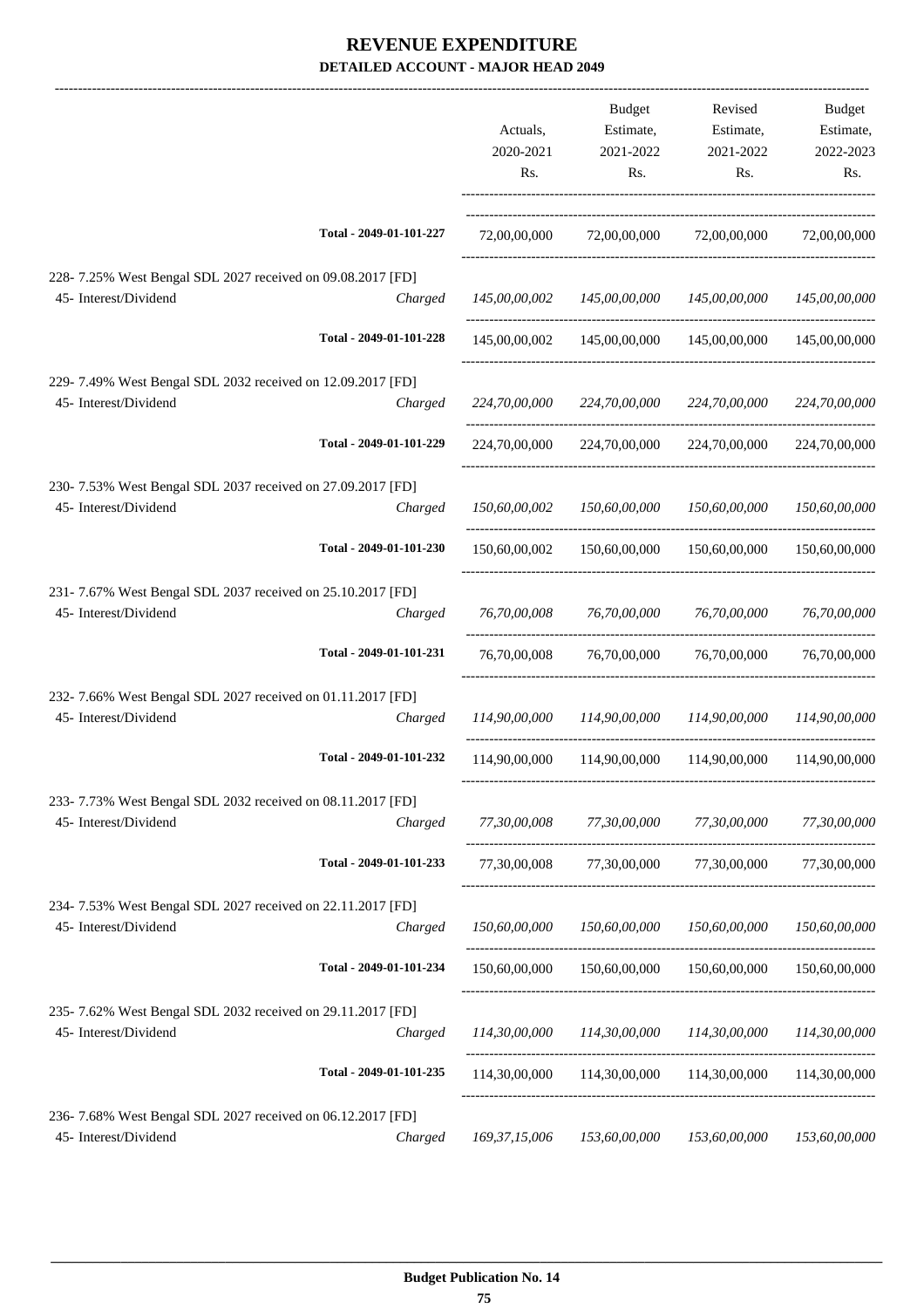|                                                                                      |                         | Actuals,<br>2020-2021<br>Rs. | <b>Budget</b><br>Estimate,<br>2021-2022<br>Rs. | Revised<br>Estimate,<br>2021-2022<br>Rs.            | Budget<br>Estimate,<br>2022-2023<br>Rs. |
|--------------------------------------------------------------------------------------|-------------------------|------------------------------|------------------------------------------------|-----------------------------------------------------|-----------------------------------------|
|                                                                                      | Total - 2049-01-101-236 | 169, 37, 15, 006             | 153,60,00,000                                  | 153,60,00,000                                       | 153,60,00,000                           |
| 237- 7.82% West Bengal SDL 2032 received on 13.12.2017 [FD]<br>45- Interest/Dividend | Charged                 | 234,60,00,000                | 234,60,00,000                                  | 234,60,00,000                                       | 234,60,00,000                           |
|                                                                                      | Total - 2049-01-101-237 | 234,60,00,000                | 234,60,00,000                                  | 234,60,00,000                                       | 234,60,00,000                           |
| 238-7.72% West Bengal SDL 2027 received on 20.12.2017 [FD]<br>45- Interest/Dividend  | Charged                 | 231,60,00,000                | 231,60,00,000                                  | 231,60,00,000                                       | 231,60,00,000                           |
|                                                                                      | Total - 2049-01-101-238 | 231,60,00,000                | 231,60,00,000                                  | 231,60,00,000                                       | 231,60,00,000                           |
| 239- 7.77% West Bengal SDL 2028 received on 10.01.2018 [FD]<br>45- Interest/Dividend | Charged                 | 155,40,00,004                | 155,40,00,000                                  | 155,40,00,000                                       | 155,40,00,000                           |
|                                                                                      | Total - 2049-01-101-239 | 155,40,00,004                | 155,40,00,000                                  | 155,40,00,000                                       | 155,40,00,000                           |
| 240- 8.09% West Bengal SDL 2028 received on 31.01.2018 [FD]<br>45- Interest/Dividend | Charged                 | 161,80,00,006                | 161,80,00,000                                  | 161,80,00,000                                       | 161,80,00,000                           |
|                                                                                      | Total - 2049-01-101-240 | 161,80,00,006                | 161,80,00,000                                  | 161,80,00,000                                       | 161,80,00,000                           |
| 241-8.29% West Bengal SDL 2028 received on 20.02.2018 [FD]<br>45- Interest/Dividend  | Charged                 | 165,80,00,004                | 165,80,00,000                                  | 165,80,00,000                                       | 165,80,00,000                           |
|                                                                                      | Total - 2049-01-101-241 | 165,80,00,004                | 165,80,00,000                                  | 165,80,00,000                                       | 165,80,00,000                           |
| 242- 8.42% West Bengal SDL 2028 received on 07.03.2018 [FD]<br>45- Interest/Dividend | Charged                 | 168,40,00,000                | 168,40,00,000                                  | 168,40,00,000                                       | 168,40,00,000                           |
|                                                                                      | Total - 2049-01-101-242 |                              | 168,40,00,000 168,40,00,000                    | 168,40,00,000 168,40,00,000                         |                                         |
| 243-8.27% West Bengal SDL 2028 received on 14.03.2018 [FD]<br>45- Interest/Dividend  | Charged                 | 165,40,00,002                | 165,40,00,000                                  | 165,40,00,000                                       | 165,40,00,000                           |
|                                                                                      | Total - 2049-01-101-243 | 165,40,00,002                | 165,40,00,000                                  | 165,40,00,000                                       | 165,40,00,000                           |
| 244- 8.09% West Bengal SDL 2028 received on 27.03.2018 [FD]<br>45- Interest/Dividend | Charged                 | 73,69,99,000                 | 73,69,99,000                                   | 73,69,99,000                                        | 73,69,99,000                            |
|                                                                                      | Total - 2049-01-101-244 |                              |                                                | 73,69,99,000 73,69,99,000 73,69,99,000 73,69,99,000 |                                         |
| 245-8.44% West Bengal SDL 2028 received on 27.06.2018 [FD]<br>45- Interest/Dividend  | Charged                 | 168,80,00,000                | 168,80,00,000                                  | 168,80,00,000                                       | 168,80,00,000                           |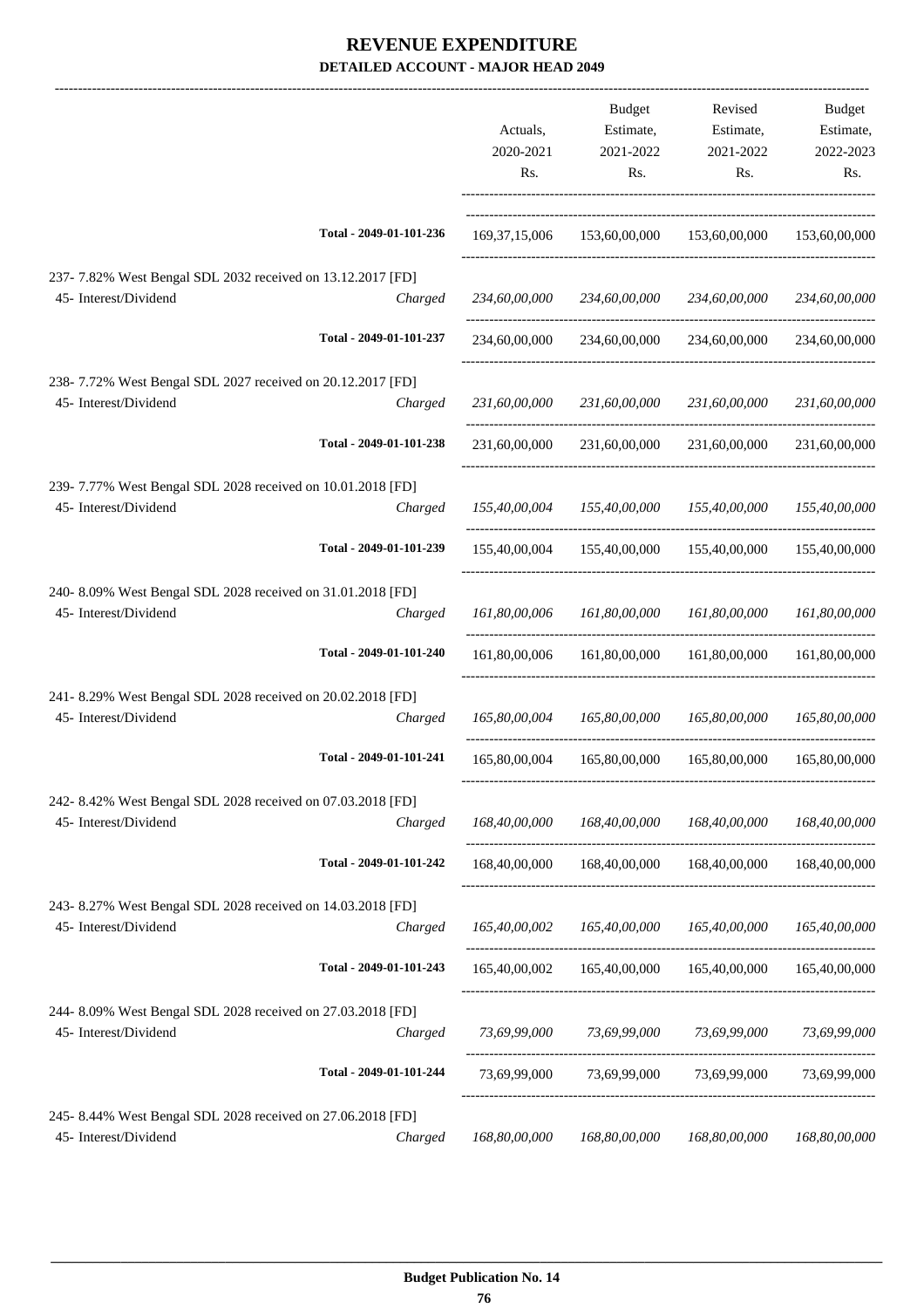|                                                                                      |                         | Actuals,<br>2020-2021<br>Rs. | <b>Budget</b><br>Estimate,<br>2021-2022<br>Rs. | Revised<br>Estimate,<br>2021-2022<br>Rs.                | <b>Budget</b><br>Estimate,<br>2022-2023<br>Rs. |
|--------------------------------------------------------------------------------------|-------------------------|------------------------------|------------------------------------------------|---------------------------------------------------------|------------------------------------------------|
|                                                                                      | Total - 2049-01-101-245 | 168,80,00,000                | 168,80,00,000                                  | 168,80,00,000                                           | 168,80,00,000                                  |
| 246-8.40% West Bengal SDL 2028 received on 18.07.2018 [FD]<br>45- Interest/Dividend  | Charged                 | 84,00,00,000                 | 84.00.00.000                                   | 84,00,00,000                                            | 84,00,00,000                                   |
|                                                                                      | Total - 2049-01-101-246 | 84,00,00,000                 | 84,00,00,000                                   | 84,00,00,000                                            | 84,00,00,000                                   |
| 247- 8.45% West Bengal SDL 2028 received on 25.07.2018 [FD]<br>45- Interest/Dividend | Charged                 | 169,00,00,006                | 169,00,00,000                                  | 169,00,00,000                                           | 169,00,00,000                                  |
|                                                                                      | Total - 2049-01-101-247 | 169,00,00,006                | 169,00,00,000                                  | 169,00,00,000                                           | 169,00,00,000                                  |
| 248-8.79% West Bengal SDL 2033 received on 12.09.2018 [FD]<br>45- Interest/Dividend  | Charged                 | 131,85,00,000                | 131,85,00,000                                  | 131,85,00,000                                           | 131,85,00,000                                  |
|                                                                                      | Total - 2049-01-101-248 | 131,85,00,000                | 131,85,00,000                                  | 131,85,00,000                                           | 131,85,00,000                                  |
| 249-8.73% West Bengal SDL 2033 received on 10.10.2018 [FD]<br>45- Interest/Dividend  | Charged                 | 174,60,00,002                | 174,60,00,000                                  | 174,60,00,000                                           | 174,60,00,000                                  |
|                                                                                      | Total - 2049-01-101-249 | 174,60,00,002                | 174,60,00,000                                  | 174,60,00,000                                           | 174,60,00,000                                  |
| 250-8.72% West Bengal SDL 2033 received on 24.10.2018 [FD]<br>45- Interest/Dividend  | Charged                 | 150,83,86,472                | 174,40,00,000                                  | 174,40,00,000                                           | 174,40,00,000                                  |
|                                                                                      | Total - 2049-01-101-250 | 150,83,86,472                | 174,40,00,000                                  | 174,40,00,000                                           | 174,40,00,000                                  |
| 251-8.57% West Bengal SDL 2038 received on 28.11.2018 [FD]<br>45- Interest/Dividend  | Charged                 |                              | 171,40,00,002 171,40,00,000                    | 171,40,00,000                                           | 171,40,00,000                                  |
|                                                                                      | Total - 2049-01-101-251 |                              |                                                | 171,40,00,002 171,40,00,000 171,40,00,000 171,40,00,000 |                                                |
| 252- 8.43% West Bengal SDL 2038 received on 05.12.2018 [FD]<br>45- Interest/Dividend | Charged                 | 210,75,00,004                | 210,75,00,000                                  | 210,75,00,000                                           | 210,75,00,000                                  |
|                                                                                      | Total - 2049-01-101-252 | 210,75,00,004                | 210,75,00,000                                  | 210,75,00,000                                           | 210,75,00,000                                  |
| 253-8.42% West Bengal SDL 2033 received on 12.12.2018 [FD]<br>45- Interest/Dividend  | Charged                 | 336,80,00,000                | 336,80,00,000                                  | 336,80,00,000                                           | 336,80,00,000                                  |
|                                                                                      | Total - 2049-01-101-253 | 336,80,00,000                | 336,80,00,000                                  | 336,80,00,000                                           | 336,80,00,000                                  |
| 254-8.24% West Bengal SDL 2033 received on 26.12.2018 [FD]<br>45- Interest/Dividend  | Charged                 | 163,39,92,000                | 163,40,00,000                                  | 163,40,00,000                                           | 163,40,00,000                                  |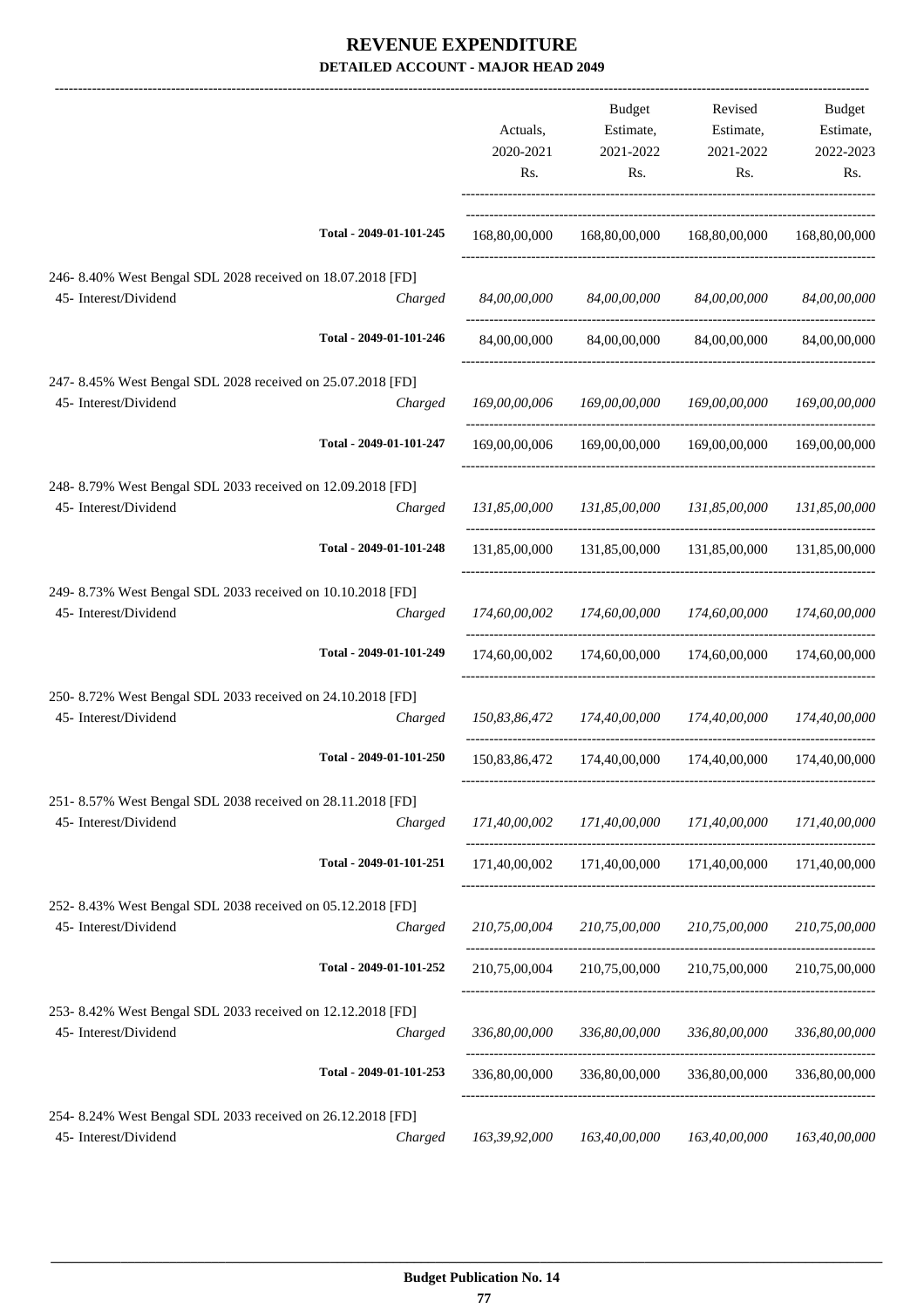|                                                                                      |                         | Actuals,<br>2020-2021<br>Rs. | <b>Budget</b><br>Estimate,<br>2021-2022<br>Rs. | Revised<br>Estimate,<br>2021-2022<br>Rs. | <b>Budget</b><br>Estimate,<br>2022-2023<br>Rs. |
|--------------------------------------------------------------------------------------|-------------------------|------------------------------|------------------------------------------------|------------------------------------------|------------------------------------------------|
|                                                                                      | Total - 2049-01-101-254 | 163,39,92,000                | 163,40,00,000                                  | 163,40,00,000                            | 163,40,00,000                                  |
| 255-8.25% West Bengal SDL 2034 received on 16.01.2019 [FD]<br>45- Interest/Dividend  | Charged                 | 288,75,00,002                | 288,75,00,000                                  | 288,75,00,000                            | 288,75,00,000                                  |
|                                                                                      | Total - 2049-01-101-255 | 288,75,00,002                | 288,75,00,000                                  | 288,75,00,000                            | 288,75,00,000                                  |
| 256-8.21% West Bengal SDL 2029 received on 23.01.2019 [FD]                           |                         |                              |                                                |                                          |                                                |
| 45- Interest/Dividend                                                                | Charged                 | 205,25,00,002                | 205,25,00,000                                  | 205,25,00,000                            | 205,25,00,000                                  |
|                                                                                      | Total - 2049-01-101-256 | 205,25,00,002                | 205,25,00,000                                  | 205, 25, 00, 000                         | 205,25,00,000                                  |
| 257-8.41% West Bengal SDL 2039 received on 06.02.2019 [FD]<br>45- Interest/Dividend  | Charged                 | 168,20,00,002                | 168,20,00,000                                  | 168,20,00,000                            | 168,20,00,000                                  |
|                                                                                      | Total - 2049-01-101-257 | 168,20,00,002                | 168,20,00,000                                  | 168,20,00,000                            | 168,20,00,000                                  |
| 258-8.36% West Bengal SDL 2034 received on 13.02.2019 [FD]<br>45- Interest/Dividend  | Charged                 | 129,16,20,000                | 129,16,20,000                                  | 129,16,20,000                            | 129, 16, 20,000                                |
|                                                                                      | Total - 2049-01-101-258 | 129, 16, 20, 000             | 129, 16, 20, 000                               | 129, 16, 20, 000                         | 129,16,20,000                                  |
| 259- 8.35% West Bengal SDL 2029 received on 20.02.2019 [FD]<br>45- Interest/Dividend | Charged                 | 146,75,00,006                | 125,25,00,000                                  | 125,25,00,000                            | 125,25,00,000                                  |
|                                                                                      | Total - 2049-01-101-259 | 146,75,00,006                | 125,25,00,000                                  | 125,25,00,000                            | 125,25,00,000                                  |
| 260-8.44% West Bengal SDL 2029 received on 27.02.2019 [FD]<br>45- Interest/Dividend  | Charged                 | 124,95,91,796                | 168,80,00,000                                  | 168,80,00,000                            | 168,80,00,000                                  |
|                                                                                      | Total - 2049-01-101-260 |                              | 124,95,91,796 168,80,00,000                    | 168,80,00,000                            | 168,80,00,000                                  |
| 261-8.47% West Bengal SDL 2034 received on 06.03.2019 [FD]<br>45- Interest/Dividend  | Charged                 | 169,40,00,002                | 169,40,00,000                                  | 169,40,00,000                            | 169,40,00,000                                  |
|                                                                                      | Total - 2049-01-101-261 | 169,40,00,002                | 169,40,00,000                                  | 169,40,00,000                            | 169,40,00,000                                  |
| 262- 8.39% West Bengal SDL 2029 received on 13.03.2019 [FD]<br>45- Interest/Dividend | Charged                 | 209,75,00,004                | 209,75,00,000                                  | 209,75,00,000                            | 209,75,00,000                                  |
|                                                                                      | Total - 2049-01-101-262 | 209,75,00,004                | 209,75,00,000                                  | 209,75,00,000                            | 209,75,00,000                                  |
| 263-8.19% West Bengal SDL 2034 received on 20.03.2019 [FD]<br>45- Interest/Dividend  | Charged                 | 346,30,00,000                | 163,80,00,000                                  | 163,80,00,000                            | 163,80,00,000                                  |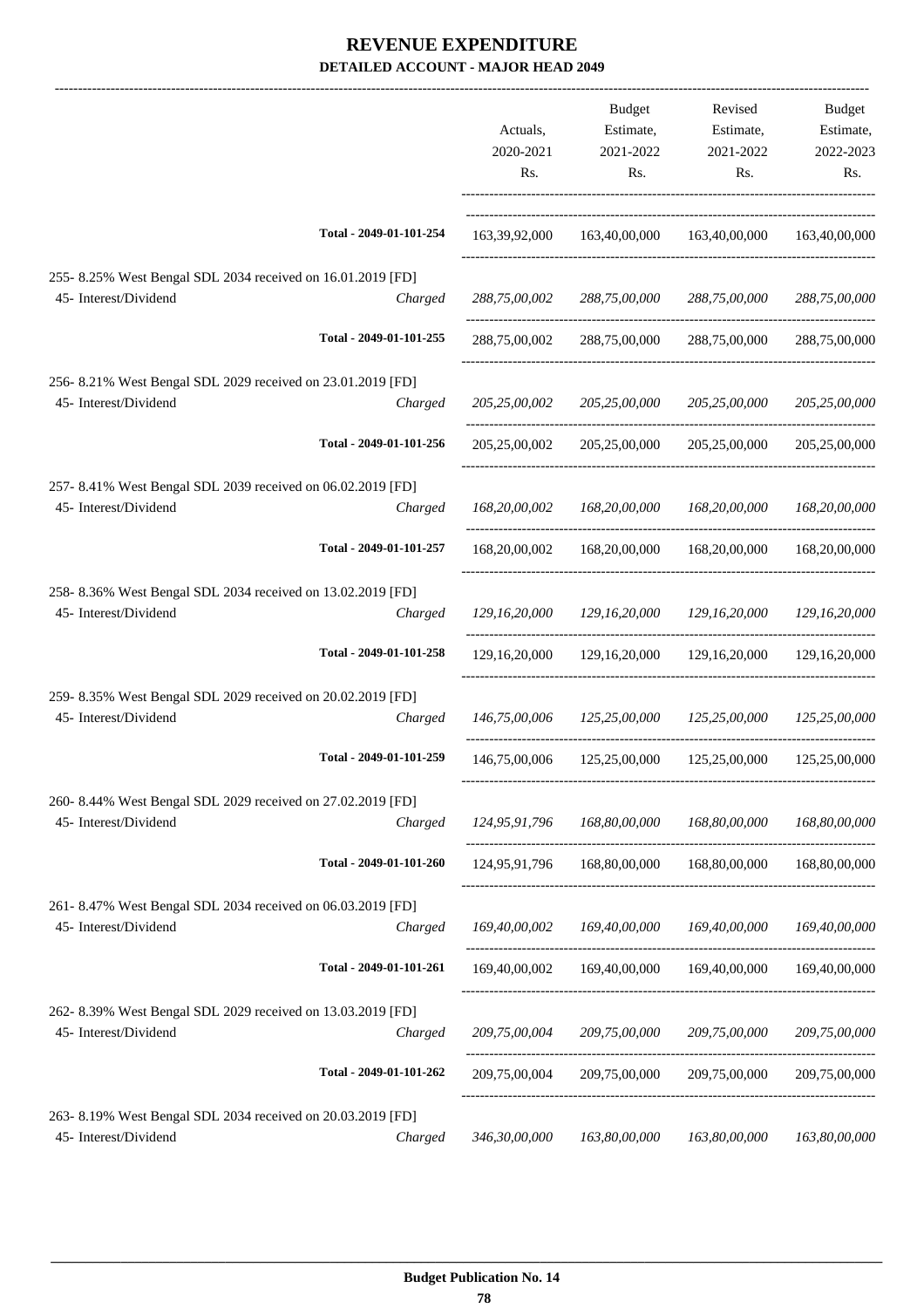|                                                                                                  | Actuals,<br>2020-2021<br>Rs. | <b>Budget</b><br>Estimate,<br>2021-2022<br>Rs. | Revised<br>Estimate,<br>2021-2022<br>Rs. | <b>Budget</b><br>Estimate,<br>2022-2023<br>Rs. |
|--------------------------------------------------------------------------------------------------|------------------------------|------------------------------------------------|------------------------------------------|------------------------------------------------|
| Total - 2049-01-101-263                                                                          | 346,30,00,000                | 163,80,00,000                                  | 163,80,00,000                            | 163,80,00,000                                  |
| 264-8.10% West Bengal SDL 2029 received on 27.03.2019 [FD]<br>45- Interest/Dividend<br>Charged   | 186,30,00,000                | 186,30,00,000                                  | 186,30,00,000                            | 186,30,00,000                                  |
| Total - 2049-01-101-264                                                                          | 186,30,00,000                | 186,30,00,000                                  | 186,30,00,000                            | 186,30,00,000                                  |
| 265-7.32 % West Bengal SDL 2029 received on 26.06.2019 [FD]<br>45- Interest/Dividend<br>Charged  | 146,40,00,000                | 146,40,00,000                                  | 146,40,00,000                            | 146,40,00,000                                  |
| Total - 2049-01-101-265                                                                          | 146,40,00,000                | 146,40,00,000                                  | 146,40,00,000                            | 146,40,00,000                                  |
| 266-7.34 % West Bengal SDL 2034 received on 03.07.2019 [FD]<br>45- Interest/Dividend<br>Charged  | 146,80,00,000                | 146,80,00,000                                  | 146,80,00,000                            | 146,80,00,000                                  |
| Total - 2049-01-101-266                                                                          | 146,80,00,000                | 146,80,00,000                                  | 146,80,00,000                            | 146,80,00,000                                  |
| 267-7.06 % West Bengal SDL 2029 received on 24.07.2019 [FD]<br>45- Interest/Dividend<br>Charged  | 141,20,00,000                | 141,20,00,000                                  | 141,20,00,000                            | 141,20,00,000                                  |
| Total - 2049-01-101-267                                                                          | 141,20,00,000                | 141,20,00,000                                  | 141,20,00,000                            | 141,20,00,000                                  |
| 268-7.29 % West Bengal SDL 2034 received on 31.07.2019 [FD]<br>45- Interest/Dividend<br>Charged  | 145,80,00,002                | 73,62,90,000                                   | 73,62,90,000                             | 73,62,90,000                                   |
| Total - 2049-01-101-268                                                                          | 145,80,00,002                | 73,62,90,000                                   | 73,62,90,000                             | 73,62,90,000                                   |
| 269-7.18 % West Bengal SDL 2029 received on 14.08.2019 [FD]<br>45- Interest/Dividend<br>Charged  | 143,60,00,000                | 143,60,00,000                                  | 143,60,00,000                            | 143,60,00,000                                  |
| Total - 2049-01-101-269                                                                          | 143,60,00,000                | 143,60,00,000                                  | 143,60,00,000 143,60,00,000              |                                                |
| 270- 7.18 % West Bengal SDL 2034 received on 28.08.2019 [FD]<br>45- Interest/Dividend<br>Charged | 89,75,00,000                 | 179,50,00,000                                  | 179,50,00,000                            | 179,50,00,000                                  |
| Total - 2049-01-101-270                                                                          | 89,75,00,000                 | 179,50,00,000                                  | 179,50,00,000                            | 179,50,00,000                                  |
| 271-7.14 % West Bengal SDL 2029 received on 04.09.2019 [FD]<br>45- Interest/Dividend<br>Charged  |                              | 183, 10, 54, 830 178, 50, 00, 000              | 178,50,00,000                            | 178,50,00,000                                  |
| Total - 2049-01-101-271                                                                          |                              | 183,10,54,830 178,50,00,000                    | 178,50,00,000                            | 178,50,00,000                                  |
| 272- 7.29 % West Bengal SDL 2034 received on 18.09.2019 [FD]<br>45- Interest/Dividend<br>Charged | 73,62,90,002                 | 145,80,00,000                                  | 145,80,00,000                            | 145,80,00,000                                  |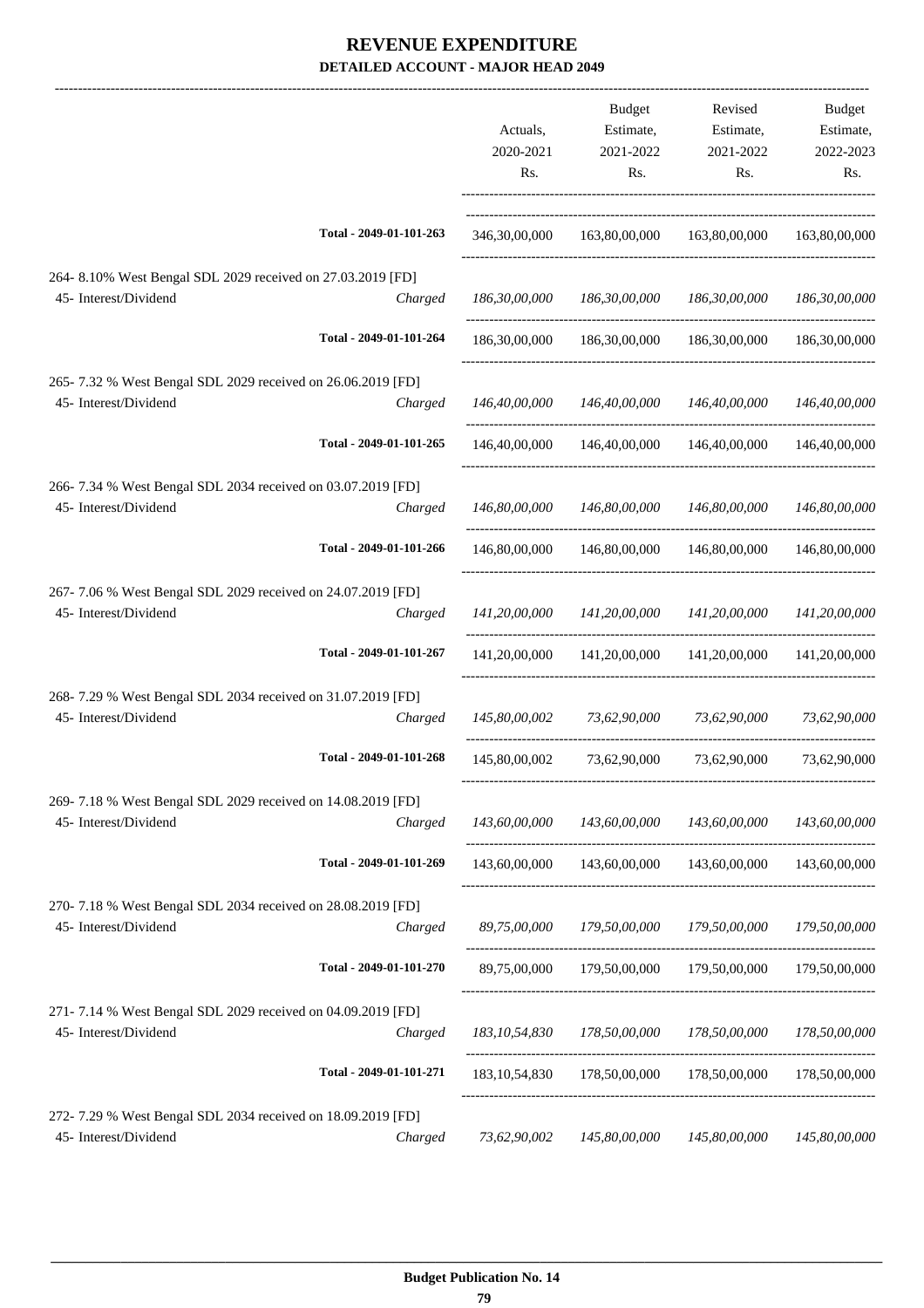|                                                                                       |                         | Actuals,<br>2020-2021<br>Rs.   | <b>Budget</b><br>Estimate,<br>2021-2022<br>Rs. | Revised<br>Estimate,<br>2021-2022<br>Rs. | <b>Budget</b><br>Estimate,<br>2022-2023<br>Rs. |
|---------------------------------------------------------------------------------------|-------------------------|--------------------------------|------------------------------------------------|------------------------------------------|------------------------------------------------|
|                                                                                       | Total - 2049-01-101-272 | 73,62,90,002                   |                                                | 145,80,00,000 145,80,00,000              | 145,80,00,000                                  |
| 273- 7.28 % West Bengal SDL 2029 received on 25.09.2019 [FD]<br>45- Interest/Dividend | Charged                 | 218,40,00,000                  | 218,40,00,000                                  | 218,40,00,000                            | 218,40,00,000                                  |
|                                                                                       | Total - 2049-01-101-273 | 218,40,00,000                  | 218,40,00,000                                  | 218,40,00,000                            | 218,40,00,000                                  |
| 274- 7.30 % West Bengal SDL 2029 received on 30.10.2019 [FD]                          |                         |                                |                                                |                                          |                                                |
| 45- Interest/Dividend                                                                 | Charged                 | <b><i>Committee States</i></b> | 182,50,00,000                                  | 182,50,00,000                            | 182,50,00,000                                  |
|                                                                                       | Total - 2049-01-101-274 | $\cdots$                       | 182,50,00,000                                  | 182,50,00,000                            | 182,50,00,000                                  |
| 275-7.30 % West Bengal SDL 2029 received on 13.11.2019 [FD]<br>45- Interest/Dividend  | Charged                 | 182,50,00,000                  | 182,50,00,000                                  | 182,50,00,000                            | 182,50,00,000                                  |
|                                                                                       | Total - 2049-01-101-275 | 182,50,00,000                  | 182,50,00,000                                  | 182,50,00,000                            | 182,50,00,000                                  |
| 276-7.26 % West Bengal SDL 2034 received on 20.11.2019 [FD]<br>45- Interest/Dividend  | Charged                 | 145,20,00,000                  | 145,20,00,000                                  | 145,20,00,000                            | 145,20,00,000                                  |
|                                                                                       | Total - 2049-01-101-276 | 145,20,00,000                  | 145,20,00,000                                  | 145,20,00,000                            | 145,20,00,000                                  |
| 277-7.19 % West Bengal SDL 2029 received on 27.11.2019 [FD]<br>45- Interest/Dividend  | Charged                 | 143,80,00,002                  | 143,80,00,000                                  | 143,80,00,000                            | 143,80,00,000                                  |
|                                                                                       | Total - 2049-01-101-277 | 143,80,00,002                  | 143,80,00,000                                  | 143,80,00,000                            | 143,80,00,000                                  |
| 278-7.31% West Bengal SDL 2034 received on 11.12.2019 [FD]<br>45- Interest/Dividend   | Charged                 | 219,30,00,000                  | 219,30,00,000                                  | 219,30,00,000                            | 219,30,00,000                                  |
|                                                                                       | Total - 2049-01-101-278 | 219,30,00,000                  | 219,30,00,000                                  | 219,30,00,000                            | 219,30,00,000                                  |
| 279- 7.29 % West Bengal SDL 2029 received on 17.12.2019 [FD]<br>45- Interest/Dividend | Charged                 | 145,80,00,000                  | 145,80,00,000                                  | 145,80,00,000                            | 145,80,00,000                                  |
|                                                                                       | Total - 2049-01-101-279 | 145,80,00,000                  | 145,80,00,000                                  | 145,80,00,000                            | 145,80,00,000                                  |
| 280-7.18 % West Bengal SDL 2034 received on 31.12.2019 [FD]<br>45- Interest/Dividend  | Charged                 | 233,35,00,000                  | 143,60,00,000                                  | 143,60,00,000                            | 143,60,00,000                                  |
|                                                                                       | Total - 2049-01-101-280 |                                | 233,35,00,000 143,60,00,000                    | 143,60,00,000                            | 143,60,00,000                                  |
| 281-7.23 % West Bengal SDL 2030 received on 14.01.2020 [FD]<br>45- Interest/Dividend  | Charged                 | 144,60,00,000                  | 144,60,00,000                                  | 144,60,00,000                            | 144,60,00,000                                  |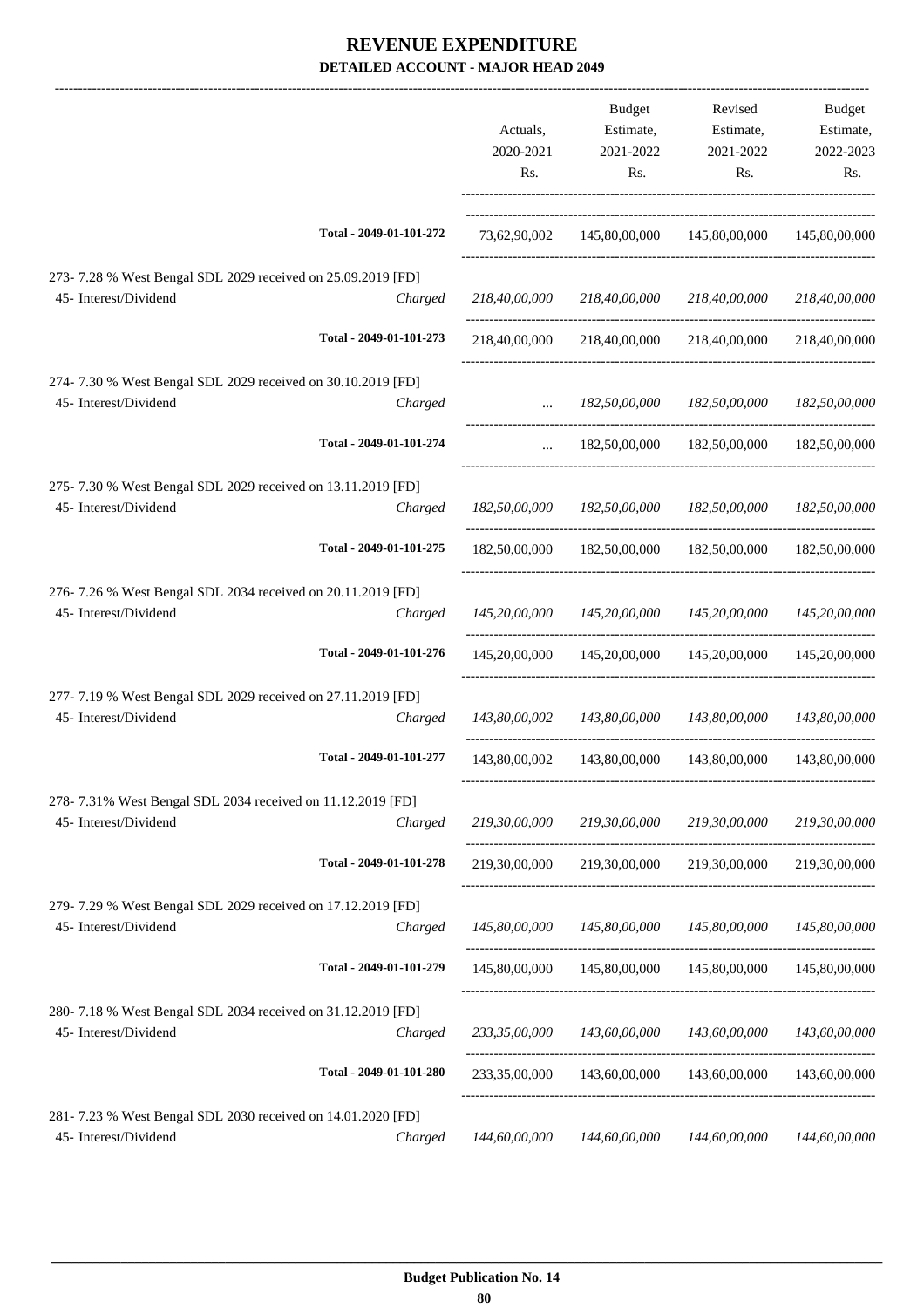|                                                                                                  | Actuals,<br>2020-2021<br>Rs. | <b>Budget</b><br>Estimate,<br>2021-2022<br>Rs. | Revised<br>Estimate,<br>2021-2022<br>Rs. | <b>Budget</b><br>Estimate,<br>2022-2023<br>Rs. |
|--------------------------------------------------------------------------------------------------|------------------------------|------------------------------------------------|------------------------------------------|------------------------------------------------|
| Total - 2049-01-101-281                                                                          | 144,60,00,000                | 144,60,00,000                                  | 144,60,00,000                            | 144,60,00,000                                  |
| 282-7.15 % West Bengal SDL 2035 received on 28.01.2020 [FD]<br>45- Interest/Dividend<br>Charged  | 143,00,00,000                | 143,00,00,000                                  | 143,00,00,000                            | 143,00,00,000                                  |
| Total - 2049-01-101-282                                                                          | 143,00,00,000                | 143,00,00,000                                  | 143,00,00,000                            | 143,00,00,000                                  |
| 283-7.99 % West Bengal SDL 2035 received on 24.03.2020 [FD]<br>45- Interest/Dividend<br>Charged  | 233,06,16,520                | 38,51,18,000                                   | 38,51,18,000                             | 38,51,18,000                                   |
| Total - 2049-01-101-283                                                                          | 233,06,16,520                | 38,51,18,000                                   | 38,51,18,000                             | 38,51,18,000                                   |
| 284-7.35 % West Bengal SDL 2030 received on 31.03.2020 [FD]<br>45- Interest/Dividend<br>Charged  | 467,75,00,002                | 294,00,00,000                                  | 294,00,00,000                            | 294,00,00,000                                  |
| Total - 2049-01-101-284                                                                          | 467,75,00,002                | 294,00,00,000                                  | 294,00,00,000                            | 294,00,00,000                                  |
| 285- 6.85 % West Bengal SDL 2030 received on 29.04.2020 [FD]<br>45- Interest/Dividend<br>Charged | 378,14,45,523                | 137,00,00,000                                  | 137,00,00,000                            | 137,00,00,000                                  |
| Total - 2049-01-101-285                                                                          | 378, 14, 45, 523             | 137,00,00,000                                  | 137,00,00,000                            | 137,00,00,000                                  |
| 286- 6.85 % West Bengal SDL 2030 received on 13.05.2020 [FD]<br>45- Interest/Dividend<br>Charged | 209,40,00,000                | 205,50,00,000                                  | 205,50,00,000                            | 205,50,00,000                                  |
| Total - 2049-01-101-286                                                                          | 209,40,00,000                | 205,50,00,000                                  | 205,50,00,000                            | 205,50,00,000                                  |
| 287- 6.50% West Bengal SDL 2030 received on 27.05.2020 [FD]<br>45- Interest/Dividend<br>Charged  | 245,00,00,000                | 130,00,00,000                                  | 130,00,00,000                            | 130,00,00,000                                  |
| Total - 2049-01-101-287                                                                          | 245,00,00,000                | 130,00,00,000                                  | 130,00,00,000                            | 130,00,00,000                                  |
| 288- 6.65 % West Bengal SDL 2030 received on 10.06.2020 [FD]<br>45- Interest/Dividend<br>Charged | 33,25,00,005                 | 66,50,00,000                                   | 66,50,00,000                             | 66,50,00,000                                   |
| Total - 2049-01-101-288                                                                          | 33,25,00,005                 | 66,50,00,000                                   | 66,50,00,000                             | 66,50,00,000                                   |
| 289- 6.55 % West Bengal SDL 2030 received on 01.07.2020 [FD]<br>45- Interest/Dividend<br>Charged | 65,50,00,004                 | 131,00,00,000                                  | 131,00,00,000                            | 131,00,00,000                                  |
| Total - 2049-01-101-289                                                                          | 65,50,00,004                 | 131,00,00,000                                  | 131,00,00,000                            | 131,00,00,000                                  |
| 290- 6.54 % West Bengal SDL 2035 received on 15.07.2020 [FD]<br>45- Interest/Dividend<br>Charged | 49,05,00,000                 | 98,10,00,000                                   | 98,10,00,000                             | 98,10,00,000                                   |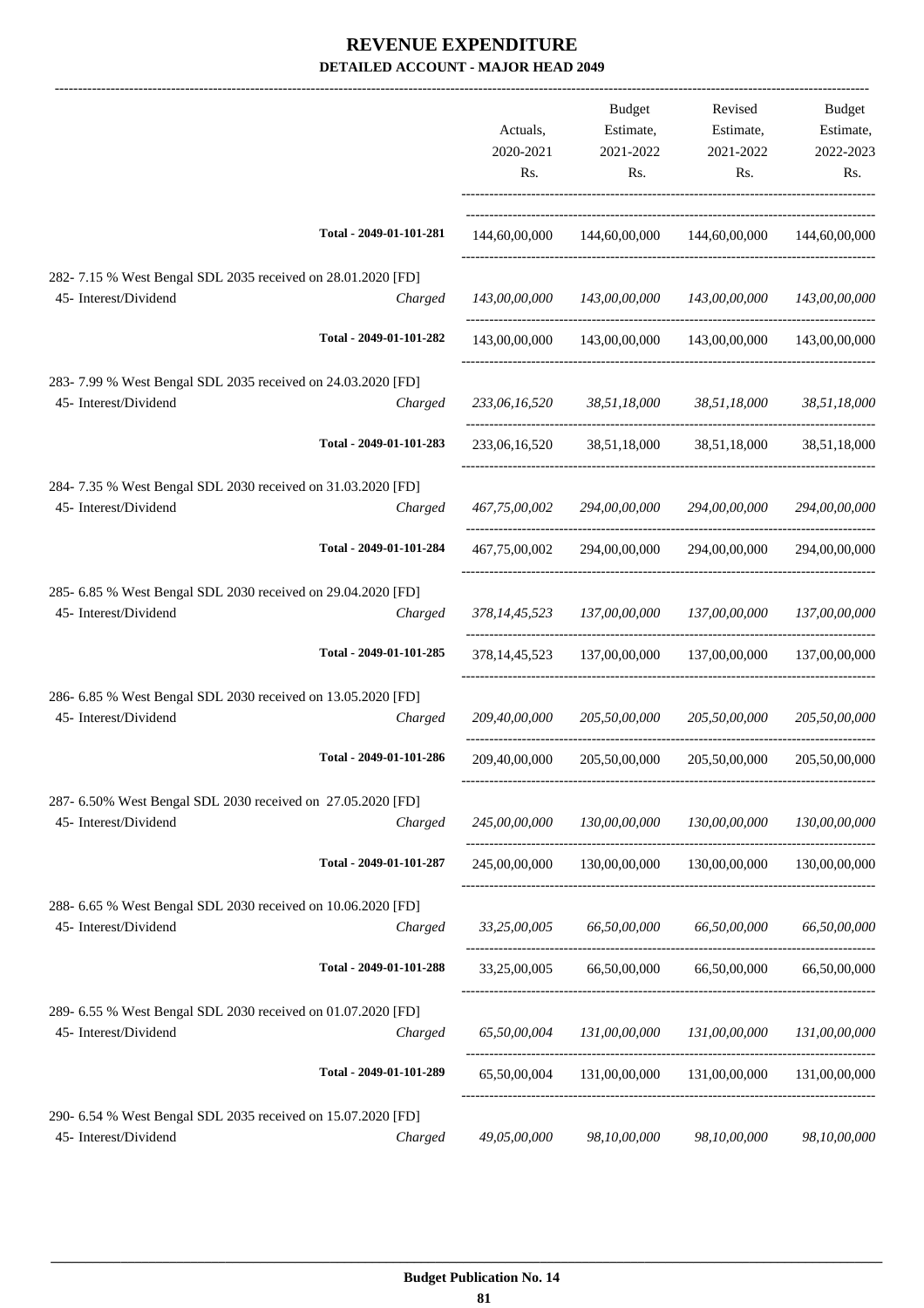|                                                                                       |                         | Actuals,<br>2020-2021<br>Rs. | <b>Budget</b><br>Estimate,<br>2021-2022<br>Rs. | Revised<br>Estimate,<br>2021-2022<br>Rs. | <b>Budget</b><br>Estimate,<br>2022-2023<br>Rs. |
|---------------------------------------------------------------------------------------|-------------------------|------------------------------|------------------------------------------------|------------------------------------------|------------------------------------------------|
|                                                                                       | Total - 2049-01-101-290 | 49,05,00,000                 | 98,10,00,000                                   | 98,10,00,000                             | 98,10,00,000                                   |
| 291-6.46 % West Bengal SDL 2030 received on 29.07.2020 [FD]                           |                         |                              |                                                |                                          |                                                |
| 45- Interest/Dividend                                                                 | Charged                 | 64,59,99,677                 | 129,20,00,000                                  | 129,20,00,000                            | 129,20,00,000                                  |
|                                                                                       | Total - 2049-01-101-291 | 64, 59, 99, 677              | 129,20,00,000                                  | 129,20,00,000                            | 129,20,00,000                                  |
| 292- 6.62 % West Bengal SDL 2035 received on 12.08.2020 [FD]                          |                         |                              |                                                |                                          |                                                |
| 45- Interest/Dividend                                                                 | Charged                 | 66,20,00,000                 | 132,40,00,000                                  | 132,40,00,000                            | 132,40,00,000                                  |
|                                                                                       | Total - 2049-01-101-292 | 66,20,00,000                 | 132,40,00,000                                  | 132,40,00,000                            | 132,40,00,000                                  |
| 293-6.68 % West Bengal SDL 2030 received on 26.08.2020 [FD]<br>45- Interest/Dividend  | Charged                 | 66,80,00,000                 | 133,60,00,000                                  | 133,60,00,000                            | 133,60,00,000                                  |
|                                                                                       | Total - 2049-01-101-293 | 66,80,00,000                 | 133,60,00,000                                  | 133,60,00,000                            | 133,60,00,000                                  |
| 294- 6.77 % West Bengal SDL 2040 received on 09.09.2020 [FD]<br>45- Interest/Dividend | Charged                 | 67,70,00,001                 | 135,40,00,000                                  | 135,40,00,000                            | 135,40,00,000                                  |
|                                                                                       | Total - 2049-01-101-294 | 67,70,00,001                 | 135,40,00,000                                  | 135,40,00,000                            | 135,40,00,000                                  |
| 295-7.04% West Bengal SDL 2035 received on 30.09.2020 [FD]                            |                         |                              |                                                |                                          |                                                |
| 45- Interest/Dividend                                                                 | Charged                 | 88,00,00,000                 | 176,00,00,000                                  | 176,00,00,000                            | 176,00,00,000                                  |
|                                                                                       | Total - 2049-01-101-295 | 88,00,00,000                 | 176,00,00,000                                  | 176,00,00,000                            | 176,00,00,000                                  |
| 296- 7.09% West Bengal SDL, 2040 issued on 07.10.2020 [FD]                            |                         |                              |                                                |                                          |                                                |
| 45- Interest/Dividend                                                                 | Charged                 | $\ldots$                     | $\mathbf{r}$ , $\mathbf{r}$ , $\mathbf{r}$     | 106,35,00,000                            | 106,35,00,000                                  |
|                                                                                       | Total - 2049-01-101-296 | $\cdots$                     | $\cdots$                                       | 106,35,00,000                            | 106,35,00,000                                  |
| 297- 6.99% West Bengal SDL, 2035 issued on 14.10.2020 [FD]<br>45- Interest/Dividend   | Charged                 | $\cdots$                     | $\cdots$                                       | 139,80,00,000                            | 139,80,00,000                                  |
|                                                                                       | Total - 2049-01-101-297 | $\cdots$                     | $\cdots$                                       | 139,80,00,000                            | 139,80,00,000                                  |
| 298- 6.88% West Bengal SDL, 2040 issued on 04.11.2020 [FD]                            |                         |                              |                                                |                                          |                                                |
| 45- Interest/Dividend                                                                 | Charged                 |                              | $\mathbf{r}$                                   | 137,60,00,000                            | 137,60,00,000                                  |
|                                                                                       | Total - 2049-01-101-298 |                              | $\cdots$                                       | 137,60,00,000                            | 137,60,00,000                                  |
| 299- 6.78% West Bengal SDL, 2035 issued on 18.11.2020 [FD]                            |                         |                              |                                                |                                          |                                                |
| 45- Interest/Dividend                                                                 | Charged                 | $\ldots$                     | $\cdots$                                       | 135,60,00,000                            | 135,60,00,000                                  |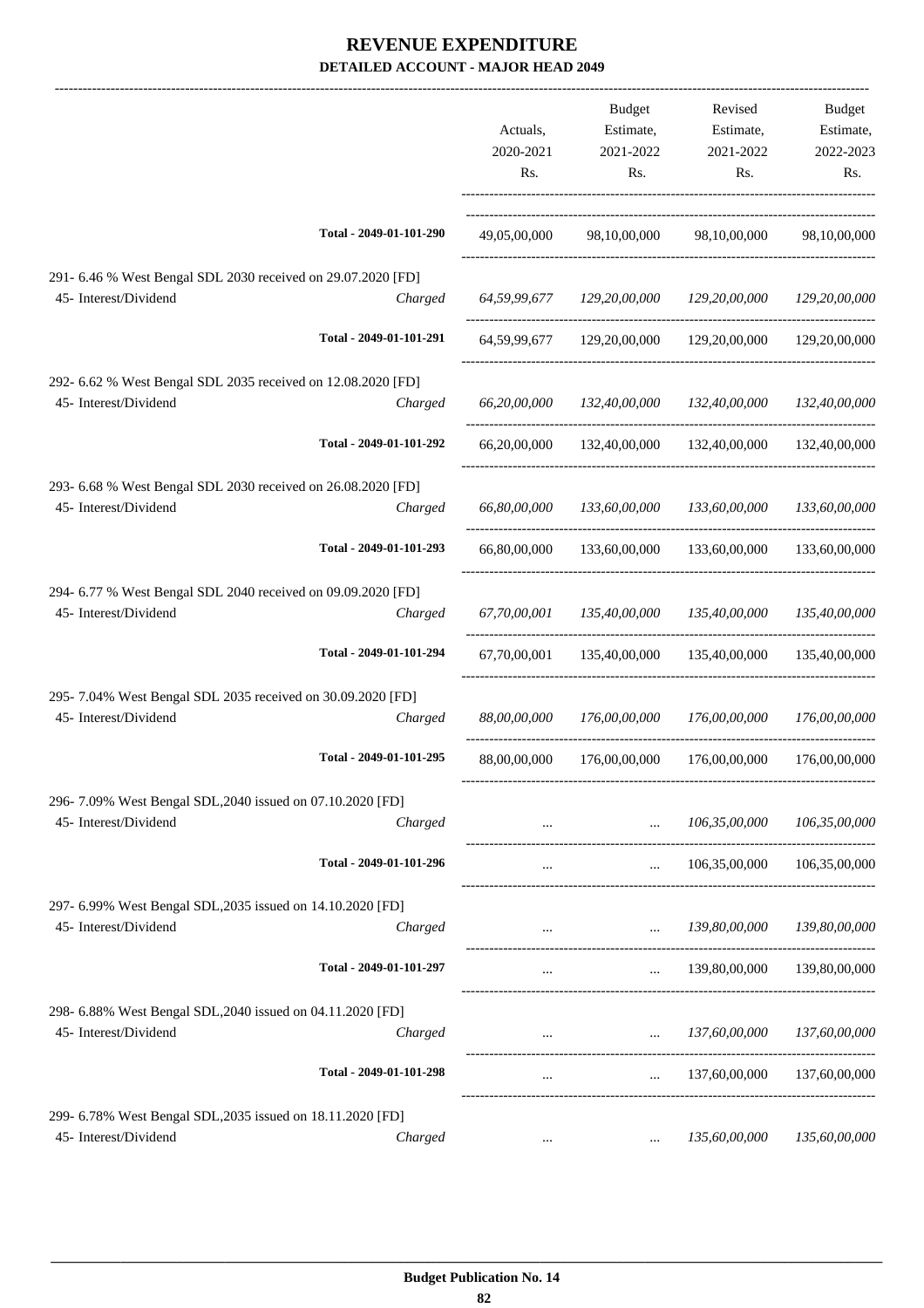|                                                                                     |                         | Actuals,<br>2020-2021<br>Rs. | <b>Budget</b><br>Estimate,<br>2021-2022<br>Rs.              | Revised<br>Estimate,<br>2021-2022<br>Rs. | Budget<br>Estimate,<br>2022-2023<br>Rs. |
|-------------------------------------------------------------------------------------|-------------------------|------------------------------|-------------------------------------------------------------|------------------------------------------|-----------------------------------------|
|                                                                                     | Total - 2049-01-101-299 | $\cdots$                     | $\cdots$                                                    | 135,60,00,000                            | 135,60,00,000                           |
| 300- 6.71% West Bengal SDL, 2040 issued on 09.12.2020 [FD]                          |                         |                              |                                                             |                                          |                                         |
| 45- Interest/Dividend                                                               | Charged                 | $\cdots$                     | $\mathbf{r}$ , $\mathbf{r}$ , $\mathbf{r}$ , $\mathbf{r}$   | 134,20,00,000 134,20,00,000              |                                         |
|                                                                                     | Total - 2049-01-101-300 | $\cdots$                     | $\cdots$                                                    | 134,20,00,000                            | 134,20,00,000                           |
| 301-6.68% West Bengal SDL, 2035 issued on 16.12.2020 [FD]                           |                         |                              |                                                             |                                          |                                         |
| 45- Interest/Dividend                                                               | Charged                 | $\cdots$                     | $\mathcal{L}_{\text{max}}$ . The $\mathcal{L}_{\text{max}}$ | 100,20,00,000                            | 100,20,00,000                           |
|                                                                                     | Total - 2049-01-101-301 | $\cdots$                     | $\cdots$                                                    | 100,20,00,000                            | 100,20,00,000                           |
| 302- 6.60% West Bengal SDL, 2030 issued on 30.12.2020 [FD]<br>45- Interest/Dividend | Charged                 | $\cdots$                     | $\cdots$                                                    | 132,00,00,000                            | 132,00,00,000                           |
|                                                                                     | Total - 2049-01-101-302 | $\cdots$                     | $\cdots$                                                    | 132,00,00,000                            | 132,00,00,000                           |
| 303- 6.63% West Bengal SDL, 2041 issued on 13.01.2021 [FD]<br>45- Interest/Dividend | Charged                 |                              | $\ddotsc$                                                   | 132,60,00,000                            | 132,60,00,000                           |
|                                                                                     | Total - 2049-01-101-303 |                              | $\cdots$                                                    | 132,60,00,000                            | 132,60,00,000                           |
| 304- 6.61% West Bengal SDL, 2036 issued on 20.01.2021 [FD]<br>45- Interest/Dividend | Charged                 | $\cdots$                     | $\cdots$                                                    | 198,30,00,000                            | 198,30,00,000                           |
|                                                                                     | Total - 2049-01-101-304 | $\cdots$                     | $\cdots$                                                    | 198,30,00,000                            | 198,30,00,000                           |
| 305- 6.63% West Bengal SDL, 2031 issued on 27.01.2021 [FD]<br>45- Interest/Dividend | Charged                 | $\cdots$                     | $\mathbf{r}$ , $\mathbf{r}$ , $\mathbf{r}$                  | 132,60,00,000                            | 132,60,00,000                           |
|                                                                                     | Total - 2049-01-101-305 |                              | $\mathbf{1}$                                                | 132,60,00,000                            | 132,60,00,000                           |
|                                                                                     |                         |                              |                                                             |                                          |                                         |
| 306- 6.89% West Bengal SDL, 2041 issued on 03.02.2021 [FD]<br>45- Interest/Dividend | Charged                 | $\cdots$                     | $\cdots$                                                    | 137,80,00,000                            | 137,80,00,000                           |
|                                                                                     | Total - 2049-01-101-306 | $\cdots$                     | $\cdots$                                                    | 137,80,00,000                            | 137,80,00,000                           |
| 307- 6.97% West Bengal SDL, 2036 issued on 10.02.2021 [FD]<br>45- Interest/Dividend | Charged                 |                              | $\mathbf{1}$                                                | 104,55,00,000                            | 104,55,00,000                           |
|                                                                                     | Total - 2049-01-101-307 |                              | -------------------------------<br>$\cdots$                 | 104,55,00,000 104,55,00,000              |                                         |
| 308- 7.05% West Bengal SDL, 2031 issued on 17.02.2021 [FD]                          |                         |                              |                                                             |                                          |                                         |
| 45- Interest/Dividend                                                               | Charged                 | $\ldots$                     | $\cdots$                                                    | 105,75,00,000                            | 105,75,00,000                           |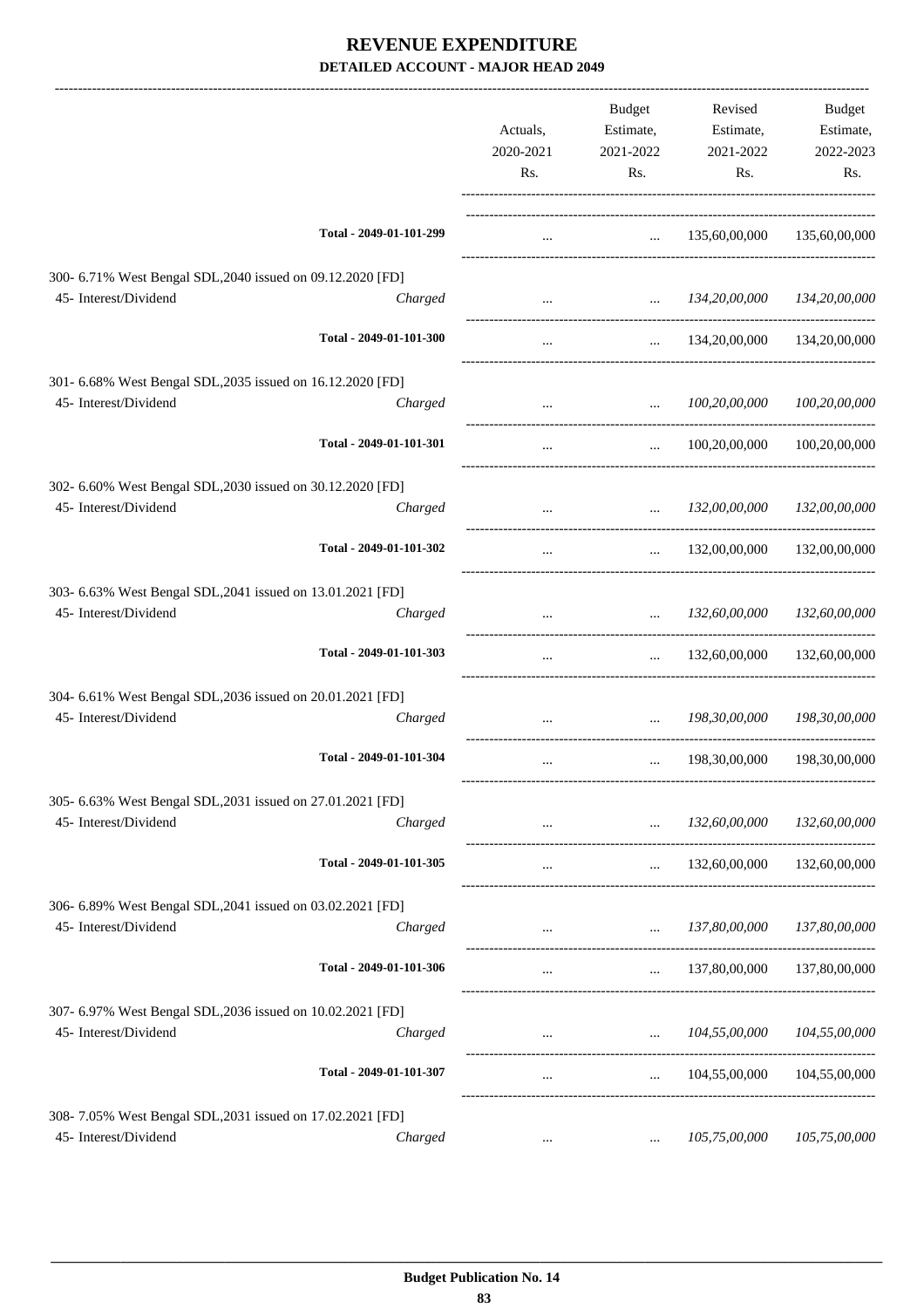|                                                                                     |                         | Actuals,<br>2020-2021<br>Rs. | <b>Budget</b><br>Estimate,<br>2021-2022<br>Rs.            | Revised<br>Estimate,<br>2021-2022<br>Rs. | Budget<br>Estimate,<br>2022-2023<br>Rs. |
|-------------------------------------------------------------------------------------|-------------------------|------------------------------|-----------------------------------------------------------|------------------------------------------|-----------------------------------------|
|                                                                                     | Total - 2049-01-101-308 | $\cdots$                     |                                                           | 105,75,00,000                            | 105,75,00,000                           |
| 309- 7.23% West Bengal SDL, 2041 issued on 24.02.2021 [FD]                          |                         |                              |                                                           |                                          |                                         |
| 45- Interest/Dividend                                                               | Charged                 | $\cdots$                     | $\mathbf{r}$ , $\mathbf{r}$ , $\mathbf{r}$ , $\mathbf{r}$ | 144,60,00,000 144,60,00,000              |                                         |
|                                                                                     | Total - 2049-01-101-309 | $\cdots$                     | $\ddotsc$                                                 | 144,60,00,000                            | 144,60,00,000                           |
| 310- 7.25% West Bengal SDL, 2041 issued on 10.03.2021 [FD]                          |                         |                              |                                                           |                                          |                                         |
| 45- Interest/Dividend                                                               | Charged                 | $\cdots$                     |                                                           | $\ldots$ 145,00,00,000                   | 145,00,00,000                           |
|                                                                                     | Total - 2049-01-101-310 | $\ddotsc$                    | $\cdots$                                                  | 145,00,00,000                            | 145,00,00,000                           |
| 311-7.19% West Bengal SDL, 2036 issued on 17.03.2021 [FD]<br>45- Interest/Dividend  | Charged                 | $\cdots$                     | $\cdots$                                                  | 143,80,00,000                            | 143,80,00,000                           |
|                                                                                     | Total - 2049-01-101-311 | $\ldots$                     | $\cdots$                                                  | 143,80,00,000                            | 143,80,00,000                           |
| 312- 6.83% West Bengal SDL, 2031 issued on 24.03.2021 [FD]<br>45- Interest/Dividend | Charged                 |                              | $\cdots$                                                  | 136,60,00,000                            | 136,60,00,000                           |
|                                                                                     | Total - 2049-01-101-312 | $\cdots$                     | $\cdots$                                                  | 136,60,00,000                            | 136,60,00,000                           |
| 313- 6.99% West Bengal SDL, 2036 issued on 31.03.2021 [FD]                          |                         |                              |                                                           |                                          |                                         |
| 45- Interest/Dividend                                                               | Charged                 | $\cdots$                     | $\mathbf{r}$ and $\mathbf{r}$                             | 327,13,20,000                            | 327,13,20,000                           |
|                                                                                     | Total - 2049-01-101-313 | $\cdots$                     | $\cdots$                                                  | 327, 13, 20, 000                         | 327,13,20,000                           |
| 314- 6.83% West Bengal SDL, 2031 issued on 13.05.2021 [FD]                          |                         |                              |                                                           |                                          |                                         |
| 45- Interest/Dividend                                                               | Charged                 | $\ldots$                     | $\mathbf{1.1}$ and $\mathbf{1.1}$                         | 68,30,00,000                             | 136,60,00,000                           |
|                                                                                     | Total - 2049-01-101-314 |                              | and the con-                                              | 68,30,00,000                             | 136,60,00,000                           |
| 315- 6.65% West Bengal SDL, 2028 issued on 02.06.2021 [FD]<br>45- Interest/Dividend | Charged                 | $\cdots$                     | $\cdots$                                                  | 99,75,00,000                             | 199,50,00,000                           |
|                                                                                     | Total - 2049-01-101-315 | $\ldots$                     | $\cdots$                                                  | 99,75,00,000                             | 199,50,00,000                           |
| 316-7.06% West Bengal SDL, 2036 issued on 23.06.2021 [FD]<br>45- Interest/Dividend  | Charged                 |                              | $\ddotsc$                                                 | 105,90,00,000                            | 211,80,00,000                           |
|                                                                                     | Total - 2049-01-101-316 |                              |                                                           |                                          |                                         |
|                                                                                     |                         |                              | $\cdots$                                                  | 105,90,00,000                            | 211,80,00,000                           |
| 317- 6.79% West Bengal SDL, 2028 issued on 30.06.2021 [FD]<br>45- Interest/Dividend | Charged                 |                              |                                                           | 84,87,50,000                             | 169,75,00,000                           |
|                                                                                     |                         | $\ldots$                     | $\cdots$                                                  |                                          |                                         |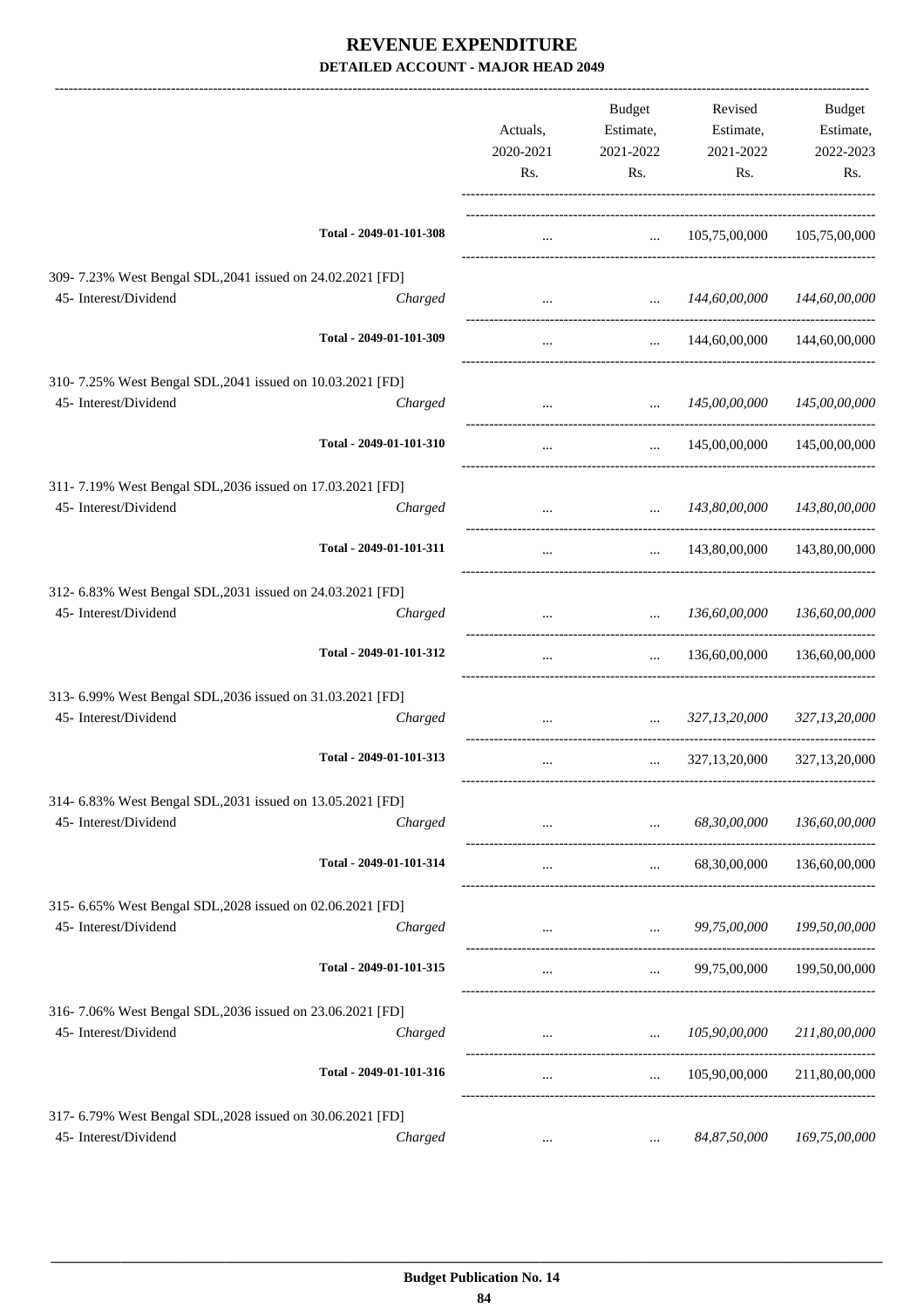|                                                                                     |                         | Actuals,<br>2020-2021<br>Rs. | <b>Budget</b><br>Estimate,<br>2021-2022<br>Rs.                                    | Revised<br>Estimate,<br>2021-2022<br>Rs. | Budget<br>Estimate,<br>2022-2023<br>Rs. |
|-------------------------------------------------------------------------------------|-------------------------|------------------------------|-----------------------------------------------------------------------------------|------------------------------------------|-----------------------------------------|
|                                                                                     | Total - 2049-01-101-317 | $\cdots$                     |                                                                                   | $\ldots$ 84,87,50,000                    | 169,75,00,000                           |
| 318- 6.83% West Bengal SDL, 2028 issued on 07.07.2021 [FD]                          |                         |                              |                                                                                   |                                          |                                         |
| 45- Interest/Dividend                                                               | Charged                 | $\cdots$                     | $\mathbf{1}$ , and $\mathbf{1}$                                                   | 51,22,50,000                             | 102,45,00,000                           |
|                                                                                     | Total - 2049-01-101-318 | $\cdots$                     | $\cdots$                                                                          | 51,22,50,000                             | 102,45,00,000                           |
| 319-7.02% West Bengal SDL, 2031 issued on 14.07.2021 [FD]                           |                         |                              |                                                                                   |                                          |                                         |
| 45- Interest/Dividend                                                               | Charged                 | <b>See College</b>           | $\ldots$ 52,65,00,000                                                             |                                          | 105,30,00,000                           |
|                                                                                     | Total - 2049-01-101-319 | $\ddotsc$                    | $\cdots$                                                                          | 52,65,00,000                             | 105,30,00,000                           |
| 320- 6.99% West Bengal SDL, 2030 issued on 28.07.2021 [FD]<br>45- Interest/Dividend | Charged                 | $\ddotsc$                    | $\mathbf{1}_{\mathbf{1}}$ , $\mathbf{1}_{\mathbf{1}}$ , $\mathbf{1}_{\mathbf{1}}$ | 87,37,50,000                             | 174,75,00,000                           |
|                                                                                     | Total - 2049-01-101-320 | $\cdots$                     | $\cdots$                                                                          | 87, 37, 50, 000                          | 174,75,00,000                           |
| 321-7.00% West Bengal SDL, 2031 issued on 04.08.2021 [FD]<br>45- Interest/Dividend  | Charged                 |                              | $\mathbf{m}$                                                                      | 35,00,00,000                             | 70,00,00,000                            |
|                                                                                     | Total - 2049-01-101-321 |                              | $\cdots$                                                                          | 35,00,00,000                             | 70,00,00,000                            |
| 322- 6.79% West Bengal SDL, 2028 issued on 11.08.2021 [FD]<br>45- Interest/Dividend | Charged                 | $\cdots$                     | $\cdots$                                                                          | 50,92,50,000                             | 101,85,00,000                           |
|                                                                                     | Total - 2049-01-101-322 | $\cdots$                     | $\cdots$                                                                          | 50,92,50,000                             | 101,85,00,000                           |
| 323- 6.99% West Bengal SDL, 2031 issued on 25.08.2021 [FD]                          |                         |                              |                                                                                   |                                          |                                         |
| 45- Interest/Dividend                                                               | Charged                 | $\cdots$                     |                                                                                   | $\ldots$ 87,37,50,000                    | 174,75,00,000                           |
|                                                                                     | Total - 2049-01-101-323 | $\ddotsc$                    |                                                                                   | $\ldots$ 87,37,50,000 174,75,00,000      |                                         |
| 324- 7.12% West Bengal SDL, 2051 issued on 01.09.2021 [FD]<br>45- Interest/Dividend | Charged                 | $\cdots$                     | $\mathbf{1}_{\mathbf{1}}$ , $\mathbf{1}_{\mathbf{1}}$ , $\mathbf{1}_{\mathbf{1}}$ | 53,40,00,000                             | 106,80,00,000                           |
|                                                                                     | Total - 2049-01-101-324 | $\cdots$                     | $\cdots$                                                                          | 53,40,00,000                             | 106,80,00,000                           |
| 325- 6.85% West Bengal SDL, 2031 issued on 08.09.2021 [FD]<br>45- Interest/Dividend | Charged                 |                              | <b>Sales Control</b>                                                              | 85,62,50,000                             | 171,25,00,000                           |
|                                                                                     | Total - 2049-01-101-325 |                              | $\cdots$                                                                          |                                          | 85,62,50,000 171,25,00,000              |
| 326- 6.98% West Bengal SDL, 2036 issued on 15.09.2021 [FD]<br>45- Interest/Dividend | Charged                 | $\ldots$                     | $\ldots$                                                                          | 34,90,00,000                             | 69,80,00,000                            |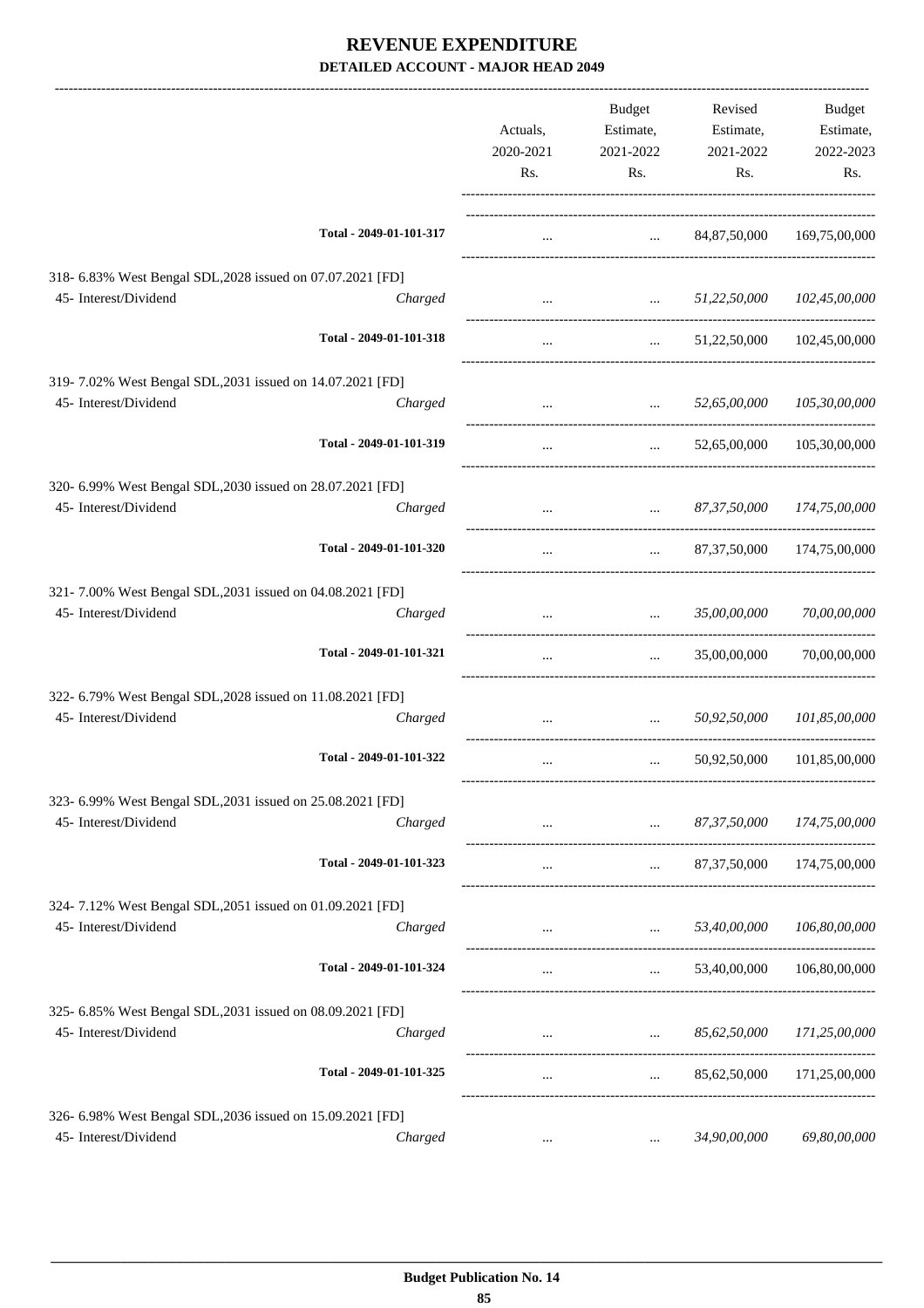|                                                                                                 | Actuals,<br>2020-2021<br>Rs.                                                         | <b>Budget</b><br>Estimate,<br>2021-2022<br>Rs.                  | Revised<br>Estimate,<br>2021-2022<br>Rs. | <b>Budget</b><br>Estimate,<br>2022-2023<br>Rs. |
|-------------------------------------------------------------------------------------------------|--------------------------------------------------------------------------------------|-----------------------------------------------------------------|------------------------------------------|------------------------------------------------|
|                                                                                                 |                                                                                      |                                                                 |                                          |                                                |
| Total - 2049-01-101-326                                                                         | $\cdots$                                                                             | <b>Sales Control</b>                                            | 34,90,00,000                             | 69,80,00,000                                   |
| 327- 6.99% West Bengal SDL, 2036 issued on 29.09.2021 [FD]                                      |                                                                                      |                                                                 |                                          |                                                |
| 45- Interest/Dividend<br>Charged                                                                |                                                                                      |                                                                 | $\ldots$ 122,32,50,000                   | 244,65,00,000                                  |
| Total - 2049-01-101-327                                                                         | $\cdots$                                                                             | $\cdots$                                                        | 122,32,50,000                            | 244,65,00,000                                  |
| 328-7.10% West Bengal SDL 2030 received on 12.02.2020 [FD]                                      |                                                                                      |                                                                 |                                          |                                                |
| 45- Interest/Dividend<br>Charged                                                                | $\cdots$                                                                             |                                                                 | 177,50,00,000                            | 177,50,00,000                                  |
| Total - 2049-01-101-328                                                                         | $\cdots$                                                                             |                                                                 | $\ldots$ 177,50,00,000                   | 177,50,00,000                                  |
| 329- 6.95% West Bengal SDL 2035 received on 26.02.2020 [FD]<br>45- Interest/Dividend<br>Charged | $\cdots$                                                                             | $\cdots$                                                        | 173,75,00,000                            | 173,75,00,000                                  |
| Total - 2049-01-101-329                                                                         | $\cdots$                                                                             | $\cdots$                                                        | 173,75,00,000                            | 173,75,00,000                                  |
| 330- 7.05% West Bengal SDL 2030 received on 04.03.2020 [FD]<br>45- Interest/Dividend<br>Charged |                                                                                      | $\mathbf{r}$ , and the state of $\mathbf{r}$                    | 211,50,00,000                            | 211,50,00,000                                  |
| Total - 2049-01-101-330                                                                         |                                                                                      | $\cdots$                                                        | 211,50,00,000                            | 211,50,00,000                                  |
| 331- 6.98% West Bengal SDL 2035 received on 11.03.2020 [FD]<br>45- Interest/Dividend<br>Charged | $\cdots$                                                                             | $\cdots$                                                        | 209,40,00,000                            | 209,40,00,000                                  |
| Total - 2049-01-101-331                                                                         | $\cdots$                                                                             | $\cdots$                                                        | 209,40,00,000                            | 209,40,00,000                                  |
| 332- 7.20% West Bengal SDL 2030 received on 18.03.2020 [FD]<br>45- Interest/Dividend<br>Charged | $\cdots$                                                                             | $\mathbf{r}$ and $\mathbf{r}$ and $\mathbf{r}$                  | 180,00,00,000                            | 180,00,00,000                                  |
| Total - 2049-01-101-332                                                                         | $\cdots$                                                                             | ------------------------------                                  | $\ldots$ 180,00,00,000 180,00,00,000     |                                                |
| <b>Total - Administrative Expenditure</b>                                                       |                                                                                      | 23934,17,66,917 22672,78,47,000 27239,04,17,000 30124,59,43,000 |                                          |                                                |
| Total - 2049-01-101                                                                             |                                                                                      | 23934,17,66,917 22672,78,47,000 27239,04,17,000 30124,59,43,000 |                                          |                                                |
| Voted                                                                                           | $\ddotsc$<br>Charged 23934,17,66,917 22672,78,47,000 27239,04,17,000 30124,59,43,000 | $\ddotsc$                                                       | $\cdots$                                 |                                                |

#### **DETAILED ACCOUNT NO. 2049-01-115 - INTEREST ON WAYS & MEANS ADVANCES FROM RBI .**

.

**01 - INTEREST ON INTERNAL DEBT**

**115- Interest on Ways & Means Advances from RBI**

**Administrative Expenditure**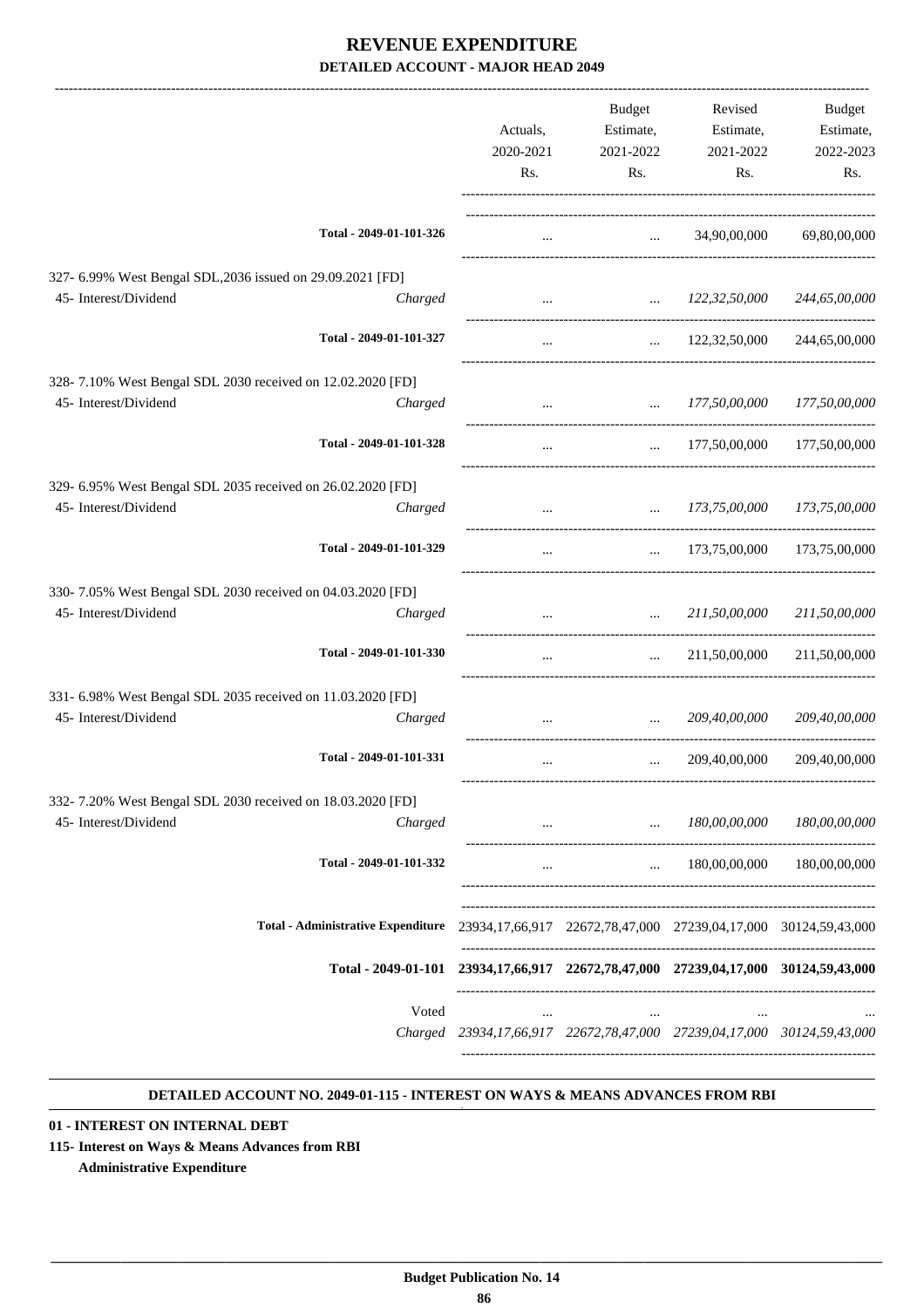|                                                                                          |                                           |           | <b>Budget</b> | Revised                                                                                                         | Budget    |
|------------------------------------------------------------------------------------------|-------------------------------------------|-----------|---------------|-----------------------------------------------------------------------------------------------------------------|-----------|
|                                                                                          |                                           | Actuals,  | Estimate,     | Estimate,                                                                                                       | Estimate, |
|                                                                                          |                                           | 2020-2021 | 2021-2022     | 2021-2022                                                                                                       | 2022-2023 |
|                                                                                          |                                           | Rs.       |               | Rs. Rs.                                                                                                         | Rs.       |
| 001- Cash Credit and Ways and Means Advances- Interest on Ways                           |                                           |           |               |                                                                                                                 |           |
| and Means Advances from RBI [FD]                                                         |                                           |           |               |                                                                                                                 |           |
| 45- Interest/Dividend                                                                    |                                           |           |               | Charged 2,65,82,427 18,00,00,000 20,00,00,000 22,00,00,000                                                      |           |
|                                                                                          | Total - 2049-01-115-001                   |           |               | 2,65,82,427 18,00,00,000 20,00,00,000 22,00,00,000                                                              |           |
| 002- Cash Credit and Ways and Means Advances- Interest on                                |                                           |           |               |                                                                                                                 |           |
| Shortfall and Overdraft [FD]                                                             |                                           |           |               |                                                                                                                 |           |
| 45- Interest/Dividend                                                                    | Charged                                   |           |               | $\ldots$ 2,50,00,000 4,00,00,000 4,40,00,000                                                                    |           |
|                                                                                          | Total - 2049-01-115-002                   | $\cdots$  |               | 2,50,00,000 4,00,00,000 4,40,00,000                                                                             |           |
| 003- Cash Credit and Ways and Means Advance-Interest on Short Fall<br>and Overdraft [FD] |                                           |           |               |                                                                                                                 |           |
| 45- Interest/Dividend                                                                    | Charged                                   |           |               | the contract of the contract of the contract of the contract of the contract of the contract of the contract of |           |
|                                                                                          | <b>Total - Administrative Expenditure</b> |           |               | 2,65,82,427 20,50,00,000 24,00,00,000 26,40,00,000                                                              |           |
|                                                                                          | Total - 2049-01-115                       |           |               | 2,65,82,427 20,50,00,000 24,00,00,000 26,40,00,000                                                              |           |
|                                                                                          | Voted                                     | $\cdots$  | $\cdots$      |                                                                                                                 |           |
|                                                                                          |                                           |           |               | Charged 2,65,82,427 20,50,00,000 24,00,00,000 26,40,00,000                                                      |           |
|                                                                                          |                                           |           |               |                                                                                                                 |           |

### **DETAILED ACCOUNT NO. 2049-01-123 - INTEREST ON SPECIAL SECURITIES ISSUED TO NSSF OF THE CENTRAL GOVT BY STATE GOVT .**

.

| 01 - INTEREST ON INTERNAL DEBT                                    |                         |               |               |               |               |
|-------------------------------------------------------------------|-------------------------|---------------|---------------|---------------|---------------|
| 123- Interest on Special Securities issued to NSSF of the Central |                         |               |               |               |               |
| <b>Govt by State Govt</b>                                         |                         |               |               |               |               |
| <b>Administrative Expenditure</b>                                 |                         |               |               |               |               |
| 001-13.50% Government of West Bengal (NSSF)(Non-transferable)     |                         |               |               |               |               |
| Special Securities, 1999 [FD]                                     |                         |               |               |               |               |
| 45- Interest/Dividend                                             | Charged                 | $\cdots$      |               |               | $\cdots$      |
| 002-12.50% Government of West Bengal (NSSF)(Non-transferable)     |                         |               |               |               |               |
| Special Securities, 2000 [FD]                                     |                         |               |               |               |               |
| 45- Interest/Dividend                                             | Charged                 | $\cdots$      | $\cdots$      | $\cdots$      | $\cdots$      |
| 003-11.00% Govrnment of West Bengal (NSSF) (Non-transferable)     |                         |               |               |               |               |
| Special Securities, 2001 [FD]                                     |                         |               |               |               |               |
| 45- Interest/Dividend                                             | Charged                 | $\cdots$      |               | $\cdots$      | $\cdots$      |
| 004-10.50% Government of West Bengal (NSSF) (Non-tranferable)     |                         |               |               |               |               |
| Special Securities, 2002 [FD]                                     |                         |               |               |               |               |
| 45- Interest/Dividend                                             | Charged                 | 300,97,31,100 | 264,05,20,000 | 264,04,28,000 | 225,67,02,000 |
|                                                                   | Total - 2049-01-123-004 | 300,97,31,100 | 264,05,20,000 | 264,04,28,000 | 225,67,02,000 |
|                                                                   |                         |               |               |               |               |

005- 9.50% Government of West Bengal (NSSF) (Non-tranferable) Special Securities, 2003 [FD]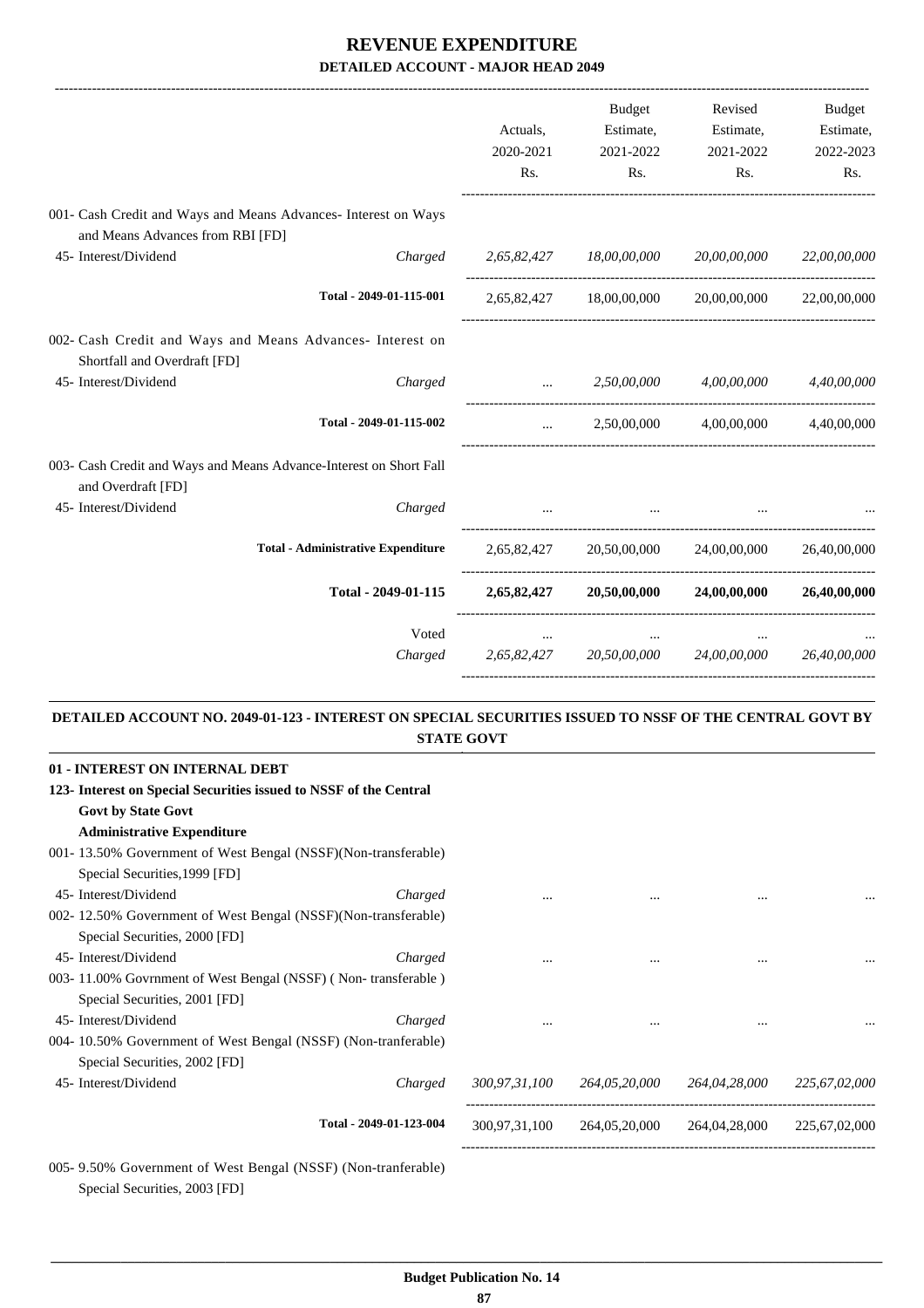|                                                                                                |                         | Actuals,<br>2020-2021<br>Rs. | <b>Budget</b><br>Estimate,<br>2021-2022<br>Rs. | Revised<br>Estimate,<br>2021-2022<br>Rs.                | Budget<br>Estimate,<br>2022-2023<br>Rs. |
|------------------------------------------------------------------------------------------------|-------------------------|------------------------------|------------------------------------------------|---------------------------------------------------------|-----------------------------------------|
| 45- Interest/Dividend                                                                          | Charged                 | 279,53,67,100                | 299,65,73,000                                  | 299,65,73,000                                           | 261,28,62,000                           |
|                                                                                                | Total - 2049-01-123-005 | 279,53,67,100                |                                                | 299,65,73,000 299,65,73,000 261,28,62,000               |                                         |
| 006- 9.50% Government of West Bengal (NSSF)(Non-transferable)<br>Special Securities, 2004 [FD] |                         |                              |                                                |                                                         |                                         |
| 45- Interest/Dividend                                                                          | Charged                 |                              | 476,75,87,200 427,95,98,000                    | 427,95,98,000                                           | 379,16,08,000                           |
|                                                                                                | Total - 2049-01-123-006 | 476,75,87,200                | 427,95,98,000                                  | 427,95,98,000                                           | 379,16,08,000                           |
| 007- 9.50% Government of West Bengal (NSSF)(Non-transferable)<br>Special Securities, 2005 [FD] |                         |                              |                                                |                                                         |                                         |
| 45- Interest/Dividend                                                                          | Charged                 | 538,37,30,100                | 488,33,90,000                                  | 488,33,90,000                                           | 438.30.49.000                           |
|                                                                                                | Total - 2049-01-123-007 | 538, 37, 30, 100             | 488,33,90,000                                  | 488,33,90,000                                           | 438, 30, 49, 000                        |
| 008- 9.50% Government of West Bengal (NSSF)(Non-transferable)<br>Special Securities, 2006 [FD] |                         |                              |                                                |                                                         |                                         |
| 45- Interest/Dividend                                                                          | Charged                 | 531,96,52,400                | 486,47,63,000                                  | 486,47,63,000                                           | 440,98,74,000                           |
|                                                                                                | Total - 2049-01-123-008 | 531,96,52,400                | 486,47,63,000                                  | 486,47,63,000                                           | 440,98,74,000                           |
| 009- 9.50% Government of West Bengal (NSSF)(Non-transferable)<br>Special Securities, 2007 [FD] |                         |                              |                                                |                                                         |                                         |
| 45- Interest/Dividend                                                                          | Charged                 | 206,72,54,700                | 190,07,44,000                                  | 190,07,44,000                                           | 173,42,33,000                           |
|                                                                                                | Total - 2049-01-123-009 | 206, 72, 54, 700             | 190.07.44.000                                  |                                                         | 190,07,44,000 173,42,33,000             |
| 010- 9.50% Government of West Bengal (NSSF)(Non-transferable)<br>Special Securities, 2008 [FD] |                         |                              |                                                |                                                         |                                         |
| 45- Interest/Dividend                                                                          | Charged                 |                              |                                                | 68,57,11,300 63,66,81,000 63,66,81,000                  | 58,76,50,000                            |
|                                                                                                | Total - 2049-01-123-010 |                              |                                                | 68,57,11,300 63,66,81,000 63,66,81,000                  | 58,76,50,000                            |
| 011- 9.50% Government of West Bengal (NSSF)(Non-transferable)<br>Special Securities, 2009 [FD] |                         |                              |                                                |                                                         |                                         |
| 45- Interest/Dividend                                                                          | Charged                 |                              | 407,53,22,900 380,16,19,000                    | 380,16,19,000                                           | 352,79,15,000                           |
|                                                                                                | Total - 2049-01-123-011 |                              |                                                | 407,53,22,900 380,16,19,000 380,16,19,000 352,79,15,000 |                                         |
| 012- 9.50% Government of West Bengal (NSSF)(Non-transferable)<br>Special Securities, 2010 [FD] |                         |                              |                                                |                                                         |                                         |
| 45- Interest/Dividend                                                                          | Charged                 | 978,60,36,500                | 916,59,01,000                                  |                                                         | 916,59,01,000 854,57,65,000             |
|                                                                                                | Total - 2049-01-123-012 | 978,60,36,500                | 916,59,01,000                                  | 916,59,01,000                                           | 854,57,65,000                           |
|                                                                                                |                         |                              |                                                |                                                         |                                         |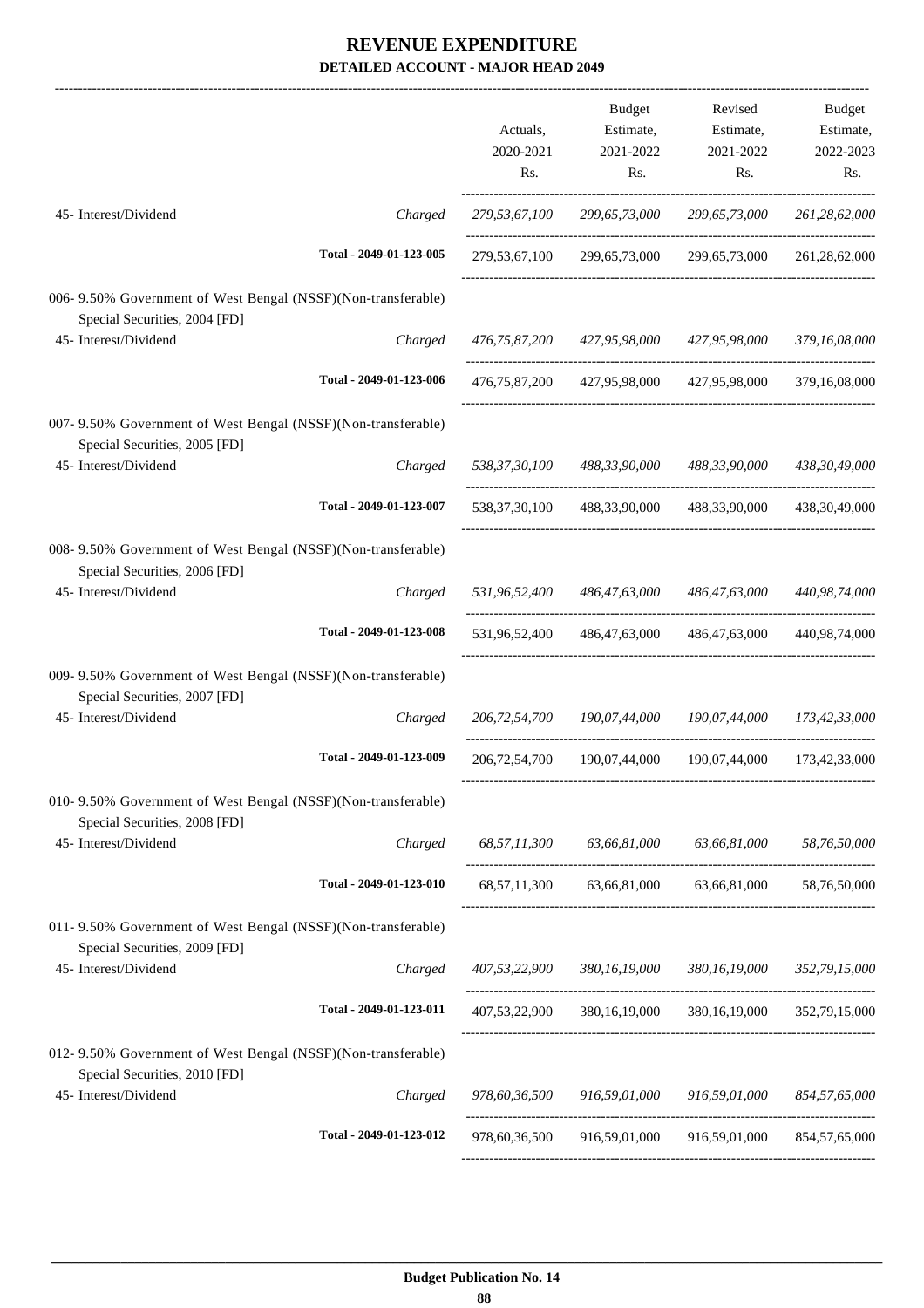|                                                                                                  | Actuals,<br>2020-2021<br>Rs. | <b>Budget</b><br>Estimate,<br>2021-2022<br>Rs. | Revised<br>Estimate,<br>2021-2022<br>Rs.                          | <b>Budget</b><br>Estimate,<br>2022-2023<br>Rs. |
|--------------------------------------------------------------------------------------------------|------------------------------|------------------------------------------------|-------------------------------------------------------------------|------------------------------------------------|
| 013- 9.50% Government of West Bengal (NSSF)(Non-transferable)                                    |                              |                                                |                                                                   |                                                |
| Special Securities, 2011 [FD]<br>45- Interest/Dividend<br>Charged                                | 285,92,09,600                | 268,54,33,000                                  | 268,54,33,000                                                     | 251,16,57,000                                  |
| Total - 2049-01-123-013                                                                          | 285,92,09,600                |                                                | 268, 54, 33, 000 268, 54, 33, 000 251, 16, 57, 000                |                                                |
|                                                                                                  |                              |                                                |                                                                   |                                                |
| 014- 10.50% Government of West Bengal (NSSF)(Non-transferable)<br>Special Securities 2000 [FD]   |                              |                                                |                                                                   |                                                |
| 45- Interest/Dividend<br>Charged                                                                 |                              | 139,44,76,500 137,62,46,000                    | 137,62,46,000                                                     | 109,27,45,000                                  |
| Total - 2049-01-123-014                                                                          |                              |                                                | 139,44,76,500 137,62,46,000 137,62,46,000 109,27,45,000           |                                                |
| 015-10.50% Government of West Bengal (NSSF)(Non-transferable)                                    |                              |                                                |                                                                   |                                                |
| Special Securities 1999 [FD]<br>45- Interest/Dividend<br>Charged                                 |                              | 91,85,21,900 95,82,65,000                      | 95,82,65,000                                                      | 71,86,99,000                                   |
| Total - 2049-01-123-015                                                                          | 91,85,21,900                 |                                                | 95,82,65,000 95,82,65,000                                         | 71,86,99,000                                   |
| 017- 10.50% Government of West Bengal (NSSF)(Non-transferable)<br>Special Securities 2001 [FD]   |                              |                                                |                                                                   |                                                |
| 45- Interest/Dividend<br>Charged                                                                 | 214,08,29,000                | 195,41,96,000                                  | 193,39,03,000                                                     | 160, 10, 80,000                                |
| Total - 2049-01-123-017                                                                          |                              |                                                | 214,08,29,000 195,41,96,000 193,39,03,000                         | 160,10,80,000                                  |
| 018-10.50% Government of West Bengal (NSSF)(Non-transferable)<br>Special Securities 2003 [FD]    |                              |                                                |                                                                   |                                                |
| 45- Interest/Dividend<br>Charged                                                                 | 58,49,17,200                 | $\cdots$                                       |                                                                   |                                                |
| Total - 2049-01-123-018                                                                          | 58,49,17,200                 | $\cdots$                                       |                                                                   |                                                |
| 020- 9.50% Government of West Bengal (NSSF)(Non-transferable)<br>Special Securities 2012 [FD]    |                              |                                                |                                                                   |                                                |
| 45- Interest/Dividend<br>Charged                                                                 |                              |                                                | $\cdots$                                                          |                                                |
| 021- 9.50% Government of West Bengal (NSSF)(Non-transferable)<br>Special Securities 2013 [FD]    |                              |                                                |                                                                   |                                                |
| 45- Interest/Dividend<br>Charged                                                                 |                              |                                                | 360,12,59,500 340,42,74,000 608,75,89,000 574,15,30,000           |                                                |
| Total - 2049-01-123-021                                                                          |                              |                                                | 360,12,59,500 340,42,74,000 608,75,89,000 574,15,30,000           |                                                |
| 022- 9.50% Government of West Bengal (NSSF)(Non-transferable)<br>Special Securities 2014-15 [FD] |                              |                                                |                                                                   |                                                |
| 45- Interest/Dividend<br>Charged                                                                 |                              |                                                | 354,26,37,200 328,32,97,000 59,99,82,000 44,99,87,000             |                                                |
| Total - 2049-01-123-022                                                                          |                              |                                                | 354, 26, 37, 200 328, 32, 97, 000 59, 99, 82, 000 44, 99, 87, 000 |                                                |
| 023- 9.50% Government of West Bengal (NSSF)(Non-transferable)                                    |                              |                                                |                                                                   |                                                |

Special Securities 2015-16 [FD]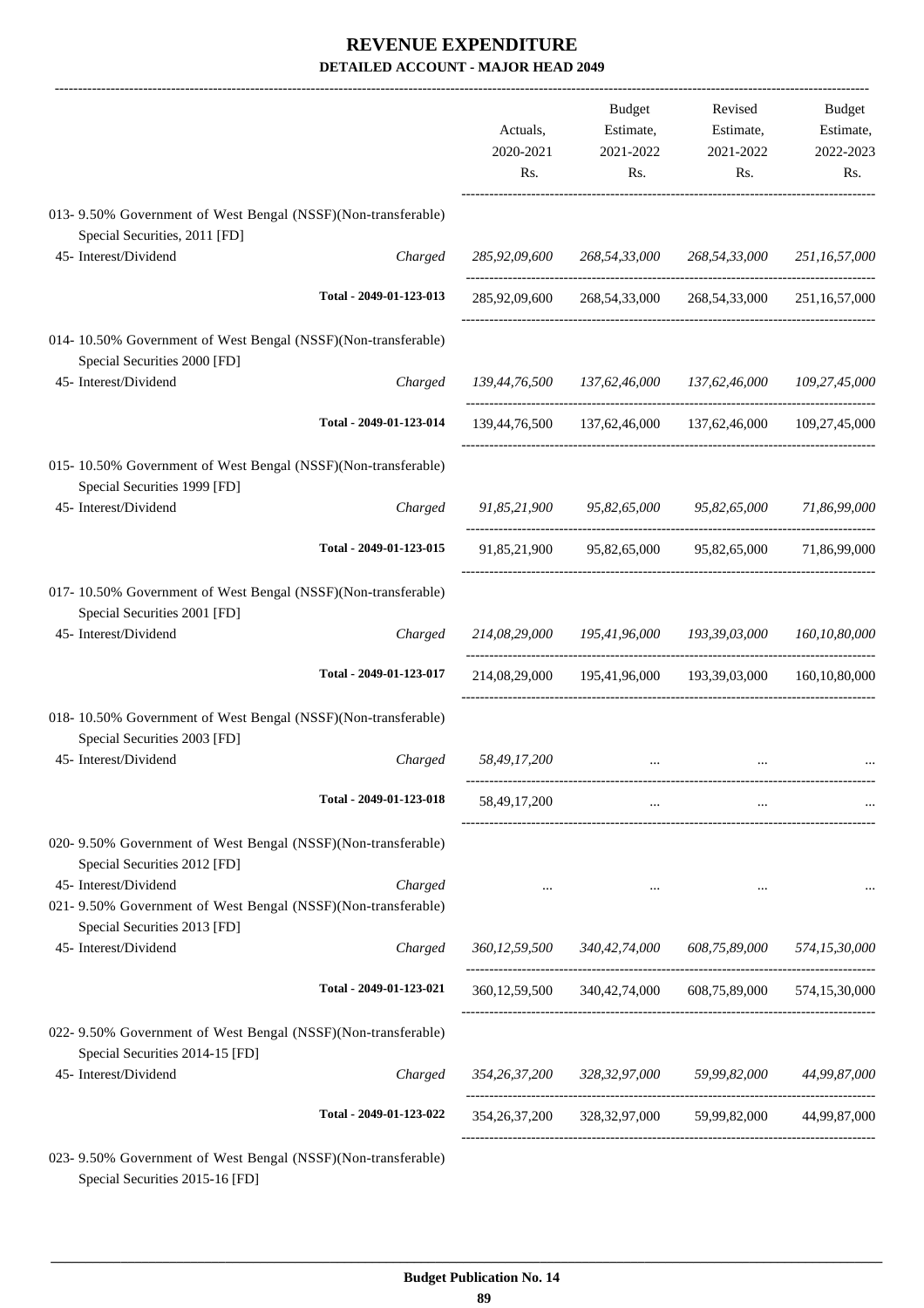|                                      |                                                                           |                  | <b>Budget</b> | Revised                                                     | Budget           |
|--------------------------------------|---------------------------------------------------------------------------|------------------|---------------|-------------------------------------------------------------|------------------|
|                                      |                                                                           | Actuals,         | Estimate,     | Estimate,                                                   | Estimate,        |
|                                      |                                                                           | 2020-2021        | 2021-2022     | 2021-2022                                                   | 2022-2023        |
|                                      |                                                                           | Rs.              | Rs.           | Rs.                                                         | Rs.              |
| 45- Interest/Dividend                | Charged                                                                   | 374,09,69,200    | 303,55,86,000 | 303,55,86,000                                               | 231,19,41,000    |
|                                      | Total - 2049-01-123-023                                                   | 374,09,69,200    | 303,55,86,000 | 303,55,86,000                                               | 231, 19, 41, 000 |
| Special Securities 2016 [FD]         | 024- 9.50% Government of West Bengal (NSSF) (Non-transferable)            |                  |               |                                                             |                  |
| 45- Interest/Dividend                | Charged                                                                   | 413,48,65,600    | 344,57,21,000 | 344,57,21,000                                               | 275,65,77,000    |
|                                      | Total - 2049-01-123-024                                                   | 413,48,65,600    |               | 344,57,21,000 344,57,21,000                                 | 275,65,77,000    |
|                                      | <b>Total - Administrative Expenditure</b>                                 |                  |               | 6080,80,79,000 5531,28,07,000 5529,24,22,000 4903,38,74,000 |                  |
|                                      | Total - 2049-01-123                                                       |                  |               | 6080,80,79,000 5531,28,07,000 5529,24,22,000                | 4903.38.74.000   |
|                                      | Voted                                                                     | $\cdots$         |               |                                                             |                  |
|                                      | Charged                                                                   |                  |               | 6080,80,79,000 5531,28,07,000 5529,24,22,000 4903,38,74,000 |                  |
|                                      | <b>DETAILED ACCOUNT NO. 2049-01-200 - INTEREST ON OTHER INTENAL DEBTS</b> |                  |               |                                                             |                  |
| 01 - INTEREST ON INTERNAL DEBT       |                                                                           |                  |               |                                                             |                  |
| 200- Interest on Other Intenal Debts |                                                                           |                  |               |                                                             |                  |
| <b>Administrative Expenditure</b>    |                                                                           |                  |               |                                                             |                  |
|                                      | 020- Loans from Rural Infrastructure Development Fund (RIDF) [FD]         |                  |               |                                                             |                  |
| 45- Interest/Dividend                | Charged                                                                   | 335, 19, 03, 196 | 231,00,00,000 | 259,00,00,000                                               | 297,00,00,000    |
|                                      | Total - 2049-01-200-020                                                   | 335, 19, 03, 196 | 231,00,00,000 | 259,00,00,000                                               | 297,00,00,000    |
| 022- Loans from WBIDFC [FD]          |                                                                           |                  |               |                                                             |                  |

**Total - Administrative Expenditure** 335,19,03,196 231,00,00,000 259,00,00,000 297,00,00,000

### **State Development Schemes**

### 043- Loans from Fisheries and Aquaculture Infrastructure Development Fund (FIDF)[FD] [FD]

| 45- Interest/Dividend | Charged<br>Total - 2049-01-200 | $\cdots$<br>335,19,03,196 | $\cdots$<br>231,00,00,000 | $\cdots$<br>259,00,00,000 | $\cdots$<br>297,00,00,000 |
|-----------------------|--------------------------------|---------------------------|---------------------------|---------------------------|---------------------------|
|                       | Voted                          | $\cdots$                  | $\cdots$                  | $\cdots$                  | $\cdots$                  |
|                       | Charged                        | 335,19,03,196             | 231,00,00,000             | 259,00,00,000             | 297,00,00,000             |
|                       |                                |                           |                           |                           |                           |

45- Interest/Dividend *Charged* ... ... ... ...

-----------------------------------------------------------------------------------------

-----------------------------------------------------------------------------------------

.

#### **DETAILED ACCOUNT NO. 2049-01-305 - MANAGEMENT OF DEBT .**

### **01 - INTEREST ON INTERNAL DEBT**

### **305- Management of Debt**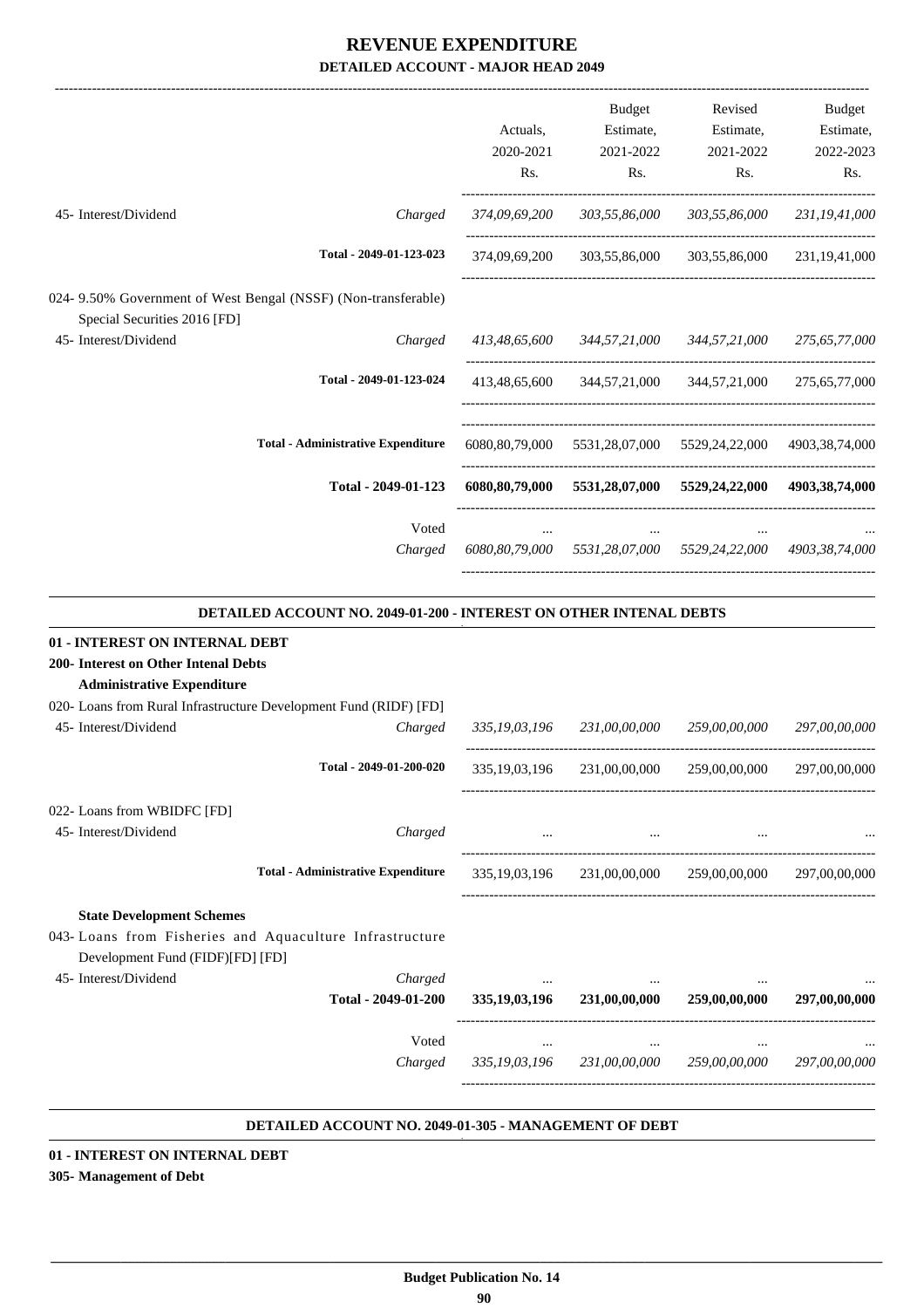|                                                                                  |                                                                | Actuals,<br>2020-2021<br>Rs. | Budget<br>Estimate,<br>2021-2022<br>Rs. | Revised<br>Estimate,<br>2021-2022<br>Rs.            | Budget<br>Estimate,<br>2022-2023<br>Rs.      |
|----------------------------------------------------------------------------------|----------------------------------------------------------------|------------------------------|-----------------------------------------|-----------------------------------------------------|----------------------------------------------|
| <b>Administrative Expenditure</b>                                                |                                                                |                              |                                         |                                                     |                                              |
| 002- Management of Debt [FD]                                                     |                                                                |                              |                                         |                                                     |                                              |
| 50- Other Charges                                                                | Charged                                                        |                              | 69,81,63,497 76,50,00,000               | 80,50,00,000                                        | 90,00,00,000                                 |
|                                                                                  | <b>Total - Administrative Expenditure</b>                      |                              |                                         | 69,81,63,497 76,50,00,000 80,50,00,000              | 90,00,00,000                                 |
|                                                                                  | Total - 2049-01-305                                            |                              |                                         | $69,81,63,497$ $76,50,00,000$ $80,50,00,000$        | 90,00,00,000                                 |
|                                                                                  | Voted                                                          | $\cdots$                     | $\cdots$                                |                                                     |                                              |
|                                                                                  | Charged                                                        |                              |                                         | 69,81,63,497 76,50,00,000 80,50,00,000 90,00,00,000 |                                              |
| 213- Interest on Loans from The International Development<br><b>Associations</b> |                                                                |                              |                                         |                                                     |                                              |
| <b>Administrative Expenditure</b><br>Project[4758-IN] [FD]                       | 001- West Bengal Institutional Strengthening of Gram Panchayat |                              |                                         |                                                     |                                              |
| 45- Interest/Dividend                                                            | Charged                                                        |                              | 8,21,49,925 6,85,00,000 7,50,00,000     |                                                     |                                              |
|                                                                                  | Total - 2049-02-213-001                                        |                              |                                         | 8,21,49,925 6,85,00,000 7,50,00,000 7,80,00,000     | 7,80,00,000                                  |
| Project [5014-IN] [FD]                                                           | 002- West Bengal Acclerated Development of Minor Irrigation    |                              |                                         |                                                     |                                              |
| 45- Interest/Dividend                                                            | Charged                                                        | 12,63,35,503                 | 12,20,00,000                            | 12,50,00,000                                        | 12,50,00,000                                 |
|                                                                                  | Total - 2049-02-213-002                                        | 12,63,35,503                 |                                         | 12,20,00,000 12,50,00,000                           |                                              |
|                                                                                  | <b>Total - Administrative Expenditure</b>                      | 20,84,85,428                 | 19,05,00,000                            | 20,00,00,000                                        |                                              |
|                                                                                  | Total - 2049-02-213                                            |                              | 20,84,85,428 19,05,00,000               | 20,00,00,000                                        | 12,50,00,000<br>20,30,00,000<br>20,30,00,000 |

### **DETAILED ACCOUNT NO. 2049-02-216 - INTEREST ON LOANS FROM THE INTERNATIONAL BANKS FOR RECONSTRUCTION & DEVELOPMENT .**

.

### **02 - INTEREST ON EXTERNAL DEBT**

- **216- Interest on Loans from The International Banks For Reconstruction & Development Administrative Expenditure**
- 001- Coal Fired Generation Rehabilitation Project [7687-IN] [FD]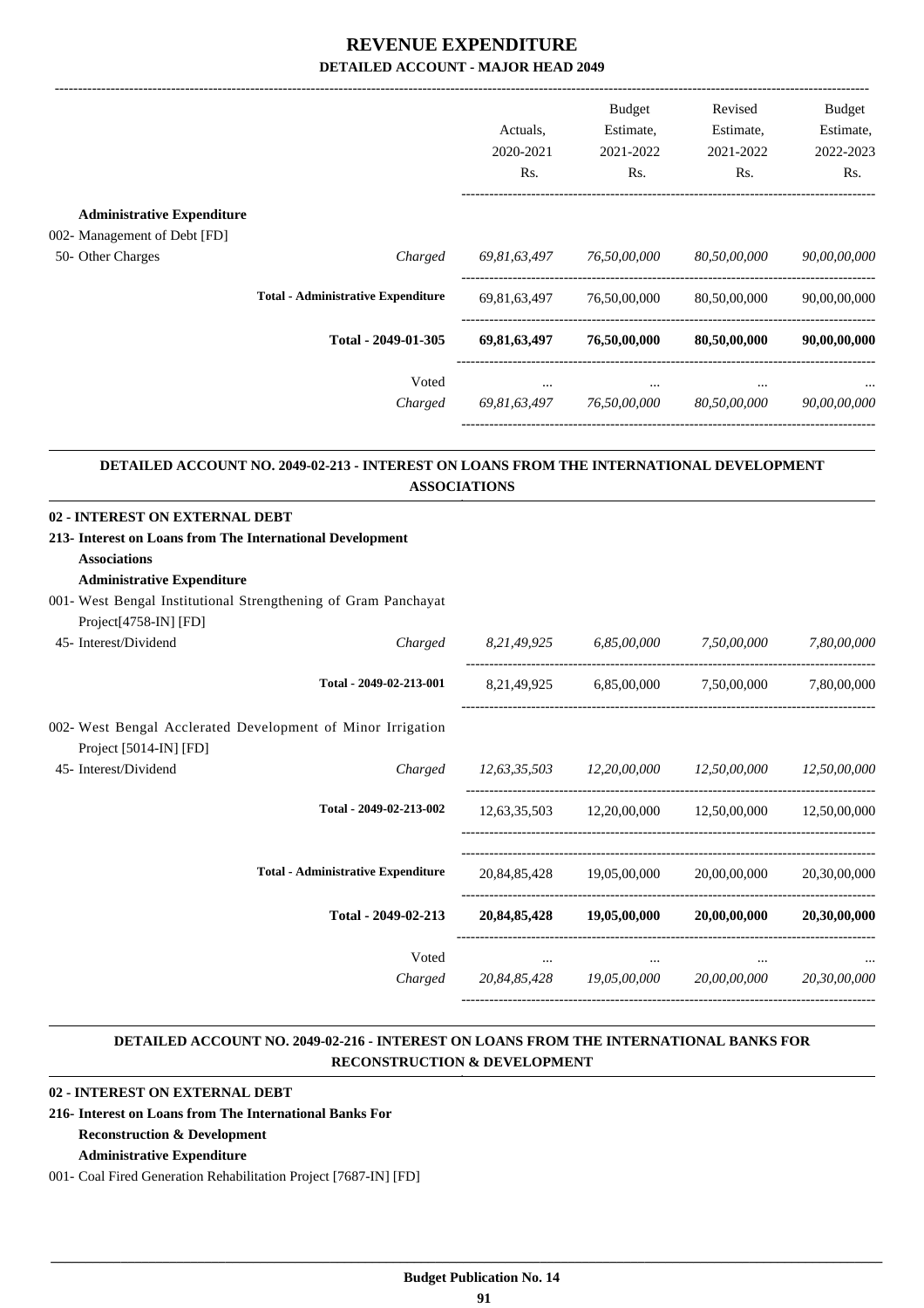|                                                                                                                                                                               |                         | Actuals,<br>2020-2021<br>Rs.        | <b>Budget</b><br>Estimate,<br>2021-2022<br>Rs.     | Revised<br>Estimate,<br>2021-2022<br>Rs.                | Budget<br>Estimate,<br>2022-2023<br>Rs. |
|-------------------------------------------------------------------------------------------------------------------------------------------------------------------------------|-------------------------|-------------------------------------|----------------------------------------------------|---------------------------------------------------------|-----------------------------------------|
| 45- Interest/Dividend                                                                                                                                                         | Charged                 |                                     | 5,39,32,566 10,30,00,000 10,30,00,000              |                                                         | 9,00,00,000                             |
|                                                                                                                                                                               | Total - 2049-02-216-001 |                                     |                                                    | 5,39,32,566 10,30,00,000 10,30,00,000                   | 9,00,00,000                             |
| 002- West Bengal Acclerated Development of Minor Project [8090-<br>IN] [FD]                                                                                                   |                         |                                     |                                                    |                                                         |                                         |
| 45- Interest/Dividend                                                                                                                                                         | Charged                 | 1,19,01,925 1,20,00,000 1,20,00,000 |                                                    |                                                         | 1,00,00,000                             |
|                                                                                                                                                                               | Total - 2049-02-216-002 |                                     |                                                    | $1,19,01,925$ $1,20,00,000$ $1,20,00,000$ $1,00,00,000$ |                                         |
| 003- Interest on West Bengal Support to Institutional Strengthening of<br>the Gram Panchayats Phase-II(from IBRD)[8723-IN) [FD]<br>45- Interest/Dividend<br>50- Other Charges | Charged<br>Charged      | 21,21,50,288<br>1,38,70,867         |                                                    | 30,20,00,000 30,20,00,000                               | 30,20,00,000                            |
|                                                                                                                                                                               | Total - 2049-02-216-003 |                                     |                                                    | 22,60,21,155 30,20,00,000 30,20,00,000                  | 30,20,00,000                            |
| 004- West Bengal Major Irrigation and Flood Management Project<br>[9025-IN] [FD]                                                                                              |                         |                                     |                                                    |                                                         |                                         |
| 45- Interest/Dividend                                                                                                                                                         | Charged                 | 5,18,856                            | <b>Section</b>                                     | 5,50,000                                                | 5,50,000                                |
| 50- Other Charges                                                                                                                                                             | Charged                 | 1,01,44,440                         |                                                    | $1,05,00,000$                                           | 1,10,00,000                             |
|                                                                                                                                                                               | Total - 2049-02-216-004 | 1,06,63,296                         |                                                    | $\ldots$ 1,10,50,000 1,15,50,000                        |                                         |
| <b>Total - Administrative Expenditure</b>                                                                                                                                     |                         |                                     |                                                    | 30,25,18,942 41,70,00,000 42,80,50,000 41,35,50,000     |                                         |
|                                                                                                                                                                               | Total - 2049-02-216     |                                     |                                                    | 30,25,18,942 41,70,00,000 42,80,50,000 41,35,50,000     |                                         |
|                                                                                                                                                                               | Voted<br>Charged        | $\cdots$                            | $\cdots$<br>30,25,18,942 41,70,00,000 42,80,50,000 |                                                         | 41,35,50,000                            |
| DETAILED ACCOUNT NO. 2049-02-217 - INTEREST ON LOANS FROM THE GOVERNMENT OF JAPAN                                                                                             |                         |                                     |                                                    |                                                         |                                         |
| 02 - INTEREST ON EXTERNAL DEBT                                                                                                                                                |                         |                                     |                                                    |                                                         |                                         |
| 217- Interest on Loans from The Government Of Japan<br><b>Administrative Expenditure</b>                                                                                      |                         |                                     |                                                    |                                                         |                                         |
| 001- Purulia Pumped Storage Project(III)[IDP-167] [FD]<br>45- Interest/Dividend                                                                                               | Charged                 |                                     | 9,12,80,274 9,40,00,000                            | 9,40,00,000                                             | 9,50,00,000                             |
|                                                                                                                                                                               | Total - 2049-02-217-001 | 9, 12, 80, 274                      | 9,40,00,000                                        | 9,40,00,000                                             | 9,50,00,000                             |
| 002- West Bengal Forest & Biodiversity Conservation Project[IDP-<br>223] [FD]                                                                                                 |                         |                                     |                                                    |                                                         |                                         |
| 45- Interest/Dividend                                                                                                                                                         | Charged                 | 1,76,67,562                         | 1,30,00,000                                        | 1,30,00,000                                             | 1,40,00,000                             |
| 50- Other Charges                                                                                                                                                             | Charged                 | 9,49,519                            | $\cdots$                                           | 14,00,000                                               | 15,00,000                               |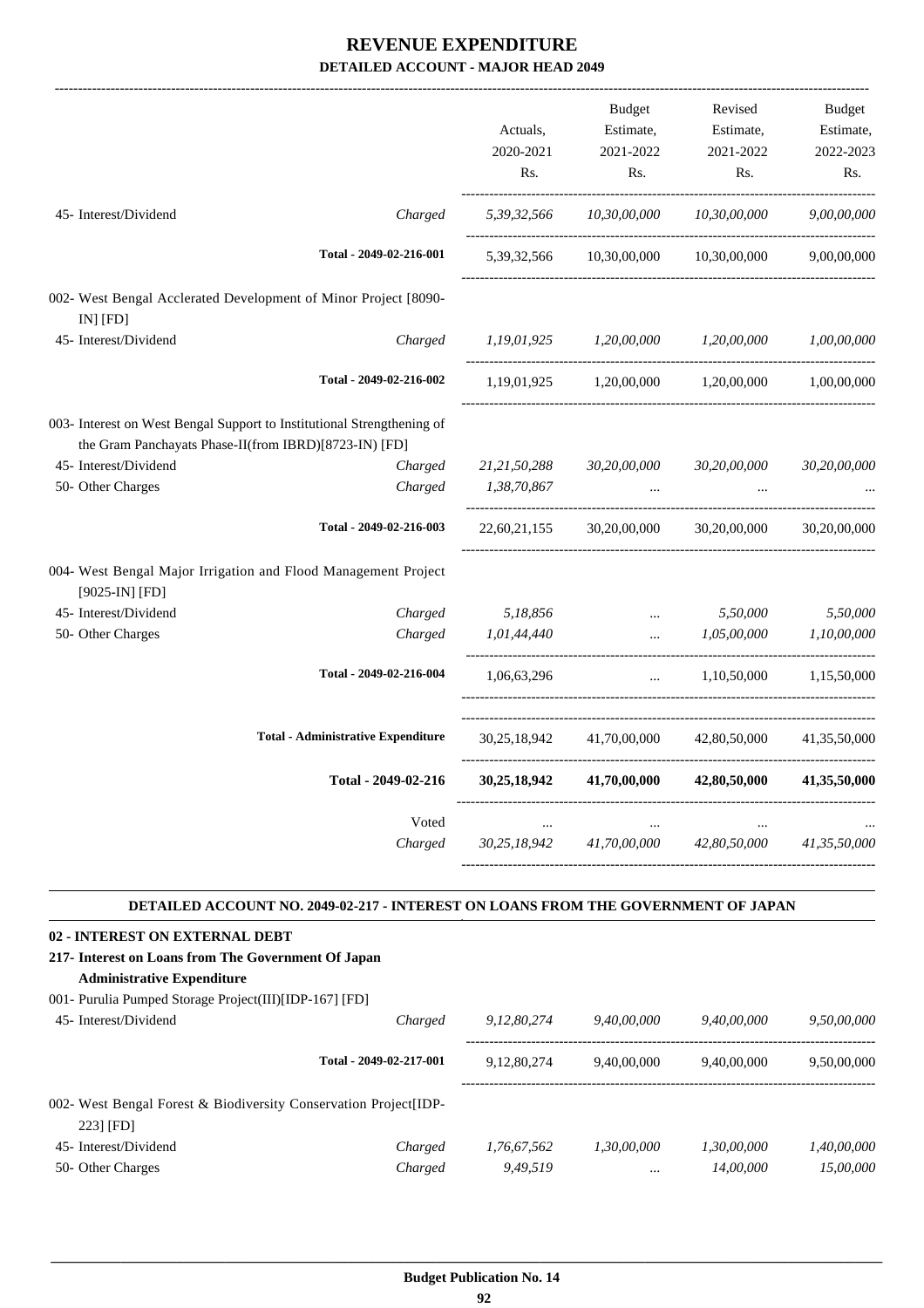|                       |                                                                    | Actuals,<br>2020-2021<br>Rs. | <b>Budget</b><br>Estimate,<br>2021-2022<br>Rs.     | Revised<br>Estimate,<br>2021-2022<br>Rs.        | Budget<br>Estimate,<br>2022-2023<br>Rs. |
|-----------------------|--------------------------------------------------------------------|------------------------------|----------------------------------------------------|-------------------------------------------------|-----------------------------------------|
|                       | Total - 2049-02-217-002                                            |                              |                                                    | 1,86,17,081 1,30,00,000 1,44,00,000 1,55,00,000 |                                         |
| [FD]                  | 003- West Bengal Piped Water Supply Project (Purulia) [IDP-231]    |                              |                                                    |                                                 |                                         |
| 45- Interest/Dividend | Charged                                                            | 50,02,598                    | 95,00,000                                          | 95,00,000                                       | 95,00,000                               |
| 50- Other Charges     | Charged                                                            | 49,41,387                    | <b><i>Committee States</i></b>                     | 50,00,000                                       | 60,00,000                               |
|                       | Total - 2049-02-217-003                                            | 99,43,985                    | 95,00,000                                          | 1,45,00,000 1,55,00,000                         |                                         |
| 223] [FD]             | 004- West Bengal Forest and Biodiversity Conservation Project [IDP |                              |                                                    |                                                 |                                         |
| 45- Interest/Dividend | Charged                                                            | $\cdots$                     | 9,000                                              |                                                 |                                         |
| 50- Other Charges     | Charged                                                            |                              | $\sim$ $\sim$                                      |                                                 |                                         |
|                       | Total - 2049-02-217-004                                            | $\cdots$                     | 9,000                                              | $\cdots$                                        |                                         |
| 175] [FD]             | 005- Kolkata Solid Waste Management Improvement Project [IDP-      |                              |                                                    |                                                 |                                         |
| 45- Interest/Dividend | Charged                                                            |                              | $1,04,73,170$ $1,20,00,000$                        | 1,20,00,000                                     | 1,25,00,000                             |
|                       | Total - 2049-02-217-005                                            |                              |                                                    | 1,04,73,170 1,20,00,000 1,20,00,000 1,25,00,000 |                                         |
| [FD]                  | 006- West Bengal Pipe Water Supply Project [Purulia] [IDP-231A]    |                              |                                                    |                                                 |                                         |
| 45- Interest/Dividend | Charged                                                            | 11,403                       |                                                    |                                                 |                                         |
|                       | Total - 2049-02-217-006                                            | 11,403                       |                                                    |                                                 |                                         |
| 274] [FD]             | 007- Project for the construction of Turga Pumped Storage- I [IDP- |                              |                                                    |                                                 |                                         |
| 45- Interest/Dividend | Charged                                                            |                              |                                                    |                                                 |                                         |
|                       | <b>Total - Administrative Expenditure</b>                          |                              |                                                    | 13,03,25,913 12,85,09,000 13,49,00,000          | 13,85,00,000                            |
|                       | Total - 2049-02-217                                                |                              |                                                    | $13,03,25,913$ $12,85,09,000$ $13,49,00,000$    | 13,85,00,000                            |
|                       | Voted<br>Charged                                                   | $\ldots$                     | $\ldots$<br>13,03,25,913 12,85,09,000 13,49,00,000 | $\cdots$                                        | 13,85,00,000                            |
|                       |                                                                    |                              |                                                    |                                                 |                                         |

#### **DETAILED ACCOUNT NO. 2049-02-249 - INTEREST ON LOANS FROM THE ASIAN DEVELOPMENT BANK .**

.

### **02 - INTEREST ON EXTERNAL DEBT**

### **249- Interest on Loans from The Asian Development Bank**

### **Administrative Expenditure**

001- Kolkata Environmental Improvement Project Supplementary[2293-IN] [FD]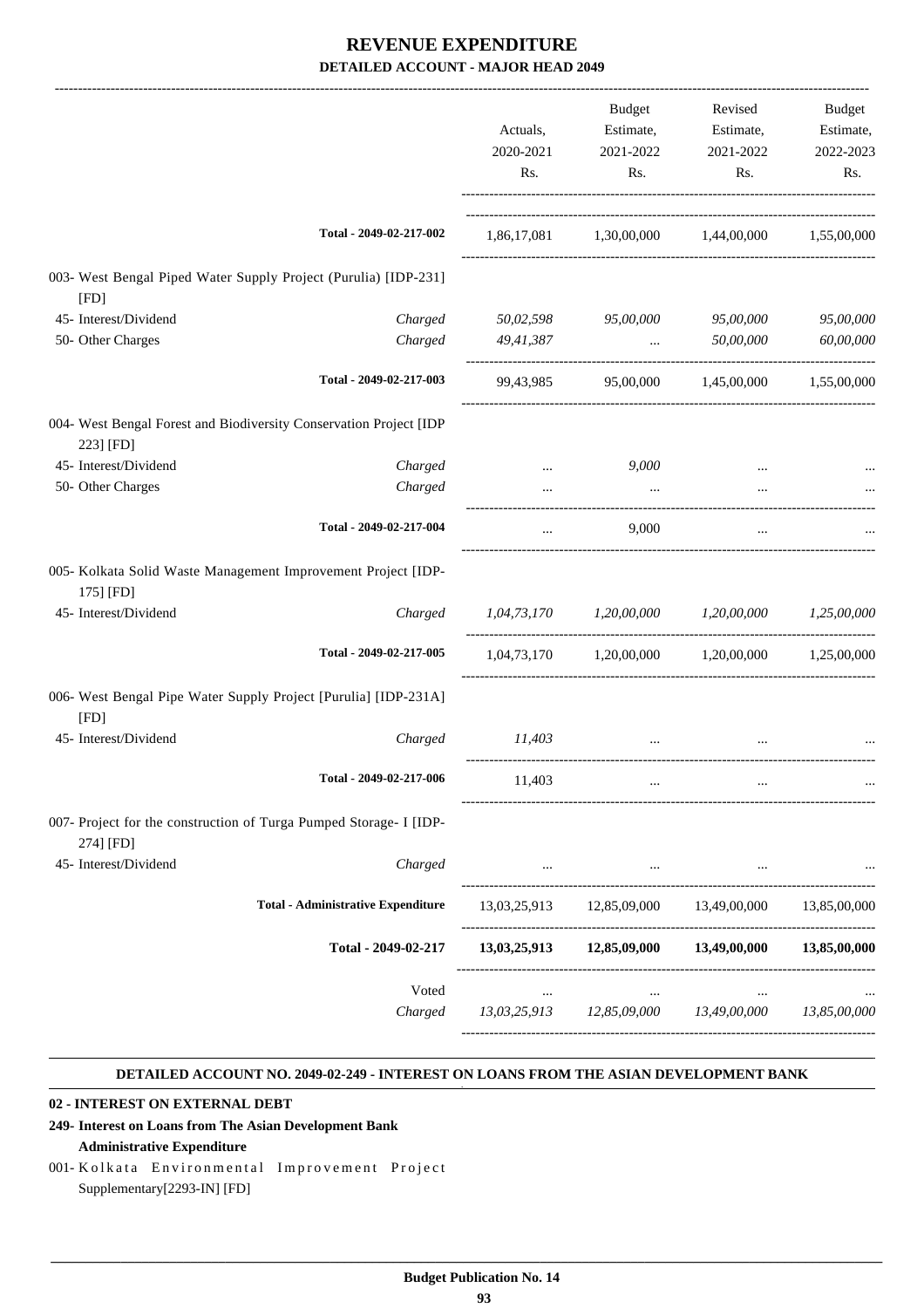|                                                                                                 |                         | Actuals,<br>2020-2021<br>Rs.    | <b>Budget</b><br>Estimate,<br>2021-2022<br>Rs. | Revised<br>Estimate,<br>2021-2022<br>Rs.           | Budget<br>Estimate,<br>2022-2023<br>Rs. |
|-------------------------------------------------------------------------------------------------|-------------------------|---------------------------------|------------------------------------------------|----------------------------------------------------|-----------------------------------------|
| 45- Interest/Dividend                                                                           | Charged                 | 5,91,73,692                     | 10,70,00,000                                   | 10,70,00,000                                       | 10,90,00,000                            |
|                                                                                                 | Total - 2049-02-249-001 | 5,91,73,692                     | 10,70,00,000                                   | 10,70,00,000                                       | 10,90,00,000                            |
| 002- West Bengal Development Finance Programme[2926-IN] [FD]                                    |                         |                                 |                                                |                                                    |                                         |
| 45- Interest/Dividend                                                                           | Charged                 |                                 | 34,64,21,929 64,00,00,000                      | 64,00,00,000                                       | 65,00,00,000                            |
|                                                                                                 | Total - 2049-02-249-002 | 34,64,21,929                    | 64,00,00,000                                   | 64,00,00,000                                       | 65,00,00,000                            |
| 003-Kolkata Environment Improvement Investment<br>Programme[3053-IN] [FD]                       |                         |                                 |                                                |                                                    |                                         |
| 45- Interest/Dividend                                                                           | Charged                 | 8,11,43,036                     | 15,00,00,000                                   | 15,00,00,000                                       | 15,50,00,000                            |
| 50- Other Charges                                                                               | Charged                 | 15,10,700                       |                                                | 30.00.000                                          | 35,00,000                               |
|                                                                                                 | Total - 2049-02-249-003 | 8, 26, 53, 736                  |                                                | 15,00,00,000 15,30,00,000                          | 15,85,00,000                            |
| 004- Kolkata Environmental Improvement Investment Programme<br>Project-2 (3413-IND) [FD]        |                         |                                 |                                                |                                                    |                                         |
| 45- Interest/Dividend                                                                           | Charged                 | 9,50,83,545                     | 13,50,00,000                                   | 13,50,00,000                                       | 14,00,00,000                            |
| 50- Other Charges                                                                               | Charged                 | 1,27,12,232                     |                                                | 1,50,00,000                                        | 1,75,00,000                             |
|                                                                                                 | Total - 2049-02-249-004 | 10,77,95,777                    | 13,50,00,000                                   | 15,00,00,000                                       | 15,75,00,000                            |
| 005- Interest on 2nd West Bengal Development Finance Programme<br>$(from ADB)[3563-IND]$ [FD]   |                         |                                 |                                                |                                                    |                                         |
| 45- Interest/Dividend                                                                           | Charged                 | 34,24,07,086                    | 36,50,00,000                                   | 36,50,00,000                                       | 38,00,00,000                            |
| 50- Other Charges                                                                               | Charged                 |                                 |                                                |                                                    |                                         |
|                                                                                                 | Total - 2049-02-249-005 |                                 | 34,24,07,086 36,50,00,000 36,50,00,000         |                                                    | 38,00,00,000                            |
| 006- Kolkata Environment Improvement Investment Programme-<br>(KEIIP)- Tranch 3 [3689-IND] [FD] |                         |                                 |                                                |                                                    |                                         |
| 45- Interest/Dividend                                                                           | Charged                 | 1,05,19,560 95,00,000 95,00,000 |                                                |                                                    | 1,20,00,000                             |
| 50- Other Charges                                                                               | Charged                 |                                 | $1,00,55,843$ $1,20,00,000$                    |                                                    | 1,30,00,000                             |
|                                                                                                 | Total - 2049-02-249-006 |                                 |                                                | 2,05,75,403 95,00,000 2,15,00,000 2,50,00,000      |                                         |
| 007- SASEC Road Connectivity Investment Programme [3118--IND]<br>[FD]                           |                         |                                 |                                                |                                                    |                                         |
| 45- Interest/Dividend                                                                           | Charged                 |                                 |                                                | 9,43,65,732 23,30,00,000 23,00,00,000              | 25,00,00,000                            |
| 50- Other Charges                                                                               | Charged                 | 24,91,843                       | and the company of the                         | 25,00,000                                          | 30,00,000                               |
|                                                                                                 | Total - 2049-02-249-007 |                                 |                                                | 9,68,57,575 23,30,00,000 23,25,00,000 25,30,00,000 |                                         |
| 008- West Bengal Drinking Water Sector Improvement Project<br>[3696IND] [FD]                    |                         |                                 |                                                |                                                    |                                         |
| 45- Interest/Dividend                                                                           | Charged                 | 6, 24, 22, 751                  | $\sim 10^{-11}$                                | 4,50,00,000                                        | 5,00,00,000                             |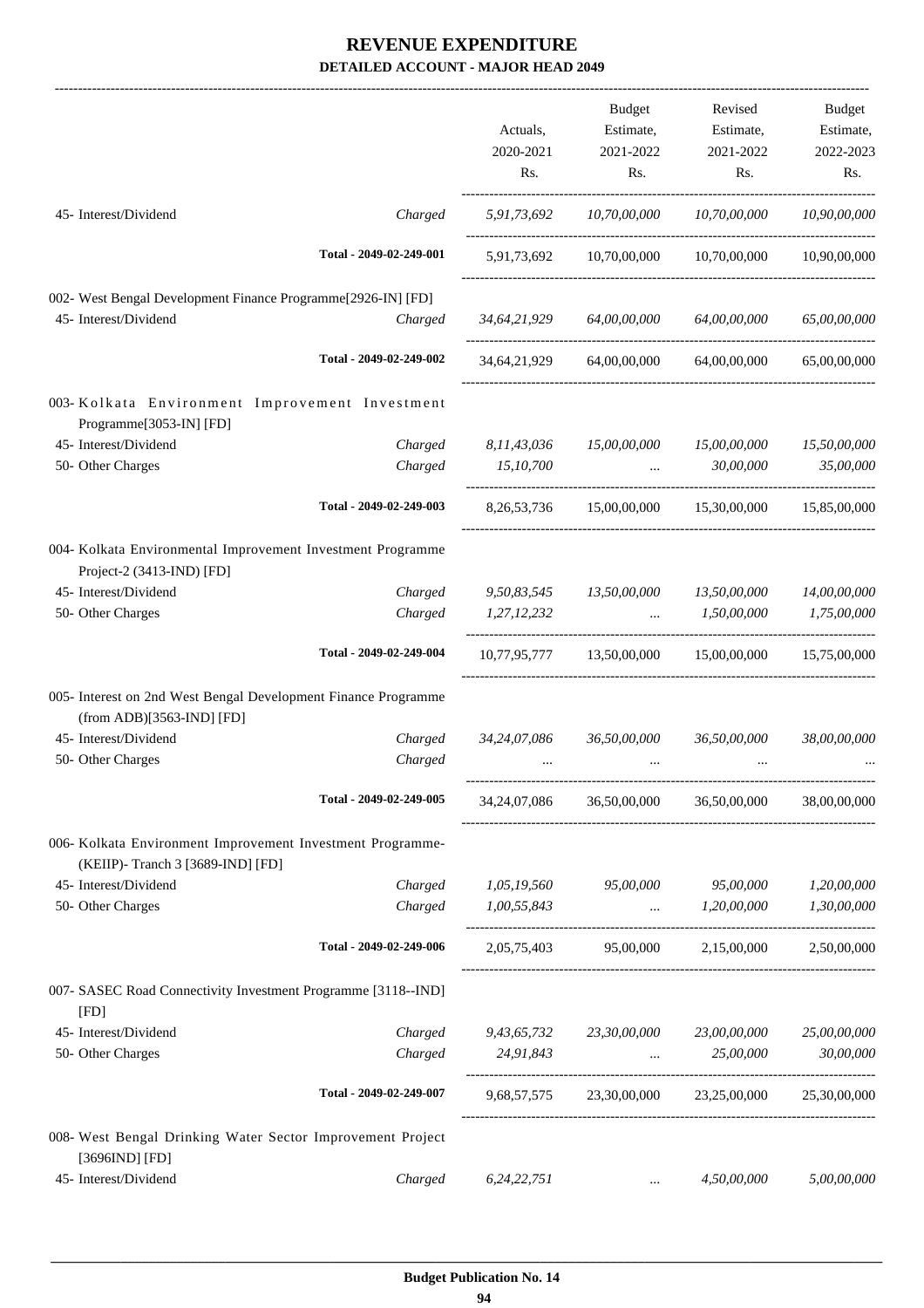|                   |                                           | Actuals,<br>2020-2021<br>Rs. | <b>Budget</b><br>Estimate,<br>2021-2022<br>Rs. | Revised<br>Estimate,<br>2021-2022<br>Rs. | Budget<br>Estimate,<br>2022-2023<br>Rs. |
|-------------------|-------------------------------------------|------------------------------|------------------------------------------------|------------------------------------------|-----------------------------------------|
| 50- Other Charges | Charged                                   | 2,12,64,312                  | $\cdots$                                       | 2,00,00,000                              | 2,20,00,000                             |
|                   | Total - 2049-02-249-008                   | 8, 36, 87, 063               | $\cdots$                                       | 6,50,00,000                              | 7,20,00,000                             |
|                   | <b>Total - Administrative Expenditure</b> | 113,95,72,261                | 163,95,00,000                                  | 173,40,00,000                            | 180,50,00,000                           |
|                   | Total - 2049-02-249                       | 113,95,72,261                | 163,95,00,000                                  | 173,40,00,000                            | 180,50,00,000                           |
|                   | Voted<br>Charged                          | $\cdots$<br>113,95,72,261    | $\cdots$<br>163,95,00,000                      | $\cdots$<br>173,40,00,000                | $\cdots$<br>180,50,00,000               |

#### **DETAILED ACCOUNT NO. 2049-02-254 - INTEREST ON LOANS FROM ASIAN INFRASTRUCTURE INVESTMENT BANK (AIIB) .**

.

.

### **02 - INTEREST ON EXTERNAL DEBT**

|                                   | 254- Interest on Loans from Asian Infrastructure Investment    |                      |          |          |          |
|-----------------------------------|----------------------------------------------------------------|----------------------|----------|----------|----------|
| <b>Bank (AIIB)</b>                |                                                                |                      |          |          |          |
| <b>Administrative Expenditure</b> |                                                                |                      |          |          |          |
|                                   | 001- West Bengal Major Irrigation and Flood Management Project |                      |          |          |          |
| $(L0054A-IND)$ [FD]               |                                                                |                      |          |          |          |
| 45- Interest/Dividend             |                                                                | $Charged$ $4,89,794$ |          | $\cdots$ | $\cdots$ |
| 50- Other Charges                 |                                                                | Charged 1,01,53,074  | $\cdots$ | $\cdots$ | $\cdots$ |
|                                   | <b>Total - Administrative Expenditure</b>                      | 1,06,42,868          | $\cdots$ | $\cdots$ | $\cdots$ |
|                                   | Total - 2049-02-254                                            | 1,06,42,868          | $\cdots$ | $\cdots$ | $\cdots$ |
|                                   | Voted                                                          | $\cdots$             |          | $\cdots$ | $\cdots$ |
|                                   | Charged                                                        | 1,06,42,868          |          | $\cdots$ | $\cdots$ |
|                                   |                                                                |                      |          |          |          |

#### **DETAILED ACCOUNT NO. 2049-03-104 - INTEREST ON STATE PROVIDENT FUNDS .**

| 03 - INTEREST ON SMALL SAVINGS, PROVIDENT FUNDS,<br>ETC. |                         |                   |                |                |                |
|----------------------------------------------------------|-------------------------|-------------------|----------------|----------------|----------------|
| 104- Interest on State Provident Funds                   |                         |                   |                |                |                |
| <b>Administrative Expenditure</b>                        |                         |                   |                |                |                |
| 001- General Provident Fund [FD]                         |                         |                   |                |                |                |
| 45- Interest/Dividend                                    | Charged                 | 1415,55,80,755    | 1550,00,00,000 | 1650.00.00.000 | 1770.00.00.000 |
|                                                          | Total - 2049-03-104-001 | 1415, 55, 80, 755 | 1550,00,00,000 | 1650,00,00,000 | 1770,00,00,000 |
| 004 - All India Service Provident Fund [FD]              |                         |                   |                |                |                |
| 45- Interest/Dividend                                    | Charged                 | 7,70,33,015       | 9.00.00.000    | 9.65.00.000    | 10.75.00.000   |
|                                                          | Total - 2049-03-104-004 | 7, 70, 33, 015    | 9.00.00.000    | 9.65.00.000    | 10.75.00.000   |
|                                                          |                         |                   |                |                |                |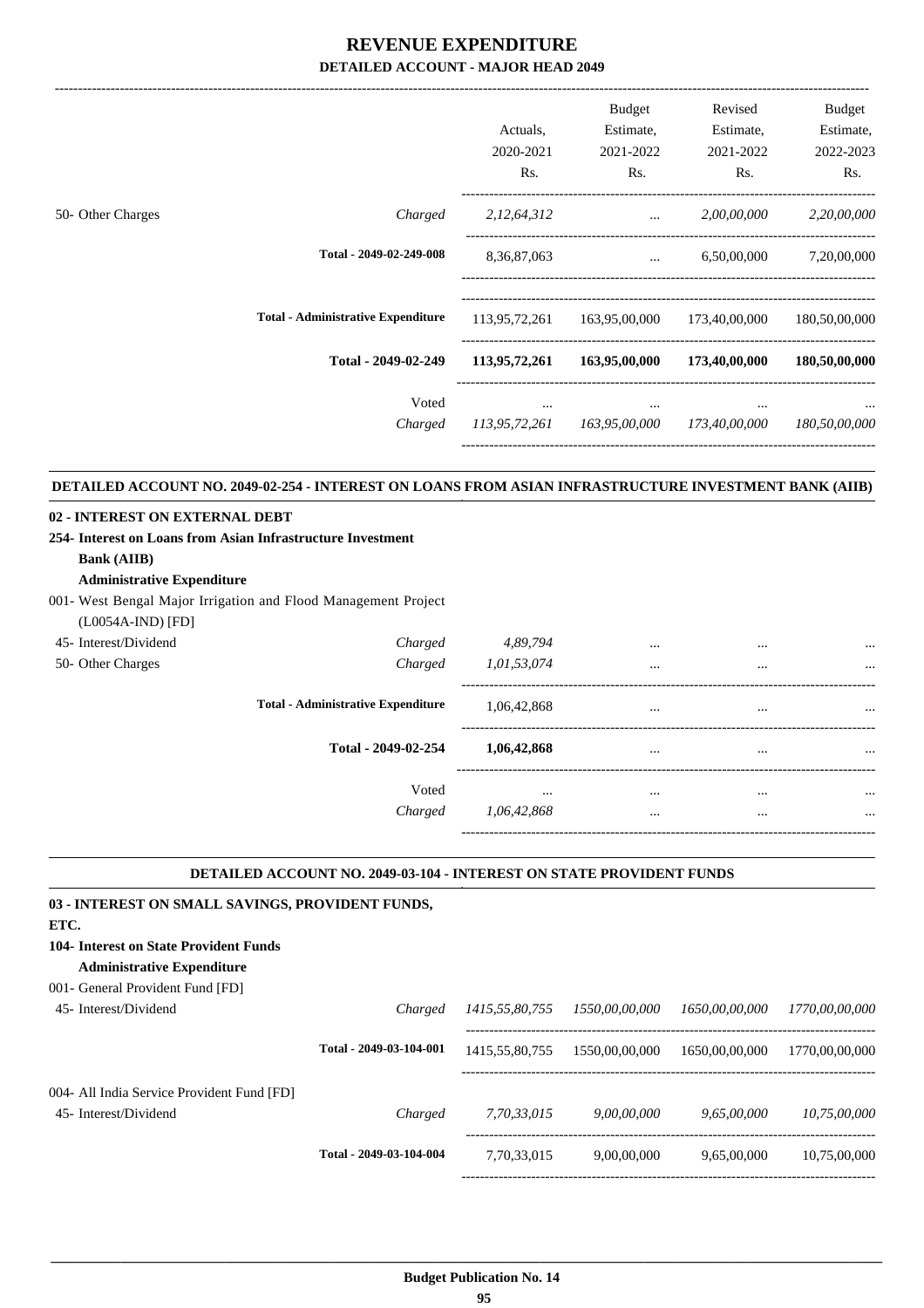|                                                                         |                                                                           | Actuals,<br>2020-2021<br>Rs. | Budget<br>Estimate,<br>2021-2022<br>Rs. | Revised<br>Estimate,<br>2021-2022<br>Rs.                          | Budget<br>Estimate,<br>2022-2023<br>Rs. |
|-------------------------------------------------------------------------|---------------------------------------------------------------------------|------------------------------|-----------------------------------------|-------------------------------------------------------------------|-----------------------------------------|
| 005- Contributory Provident Fund [FD]<br>45- Interest/Dividend          |                                                                           |                              |                                         |                                                                   |                                         |
|                                                                         | Charged                                                                   |                              |                                         |                                                                   |                                         |
|                                                                         | <b>Total - Administrative Expenditure</b>                                 |                              |                                         | 1423,26,13,770 1559,00,00,000 1659,65,00,000 1780,75,00,000       |                                         |
|                                                                         | Total - 2049-03-104                                                       |                              |                                         |                                                                   |                                         |
|                                                                         | Voted                                                                     | $\cdots$                     | $\cdots$                                |                                                                   |                                         |
|                                                                         | Charged                                                                   |                              |                                         | 1423,26,13,770   1559,00,00,000   1659,65,00,000   1780,75,00,000 |                                         |
|                                                                         | DETAILED ACCOUNT NO. 2049-03-108 - INTEREST ON INSURANCE AND PENSION FUND |                              |                                         |                                                                   |                                         |
| ETC.<br>108- Interest on Insurance and Pension Fund                     | 03 - INTEREST ON SMALL SAVINGS, PROVIDENT FUNDS,                          |                              |                                         |                                                                   |                                         |
| <b>Administrative Expenditure</b>                                       |                                                                           |                              |                                         |                                                                   |                                         |
| Scheme of 1983 : Interest on Savings Fund [FD]                          | 001- West Bengal State Government Employees Group Insurance               |                              |                                         |                                                                   |                                         |
| 45- Interest/Dividend<br>Scheme of 1987 : Interest on Savings Fund [FD] | Charged<br>002- West Bengal State Governmenrt Employees Group Insurance   |                              |                                         |                                                                   |                                         |
| 45- Interest/Dividend                                                   | Charged                                                                   |                              | 66,65,663 1,20,00,000                   | 80,00,000                                                         | 70,00,000                               |
|                                                                         | Total - 2049-03-108-002                                                   |                              | 66,65,663 1,20,00,000                   | 80,00,000                                                         | 70,00,000                               |
| Scheme of 1983 - Interest on Insuance Fund [FD]                         | 003- West Bengal State Government Employees Group Insurance               |                              |                                         |                                                                   |                                         |
| 45- Interest/Dividend                                                   | Charged                                                                   |                              |                                         |                                                                   |                                         |
|                                                                         | <b>Total - Administrative Expenditure</b>                                 | 66,65,663                    | 1,20,00,000                             | 80,00,000                                                         | 70,00,000                               |
|                                                                         | Total - 2049-03-108                                                       | 66,65,663                    | 1,20,00,000                             | 80,00,000                                                         | 70,00,000                               |
|                                                                         | Voted                                                                     | $\cdots$                     | $\cdots$                                | $\cdots$                                                          |                                         |
|                                                                         | Charged                                                                   | 66,65,663                    | 1,20,00,000                             | 80,00,000                                                         | 70,00,000                               |
|                                                                         |                                                                           |                              |                                         |                                                                   |                                         |

#### **DETAILED ACCOUNT NO. 2049-04-101 - INTEREST ON LOANS FOR STATE/UNION TERRITORY PLAN SCHEMES .**

.

| 04 - INTEREST ON LOANS AND ADVANCES FROM                                   |         |               |               |               |               |
|----------------------------------------------------------------------------|---------|---------------|---------------|---------------|---------------|
| <b>CENTRAL GOVERNMENT</b>                                                  |         |               |               |               |               |
| 101- Interest on Loans for State/Union Territory Plan Schemes              |         |               |               |               |               |
| <b>Administrative Expenditure</b>                                          |         |               |               |               |               |
| 001- Block Loans- Int.on $(1)$ Loan SP Sch. $(C)$ $(2)$ Addl.central asst. |         |               |               |               |               |
| IDA/IBRD asstd.sch.SP $(C)$ , $(3)$ Areas $(C)$ . $(5)$ Adv.Pl. asst Flood |         |               |               |               |               |
| Relief (c)Spl.adv.assit.Irr.Prj.(C),(4)Spl.Loan accl.Dev.H. [FD]           |         |               |               |               |               |
| 45- Interest/Dividend                                                      | Charged | 144,77,63,147 | 136,00,00,000 | 123.39.00.000 | 102.00.00.000 |
|                                                                            |         |               |               |               |               |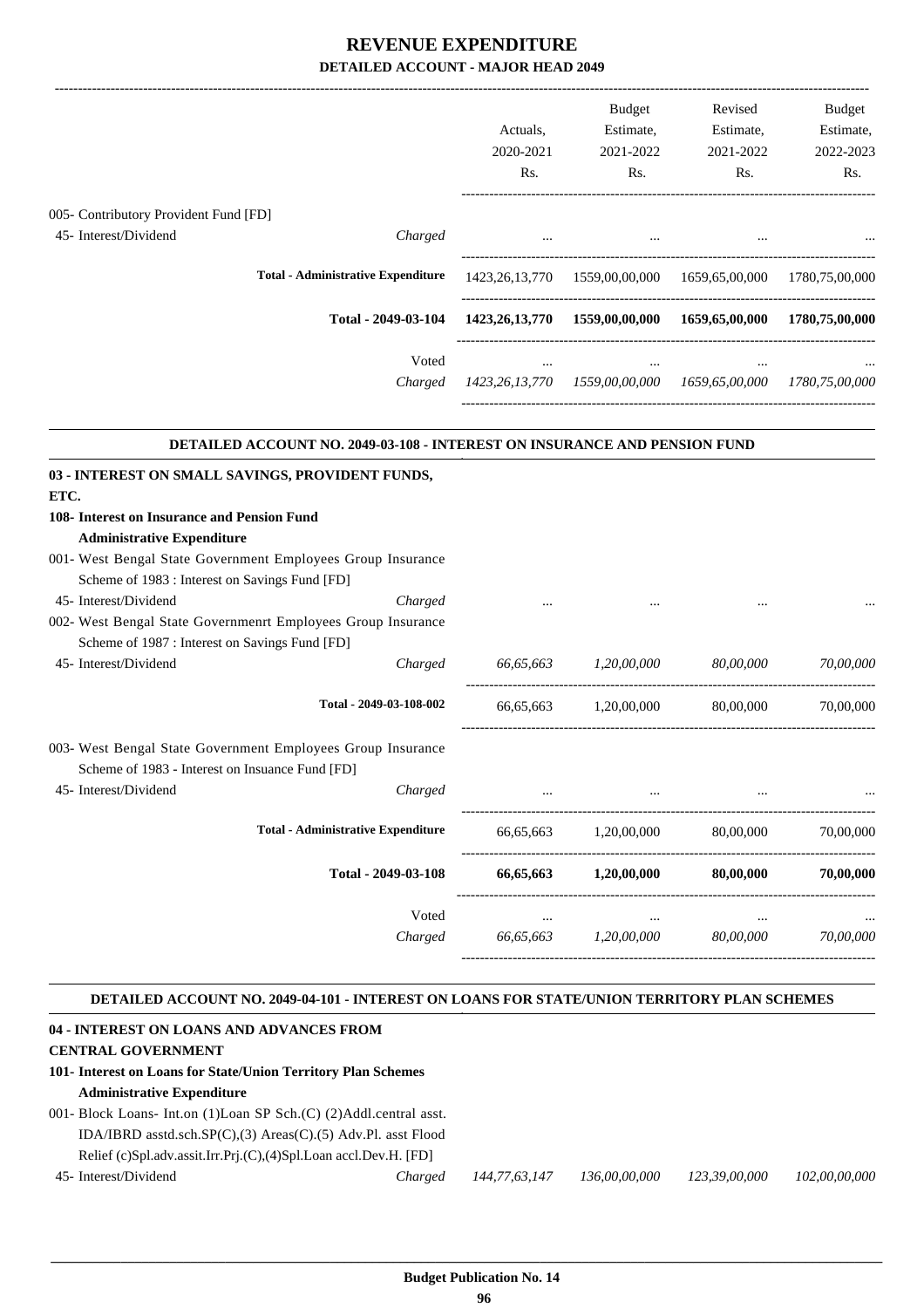|                                                                                                                                                           | Actuals,<br>2020-2021<br>Rs. | <b>Budget</b><br>Estimate,<br>2021-2022<br>Rs. | Revised<br>Estimate,<br>2021-2022<br>Rs.                                    | Budget<br>Estimate,<br>2022-2023<br>Rs. |
|-----------------------------------------------------------------------------------------------------------------------------------------------------------|------------------------------|------------------------------------------------|-----------------------------------------------------------------------------|-----------------------------------------|
| <b>Total - Administrative Expenditure</b>                                                                                                                 |                              |                                                | 144,77,63,147 136,00,00,000 123,39,00,000 102,00,00,000                     |                                         |
| Total - 2049-04-101                                                                                                                                       |                              |                                                | 144,77,63,147  136,00,00,000  123,39,00,000  102,00,00,000                  |                                         |
| Voted                                                                                                                                                     | $\cdots$                     | $\cdots$                                       | $\cdots$<br>Charged 144,77,63,147 136,00,00,000 123,39,00,000 102,00,00,000 |                                         |
| <b>DETAILED ACCOUNT NO. 2049-04-104 - INTEREST ON LOANS FOR NON-PLAN SCHEMES</b>                                                                          |                              |                                                |                                                                             |                                         |
| 04 - INTEREST ON LOANS AND ADVANCES FROM<br><b>CENTRAL GOVERNMENT</b><br>104- Interest on Loans for Non-Plan Schemes<br><b>Administrative Expenditure</b> |                              |                                                |                                                                             |                                         |
| 003- Loans for Share of Small Savings Collections [FD]                                                                                                    |                              |                                                |                                                                             |                                         |
| 45- Interest/Dividend                                                                                                                                     |                              |                                                | Charged 322,73,17,469 280,00,00,000 290,38,33,000 258,00,00,000             |                                         |
| Total - 2049-04-104-003                                                                                                                                   |                              |                                                | 322,73,17,469 280,00,00,000 290,38,33,000                                   | 258,00,00,000                           |
| 007- Loans Consolidated in terms of the recommendation of the 13th<br>Finance Commission [FD]                                                             |                              |                                                |                                                                             |                                         |
| 45- Interest/Dividend<br>Charged                                                                                                                          |                              | <b>Contract Contract</b>                       |                                                                             |                                         |
| Total - Administrative Expenditure 322,73,17,469 280,00,00,000 290,38,33,000 258,00,00,000                                                                |                              |                                                |                                                                             |                                         |
| Total - 2049-04-104                                                                                                                                       |                              | 322,73,17,469 280,00,00,000                    | 290,38,33,000 258,00,00,000                                                 |                                         |
| Voted                                                                                                                                                     |                              |                                                |                                                                             |                                         |
| Charged                                                                                                                                                   | 322,73,17,469                | 280,00,00,000                                  | 290,38,33,000                                                               | 258,00,00,000                           |
| <b>DETAILED ACCOUNT NO. 2049-05-105 - INTEREST ON GENERAL AND OTHER RESERVE FUNDS</b>                                                                     |                              |                                                |                                                                             |                                         |
| <b>05 - INTEREST ON RESERVE FUNDS</b>                                                                                                                     |                              |                                                |                                                                             |                                         |
| 105- Interest on General and Other Reserve Funds<br><b>Administrative Expenditure</b><br>004- State Compensatory Afforestation Fund [SCAF] [FD]           |                              |                                                |                                                                             |                                         |

45- Interest/Dividend *Charged* ... ... *8,20,00,000 8,48,00,000*

| Charged                                   | $\cdots$ | $\cdots$ | 8,20,00,000 | 8,48,00,000 |
|-------------------------------------------|----------|----------|-------------|-------------|
| <b>Total - Administrative Expenditure</b> | $\cdots$ | $\cdots$ | 8,20,00,000 | 8,48,00,000 |
| Total - 2049-05-105                       | $\cdots$ | $\cdots$ | 8,20,00,000 | 8,48,00,000 |
| Voted                                     | $\cdots$ | $\cdots$ | $\cdots$    | $\cdots$    |
| Charged                                   | $\cdots$ | $\cdots$ | 8,20,00,000 | 8,48,00,000 |

-----------------------------------------------------------------------------------------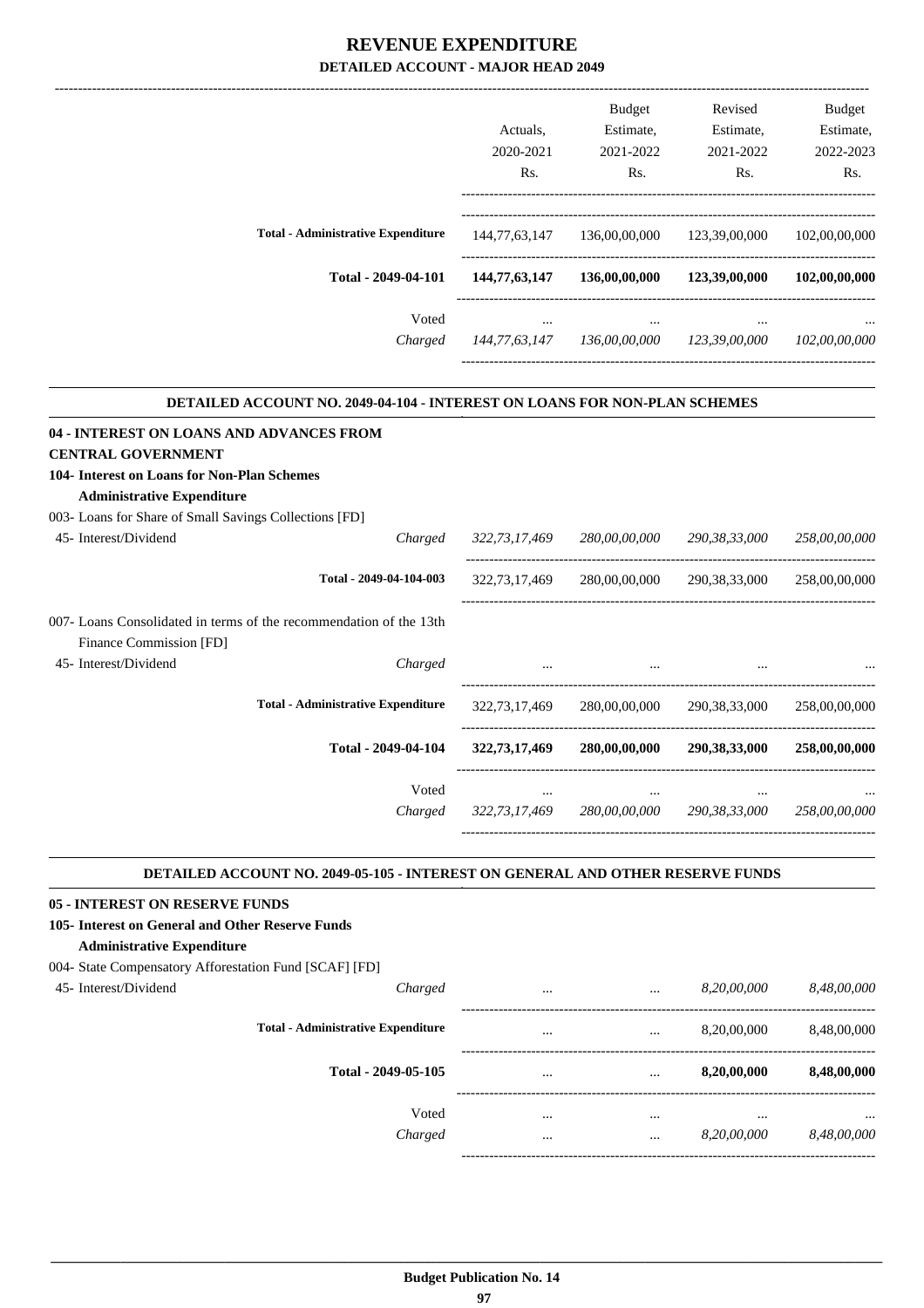|                                                                                                                                 | Actuals,<br>2020-2021<br>Rs. | <b>Budget</b><br>Estimate,<br>2021-2022<br>Rs.             | Revised<br>Estimate,<br>2021-2022<br>Rs. | Budget<br>Estimate,<br>2022-2023<br>Rs. |
|---------------------------------------------------------------------------------------------------------------------------------|------------------------------|------------------------------------------------------------|------------------------------------------|-----------------------------------------|
| DETAILED ACCOUNT NO. 2049-60-101 - INTEREST ON DEPOSITS                                                                         |                              |                                                            |                                          |                                         |
| <b>60 - INTEREST ON OTHER OBLIGATIONS</b>                                                                                       |                              |                                                            |                                          |                                         |
| 101- Interest on Deposits                                                                                                       |                              |                                                            |                                          |                                         |
| <b>Administrative Expenditure</b>                                                                                               |                              |                                                            |                                          |                                         |
| 002- Provident Fund Deposits of Employees of 1. Universities, 2. Non-                                                           |                              |                                                            |                                          |                                         |
| Govt. Arts, Sc, Com Teachers Trg. Colle., 3. Non-Govt. g-i-a/Spl.                                                               |                              |                                                            |                                          |                                         |
| Sec.Sch., 4. Pry.Sch., 5. Muncp. Corpn., 6. Muncp, 7.Panch.                                                                     |                              |                                                            |                                          |                                         |
| Bodies (C) [FD]                                                                                                                 |                              |                                                            |                                          |                                         |
| 45- Interest/Dividend<br>Charged                                                                                                |                              | 1084, 13, 23, 117 1800, 00, 00, 000                        | 900,00,00,000                            | 1066,00,00,000                          |
| Total - 2049-60-101-002                                                                                                         |                              | 1084, 13, 23, 117 1800, 00, 00, 000                        | 900,00,00,000                            | 1066,00,00,000                          |
| 004- Deposits of Co-operatives [FD]                                                                                             |                              |                                                            |                                          |                                         |
| 45- Interest/Dividend<br>Charged                                                                                                |                              |                                                            |                                          |                                         |
| 005- Deposits of WBIDFC [FD]                                                                                                    |                              |                                                            |                                          |                                         |
| 45- Interest/Dividend<br>Charged                                                                                                |                              |                                                            |                                          |                                         |
| 006- Deposits of HIDCO [FD]                                                                                                     |                              |                                                            |                                          |                                         |
| 45- Interest/Dividend<br>Charged                                                                                                |                              |                                                            |                                          |                                         |
| 007- Deposits of West Bengal State Co-operative Bank [FD]                                                                       |                              |                                                            |                                          |                                         |
| 45- Interest/Dividend<br>Charged                                                                                                |                              |                                                            |                                          |                                         |
| 011- Provident Fund Deposits of Landless Agricultural Labourers                                                                 |                              |                                                            |                                          |                                         |
| (PROFLAL) [FD]                                                                                                                  |                              |                                                            |                                          |                                         |
| 45- Interest/Dividend<br>Charged                                                                                                | 20,90,31,835                 | 26,00,00,000                                               | 23,00,00,000                             | 25,00,00,000                            |
|                                                                                                                                 |                              |                                                            |                                          |                                         |
| Total - 2049-60-101-011                                                                                                         | 20,90,31,835                 | 26,00,00,000                                               | 23,00,00,000                             | 25,00,00,000                            |
| 012- Provident Fund Deposits of Unorganised Workers (SASPFUW)                                                                   |                              |                                                            |                                          |                                         |
| [FD]                                                                                                                            |                              |                                                            |                                          |                                         |
| 45- Interest/Dividend<br>Charged                                                                                                | $\cdots$                     | 12,00,00,000                                               | 8,94,00,000                              | 9,66,00,000                             |
|                                                                                                                                 |                              |                                                            |                                          |                                         |
| Total - 2049-60-101-012                                                                                                         | $\cdots$                     | 12,00,00,000                                               | 8,94,00,000                              | 9,66,00,000                             |
|                                                                                                                                 |                              |                                                            |                                          |                                         |
| 013- Provident Fund Deposits of Employees of Audio Visual Units &<br>Community Centres and Voluntary Organisations under Social |                              |                                                            |                                          |                                         |
| Education [FD]                                                                                                                  |                              |                                                            |                                          |                                         |
| 45- Interest/Dividend<br>Charged                                                                                                |                              | and the state of the state of the                          | 6,48,00,000                              | 6.86.00.000                             |
| Total - 2049-60-101-013                                                                                                         |                              |                                                            | $\mathbf{r}$ and $\mathbf{r}$            | 6,48,00,000 6,86,00,000                 |
|                                                                                                                                 |                              |                                                            |                                          |                                         |
| <b>Total - Administrative Expenditure</b>                                                                                       |                              | 1105,03,54,952 1838,00,00,000                              |                                          | 938,42,00,000 1107,52,00,000            |
| Total - 2049-60-101                                                                                                             |                              | 1105,03,54,952 1838,00,00,000                              |                                          | 938,42,00,000 1107,52,00,000            |
| Voted                                                                                                                           | $\cdots$                     | $\cdots$                                                   | $\cdots$                                 |                                         |
| Charged                                                                                                                         |                              | 1105,03,54,952 1838,00,00,000 938,42,00,000 1107,52,00,000 |                                          |                                         |
|                                                                                                                                 |                              |                                                            |                                          |                                         |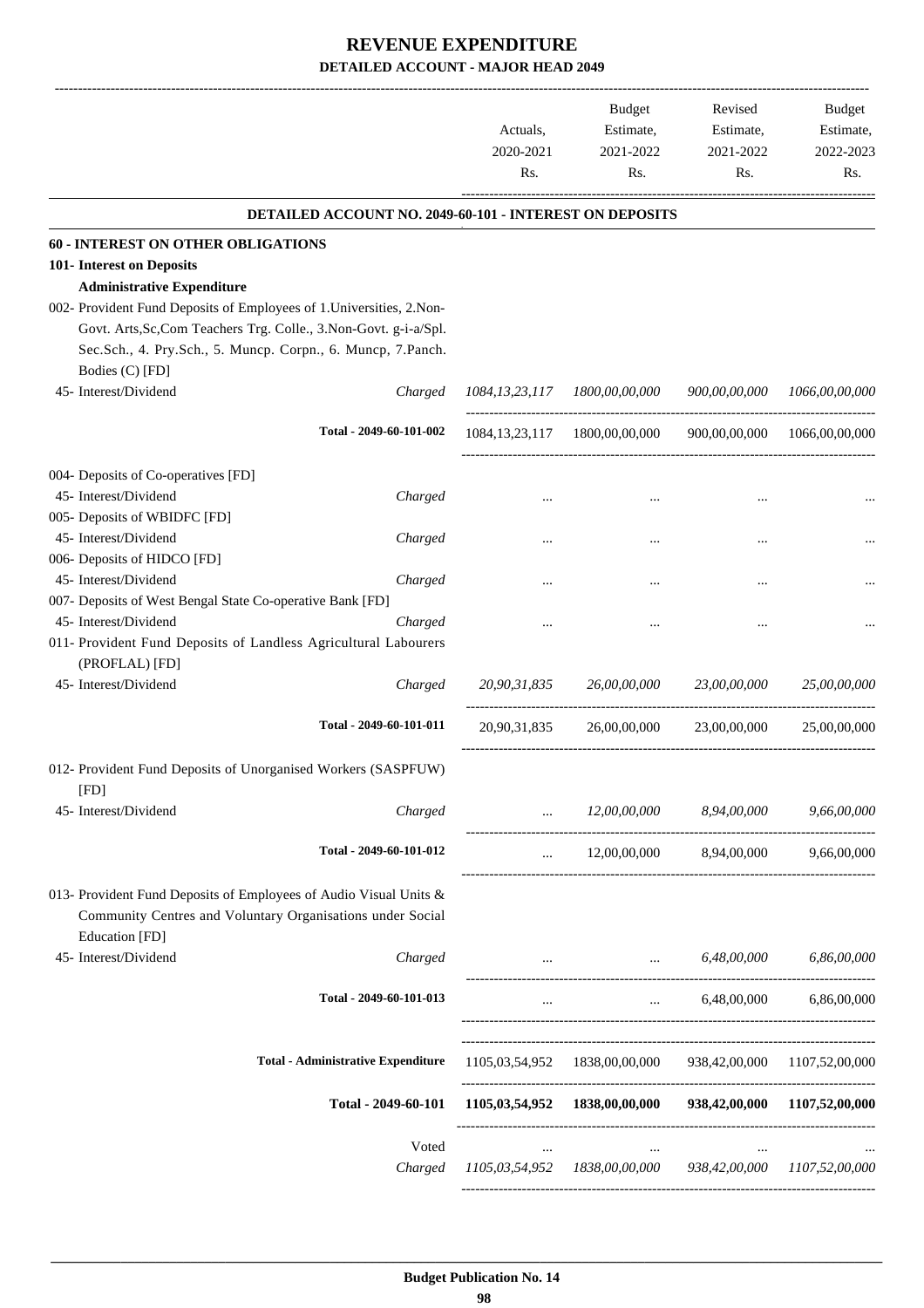|                                           |                                                  | <b>Budget</b> | Revised   | <b>Budget</b> |
|-------------------------------------------|--------------------------------------------------|---------------|-----------|---------------|
|                                           | Actuals.                                         | Estimate,     | Estimate, | Estimate,     |
|                                           | 2020-2021                                        | 2021-2022     | 2021-2022 | 2022-2023     |
|                                           | Rs.                                              | Rs.           | Rs.       | Rs.           |
|                                           | DETAILED ACCOUNT NO. 2049-60-701 - MISCELLANEOUS |               |           |               |
|                                           |                                                  |               |           |               |
| <b>60 - INTEREST ON OTHER OBLIGATIONS</b> |                                                  |               |           |               |
| 701- Miscellaneous                        |                                                  |               |           |               |

### **Administrative Expenditure** 001- Compensation Money payable to claimants on various grounds [FD] 45- Interest/Dividend *Charged 54,02,43,454 40,00,00,000 36,64,00,000 38,47,00,000* ---------------------------------------------------------------------------------------- **Total - 2049-60-701-001** 54,02,43,454 40,00,00,000 36,64,00,000 38,47,00,000 ----------------------------------------------------------------------------------------- 007- 8.50% Tax Free Special Bonds (Power Bonds) [FD] 45- Interest/Dividend *Charged* ... ... ... ... 008- West Bengal Estate Acquisition Compensation Bond [FD] 45- Interest/Dividend *Charged* ... *6,000 8,000 10,000* ---------------------------------------------------------------------------------------- **Total - 2049-60-701-008** ... 6,000 8,000 10,000 ----------------------------------------------------------------------------------------- 009- 5% Urban Land Ceiling (West Bengal) Bond [FD] 45- Interest/Dividend *Charged* ... *5,000 5,000 5,000* ---------------------------------------------------------------------------------------- **Total - 2049-60-701-009** ... 5,000 5,000 5,000 5,000 ----------------------------------------------------------------------------------------- 013- Additional Emoluments (Compulsory Deposits) Scheme 1974 [FD] 45- Interest/Dividend *Charged* ... ... ... ... ----------------------------------------------------------------------------------------- **Total - Administrative Expenditure** 54,02,43,454 40,00,11,000 36,64,13,000 38,47,15,000 ----------------------------------------------------------------------------------------- **Total - 2049-60-701 54,02,43,454 40,00,11,000 36,64,13,000 38,47,15,000** ------------------------------------------------------------------------------------------ Voted ... ... ... ... *Charged 54,02,43,454 40,00,11,000 36,64,13,000 38,47,15,000* -----------------------------------------------------------------------------------------

### **DETAILED ACCOUNT NO. 2049 - DEDUCT RECOVERIES IN REDUCTION OF EXPENDITURE**

| 01 - INTEREST ON INTERNAL DEBT       |                                   |          |          |          |          |
|--------------------------------------|-----------------------------------|----------|----------|----------|----------|
| 101- Interest on Market Loans        |                                   |          |          |          |          |
| Administrative Expenditure           |                                   |          |          |          |          |
| 072-7.53% West Bengal Loan 2015 [FD] |                                   |          |          |          |          |
| 70-Deduct Recoveries                 |                                   |          |          |          |          |
| 01-Others                            |                                   | $\cdots$ | $\cdots$ | $\cdots$ | $\cdots$ |
|                                      |                                   |          |          |          |          |
|                                      | Total - 101 - Deduct - Recoveries | $\cdots$ | $\cdots$ | $\cdots$ |          |

**--------------------------------------------------------------------------------------------------------------------------------------------------------------------------------**

-----------------------------------------------------------------------------------------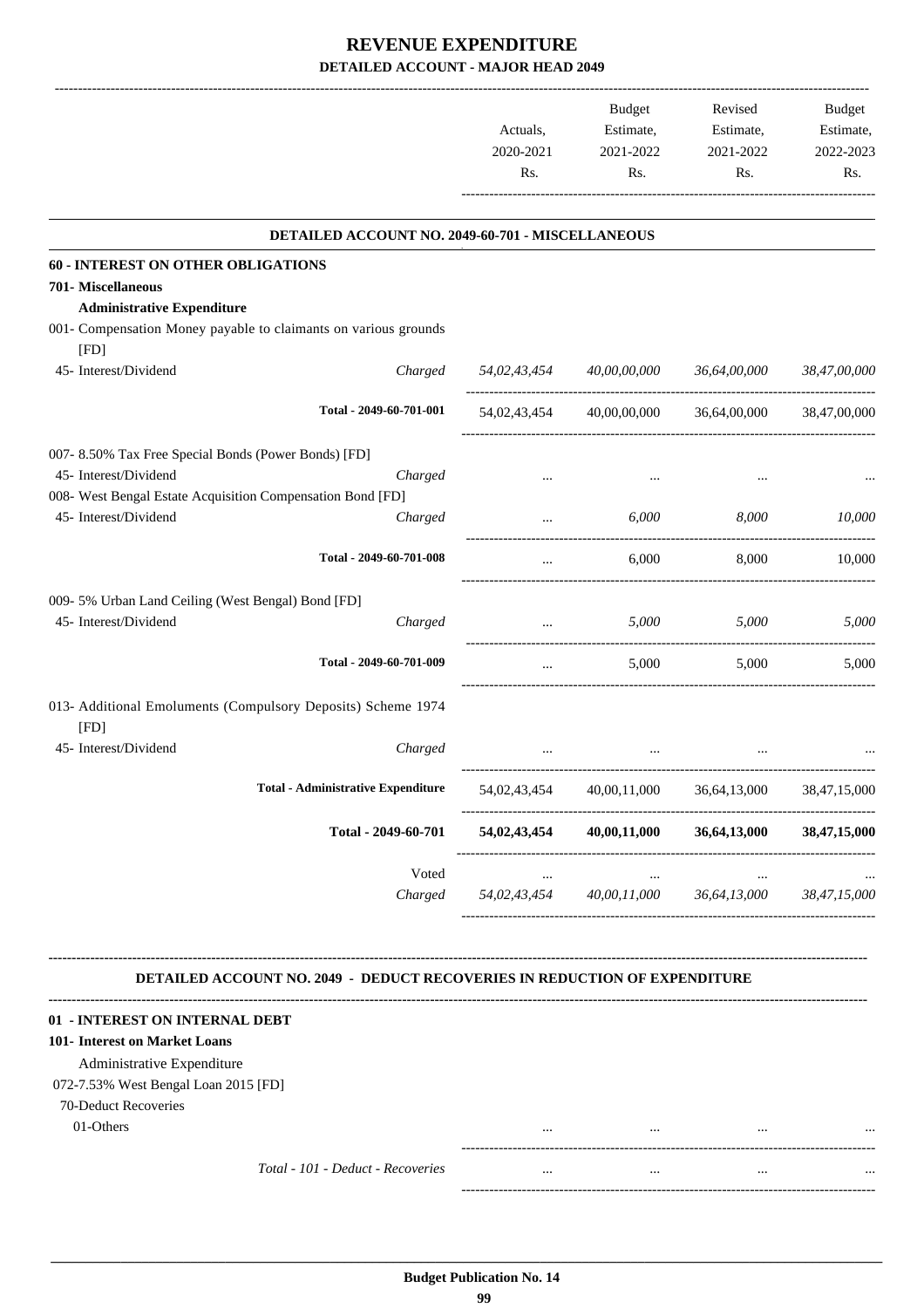|                                                                               | Actuals,<br>2020-2021<br>Rs. | <b>Budget</b><br>Estimate,<br>2021-2022<br>Rs. | Revised<br>Estimate,<br>2021-2022<br>Rs. | Budget<br>Estimate,<br>2022-2023<br>Rs. |
|-------------------------------------------------------------------------------|------------------------------|------------------------------------------------|------------------------------------------|-----------------------------------------|
| 200- Interest on Other Intenal Debts                                          |                              |                                                |                                          |                                         |
| Administrative Expenditure                                                    |                              |                                                |                                          |                                         |
| 009-Loans from National Co-operative Development Corporation<br>(NCDC) [FD]   |                              |                                                |                                          |                                         |
| 70-Deduct Recoveries                                                          |                              |                                                |                                          |                                         |
| 01-Others                                                                     |                              | $\ddotsc$                                      |                                          |                                         |
| 02-W.B.H.S. 2008                                                              | $\cdots$                     | $\cdots$                                       |                                          |                                         |
| 022-Loans from WBIDFC [FD]                                                    |                              |                                                |                                          |                                         |
| 70-Deduct Recoveries                                                          |                              |                                                |                                          |                                         |
| 01-Others                                                                     | $\cdots$                     | $\cdots$                                       | $\cdots$                                 |                                         |
| 02-W.B.H.S. 2008                                                              | $\cdots$                     | $\cdots$                                       | $\cdots$                                 |                                         |
| Total - 200 - Deduct - Recoveries                                             | $\cdots$                     | $\cdots$                                       | $\cdots$                                 |                                         |
| 305-Management of Debt                                                        |                              |                                                |                                          |                                         |
| Administrative Expenditure                                                    |                              |                                                |                                          |                                         |
| 002-Management of Debt [FD]                                                   |                              |                                                |                                          |                                         |
| 70-Deduct Recoveries                                                          |                              |                                                |                                          |                                         |
| 01-Others                                                                     |                              | $\cdots$                                       |                                          |                                         |
| Total - 305 - Deduct - Recoveries                                             | $\cdots$                     | $\ldots$                                       | $\cdots$                                 |                                         |
| 911- Deduct Recoveries of Overpayments                                        |                              |                                                |                                          |                                         |
| Administrative Expenditure                                                    |                              |                                                |                                          |                                         |
| 014-Interest on Loans from Rural Electrification Corporation of India<br>[FD] |                              |                                                |                                          |                                         |
| 70-Deduct Recoveries                                                          |                              |                                                |                                          |                                         |
| 01-Others                                                                     | $\cdots$                     | $\cdots$                                       | $\cdots$                                 | $\cdots$                                |
| 015-13.00% West Bengal Loan 2006 [FD]<br>70-Deduct Recoveries                 |                              |                                                |                                          |                                         |
| 01-Others                                                                     |                              |                                                |                                          |                                         |
|                                                                               | $\cdots$                     | $\cdots$                                       | $\cdots$<br>------------------------     |                                         |
| Total - 911 - Deduct - Recoveries                                             | $\cdots$                     | $\cdots$                                       | $\cdots$                                 |                                         |
| 03- INTEREST ON SMALL SAVINGS, PROVIDENT FUNDS,                               |                              |                                                |                                          |                                         |
| ETC.                                                                          |                              |                                                |                                          |                                         |
| <b>104- Interest on State Provident Funds</b>                                 |                              |                                                |                                          |                                         |
| Administrative Expenditure                                                    |                              |                                                |                                          |                                         |
| 001-General Provident Fund [FD]                                               |                              |                                                |                                          |                                         |
| 70-Deduct Recoveries                                                          |                              |                                                |                                          |                                         |
| 01-Others                                                                     | $\cdots$                     | $-5,000$                                       | $\cdots$                                 |                                         |
| 005-Contributory Provident Fund [FD]                                          |                              |                                                |                                          |                                         |
| 70-Deduct Recoveries                                                          |                              |                                                |                                          |                                         |
| 01-Others                                                                     |                              | $\cdots$                                       | $\cdots$                                 |                                         |
| Total - 104 - Deduct - Recoveries                                             | $\cdots$                     | $-5,000$                                       | $\cdots$                                 |                                         |

-----------------------------------------------------------------------------------------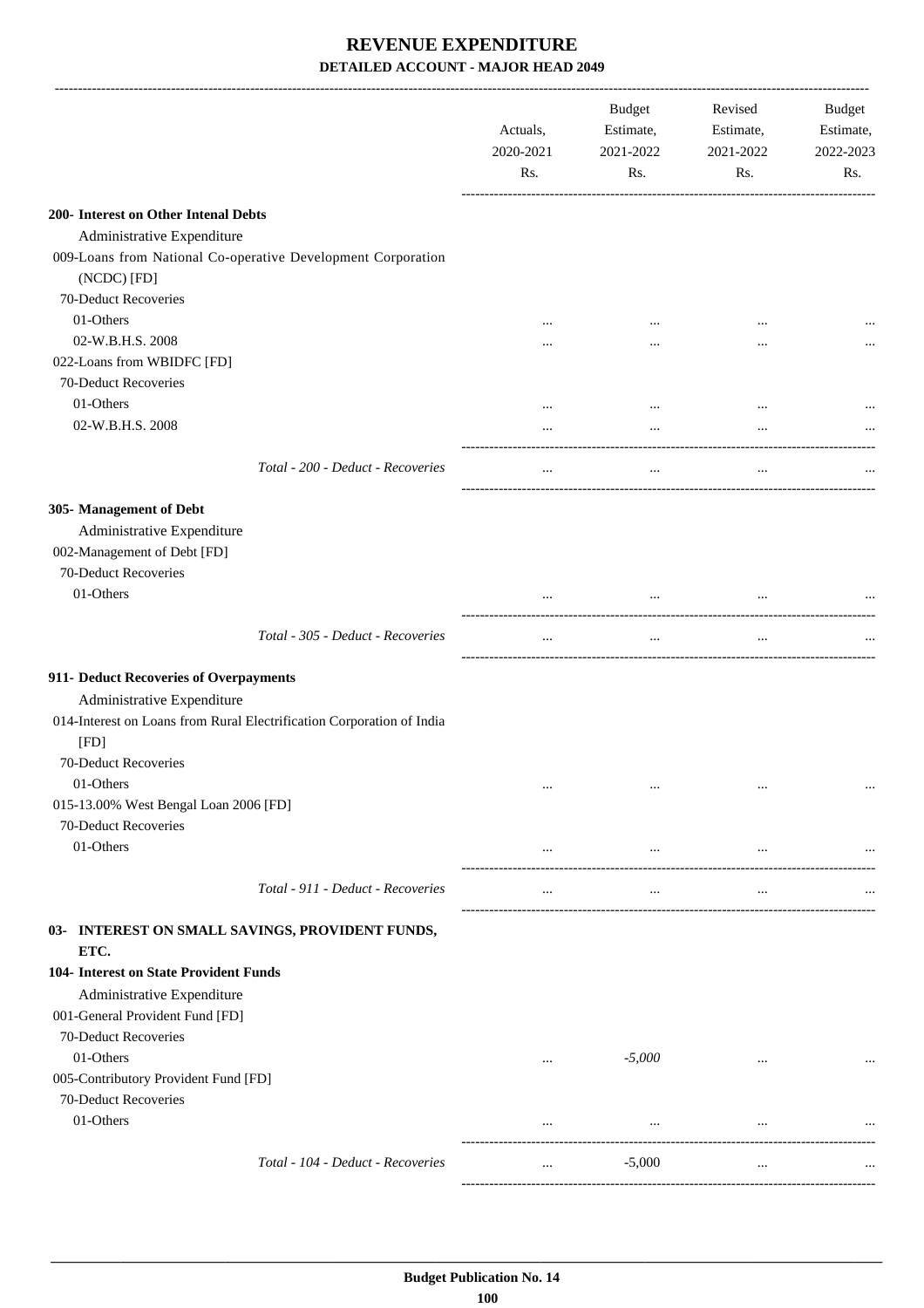|                                                                                     | Actuals,<br>2020-2021<br>Rs.        | Budget<br>Estimate,<br>2021-2022<br>Rs. | Revised<br>Estimate,<br>2021-2022<br>Rs. | Budget<br>Estimate,<br>2022-2023<br>Rs. |
|-------------------------------------------------------------------------------------|-------------------------------------|-----------------------------------------|------------------------------------------|-----------------------------------------|
| 911- Deduct Recoveries of Overpayments                                              |                                     |                                         |                                          |                                         |
| Administrative Expenditure                                                          |                                     |                                         |                                          |                                         |
| 001-General Provident Fund [FD]                                                     |                                     |                                         |                                          |                                         |
| 70-Deduct Recoveries                                                                |                                     |                                         |                                          |                                         |
| 01-Others                                                                           | $-1,63,655$                         | $\cdots$                                | $-1,50,000$                              | $-1,50,000$                             |
| 005-Interest on Contributory Provident Fund [FD]                                    |                                     |                                         |                                          |                                         |
| 70-Deduct Recoveries                                                                |                                     |                                         |                                          |                                         |
| 01-Others                                                                           | $-4,251$                            | $\cdots$                                | $\cdots$                                 |                                         |
| Total - 911 - Deduct - Recoveries                                                   | $-1,67,906$ $-1,50,000$ $-1,50,000$ |                                         |                                          |                                         |
| 04- INTEREST ON LOANS AND ADVANCES FROM                                             |                                     |                                         |                                          |                                         |
| <b>CENTRAL GOVERNMENT</b>                                                           |                                     |                                         |                                          |                                         |
| 101- Interest on Loans for State/Union Territory Plan Schemes                       |                                     |                                         |                                          |                                         |
| Administrative Expenditure                                                          |                                     |                                         |                                          |                                         |
| 001-Block Loans- Int.on (1)Loan SP Sch.(C) (2)Addl.central asst.                    |                                     |                                         |                                          |                                         |
| IDA/IBRD asstd.sch.SP(C),(3) Areas(C).(5) Adv.Pl. asst Flood                        |                                     |                                         |                                          |                                         |
| Relief (c)Spl.adv.assit.Irr.Prj.(C),(4)Spl.Loan accl.Dev.H. [FD]                    |                                     |                                         |                                          |                                         |
| 70-Deduct Recoveries                                                                |                                     |                                         |                                          |                                         |
| 01-Others                                                                           | $\cdots$                            |                                         |                                          |                                         |
| 02-W.B.H.S. 2008                                                                    |                                     | $\ddotsc$                               | $\ldots$                                 |                                         |
| Total - 101 - Deduct - Recoveries                                                   | $\cdots$                            | $\cdots$                                | $\cdots$                                 |                                         |
| 104- Interest on Loans for Non-Plan Schemes                                         |                                     |                                         |                                          |                                         |
| Administrative Expenditure                                                          |                                     |                                         |                                          |                                         |
| 003-Loans for Share of Small Savings Collections [FD]                               |                                     |                                         |                                          |                                         |
| 70-Deduct Recoveries                                                                |                                     |                                         |                                          |                                         |
| 01-Others                                                                           |                                     |                                         |                                          |                                         |
| 02-W.B.H.S. 2008                                                                    | $\cdots$                            | $\cdots$                                | $\cdots$                                 |                                         |
|                                                                                     |                                     |                                         |                                          |                                         |
| Total - 104 - Deduct - Recoveries                                                   | $\cdots$                            | $\cdots$                                | $\cdots$                                 |                                         |
| 107- Interest On Pre-1984-85 Loans                                                  |                                     |                                         |                                          |                                         |
| Administrative Expenditure                                                          |                                     |                                         |                                          |                                         |
| 010-Loans for Semi-productive Purposes repayable over 30 years<br>from 1979-80 [FD] |                                     |                                         |                                          |                                         |
| 70-Deduct Recoveries                                                                |                                     |                                         |                                          |                                         |
| 01-Others                                                                           |                                     | $\cdots$                                |                                          |                                         |
| 02-W.B.H.S. 2008                                                                    |                                     |                                         |                                          |                                         |
| Total - 107 - Deduct - Recoveries                                                   | $\ddotsc$                           | $\cdots$                                | $\cdots$                                 |                                         |
| <b>TODET ON OTHER OBLIC ATIONS</b>                                                  |                                     |                                         |                                          |                                         |

### **60- INTEREST ON OTHER OBLIGATIONS**

### **101- Interest on Deposits**

Administrative Expenditure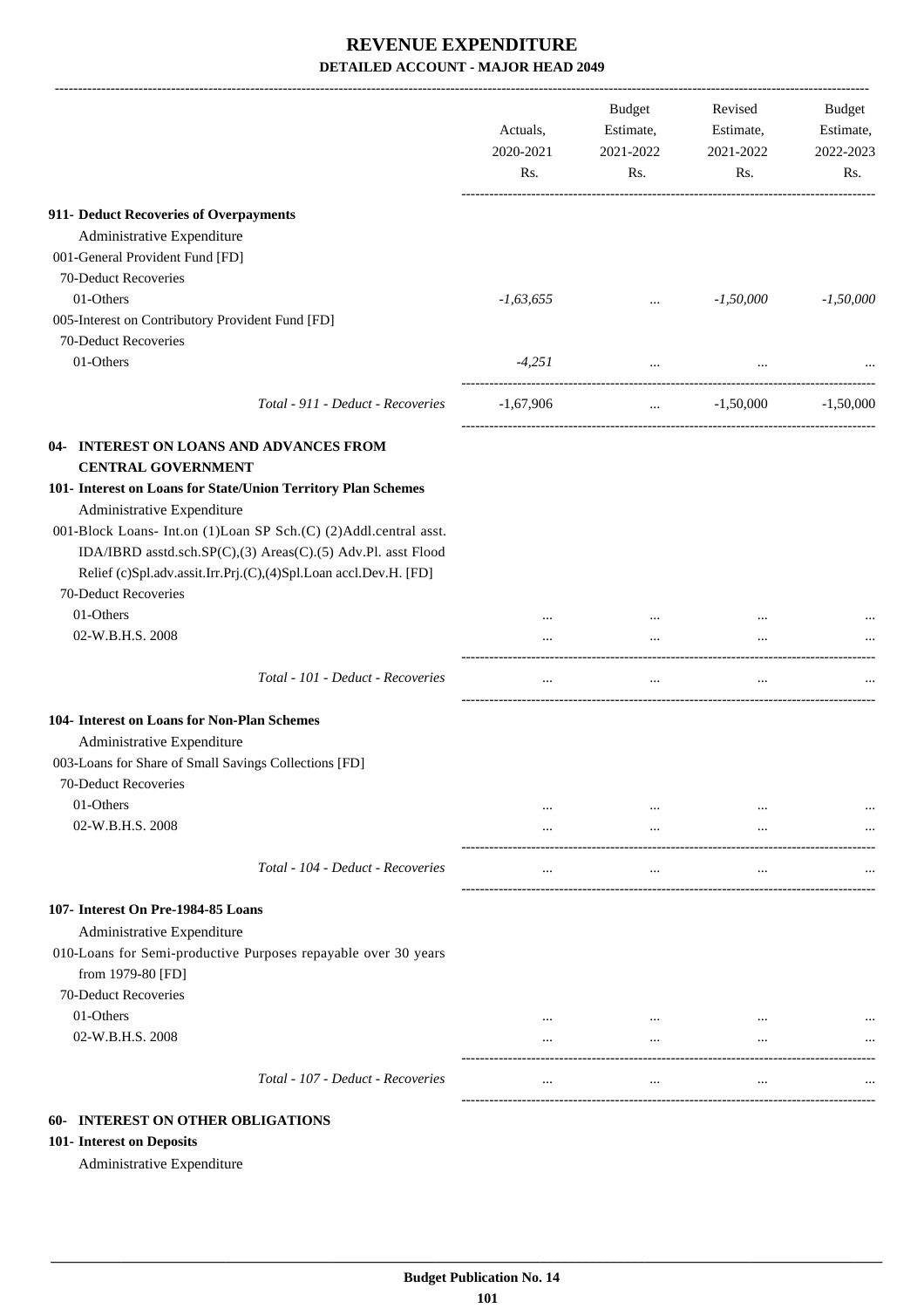|                                                                                                                                                                                                                                                      | Actuals,<br>2020-2021<br>Rs. | <b>Budget</b><br>Estimate,<br>2021-2022<br>Rs. | Revised<br>Estimate,<br>2021-2022<br>Rs.                                                                                                                                                                                                      | <b>Budget</b><br>Estimate,<br>2022-2023<br>Rs. |
|------------------------------------------------------------------------------------------------------------------------------------------------------------------------------------------------------------------------------------------------------|------------------------------|------------------------------------------------|-----------------------------------------------------------------------------------------------------------------------------------------------------------------------------------------------------------------------------------------------|------------------------------------------------|
| 002-Provident Fund Deposits of Employees of 1. Universities, 2. Non-<br>Govt. Arts, Sc, Com Teachers Trg. Colle., 3. Non-Govt. g-i-a/Spl.<br>Sec.Sch., 4. Pry.Sch., 5. Muncp. Corpn., 6. Muncp, 7.Panch.<br>Bodies (C) [FD]<br>70-Deduct Recoveries  |                              |                                                |                                                                                                                                                                                                                                               |                                                |
| 01-Others                                                                                                                                                                                                                                            |                              |                                                |                                                                                                                                                                                                                                               |                                                |
| 02-W.B.H.S. 2008                                                                                                                                                                                                                                     |                              |                                                |                                                                                                                                                                                                                                               |                                                |
| 005-Deposits of WBIDFC [FD]<br>70-Deduct Recoveries<br>01-Others                                                                                                                                                                                     |                              |                                                |                                                                                                                                                                                                                                               |                                                |
| 02-W.B.H.S. 2008                                                                                                                                                                                                                                     |                              | $\cdots$                                       |                                                                                                                                                                                                                                               |                                                |
| Total - 101 - Deduct - Recoveries                                                                                                                                                                                                                    |                              | $\cdots$                                       |                                                                                                                                                                                                                                               |                                                |
| 701- Miscellaneous<br>Administrative Expenditure<br>001-Compensation Money payable to claimants on various grounds<br>[FD]<br>70-Deduct Recoveries                                                                                                   |                              |                                                |                                                                                                                                                                                                                                               |                                                |
| 01-Others                                                                                                                                                                                                                                            |                              |                                                |                                                                                                                                                                                                                                               |                                                |
| 02-W.B.H.S. 2008<br>008-West Bengal Estate Acquisition Compensation Bond [FD]<br>70-Deduct Recoveries                                                                                                                                                |                              |                                                |                                                                                                                                                                                                                                               |                                                |
| 01-Others                                                                                                                                                                                                                                            | $\cdots$                     |                                                | $\ddotsc$                                                                                                                                                                                                                                     |                                                |
| Total - 701 - Deduct - Recoveries                                                                                                                                                                                                                    |                              | $\cdots$                                       | $\cdots$                                                                                                                                                                                                                                      |                                                |
| 911- Deauct Recoveries of Overpayments<br>Administrative Expenditure<br>001-Interest on Compensation Money payable to Land-holders [FD]<br>70-Deduct Recoveries<br>01-Others<br>002-Provident Fund Deposits of Employees of 1. Universities, 2. Non- | $\cdots$                     | $\cdots$                                       | $\cdots$                                                                                                                                                                                                                                      | $\cdots$                                       |
| Govt. Arts, Sc, Com Teachers Trg. Colle., 3. Non-Govt. g-i-a/Spl.<br>Sec.Sch., 4. Pry.Sch., 5. Muncp. Corpn., 6. Muncp, 7.Panch.<br>Bodies (C) [FD]<br>70-Deduct Recoveries<br>01-Others                                                             | $\cdots$                     | $\cdots$                                       | $\cdots$                                                                                                                                                                                                                                      |                                                |
| 008-Compensation Money Payable to Claimants on Various Ground<br>[FD]<br>70-Deduct Recoveries                                                                                                                                                        |                              |                                                |                                                                                                                                                                                                                                               |                                                |
| 01-Others                                                                                                                                                                                                                                            | -56,042                      |                                                | $\mathbf{r}$ , and the contract of the contract of the contract of the contract of the contract of the contract of the contract of the contract of the contract of the contract of the contract of the contract of the contract o<br>$\ddots$ |                                                |
| Total - 911 - Deduct - Recoveries                                                                                                                                                                                                                    | $-56,042$                    | $\cdots$                                       | $\cdots$                                                                                                                                                                                                                                      |                                                |
| Total - 2049 - Deduct - Recoveries                                                                                                                                                                                                                   | $-2,23,948$                  | $-5,000$                                       | $-1,50,000$                                                                                                                                                                                                                                   | $-1,50,000$                                    |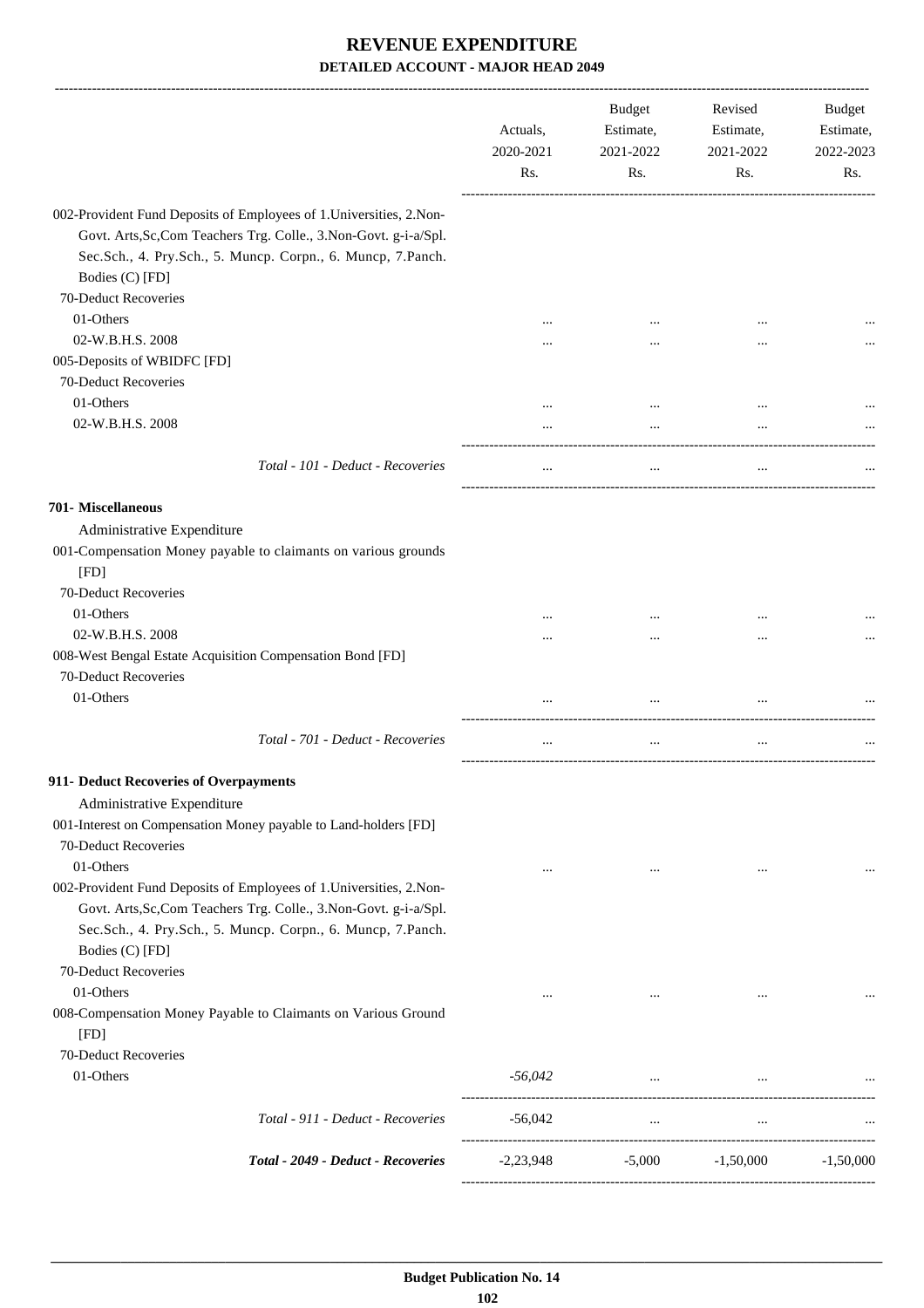# **REVENUE EXPENDITURE**

### **DEMAND No. 18**

### **Finance Department**

### **A. General Services - (d) Administrative Services**

### **Head of Account : 2051 - Public Service Commission**

| <b>Voted Rs. Nil</b> | Charged Rs. 37,74,15,000   |           | Total Rs. 37,74,15,000                    |                  |
|----------------------|----------------------------|-----------|-------------------------------------------|------------------|
|                      |                            | Voted Rs. | Charged Rs.                               | <b>Total Rs.</b> |
|                      | <b>Gross Expenditure</b>   | $\cdots$  | 37,74,15,000 37,74,15,000                 |                  |
|                      | <b>Deduct - Recoveries</b> |           | $-1,20,00,000$ $-1,01,000$ $-1,21,01,000$ |                  |
|                      | <b>Net Expenditure</b>     |           | $-1,20,00,000$ $37,73,14,000$             | 36,53,14,000     |
|                      | <b>REVENUE EXPENDITURE</b> |           |                                           |                  |
|                      | <b>ABSTRACT ACCOUNT</b>    |           |                                           |                  |
|                      |                            |           |                                           |                  |

|                                      |                                   |           | <b>Budget</b>                                               | Revised        | <b>Budget</b>  |
|--------------------------------------|-----------------------------------|-----------|-------------------------------------------------------------|----------------|----------------|
|                                      |                                   | Actuals,  | Estimate,                                                   | Estimate,      | Estimate,      |
|                                      |                                   | 2020-2021 | 2021-2022                                                   | 2021-2022      | 2022-2023      |
|                                      |                                   | Rs.       | Rs.                                                         | Rs.            | Rs.            |
| 102- State Public Service Commission |                                   |           |                                                             |                |                |
| Administrative Expenditure           | <b>Voted</b>                      |           |                                                             |                |                |
|                                      | Charged                           |           | 27,59,53,252 36,44,36,000 36,92,94,000                      |                | 37,74,15,000   |
|                                      | <b>Total - 102</b>                |           | 27,59,53,252 36,44,36,000 36,92,94,000 37,74,15,000         |                |                |
|                                      | <b>Grand Total - Gross</b>        |           | 27,59,53,252 36,44,36,000 36,92,94,000                      |                | 37,74,15,000   |
|                                      | Voted                             | $\cdots$  | $\cdots$                                                    |                |                |
|                                      |                                   |           | Charged 27,59,53,252 36,44,36,000 36,92,94,000 37,74,15,000 |                |                |
|                                      | <b>Administrative Expenditure</b> |           | 27,59,53,252 36,44,36,000 36,92,94,000 37,74,15,000         |                |                |
|                                      | Voted                             |           |                                                             |                |                |
|                                      | Charged                           |           | 27,59,53,252 36,44,36,000 36,92,94,000 37,74,15,000         |                |                |
|                                      | <b>Deduct Recoveries</b>          |           | $-1,22,35,727$ $-3,000$                                     | $-1,21,01,000$ | $-1,21,01,000$ |
|                                      | Voted                             |           | $-1,21,38,474$ $-1,000$ $-1,20,00,000$ $-1,20,00,000$       |                |                |
|                                      | Charged                           |           | $-97,253$ $-2,000$ $-1,01,000$ $-1,01,000$                  |                |                |
|                                      | <b>Grand Total - Net</b>          |           | 26, 37, 17, 525 36, 44, 33, 000 35, 71, 93, 000             |                | 36,53,14,000   |
|                                      | Voted                             |           | $-1,21,38,474$ $-1,000$ $-1,20,00,000$                      |                | $-1,20,00,000$ |
|                                      | Charged                           |           | 27,58,55,999   36,44,34,000   36,91,93,000                  |                | 37,73,14,000   |
|                                      |                                   |           |                                                             |                |                |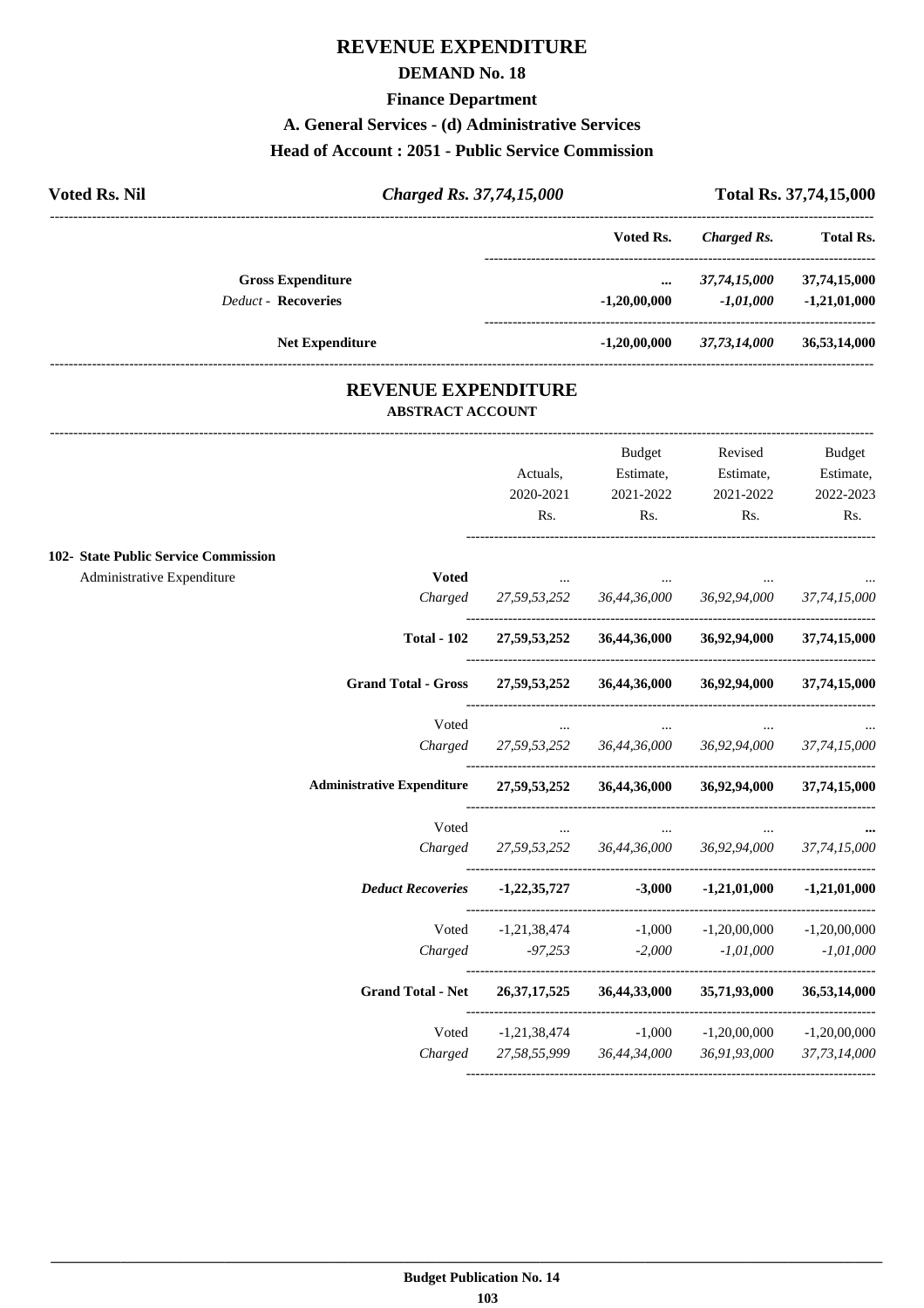|                                                                           |                            | Actuals,<br>2020-2021<br>Rs. | Budget<br>Estimate,<br>2021-2022<br>Rs. | Revised<br>Estimate,<br>2021-2022<br>Rs.            | <b>Budget</b><br>Estimate,<br>2022-2023<br>Rs. |
|---------------------------------------------------------------------------|----------------------------|------------------------------|-----------------------------------------|-----------------------------------------------------|------------------------------------------------|
| <b>DETAILED ACCOUNT NO. 2051-00-102 - STATE PUBLIC SERVICE COMMISSION</b> |                            |                              |                                         |                                                     |                                                |
| 102- State Public Service Commission                                      |                            |                              |                                         |                                                     |                                                |
| <b>Administrative Expenditure</b>                                         |                            |                              |                                         |                                                     |                                                |
| 001- Establishment of State Public Service Commission [FD]                |                            |                              |                                         |                                                     |                                                |
| 01- Salaries                                                              |                            |                              |                                         |                                                     |                                                |
| 01-Pay                                                                    | Charged                    | 16,27,15,417                 | 17,82,39,000                            | 17,40,00,000                                        | 17,85,00,000                                   |
| 14-Grade Pay                                                              | Charged                    | 83,220                       | 6,00,000                                | 5,50,000                                            | 5,50,000                                       |
| 02-Dearness Allowance                                                     | Charged                    | 28,36,829                    | 53,47,000                               | 85,00,000                                           | 87,55,000                                      |
| 03-House Rent Allowance                                                   | Charged                    | 1,89,90,595                  | 1,69,33,000                             | 2,15,00,000                                         | 2,20,00,000                                    |
| 04-Ad hoc Bonus                                                           | Charged                    | 6,72,000                     | 7,45,000                                | 6.85,000                                            | 6,99,000                                       |
| 05-Interim Relief                                                         | Charged                    | 6,847                        | $\cdots$                                | 7,000                                               | 7,000                                          |
| 07-Other Allowances                                                       | Charged                    | 20,56,973                    | 33,06,000                               | 32,80,000                                           | 33,46,000                                      |
| 12-Medical Allowance                                                      | Charged                    | 91,451                       | 99,000                                  | 99,000                                              | 1,01,000                                       |
|                                                                           | Total - 2051-00-102-001-01 | 18,74,53,332                 | 20,52,69,000                            | 20,86,21,000                                        | 21,39,58,000                                   |
| 07- Medical Reimbursements                                                | Charged                    | 1,32,291                     | 5,83,000                                | 2,50,000                                            | 2,55,000                                       |
| 11- Travel Expenses                                                       | Charged                    | 3,04,140                     | 3,10,000                                | 3,10,000                                            | 3,16,000                                       |
| 12- Medical Reimbursements under WBHS 2008                                | Charged                    | 8,53,959                     | 14,57,000                               | 14,47,000                                           | 14,60,000                                      |
| 13- Office Expenses                                                       |                            |                              |                                         |                                                     |                                                |
| 01-Electricity                                                            | Charged                    | 13,41,863                    | 20,33,000                               | 20,33,000                                           | 20,74,000                                      |
| 02-Telephone                                                              | Charged                    | 3,20,513                     | 3,05,000                                | 3,70,000                                            | 3,78,000                                       |
| 03-Maintenance / P.O.L. for Office Vehicles                               | Charged                    | 15,56,453                    | 18,41,000                               | 20,00,000                                           | 20,40,000                                      |
| 04-Other Office Expenses                                                  | Charged                    | 5,28,20,902                  | 11,41,88,000                            | 11.41.88.000                                        | 11,64,72,000                                   |
|                                                                           | Total - 2051-00-102-001-13 |                              | 5,60,39,731 11,83,67,000                | 11,85,91,000                                        | 12,09,64,000                                   |
| 14- Rents, Rates and Taxes                                                | Charged                    | 7,03,576                     | 7,25,000                                | 7,25,000                                            | 7,40,000                                       |
| 27- Minor Works/ Maintenance                                              |                            |                              |                                         | 16,28,000                                           |                                                |
|                                                                           | Charged                    | 15,96,223                    | $\cdots$                                |                                                     | 16,77,000                                      |
| 28- Payment of Professional and Special Services                          |                            |                              |                                         |                                                     |                                                |
| 02-Other charges                                                          | Charged                    | 2,87,50,000                  | 3,74,78,000                             | 3,74,78,000                                         | 3,78,00,000                                    |
| 77- Computerisation                                                       | Charged                    | 1,20,000                     | 2,45,000                                | 2,44,000                                            | 2,45,000                                       |
|                                                                           | Total - 2051-00-102-001    |                              |                                         | 27,59,53,252 36,44,34,000 36,92,94,000 37,74,15,000 |                                                |
| 002- Provision for creation of post under special order of chairman       |                            |                              |                                         |                                                     |                                                |
| [FD]                                                                      |                            |                              |                                         |                                                     |                                                |
| 50- Other Charges                                                         | Charged                    |                              | $\ldots$ 2,000                          |                                                     |                                                |
|                                                                           | Total - 2051-00-102-002    | $\cdots$                     | 2,000                                   | $\cdots$                                            |                                                |
| <b>Total - Administrative Expenditure</b>                                 |                            |                              |                                         |                                                     |                                                |
|                                                                           | Total - 2051-00-102        |                              |                                         | 27,59,53,252 36,44,36,000 36,92,94,000 37,74,15,000 |                                                |
|                                                                           |                            |                              |                                         |                                                     |                                                |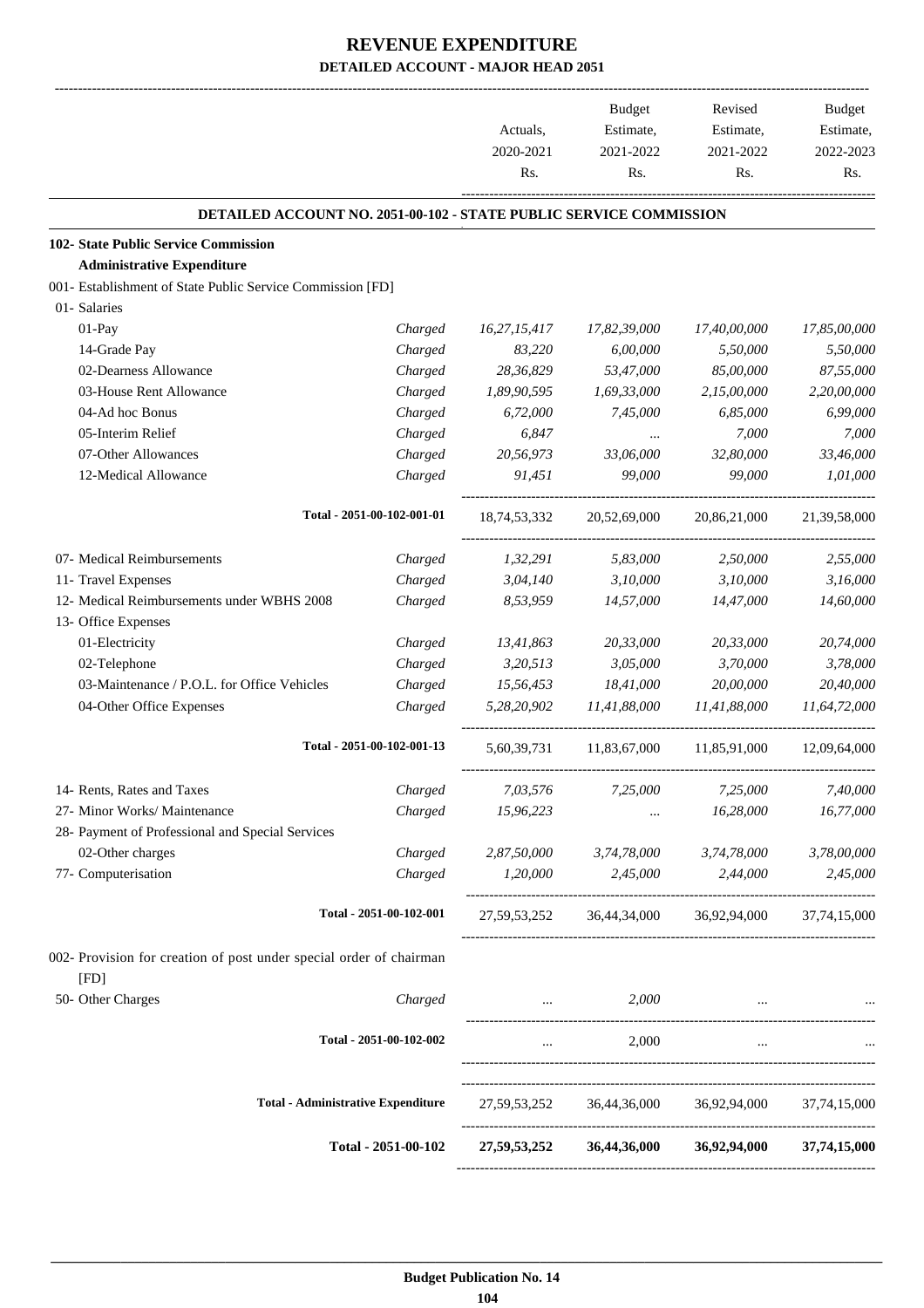| Voted<br>Charged                                                                 | Actuals,<br>2020-2021<br>Rs.<br>$\cdots$ | Budget<br>Estimate,<br>2021-2022<br>Rs.<br>$\cdots$ | Revised<br>Estimate,<br>2021-2022<br>Rs.<br>$\cdots$<br>27,59,53,252   36,44,36,000   36,92,94,000   37,74,15,000 | Budget<br>Estimate,<br>2022-2023<br>Rs. |
|----------------------------------------------------------------------------------|------------------------------------------|-----------------------------------------------------|-------------------------------------------------------------------------------------------------------------------|-----------------------------------------|
| <b>DETAILED ACCOUNT NO. 2051 - DEDUCT RECOVERIES IN REDUCTION OF EXPENDITURE</b> |                                          |                                                     |                                                                                                                   |                                         |
| 102- State Public Service Commission                                             |                                          |                                                     |                                                                                                                   |                                         |
| Administrative Expenditure                                                       |                                          |                                                     |                                                                                                                   |                                         |
| 001-Establishment of State Public Service Commission [FD]                        |                                          |                                                     |                                                                                                                   |                                         |
| 70-Deduct Recoveries                                                             |                                          |                                                     |                                                                                                                   |                                         |
| 01-Others                                                                        | -97,253                                  | $-1,000$                                            | $-1,00,000$                                                                                                       | $-1,00,000$                             |
| 02-W.B.H.S. 2008                                                                 |                                          | $\cdots$                                            | $\cdots$                                                                                                          |                                         |
| Total - 102 - Deduct - Recoveries                                                | -97,253                                  | $-1,000$                                            | $-1,00,000$                                                                                                       | $-1,00,000$                             |
| 103- Staff Selection Commission                                                  |                                          |                                                     |                                                                                                                   |                                         |
| Administrative Expenditure                                                       |                                          |                                                     |                                                                                                                   |                                         |
| 001-West Bengal Staff Selection Commission [FD]                                  |                                          |                                                     |                                                                                                                   |                                         |
| 70-Deduct Recoveries                                                             |                                          |                                                     |                                                                                                                   |                                         |
| 01-Others                                                                        |                                          |                                                     |                                                                                                                   |                                         |
| 02-W.B.H.S. 2008                                                                 |                                          | $\cdots$                                            | $\cdots$                                                                                                          |                                         |
| Total - 103 - Deduct - Recoveries                                                | $\cdots$                                 | $\cdots$                                            | $\cdots$                                                                                                          |                                         |
| 911- Deduct Recoveries of Overpayments                                           |                                          |                                                     |                                                                                                                   |                                         |
| Administrative Expenditure                                                       |                                          |                                                     |                                                                                                                   |                                         |
| 001-Establishment of State Public Service Commission [FD]                        |                                          |                                                     |                                                                                                                   |                                         |
| 70-Deduct Recoveries                                                             |                                          |                                                     |                                                                                                                   |                                         |
| 01-Others                                                                        | $-1, 21, 38, 474$                        | $-2,000$                                            | $-1,20,01,000$                                                                                                    | $-1,20,01,000$                          |
| 02-W.B.H.S. 2008                                                                 |                                          | $\cdots$                                            | $\cdots$                                                                                                          |                                         |
| Total - 911 - Deduct - Recoveries                                                | $-1,21,38,474$                           | $-2,000$                                            | $-1,20,01,000$                                                                                                    | $-1,20,01,000$                          |
| Total - 2051 - Deduct - Recoveries                                               | $-1,22,35,727$                           | $-3,000$                                            | $-1,21,01,000$                                                                                                    | $-1,21,01,000$                          |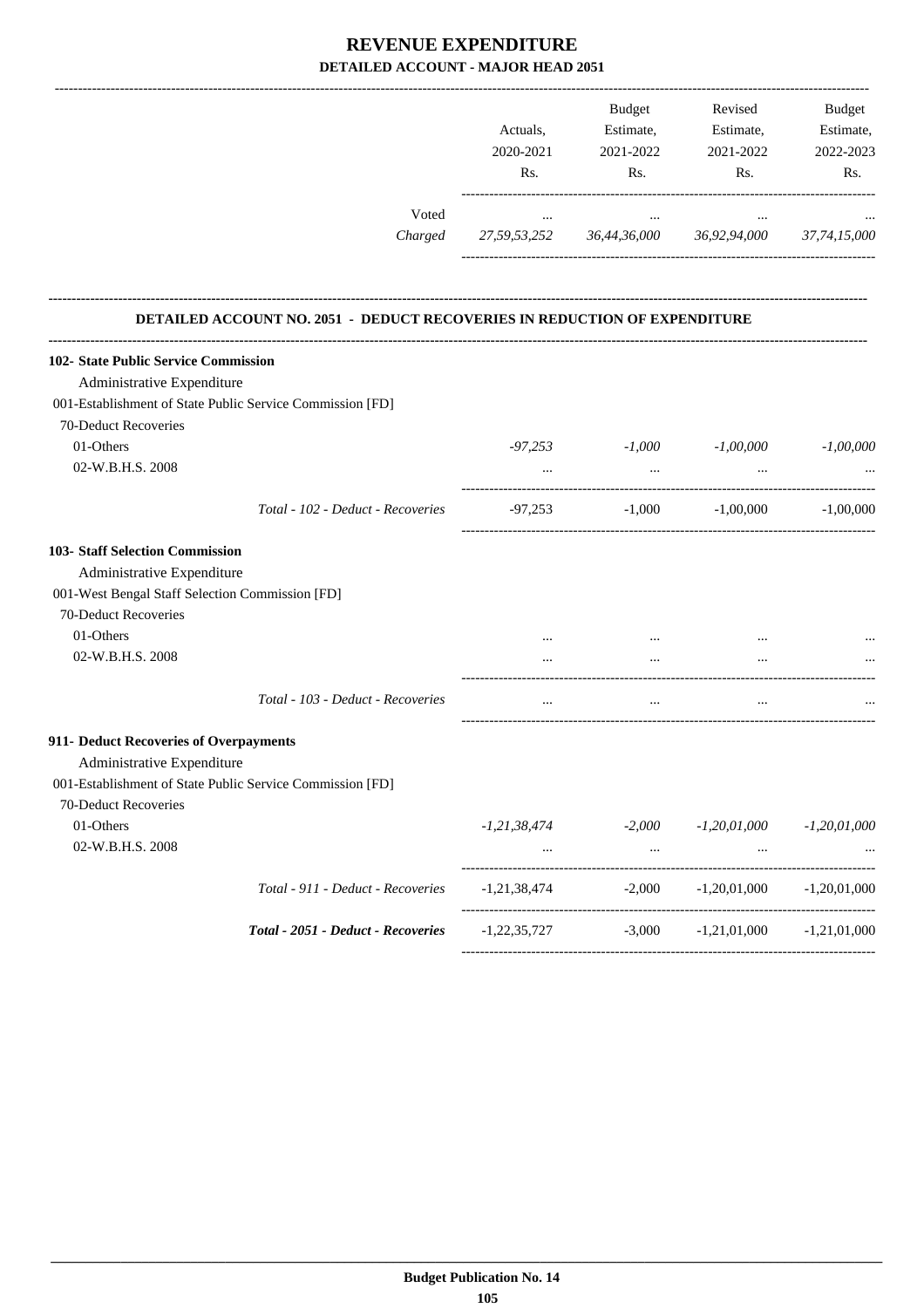## **REVENUE EXPENDITURE**

#### **DEMAND No. 18**

#### **Finance Department**

#### **A. General Services - (d) Administrative Services**

#### **Head of Account : 2052 - Secretariat--General Services**

| Voted Rs. 545,31,67,000    | <b>Charged Rs. Nil</b>     |                  |             | Total Rs. 545, 31, 67, 000 |
|----------------------------|----------------------------|------------------|-------------|----------------------------|
|                            |                            | Voted Rs.        | Charged Rs. | <b>Total Rs.</b>           |
| <b>Gross Expenditure</b>   |                            | 545, 31, 67, 000 | $\cdots$    | 545, 31, 67, 000           |
| <b>Deduct - Recoveries</b> |                            | $-18,55,000$     | $\cdots$    | $-18,55,000$               |
| <b>Net Expenditure</b>     |                            | 545, 13, 12, 000 | $\cdots$    | 545, 13, 12, 000           |
|                            | <b>REVENUE EXPENDITURE</b> |                  |             |                            |
|                            | <b>ABSTRACT ACCOUNT</b>    |                  |             |                            |

|                                                                           |                                                     | Budget                                                  | Revised       | <b>Budget</b>         |
|---------------------------------------------------------------------------|-----------------------------------------------------|---------------------------------------------------------|---------------|-----------------------|
|                                                                           | Actuals,                                            | Estimate,                                               | Estimate,     | Estimate,             |
|                                                                           | 2020-2021                                           | 2021-2022                                               | 2021-2022     | 2022-2023             |
|                                                                           | Rs.                                                 | Rs.                                                     | Rs.           | Rs.                   |
| 090- Secretariat                                                          |                                                     |                                                         |               |                       |
| Administrative Expenditure                                                | 108,76,43,495                                       | 113,05,72,000                                           | 119,79,83,000 | 124,08,88,000         |
| <b>State Development Schemes</b>                                          | 20,59,70,718                                        | 20,63,00,000                                            | 28,39,63,000  | 21,66,15,000          |
| <b>State Development Schemes (Central Assistance)</b>                     | $\mathbf{r}$                                        | 48,00,00,000                                            | $\cdots$      | 398,00,00,000         |
| <b>Total - 090</b>                                                        |                                                     | 129,36,14,213 181,68,72,000 148,19,46,000 543,75,03,000 |               |                       |
| 091- Attached Offices                                                     |                                                     |                                                         |               |                       |
| Administrative Expenditure                                                |                                                     | $1,22,56,115$ $1,61,08,000$ $1,52,12,000$               |               | 1,56,64,000           |
| <b>Total - 091</b>                                                        |                                                     | $1,22,56,115$ $1,61,08,000$ $1,52,12,000$ $1,56,64,000$ |               |                       |
| <b>Grand Total - Gross</b>                                                |                                                     | 130,58,70,328 183,29,80,000 149,71,58,000 545,31,67,000 |               |                       |
| Voted                                                                     |                                                     | 130,58,70,328 183,29,80,000 149,71,58,000 545,31,67,000 |               |                       |
| Charged                                                                   |                                                     |                                                         |               |                       |
| <b>Administrative Expenditure</b>                                         |                                                     | 109,98,99,610 114,66,80,000 121,31,95,000 125,65,52,000 |               |                       |
| <b>State Development Schemes</b>                                          | 20,59,70,718 20,63,00,000 28,39,63,000 21,66,15,000 |                                                         |               |                       |
|                                                                           |                                                     | 48,00,00,000                                            |               | $\dots$ 398,00,00,000 |
| <b>Deduct Recoveries</b>                                                  |                                                     | $-18,32,422$ $-8,000$ $-18,05,000$ $-18,55,000$         |               |                       |
| Grand Total - Net 130,40,37,906 183,29,72,000 149,53,53,000 545,13,12,000 |                                                     |                                                         |               |                       |
| Voted                                                                     |                                                     | 130,40,37,906 183,29,72,000 149,53,53,000 545,13,12,000 |               |                       |
| Charged                                                                   |                                                     |                                                         |               |                       |
|                                                                           |                                                     |                                                         |               |                       |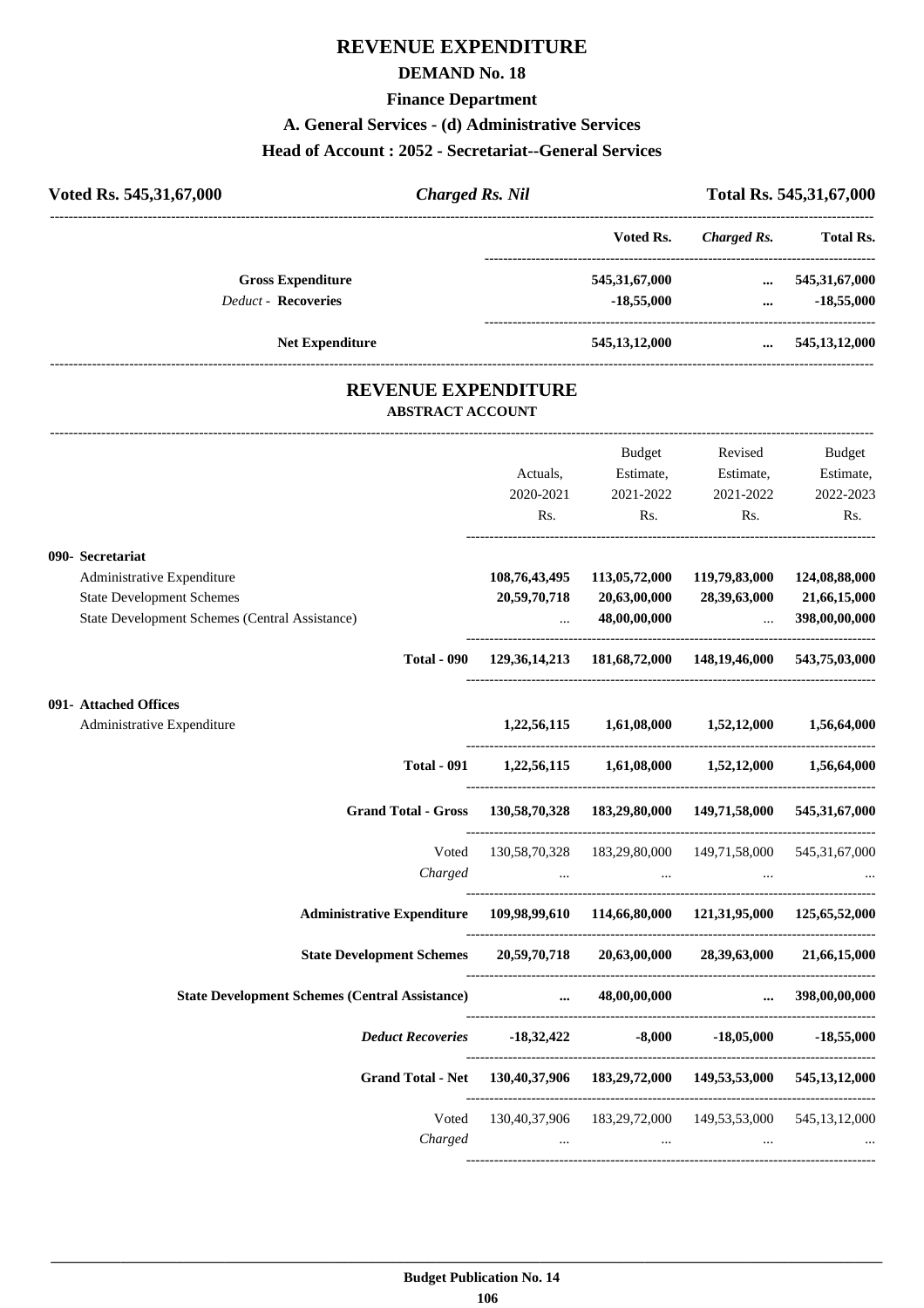|                                                     | Actuals,<br>2020-2021 | Budget<br>Estimate,<br>2021-2022 | Revised<br>Estimate,<br>2021-2022                      | Budget<br>Estimate,<br>2022-2023 |
|-----------------------------------------------------|-----------------------|----------------------------------|--------------------------------------------------------|----------------------------------|
|                                                     | Rs.                   | Rs.                              | Rs.                                                    | Rs.                              |
| DETAILED ACCOUNT NO. 2052-00-090 - SECRETARIAT      |                       |                                  |                                                        |                                  |
| 090- Secretariat                                    |                       |                                  |                                                        |                                  |
| <b>Administrative Expenditure</b>                   |                       |                                  |                                                        |                                  |
| 007- Finance Department [FD]                        |                       |                                  |                                                        |                                  |
| 01- Salaries                                        |                       |                                  |                                                        |                                  |
| 01-Pay                                              | 75,80,71,408          | 82,97,72,000                     | 84,00,00,000                                           | 86,52,00,000                     |
| 14-Grade Pay                                        |                       | 30,000                           | 70,000                                                 | 70,000                           |
| 02-Dearness Allowance                               | 68,69,242             | 2,48,93,000                      | 2,85,00,000                                            | 2,93,55,000                      |
| 03-House Rent Allowance                             | 7,72,52,203           | 7,88,28,000                      | 7,90,00,000                                            | 8,13,70,000                      |
| 04-Ad hoc Bonus                                     | 17,43,000             | 18,60,000                        | 17,78,000                                              | 18,14,000                        |
| 05-Interim Relief                                   | $\cdots$              | $\cdots$                         | 8,000                                                  | 8,000                            |
| 07-Other Allowances                                 | 7,49,213              | 49,37,000                        | 40,00,000                                              | 40,80,000                        |
| 12-Medical Allowance                                | 7,29,884              | 7,47,000                         | 7,44,000                                               | 7,59,000                         |
| Total - 2052-00-090-007-01                          |                       | 84,54,14,950 94,10,67,000        | 95,41,00,000                                           | 98,26,56,000                     |
| 02- Wages                                           | 10,96,018             | 14,17,000                        | 1,55,00,000                                            | 1,60,00,000                      |
| 05- Rewards                                         | $\cdots$              | $\cdots$                         | $\cdots$                                               |                                  |
| 07- Medical Reimbursements                          | 8,36,809              | 7,20,000                         | 8,00,000                                               | 8,16,000                         |
| 11- Travel Expenses                                 | 48,915                | 12,09,000                        | 12,00,000                                              | 12,10,000                        |
| 12- Medical Reimbursements under WBHS 2008          | 67, 31, 107           | 1,07,94,000                      | 1,09,60,000                                            | 1,11,80,000                      |
| 13- Office Expenses                                 |                       |                                  |                                                        |                                  |
| 01-Electricity                                      | $\cdots$              | 2,04,000                         | 2,04,000                                               | 2,08,000                         |
| 02-Telephone                                        | 6,11,831              | 6,52,000                         | 6,52,000                                               | 6,66,000                         |
| 03-Maintenance / P.O.L. for Office Vehicles         | 2,55,76,886           | 1,38,00,000                      | 3,20,00,000                                            | 4,12,00,000                      |
| 04-Other Office Expenses                            | 35,27,999             | 69,37,000                        | 69,37,000                                              | 70,76,000                        |
| Total - 2052-00-090-007-13                          | 2,97,16,716           | 2,15,93,000                      | 3,97,93,000                                            | 4,91,50,000                      |
| 14- Rents, Rates and Taxes                          |                       | 1,53,000                         |                                                        |                                  |
| 16- Publications                                    | 57,72,396             | 67,14,000                        | 81,39,000                                              | 81,39,000                        |
| 26- Advertising and Publicity Expenses              | 4,07,81,583           | 90,20,000                        | 90,00,000                                              | 91,80,000                        |
| 27- Minor Works/ Maintenance                        | $\cdots$              | 5,63,000                         | 5,63,000                                               | 5,63,000                         |
| 28- Payment of Professional and Special Services    |                       |                                  |                                                        |                                  |
| 02-Other charges                                    | 2,95,08,931           | 2,55,01,000                      | 3,00,00,000                                            | 3,06,00,000                      |
| 34- Scholarships and Stipends                       | 5,50,000              | 6,65,000                         | 6,65,000                                               | 6,78,000                         |
| 41- Secret Service Expenditure                      | $\cdots$              | $\cdots$                         | $\cdots$                                               |                                  |
| 50- Other Charges                                   | $\cdots$              | 84,000                           | 84,000                                                 | 87,000                           |
| 64- Write off / losses                              | $\cdots$              | $\cdots$                         | $\cdots$                                               | $\cdots$                         |
| 77- Computerisation                                 | 3,72,25,097           | 2,35,40,000                      | 2,38,00,000                                            | 2,42,76,000                      |
| Total - 2052-00-090-007                             |                       |                                  | 99,76,82,522 104,30,40,000 109,46,04,000 113,45,35,000 |                                  |
| 008- Finance Department Data Processing Centre [FD] |                       |                                  |                                                        |                                  |
| 01- Salaries                                        |                       |                                  |                                                        |                                  |
| $01-Pay$                                            | $\cdots$              | $\cdots$                         | $\cdots$                                               |                                  |
| 14-Grade Pay                                        | $\cdots$              | $\cdots$                         | $\cdots$                                               | $\cdots$                         |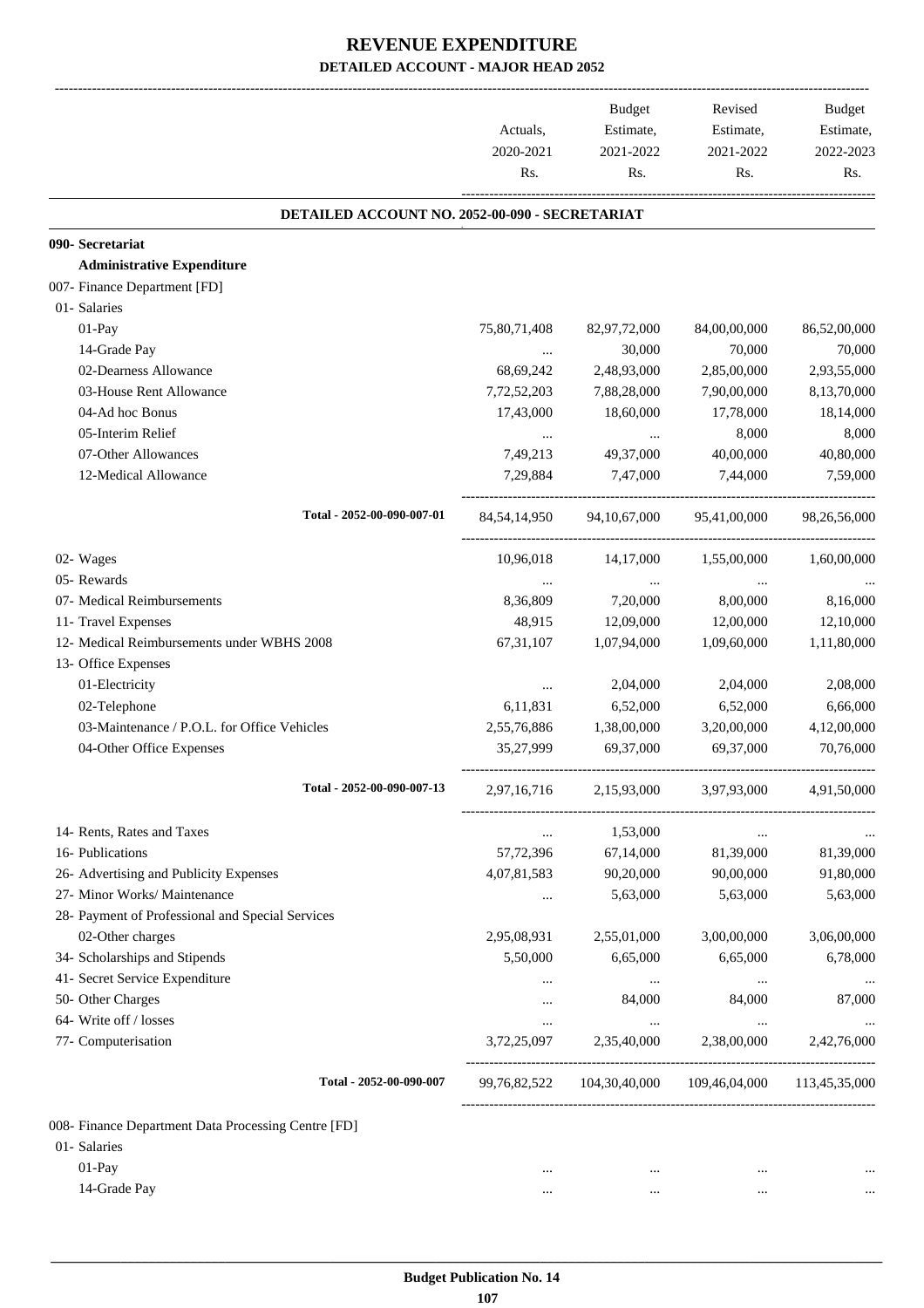|                                                            | Actuals,<br>2020-2021 | Budget<br>Estimate,<br>2021-2022 | Revised<br>Estimate,<br>2021-2022 | Budget<br>Estimate,<br>2022-2023 |
|------------------------------------------------------------|-----------------------|----------------------------------|-----------------------------------|----------------------------------|
|                                                            | Rs.                   | Rs.                              | Rs.                               | Rs.                              |
| 02-Dearness Allowance                                      |                       | $\cdots$                         | $\cdots$                          |                                  |
| 03-House Rent Allowance                                    | $\cdots$              |                                  |                                   |                                  |
| 04-Ad hoc Bonus                                            | $\cdots$              |                                  |                                   |                                  |
| 07-Other Allowances                                        |                       |                                  |                                   |                                  |
| 07- Medical Reimbursements                                 |                       |                                  |                                   |                                  |
| 11- Travel Expenses                                        |                       |                                  |                                   |                                  |
| 12- Medical Reimbursements under WBHS 2008                 |                       |                                  | $\ddotsc$                         |                                  |
| 13- Office Expenses                                        |                       |                                  |                                   |                                  |
| 01-Electricity                                             |                       |                                  |                                   |                                  |
| 02-Telephone                                               |                       | $\cdots$<br>9,000                | $\cdots$<br>9,000                 | 9,000                            |
| 03-Maintenance / P.O.L. for Office Vehicles                | 10,46,792             | 12,31,000                        | 15,00,000                         | 15,30,000                        |
| 04-Other Office Expenses                                   | 51.480                | 60,000                           | 1,00,000                          | 1,10,000                         |
|                                                            |                       |                                  |                                   |                                  |
| Total - 2052-00-090-008-13                                 | 10,98,272             | 13,00,000                        |                                   | 16,09,000 16,49,000              |
| 14- Rents, Rates and Taxes                                 | $\cdots$              | $\cdots$                         | $\cdots$                          |                                  |
| 19- Maintenance                                            |                       | 20,000                           | 35,000                            | 36,000                           |
| 50- Other Charges                                          | $\cdots$              | $\cdots$                         | $\cdots$                          |                                  |
| 77- Computerisation                                        | 4,43,466              | 8,25,000                         | 8,25,000                          | 8,42,000                         |
| Total - 2052-00-090-008                                    | 15,41,738             |                                  | 21,45,000 24,69,000               | 25,27,000                        |
| 009- Finance Department-State Finance Commission [FD]      |                       |                                  |                                   |                                  |
| 13- Office Expenses                                        |                       |                                  |                                   |                                  |
| 01-Electricity                                             |                       | 37,000                           |                                   |                                  |
|                                                            | $\cdots$              |                                  | $\cdots$                          |                                  |
| Total - 2052-00-090-009                                    |                       | 37,000                           | $\cdots$                          |                                  |
| 022- Finance Department -State Finance Commission[FA] [FD] |                       |                                  |                                   |                                  |
| 01- Salaries                                               |                       |                                  |                                   |                                  |
| 01-Pay                                                     | $\cdots$              |                                  |                                   |                                  |
| 14-Grade Pay                                               | $\cdots$              |                                  |                                   |                                  |
| 02-Dearness Allowance                                      | $\cdots$              | $\cdots$                         |                                   |                                  |
| 03-House Rent Allowance                                    | $\cdots$              |                                  |                                   |                                  |
| 07-Other Allowances                                        |                       |                                  |                                   | $\cdots$                         |
| 12-Medical Allowance                                       | $\cdots$              | $\cdots$                         |                                   | $\ddotsc$                        |
| 02- Wages                                                  | $\cdots$              |                                  |                                   | $\cdots$                         |
| 12- Medical Reimbursements under WBHS 2008                 | $\cdots$              | $\cdots$                         | $\cdots$                          | $\cdots$                         |
| 024- Department of Excise [FD]                             |                       |                                  |                                   |                                  |
| 01- Salaries                                               |                       |                                  |                                   |                                  |
| 01-Pay                                                     | $\cdots$              | $\cdots$                         | $\cdots$                          | $\cdots$                         |
| 14-Grade Pay                                               | $\cdots$              | $\cdots$                         | $\cdots$                          |                                  |
| 02-Dearness Allowance                                      | $\cdots$              | $\cdots$                         |                                   | $\cdots$                         |
| 03-House Rent Allowance                                    | $\cdots$              | $\cdots$                         | $\cdots$                          |                                  |
| 04-Ad hoc Bonus                                            | $\cdots$              | $\cdots$                         |                                   | $\cdots$                         |
| 07-Other Allowances                                        |                       |                                  |                                   |                                  |
| 12-Medical Allowance                                       |                       | $\cdots$                         |                                   | $\cdots$                         |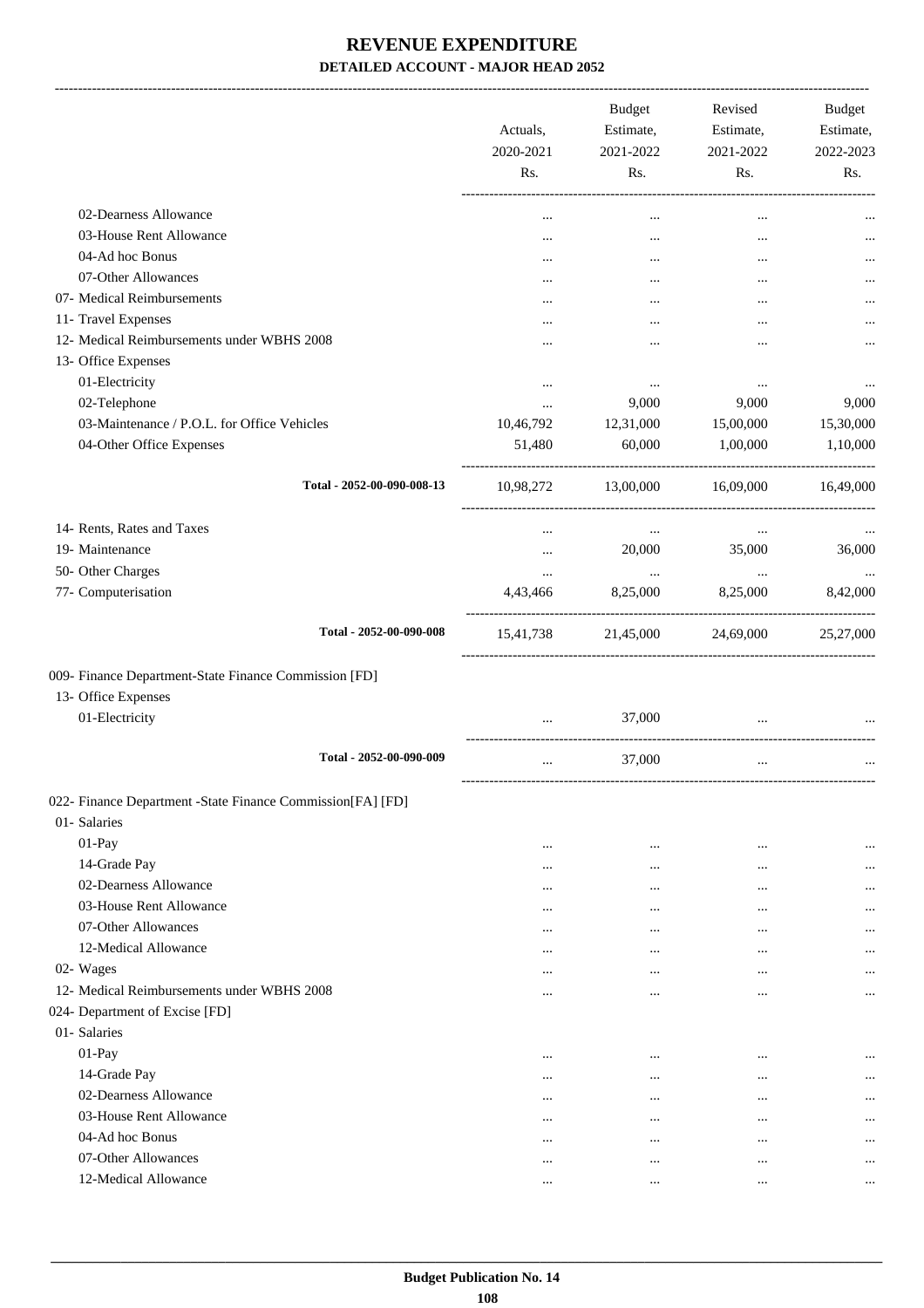-------------------------------------------------------------------------------------------------------------------------------------------------------------------------------

|                                                                  | Actuals,<br>2020-2021 | <b>Budget</b><br>Estimate,<br>2021-2022 | Revised<br>Estimate,<br>2021-2022 | <b>Budget</b><br>Estimate,<br>2022-2023 |
|------------------------------------------------------------------|-----------------------|-----------------------------------------|-----------------------------------|-----------------------------------------|
|                                                                  | Rs.                   | Rs.                                     | Rs.                               | Rs.                                     |
| 02- Wages                                                        |                       |                                         | $\ddotsc$                         |                                         |
| 07- Medical Reimbursements                                       |                       |                                         |                                   |                                         |
| 11- Travel Expenses                                              |                       |                                         |                                   |                                         |
| 12- Medical Reimbursements under WBHS 2008                       |                       |                                         |                                   | $\cdots$                                |
| 13- Office Expenses                                              |                       |                                         |                                   |                                         |
| 01-Electricity                                                   |                       | $\cdots$                                |                                   |                                         |
| 02-Telephone                                                     |                       | 18,000                                  |                                   |                                         |
| 03-Maintenance / P.O.L. for Office Vehicles                      | $\cdots$              | $\cdots$                                |                                   |                                         |
| 04-Other Office Expenses                                         |                       | $\cdots$                                | $\ddotsc$                         |                                         |
| Total - 2052-00-090-024-13                                       |                       | 18,000                                  | $\cdots$                          |                                         |
| 50- Other Charges                                                |                       | $\cdots$                                | $\cdots$                          |                                         |
| 77- Computerisation                                              |                       | $\cdots$                                | $\cdots$                          |                                         |
| Total - 2052-00-090-024                                          | $\cdots$              | 18,000                                  | $\cdots$                          |                                         |
| 034- Entertainment and Hospitality Expenses for Entertainment of |                       |                                         |                                   |                                         |
| Dignitories [FD]                                                 |                       |                                         |                                   |                                         |
| 20- Other Administrative Expenses                                | 96,887                | 2,35,000                                | 2,35,000                          | 2,40,000                                |
| 50- Other Charges                                                | $\cdots$              | 10,000                                  | 10,000                            | 10,000                                  |
| Total - 2052-00-090-034                                          | 96,887                | 2,45,000                                | 2,45,000                          | 2,50,000                                |
| 035- Sixth Pay Commission [FD]                                   |                       |                                         |                                   |                                         |
| 01- Salaries                                                     |                       |                                         |                                   |                                         |
| 01-Pay                                                           | 33,85,948             | 65,88,000                               | 40,00,000                         | 41,20,000                               |
| 14-Grade Pay                                                     | $\cdots$              | $\cdots$                                | $\cdots$                          | $\cdots$                                |
| 02-Dearness Allowance                                            | 5,166                 | 1,98,000                                | 50,000                            | 52,000                                  |
| 03-House Rent Allowance                                          | 1,23,159              | 6,26,000                                | 1,70,000                          | 1,76,000                                |
| 04-Ad hoc Bonus                                                  | $\cdots$              | 4,000                                   | $\ldots$                          |                                         |
| 07-Other Allowances                                              | 1,76,500              | 6,70,000                                | 4,50,000                          | 4,80,000                                |
| 12-Medical Allowance                                             | $\cdots$              | $\cdots$                                | $\cdots$                          | $\cdots$                                |
| Total - 2052-00-090-035-01                                       | 36,90,773             | 80,86,000                               | 46,70,000                         | 48,28,000                               |
| 02- Wages                                                        | 36,000                | 38,000                                  | 80,000                            | 83,000                                  |
| 07- Medical Reimbursements                                       | $\cdots$              |                                         | $\ldots$                          | $\cdots$                                |
| 11- Travel Expenses                                              | $\cdots$              | $\cdots$                                |                                   |                                         |
| 12- Medical Reimbursements under WBHS 2008                       | $\cdots$              | $\cdots$                                | $\cdots$                          |                                         |
| 13- Office Expenses                                              |                       |                                         |                                   |                                         |
| 01-Electricity                                                   | $\cdots$              | $\cdots$                                | $\cdots$                          |                                         |
| 02-Telephone                                                     | 19,789                | 27,000                                  | 77,000                            | 79,000                                  |
| 03-Maintenance / P.O.L. for Office Vehicles                      | 10,39,888             | 12,70,000                               | 12,90,000                         | 13,16,000                               |
| 04-Other Office Expenses                                         | 22,389                | 2,42,000                                | 2,00,000                          | 2,04,000                                |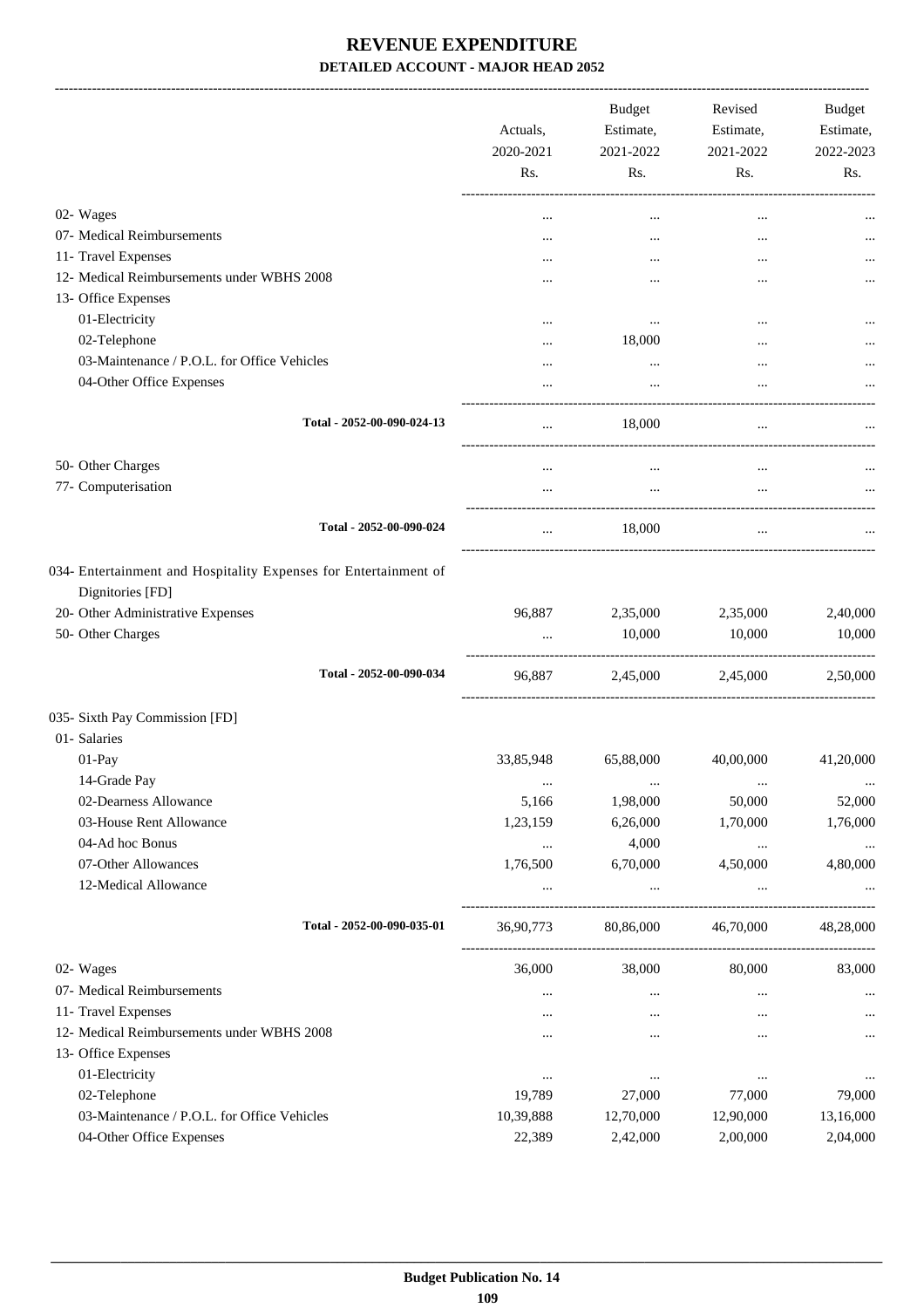|                                                                   | Actuals,<br>2020-2021<br>Rs. | Budget<br>Estimate,<br>2021-2022<br>Rs. | Revised<br>Estimate,<br>2021-2022<br>Rs. | Budget<br>Estimate,<br>2022-2023<br>Rs. |
|-------------------------------------------------------------------|------------------------------|-----------------------------------------|------------------------------------------|-----------------------------------------|
| Total - 2052-00-090-035-13                                        |                              |                                         | 10,82,066 15,39,000 15,67,000 15,99,000  |                                         |
| 14- Rents, Rates and Taxes                                        |                              | 10,000                                  |                                          |                                         |
| 16- Publications                                                  |                              | 56,000                                  |                                          |                                         |
| 27- Minor Works/ Maintenance                                      |                              | 53,000                                  | $\ldots$<br>53,000                       | 53,000                                  |
| 28- Payment of Professional and Special Services                  |                              |                                         |                                          |                                         |
| 02-Other charges                                                  | $\ddotsc$                    | $\cdots$                                | $\cdots$                                 |                                         |
| 50- Other Charges                                                 | $\cdots$                     | 41,000                                  | 20,000                                   | 21,000                                  |
| 77- Computerisation                                               |                              | 61,000                                  |                                          |                                         |
| Total - 2052-00-090-035                                           | 48.08.839                    | 98,84,000                               | 63,90,000                                | 65,84,000                               |
| 037- Computerization of Budget Branch, Finance Department [FD]    |                              |                                         |                                          |                                         |
| 77- Computerisation                                               |                              |                                         |                                          |                                         |
| 038- Training of Non-State Civil Services (NonSCS) Officers [FD]  |                              |                                         |                                          |                                         |
| 98- Training                                                      | 60,80,066                    | 98,80,000 70,00,000                     |                                          | 71,40,000                               |
| Total - 2052-00-090-038                                           | 60,80,066                    | 98,80,000                               | 70,00,000                                | 71,40,000                               |
| 039- Finance (Internal Audit) Department [FD]                     |                              |                                         |                                          |                                         |
| 01- Salaries                                                      |                              |                                         |                                          |                                         |
| 01-Pay                                                            | 6,63,73,663                  | 5,29,54,000                             | 7,15,00,000                              | 7,36,45,000                             |
| 14-Grade Pay                                                      | $\cdots$                     | $\cdots$                                | $\cdots$                                 |                                         |
| 02-Dearness Allowance                                             | 6,24,799                     | 15,89,000                               | 24,00,000                                | 24,72,000                               |
| 03-House Rent Allowance                                           | 72,49,884                    | 55,30,000                               | 82,00,000                                | 84,46,000                               |
| 04-Ad hoc Bonus                                                   |                              |                                         |                                          |                                         |
| 07-Other Allowances                                               | 1,01,088                     | 2,58,000                                | 2,50,000                                 | 2,55,000                                |
| 12-Medical Allowance                                              | 1,37,431                     | 35,000                                  | 1,40,000                                 | 1,43,000                                |
| Total - 2052-00-090-039-01                                        | 7,44,86,865                  | 6,03,66,000                             | 8,24,90,000                              | 8,49,61,000                             |
| 02- Wages                                                         | 3,49,720                     | 6,74,000                                | 3,71,000                                 | 3,82,000                                |
| 07- Medical Reimbursements                                        | $\ldots$                     | 20,000                                  | $\cdots$                                 |                                         |
| 11- Travel Expenses                                               | 1,18,117                     | 2,32,000                                | 2,32,000                                 | 2,37,000                                |
| 12- Medical Reimbursements under WBHS 2008<br>13- Office Expenses | 6,54,895                     | 3,85,000                                | 6,52,000                                 | 6,66,000                                |
| 01-Electricity                                                    | 61,920                       | 1,71,000                                | 1,71,000                                 | 1,74,000                                |
| 02-Telephone                                                      | 34,828                       | 24,000                                  | 50,000                                   | 51,000                                  |
| 03-Maintenance / P.O.L. for Office Vehicles                       | 2,76,509                     | 3,60,000                                | 3,80,000                                 | 3,90,000                                |
| 04-Other Office Expenses                                          | 1,96,309                     | 1,53,000                                | 2,00,000                                 | 2,04,000                                |
| Total - 2052-00-090-039-13                                        | 5,69,566                     | 7,08,000                                | 8,01,000                                 | 8,19,000                                |
| 14- Rents, Rates and Taxes                                        | 10,47,480                    | 10,79,000                               | 10,79,000                                | 11,01,000                               |
| 16- Publications                                                  | $\cdots$                     | 51,000                                  | 50,000                                   | 51,000                                  |
| 19- Maintenance                                                   | 2,06,800                     | 2,30,000                                | 2,30,000                                 | 2,35,000                                |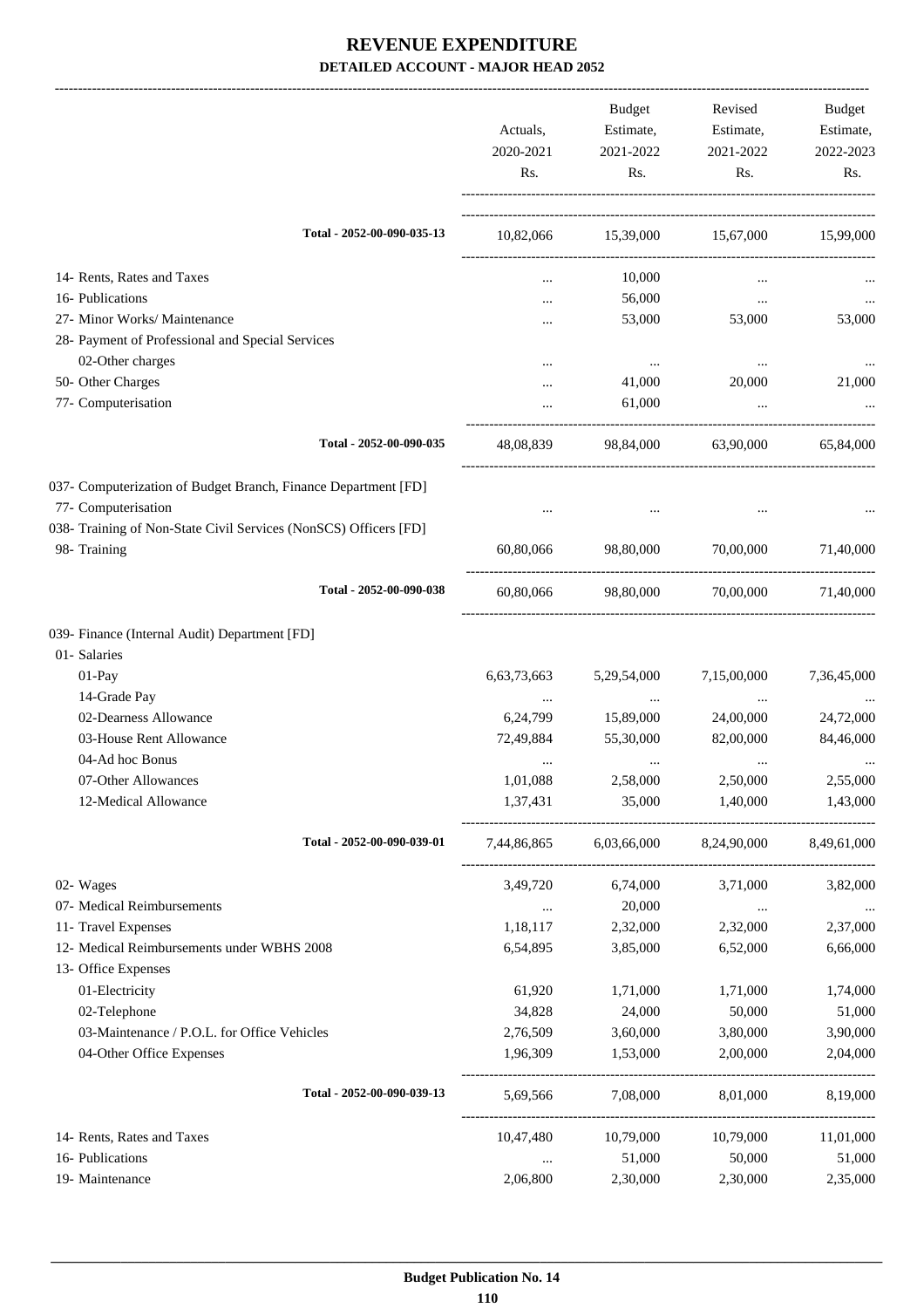|                                                                |           | Budget    | Revised                                                 | Budget    |
|----------------------------------------------------------------|-----------|-----------|---------------------------------------------------------|-----------|
|                                                                | Actuals,  | Estimate, | Estimate,                                               | Estimate, |
|                                                                | 2020-2021 | 2021-2022 | 2021-2022                                               | 2022-2023 |
|                                                                | Rs.       | Rs.       | Rs.                                                     | Rs.       |
| 50- Other Charges                                              | $\cdots$  | 2,04,000  | 2,04,000                                                | 2,10,000  |
| 77- Computerisation                                            | $\cdots$  | 1,66,000  | 1,66,000                                                | 1,70,000  |
|                                                                |           |           |                                                         |           |
| Total - 2052-00-090-039                                        |           |           | 7,74,33,443 6,41,15,000 8,62,75,000 8,88,32,000         |           |
| 040- Training of Government Officials [FD]                     |           |           |                                                         |           |
| 98- Training                                                   | $\cdots$  | 12,08,000 | 10,00,000                                               | 10,20,000 |
|                                                                |           |           |                                                         |           |
| Total - 2052-00-090-040                                        | $\cdots$  | 12,08,000 | 10,00,000                                               | 10,20,000 |
| <b>Total - Administrative Expenditure</b>                      |           |           | 108,76,43,495 113,05,72,000 119,79,83,000 124,08,88,000 |           |
| <b>State Development Schemes</b>                               |           |           |                                                         |           |
| 001- Finance Department-State Finance Commission [FD]          |           |           |                                                         |           |
| 01- Salaries                                                   |           |           |                                                         |           |
| 01-Pay                                                         |           |           |                                                         |           |
| 14-Grade Pay                                                   |           |           |                                                         |           |
| 02-Dearness Allowance                                          |           |           |                                                         |           |
| 03-House Rent Allowance                                        |           |           |                                                         |           |
| 04-Ad hoc Bonus                                                |           |           |                                                         |           |
| 07-Other Allowances                                            |           |           |                                                         |           |
| 12-Medical Allowance                                           |           |           |                                                         |           |
| 11- Travel Expenses                                            |           |           |                                                         |           |
| 13- Office Expenses                                            |           |           |                                                         |           |
| 01-Electricity                                                 |           |           |                                                         |           |
| 02-Telephone                                                   |           |           |                                                         |           |
| 03-Maintenance / P.O.L. for Office Vehicles                    |           |           |                                                         |           |
| 04-Other Office Expenses                                       |           | $\cdots$  |                                                         | $\cdots$  |
| 004- Finance Department - Data Processing Centre (DPC) [FD]    |           |           |                                                         |           |
| 77- Computerisation                                            |           |           | 98,13,712 2,00,00,000 1,50,78,000 2,10,00,000           |           |
| Total - 2052-00-090-004                                        |           |           | 98,13,712 2,00,00,000 1,50,78,000 2,10,00,000           |           |
| 005- Finance Department-Data Processing Centre(DPC)-Integrated |           |           |                                                         |           |
| Financial Management System (IFMS) [FD]                        |           |           |                                                         |           |
| 28- Payment of Professional and Special Services               |           |           |                                                         |           |
| 02-Other charges                                               |           |           |                                                         |           |
| 77- Computerisation                                            |           |           | 19,61,57,006 18,63,00,000 26,88,85,000 19,56,15,000     |           |
| Total - 2052-00-090-005                                        |           |           | 19,61,57,006 18,63,00,000 26,88,85,000 19,56,15,000     |           |
| <b>Total - State Development Schemes</b>                       |           |           | 20,59,70,718 20,63,00,000 28,39,63,000 21,66,15,000     |           |
| <b>State Development Schemes (Central Assistance)</b>          |           |           |                                                         |           |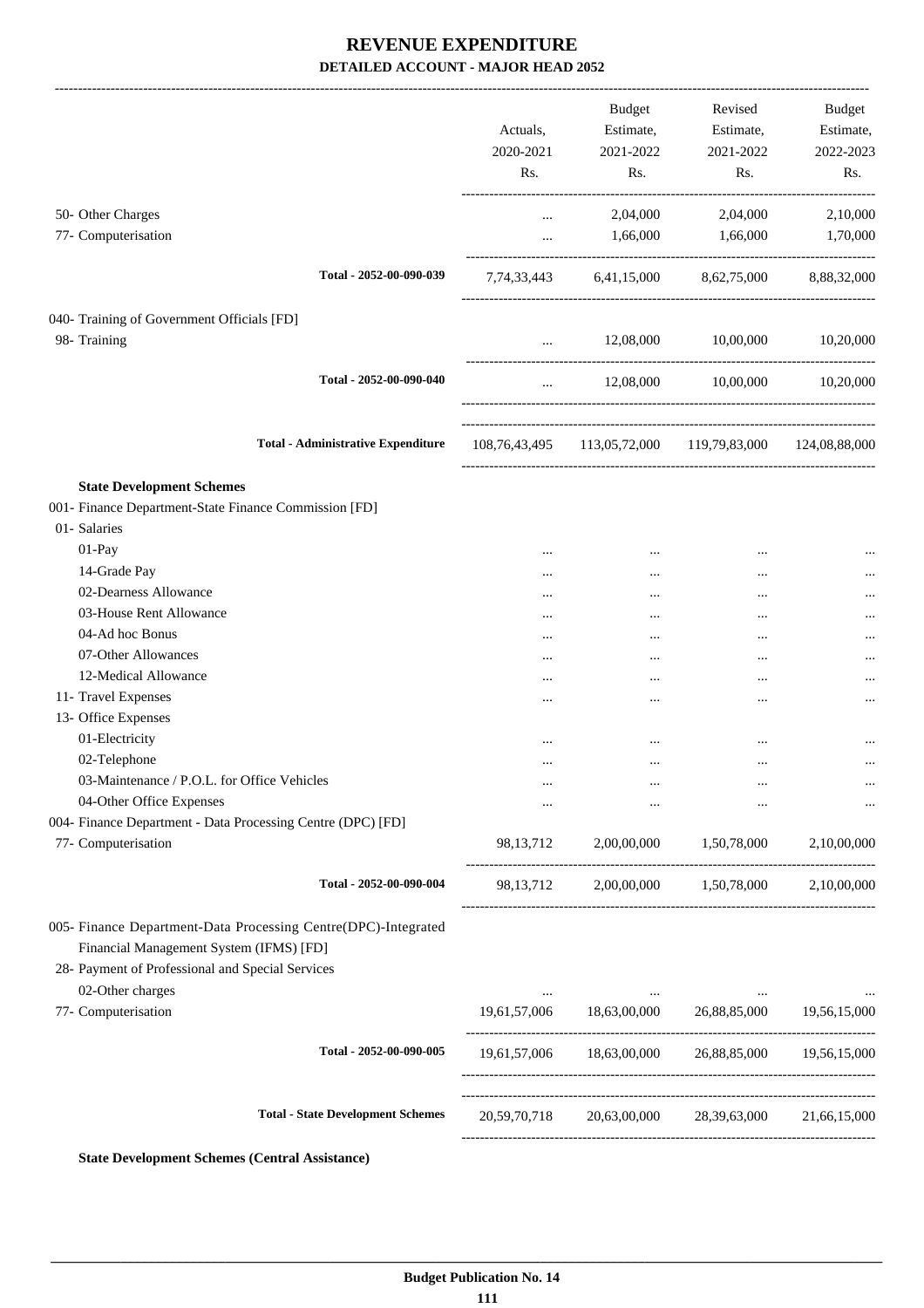|                                                               | Actuals,<br>2020-2021<br>Rs. | <b>Budget</b><br>Estimate,<br>2021-2022<br>Rs.                                   | Revised<br>Estimate,<br>2021-2022<br>Rs. | <b>Budget</b><br>Estimate,<br>2022-2023<br>Rs.  |
|---------------------------------------------------------------|------------------------------|----------------------------------------------------------------------------------|------------------------------------------|-------------------------------------------------|
| 041- West Bengal Public Finance Management Reforms Program    |                              |                                                                                  |                                          |                                                 |
| funded by ADB (EAP) [FD]                                      |                              |                                                                                  |                                          |                                                 |
| 50- Other Charges                                             | $\cdots$                     | 8,00,00,000                                                                      | $\ddots$                                 | 48,00,00,000                                    |
| 77- Computerisation                                           | $\cdots$                     | 40,00,00,000                                                                     | $\ddotsc$                                | 350,00,00,000                                   |
| <b>Total - State Development Schemes (Central Assistance)</b> | $\cdots$                     | 48,00,00,000                                                                     | $\mathbf{1}$                             | 398,00,00,000                                   |
| Total - 2052-00-090                                           |                              | 129,36,14,213 181,68,72,000 148,19,46,000                                        |                                          | 543,75,03,000                                   |
| Voted<br>Charged                                              | $\cdots$                     | 129,36,14,213 181,68,72,000 148,19,46,000<br>and the company of the company of   | $\cdots$                                 | 543,75,03,000                                   |
| DETAILED ACCOUNT NO. 2052-00-091 - ATTACHED OFFICES           |                              |                                                                                  |                                          |                                                 |
| 091- Attached Offices<br><b>Administrative Expenditure</b>    |                              |                                                                                  |                                          |                                                 |
| 006- Central Despatch Section [FD]                            |                              |                                                                                  |                                          |                                                 |
| 01- Salaries                                                  |                              |                                                                                  |                                          |                                                 |
| 01-Pay                                                        | 1,09,46,100                  | 1,40,32,000                                                                      | 1,30,00,000                              | 1,33,90,000                                     |
| 14-Grade Pay                                                  | $\cdots$                     | $\cdots$                                                                         | $\ldots$                                 |                                                 |
| 02-Dearness Allowance                                         | 52,188                       | 4,21,000                                                                         | 4,21,000                                 | 4,34,000                                        |
| 03-House Rent Allowance                                       | 11,18,446                    | 13,33,000                                                                        | 12,50,000                                | 12,88,000                                       |
| 04-Ad hoc Bonus                                               | 71,400                       | 89,000                                                                           | 73,000                                   | 74,000                                          |
| 07-Other Allowances                                           | 2,880                        | 3,000                                                                            | 3,000                                    | 4,000                                           |
| 12-Medical Allowance                                          | 31,000                       | 37,000                                                                           | 32,000                                   | 33,000                                          |
| Total - 2052-00-091-006-01                                    | 1,22,22,014                  | 1,59,15,000                                                                      | 1,47,79,000                              | 1,52,23,000                                     |
| 07- Medical Reimbursements                                    |                              | $\cdots$                                                                         |                                          |                                                 |
| 11- Travel Expenses                                           | $\cdots$                     | $\cdots$                                                                         | $\cdots$                                 |                                                 |
| 12- Medical Reimbursements under WBHS 2008                    | 34,101                       | 52,000                                                                           | 3,03,000                                 | 3,10,000                                        |
| 13- Office Expenses                                           |                              |                                                                                  |                                          |                                                 |
| 01-Electricity                                                | $\ddotsc$                    | $\cdots$                                                                         | $\cdots$                                 |                                                 |
| 02-Telephone                                                  | $\cdots$                     | $\cdots$                                                                         |                                          |                                                 |
| 03-Maintenance / P.O.L. for Office Vehicles                   |                              | $\cdots$                                                                         | $\cdots$                                 |                                                 |
| 04-Other Office Expenses                                      |                              | $\cdots$                                                                         | $\cdots$                                 |                                                 |
| 27- Minor Works/ Maintenance<br>50- Other Charges             | $\cdots$<br>$\cdots$         | 1,10,000<br>31,000                                                               | 1,10,000<br>20,000                       | 1,10,000<br>21,000                              |
| <b>Total - Administrative Expenditure</b>                     |                              | 1,22,56,115 1,61,08,000 1,52,12,000 1,56,64,000                                  |                                          |                                                 |
| Total - 2052-00-091                                           |                              | 1,22,56,115 1,61,08,000 1,52,12,000 1,56,64,000                                  |                                          |                                                 |
| Voted<br>Charged                                              |                              | 1,22,56,115 1,61,08,000 1,52,12,000 1,56,64,000<br>and the state of the state of | <b>Second Contract Contract</b>          | <b>ALCOHOL:</b> The Contract of the Contract of |
|                                                               |                              |                                                                                  |                                          |                                                 |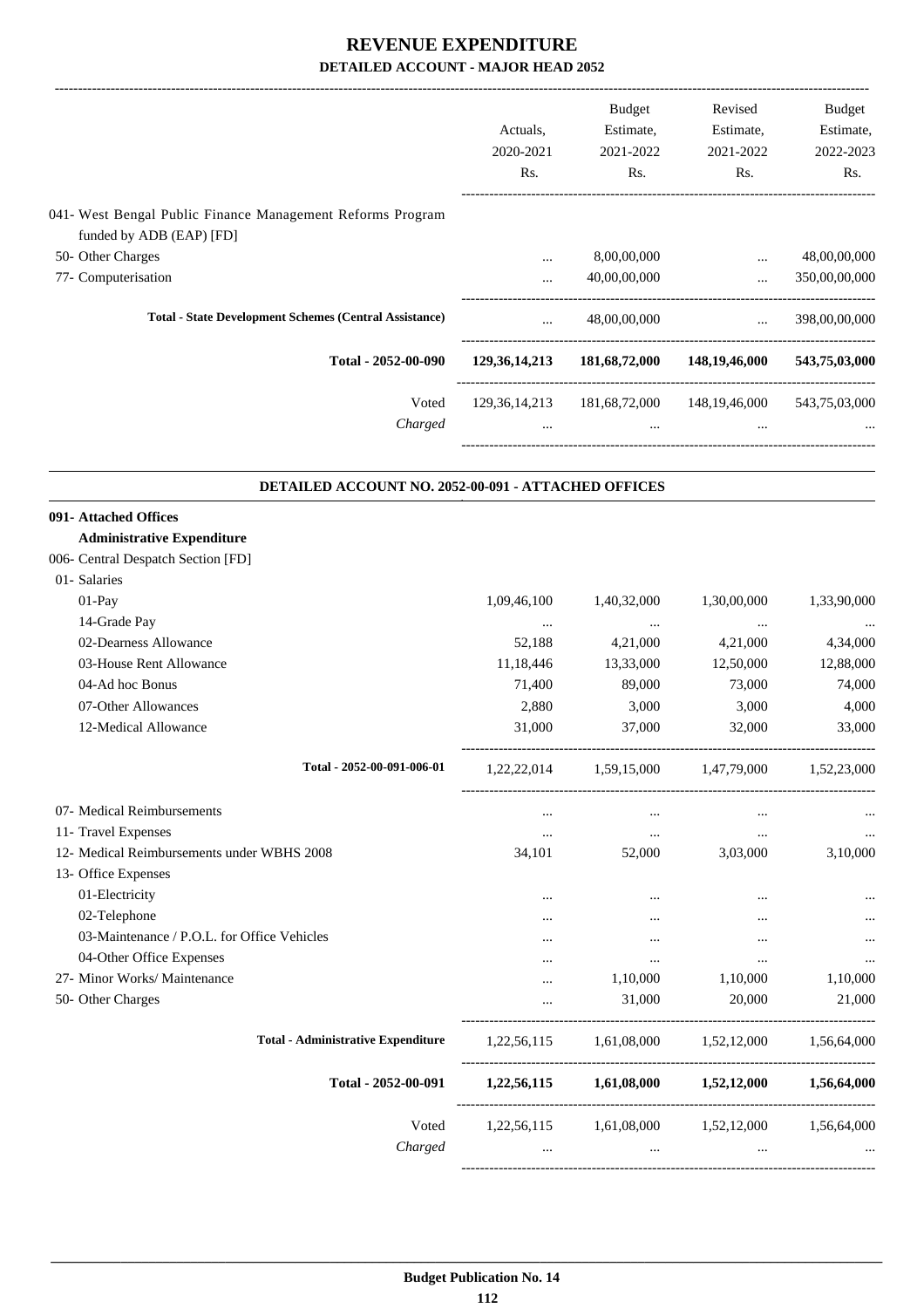|                | Budget    | Revised   | <b>Budget</b> |
|----------------|-----------|-----------|---------------|
| Actuals.       | Estimate, | Estimate, | Estimate,     |
| 2020-2021      | 2021-2022 | 2021-2022 | 2022-2023     |
| $\mathbf{R}$ s | Rs.       | Rs.       | Rs.           |
|                |           |           |               |
|                |           |           |               |

#### **DETAILED ACCOUNT NO. 2052 - DEDUCT RECOVERIES IN REDUCTION OF EXPENDITURE**

| 090- Secretariat                                          |             |          |             |              |
|-----------------------------------------------------------|-------------|----------|-------------|--------------|
| Administrative Expenditure                                |             |          |             |              |
| 007-Finance Department [FD]                               |             |          |             |              |
| 70-Deduct Recoveries                                      |             |          |             |              |
| 01-Others                                                 | $-9,93,974$ | $-1,000$ | $-9,50,000$ | $-10,00,000$ |
| 02-W.B.H.S. 2008                                          | $\cdots$    | $\cdots$ | $\ddotsc$   |              |
| 008-Finance Department Data Processing Centre [FD]        |             |          |             |              |
| 70-Deduct Recoveries                                      |             |          |             |              |
| 01-Others                                                 | $\ddotsc$   | $\cdots$ | $\cdots$    |              |
| 02-W.B.H.S. 2008                                          |             | $\cdots$ | $\ddotsc$   |              |
| 009-Finance Department-State Finance Commission [FD]      |             |          |             |              |
| 70-Deduct Recoveries                                      |             |          |             |              |
| 01-Others                                                 |             | $\cdots$ | $\ddotsc$   |              |
| 02-W.B.H.S. 2008                                          | $\cdots$    | $\cdots$ |             | $\cdots$     |
| 022-Finance Department -State Finance Commission[FA] [FD] |             |          |             |              |
| 70-Deduct Recoveries                                      |             |          |             |              |
| 01-Others                                                 | $\cdots$    | $\cdots$ |             |              |
| 024-Department of Excise [FD]                             |             |          |             |              |
| 70-Deduct Recoveries                                      |             |          |             |              |
| 01-Others                                                 | $\cdots$    | $\cdots$ | $\ddotsc$   |              |
| 02-W.B.H.S. 2008                                          |             | $\cdots$ | $\ddotsc$   |              |
| 031-Fifth State Pay Commission [FD]                       |             |          |             |              |
| 70-Deduct Recoveries                                      |             |          |             |              |
| 01-Others                                                 | $\cdots$    | $\cdots$ | $\ddotsc$   |              |
| 02-W.B.H.S. 2008                                          |             | $\cdots$ | $\ddotsc$   |              |
| <b>State Development Schemes</b>                          |             |          |             |              |
| 001-Finance Department-State Finance Commission [FD]      |             |          |             |              |
| 70-Deduct Recoveries                                      |             |          |             |              |
| 01-Others                                                 | $\ddotsc$   | $\cdots$ | $\ddotsc$   |              |
| 02-W.B.H.S. 2008                                          |             |          |             |              |
|                                                           |             |          |             |              |
| Total - 090 - Deduct - Recoveries                         | $-9,93,974$ | $-1,000$ | $-9,50,000$ | $-10,00,000$ |
| 091- Attached Offices                                     |             |          |             |              |
| Administrative Expenditure                                |             |          |             |              |
| 006-Central Despatch Section [FD]                         |             |          |             |              |
| 70-Deduct Recoveries                                      |             |          |             |              |
| 01-Others                                                 |             | $-1,000$ | $-1,000$    | $-1,000$     |
| 02-W.B.H.S. 2008                                          |             | $\cdots$ | $\cdots$    |              |
|                                                           |             |          |             |              |
| Total - 091 - Deduct - Recoveries                         | $\cdots$    | $-1,000$ | $-1,000$    | $-1,000$     |

#### **911- Deduct Recoveries of Overpayments**

Administrative Expenditure

-----------------------------------------------------------------------------------------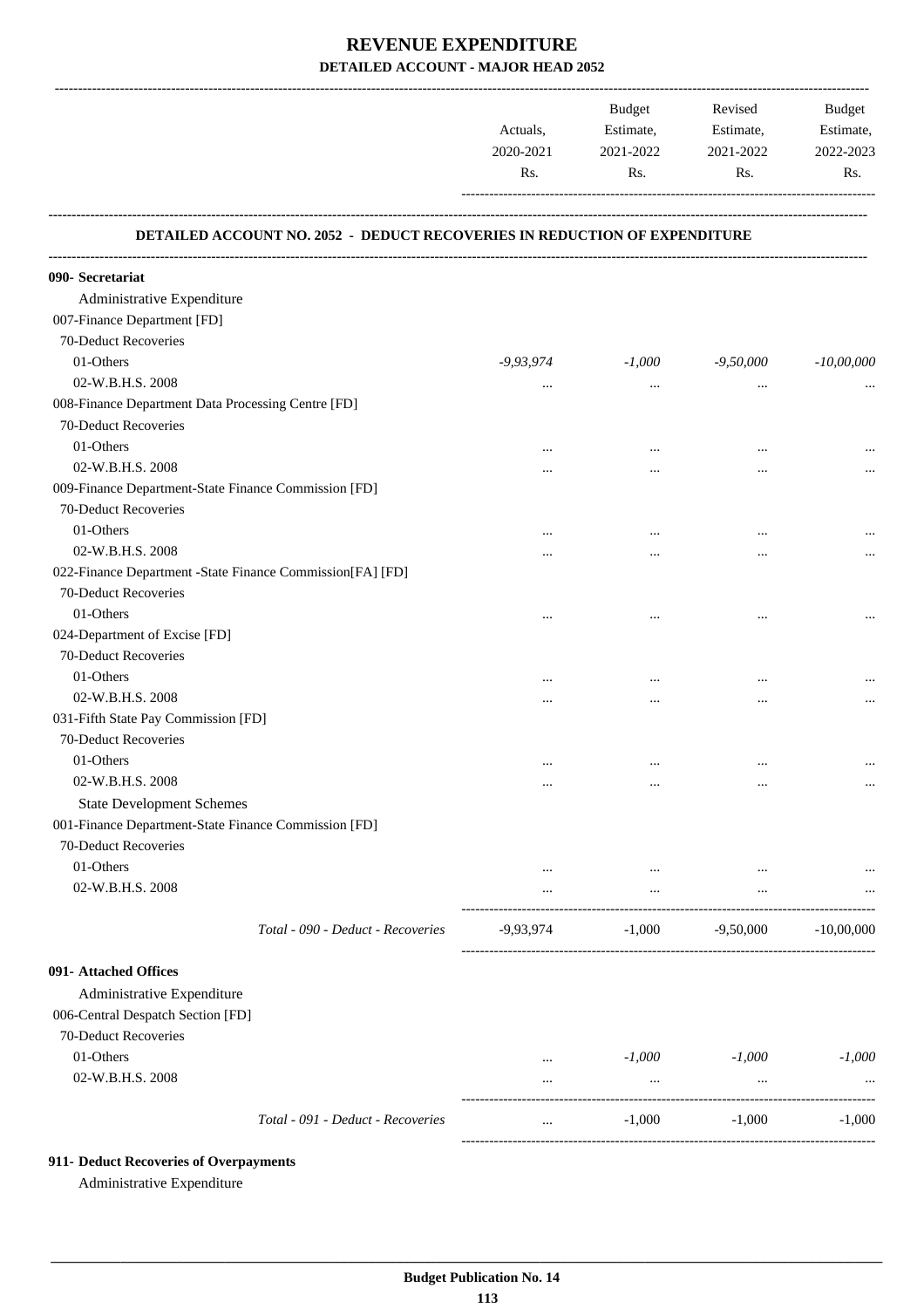| 007-Finance Department [FD]<br>70-Deduct Recoveries<br>01-Others<br>$-2,47,022$<br>02-W.B.H.S. 2008<br>Registration and Surveillance of Foreigner[Secretariat] [FD]<br>70-Deduct Recoveries<br>01-Others<br><br>70-Deduct Recoveries<br>01-Others<br>$\cdots$<br>70-Deduct Recoveries<br>01-Others | $-1,000$              |                                           |             |
|----------------------------------------------------------------------------------------------------------------------------------------------------------------------------------------------------------------------------------------------------------------------------------------------------|-----------------------|-------------------------------------------|-------------|
| 011-Department of Municipal Affairs [FD]<br>022-Finance Department - State Finance Commission [FD]<br>034-Deduct Recoveries of Overpayments [FD]                                                                                                                                                   |                       |                                           |             |
| 008-Agency Functions of Ministry of Home Affairs relating to                                                                                                                                                                                                                                       |                       |                                           |             |
|                                                                                                                                                                                                                                                                                                    |                       | $-2,50,000$                               | $-2,50,000$ |
|                                                                                                                                                                                                                                                                                                    | $\cdots$<br>          |                                           |             |
|                                                                                                                                                                                                                                                                                                    |                       |                                           |             |
|                                                                                                                                                                                                                                                                                                    | $-1,000$              | $-1,000$                                  | $-1,000$    |
|                                                                                                                                                                                                                                                                                                    |                       |                                           |             |
|                                                                                                                                                                                                                                                                                                    |                       |                                           |             |
|                                                                                                                                                                                                                                                                                                    | $-1,000$              | $-1,000$                                  | $-1,000$    |
|                                                                                                                                                                                                                                                                                                    |                       |                                           |             |
|                                                                                                                                                                                                                                                                                                    |                       |                                           |             |
|                                                                                                                                                                                                                                                                                                    | $-1,000$<br>$\cdots$  | $-1,000$                                  | $-1,000$    |
|                                                                                                                                                                                                                                                                                                    |                       |                                           |             |
| 70-Deduct Recoveries                                                                                                                                                                                                                                                                               |                       |                                           |             |
| 01-Others<br>$-4,95,426$                                                                                                                                                                                                                                                                           | $-1,000$              | $-5,00,000$                               | $-5,00,000$ |
| 036-Central Despatch Section [FD]                                                                                                                                                                                                                                                                  |                       |                                           |             |
| 70-Deduct Recoveries                                                                                                                                                                                                                                                                               |                       |                                           |             |
| 01-Others                                                                                                                                                                                                                                                                                          | $-1,000$<br>$\ddotsc$ | $-1,000$                                  | $-1,000$    |
| 039-Finance (Internal Audit) Department [FD]                                                                                                                                                                                                                                                       |                       |                                           |             |
| 70-Deduct Recoveries                                                                                                                                                                                                                                                                               |                       |                                           |             |
| 01-Others<br>$-96,000$                                                                                                                                                                                                                                                                             |                       | $-1,00,000$                               | $-1,00,000$ |
| <b>State Development Schemes</b>                                                                                                                                                                                                                                                                   |                       |                                           |             |
| 005-Finance Dept.-Data Processing Centre(DPC)-IFMS [FD]                                                                                                                                                                                                                                            |                       |                                           |             |
| 70-Deduct Recoveries                                                                                                                                                                                                                                                                               |                       |                                           |             |
| 01-Others                                                                                                                                                                                                                                                                                          | $\cdots$              |                                           |             |
| 006-Department of Food & Supplies-Implementation of e-<br>Governance Programme and Computerisation of TPDS [FD]                                                                                                                                                                                    |                       |                                           |             |
| 70-Deduct Recoveries                                                                                                                                                                                                                                                                               |                       |                                           |             |
| 01-Others                                                                                                                                                                                                                                                                                          | $\cdots$              | and the state of the state of<br>$\cdots$ |             |
| Total - 911 - Deduct - Recoveries<br>$-8,38,448$                                                                                                                                                                                                                                                   | $-6,000$              | $-8,54,000$                               | $-8,54,000$ |
| Total - 2052 - Deduct - Recoveries<br>$-18,32,422$                                                                                                                                                                                                                                                 | $-8,000$              |                                           |             |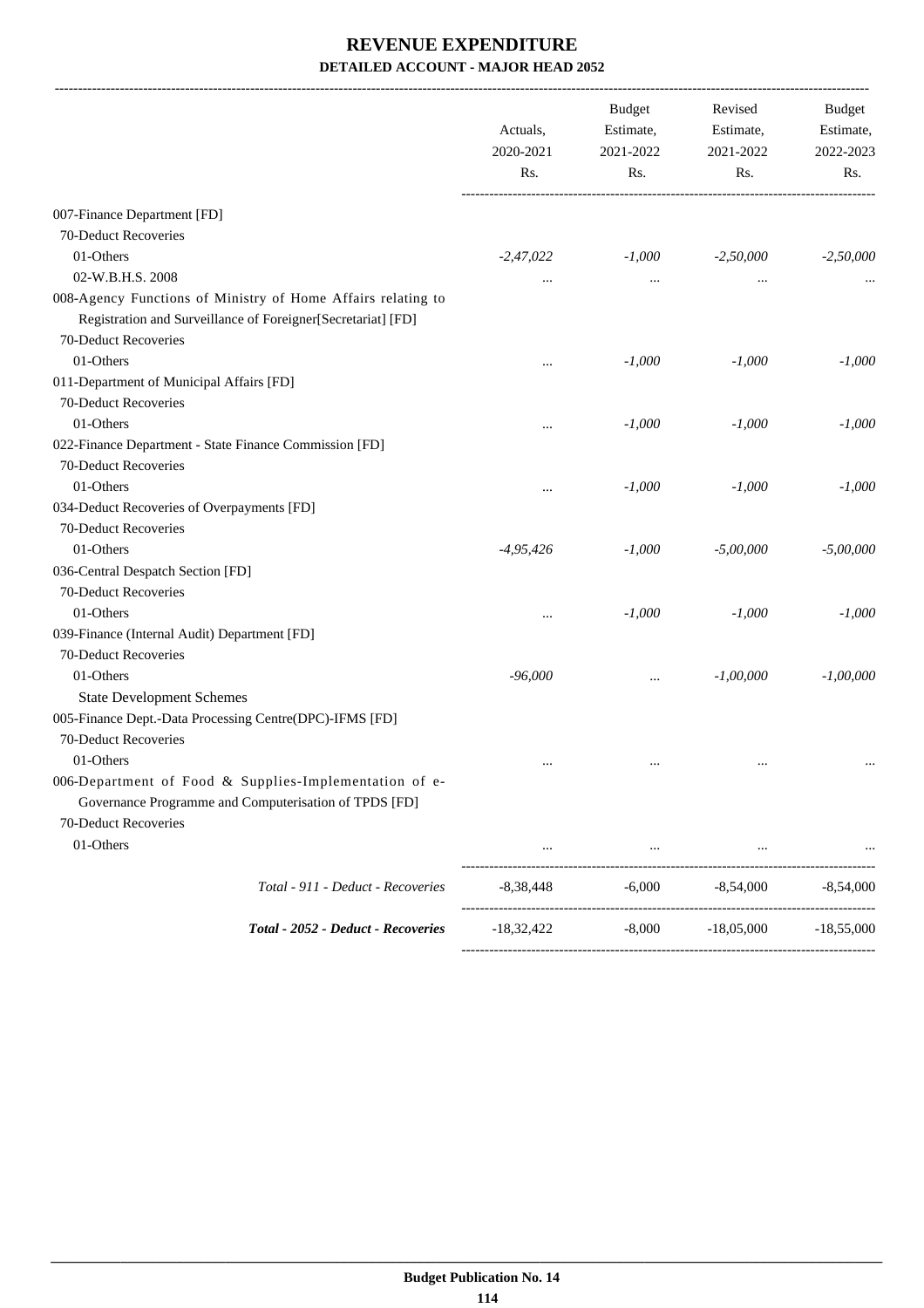## **REVENUE EXPENDITURE**

#### **DEMAND No. 18**

#### **Finance Department**

## **A. General Services - (d) Administrative Services**

## **Head of Account : 2054 - Treasury and Accounts Administration**

| Voted Rs. 196, 12, 66, 000                                                                    | <b>Charged Rs. Nil</b>     |                              |                                                     |                                                           | Total Rs. 196, 12, 66, 000                                                    |
|-----------------------------------------------------------------------------------------------|----------------------------|------------------------------|-----------------------------------------------------|-----------------------------------------------------------|-------------------------------------------------------------------------------|
|                                                                                               |                            |                              | -------------------------------<br>Voted Rs.        | <b>Charged Rs.</b>                                        | <b>Total Rs.</b>                                                              |
| <b>Gross Expenditure</b><br><b>Deduct - Recoveries</b>                                        |                            |                              | 196,12,66,000<br>$-6,44,000$                        |                                                           | $\dots$ 196,12,66,000<br>$-6,44,000$<br>$\cdots$ . The same of $\mathbb{R}^n$ |
| <b>Net Expenditure</b>                                                                        |                            |                              | 196,06,22,000                                       |                                                           | $\dots$ 196,06,22,000                                                         |
|                                                                                               | <b>REVENUE EXPENDITURE</b> |                              |                                                     |                                                           |                                                                               |
|                                                                                               | <b>ABSTRACT ACCOUNT</b>    |                              |                                                     |                                                           |                                                                               |
|                                                                                               |                            | Actuals,<br>2020-2021<br>Rs. | <b>Budget</b><br>2021-2022                          | Revised<br>Estimate, Estimate,<br>2021-2022<br>Rs.<br>Rs. | Budget<br>Estimate,<br>2022-2023<br>Rs.                                       |
| 095- Directorate of Accounts and Treasuries<br>Administrative Expenditure                     |                            | 8,45,96,125                  |                                                     | $10,12,32,000$ $9,91,62,000$                              | 10,37,39,000                                                                  |
|                                                                                               | <b>Total - 095</b>         |                              | 8,45,96,125 10,12,32,000 9,91,62,000 10,37,39,000   |                                                           |                                                                               |
| 096- Pay and Account Offices<br>Administrative Expenditure                                    |                            |                              | 21,11,68,757 22,51,28,000 22,97,46,000              |                                                           | 23,42,76,000                                                                  |
|                                                                                               | <b>Total - 096</b>         |                              | 21,11,68,757 22,51,28,000 22,97,46,000 23,42,76,000 |                                                           |                                                                               |
| 097- Treasury Establishment<br>Administrative Expenditure<br><b>State Development Schemes</b> |                            | 90,82,42,730                 | 98,56,62,000<br>2,50,00,000                         | 99,10,95,000<br>83,33,000                                 | 100,94,76,000<br>2,62,50,000                                                  |
|                                                                                               | <b>Total - 097</b>         | 90,82,42,730                 | 101,06,62,000                                       |                                                           | 99,94,28,000 103,57,26,000                                                    |
| 098- Local Fund Audit<br>Administrative Expenditure                                           |                            | $\cdots$                     | 32,64,00,000                                        | 104,00,00,000                                             | 50,00,00,000                                                                  |
|                                                                                               | <b>Total - 098</b>         | $\cdots$                     |                                                     | 32,64,00,000 104,00,00,000                                | 50,00,00,000                                                                  |
| 502- Expenditure Awaiting Transfer<br>Administrative Expenditure                              |                            | $\cdots$                     | $\cdots$                                            | $\sim$ $\sim$                                             |                                                                               |
|                                                                                               | <b>Total - 502</b>         | $\cdots$                     | $\cdots$                                            |                                                           |                                                                               |
| 800- Other Expenditure<br>Administrative Expenditure                                          |                            |                              |                                                     |                                                           |                                                                               |
|                                                                                               |                            | 7,01,66,582                  | 8,45,91,000                                         | 8,48,68,000                                               | 8,75,25,000                                                                   |
|                                                                                               | <b>Total - 800</b>         | 7,01,66,582                  | 8,45,91,000                                         | 8,48,68,000                                               | 8,75,25,000                                                                   |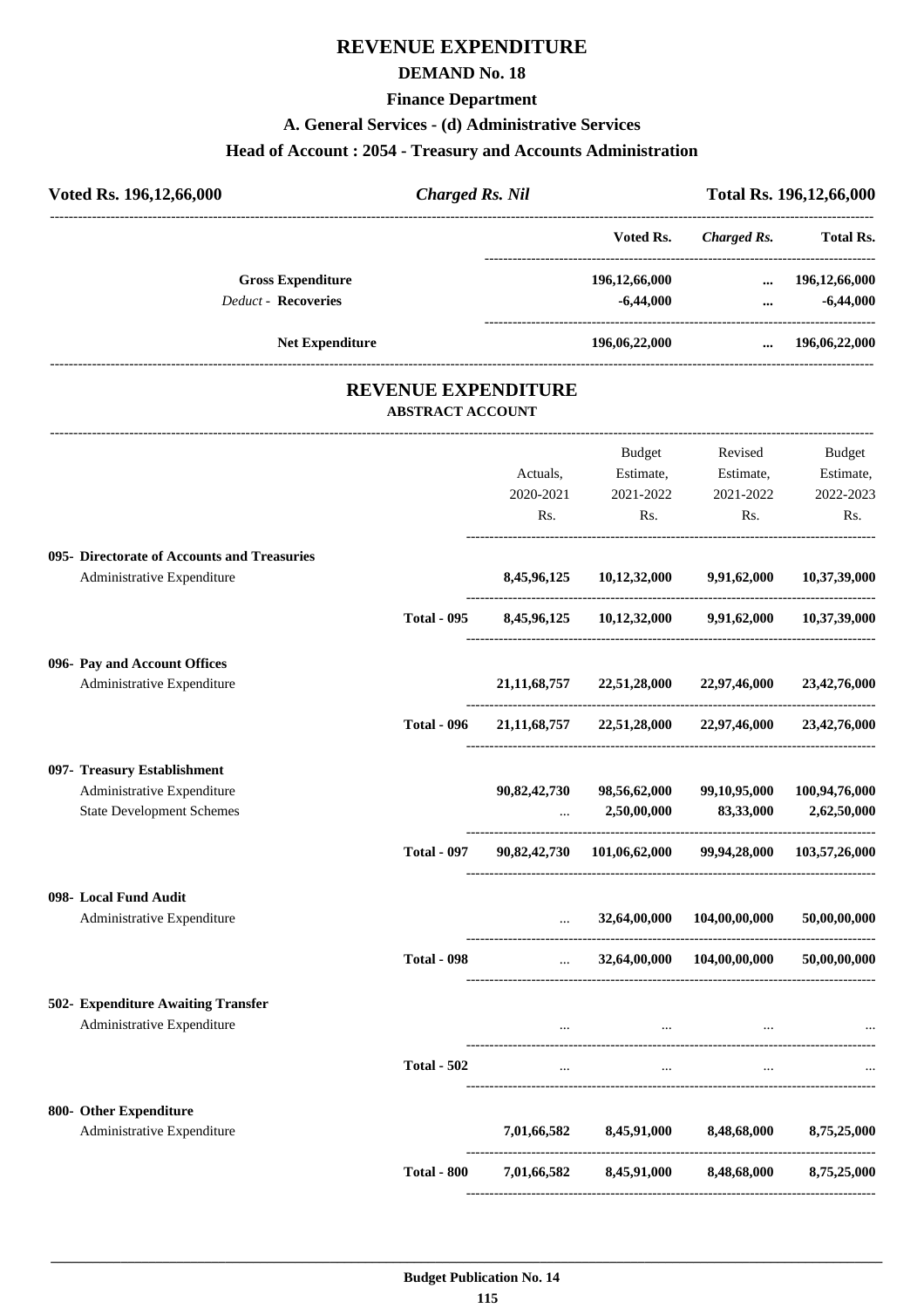#### **REVENUE EXPENDITURE ABSTRACT ACCOUNT**

| Budget                                                                                                                                                                                                                           | Revised                                                             | Budget                              |                                         |                                                                                    |
|----------------------------------------------------------------------------------------------------------------------------------------------------------------------------------------------------------------------------------|---------------------------------------------------------------------|-------------------------------------|-----------------------------------------|------------------------------------------------------------------------------------|
| Estimate,                                                                                                                                                                                                                        | Estimate,                                                           | Estimate,                           | Actuals,                                |                                                                                    |
| 2022-2023                                                                                                                                                                                                                        | 2021-2022                                                           | 2021-2022                           | 2020-2021                               |                                                                                    |
| Rs.                                                                                                                                                                                                                              | Rs.                                                                 | Rs.                                 | Rs.                                     |                                                                                    |
|                                                                                                                                                                                                                                  |                                                                     |                                     |                                         | Grand Total - Gross 127,41,74,194 174,80,13,000 245,32,04,000 196,12,66,000        |
|                                                                                                                                                                                                                                  | 127,41,74,194 174,80,13,000 245,32,04,000 196,12,66,000             |                                     |                                         | Voted                                                                              |
| $\cdots$ . The contract of the contract of the contract of the contract of the contract of the contract of the contract of the contract of the contract of the contract of the contract of the contract of the contract of the c |                                                                     | the contract of the contract of the | and the contract of the contract of the | Charged                                                                            |
|                                                                                                                                                                                                                                  |                                                                     |                                     |                                         | Administrative Expenditure 127,41,74,194 172,30,13,000 244,48,71,000 193,50,16,000 |
|                                                                                                                                                                                                                                  |                                                                     |                                     |                                         | State Development Schemes  2,50,00,000 83,33,000 2,62,50,000                       |
| $-6,44,000$                                                                                                                                                                                                                      |                                                                     |                                     |                                         | <i>Deduct Recoveries</i> 5.91,454 5.88,000 - 5.88,000                              |
|                                                                                                                                                                                                                                  |                                                                     |                                     |                                         | Grand Total - Net 127,35,82,740 174,80,06,000 245,26,16,000 196,06,22,000          |
|                                                                                                                                                                                                                                  | 127, 35, 82, 740 174, 80, 06, 000 245, 26, 16, 000 196, 06, 22, 000 |                                     |                                         | Voted                                                                              |
|                                                                                                                                                                                                                                  |                                                                     |                                     |                                         | Charged                                                                            |
|                                                                                                                                                                                                                                  |                                                                     |                                     |                                         |                                                                                    |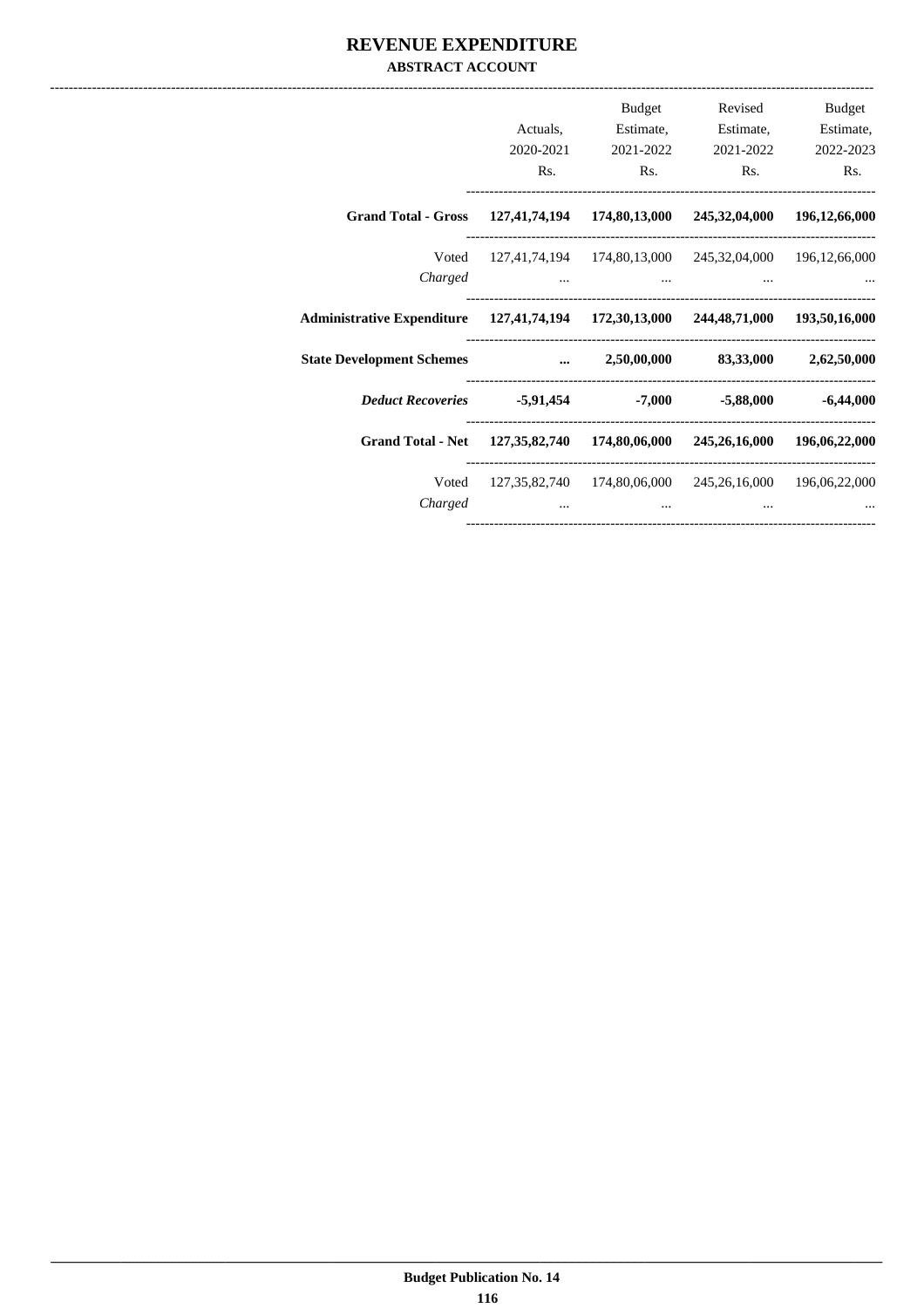|                                                                           |             | Budget                               | Revised                      | Budget       |
|---------------------------------------------------------------------------|-------------|--------------------------------------|------------------------------|--------------|
|                                                                           | Actuals,    | Estimate,                            | Estimate,                    | Estimate,    |
|                                                                           | 2020-2021   | 2021-2022                            | 2021-2022                    | 2022-2023    |
|                                                                           | Rs.         | Rs.                                  | Rs.                          | Rs.          |
| DETAILED ACCOUNT NO. 2054-00-095 - DIRECTORATE OF ACCOUNTS AND TREASURIES |             |                                      |                              |              |
| 095- Directorate of Accounts and Treasuries                               |             |                                      |                              |              |
| <b>Administrative Expenditure</b>                                         |             |                                      |                              |              |
| 001- Directorate of Accounts and Treasuries [FD]                          |             |                                      |                              |              |
| 01- Salaries                                                              |             |                                      |                              |              |
| 01-Pay                                                                    | 6,89,46,094 | 8,00,00,000                          | 7,70,00,000                  | 8,10,00,000  |
| 14-Grade Pay                                                              | $\cdots$    |                                      | $\cdots$                     |              |
| 02-Dearness Allowance                                                     | 5,65,220    | 24,33,000                            | 24,33,000                    | 25,06,000    |
| 03-House Rent Allowance                                                   | 75,64,175   | 85,00,000                            | 83,50,000                    | 86,01,000    |
| 04-Ad hoc Bonus                                                           | 58,800      | 90,000                               | 60,000                       | 61,000       |
| 07-Other Allowances                                                       | 2,03,242    | 1,80,000                             | 2,48,000                     | 2,53,000     |
| 12-Medical Allowance                                                      | 2,07,031    | 2,50,000                             | 2,30,000                     | 2,35,000     |
| Total - 2054-00-095-001-01                                                |             | 7,75,44,562 9,14,53,000 8,83,21,000  |                              | 9,26,56,000  |
| 02- Wages                                                                 | 2,56,632    | 5,27,000                             | 5,00,000                     | 5,15,000     |
| 07- Medical Reimbursements                                                | 7,819       | $\cdots$                             | 2,00,000                     | 2,00,000     |
| 11- Travel Expenses                                                       | 8,475       | 1,55,000                             | 1,55,000                     | 1,58,000     |
| 12- Medical Reimbursements under WBHS 2008                                | 76,709      | 1,08,000                             | 5,00,000                     | 5,10,000     |
| 13- Office Expenses                                                       |             |                                      |                              |              |
| 01-Electricity                                                            | 1,85,066    | 3,19,000                             | 3,19,000                     | 3,25,000     |
| 02-Telephone                                                              | 2, 20, 355  | 5,96,000                             | 5,96,000                     | 6,08,000     |
| 03-Maintenance / P.O.L. for Office Vehicles                               | 11,32,456   | 14,70,000                            | 15,50,000                    | 15,81,000    |
| 04-Other Office Expenses                                                  | 23,08,469   | 27,75,000                            | 27,75,000                    | 28,31,000    |
| Total - 2054-00-095-001-13                                                | 38,46,346   | 51,60,000                            | 52,40,000                    | 53,45,000    |
| 14- Rents, Rates and Taxes                                                |             |                                      |                              |              |
| 27- Minor Works/ Maintenance                                              | $\ddotsc$   | $\cdots$                             | $\cdots$                     | $\cdots$     |
| 28- Payment of Professional and Special Services                          |             |                                      |                              |              |
| 02-Other charges                                                          | 15, 12, 655 | 14,19,000                            | 18,36,000                    | 18,73,000    |
| 50- Other Charges                                                         | 13,42,927   | 24,10,000                            | 24,10,000                    | 24,82,000    |
| <b>Total - Administrative Expenditure</b>                                 | 8,45,96,125 | 10,12,32,000                         | 9,91,62,000                  | 10,37,39,000 |
| Total - 2054-00-095                                                       | 8,45,96,125 |                                      | $10,12,32,000$ $9,91,62,000$ | 10,37,39,000 |
| Voted                                                                     |             | 8,45,96,125 10,12,32,000 9,91,62,000 |                              | 10,37,39,000 |
| Charged                                                                   | $\cdots$    | $\cdots$                             | $\cdots$                     |              |

#### **DETAILED ACCOUNT NO. 2054-00-096 - PAY AND ACCOUNT OFFICES .**

.

#### **096- Pay and Account Offices**

- **Administrative Expenditure**
- 001- Calcutta Pay and Accounts Office [FD]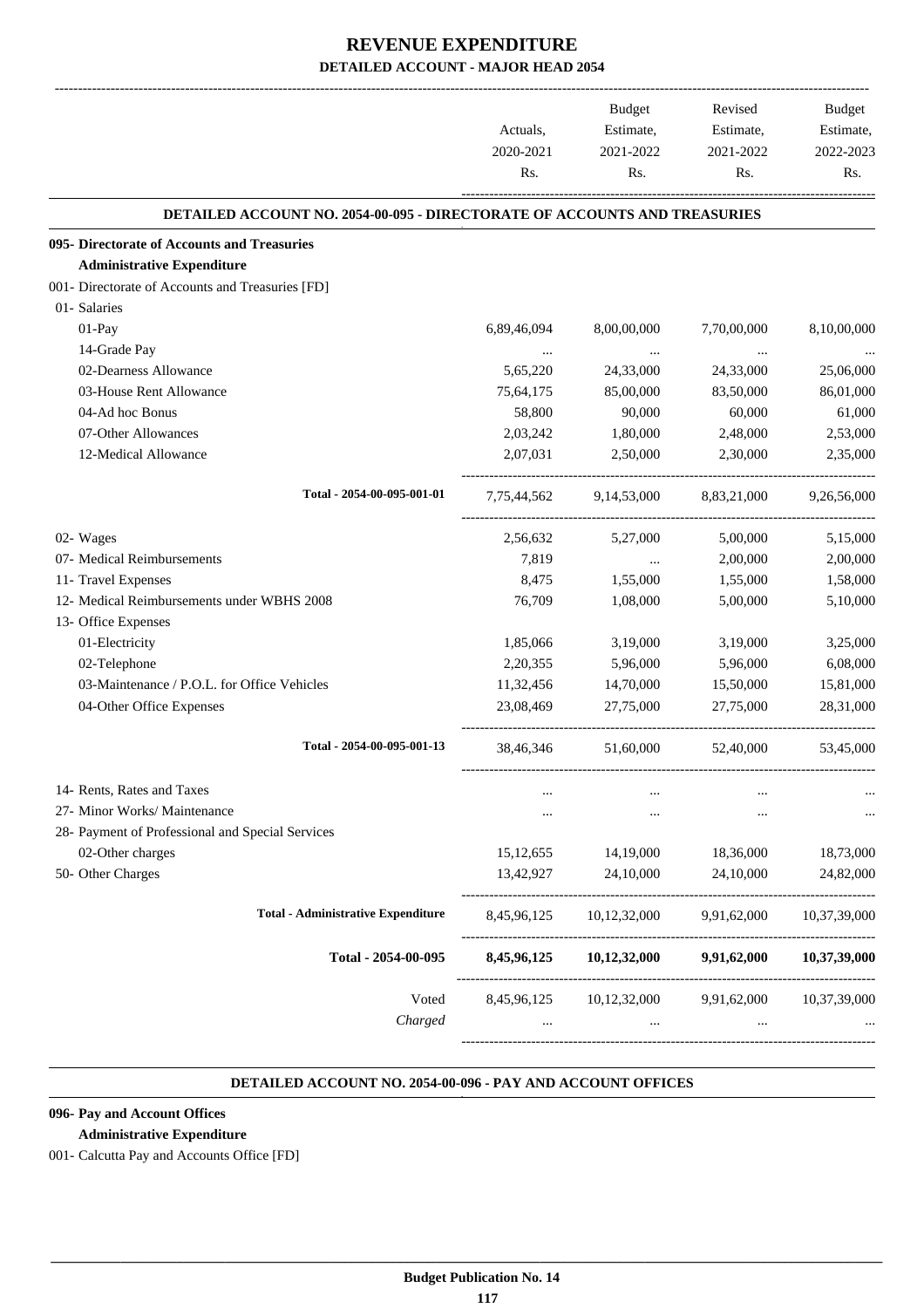|                                             |                 | <b>Budget</b> | Revised         | <b>Budget</b> |
|---------------------------------------------|-----------------|---------------|-----------------|---------------|
|                                             | Actuals.        | Estimate,     | Estimate,       | Estimate,     |
|                                             | 2020-2021       | 2021-2022     | 2021-2022       | 2022-2023     |
|                                             | Rs.             | Rs.           | Rs.             | Rs.           |
| 01- Salaries                                |                 |               |                 |               |
| 01-Pay                                      | 17,06,87,658    | 17,97,74,000  | 17,60,00,000    | 18,12,80,000  |
| 14-Grade Pay                                | 25,781          |               |                 |               |
| 02-Dearness Allowance                       | 8,96,470        | 53,93,000     | 52,70,000       | 54,29,000     |
| 03-House Rent Allowance                     | 1,81,61,384     | 1,70,79,000   | 1,90,00,000     | 1,95,70,000   |
| 04-Ad hoc Bonus                             | 5,08,200        | 5,77,000      | 5,18,000        | 5,28,000      |
| 07-Other Allowances                         | 69,882          | 36,83,000     | 25,00,000       | 25,50,000     |
| 12-Medical Allowance                        | 38,710          | 49,000        | 39,000          | 40.000        |
| Total - 2054-00-096-001-01                  | 19,03,88,085    | 20,65,55,000  | 20, 33, 27, 000 | 20.93.97.000  |
| 02- Wages                                   | 24,75,457       | 16,78,000     | 36,20,000       | 37,29,000     |
| 07- Medical Reimbursements                  | $\ldots$        | $\cdots$      | $\cdots$        |               |
| 11- Travel Expenses                         | 3,476           | 65,000        | 65,000          | 66,000        |
| 12- Medical Reimbursements under WBHS 2008  | 18,42,753       | 28,12,000     | 28,00,000       | 28,50,000     |
| 13- Office Expenses                         |                 |               |                 |               |
| 01-Electricity                              | 3,98,574        | 5,38,000      | 50,00,000       | 30,00,000     |
| 02-Telephone                                | 2,04,619        | 2,11,000      | 2,64,000        | 2,70,000      |
| 03-Maintenance / P.O.L. for Office Vehicles | 7,35,778        | 8,10,000      | 7,70,000        | 7,86,000      |
| 04-Other Office Expenses                    | 60,20,998       | 45,76,000     | 50,00,000       | 51,00,000     |
| Total - 2054-00-096-001-13                  | 73,59,969       | 61,35,000     | 1,10,34,000     | 91,56,000     |
| 14- Rents, Rates and Taxes                  | 86,76,304       | 77,33,000     | 87,00,000       | 88,74,000     |
| 50- Other Charges                           | 4,22,713        | 1,50,000      | 2,00,000        | 2,04,000      |
| <b>Total - Administrative Expenditure</b>   | 21, 11, 68, 757 | 22,51,28,000  | 22,97,46,000    | 23,42,76,000  |
| Total - 2054-00-096                         | 21, 11, 68, 757 | 22,51,28,000  | 22,97,46,000    | 23,42,76,000  |
| Voted                                       | 21, 11, 68, 757 | 22,51,28,000  | 22,97,46,000    | 23,42,76,000  |
| Charged                                     |                 |               |                 |               |
|                                             |                 |               |                 |               |

#### **DETAILED ACCOUNT NO. 2054-00-097 - TREASURY ESTABLISHMENT .**

.

#### **097- Treasury Establishment**

#### **Administrative Expenditure**

| 001- Other Treasuries [FD] |                 |                 |              |              |
|----------------------------|-----------------|-----------------|--------------|--------------|
| 01- Salaries               |                 |                 |              |              |
| $01-Pav$                   | 68, 19, 55, 610 | 73, 33, 87, 000 | 73,30,00,000 | 74,50,00,000 |
| 14-Grade Pay               | 2,45,024        | 10,000          | 1,00,000     | 1,00,000     |
| 02-Dearness Allowance      | 45,92,207       | 2,20,02,000     | 2,18,00,000  | 2,26,00,000  |
| 03-House Rent Allowance    | 7,19,04,888     | 6,96,72,000     | 7,27,00,000  | 7,42,00,000  |
| 04-Ad hoc Bonus            | 18,16,500       | 19,80,000       | 18,53,000    | 18,90,000    |
| 07-Other Allowances        | 93,96,854       | 76,77,000       | 96,00,000    | 97,92,000    |
| 11-Compensatory Allowance  | 18,32,065       | 17,60,000       | 18,87,000    | 19,25,000    |
| 12-Medical Allowance       | 22,03,495       | 20,70,000       | 22,48,000    | 22,93,000    |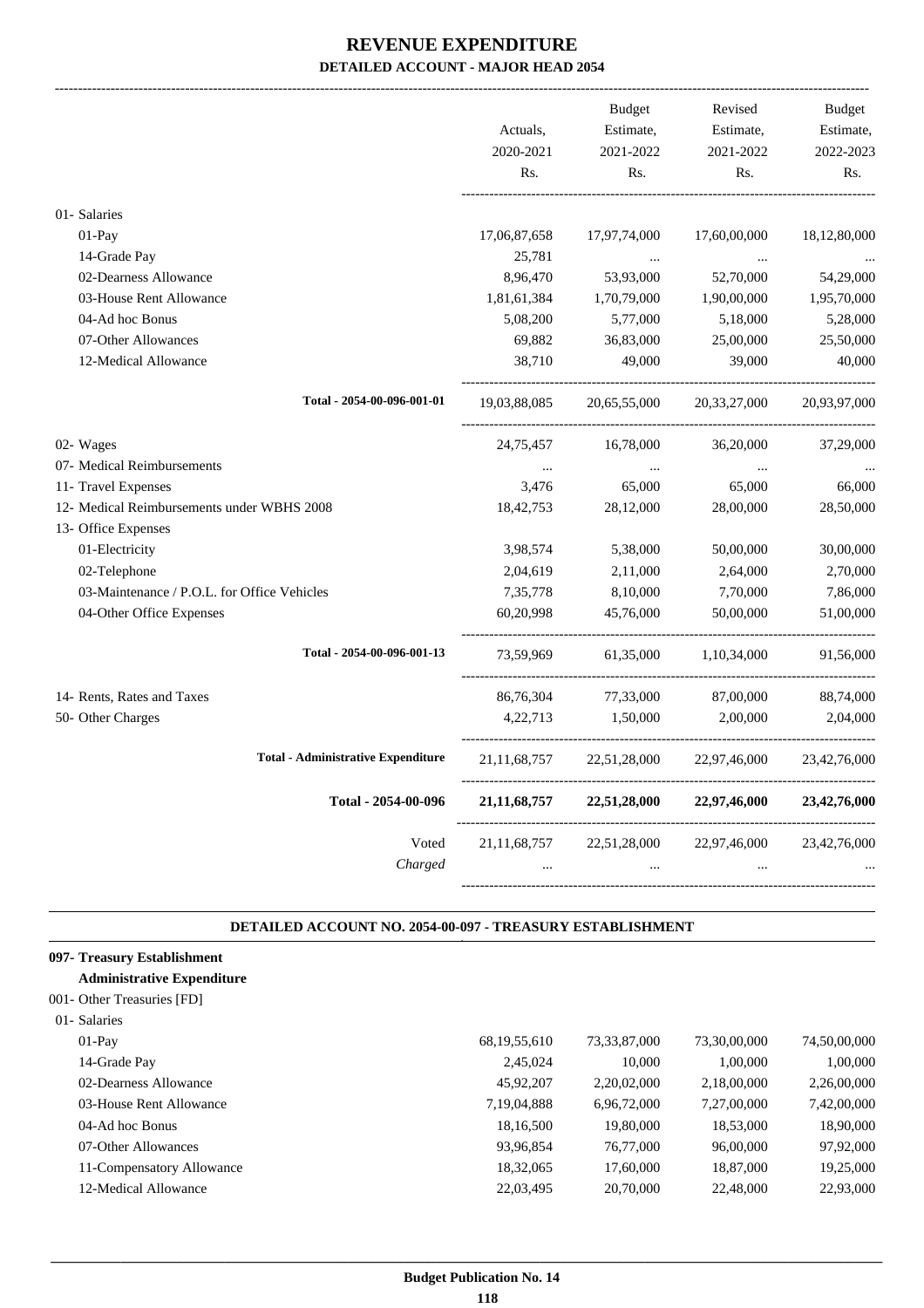|                                                         | Actuals,<br>2020-2021<br>Rs. | Budget<br>Estimate,<br>2021-2022<br>Rs.              | Revised<br>Estimate,<br>2021-2022<br>Rs. | Budget<br>Estimate,<br>2022-2023<br>Rs. |
|---------------------------------------------------------|------------------------------|------------------------------------------------------|------------------------------------------|-----------------------------------------|
|                                                         |                              |                                                      |                                          |                                         |
| Total - 2054-00-097-001-01                              |                              | 77,39,46,643 83,85,58,000 84,31,88,000               |                                          | 85,78,00,000                            |
| 02- Wages                                               | 5,79,09,225                  | 5,98,82,000                                          | 5,95,00,000                              | 6,12,85,000                             |
| 04- Pension/Gratuities                                  | $\cdots$                     | $\cdots$                                             | $\ldots$                                 |                                         |
| 07- Medical Reimbursements                              | 38,380                       | 45,000                                               | 92,000                                   | 94,000                                  |
| 11- Travel Expenses                                     | 20,54,801                    | 34,64,000                                            | 34,64,000                                | 35,33,000                               |
| 12- Medical Reimbursements under WBHS 2008              | 26,30,143                    | 41,27,000                                            | 41,50,000                                | 42,33,000                               |
| 13- Office Expenses                                     |                              |                                                      |                                          |                                         |
| 01-Electricity                                          | 1,25,88,932                  | 2,11,56,000                                          | 2,11,56,000                              | 2,15,79,000                             |
| 02-Telephone                                            | 25,59,078                    | 35,45,000                                            | 35,45,000                                | 36,16,000                               |
| 03-Maintenance / P.O.L. for Office Vehicles             | 78,80,914                    | 89,24,000                                            | 92,00,000                                | 96,00,000                               |
| 04-Other Office Expenses                                | 2,91,73,061                  | 3,12,00,000                                          | 3,12,00,000                              | 3,18,24,000                             |
| Total - 2054-00-097-001-13                              |                              | 5,22,01,985 6,48,25,000 6,51,01,000                  |                                          | 6,66,19,000                             |
| 14- Rents, Rates and Taxes                              | 94,686                       | 30,000                                               | 1,00,000                                 | 1,02,000                                |
| 28- Payment of Professional and Special Services        |                              |                                                      |                                          |                                         |
| 02-Other charges                                        | $\ldots$                     | $\cdots$                                             | $\cdots$                                 |                                         |
| 50- Other Charges                                       | 20,89,659                    | 9,44,000                                             | 10,00,000                                | 10,20,000                               |
| 77- Computerisation                                     | 1,72,77,208                  | 1,37,87,000                                          | 1,45,00,000                              | 1,47,90,000                             |
| <b>Total - Administrative Expenditure</b>               |                              | 90,82,42,730 98,56,62,000 99,10,95,000 100,94,76,000 |                                          |                                         |
| <b>State Development Schemes</b>                        |                              |                                                      |                                          |                                         |
| 005- Implementation of the Scheme for e-Governance [FD] |                              |                                                      |                                          |                                         |
| 77- Computerisation                                     |                              | $\cdots$                                             | $\ddotsc$                                |                                         |
| 006- Computerization of Treasuries [FD]                 |                              |                                                      |                                          |                                         |
| 77- Computerisation                                     |                              | 2,50,00,000                                          | 83,33,000                                | 2,62,50,000                             |
| Total - 2054-00-097-006                                 | $\cdots$                     | 2,50,00,000                                          | 83,33,000                                | 2,62,50,000                             |
|                                                         |                              |                                                      |                                          |                                         |
| <b>Total - State Development Schemes</b>                |                              | 2,50,00,000                                          | 83,33,000                                | 2,62,50,000                             |
| Total - 2054-00-097                                     | 90,82,42,730                 | 101,06,62,000                                        | 99,94,28,000                             | 103,57,26,000                           |
| Voted                                                   | 90,82,42,730                 | 101,06,62,000                                        | 99,94,28,000                             | 103,57,26,000                           |
| Charged                                                 |                              |                                                      | $\cdots$                                 |                                         |

#### **DETAILED ACCOUNT NO. 2054-00-098 - LOCAL FUND AUDIT .**

.

## **098- Local Fund Audit**

## **Administrative Expenditure**

#### 001- Examiner and Assistant Examiner [FD]

50- Other Charges ... ... ... ...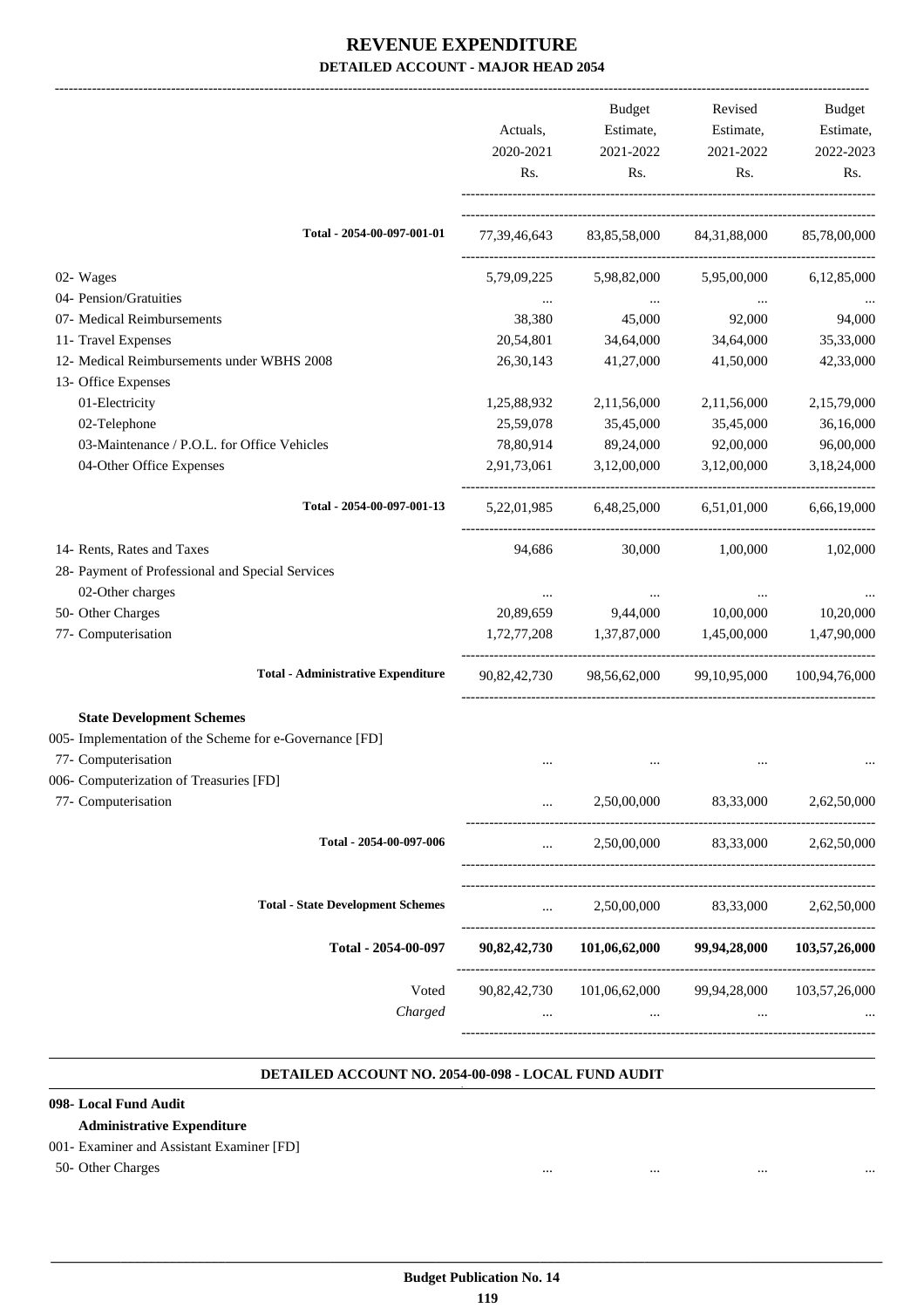|                                                                                   |                | Budget       | Revised                                 | Budget       |
|-----------------------------------------------------------------------------------|----------------|--------------|-----------------------------------------|--------------|
|                                                                                   | Actuals,       | Estimate,    | Estimate,                               | Estimate,    |
|                                                                                   | 2020-2021      | 2021-2022    | 2021-2022                               | 2022-2023    |
|                                                                                   | Rs.            | Rs.          | Rs.                                     | Rs.          |
| 002- Establishment charges payable to the Government of India for                 |                |              |                                         |              |
| the cost of Local Fund Audit [FD]                                                 |                |              |                                         |              |
| 50- Other Charges                                                                 | $\cdots$       | 32,64,00,000 | 104,00,00,000                           | 50,00,00,000 |
|                                                                                   |                |              |                                         |              |
| Total - 2054-00-098-002                                                           | $\cdots$       |              | 32,64,00,000 104,00,00,000              | 50,00,00,000 |
| 004- Leave and Pension contributions [FD]                                         |                |              |                                         |              |
| 50- Other Charges                                                                 |                |              |                                         |              |
| <b>Total - Administrative Expenditure</b>                                         | $\cdots$       |              | 32,64,00,000 104,00,00,000              | 50,00,00,000 |
| Total - 2054-00-098                                                               | $\cdots$       | 32,64,00,000 | 104,00,00,000                           | 50,00,00,000 |
| Voted                                                                             | $\cdots$       | 32,64,00,000 | 104,00,00,000                           | 50,00,00,000 |
| Charged                                                                           | $\cdots$       | $\ldots$     | $\cdots$                                |              |
|                                                                                   |                |              |                                         |              |
| <b>DETAILED ACCOUNT NO. 2054-00-502 - EXPENDITURE AWAITING TRANSFER</b>           |                |              |                                         |              |
| 502- Expenditure Awaiting Transfer<br><b>Administrative Expenditure</b>           |                |              |                                         |              |
| 001- Banking Cash Transaction Tax [FD]                                            |                |              |                                         |              |
| 14- Rents, Rates and Taxes                                                        |                |              |                                         |              |
| Total - 2054-00-502                                                               | $\cdots$       | $\cdots$     |                                         |              |
| Voted                                                                             | $\cdots$       | $\cdots$     |                                         |              |
| Charged                                                                           | $\cdots$       | $\cdots$     | $\cdots$                                |              |
|                                                                                   |                |              |                                         |              |
| DETAILED ACCOUNT NO. 2054-00-800 - OTHER EXPENDITURE                              |                |              |                                         |              |
| 800- Other Expenditure                                                            |                |              |                                         |              |
| <b>Administrative Expenditure</b>                                                 |                |              |                                         |              |
| 002- Establishment charges payable to the A.G. W.B. for Budget<br>peparation [FD] |                |              |                                         |              |
| 12- Medical Reimbursements under WBHS 2008                                        | $\cdots$       | $\cdots$     | $\cdots$                                | $\ddotsc$    |
| 28- Payment of Professional and Special Services                                  |                |              |                                         |              |
| 02-Other charges                                                                  | 10,95,789      | 10,49,000    | 14,75,000                               | 15,05,000    |
| Total - 2054-00-800-002                                                           |                |              | 10,95,789 10,49,000 14,75,000 15,05,000 |              |
| 004- Directorate of Pension, Provident Fund and Group Insurance                   |                |              |                                         |              |
| [FD]                                                                              |                |              |                                         |              |
| 01- Salaries                                                                      |                |              |                                         |              |
| 01-Pay                                                                            | 5, 14, 31, 176 | 6,02,04,000  | 5,86,00,000                             | 6,03,58,000  |
| 14-Grade Pay                                                                      | $\cdots$       | $\cdots$     | $\cdots$                                |              |
| 02-Dearness Allowance                                                             | 2,61,372       | 18,06,000    | 18,00,000                               | 19,00,000    |
| 03-House Rent Allowance                                                           | 51,98,193      | 57,19,000    | 58,00,000                               | 59,74,000    |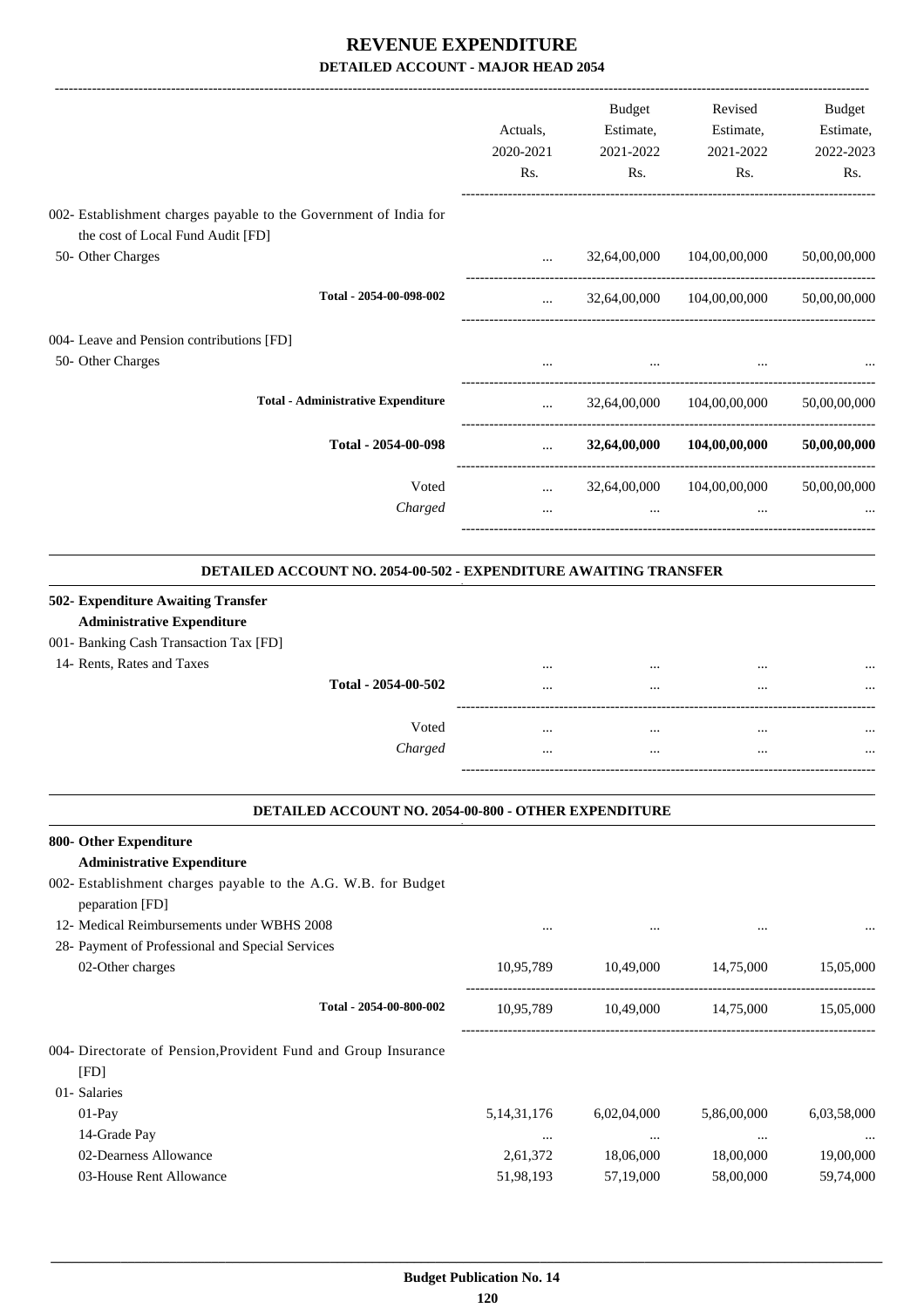|                                                  |                         | Budget                              | Revised                 | Budget      |
|--------------------------------------------------|-------------------------|-------------------------------------|-------------------------|-------------|
|                                                  | Actuals,                | Estimate,                           | Estimate,               | Estimate,   |
|                                                  | 2020-2021               | 2021-2022                           | 2021-2022               | 2022-2023   |
|                                                  | Rs.                     | Rs.                                 | Rs.                     | Rs.         |
| 04-Ad hoc Bonus                                  | 1,00,800                | 1,15,000                            | 1,03,000                | 1,05,000    |
| 07-Other Allowances                              | 49,715                  | 11,17,000                           | 8,90,000                | 9,50,000    |
| 12-Medical Allowance                             | 6,000                   | 13,000                              | 13,000                  | 14,000      |
| Total - 2054-00-800-004-01                       | 5,70,47,256             | 6,89,74,000                         | 6,72,06,000             | 6,93,01,000 |
| 02- Wages                                        | 10,33,272               | 11,76,000                           | 24,20,000               | 24,93,000   |
| 07- Medical Reimbursements                       | $\cdots$                | 57,000                              | 57,000                  | 58,000      |
| 11- Travel Expenses                              | 58,855                  | 1,05,000                            | 1,05,000                | 1,07,000    |
| 12- Medical Reimbursements under WBHS 2008       | 2,10,949                | 11,02,000                           | 10,90,000               | 11,12,000   |
| 13- Office Expenses                              |                         |                                     |                         |             |
| 01-Electricity                                   | $\ldots$                | $\cdots$                            | $\cdots$                |             |
| 02-Telephone                                     | 2,00,114                | 2,65,000                            | 2,65,000                | 2,70,000    |
| 03-Maintenance / P.O.L. for Office Vehicles      | 15,94,551               | 15,87,000                           | 20,00,000               | 22,00,000   |
| 04-Other Office Expenses                         | 42,14,074               | 35,52,000                           | 38,00,000               | 39,00,000   |
| Total - 2054-00-800-004-13                       | 60,08,739               | 54,04,000                           | 60,65,000               | 63,70,000   |
| 27- Minor Works/ Maintenance                     | 2,00,372                | 17,13,000                           | 15,00,000               | 15,30,000   |
| 28- Payment of Professional and Special Services |                         |                                     |                         |             |
| 02-Other charges                                 | 39,85,273               | 42,22,000                           | 41,50,000               | 42,33,000   |
| 50- Other Charges                                | 5,26,077                | 7,89,000                            | 8,00,000                | 8,16,000    |
| 77- Computerisation                              |                         | $\cdots$                            |                         |             |
| Total - 2054-00-800-004                          | 6,90,70,793             |                                     | 8,35,42,000 8,33,93,000 | 8,60,20,000 |
| <b>Total - Administrative Expenditure</b>        |                         | 7,01,66,582 8,45,91,000 8,48,68,000 |                         | 8,75,25,000 |
| Total - 2054-00-800                              | 7,01,66,582             | 8,45,91,000                         | 8,48,68,000             | 8,75,25,000 |
| Voted<br>Charged                                 | 7,01,66,582<br>$\cdots$ | 8,45,91,000<br>$\cdots$             | 8,48,68,000<br>$\cdots$ | 8,75,25,000 |

#### **DETAILED ACCOUNT NO. 2054 - DEDUCT RECOVERIES IN REDUCTION OF EXPENDITURE**

**--------------------------------------------------------------------------------------------------------------------------------------------------------------------------------**

|  |  |  |  | 095- Directorate of Accounts and Treasuries |  |
|--|--|--|--|---------------------------------------------|--|
|--|--|--|--|---------------------------------------------|--|

Administrative Expenditure

001-Directorate of Accounts and Treasuries [FD]

| $-1,000$ | $-1.000$ | $-1.000$ |
|----------|----------|----------|
| $\cdots$ |          |          |
| $-1.000$ | $-1.000$ | $-1.000$ |
|          |          |          |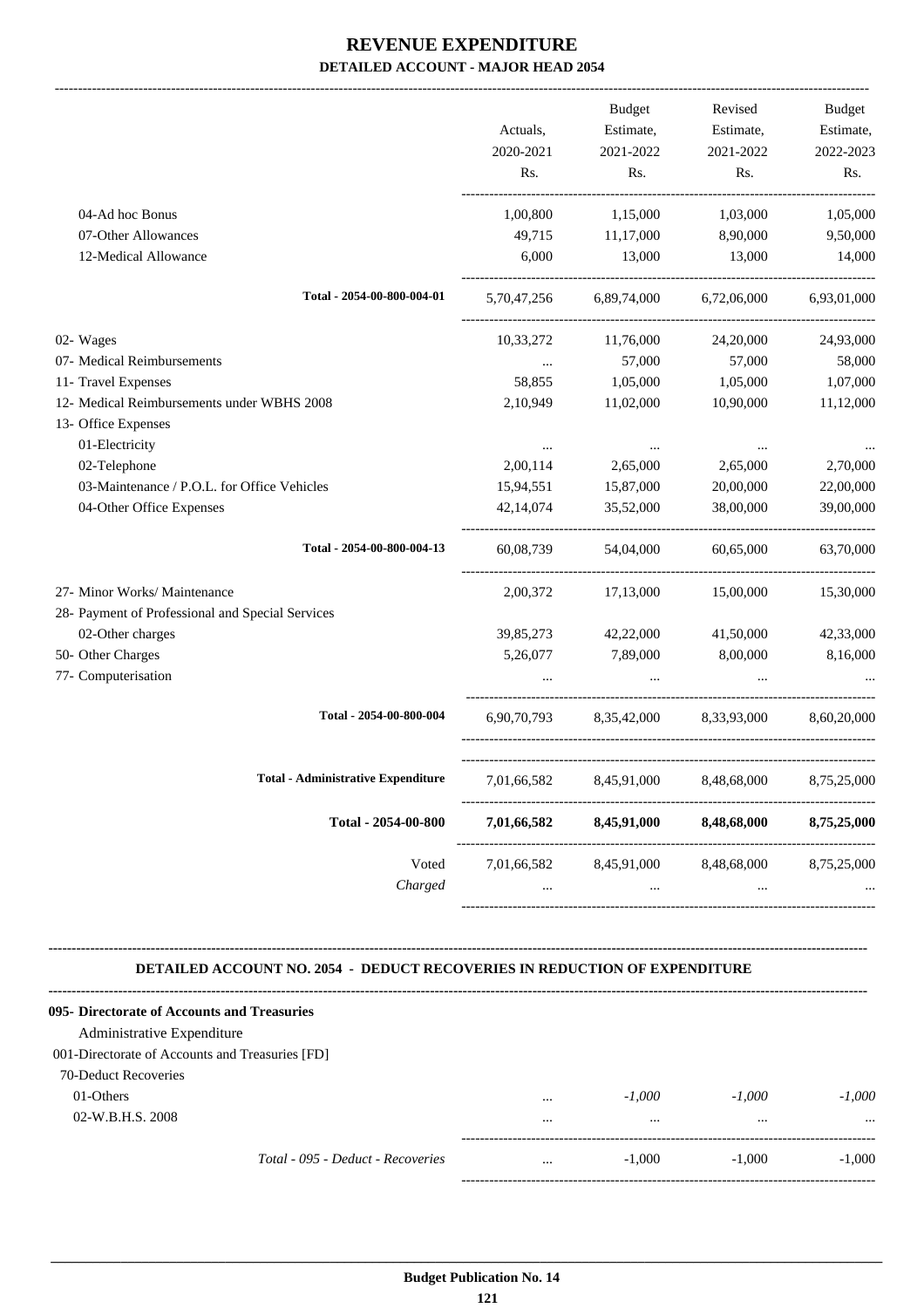|                                                                                                                                      |                                                             | Actuals,<br>2020-2021<br>Rs. | Budget<br>Estimate,<br>2021-2022<br>Rs. | Revised<br>Estimate,<br>2021-2022<br>Rs. | Budget<br>Estimate,<br>2022-2023<br>Rs. |
|--------------------------------------------------------------------------------------------------------------------------------------|-------------------------------------------------------------|------------------------------|-----------------------------------------|------------------------------------------|-----------------------------------------|
| 096- Pay and Account Offices                                                                                                         |                                                             |                              |                                         |                                          |                                         |
| Administrative Expenditure                                                                                                           |                                                             |                              |                                         |                                          |                                         |
| 001-Calcutta Pay and Accounts Office [FD]                                                                                            |                                                             |                              |                                         |                                          |                                         |
| 70-Deduct Recoveries                                                                                                                 |                                                             |                              |                                         |                                          |                                         |
| 01-Others                                                                                                                            |                                                             | $\cdots$                     | -1,000                                  | $-1,000$                                 | $-1,000$                                |
| 02-W.B.H.S. 2008                                                                                                                     |                                                             | $\cdots$                     | $\cdots$                                | $\ldots$                                 |                                         |
|                                                                                                                                      | Total - 096 - Deduct - Recoveries                           | $\cdots$                     | $-1,000$                                | $-1,000$                                 | $-1,000$                                |
| 097- Treasury Establishment                                                                                                          |                                                             |                              |                                         |                                          |                                         |
| Administrative Expenditure                                                                                                           |                                                             |                              |                                         |                                          |                                         |
| 001-Other Treasuries [FD]                                                                                                            |                                                             |                              |                                         |                                          |                                         |
| 70-Deduct Recoveries                                                                                                                 |                                                             |                              |                                         |                                          |                                         |
| 01-Others                                                                                                                            |                                                             | -71,689                      | -1,000                                  | $-70,000$                                | $-75,000$                               |
| 02-W.B.H.S. 2008                                                                                                                     |                                                             |                              | $\cdots$                                | $\ldots$                                 |                                         |
|                                                                                                                                      | Total - 097 - Deduct - Recoveries                           | $-71,689$                    | $-1,000$                                | $-70,000$                                | $-75,000$                               |
| 098- Local Fund Audit<br>Administrative Expenditure<br>001-Examiner and Assistant Examiner [FD]<br>70-Deduct Recoveries<br>01-Others |                                                             | $\cdots$                     | $\cdots$                                | $\cdots$                                 |                                         |
|                                                                                                                                      |                                                             |                              |                                         |                                          |                                         |
|                                                                                                                                      | Total - 098 - Deduct - Recoveries                           | $\cdots$                     | $\cdots$                                | $\cdots$                                 |                                         |
| 502- Expenditure Awaiting Transfer                                                                                                   |                                                             |                              |                                         |                                          |                                         |
| Administrative Expenditure                                                                                                           |                                                             |                              |                                         |                                          |                                         |
| 001-Banking Cash Transaction Tax [FD]                                                                                                |                                                             |                              |                                         |                                          |                                         |
| 70-Deduct Recoveries                                                                                                                 |                                                             |                              |                                         |                                          |                                         |
| 01-Others                                                                                                                            |                                                             | $\cdots$                     | $\ldots$                                | $\cdots$                                 |                                         |
| 02-W.B.H.S. 2008                                                                                                                     |                                                             | $\cdots$                     | $\cdots$                                | $\cdots$                                 |                                         |
|                                                                                                                                      | Total - 502 - Deduct - Recoveries                           | $\cdots$                     | $\ldots$                                | $\cdots$                                 |                                         |
| 800- Other Expenditure<br>Administrative Expenditure<br>001-Loan Account Audit Establishment [FD]<br>70-Deduct Recoveries            |                                                             |                              |                                         |                                          |                                         |
| 01-Others                                                                                                                            |                                                             | $\cdots$                     | $\cdots$                                | $\cdots$                                 | $\cdots$                                |
| 02-W.B.H.S. 2008                                                                                                                     |                                                             | $\cdots$                     | $\cdots$                                | $\cdots$                                 |                                         |
| Scheme [FD]                                                                                                                          | 003-West Bengal State Government Employees' Group Insurance |                              |                                         |                                          |                                         |
| 70-Deduct Recoveries                                                                                                                 |                                                             |                              |                                         |                                          |                                         |
| 01-Others                                                                                                                            |                                                             | $\cdots$                     | $\cdots$                                | $\cdots$                                 |                                         |
| 02-W.B.H.S. 2008                                                                                                                     |                                                             | $\cdots$                     | $\cdots$                                | $\cdots$                                 |                                         |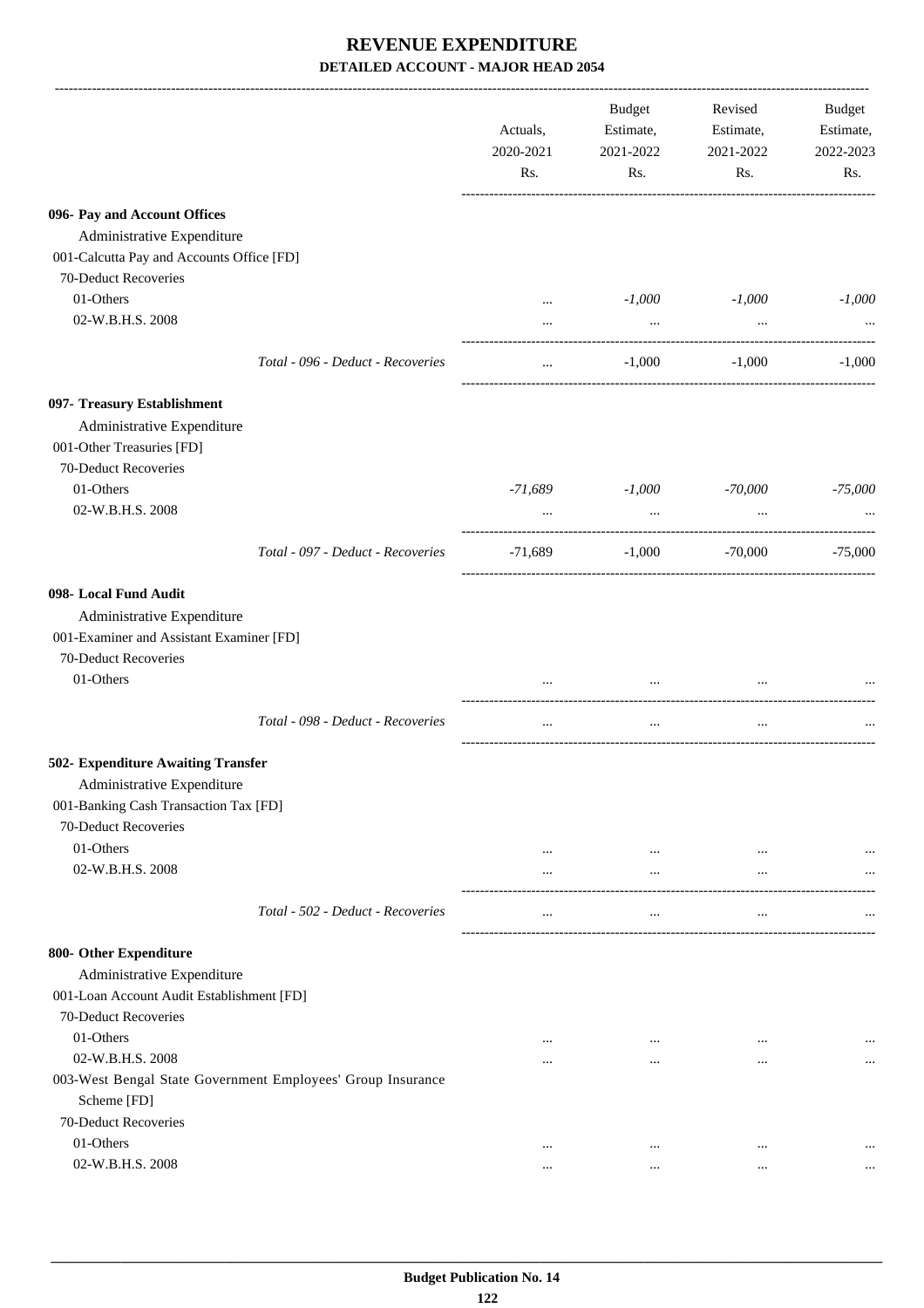|                                                                | Actuals,<br>2020-2021<br>Rs. | <b>Budget</b><br>Estimate,<br>2021-2022<br>Rs. | Revised<br>Estimate,<br>2021-2022<br>Rs. | <b>Budget</b><br>Estimate,<br>2022-2023<br>Rs. |
|----------------------------------------------------------------|------------------------------|------------------------------------------------|------------------------------------------|------------------------------------------------|
| 004-Directorate of Pension, Provident Fund and Group Insurance |                              |                                                |                                          |                                                |
| [FD]                                                           |                              |                                                |                                          |                                                |
| 70-Deduct Recoveries                                           |                              |                                                |                                          |                                                |
| 01-Others                                                      | $\cdots$                     | $-1,000$                                       | $-1,000$                                 | $-1,000$                                       |
| 02-W.B.H.S. 2008                                               | $\cdots$                     | $\cdots$                                       | $\cdots$                                 |                                                |
| Total - 800 - Deduct - Recoveries                              | $\cdots$                     | $-1,000$                                       | $-1.000$                                 | $-1.000$                                       |
| 911- Deduct Recoveries of Overpayments                         |                              |                                                |                                          |                                                |
| Administrative Expenditure                                     |                              |                                                |                                          |                                                |
| 001-Calcutta Pay and Accounts Office [FD]                      |                              |                                                |                                          |                                                |
| 70-Deduct Recoveries                                           |                              |                                                |                                          |                                                |
| 01-Others                                                      | $-4,98,491$                  | $-1.000$                                       | $-5,00,000$                              | $-5,50,000$                                    |
| 02-W.B.H.S. 2008                                               | $\cdots$                     | $\cdots$                                       |                                          |                                                |
| 002-Other Treasuries [FD]                                      |                              |                                                |                                          |                                                |
| 70-Deduct Recoveries                                           |                              |                                                |                                          |                                                |
| 01-Others                                                      | $-15,610$                    | $-1,000$                                       | $-10,000$                                | $-11,000$                                      |
| 02-W.B.H.S. 2008                                               | $\cdots$                     | $\cdots$                                       | $\cdots$                                 |                                                |
| 004-Directorate of Pension, Provident Fund and Group Insurance |                              |                                                |                                          |                                                |
| [FD]                                                           |                              |                                                |                                          |                                                |
| 70-Deduct Recoveries                                           |                              |                                                |                                          |                                                |
| 01-Others                                                      | $-5,664$                     | $-1,000$                                       | $-5,000$                                 | $-5,000$                                       |
| 02-W.B.H.S. 2008                                               |                              | $\ddotsc$                                      |                                          |                                                |
| Total - 911 - Deduct - Recoveries                              | $-5,19,765$                  | $-3,000$                                       | $-5,15,000$                              | $-5,66,000$                                    |
| Total - 2054 - Deduct - Recoveries                             | $-5,91,454$                  | $-7,000$                                       | $-5,88,000$                              | $-6,44,000$                                    |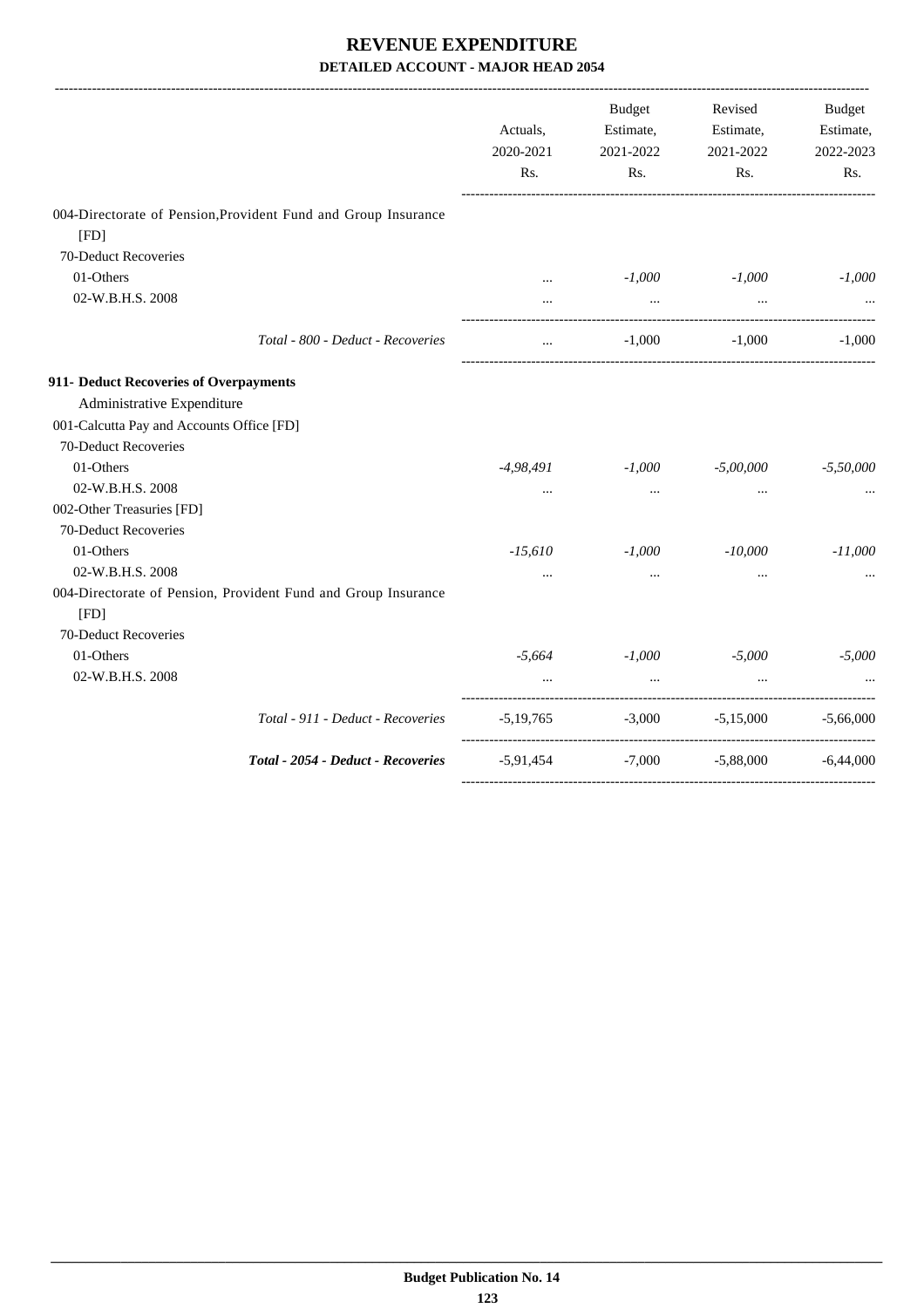## **REVENUE EXPENDITURE**

#### **DEMAND No. 18**

#### **Finance Department**

# **A. General Services - (d) Administrative Services**

## **Head of Account : 2058 - Stationery and Printing**

| Voted Rs. 22,55,000        | <b>Charged Rs. Nil</b> |           | <b>Total Rs. 22,55,000</b> |                  |  |
|----------------------------|------------------------|-----------|----------------------------|------------------|--|
|                            |                        | Voted Rs. | Charged Rs.                | <b>Total Rs.</b> |  |
| <b>Gross Expenditure</b>   |                        | 22,55,000 | $\cdots$                   | 22,55,000        |  |
| <b>Deduct - Recoveries</b> |                        | $-2.000$  | $\cdots$                   | $-2,000$         |  |
|                            | <b>Net Expenditure</b> | 22,53,000 | $\cdots$                   | 22,53,000        |  |

#### **REVENUE EXPENDITURE ABSTRACT ACCOUNT**

---------------------------------------------------------------------------------------------------------------------------------------------------------------------------------

|                                                                   |               | Budget                                             | Revised        | <b>Budget</b> |
|-------------------------------------------------------------------|---------------|----------------------------------------------------|----------------|---------------|
|                                                                   | Actuals,      | Estimate,                                          | Estimate,      | Estimate,     |
|                                                                   | 2020-2021     | 2021-2022                                          | 2021-2022      | 2022-2023     |
|                                                                   | Rs.           | $\mathbf{Rs.}$                                     | $\mathbf{Rs.}$ | Rs.           |
| 101- Purchase and Supply of Stationery Stores                     |               |                                                    |                |               |
| Administrative Expenditure                                        |               | 2,81,677 36,36,000 22,10,000 22,55,000             |                |               |
|                                                                   |               | Total - 101 2,81,677 36,36,000 22,10,000 22,55,000 |                |               |
| Grand Total - Gross 2,81,677 36,36,000 22,10,000 22,55,000        |               |                                                    |                |               |
| Voted                                                             |               | 2,81,677 36,36,000 22,10,000 22,55,000             |                |               |
|                                                                   |               |                                                    |                |               |
| Administrative Expenditure 2,81,677 36,36,000 22,10,000 22,55,000 |               |                                                    |                |               |
| <b>Deduct Recoveries</b>                                          |               | $-2,000$ $-2,000$ $-2,000$                         |                |               |
| Grand Total - Net 2,81,677 36,34,000 22,08,000 22,53,000          |               |                                                    |                |               |
| Voted                                                             |               | 2,81,677 36,34,000 22,08,000 22,53,000             |                |               |
| Charged                                                           | $\sim$ $\sim$ | $\cdots$                                           | $\cdots$       |               |
|                                                                   |               |                                                    |                |               |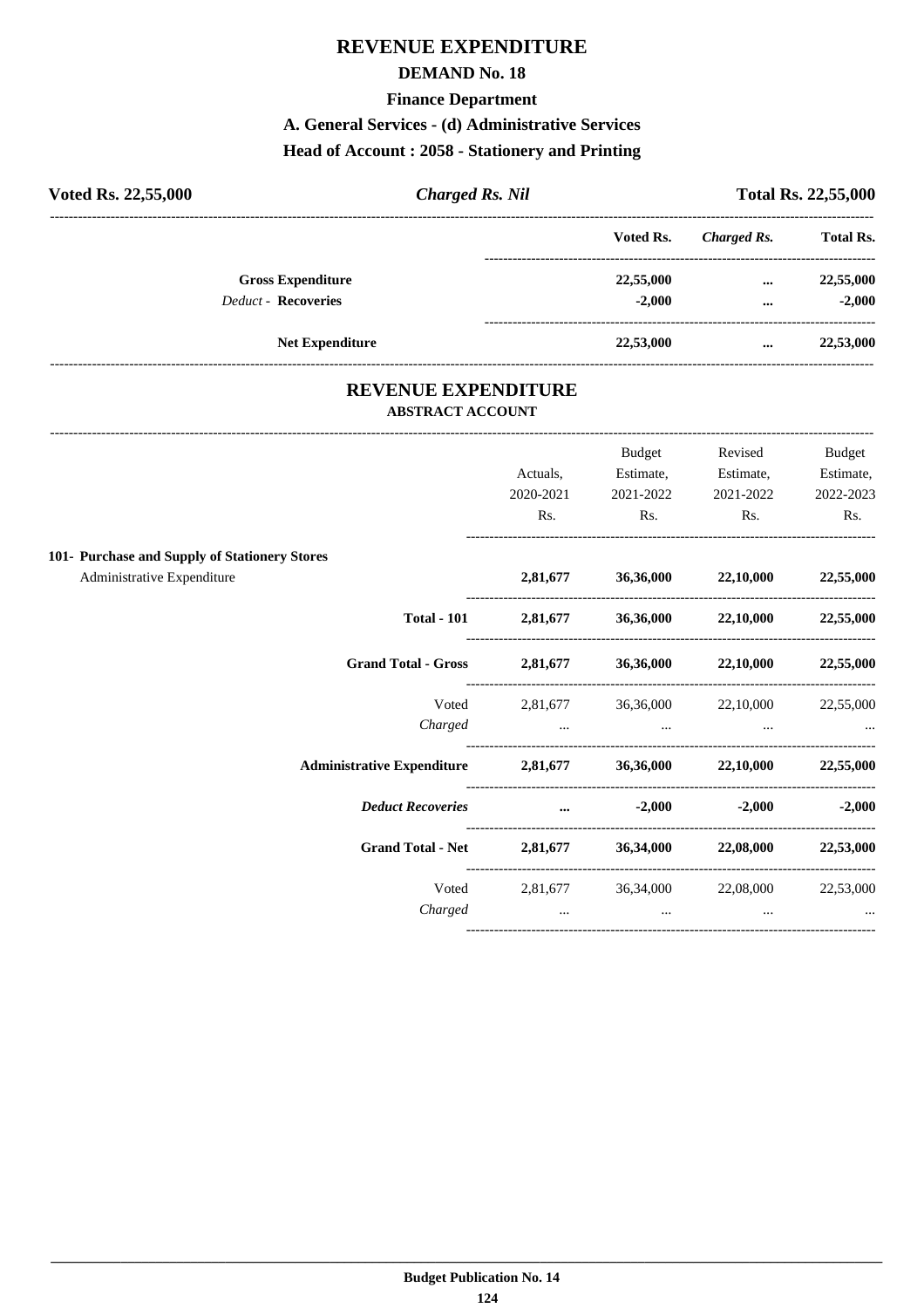|                                                                             | Actuals,<br>2020-2021 | Budget<br>Estimate,<br>2021-2022 | Revised<br>Estimate,<br>2021-2022 | Budget<br>Estimate,<br>2022-2023 |
|-----------------------------------------------------------------------------|-----------------------|----------------------------------|-----------------------------------|----------------------------------|
|                                                                             | Rs.                   | Rs.                              | Rs.                               | Rs.                              |
| DETAILED ACCOUNT NO. 2058-00-101 - PURCHASE AND SUPPLY OF STATIONERY STORES |                       |                                  |                                   |                                  |
| 101- Purchase and Supply of Stationery Stores                               |                       |                                  |                                   |                                  |
| <b>Administrative Expenditure</b>                                           |                       |                                  |                                   |                                  |
| 002- Purchase of Stationery Stores [FD]                                     |                       |                                  |                                   |                                  |
| 01- Salaries                                                                |                       |                                  |                                   |                                  |
| 01-Pay                                                                      |                       | $\cdots$                         | $\cdots$                          |                                  |
| 14-Grade Pay                                                                | $\cdots$              |                                  | $\ddotsc$                         |                                  |
| 02-Dearness Allowance                                                       |                       |                                  |                                   |                                  |
| 03-House Rent Allowance                                                     |                       |                                  |                                   |                                  |
| 04-Ad hoc Bonus                                                             |                       |                                  |                                   |                                  |
| 12-Medical Allowance                                                        |                       |                                  | $\ddotsc$                         |                                  |
| 02- Wages                                                                   |                       | $\cdots$                         | $\ddotsc$                         |                                  |
| 12- Medical Reimbursements under WBHS 2008                                  |                       | $\cdots$                         | $\cdots$                          |                                  |
| 13- Office Expenses                                                         |                       |                                  |                                   |                                  |
| 02-Telephone                                                                | $\cdots$              |                                  | $\ddotsc$                         |                                  |
| 03-Maintenance / P.O.L. for Office Vehicles                                 |                       |                                  | $\ddotsc$                         |                                  |
| 04-Other Office Expenses                                                    |                       |                                  | $\ddotsc$                         |                                  |
| 19- Maintenance                                                             |                       |                                  |                                   |                                  |
| 21- Materials and Supplies/Stores and Equipment                             |                       |                                  |                                   |                                  |
| 04-Others                                                                   | 2,81,677              | 35,70,000                        | 21,00,000                         | 21,42,000                        |
| 26- Advertising and Publicity Expenses                                      | $\cdots$              | 66,000                           | 1,10,000                          | 1,13,000                         |
| 50- Other Charges                                                           |                       |                                  |                                   |                                  |
| <b>Total - Administrative Expenditure</b>                                   | 2.81.677              | 36,36,000                        | 22,10,000                         | 22,55,000                        |
|                                                                             |                       |                                  |                                   |                                  |
| Total - 2058-00-101                                                         |                       | 2,81,677 36,36,000 22,10,000     |                                   | 22,55,000                        |
| Voted                                                                       | 2,81,677              | 36,36,000                        | 22,10,000                         | 22,55,000                        |
| Charged                                                                     | $\cdots$              | $\cdots$                         | $\cdots$                          |                                  |
|                                                                             |                       |                                  |                                   |                                  |
| DETAILED ACCOUNT NO. 2058 - DEDUCT RECOVERIES IN REDUCTION OF EXPENDITURE   |                       |                                  |                                   |                                  |
| 101- Purchase and Supply of Stationery Stores                               |                       |                                  |                                   |                                  |
| Administrative Expenditure                                                  |                       |                                  |                                   |                                  |
| 002-Purchase of Stationery Stores [FD]                                      |                       |                                  |                                   |                                  |
| 70-Deduct Recoveries                                                        |                       |                                  |                                   |                                  |
| $01$ -Others                                                                |                       | $-1,000$                         |                                   | $-1,000$ $-1,000$                |

| 01-Others                              |                                   | $\cdots$ | $-1.000$ | $-1,000$ | $-1.000$ |
|----------------------------------------|-----------------------------------|----------|----------|----------|----------|
|                                        | Total - 101 - Deduct - Recoveries | $\cdots$ | $-1.000$ | $-1.000$ | $-1,000$ |
| 911- Deduct Recoveries of Overpayments |                                   |          |          |          |          |
| Administrative Expenditure             |                                   |          |          |          |          |
| 002-Purchase of Stationery Stores [FD] |                                   |          |          |          |          |
| 70-Deduct Recoveries                   |                                   |          |          |          |          |
| 01-Others                              |                                   | $\cdots$ | $-1.000$ | $-1.000$ | $-1.000$ |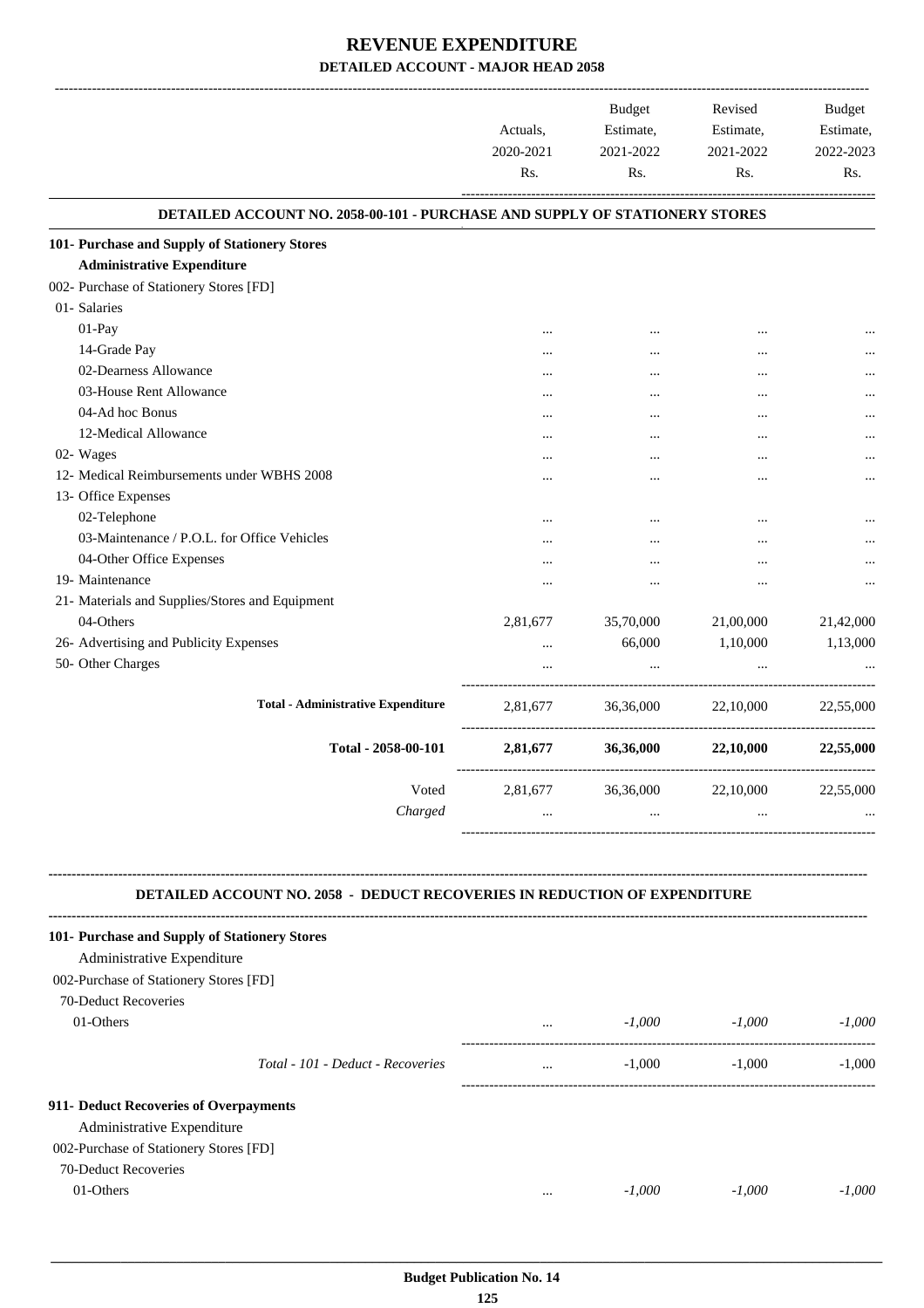$---$ 

|                  |                                           | Actuals.<br>2020-2021<br>R <sub>s</sub> . | <b>Budget</b><br>Estimate,<br>2021-2022<br>R <sub>s</sub> . | Revised<br>Estimate,<br>2021-2022<br>Rs. | <b>Budget</b><br>Estimate,<br>2022-2023<br>Rs. |
|------------------|-------------------------------------------|-------------------------------------------|-------------------------------------------------------------|------------------------------------------|------------------------------------------------|
| 02-W.B.H.S. 2008 |                                           |                                           | $\cdots$                                                    |                                          | $\cdots$                                       |
|                  | Total - 911 - Deduct - Recoveries         | $\cdots$                                  | $-1,000$                                                    | $-1,000$                                 | $-1,000$                                       |
|                  | <b>Total - 2058 - Deduct - Recoveries</b> | $\cdots$                                  | $-2.000$                                                    | $-2.000$                                 | $-2,000$                                       |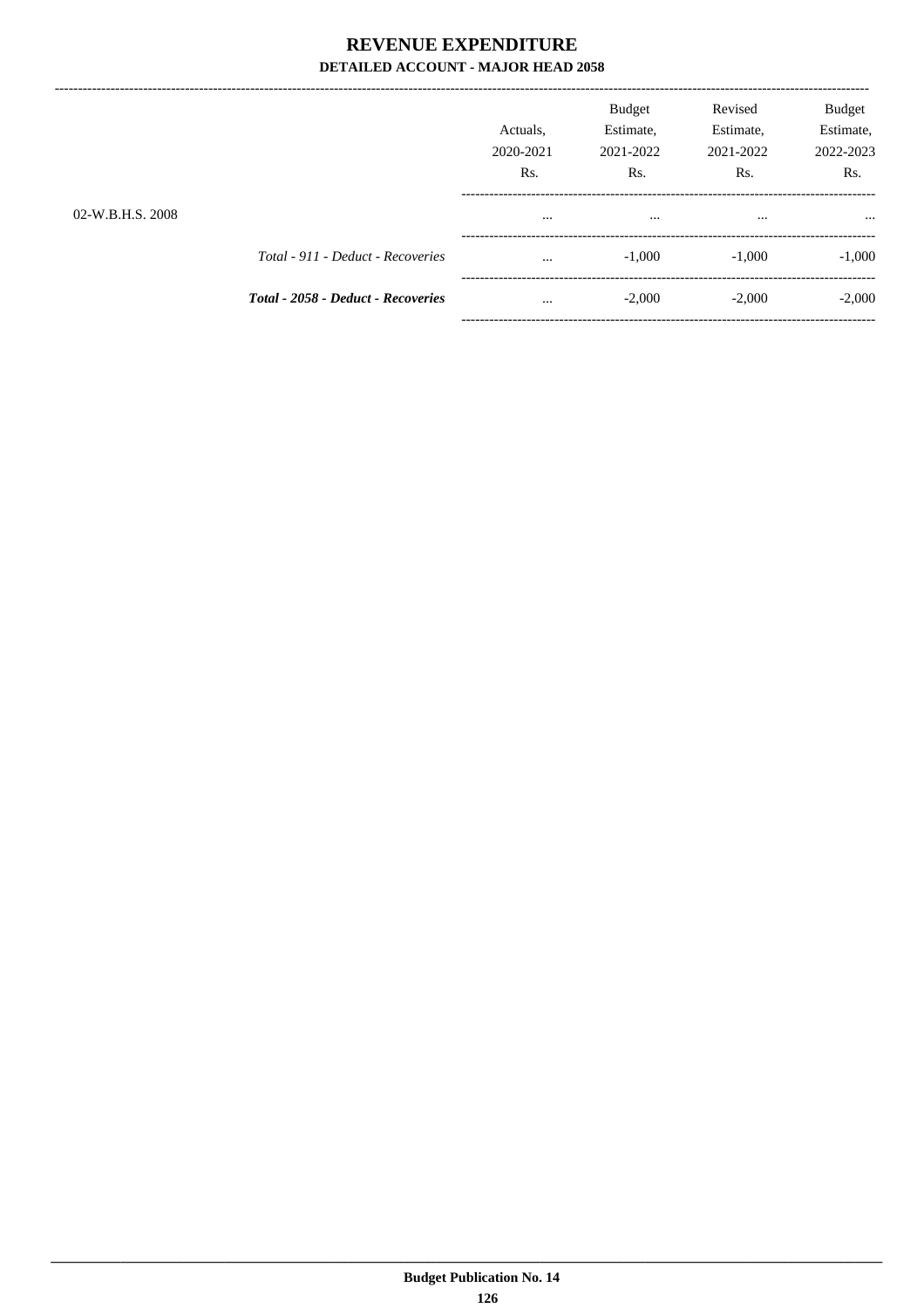## **REVENUE EXPENDITURE**

### **DEMAND No. 18**

#### **Finance Department**

#### A. General Services - (d) Administrative Services

Head of Account: 2059 - Public Works

| <b>Voted Rs. Nil</b>       | <b>Charged Rs. Nil</b> |  | <b>Total Rs. Nil</b>  |                  |  |
|----------------------------|------------------------|--|-----------------------|------------------|--|
|                            |                        |  | Voted Rs. Charged Rs. | <b>Total Rs.</b> |  |
| <b>Gross Expenditure</b>   |                        |  | $\cdots$              | $\cdots$         |  |
| <b>Deduct - Recoveries</b> |                        |  |                       |                  |  |
|                            |                        |  |                       |                  |  |
| <b>Net Expenditure</b>     |                        |  | $\cdots$              |                  |  |

#### REVENUE EXPENDITURE **ABSTRACT ACCOUNT**

 $01 051 -$  

|                                   |                  | Actuals,<br>2020-2021<br>Rs. | Budget<br>Estimate,<br>2021-2022<br>Rs. | Revised<br>Estimate,<br>2021-2022<br>Rs. | Budget<br>Estimate,<br>2022-2023<br>Rs. |
|-----------------------------------|------------------|------------------------------|-----------------------------------------|------------------------------------------|-----------------------------------------|
| OFFICE BUILDINGS<br>Construction  |                  |                              |                                         |                                          |                                         |
| Administrative Expenditure        |                  | $\cdots$                     | $\cdots$                                | $\cdots$                                 |                                         |
| <b>Total - 051</b>                |                  | $\cdots$                     | $\cdots$                                | $\cdots$                                 |                                         |
| <b>Grand Total - Gross</b>        |                  | $\cdots$                     | $\cdots$                                | $\cdots$                                 |                                         |
|                                   | Voted<br>Charged | $\cdots$<br>$\cdots$         | $\cdots$<br>$\cdots$                    | $\cdots$<br>$\cdots$                     | <br>$\cdots$                            |
| <b>Administrative Expenditure</b> |                  | $\cdots$                     | $\cdots$                                | $\cdots$                                 |                                         |
| <b>Deduct Recoveries</b>          |                  | $\cdots$                     | $\cdots$                                | $\cdots$                                 | $\cdots$                                |
| <b>Grand Total - Net</b>          |                  | $\cdots$                     | $\cdots$                                | $\cdots$                                 | $\cdots$                                |
|                                   | Voted<br>Charged | $\cdots$<br>$\cdots$         | $\cdots$<br>$\cdots$                    | $\cdots$<br>$\cdots$                     | $\cdots$                                |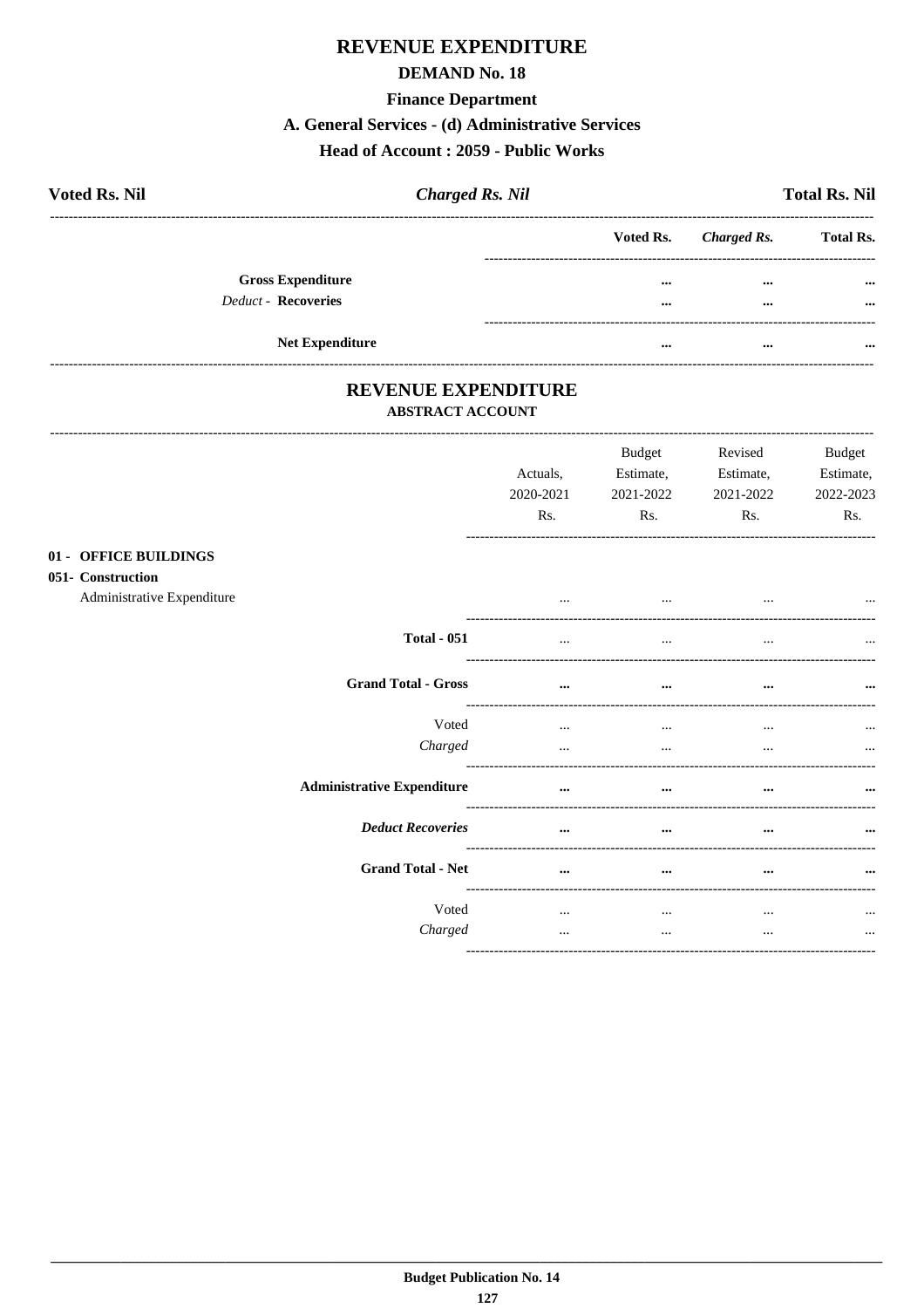|                                                              | Actuals.<br>2020-2021<br>Rs. | <b>Budget</b><br>Estimate,<br>2021-2022<br>R <sub>s</sub> . | Revised<br>Estimate,<br>2021-2022<br>Rs. | <b>Budget</b><br>Estimate,<br>2022-2023<br>Rs. |
|--------------------------------------------------------------|------------------------------|-------------------------------------------------------------|------------------------------------------|------------------------------------------------|
|                                                              |                              |                                                             |                                          |                                                |
| <b>DETAILED ACCOUNT NO. 2059-01-051 - CONSTRUCTION</b>       |                              |                                                             |                                          |                                                |
| 01 - OFFICE BUILDINGS                                        |                              |                                                             |                                          |                                                |
| 051- Construction                                            |                              |                                                             |                                          |                                                |
| <b>Administrative Expenditure</b>                            |                              |                                                             |                                          |                                                |
| 005- Other Taxes and Duties on Commodities and Services [FD] |                              |                                                             |                                          |                                                |
| 27- Minor Works/ Maintenance                                 |                              | $\cdots$                                                    | $\cdots$                                 |                                                |
| Total - 2059-01-051                                          | $\cdots$                     | $\cdots$                                                    | $\cdots$                                 | $\cdots$                                       |
|                                                              |                              |                                                             |                                          |                                                |
| Voted                                                        | $\cdots$                     | $\cdots$                                                    | $\cdots$                                 |                                                |
| Charged                                                      | $\cdots$                     | $\cdots$                                                    | $\cdots$                                 | $\cdots$                                       |

-----------------------------------------------------------------------------------------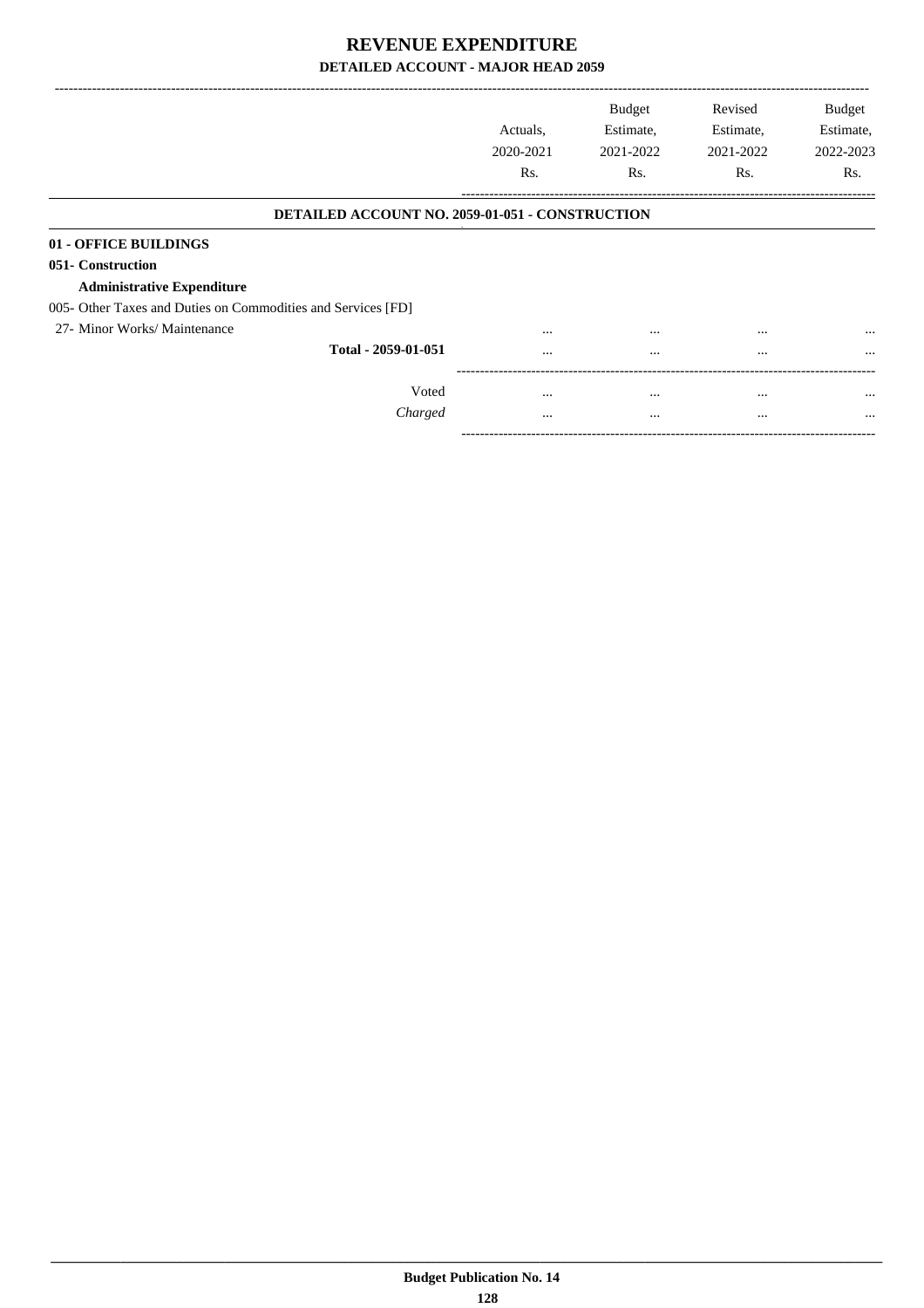## REVENUE EXPENDITURE

### **DEMAND No. 18**

#### **Finance Department**

#### A. General Services - (d) Administrative Services

#### Head of Account: 2070 - Other Administrative Services

| Voted Rs. 3,32,83,000<br><b>Charged Rs. Nil</b>                |                         |                                       |                                | Total Rs. 3,32,83,000 |
|----------------------------------------------------------------|-------------------------|---------------------------------------|--------------------------------|-----------------------|
|                                                                |                         | Voted Rs.                             | <b>Charged Rs.</b>             | <b>Total Rs.</b>      |
| <b>Gross Expenditure</b>                                       |                         | 3,32,83,000                           |                                | $\dots$ 3,32,83,000   |
| <b>Deduct - Recoveries</b>                                     |                         | $-1,000$                              | $\cdots$                       | $-1,000$              |
| <b>Net Expenditure</b>                                         |                         | 3,32,82,000                           | $\cdots$                       | 3,32,82,000           |
| <b>REVENUE EXPENDITURE</b><br><b>ABSTRACT ACCOUNT</b>          |                         |                                       |                                |                       |
|                                                                |                         | Budget                                | Revised                        | Budget                |
|                                                                | Actuals,                |                                       | Estimate, Estimate,            | Estimate,             |
|                                                                | 2020-2021               | 2021-2022                             | 2021-2022                      | 2022-2023             |
|                                                                | Rs.                     | Rs.                                   | Rs.                            | Rs.                   |
| 003- Training                                                  |                         |                                       |                                |                       |
| Administrative Expenditure                                     |                         | and the company of the company of the | 50,00,000                      | 1,10,00,000           |
| <b>Total - 003</b>                                             |                         |                                       | $\ldots$ 50,00,000 1,10,00,000 |                       |
| 104- Vigilance                                                 |                         |                                       |                                |                       |
| Administrative Expenditure                                     |                         |                                       |                                |                       |
| <b>Total - 104</b>                                             |                         |                                       |                                |                       |
| 800- Other Expenditure                                         |                         |                                       |                                |                       |
| Administrative Expenditure<br><b>State Development Schemes</b> | 1,74,03,365<br>$\ddots$ | 3,73,59,000<br>$\cdots$               | 2,13,04,000<br>$\ddots$        | 2,22,83,000           |

|                                   | 1,74,09,905<br>         | 3,73,39,000<br>$\cdots$ | 4,19,04,000<br>$\cdots$ | 4,44,09,000<br>         |
|-----------------------------------|-------------------------|-------------------------|-------------------------|-------------------------|
| <b>Total - 800</b>                | 1,74,03,365             | 3,73,59,000             | 2,13,04,000             | 2,22,83,000             |
| <b>Grand Total - Gross</b>        | 1,74,03,365             | 3,73,59,000             | 2,63,04,000             | 3,32,83,000             |
| Voted<br>Charged                  | 1,74,03,365<br>$\cdots$ | 3,73,59,000<br>$\cdots$ | 2,63,04,000<br>$\cdots$ | 3,32,83,000<br>$\cdots$ |
| <b>Administrative Expenditure</b> | 1,74,03,365             | 3,73,59,000             | 2,63,04,000             | 3,32,83,000             |
| <b>State Development Schemes</b>  |                         |                         | $\cdots$                | $\cdots$                |
| <b>Deduct Recoveries</b>          |                         | $-1,000$                | $-1,000$                | $-1,000$                |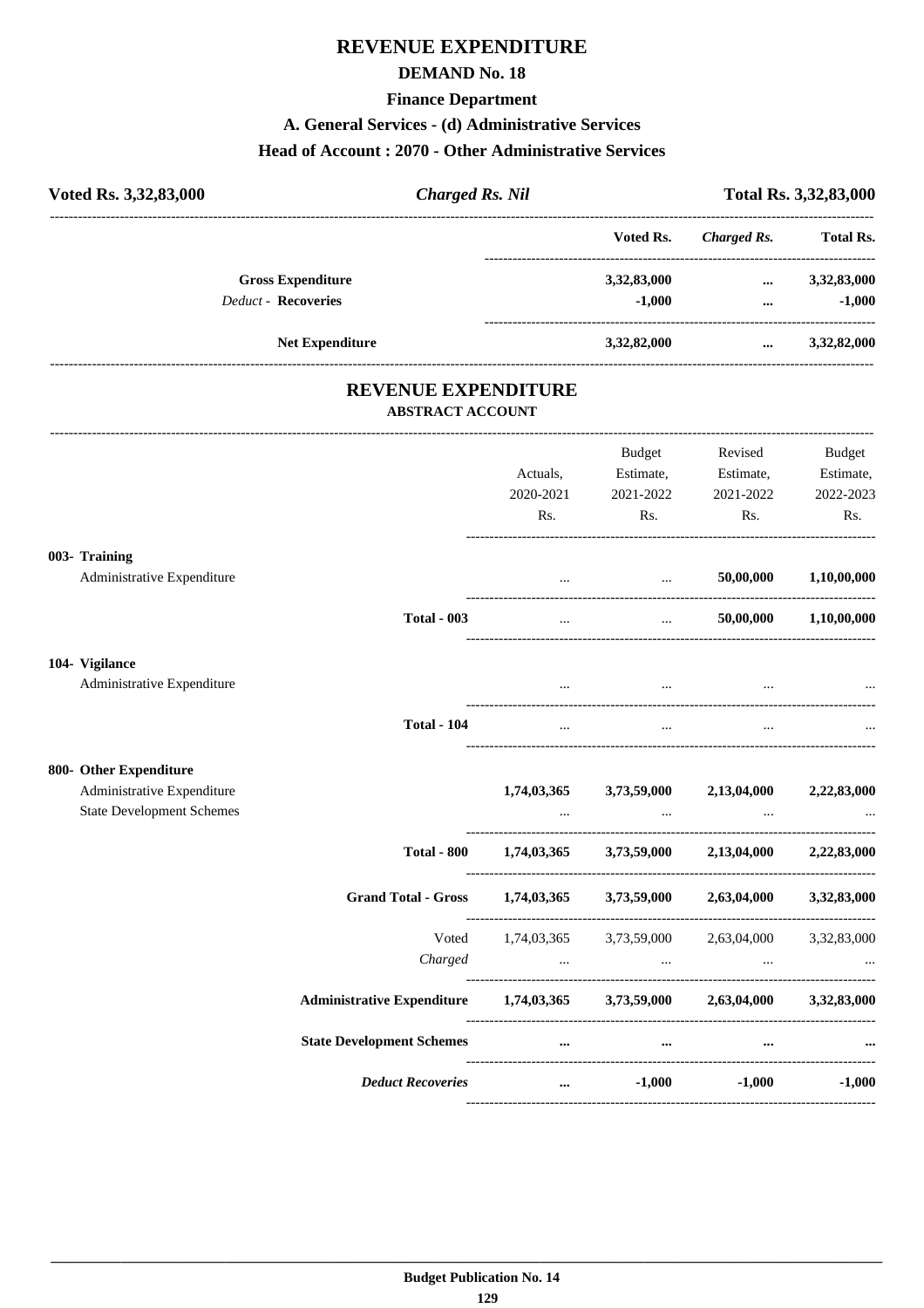#### **REVENUE EXPENDITURE ABSTRACT ACCOUNT**

|                          | Actuals,<br>2020-2021<br>Rs. | <b>Budget</b><br>Estimate,<br>2021-2022<br>Rs. | Revised<br>Estimate,<br>2021-2022<br>Rs. | <b>Budget</b><br>Estimate,<br>2022-2023<br>Rs. |
|--------------------------|------------------------------|------------------------------------------------|------------------------------------------|------------------------------------------------|
| <b>Grand Total - Net</b> | 1,74,03,365                  | 3,73,58,000                                    | 2,63,03,000                              | 3,32,82,000                                    |
| Voted<br>Charged         | 1,74,03,365<br>              | 3,73,58,000<br>                                | 2,63,03,000<br>                          | 3,32,82,000<br>$\cdots$                        |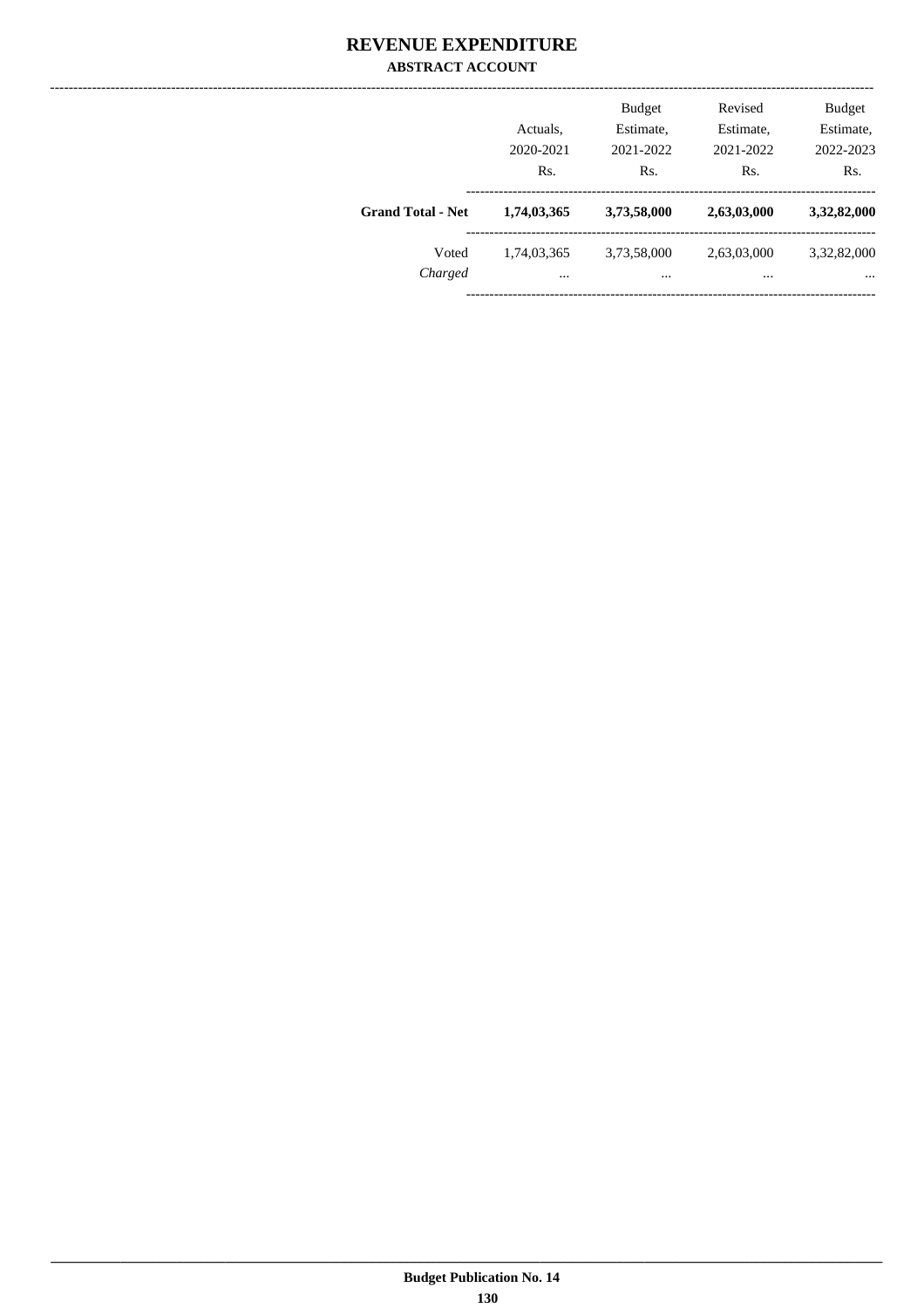|                                                                 | Actuals,<br>2020-2021 | <b>Budget</b><br>Estimate,<br>2021-2022 | Revised<br>Estimate,<br>2021-2022 | <b>Budget</b><br>Estimate,<br>2022-2023 |
|-----------------------------------------------------------------|-----------------------|-----------------------------------------|-----------------------------------|-----------------------------------------|
|                                                                 | Rs.                   | Rs.                                     | Rs.                               | Rs.                                     |
| DETAILED ACCOUNT NO. 2070-00-003 - TRAINING                     |                       |                                         |                                   |                                         |
| 003- Training                                                   |                       |                                         |                                   |                                         |
| <b>Administrative Expenditure</b>                               |                       |                                         |                                   |                                         |
| 021- Centre of Fiscal Policy & Public Finance, West Bengal [FD] |                       |                                         |                                   |                                         |
| 01- Salaries                                                    |                       |                                         |                                   |                                         |
| 01-Pay                                                          |                       |                                         | 6,00,000                          | 25,00,000                               |
| 02-Dearness Allowance                                           | .                     |                                         | 1,50,000                          | 9,00,000                                |
| 03-House Rent Allowance                                         |                       |                                         | 1,50,000                          | 5,00,000                                |
| 04-Ad hoc Bonus                                                 |                       |                                         | 10,000                            | 1,00,000                                |
| 07-Other Allowances                                             |                       |                                         | 50,000                            | 2,00,000                                |
| 12-Medical Allowance                                            |                       | $\ddotsc$                               | 20,000                            | 50,000                                  |
| Total - 2070-00-003-021-01                                      | $\cdots$              | $\cdots$                                | 9,80,000                          | 42,50,000                               |
| 02- Wages                                                       |                       | $\cdots$                                | 2,00,000                          | 4,00,000                                |
| 11- Travel Expenses                                             |                       | $\ddotsc$                               | 2,00,000                          | 3,00,000                                |
| 12- Medical Reimbursements under WBHS 2008                      |                       |                                         | 1,00,000                          | 1,50,000                                |
| 13- Office Expenses                                             |                       |                                         |                                   |                                         |
| 01-Electricity                                                  |                       | $\ddotsc$                               | 2,00,000                          | 4,00,000                                |
| 02-Telephone                                                    |                       | $\ddotsc$                               | 1,00,000                          | 2,00,000                                |
| 03-Maintenance / P.O.L. for Office Vehicles                     |                       |                                         | 2,00,000                          | 4,00,000                                |
| 04-Other Office Expenses                                        |                       |                                         | 4,00,000                          | 6,00,000                                |
| Total - 2070-00-003-021-13                                      |                       |                                         | 9,00,000                          | 16,00,000                               |
| 19- Maintenance                                                 |                       |                                         | 4,00,000                          | 6,00,000                                |
| 27- Minor Works/ Maintenance                                    |                       | $\cdots$                                | 1,00,000                          | 1,00,000                                |
| 28- Payment of Professional and Special Services                |                       |                                         |                                   |                                         |
| 02-Other charges                                                | $\cdots$              |                                         | 5,00,000                          | 12,00,000                               |
| 34- Scholarships and Stipends                                   | .                     |                                         | 5,00,000                          | 9,00,000                                |
| 50- Other Charges                                               |                       |                                         | 7,20,000                          | 9,00,000                                |
| 77- Computerisation                                             |                       |                                         | 4,00,000                          | 6,00,000                                |
| <b>Total - Administrative Expenditure</b>                       |                       | $\cdots$                                | 50,00,000                         | 1,10,00,000                             |
| Total - 2070-00-003                                             |                       | $\cdots$                                | 50,00,000                         | 1,10,00,000                             |
| Voted                                                           |                       | $\cdots$                                | 50,00,000                         | 1,10,00,000                             |
| Charged                                                         |                       | $\cdots$                                | $\cdots$                          |                                         |
|                                                                 |                       |                                         |                                   |                                         |

#### **DETAILED ACCOUNT NO. 2070-00-104 - VIGILANCE .**

.

**104- Vigilance**

#### **Administrative Expenditure**

003- Revenue Intelligence Directorate [FD]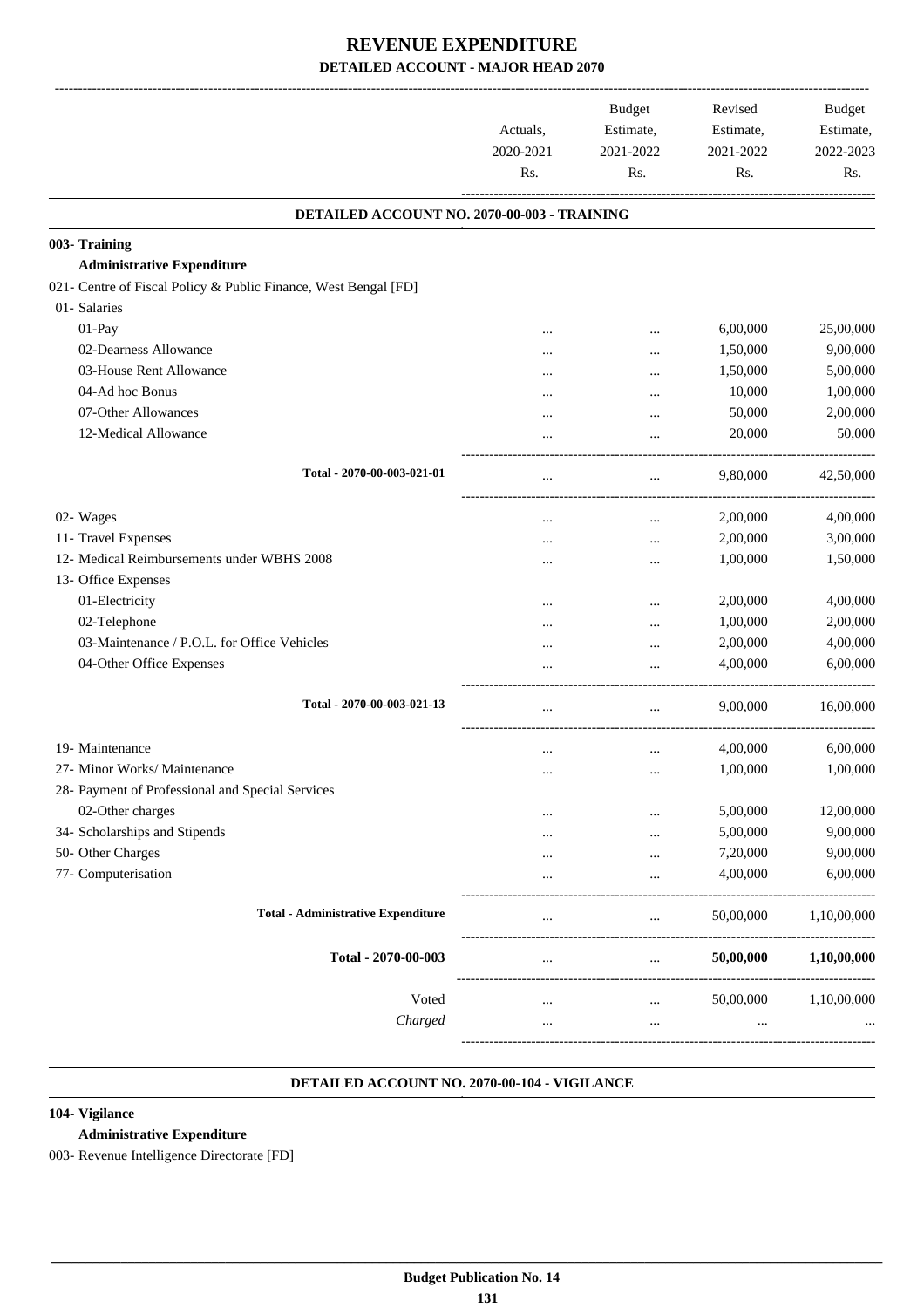|                                                  | Actuals,<br>2020-2021<br>Rs. | <b>Budget</b><br>Estimate,<br>2021-2022<br>Rs. | Revised<br>Estimate,<br>2021-2022<br>Rs. | Budget<br>Estimate,<br>2022-2023<br>Rs. |
|--------------------------------------------------|------------------------------|------------------------------------------------|------------------------------------------|-----------------------------------------|
|                                                  |                              |                                                |                                          |                                         |
| 01- Salaries                                     |                              |                                                |                                          |                                         |
| 01-Pay                                           |                              |                                                | $\cdots$                                 |                                         |
| 14-Grade Pay                                     |                              |                                                | $\ddotsc$                                |                                         |
| 02-Dearness Allowance                            | $\cdots$                     |                                                | $\cdots$                                 |                                         |
| 03-House Rent Allowance                          | $\cdots$                     | $\cdots$                                       | $\cdots$                                 | $\cdots$                                |
| 04-Ad hoc Bonus                                  | $\cdots$                     |                                                | $\ddotsc$                                |                                         |
| 07-Other Allowances                              |                              |                                                | $\ddotsc$                                | $\cdots$                                |
| 09-Ration Allowance                              |                              |                                                | $\ddotsc$                                | $\cdots$                                |
| 12-Medical Allowance                             | $\cdots$                     |                                                | $\cdots$                                 | $\cdots$                                |
| 07- Medical Reimbursements                       | $\cdots$                     |                                                | $\cdots$                                 | $\cdots$                                |
| 11- Travel Expenses                              |                              |                                                | $\cdots$                                 | $\cdots$                                |
| 12- Medical Reimbursements under WBHS 2008       |                              |                                                | $\ddotsc$                                | $\cdots$                                |
| 13- Office Expenses                              |                              |                                                |                                          |                                         |
| 02-Telephone                                     |                              |                                                | $\cdots$                                 |                                         |
| 03-Maintenance / P.O.L. for Office Vehicles      |                              |                                                | $\cdots$                                 | $\cdots$                                |
| 04-Other Office Expenses                         |                              |                                                | $\cdots$                                 | $\cdots$                                |
| 50- Other Charges                                |                              |                                                | $\cdots$                                 | $\cdots$                                |
| 005- Economic Offence Investigation [FD]         |                              |                                                |                                          |                                         |
| 01- Salaries                                     |                              |                                                |                                          |                                         |
| 01-Pay                                           |                              |                                                | $\cdots$                                 |                                         |
| 14-Grade Pay                                     | $\cdots$                     | $\cdots$                                       | $\cdots$                                 |                                         |
| 02-Dearness Allowance                            | $\cdots$                     |                                                | $\ddotsc$                                |                                         |
| 03-House Rent Allowance                          |                              |                                                | $\ddotsc$                                | $\cdots$                                |
| 04-Ad hoc Bonus                                  | $\cdots$                     |                                                | $\ddotsc$                                | $\cdots$                                |
| 07-Other Allowances                              | $\cdots$                     |                                                | $\cdots$                                 | $\cdots$                                |
| 12-Medical Allowance                             |                              | $\ddotsc$                                      | $\cdots$                                 |                                         |
| 02- Wages                                        | $\cdots$                     |                                                | $\cdots$                                 | $\cdots$                                |
| 07- Medical Reimbursements                       | $\cdots$                     | $\cdots$                                       | $\cdots$                                 | $\cdots$                                |
| 11- Travel Expenses                              | $\cdots$                     | $\cdots$                                       | $\cdots$                                 | $\cdots$                                |
| 12- Medical Reimbursements under WBHS 2008       | $\cdots$                     |                                                | $\cdots$                                 | $\cdots$                                |
| 13- Office Expenses                              |                              |                                                |                                          |                                         |
| 01-Electricity                                   |                              | $\ddotsc$                                      | $\ddotsc$                                |                                         |
| 02-Telephone                                     | $\cdots$                     |                                                | $\cdots$                                 | $\cdots$                                |
| 03-Maintenance / P.O.L. for Office Vehicles      |                              |                                                | $\cdots$                                 | $\cdots$                                |
| 04-Other Office Expenses                         |                              |                                                | $\cdots$                                 | $\cdots$                                |
| 14- Rents, Rates and Taxes                       | $\cdots$                     |                                                | $\ddotsc$                                | $\cdots$                                |
| 21- Materials and Supplies/Stores and Equipment  |                              |                                                |                                          |                                         |
| 04-Others                                        | $\cdots$                     | $\cdots$                                       | $\cdots$                                 |                                         |
| 22- Arms and Ammunition                          |                              | $\cdots$                                       | $\cdots$                                 | $\cdots$                                |
| 25- Clothing and Tentage (Police Uniform)        |                              |                                                | $\cdots$                                 | $\cdots$                                |
| 27- Minor Works/ Maintenance                     | $\cdots$                     | $\cdots$                                       | $\cdots$                                 | $\cdots$                                |
| 28- Payment of Professional and Special Services |                              |                                                |                                          |                                         |
| 02-Other charges                                 |                              |                                                |                                          |                                         |
| 41- Secret Service Expenditure                   | $\cdots$                     | $\cdots$                                       | $\cdots$                                 | $\cdots$                                |
| 50- Other Charges                                |                              | $\cdots$                                       | $\cdots$                                 | $\cdots$                                |
| 88- Escort Charges                               |                              | $\cdots$                                       | $\cdots$                                 | $\cdots$                                |
|                                                  | $\cdots$                     | $\cdots$                                       | $\cdots$                                 | $\cdots$                                |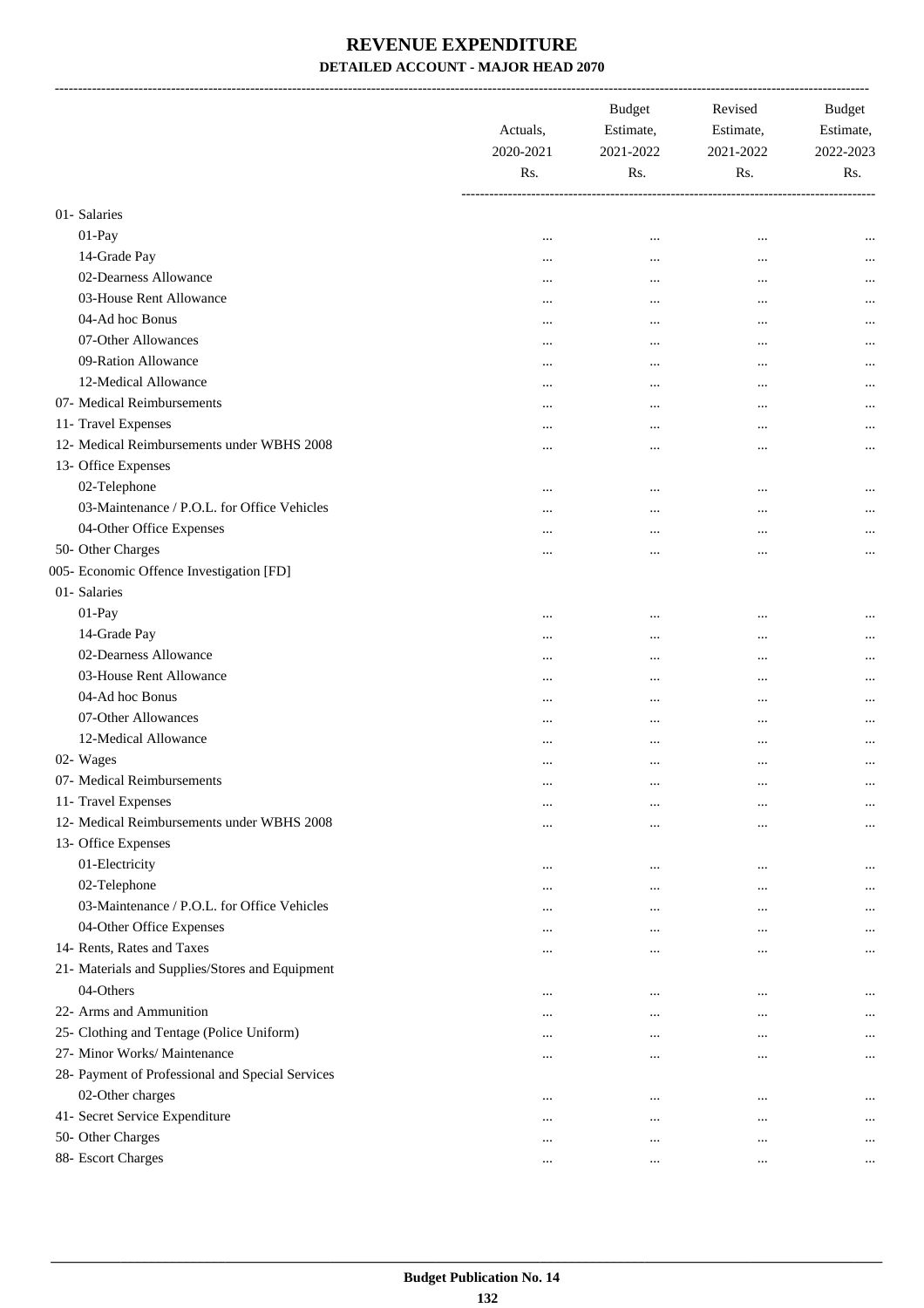|                                                          | Actuals,<br>2020-2021<br>Rs. | Budget<br>Estimate,<br>2021-2022<br>Rs. | Revised<br>Estimate,<br>2021-2022<br>Rs.        | <b>Budget</b><br>Estimate,<br>2022-2023<br>Rs. |
|----------------------------------------------------------|------------------------------|-----------------------------------------|-------------------------------------------------|------------------------------------------------|
| Total - 2070-00-104                                      | $\cdots$                     | $\cdots$                                |                                                 |                                                |
| Voted                                                    |                              |                                         |                                                 |                                                |
| Charged                                                  | $\cdots$                     | $\cdots$                                | $\cdots$                                        |                                                |
| DETAILED ACCOUNT NO. 2070-00-800 - OTHER EXPENDITURE     |                              |                                         |                                                 |                                                |
| 800- Other Expenditure                                   |                              |                                         |                                                 |                                                |
| <b>Administrative Expenditure</b>                        |                              |                                         |                                                 |                                                |
| 014- State Lotteries [FD]                                |                              |                                         |                                                 |                                                |
| 01- Salaries                                             |                              |                                         |                                                 |                                                |
| 01-Pay                                                   | 1,36,06,944                  | 1,65,52,000                             | 1,59,00,000                                     | 1,67,00,000                                    |
| 14-Grade Pay                                             | $\ldots$                     | $\ldots$                                | $\cdots$                                        |                                                |
| 02-Dearness Allowance                                    | 64,746                       | 4,97,000                                | 4,89,000                                        | 5,50,000                                       |
| 03-House Rent Allowance                                  | 13,62,600                    | 15,72,000                               | 14,00,000                                       | 14,42,000                                      |
| 04-Ad hoc Bonus                                          | 54,600                       | 62,000                                  | 56,000                                          | 57,000                                         |
| 07-Other Allowances                                      | 12,960                       | 75,000                                  | 70,000                                          | 75,000                                         |
| 12-Medical Allowance                                     | 6,000                        | 6,000                                   | 6,000                                           | 7,000                                          |
| Total - 2070-00-800-014-01                               | 1,51,07,850                  | 1,87,64,000                             | 1,79,21,000                                     | 1,88,31,000                                    |
| 07- Medical Reimbursements                               | $\ldots$                     | 3,000                                   | $\ldots$                                        |                                                |
| 11- Travel Expenses                                      | 13,078                       | 20,000                                  | 20,000                                          | 20,000                                         |
| 12- Medical Reimbursements under WBHS 2008               | 40,403                       | 49,000                                  | 49,000                                          | 50,000                                         |
| 13- Office Expenses                                      |                              |                                         |                                                 |                                                |
| 01-Electricity                                           | 9,271                        | 32,000                                  | 32,000                                          | 33,000                                         |
| 02-Telephone                                             | 54,881                       | 58,000                                  | 58,000                                          | 59,000                                         |
| 03-Maintenance / P.O.L. for Office Vehicles              | 7,70,792                     | 11,23,000                               | 11,23,000                                       | 11,46,000                                      |
| 04-Other Office Expenses                                 | 1,89,116                     | 3,69,000                                | 3,69,000                                        | 3,76,000                                       |
| Total - 2070-00-800-014-13                               | 10,24,060                    |                                         | 15,82,000 15,82,000 16,14,000                   |                                                |
| 14- Rents, Rates and Taxes                               | 52,949                       | 46,000                                  | 49,000                                          | 50,000                                         |
| 21- Materials and Supplies/Stores and Equipment          |                              |                                         |                                                 |                                                |
| 04-Others                                                | 8,90,900                     | 9,20,000                                | 9,20,000                                        | 9,38,000                                       |
| 28- Payment of Professional and Special Services         |                              |                                         |                                                 |                                                |
| 02-Other charges                                         | 1,21,065                     | 1,79,000                                | 1,79,000                                        | 1,83,000                                       |
| 50- Other Charges                                        | 81,664                       | 1,20,000                                | 1,20,000                                        | 1,24,000                                       |
| 77- Computerisation                                      | 59,146                       | 4,62,000                                | 4,50,000                                        | 4,59,000                                       |
| Total - 2070-00-800-014                                  |                              |                                         | 1,73,91,115 2,21,45,000 2,12,90,000 2,22,69,000 |                                                |
| 021- Funeral Expenses of State Government Employees [FD] |                              |                                         |                                                 |                                                |
| 01- Salaries                                             |                              |                                         |                                                 |                                                |
| 07-Other Allowances                                      | $\cdots$                     | $\cdots$                                | $\cdots$                                        |                                                |
| 04- Pension/Gratuities                                   | $\cdots$                     | $\cdots$                                | $\cdots$                                        | $\cdots$                                       |
| 50- Other Charges                                        | 12,250                       | 14,000                                  | 14,000                                          | 14,000                                         |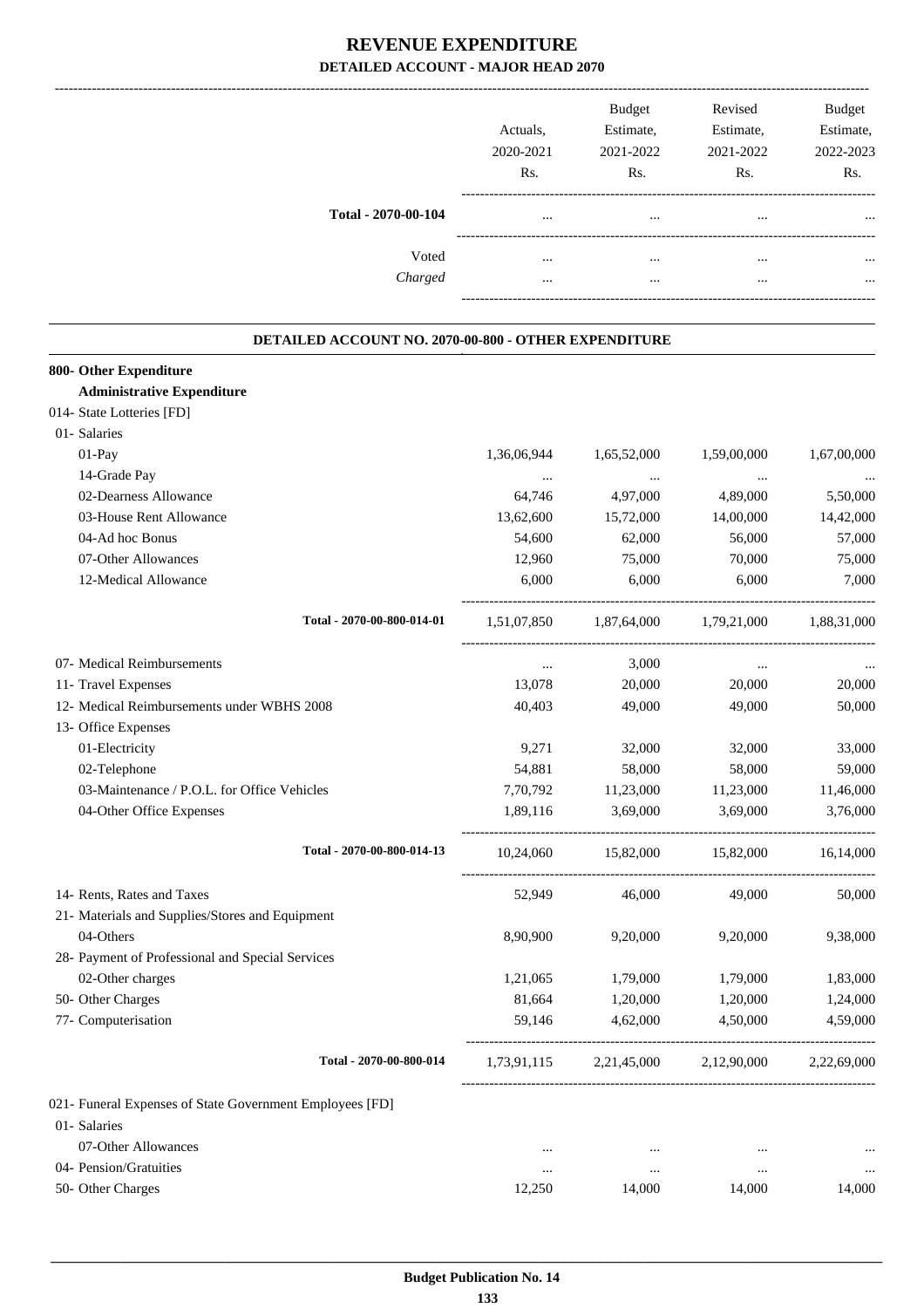|                                                                                                                        | Actuals,<br>2020-2021<br>Rs. | Budget<br>Estimate,<br>2021-2022<br>Rs. | Revised<br>Estimate,<br>2021-2022<br>Rs.                    | <b>Budget</b><br>Estimate,<br>2022-2023<br>Rs. |
|------------------------------------------------------------------------------------------------------------------------|------------------------------|-----------------------------------------|-------------------------------------------------------------|------------------------------------------------|
| Total - 2070-00-800-021                                                                                                |                              | 12,250 14,000                           | 14,000                                                      | 14,000                                         |
| 042- Expenditure relating to 15th Finance Commission [FD]<br>28- Payment of Professional and Special Services          |                              |                                         |                                                             |                                                |
| 02-Other charges                                                                                                       | $\cdots$                     |                                         |                                                             |                                                |
| 50- Other Charges                                                                                                      | $\cdots$                     | 1,52,00,000                             | $\cdots$                                                    |                                                |
| Total - 2070-00-800-042                                                                                                | $\cdots$                     | 1,52,00,000                             | $\cdots$                                                    |                                                |
| <b>Total - Administrative Expenditure</b>                                                                              |                              |                                         | 1,74,03,365 3,73,59,000 2,13,04,000 2,22,83,000             |                                                |
|                                                                                                                        |                              |                                         |                                                             |                                                |
| <b>State Development Schemes</b><br>008- Computerization of the process of State Lotteries [FD]<br>77- Computerisation |                              |                                         |                                                             |                                                |
| 009- Site Preparation for comupterisation of State Lotteries [FD]                                                      |                              |                                         |                                                             |                                                |
| 27- Minor Works/ Maintenance                                                                                           |                              |                                         |                                                             |                                                |
| Total - 2070-00-800                                                                                                    | 1,74,03,365                  | 3,73,59,000                             | 2,13,04,000                                                 | 2,22,83,000                                    |
| Voted<br>Charged                                                                                                       | $\cdots$                     | $\cdots$                                | 1,74,03,365 3,73,59,000 2,13,04,000 2,22,83,000<br>$\cdots$ |                                                |
| <b>DETAILED ACCOUNT NO. 2070 - DEDUCT RECOVERIES IN REDUCTION OF EXPENDITURE</b>                                       |                              |                                         |                                                             |                                                |
|                                                                                                                        |                              |                                         |                                                             |                                                |
| 104- Vigilance                                                                                                         |                              |                                         |                                                             |                                                |
| Administrative Expenditure<br>003-Revenue Intelligence Directorate [FD]<br>70-Deduct Recoveries                        |                              |                                         |                                                             |                                                |
| 01-Others                                                                                                              | $\cdots$                     | $\cdots$                                | $\cdots$                                                    |                                                |
| 02-W.B.H.S. 2008                                                                                                       |                              | $\cdots$                                | $\cdots$                                                    |                                                |
| Total - 104 - Deduct - Recoveries                                                                                      | $\cdots$                     | $\cdots$                                | $\cdots$                                                    |                                                |
| 105- Special Commissions of Enquiry                                                                                    |                              |                                         |                                                             |                                                |
| Administrative Expenditure                                                                                             |                              |                                         |                                                             |                                                |
| 006-Pay Commission [FD]                                                                                                |                              |                                         |                                                             |                                                |
| 70-Deduct Recoveries                                                                                                   |                              |                                         |                                                             |                                                |
| 01-Others                                                                                                              | $\cdots$                     | $\cdots$                                | $\cdots$                                                    |                                                |
| 02-W.B.H.S. 2008                                                                                                       | $\cdots$                     | $\cdots$                                | $\cdots$                                                    | $\ddotsc$                                      |
| 015-Pay Review Committee (Technical) [FD]                                                                              |                              |                                         |                                                             |                                                |
| 70-Deduct Recoveries                                                                                                   |                              |                                         |                                                             |                                                |
| 01-Others                                                                                                              | $\cdots$                     |                                         |                                                             |                                                |
| 02-W.B.H.S. 2008                                                                                                       | $\cdots$                     | $\cdots$                                | $\cdots$                                                    | $\cdots$                                       |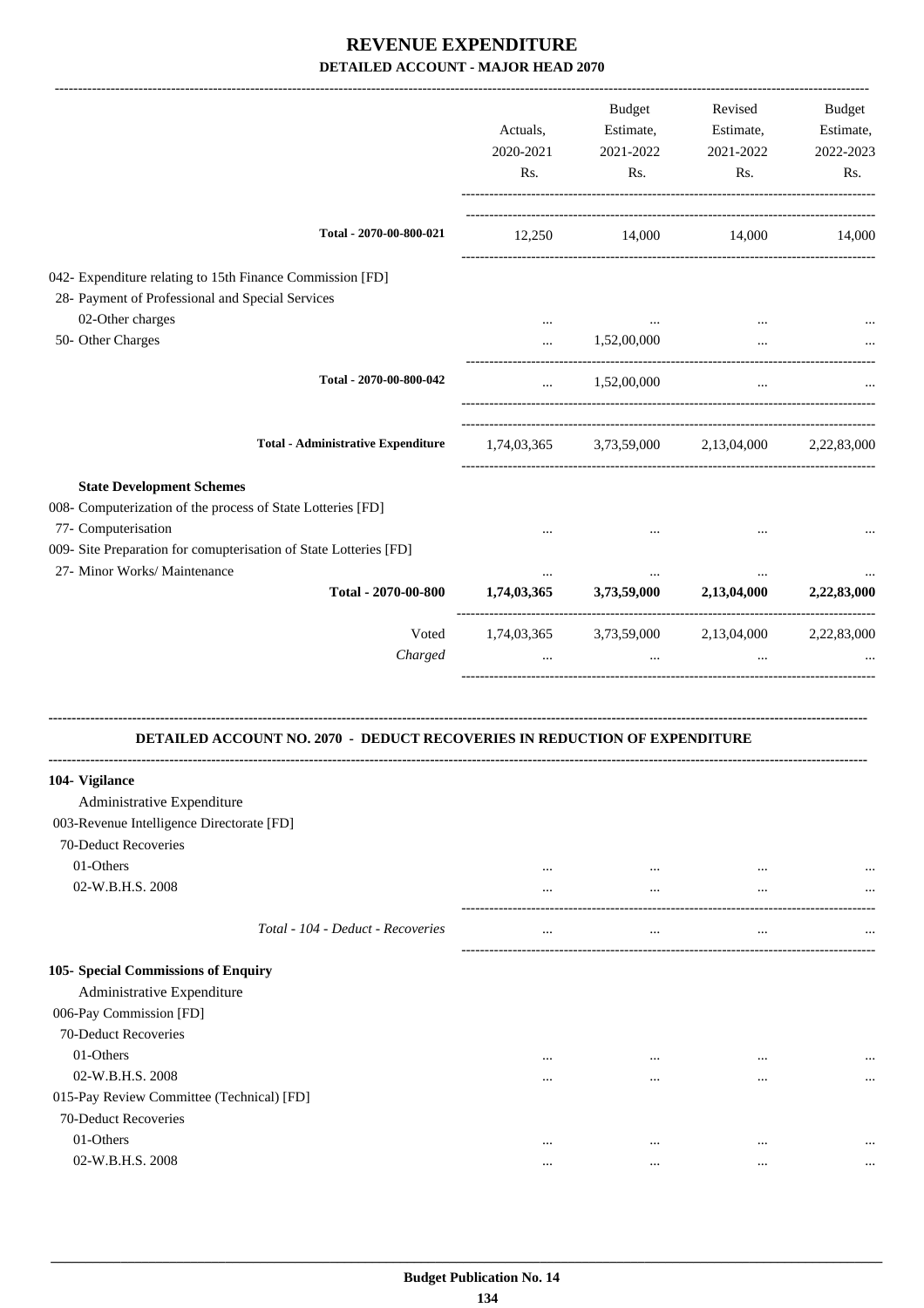|                                                         | Actuals,<br>2020-2021<br>Rs. | <b>Budget</b><br>Estimate,<br>2021-2022<br>Rs. | Revised<br>Estimate,<br>2021-2022<br>Rs. | <b>Budget</b><br>Estimate,<br>2022-2023<br>Rs. |
|---------------------------------------------------------|------------------------------|------------------------------------------------|------------------------------------------|------------------------------------------------|
| Total - 105 - Deduct - Recoveries                       |                              |                                                |                                          |                                                |
| 800- Other Expenditure                                  |                              |                                                |                                          |                                                |
| Administrative Expenditure                              |                              |                                                |                                          |                                                |
| 014-State Lotteries [FD]                                |                              |                                                |                                          |                                                |
| 70-Deduct Recoveries                                    |                              |                                                |                                          |                                                |
| 01-Others                                               | $\cdots$                     | $-1,000$                                       | $-1,000$                                 | $-1,000$                                       |
| 02-W.B.H.S. 2008                                        | $\cdot$ $\cdot$              | $\cdots$                                       | $\cdots$                                 |                                                |
| 021-Funeral Expenses of State Government Employees [FD] |                              |                                                |                                          |                                                |
| 70-Deduct Recoveries                                    |                              |                                                |                                          |                                                |
| 01-Others                                               | $\ddotsc$                    | $\ddotsc$                                      | $\ddotsc$                                |                                                |
| 02-W.B.H.S. 2008                                        | $\cdots$                     | $\cdots$                                       | $\cdots$                                 |                                                |
| Total - 800 - Deduct - Recoveries                       | $\cdots$                     | $-1,000$                                       | $-1,000$                                 | $-1,000$                                       |
| 911- Deduct Recoveries of Overpayments                  |                              |                                                |                                          |                                                |
| Administrative Expenditure                              |                              |                                                |                                          |                                                |
| 021-Funeral expenses of State Government employees [FD] |                              |                                                |                                          |                                                |
| 70-Deduct Recoveries                                    |                              |                                                |                                          |                                                |
| 01-Others                                               |                              |                                                | $\ddotsc$                                |                                                |
| 02-W.B.H.S. 2008                                        |                              | $\cdots$                                       | $\ddotsc$                                |                                                |
| Total - 911 - Deduct - Recoveries                       |                              |                                                |                                          |                                                |
| Total - 2070 - Deduct - Recoveries                      | $\cdots$                     | $-1,000$                                       | $-1,000$                                 | $-1,000$                                       |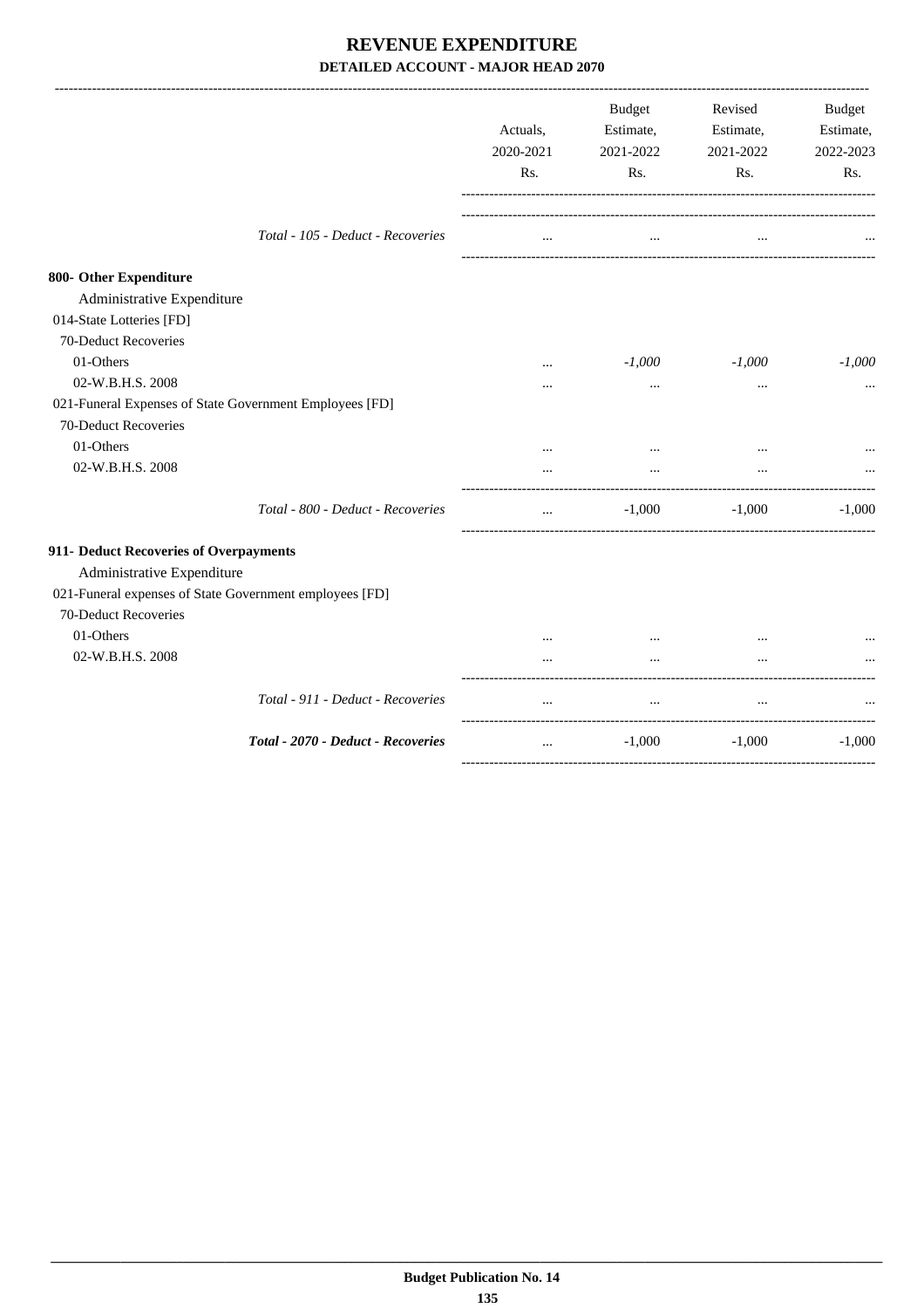## **REVENUE EXPENDITURE**

#### **DEMAND No. 18**

**Finance Department**

#### **A. General Services - (e) Pensions and Miscellaneous General Services**

#### **Head of Account : 2071 - Pensions and Other Retirement Benefits**

| Voted Rs. 23026, 36, 15, 000                                                                |                         | Charged Rs. 9,89,67,000    |                                                                         |                       | Total Rs. 23036,25,82,000 |
|---------------------------------------------------------------------------------------------|-------------------------|----------------------------|-------------------------------------------------------------------------|-----------------------|---------------------------|
|                                                                                             |                         |                            |                                                                         | Voted Rs. Charged Rs. | Total Rs.                 |
| <b>Gross Expenditure</b><br><b>Deduct - Recoveries</b>                                      |                         |                            | 23026,36,15,000 9,89,67,000 23036,25,82,000<br>$-38,50,91,000$          | -10,000               | $-38,51,01,000$           |
| <b>Net Expenditure</b>                                                                      |                         |                            | 22987,85,24,000 9,89,57,000 22997,74,81,000                             |                       |                           |
|                                                                                             | <b>ABSTRACT ACCOUNT</b> | <b>REVENUE EXPENDITURE</b> |                                                                         |                       |                           |
|                                                                                             |                         |                            | Budget                                                                  | Revised               | Budget                    |
|                                                                                             |                         | Actuals,                   |                                                                         | Estimate, Estimate,   | Estimate,                 |
|                                                                                             |                         | 2020-2021                  | 2021-2022                                                               | 2021-2022             | 2022-2023                 |
|                                                                                             |                         | Rs.                        |                                                                         | Rs.<br>Rs.            | Rs.                       |
| $01 - CIVIL$<br>101- Superannuation and Retirement allowances<br>Administrative Expenditure |                         |                            | 7738,25,99,740 7634,86,19,000 8013,99,59,000 8210,71,09,000             |                       |                           |
|                                                                                             |                         |                            | Total - 101 7738,25,99,740 7634,86,19,000 8013,99,59,000 8210,71,09,000 |                       |                           |
| 102- Commuted value of Pensions                                                             |                         |                            |                                                                         |                       |                           |
| Administrative Expenditure                                                                  |                         |                            | 675,28,52,001 605,07,52,000 797,79,00,000 800,00,00,000                 |                       |                           |
|                                                                                             |                         |                            | Total - 102 675,28,52,001 605,07,52,000 797,79,00,000                   |                       | 800,00,00,000             |
| 103- Compassionate allowances<br>Administrative Expenditure                                 |                         | 11,63,879                  | 6,39,000                                                                | 12,00,000             | 12,00,000                 |
|                                                                                             | <b>Total - 103</b>      | 11,63,879                  | 6,39,000                                                                | 12,00,000             | 12,00,000                 |
| 104- Gratuities                                                                             |                         |                            |                                                                         |                       |                           |
| Administrative Expenditure                                                                  | <b>Voted</b>            |                            | 626,50,08,236 918,36,14,000 762,10,00,000 881,01,00,000                 |                       |                           |
|                                                                                             | Charged                 |                            | $1,50,719$ $1,77,000$                                                   |                       | 1,67,000                  |
|                                                                                             |                         |                            | Total - 104 626,51,58,955 918,36,14,000 762,11,77,000 881,02,67,000     |                       |                           |
| 105- Family Pension                                                                         |                         |                            |                                                                         |                       |                           |
| Administrative Expenditure                                                                  |                         |                            | 2017, 34, 26, 242 2001, 14, 40, 000 2143, 20, 00, 000 2230, 69, 00, 000 |                       |                           |
|                                                                                             |                         |                            | Total - 105 2017,34,26,242 2001,14,40,000 2143,20,00,000 2230,69,00,000 |                       |                           |
| 106- Pensionary Charges in respect of High Court Judges                                     |                         |                            |                                                                         |                       |                           |
| Administrative Expenditure                                                                  | <b>Voted</b>            | 33,97,338                  | 1,48,85,000                                                             | 1,50,00,000           | 1,50,00,000               |
|                                                                                             | Charged                 | 7,08,63,502                | 9,70,00,000                                                             | 9,85,00,000           | 9,88,00,000               |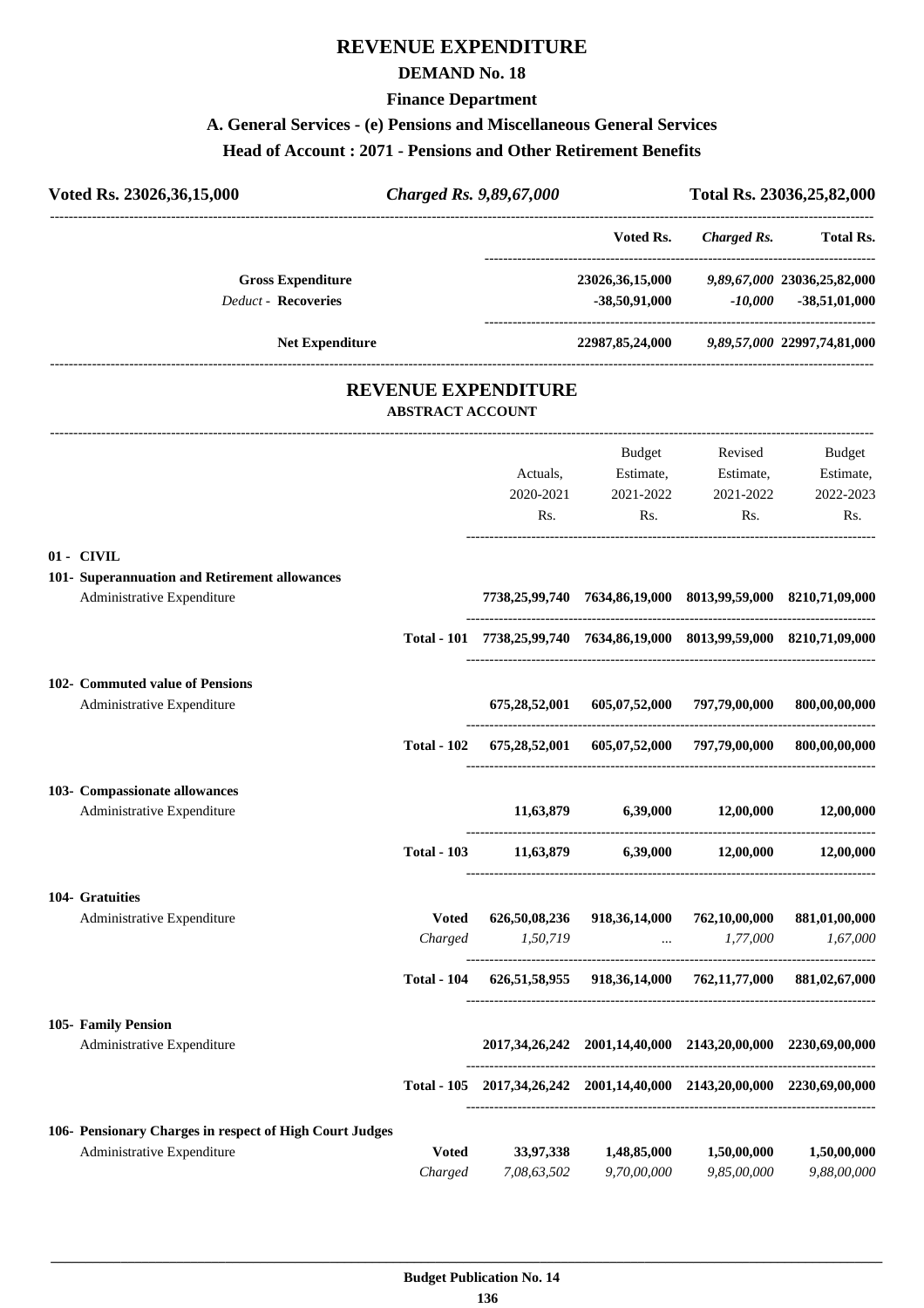#### **REVENUE EXPENDITURE ABSTRACT ACCOUNT**

|                                                                |                                                                                                 |                                                                         | <b>Budget</b>                                                                                       | Revised             | Budget        |
|----------------------------------------------------------------|-------------------------------------------------------------------------------------------------|-------------------------------------------------------------------------|-----------------------------------------------------------------------------------------------------|---------------------|---------------|
|                                                                |                                                                                                 | Actuals,                                                                |                                                                                                     | Estimate, Estimate, | Estimate,     |
|                                                                |                                                                                                 |                                                                         |                                                                                                     |                     |               |
|                                                                |                                                                                                 | 2020-2021                                                               | 2021-2022                                                                                           | 2021-2022           | 2022-2023     |
|                                                                |                                                                                                 | Rs.                                                                     | Rs.                                                                                                 | Rs.                 | Rs.           |
|                                                                | <b>Total - 106</b>                                                                              |                                                                         | 7,42,60,840 11,18,85,000 11,35,00,000 11,38,00,000                                                  |                     |               |
|                                                                |                                                                                                 |                                                                         |                                                                                                     |                     |               |
|                                                                | 108- Contributions to Provident Funds<br>Administrative Expenditure                             |                                                                         | and the control of the con-                                                                         |                     |               |
|                                                                | <b>Total - 108</b>                                                                              | $\cdots$                                                                | the contract of the contract of the contract of the contract of the contract of the contract of the | $\cdots$            |               |
|                                                                | 109- Pensions to employees of State Aided Educational Institutions                              |                                                                         |                                                                                                     |                     |               |
|                                                                | Administrative Expenditure                                                                      |                                                                         | 8658,71,45,096 8338,89,82,000 8992,00,00,000 9021,47,00,000                                         |                     |               |
|                                                                |                                                                                                 | Total - 109 8658,71,45,096 8338,89,82,000 8992,00,00,000 9021,47,00,000 |                                                                                                     |                     |               |
|                                                                | 110- Pension to employees of Local bodies                                                       |                                                                         |                                                                                                     |                     |               |
| Administrative Expenditure<br><b>State Development Schemes</b> |                                                                                                 |                                                                         | 948,11,56,342 811,03,54,000 1058,83,00,000 1057,44,00,000                                           |                     |               |
|                                                                | <b>Total - 110</b>                                                                              |                                                                         | 948,11,56,342 811,03,54,000 1058,83,00,000 1057,44,00,000                                           |                     |               |
|                                                                | 111- Pensions to Legislators                                                                    |                                                                         |                                                                                                     |                     |               |
|                                                                | Administrative Expenditure                                                                      |                                                                         | 9,68,45,021 12,29,19,000 12,50,00,000 12,50,00,000                                                  |                     |               |
|                                                                | <b>Total - 111</b>                                                                              |                                                                         | 9,68,45,021 12,29,19,000 12,50,00,000 12,50,00,000                                                  |                     |               |
|                                                                | 112- Equated payment of Sterling pension transferred from capital<br>Administrative Expenditure |                                                                         | and the contract of the contract of                                                                 |                     |               |
|                                                                | <b>Total - 112</b>                                                                              |                                                                         |                                                                                                     |                     |               |
|                                                                | 115- Leave Encashment Benefits                                                                  |                                                                         |                                                                                                     |                     |               |
|                                                                | Administrative Expenditure                                                                      |                                                                         | 570,79,13,968 726,09,89,000 563,20,00,000 585,73,00,000                                             |                     |               |
|                                                                | <b>Total - 115</b>                                                                              |                                                                         | 570,79,13,968 726,09,89,000 563,20,00,000 585,73,00,000                                             |                     |               |
|                                                                | 117- Contribution for Defined Contribution Pension Scheme                                       |                                                                         |                                                                                                     |                     |               |
|                                                                | Administrative Expenditure                                                                      |                                                                         | 5,20,47,565 5,59,98,000 5,92,00,000 6,14,00,000                                                     |                     |               |
|                                                                | <b>Total - 117</b>                                                                              |                                                                         | 5,20,47,565 5,59,98,000 5,92,00,000 6,14,00,000                                                     |                     |               |
|                                                                | 200- Other Pensions                                                                             |                                                                         |                                                                                                     |                     |               |
|                                                                | Administrative Expenditure                                                                      |                                                                         | 2,24,58,838 3,39,09,000 3,68,00,000                                                                 |                     | 3,82,00,000   |
|                                                                |                                                                                                 | Total - 200 2,24,58,838 3,39,09,000 3,68,00,000 3,82,00,000             |                                                                                                     |                     |               |
|                                                                | 800- Other Expenditure                                                                          |                                                                         |                                                                                                     |                     |               |
|                                                                | Administrative Expenditure                                                                      | 171, 18, 26, 942                                                        | 208, 67, 31, 000                                                                                    | 212,23,00,000       | 215,23,06,000 |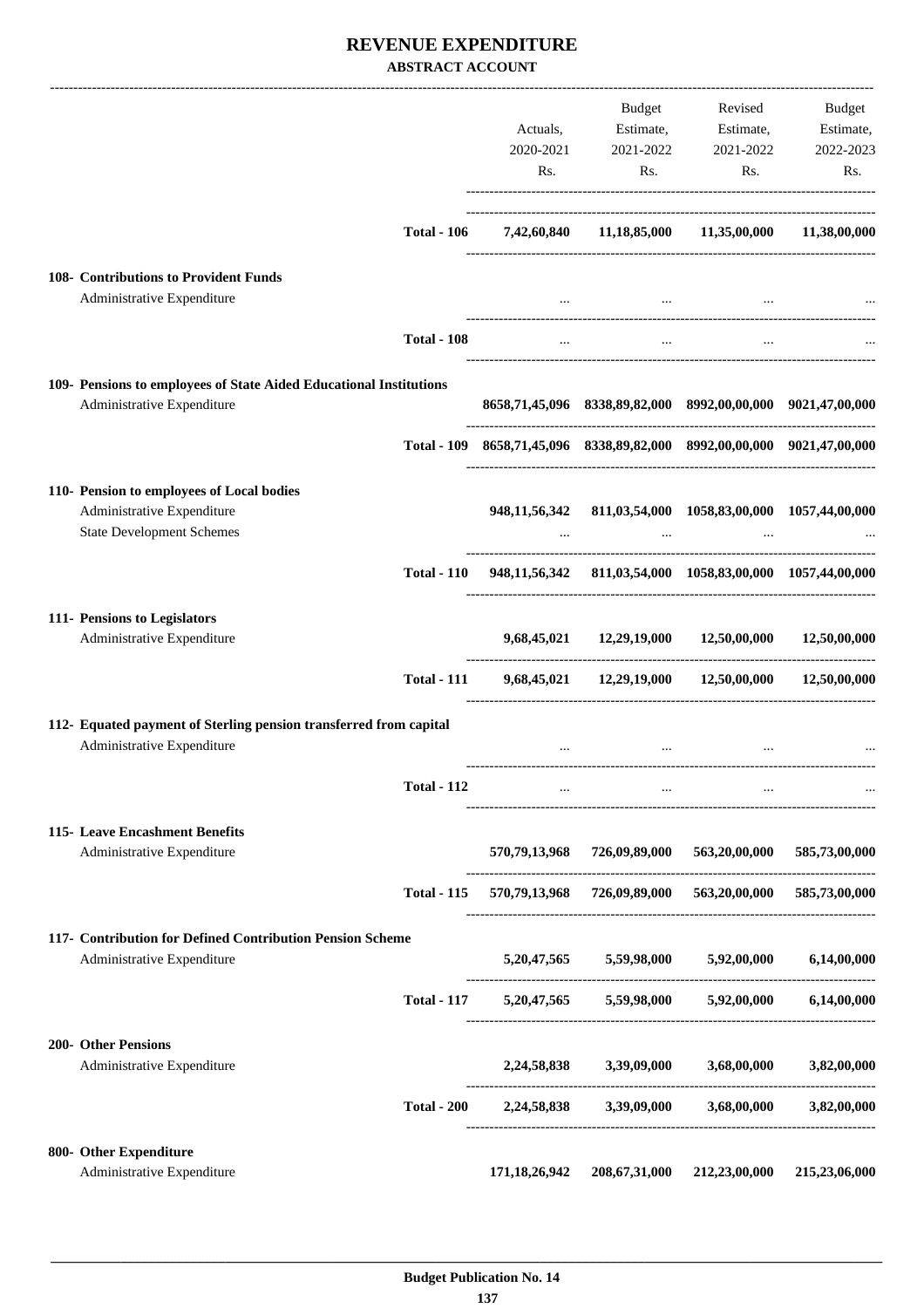#### **REVENUE EXPENDITURE ABSTRACT ACCOUNT**

|     | Budget Revised Budget                                                 |           |                                                                                                                                                                                                                                     |
|-----|-----------------------------------------------------------------------|-----------|-------------------------------------------------------------------------------------------------------------------------------------------------------------------------------------------------------------------------------------|
|     | Actuals, Estimate, Estimate, Estimate,                                |           |                                                                                                                                                                                                                                     |
|     | 2021-2022 2021-2022 2022-2023                                         | 2020-2021 |                                                                                                                                                                                                                                     |
| Rs. | Rs.<br>$\mathbf{Rs.}$                                                 | Rs.       |                                                                                                                                                                                                                                     |
|     | Total - 800 171,18,26,942 208,67,31,000 212,23,00,000 215,23,06,000   |           |                                                                                                                                                                                                                                     |
|     |                                                                       |           | Grand Total - Gross 21430,88,55,429 21276,68,31,000 22576,93,36,000 23036,25,82,000                                                                                                                                                 |
|     | Voted 21423,78,41,208 21266,98,31,000 22567,06,59,000 23026,36,15,000 |           |                                                                                                                                                                                                                                     |
|     | Charged 7,10,14,221 9,70,00,000 9,86,77,000 9,89,67,000               |           |                                                                                                                                                                                                                                     |
|     |                                                                       |           | Administrative Expenditure 21430,88,55,429 21276,68,31,000 22576,93,36,000 23036,25,82,000                                                                                                                                          |
|     | Voted 21423,78,41,208 21266,98,31,000 22567,06,59,000 23026,36,15,000 |           |                                                                                                                                                                                                                                     |
|     | Charged 7,10,14,221 9,70,00,000 9,86,77,000 9,89,67,000               |           |                                                                                                                                                                                                                                     |
|     |                                                                       |           | State Development Schemes <b>Example 20</b> and the contract of the contract of the contract of the contract of the contract of the contract of the contract of the contract of the contract of the contract of the contract of the |
|     |                                                                       |           | Deduct Recoveries -37,14,93,604 -14,00,12,000 -38,51,01,000 -38,51,01,000                                                                                                                                                           |
|     | Voted -37,14,93,604 -14,00,02,000 -38,50,91,000 -38,50,91,000         |           |                                                                                                                                                                                                                                     |
|     | Charged  - 10,000 - 10,000 - 10,000                                   |           |                                                                                                                                                                                                                                     |
|     |                                                                       |           | Grand Total - Net 21393,73,61,825 21262,68,19,000 22538,42,35,000 22997,74,81,000                                                                                                                                                   |
|     | Voted 21386,63,47,604 21252,98,29,000 22528,55,68,000 22987,85,24,000 |           |                                                                                                                                                                                                                                     |
|     | Charged 7,10,14,221 9,69,90,000 9,86,67,000 9,89,57,000               |           |                                                                                                                                                                                                                                     |
|     |                                                                       |           |                                                                                                                                                                                                                                     |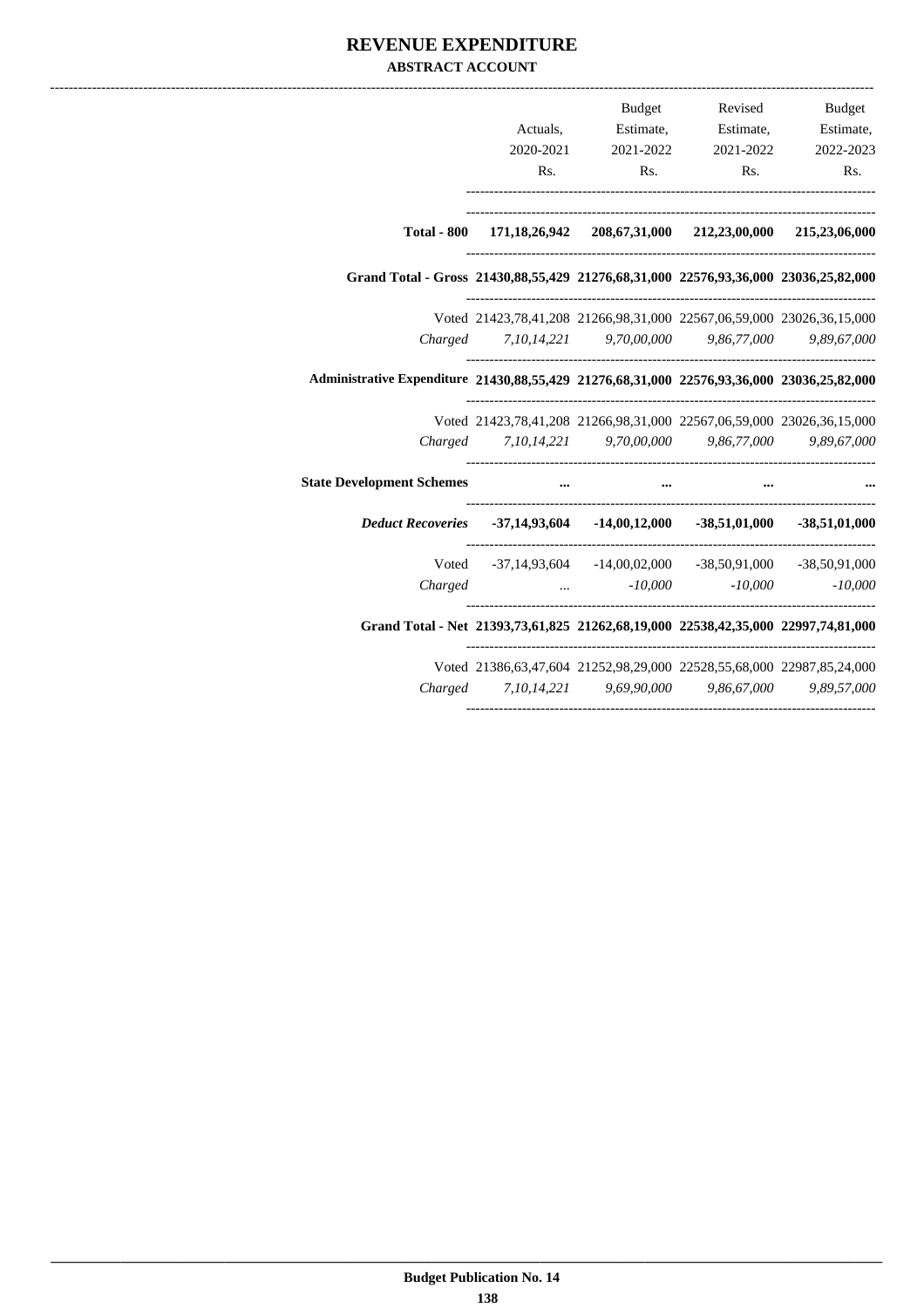-------------------------------------------------------------------------------------------------------------------------------------------------------------------------------

|                                                                             | Actuals,<br>2020-2021<br>Rs. | <b>Budget</b><br>Estimate,<br>2021-2022<br>Rs. | Revised<br>Estimate,<br>2021-2022<br>Rs.     | <b>Budget</b><br>Estimate,<br>2022-2023<br>Rs. |
|-----------------------------------------------------------------------------|------------------------------|------------------------------------------------|----------------------------------------------|------------------------------------------------|
| DETAILED ACCOUNT NO. 2071-01-101 - SUPERANNUATION AND RETIREMENT ALLOWANCES |                              |                                                |                                              |                                                |
| 01 - CIVIL                                                                  |                              |                                                |                                              |                                                |
| 101- Superannuation and Retirement allowances                               |                              |                                                |                                              |                                                |
| <b>Administrative Expenditure</b>                                           |                              |                                                |                                              |                                                |
| 001- Payments to Central Government on account of pensions                  |                              |                                                |                                              |                                                |
| payable to officers appointed by the Secretary of State (Charged)<br>[FD]   |                              |                                                |                                              |                                                |
| 04- Pension/Gratuities                                                      | 6,61,030                     | 18,13,000                                      | 9,00,000                                     | 9,50,000                                       |
| Total - 2071-01-101-001                                                     | 6,61,030                     | 18,13,000                                      | 9,00,000                                     | 9,50,000                                       |
|                                                                             |                              |                                                |                                              |                                                |
| 002- Pensionary charges of the Oriental Gas Company Undertakings            |                              |                                                |                                              |                                                |
| [FD]<br>04- Pension/Gratuities                                              | 42,831                       | 59,000                                         | 59,000                                       | 59,000                                         |
|                                                                             |                              |                                                |                                              |                                                |
| Total - 2071-01-101-002                                                     | 42,831                       | 59,000                                         | 59,000                                       | 59,000                                         |
| 003- Pre-Partition Pensions transferred from East Pakistan [FD]             |                              |                                                |                                              |                                                |
| 04- Pension/Gratuities                                                      |                              |                                                | $\cdots$                                     |                                                |
| 004- Post-Partition Pensions transferred from east Pakistan [FD]            |                              |                                                |                                              |                                                |
| 04- Pension/Gratuities                                                      |                              |                                                |                                              |                                                |
| 005- Other pensions [FD]                                                    |                              |                                                |                                              |                                                |
| 04- Pension/Gratuities                                                      |                              | 7738,18,95,879 7634,67,47,000 8013,90,00,000   |                                              | 8210,61,00,000                                 |
| 12- Medical Reimbursements under WBHS 2008                                  | $\cdots$                     | $\cdots$                                       | $\cdots$                                     |                                                |
| Total - 2071-01-101-005                                                     |                              |                                                | 7738,18,95,879 7634,67,47,000 8013,90,00,000 | 8210,61,00,000                                 |
|                                                                             |                              |                                                |                                              |                                                |
| <b>Total - Administrative Expenditure</b>                                   | 7738,25,99,740               | 7634,86,19,000                                 | 8013,99,59,000                               | 8210,71,09,000                                 |
| Total - 2071-01-101                                                         | 7738,25,99,740               | 7634,86,19,000                                 | 8013,99,59,000                               | 8210,71,09,000                                 |
| Voted                                                                       | 7738,25,99,740               | 7634,86,19,000                                 | 8013,99,59,000                               | 8210,71,09,000                                 |
| Charged                                                                     |                              | $\cdots$                                       |                                              |                                                |
|                                                                             |                              |                                                |                                              |                                                |

#### **DETAILED ACCOUNT NO. 2071-01-102 - COMMUTED VALUE OF PENSIONS**

| 01 - CIVIL                                                  |               |               |               |               |
|-------------------------------------------------------------|---------------|---------------|---------------|---------------|
| 102- Commuted value of Pensions                             |               |               |               |               |
| <b>Administrative Expenditure</b>                           |               |               |               |               |
| 001- Fund Required for Payment of Commuted Value of Pension |               |               |               |               |
| [FD]                                                        |               |               |               |               |
| 04- Pension/Gratuities                                      | 675.28.52.001 | 605.07.52.000 | 797.79.00.000 | 800,00,00,000 |
| 12- Medical Reimbursements under WBHS 2008                  | $\cdots$      |               |               | $\cdots$      |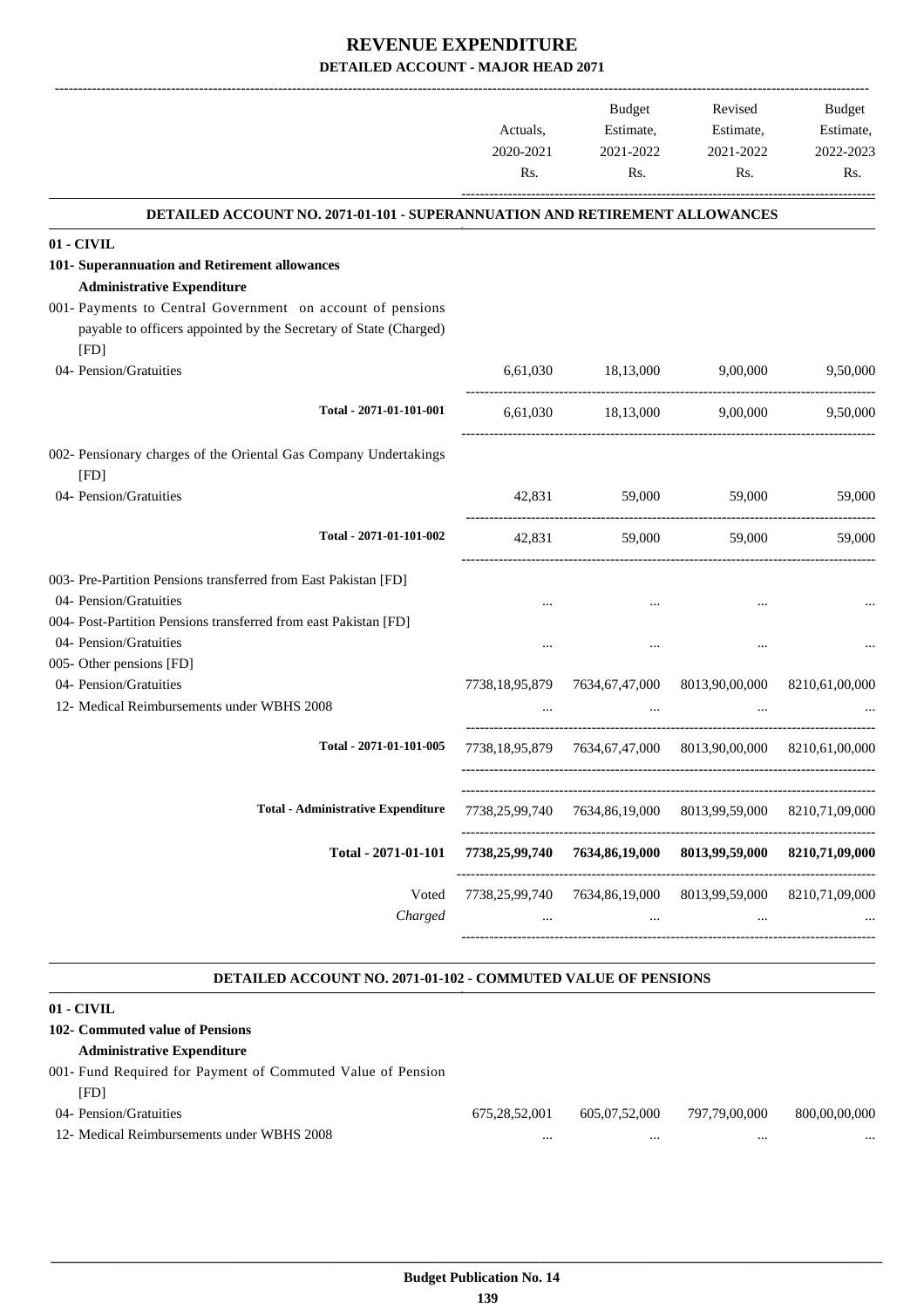|                     | Actuals.<br>2020-2021<br>R <sub>s</sub> . | <b>Budget</b><br>Estimate,<br>2021-2022<br>R <sub>s</sub> . | Revised<br>Estimate,<br>2021-2022<br>Rs. | <b>Budget</b><br>Estimate,<br>2022-2023<br>Rs. |
|---------------------|-------------------------------------------|-------------------------------------------------------------|------------------------------------------|------------------------------------------------|
|                     | 675,28,52,001                             | 605,07,52,000                                               | 797,79,00,000                            | 800,00,00,000                                  |
| Total - 2071-01-102 | 675,28,52,001                             | 605,07,52,000                                               | 797,79,00,000                            | 800,00,00,000                                  |
| Voted<br>Charged    | 675,28,52,001<br>$\cdots$                 | 605,07,52,000<br>$\cdots$                                   | 797,79,00,000<br>                        | 800,00,00,000<br>                              |
|                     | <b>Total - Administrative Expenditure</b> |                                                             |                                          |                                                |

.

.

#### **DETAILED ACCOUNT NO. 2071-01-103 - COMPASSIONATE ALLOWANCES .**

| $01 - CIVIL$                                                     |           |          |           |           |
|------------------------------------------------------------------|-----------|----------|-----------|-----------|
| 103- Compassionate allowances                                    |           |          |           |           |
| <b>Administrative Expenditure</b>                                |           |          |           |           |
| 001- Requirement of Fund for Payment on Compassionate Cases [FD] |           |          |           |           |
| 04- Pension/Gratuities                                           | 11,63,879 | 6,39,000 | 12,00,000 | 12,00,000 |
| 07- Medical Reimbursements                                       | $\cdots$  | $\cdots$ | $\cdots$  |           |
| Total - 2071-01-103-001                                          | 11,63,879 | 6,39,000 | 12,00,000 | 12,00,000 |
| 002- Interim Allowance to Retired Employees [FD]                 |           |          |           |           |
| 04- Pension/Gratuities                                           | $\cdots$  | $\cdots$ | $\cdots$  | $\cdots$  |
| 50- Other Charges                                                | $\cdots$  | $\cdots$ | $\cdots$  |           |
| <b>Total - Administrative Expenditure</b>                        | 11,63,879 | 6,39,000 | 12,00,000 | 12,00,000 |
| Total - 2071-01-103                                              | 11,63,879 | 6,39,000 | 12,00,000 | 12,00,000 |
| Voted                                                            | 11,63,879 | 6,39,000 | 12,00,000 | 12,00,000 |
| Charged                                                          | $\cdots$  | $\cdots$ | $\cdots$  |           |
|                                                                  |           |          |           |           |

#### **DETAILED ACCOUNT NO. 2071-01-104 - GRATUITIES .**

| 01 . | - CIVIL |  |
|------|---------|--|
|      |         |  |

## **104- Gratuities Administrative Expenditure** 001- Ordinary gratuities [FD] 04- Pension/Gratuities 60,00,000 60,00,000 60,00,000 60,00,000 60,00,000 60,00,000 60,00,000 60,00,000 60,00,000 60,00,000 60,00,000 60,00,000 60,00,000 60,00,000 60,00,000 60,00,000 60,00,000 60,00,000 60,00,000 60,00,000 ---------------------------------------------------------------------------------------- **Total - 2071-01-104-001** 59,57,782 8,93,000 60,00,000 60,00,000 ----------------------------------------------------------------------------------------- 002- Compassionate Gratuity [FD] 04- Pension/Gratuities ... 7,00,000 ... ... ---------------------------------------------------------------------------------------- **Total - 2071-01-104-002** ... 7,00,000 ... ... ... ... ... ... -----------------------------------------------------------------------------------------

003- Retiring gratuity [FD]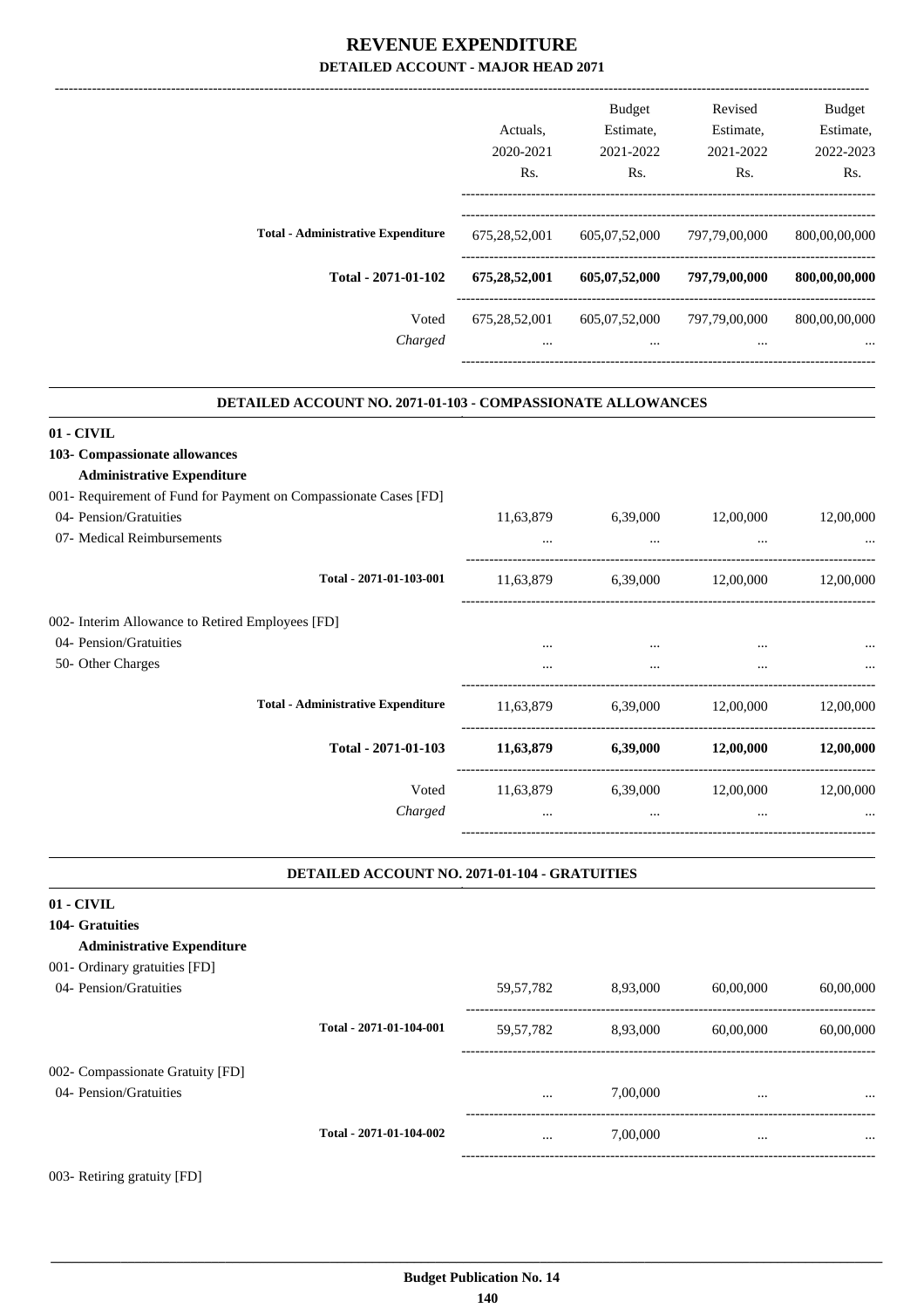|                                                                                                                               | Actuals,<br>2020-2021<br>Rs. | Budget<br>Estimate,<br>2021-2022<br>Rs. | Revised<br>Estimate,<br>2021-2022<br>Rs.            | Budget<br>Estimate,<br>2022-2023<br>Rs. |
|-------------------------------------------------------------------------------------------------------------------------------|------------------------------|-----------------------------------------|-----------------------------------------------------|-----------------------------------------|
| 04- Pension/Gratuities<br>Voted                                                                                               | 546, 22, 66, 938             | 805,87,56,000                           | 629,42,00,000                                       | 741,76,00,000                           |
| Charged                                                                                                                       | 1,50,719                     | $\cdots$                                | 1,77,000                                            | 1,67,000                                |
| 07- Medical Reimbursements                                                                                                    |                              |                                         |                                                     |                                         |
| 12- Medical Reimbursements under WBHS 2008                                                                                    | $\cdots$                     | $\cdots$                                | $\cdots$                                            |                                         |
| Total - 2071-01-104-003                                                                                                       | 546, 24, 17, 657             | 805,87,56,000                           | 629,43,77,000                                       | 741,77,67,000                           |
| Voted                                                                                                                         | 546,05,46,971                |                                         | 805,87,56,000 629,24,00,000                         | 741,58,00,000                           |
| Charged                                                                                                                       | 1,50,719                     | $\cdots$                                | 1,77,000                                            | 1,67,000                                |
| 004- Death gratuity [FD]                                                                                                      |                              |                                         |                                                     |                                         |
| 04- Pension/Gratuities                                                                                                        | 45,54,02,269                 |                                         | 80,14,69,000 89,28,00,000                           | 92,85,00,000                            |
| 12- Medical Reimbursements under WBHS 2008                                                                                    |                              |                                         |                                                     |                                         |
| Total - 2071-01-104-004                                                                                                       |                              |                                         | 45,54,02,269 80,14,69,000 89,28,00,000              | 92,85,00,000                            |
| 005- Payment of Gratuity to part time teachears attached to<br>Government Homoeopathic Medical Colleges and Hospitals<br>[FD] |                              |                                         |                                                     |                                         |
| 04- Pension/Gratuities                                                                                                        |                              | 27,00,000                               | 20,00,000                                           | 20,00,000                               |
| Total - 2071-01-104-005                                                                                                       |                              | 27,00,000                               | 20,00,000                                           | 20,00,000                               |
| 007- Payment of gratuity to Part Time Teachers (PTT) and<br>Contractual Whole Time Teacher (CWTT) [FD]                        |                              |                                         |                                                     |                                         |
| 04- Pension/Gratuities                                                                                                        | 7,00,000                     | 3,00,000                                | 20,00,000                                           | 20,00,000                               |
| Total - 2071-01-104-007                                                                                                       | 7,00,000                     | 3,00,000                                | 20,00,000                                           | 20,00,000                               |
| 008- Payment of Gratuity to Contractual/Casual/Daily rated Workers<br>engaged in Government Offices [FD]                      |                              |                                         |                                                     |                                         |
| 04- Pension/Gratuities                                                                                                        |                              |                                         | 2,05,81,247 1,46,96,000 4,00,00,000                 | 5,00,00,000                             |
| Total - 2071-01-104-008                                                                                                       |                              |                                         | 2,05,81,247 1,46,96,000 4,00,00,000 5,00,00,000     |                                         |
| 009- Payment of Terminal Benefit to Anganwadi Workers &<br>Anganwadi Healpers [FD]                                            |                              |                                         |                                                     |                                         |
| 04- Pension/Gratuities                                                                                                        |                              |                                         | 32,01,00,000 30,00,00,000 38,00,00,000 40,00,00,000 |                                         |
| Total - 2071-01-104-009                                                                                                       |                              |                                         | 32,01,00,000 30,00,00,000 38,00,00,000 40,00,00,000 |                                         |
| 010- Payment of Gratuity to State Aided College Teachers (SACT) of<br>State-aided Govt / Non-Govt Colleges [FD]               |                              |                                         |                                                     |                                         |
| 04- Pension/Gratuities                                                                                                        | $\mathbf{1}$                 |                                         | 41,00,000 40,00,000                                 | 40,00,000                               |
| Total - 2071-01-104-010                                                                                                       |                              |                                         | 41,00,000 40,00,000                                 | 40,00,000                               |
|                                                                                                                               |                              |                                         |                                                     |                                         |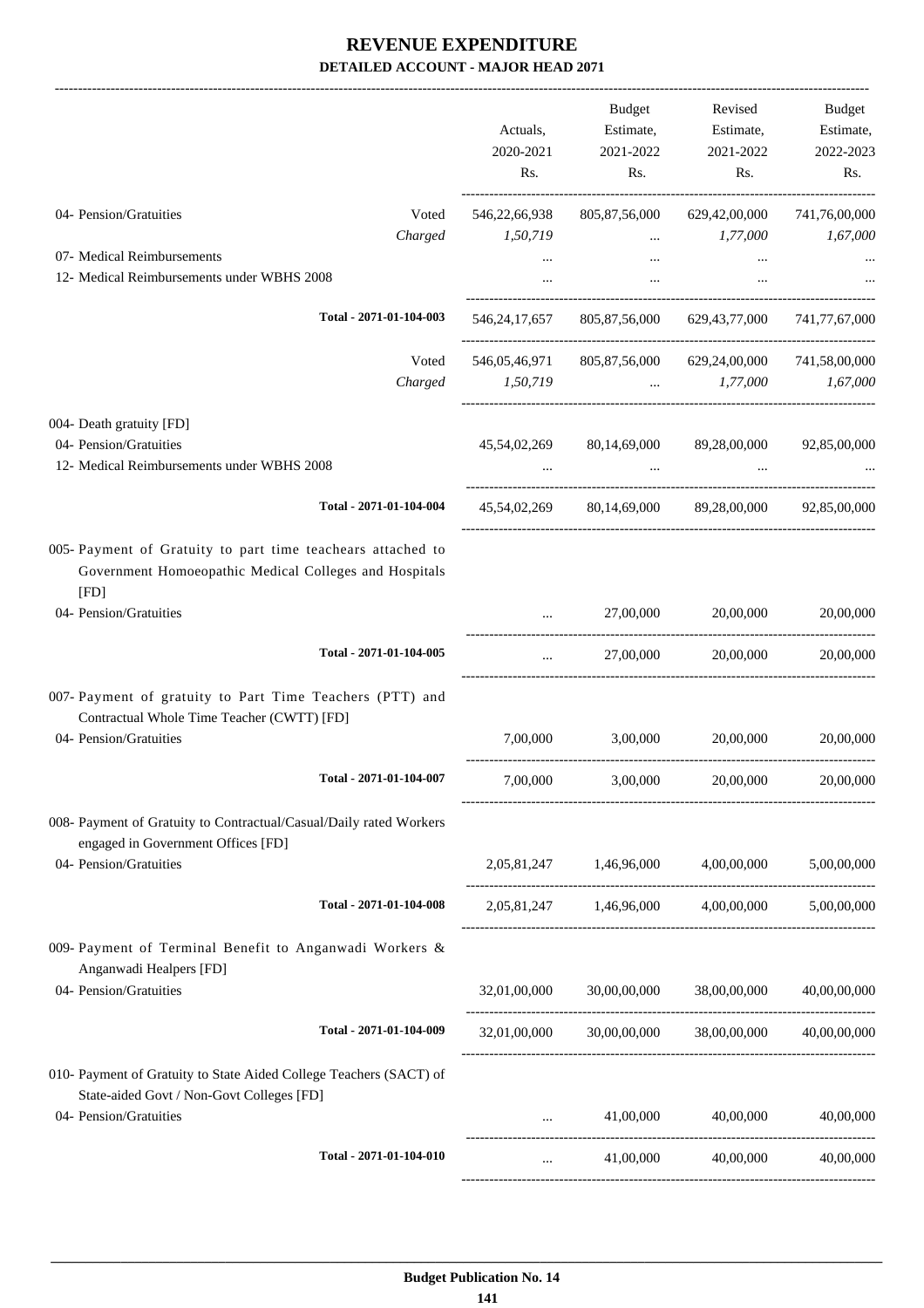|                                           | Actuals.         | <b>Budget</b><br>Estimate, | Revised<br>Estimate, | <b>Budget</b><br>Estimate, |
|-------------------------------------------|------------------|----------------------------|----------------------|----------------------------|
|                                           | 2020-2021        | 2021-2022                  | 2021-2022            | 2022-2023                  |
|                                           | Rs.              | Rs.                        | Rs.                  | Rs.                        |
| <b>Total - Administrative Expenditure</b> | 626, 51, 58, 955 | 918,36,14,000              | 762, 11, 77, 000     | 881,02,67,000              |
| Voted                                     | 626,50,08,236    | 918,36,14,000              | 762,10,00,000        | 881,01,00,000              |
| Charged                                   | 1,50,719         | $\cdots$                   | 1,77,000             | 1,67,000                   |
| Total - 2071-01-104                       | 626, 51, 58, 955 | 918, 36, 14, 000           | 762,11,77,000        | 881,02,67,000              |
| Voted                                     | 626,50,08,236    | 918, 36, 14, 000           | 762,10,00,000        | 881,01,00,000              |
| Charged                                   | 1,50,719         | $\cdots$                   | 1,77,000             | 1,67,000                   |
|                                           |                  |                            |                      |                            |

.

.

#### **DETAILED ACCOUNT NO. 2071-01-105 - FAMILY PENSION .**

#### **01 - CIVIL**

| 105- Family Pension                                         |                   |                |                |                |
|-------------------------------------------------------------|-------------------|----------------|----------------|----------------|
| <b>Administrative Expenditure</b>                           |                   |                |                |                |
| 001- Requirement of Fund for Payment of Family Pension [FD] |                   |                |                |                |
| 04- Pension/Gratuities                                      | 2017.34.26.242    | 2001,14,40,000 | 2143.20.00.000 | 2230.69.00.000 |
| 12- Medical Reimbursements under WBHS 2008                  | $\cdots$          | $\cdots$       | $\cdots$       |                |
| <b>Total - Administrative Expenditure</b>                   | 2017, 34, 26, 242 | 2001,14,40,000 | 2143.20.00.000 | 2230.69.00.000 |
| Total - 2071-01-105                                         | 2017, 34, 26, 242 | 2001,14,40,000 | 2143,20,00,000 | 2230,69,00,000 |
| Voted                                                       | 2017.34.26.242    | 2001.14.40.000 | 2143.20.00.000 | 2230.69.00.000 |
| Charged                                                     | $\cdots$          | $\cdots$       | $\cdots$       |                |
|                                                             |                   |                |                |                |

#### **DETAILED ACCOUNT NO. 2071-01-106 - PENSIONARY CHARGES IN RESPECT OF HIGH COURT JUDGES**

# **. 01 - CIVIL 106- Pensionary Charges in respect of High Court Judges Administrative Expenditure** 001- Provision for Pensionery Charges in respect of Court Judges [FD] 04- Pension/Gratuities 23,97,338 1,48,85,000 1,50,00,000 1,50,00,000 1,50,00,000 12- Medical Reimbursements under WBHS 2008 ... ... ... ... ---------------------------------------------------------------------------------------- **Total - 2071-01-106-001** 33,97,338 1,48,85,000 1,50,00,000 1,50,00,000 ----------------------------------------------------------------------------------------- 002- Provision for post retiral benefits of retired Chief Justices and retired High Court Judges [FD] 04- Pension/Gratuities *Charged 80,01,400 70,00,000 85,00,000 88,00,000* 50- Other Charges *Charged 6,28,62,102 9,00,00,000 9,00,00,000 9,00,00,000* ---------------------------------------------------------------------------------------- **Total - 2071-01-106-002** 7,08,63,502 9,70,00,000 9,85,00,000 9,88,00,000 -----------------------------------------------------------------------------------------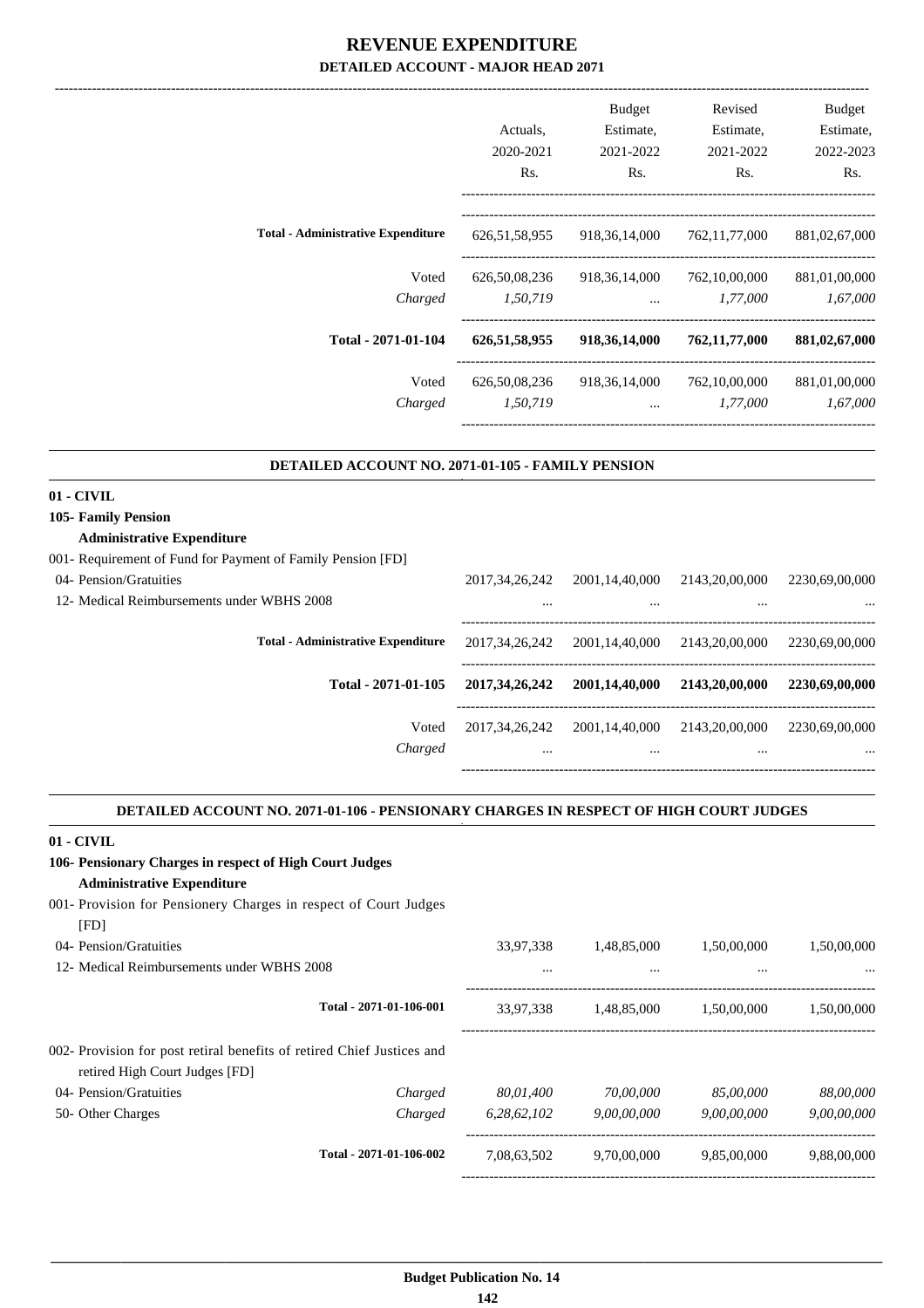|                                           | Actuals.    | <b>Budget</b><br>Estimate, | Revised<br>Estimate, | <b>Budget</b><br>Estimate, |
|-------------------------------------------|-------------|----------------------------|----------------------|----------------------------|
|                                           | 2020-2021   | 2021-2022                  | 2021-2022            | 2022-2023                  |
|                                           | Rs.         | Rs.                        | Rs.                  | Rs.                        |
| <b>Total - Administrative Expenditure</b> | 7,42,60,840 | 11,18,85,000               | 11,35,00,000         | 11,38,00,000               |
| Voted                                     | 33,97,338   | 1,48,85,000                | 1,50,00,000          | 1,50,00,000                |
| Charged                                   | 7,08,63,502 | 9,70,00,000                | 9,85,00,000          | 9,88,00,000                |
| Total - 2071-01-106                       | 7,42,60,840 | 11,18,85,000               | 11,35,00,000         | 11,38,00,000               |
| Voted                                     | 33,97,338   | 1,48,85,000                | 1,50,00,000          | 1,50,00,000                |
| Charged                                   | 7,08,63,502 | 9,70,00,000                | 9,85,00,000          | 9,88,00,000                |
|                                           |             |                            |                      |                            |

-----------------------------------------------------------------------------------------

.

.

#### **DETAILED ACCOUNT NO. 2071-01-108 - CONTRIBUTIONS TO PROVIDENT FUNDS .**

| $01$ - $CIVIL$                                           |          |          |          |           |
|----------------------------------------------------------|----------|----------|----------|-----------|
| 108- Contributions to Provident Funds                    |          |          |          |           |
| <b>Administrative Expenditure</b>                        |          |          |          |           |
| 001- Requirement for Contribution to Provident Fund [FD] |          |          |          |           |
| 04- Pension/Gratuities                                   | $\cdots$ | $\cdots$ | $\cdots$ | $\cdots$  |
| 12- Medical Reimbursements under WBHS 2008               | $\cdots$ | $\cdots$ |          | $\ddotsc$ |
| Total - 2071-01-108                                      | $\cdots$ | $\cdots$ |          | $\cdots$  |
|                                                          |          |          |          |           |
| Voted                                                    | $\cdots$ | $\cdots$ | $\cdots$ | $\ddotsc$ |
| Charged                                                  |          |          |          |           |

#### **DETAILED ACCOUNT NO. 2071-01-109 - PENSIONS TO EMPLOYEES OF STATE AIDED EDUCATIONAL INSTITUTIONS .**

| 01 | 'UVIL |
|----|-------|
|----|-------|

| 109- Pensions to employees of State Aided Educational          |                |                |                |                |
|----------------------------------------------------------------|----------------|----------------|----------------|----------------|
| <b>Institutions</b>                                            |                |                |                |                |
| <b>Administrative Expenditure</b>                              |                |                |                |                |
| 001- Pensions to Employees of Primary, Secondary School, other |                |                |                |                |
| Educational Institutions/Organisation, Colleges                |                |                |                |                |
| Pensions. Commuted Value of Pensions to Emp. of State-Aided    |                |                |                |                |
| Educational Institution, Ad-hoc Relief [FD]                    |                |                |                |                |
| 04- Pension/Gratuities                                         | 8658,71,45,096 | 8338,89,82,000 | 8992,00,00,000 | 9021,47,00,000 |
| <b>Total - Administrative Expenditure</b>                      | 8658,71,45,096 | 8338,89,82,000 | 8992,00,00,000 | 9021,47,00,000 |
| Total - 2071-01-109                                            | 8658,71,45,096 | 8338,89,82,000 | 8992,00,00,000 | 9021,47,00,000 |
| Voted                                                          | 8658,71,45,096 | 8338,89,82,000 | 8992,00,00,000 | 9021,47,00,000 |
| Charged                                                        | $\cdots$       | $\cdots$       | $\cdots$       |                |
|                                                                |                |                |                |                |

#### **DETAILED ACCOUNT NO. 2071-01-110 - PENSION TO EMPLOYEES OF LOCAL BODIES .**

**01 - CIVIL**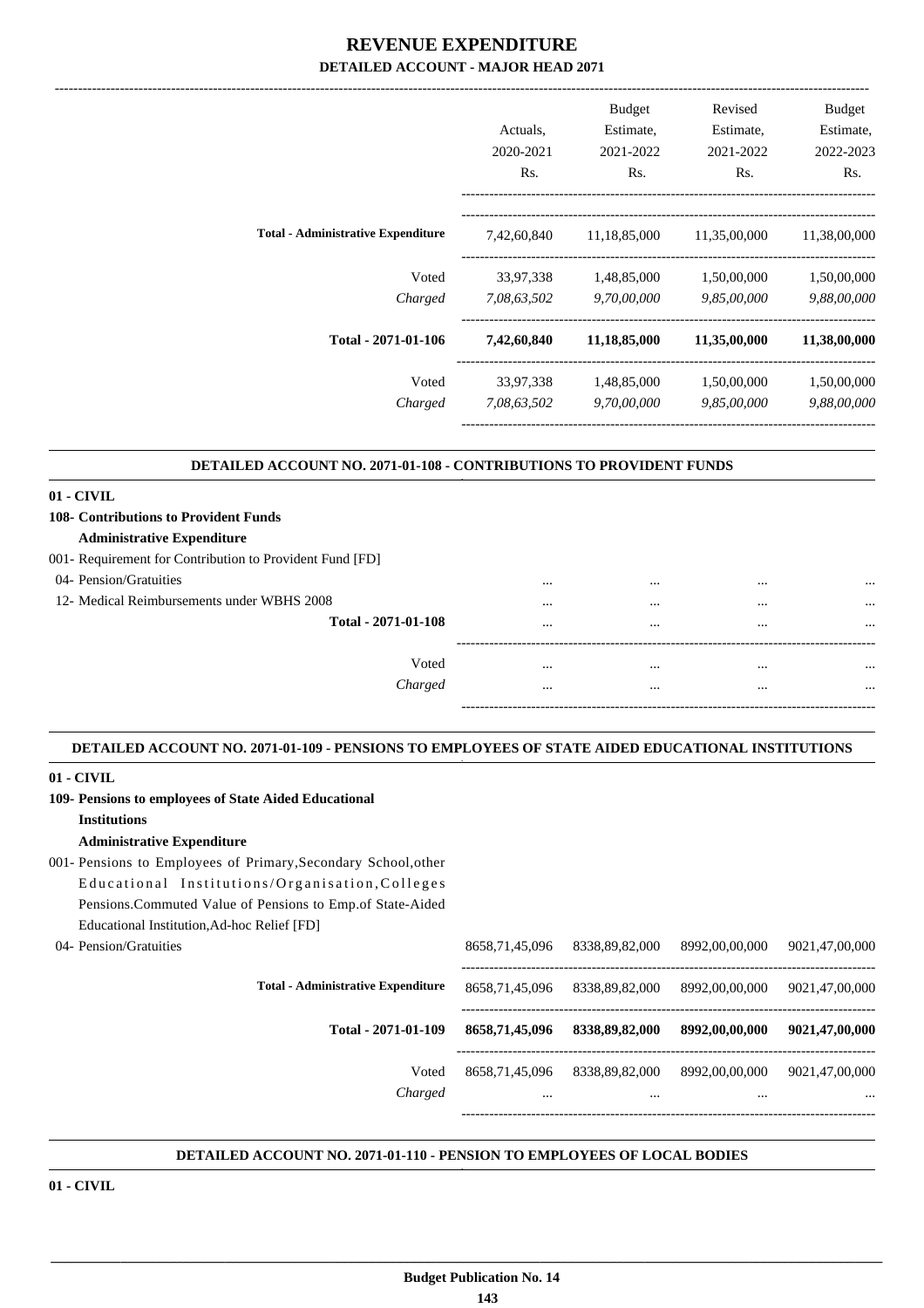|                                                                                                                            | Actuals,<br>2020-2021<br>Rs. | Budget<br>Estimate,<br>2021-2022<br>Rs. | Revised<br>Estimate,<br>2021-2022<br>Rs.                                                                                                                                                                                                                                                                                                                                                                                                                    | Budget<br>Estimate,<br>2022-2023<br>Rs. |
|----------------------------------------------------------------------------------------------------------------------------|------------------------------|-----------------------------------------|-------------------------------------------------------------------------------------------------------------------------------------------------------------------------------------------------------------------------------------------------------------------------------------------------------------------------------------------------------------------------------------------------------------------------------------------------------------|-----------------------------------------|
| 110- Pension to employees of Local bodies                                                                                  |                              |                                         |                                                                                                                                                                                                                                                                                                                                                                                                                                                             |                                         |
| <b>Administrative Expenditure</b><br>001- Provision for Payment of Pension to Employees of Local Bodies<br>[FD]            |                              |                                         |                                                                                                                                                                                                                                                                                                                                                                                                                                                             |                                         |
| 04- Pension/Gratuities<br>12- Medical Reimbursements under WBHS 2008                                                       |                              |                                         | 592,05,47,924 463,22,75,000 607,52,00,000 668,27,00,000                                                                                                                                                                                                                                                                                                                                                                                                     |                                         |
| Total - 2071-01-110-001                                                                                                    |                              |                                         | 592,05,47,924 463,22,75,000 607,52,00,000                                                                                                                                                                                                                                                                                                                                                                                                                   | 668,27,00,000                           |
| 002- Payment of pension to the Employees of Panchayet Bodies. [FD]<br>02- Wages                                            |                              |                                         |                                                                                                                                                                                                                                                                                                                                                                                                                                                             |                                         |
| 04- Pension/Gratuities                                                                                                     | 339,39,74,698                |                                         | 329, 19, 12, 000 432, 31, 00, 000                                                                                                                                                                                                                                                                                                                                                                                                                           | 369,97,00,000                           |
| Total - 2071-01-110-002                                                                                                    |                              |                                         | 339, 39, 74, 698 329, 19, 12, 000 432, 31, 00, 000                                                                                                                                                                                                                                                                                                                                                                                                          | 369,97,00,000                           |
| 003- Pension to the employees of WBCADC [FD]<br>04- Pension/Gratuities                                                     |                              |                                         | 16,66,33,720  18,61,67,000  19,00,00,000  19,20,00,000                                                                                                                                                                                                                                                                                                                                                                                                      |                                         |
| Total - 2071-01-110-003                                                                                                    |                              |                                         | 16,66,33,720  18,61,67,000  19,00,00,000  19,20,00,000                                                                                                                                                                                                                                                                                                                                                                                                      |                                         |
| <b>Total - Administrative Expenditure</b>                                                                                  |                              |                                         | 948,11,56,342 811,03,54,000 1058,83,00,000 1057,44,00,000                                                                                                                                                                                                                                                                                                                                                                                                   |                                         |
| <b>State Development Schemes</b><br>004- SP-State Plan(Annual Plan & Xi/XiiTh Plan) [FD]<br>04- Pension/Gratuities         |                              |                                         |                                                                                                                                                                                                                                                                                                                                                                                                                                                             |                                         |
| Total - 2071-01-110                                                                                                        | 948, 11, 56, 342             | 811,03,54,000                           | 1058,83,00,000                                                                                                                                                                                                                                                                                                                                                                                                                                              | 1057,44,00,000                          |
| Voted<br>Charged                                                                                                           | $\cdots$                     | $\cdots$                                | 948,11,56,342 811,03,54,000 1058,83,00,000 1057,44,00,000                                                                                                                                                                                                                                                                                                                                                                                                   |                                         |
| DETAILED ACCOUNT NO. 2071-01-111 - PENSIONS TO LEGISLATORS                                                                 |                              |                                         |                                                                                                                                                                                                                                                                                                                                                                                                                                                             |                                         |
| 01 - CIVIL                                                                                                                 |                              |                                         |                                                                                                                                                                                                                                                                                                                                                                                                                                                             |                                         |
| 111- Pensions to Legislators<br><b>Administrative Expenditure</b><br>001- Fund for Payment for Pension to Legislators [FD] |                              |                                         |                                                                                                                                                                                                                                                                                                                                                                                                                                                             |                                         |
| 04- Pension/Gratuities                                                                                                     |                              |                                         | 9,68,45,021 12,29,19,000 12,50,00,000 12,50,00,000                                                                                                                                                                                                                                                                                                                                                                                                          |                                         |
| Total - 2071-01-111-001                                                                                                    |                              |                                         | 9,68,45,021 12,29,19,000 12,50,00,000 12,50,00,000                                                                                                                                                                                                                                                                                                                                                                                                          |                                         |
| 002- Medical Allowances to the Ex-members of Legislative Assembly<br>and spouses of such members [FD]                      |                              |                                         |                                                                                                                                                                                                                                                                                                                                                                                                                                                             |                                         |
| 50- Other Charges                                                                                                          |                              |                                         | $\mathcal{L}(\mathcal{L}(\mathcal{L}(\mathcal{L}(\mathcal{L}(\mathcal{L}(\mathcal{L}(\mathcal{L}(\mathcal{L}(\mathcal{L}(\mathcal{L}(\mathcal{L}(\mathcal{L}(\mathcal{L}(\mathcal{L}(\mathcal{L}(\mathcal{L}(\mathcal{L}(\mathcal{L}(\mathcal{L}(\mathcal{L}(\mathcal{L}(\mathcal{L}(\mathcal{L}(\mathcal{L}(\mathcal{L}(\mathcal{L}(\mathcal{L}(\mathcal{L}(\mathcal{L}(\mathcal{L}(\mathcal{L}(\mathcal{L}(\mathcal{L}(\mathcal{L}(\mathcal{L}(\mathcal{$ |                                         |
| <b>Total - Administrative Expenditure</b>                                                                                  |                              |                                         | 9,68,45,021 12,29,19,000 12,50,00,000 12,50,00,000                                                                                                                                                                                                                                                                                                                                                                                                          |                                         |
|                                                                                                                            |                              |                                         |                                                                                                                                                                                                                                                                                                                                                                                                                                                             |                                         |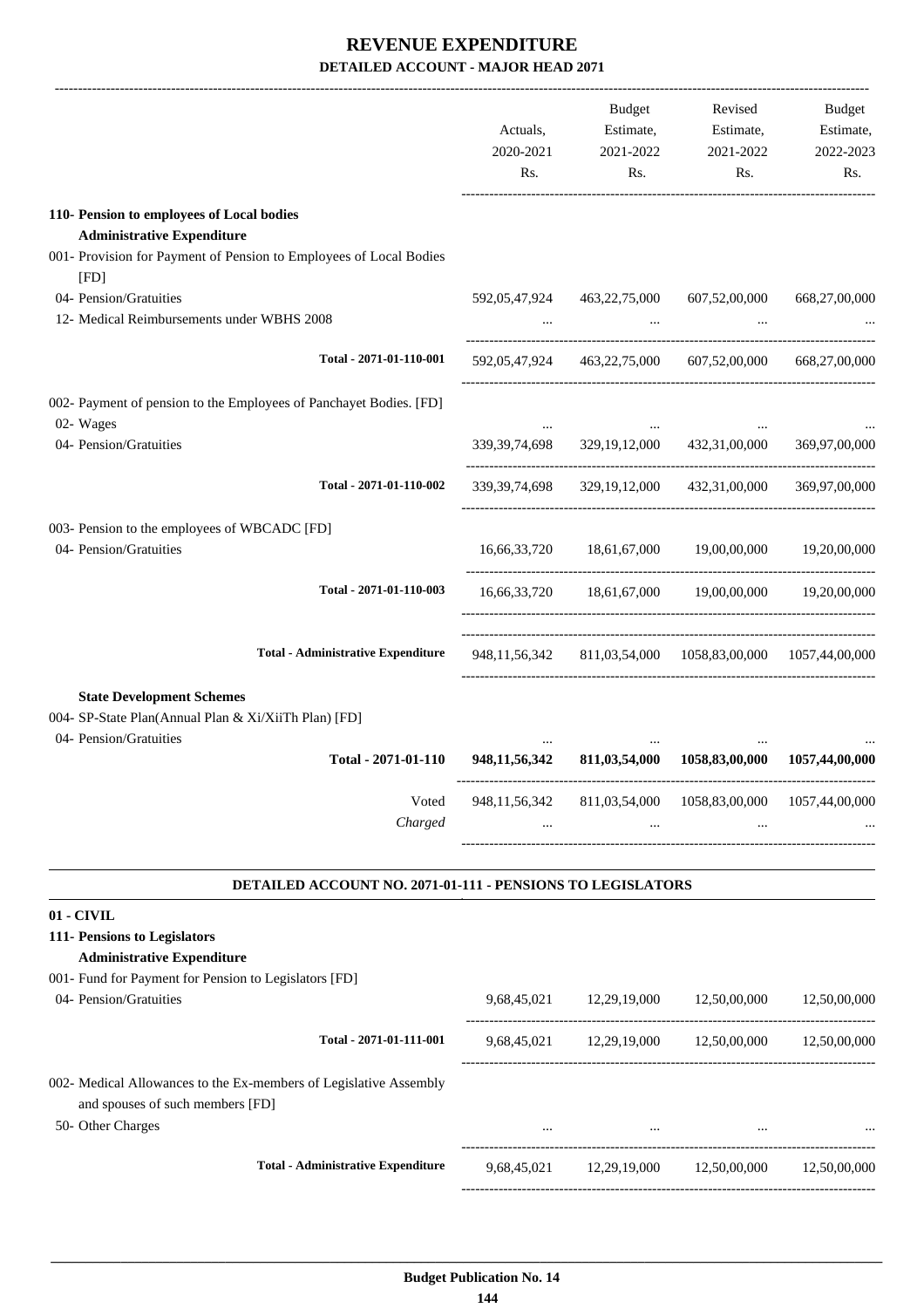|                     | Actuals.<br>2020-2021 | <b>Budget</b><br>Estimate,<br>2021-2022 | Revised<br>Estimate,<br>2021-2022 | <b>Budget</b><br>Estimate,<br>2022-2023 |
|---------------------|-----------------------|-----------------------------------------|-----------------------------------|-----------------------------------------|
|                     | Rs.                   | Rs.                                     | Rs.                               | Rs.                                     |
| Total - 2071-01-111 | 9,68,45,021           | 12,29,19,000                            | 12,50,00,000                      | 12,50,00,000                            |
| Voted               | 9,68,45,021           | 12,29,19,000                            | 12,50,00,000                      | 12,50,00,000                            |
| Charged             |                       |                                         | $\cdots$                          |                                         |
|                     |                       |                                         |                                   |                                         |

#### **DETAILED ACCOUNT NO. 2071-01-112 - EQUATED PAYMENT OF STERLING PENSION TRANSFERRED FROM CAPITAL .**

.

.

.

| $01 - CIVIL$                                               |          |          |          |          |
|------------------------------------------------------------|----------|----------|----------|----------|
| 112- Equated payment of Sterling pension transferred from  |          |          |          |          |
| capital                                                    |          |          |          |          |
| <b>Administrative Expenditure</b>                          |          |          |          |          |
| 001- Fund required for equated payment of Sterling Pension |          |          |          |          |
| Transferred from Capital [FD]                              |          |          |          |          |
| 04- Pension/Gratuities                                     |          | $\cdots$ | $\cdots$ | $\cdots$ |
| Total - 2071-01-112                                        | $\cdots$ | $\cdots$ | $\cdots$ |          |
|                                                            |          |          |          |          |
| Voted                                                      | $\cdots$ | $\cdots$ | $\cdots$ |          |
| Charged                                                    |          |          |          |          |
|                                                            |          |          |          |          |

#### **DETAILED ACCOUNT NO. 2071-01-115 - LEAVE ENCASHMENT BENEFITS .**

#### **01 - CIVIL**

**115- Leave Encashment Benefits**

| <b>Administrative Expenditure</b>                                |                  |               |               |               |
|------------------------------------------------------------------|------------------|---------------|---------------|---------------|
| 001- Fund Required for Payment on Leave Encashment Benefits [FD] |                  |               |               |               |
| 04- Pension/Gratuities                                           | 570, 79, 13, 968 | 726,09,89,000 | 563,20,00,000 | 585,73,00,000 |
| 07- Medical Reimbursements                                       | $\cdots$         | $\cdots$      | $\cdots$      | $\cdots$      |
| 12- Medical Reimbursements under WBHS 2008                       | $\cdots$         | $\cdots$      | $\cdots$      |               |
| <b>Total - Administrative Expenditure</b>                        | 570, 79, 13, 968 | 726.09.89.000 | 563,20,00,000 | 585,73,00,000 |
| Total - 2071-01-115                                              | 570, 79, 13, 968 | 726,09,89,000 | 563,20,00,000 | 585,73,00,000 |
| Voted                                                            | 570.79.13.968    | 726.09.89.000 | 563,20,00,000 | 585,73,00,000 |
| Charged                                                          | $\cdots$         | $\cdots$      | $\cdots$      |               |
|                                                                  |                  |               |               |               |

#### **DETAILED ACCOUNT NO. 2071-01-117 - CONTRIBUTION FOR DEFINED CONTRIBUTION PENSION SCHEME .**

#### **01 - CIVIL**

| 117- Contribution for Defined Contribution Pension Scheme     |             |             |             |             |
|---------------------------------------------------------------|-------------|-------------|-------------|-------------|
| <b>Administrative Expenditure</b>                             |             |             |             |             |
| 001- Government Contribution for AIS New Pension Scheme (NPS) |             |             |             |             |
| [FD]                                                          |             |             |             |             |
| 04- Pension/Gratuities                                        | 4.42.48.633 | 4.72.62.000 | 5.00.00.000 | 5.20,00,000 |
|                                                               |             |             |             |             |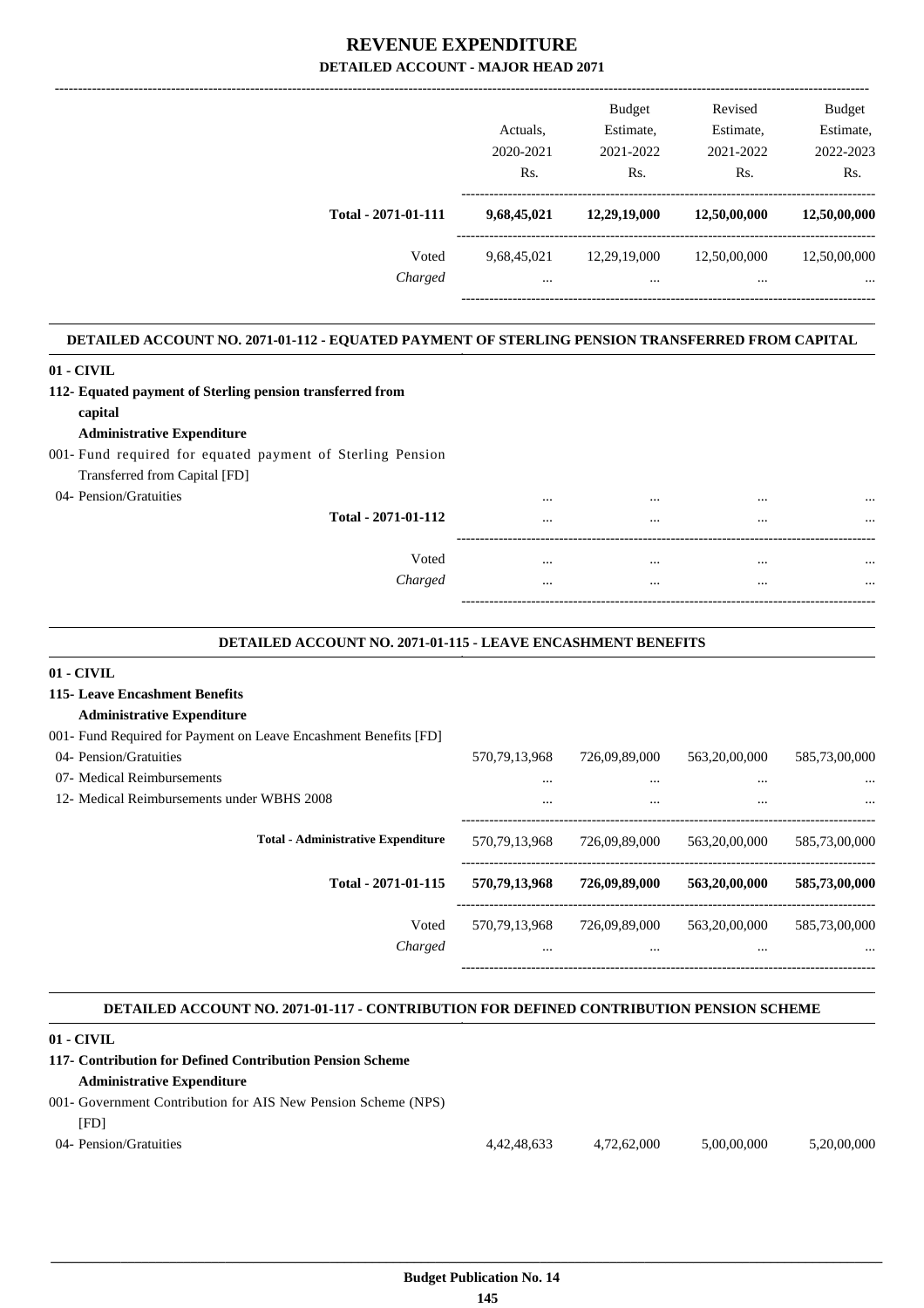|                                                                                                                                                                                                                                                 | Actuals,<br>2020-2021<br>Rs. | <b>Budget</b><br>Estimate,<br>2021-2022<br>Rs. | Revised<br>Estimate,<br>2021-2022<br>Rs.        | <b>Budget</b><br>Estimate,<br>2022-2023<br>Rs. |
|-------------------------------------------------------------------------------------------------------------------------------------------------------------------------------------------------------------------------------------------------|------------------------------|------------------------------------------------|-------------------------------------------------|------------------------------------------------|
| Total - 2071-01-117-001                                                                                                                                                                                                                         | 4,42,48,633                  | 4,72,62,000                                    | 5,00,00,000                                     | 5.20.00.000                                    |
| 002- Contribution of Government for National Pension Scheme (NPS)<br>for Divisional Accountants / Divisional Accounts Officer of AG<br>(WB) and other Central Government Employees on deputation to<br>the State [FD]<br>04- Pension/Gratuities |                              |                                                |                                                 |                                                |
|                                                                                                                                                                                                                                                 |                              | 73,68,978 85,21,000                            | 86,00,000                                       | 87,00,000                                      |
| Total - 2071-01-117-002                                                                                                                                                                                                                         |                              |                                                | 73,68,978 85,21,000 86,00,000                   | 87,00,000                                      |
| 003- Contribution of Government for National Pension Scheme (NPS)<br>for Other State Government Employees on deputation to the<br>State [FD]                                                                                                    |                              |                                                |                                                 |                                                |
| 04- Pension/Gratuities                                                                                                                                                                                                                          |                              | 4,29,954 2,15,000                              | 6,00,000                                        | 7,00,000                                       |
| Total - 2071-01-117-003                                                                                                                                                                                                                         |                              |                                                | 4,29,954 2,15,000 6,00,000 7,00,000             |                                                |
| <b>Total - Administrative Expenditure</b>                                                                                                                                                                                                       |                              |                                                | 5,20,47,565 5,59,98,000 5,92,00,000 6,14,00,000 |                                                |
| Total - 2071-01-117                                                                                                                                                                                                                             |                              |                                                | 5,20,47,565 5,59,98,000 5,92,00,000             | 6,14,00,000                                    |
| Voted<br>Charged                                                                                                                                                                                                                                |                              | $\cdots$                                       | 5,20,47,565 5,59,98,000 5,92,00,000 6,14,00,000 |                                                |
| DETAILED ACCOUNT NO. 2071-01-200 - OTHER PENSIONS                                                                                                                                                                                               |                              |                                                |                                                 |                                                |
| 01 - CIVIL                                                                                                                                                                                                                                      |                              |                                                |                                                 |                                                |

# **200- Other Pensions**

# **Administrative Expenditure**

| 001 - Fund Required for Payment of Other Pension [FD]                |             |             |             |             |
|----------------------------------------------------------------------|-------------|-------------|-------------|-------------|
| 04- Pension/Gratuities                                               | 2,04,41,192 | 3,08,50,000 | 3,30,00,000 | 3,40,00,000 |
| Total - 2071-01-200-001                                              | 2,04,41,192 | 3,08,50,000 | 3,30,00,000 | 3,40,00,000 |
| 002- Pension to special Assistants and confidential Assistants to    |             |             |             |             |
| Ministers (FA) [FD]                                                  |             |             |             |             |
| 04- Pension/Gratuities                                               |             |             |             | $\cdots$    |
| 003- Pension for the empolyees of Calcutta University Institute Hall |             |             |             |             |
| [FD]                                                                 |             |             |             |             |
| 04- Pension/Gratuities                                               | 20.17.646   | 30,59,000   | 38,00,000   | 42,00,000   |
| Total - 2071-01-200-003                                              | 20, 17, 646 | 30,59,000   | 38,00,000   | 42,00,000   |
|                                                                      |             |             |             |             |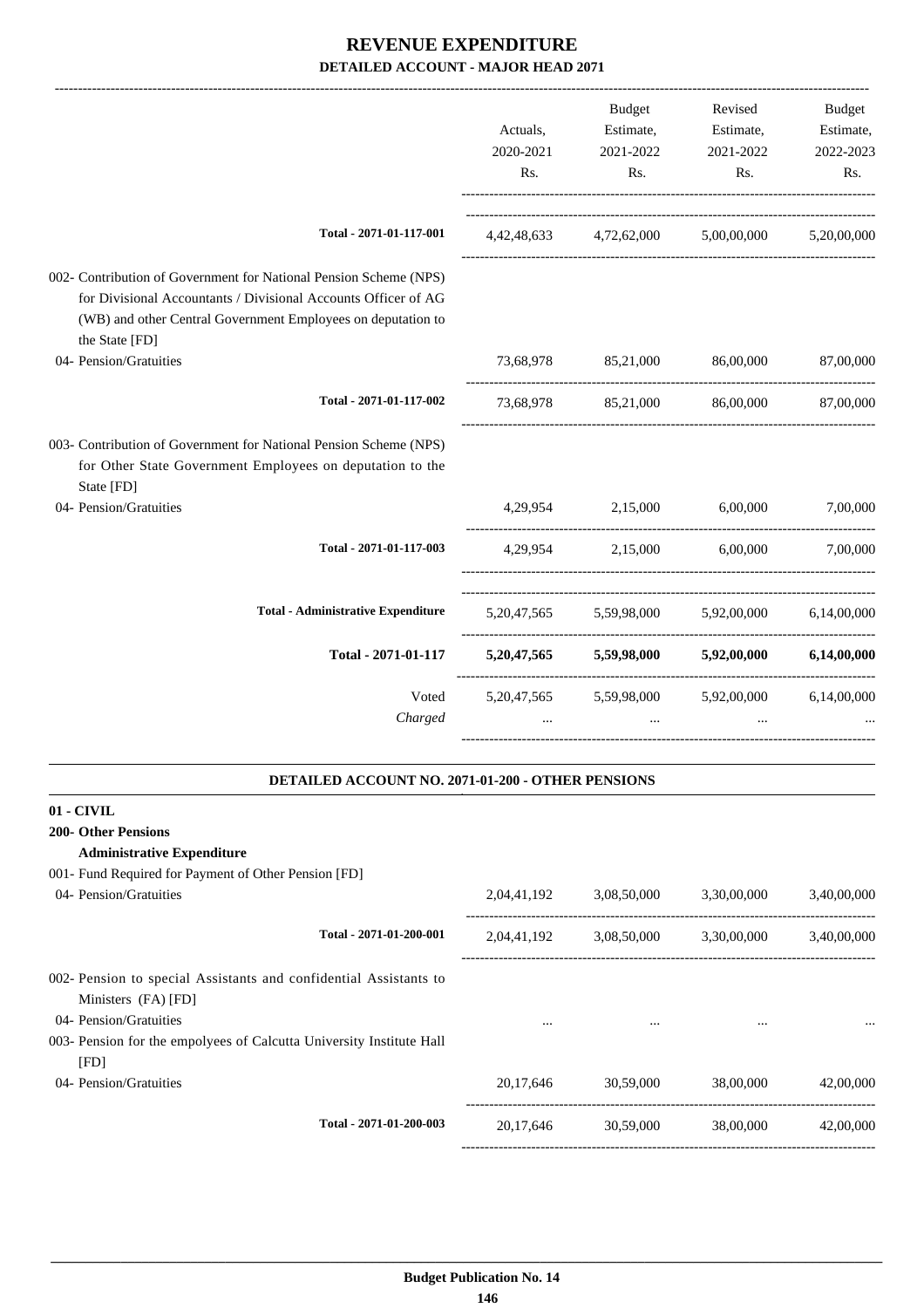|                                           | Actuals.<br>2020-2021   | <b>Budget</b><br>Estimate,<br>2021-2022 | Revised<br>Estimate,<br>2021-2022 | <b>Budget</b><br>Estimate,<br>2022-2023 |
|-------------------------------------------|-------------------------|-----------------------------------------|-----------------------------------|-----------------------------------------|
|                                           | R <sub>s</sub> .        | Rs.                                     | Rs.                               | Rs.                                     |
| <b>Total - Administrative Expenditure</b> | 2,24,58,838             | 3,39,09,000                             | 3,68,00,000                       | 3,82,00,000                             |
| Total - 2071-01-200                       | 2,24,58,838             | 3,39,09,000                             | 3,68,00,000                       | 3,82,00,000                             |
| Voted<br>Charged                          | 2,24,58,838<br>$\cdots$ | 3,39,09,000<br>$\cdots$                 | 3,68,00,000<br>$\cdots$           | 3,82,00,000<br>$\cdots$                 |
|                                           |                         |                                         |                                   |                                         |

.

#### **DETAILED ACCOUNT NO. 2071-01-800 - OTHER EXPENDITURE . 01 - CIVIL 800- Other Expenditure Administrative Expenditure** 001- Fund Required for Meeting Other Expenditure [FD] 04- Pension/Gratuities 65,51,44,912 73,77,31,000 75,00,00,000 77,00,00,000 77,00,00,000 12- Medical Reimbursements under WBHS 2008 6,50,521 ... 3,00,000 3,06,000 17- Transportation Cost On Retirement ---------------------------------------------------------------------------------------- **Total - 2071-01-800-001** 65,57,95,433 73,77,31,000 75,03,00,000 77,03,06,000 ----------------------------------------------------------------------------------------- 002- Re-imbursement of Medical Expenses to Pensioners [FD] 04- Pension/Gratuities 14,157 ... ... ... 07- Medical Reimbursements 1,91,30,376 2,90,00,000 3,20,00,000 3,20,00,000 3,20,00,000 12- Medical Reimbursements under WBHS 2008 32,66,38,064 53,00,00,000 55,00,00,000 55,00,00,000 ---------------------------------------------------------------------------------------- **Total - 2071-01-800-002** 34,57,82,597 55,90,00,000 58,20,00,000 58,20,00,000 ----------------------------------------------------------------------------------------- 004- Payment to the Health Care Organisations for cashless medical facility [FD] 12- Medical Reimbursements under WBHS 2008 71,02,48,912 79,00,00,000 79,00,00,000 80,00,00,000 ---------------------------------------------------------------------------------------- **Total - 2071-01-800-004** 71,02,48,912 79,00,00,000 79,00,00,000 80,00,00,000 ----------------------------------------------------------------------------------------- ----------------------------------------------------------------------------------------- **Total - Administrative Expenditure** 171,18,26,942 208,67,31,000 212,23,00,000 215,23,06,000 ----------------------------------------------------------------------------------------- **Total - 2071-01-800 171,18,26,942 208,67,31,000 212,23,00,000 215,23,06,000** ------------------------------------------------------------------------------------------ Voted 171,18,26,942 208,67,31,000 212,23,00,000 215,23,06,000 *Charged* ... ... ... ... -----------------------------------------------------------------------------------------

#### **-------------------------------------------------------------------------------------------------------------------------------------------------------------------------------- DETAILED ACCOUNT NO. 2071 - DEDUCT RECOVERIES IN REDUCTION OF EXPENDITURE**

 **\_\_\_\_\_\_\_\_\_\_\_\_\_\_\_\_\_\_\_\_\_\_\_\_\_\_\_\_\_\_\_\_\_\_\_\_\_\_\_\_\_\_\_\_\_\_\_\_\_\_\_\_\_\_\_\_\_\_\_\_\_\_\_\_\_\_\_\_\_\_\_\_\_\_\_\_\_\_\_\_\_\_\_\_\_\_\_\_\_\_\_\_\_\_\_\_\_\_\_\_\_\_\_\_\_\_\_\_\_\_\_\_\_\_\_\_\_\_\_**

#### **--------------------------------------------------------------------------------------------------------------------------------------------------------------------------------**

**01 - CIVIL**

**101- Superannuation and Retirement allowances**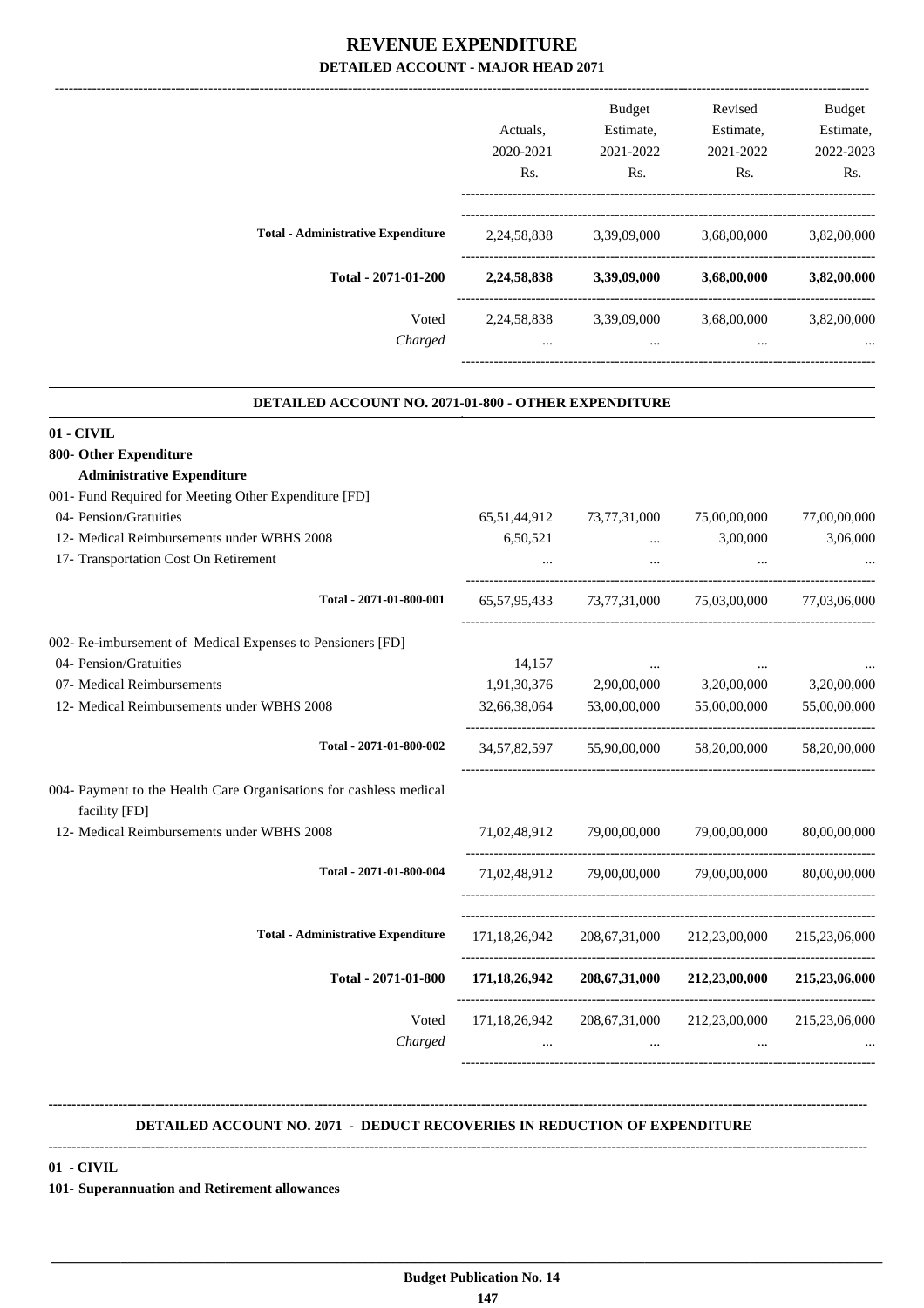|                                                                                                                                        | Actuals,<br>2020-2021<br>Rs. | Budget<br>Estimate,<br>2021-2022<br>Rs. | Revised<br>Estimate,<br>2021-2022<br>Rs.       | <b>Budget</b><br>Estimate,<br>2022-2023<br>Rs. |
|----------------------------------------------------------------------------------------------------------------------------------------|------------------------------|-----------------------------------------|------------------------------------------------|------------------------------------------------|
| Administrative Expenditure                                                                                                             |                              |                                         |                                                |                                                |
| 001-Payments to Central Government on account of pensions<br>payable to officers appointed by the Secretary of State (Charged)<br>[FD] |                              |                                         |                                                |                                                |
| 70-Deduct Recoveries                                                                                                                   |                              |                                         |                                                |                                                |
| 01-Others                                                                                                                              | $-6,61,030$                  | $-1,000$                                | $-9,00,000$                                    | $-9,00,000$                                    |
| 02-W.B.H.S. 2008                                                                                                                       |                              | $\cdots$                                | $\cdots$                                       |                                                |
| 002-Pensionary charges of the Oriental Gas Company Undertakings<br>[FD]                                                                |                              |                                         |                                                |                                                |
| 70-Deduct Recoveries                                                                                                                   |                              |                                         |                                                |                                                |
| 01-Others                                                                                                                              | $-42,831$                    | $\cdots$                                | $-59,000$                                      | $-59,000$                                      |
| 02-W.B.H.S. 2008                                                                                                                       | $\cdots$                     |                                         | $\cdots$                                       |                                                |
| 004-Post-Partition Pensions transferred from east Pakistan [FD]<br>70-Deduct Recoveries                                                |                              |                                         |                                                |                                                |
| 01-Others                                                                                                                              |                              |                                         |                                                |                                                |
| 005-Other pensions [FD]                                                                                                                |                              |                                         |                                                |                                                |
| 70-Deduct Recoveries                                                                                                                   |                              |                                         |                                                |                                                |
| 01-Others                                                                                                                              |                              | $-13,89,76,967$ $-3,00,00,000$          | -13,90,00,000                                  | $-13,90,00,000$                                |
| 02-W.B.H.S. 2008                                                                                                                       |                              | $\cdots$                                | $\cdots$                                       |                                                |
| Total - 101 - Deduct - Recoveries                                                                                                      |                              |                                         | $-13,96,80,828$ $-3,00,01,000$ $-13,99,59,000$ | $-13,99,59,000$                                |
| 102- Commuted value of Pensions                                                                                                        |                              |                                         |                                                |                                                |
| Administrative Expenditure                                                                                                             |                              |                                         |                                                |                                                |
| 001-Fund Required for Payment of Commuted Value of Pension<br>[FD]                                                                     |                              |                                         |                                                |                                                |
| 70-Deduct Recoveries                                                                                                                   |                              |                                         |                                                |                                                |
| 01-Others                                                                                                                              | $-7,69,199$                  | $-1,000$                                | $-8,00,000$                                    | $-8,00,000$                                    |
| 02-W.B.H.S. 2008                                                                                                                       |                              |                                         |                                                |                                                |
| Total - 102 - Deduct - Recoveries                                                                                                      | -7,69,199                    | $-1,000$                                | $-8,00,000$                                    | $-8.00,000$                                    |
|                                                                                                                                        |                              |                                         |                                                |                                                |
| 103- Compassionate allowances                                                                                                          |                              |                                         |                                                |                                                |
| Administrative Expenditure                                                                                                             |                              |                                         |                                                |                                                |
| 001-Requirement of Fund for Payment on Compassionate Cases [FD]<br>70-Deduct Recoveries                                                |                              |                                         |                                                |                                                |
| 01-Others                                                                                                                              |                              |                                         |                                                |                                                |
| 02-W.B.H.S. 2008                                                                                                                       |                              | $\cdots$                                | $\cdots$                                       |                                                |
| Total - 103 - Deduct - Recoveries                                                                                                      | $\cdots$                     | $\cdots$                                | $\ddots$                                       |                                                |
|                                                                                                                                        |                              |                                         |                                                |                                                |
| 104- Gratuities                                                                                                                        |                              |                                         |                                                |                                                |
| Administrative Expenditure                                                                                                             |                              |                                         |                                                |                                                |
| 001-Ordinary gratuities [FD]                                                                                                           |                              |                                         |                                                |                                                |
| 70-Deduct Recoveries                                                                                                                   |                              |                                         |                                                |                                                |
| 01-Others                                                                                                                              | $-1,575$                     | $\cdots$                                | $-2,000$                                       | $-2,000$                                       |
| 02-W.B.H.S. 2008                                                                                                                       | $\cdots$                     | $\cdots$                                | $\cdots$                                       |                                                |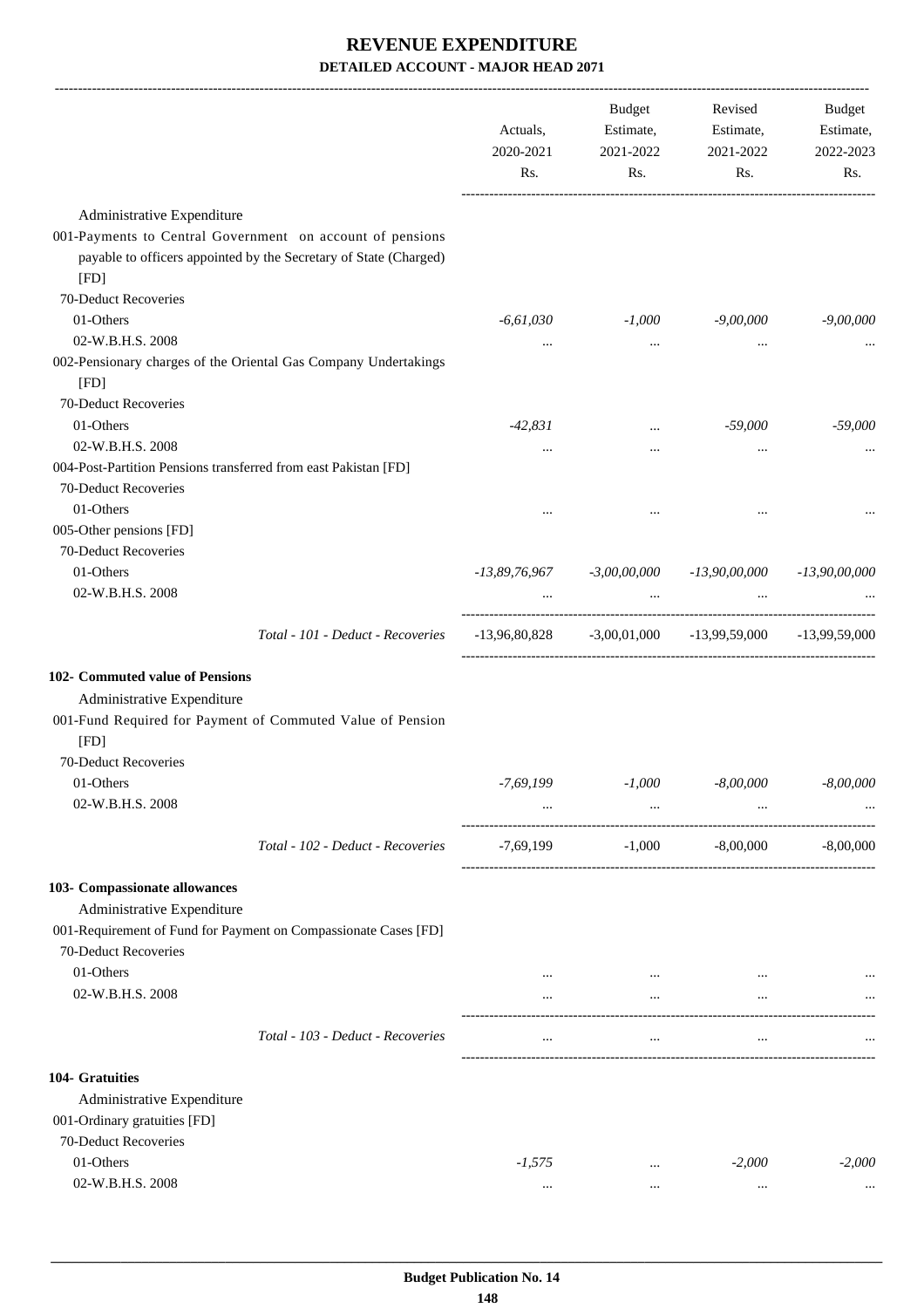|                                                                                                         | Actuals,<br>2020-2021<br>Rs. | <b>Budget</b><br>Estimate,<br>2021-2022<br>Rs. | Revised<br>Estimate,<br>2021-2022<br>Rs.     | Budget<br>Estimate,<br>2022-2023<br>Rs. |
|---------------------------------------------------------------------------------------------------------|------------------------------|------------------------------------------------|----------------------------------------------|-----------------------------------------|
| 003-Retiring gratuity [FD]                                                                              |                              |                                                |                                              |                                         |
| 70-Deduct Recoveries                                                                                    |                              |                                                |                                              |                                         |
| 01-Others                                                                                               | $-17,19,967$                 | $\cdots$                                       | $-18,00,000$                                 | $-18,00,000$                            |
| 02-W.B.H.S. 2008                                                                                        | $\cdots$                     | $\cdots$                                       | $\cdots$                                     |                                         |
| 004-Death gratuity [FD]                                                                                 |                              |                                                |                                              |                                         |
| 70-Deduct Recoveries                                                                                    |                              |                                                |                                              |                                         |
| 01-Others                                                                                               | $-2,56,852$                  | $\cdots$                                       | $-2,50,000$                                  | $-2,50,000$                             |
| 02-W.B.H.S. 2008                                                                                        |                              | $\cdots$                                       | $\ldots$                                     |                                         |
| Total - 104 - Deduct - Recoveries                                                                       | -19,78,394                   | $\mathbf{r}$ and $\mathbf{r}$ and $\mathbf{r}$ | $-20,52,000$                                 | $-20,52,000$                            |
| 105- Family Pension                                                                                     |                              |                                                |                                              |                                         |
| Administrative Expenditure                                                                              |                              |                                                |                                              |                                         |
| 001-Requirement of Fund for Payment of Family Pension [FD]                                              |                              |                                                |                                              |                                         |
| 70-Deduct Recoveries                                                                                    |                              |                                                |                                              |                                         |
| 01-Others                                                                                               | $-4,09,68,591$               | $-1,50,00,000$                                 | $-4,50,00,000$                               | $-4,50,00,000$                          |
| 02-W.B.H.S. 2008                                                                                        | $\cdots$                     | $\cdots$                                       | $\cdots$                                     |                                         |
| Total - 105 - Deduct - Recoveries                                                                       |                              |                                                | $-4,09,68,591$ $-1,50,00,000$ $-4,50,00,000$ | $-4,50,00,000$                          |
| 106- Pensionary Charges in respect of High Court Judges                                                 |                              |                                                |                                              |                                         |
| Administrative Expenditure                                                                              |                              |                                                |                                              |                                         |
| 001-Provision for Pensionery Charges in respect of Court Judges<br>[FD]                                 |                              |                                                |                                              |                                         |
| 70-Deduct Recoveries                                                                                    |                              |                                                |                                              |                                         |
| 01-Others                                                                                               |                              |                                                |                                              |                                         |
| 002-Provision for post retiral benefits of retired Chief Justices and<br>retired High Court Judges [FD] |                              |                                                |                                              |                                         |
| 70-Deduct Recoveries<br>01-Others                                                                       | $\cdots$                     | -10,000                                        | $-10,000$                                    | $-10,000$                               |
| Total - 106 - Deduct - Recoveries                                                                       | $\cdots$                     | $-10,000$                                      | $-10,000$                                    | $-10,000$                               |
| <b>108- Contributions to Provident Funds</b>                                                            |                              |                                                |                                              |                                         |
| Administrative Expenditure                                                                              |                              |                                                |                                              |                                         |
| 001-Requirement for Contribution to Provident Fund [FD]                                                 |                              |                                                |                                              |                                         |
| 70-Deduct Recoveries                                                                                    |                              |                                                |                                              |                                         |
| 01-Others                                                                                               | $\cdots$                     |                                                | $\cdots$                                     |                                         |
| Total - 108 - Deduct - Recoveries                                                                       | $\cdots$                     | $\cdots$                                       | $\cdots$                                     |                                         |
|                                                                                                         |                              |                                                |                                              |                                         |
| 109- Pensions to employees of State Aided Educational<br><b>Institutions</b>                            |                              |                                                |                                              |                                         |

Administrative Expenditure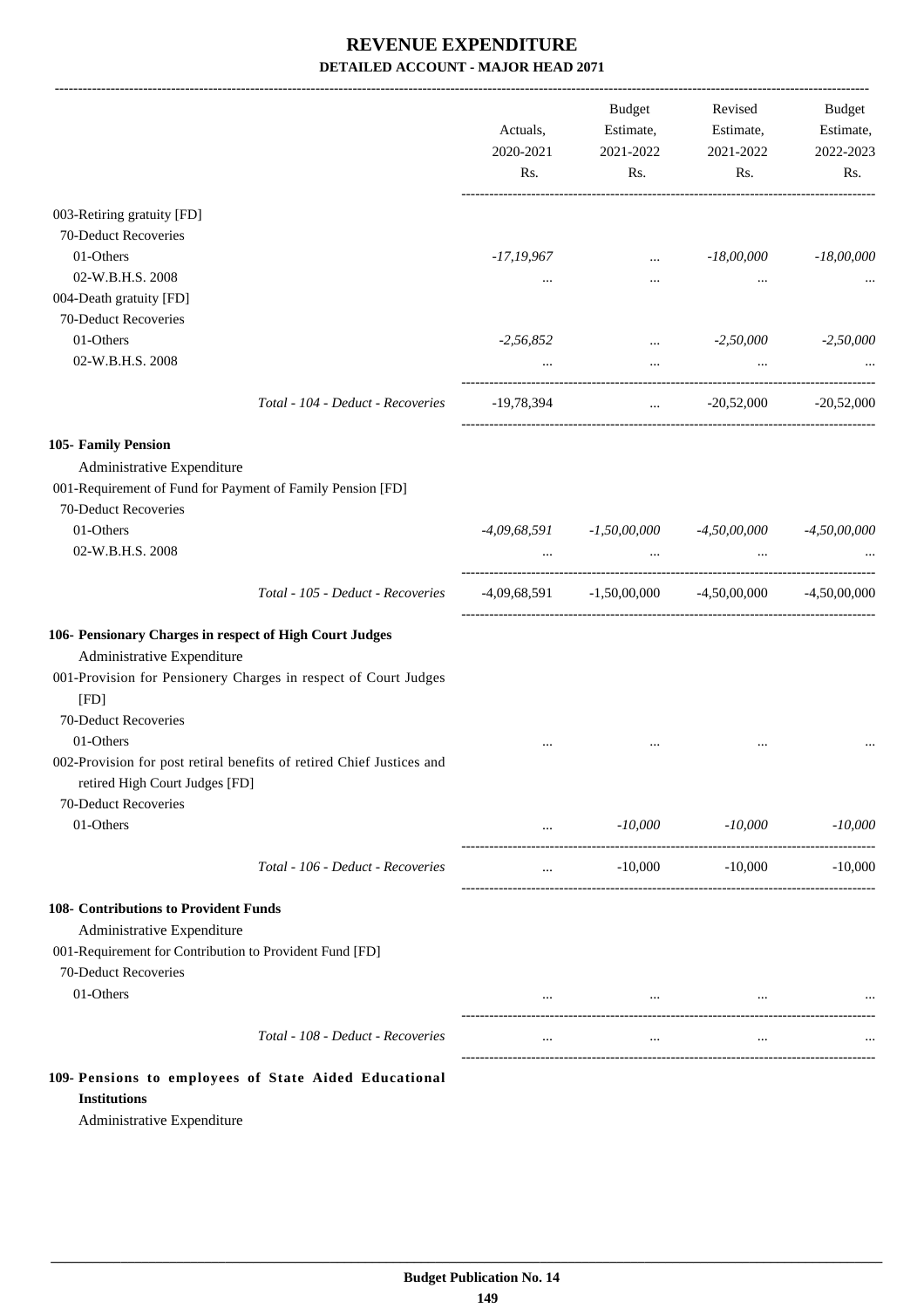|                                                                                                                                                                                                                                                      | Actuals,<br>2020-2021<br>Rs. | <b>Budget</b><br>Estimate,<br>2021-2022<br>Rs.         | Revised<br>Estimate,<br>2021-2022<br>Rs.        | Budget<br>Estimate,<br>2022-2023<br>Rs. |
|------------------------------------------------------------------------------------------------------------------------------------------------------------------------------------------------------------------------------------------------------|------------------------------|--------------------------------------------------------|-------------------------------------------------|-----------------------------------------|
| 001-Pensions to Employees of Primary, Secondary School, other<br>Educational Institutions/Organisation, Colleges<br>Pensions.Commuted Value of Pensions to Emp.of State-Aided<br>Educational Institution, Ad-hoc Relief [FD]<br>70-Deduct Recoveries |                              |                                                        |                                                 |                                         |
| 01-Others                                                                                                                                                                                                                                            | $-11,58,93,992$              | -6,00,00,000                                           | -12,00,00,000                                   | $-12,00,00,000$                         |
| 02-W.B.H.S. 2008                                                                                                                                                                                                                                     |                              | $\cdots$                                               | $\cdots$                                        |                                         |
| Total - 109 - Deduct - Recoveries                                                                                                                                                                                                                    | -11,58,93,992                |                                                        | $-6,00,00,000$ $-12,00,00,000$                  | $-12,00,00,000$                         |
| 110- Pension to employees of Local bodies<br>Administrative Expenditure                                                                                                                                                                              |                              |                                                        |                                                 |                                         |
| 001-Provision for Payment of Pension to Employees of Local Bodies<br>[FD]                                                                                                                                                                            |                              |                                                        |                                                 |                                         |
| 70-Deduct Recoveries<br>01-Others                                                                                                                                                                                                                    | $-4,21,327$                  | $\cdots$                                               | $-4,00,000$                                     | $-4,00,000$                             |
| 02-W.B.H.S. 2008<br>002-Payment of pension to the Employees of Panchayet Bodies. [FD]<br>70-Deduct Recoveries                                                                                                                                        | $\cdots$                     |                                                        |                                                 |                                         |
| 01-Others                                                                                                                                                                                                                                            | $-31,16,936$                 | $\cdots$                                               | $-35,00,000$                                    | $-35,00,000$                            |
| 02-W.B.H.S. 2008                                                                                                                                                                                                                                     |                              |                                                        | $\cdots$                                        |                                         |
| 003-Pension to the employees of WBCADC [FD]                                                                                                                                                                                                          |                              |                                                        |                                                 |                                         |
| 70-Deduct Recoveries<br>01-Others                                                                                                                                                                                                                    | $-1,94,150$                  | $\mathbf{r}$ and $\mathbf{r}$                          | $-2,00,000$                                     | $-2,00,000$                             |
|                                                                                                                                                                                                                                                      |                              |                                                        |                                                 |                                         |
| Total - 110 - Deduct - Recoveries                                                                                                                                                                                                                    | $-37,32,413$                 | $\cdots$ . The same of $\cdots$                        | -41,00,000                                      | $-41,00,000$                            |
| 111- Pensions to Legislators<br>Administrative Expenditure                                                                                                                                                                                           |                              |                                                        |                                                 |                                         |
| 001-Fund for Payment for Pension to Legislators [FD]<br>70-Deduct Recoveries                                                                                                                                                                         |                              |                                                        |                                                 |                                         |
| 01-Others                                                                                                                                                                                                                                            | $-2,07,292$                  |                                                        | $-2,00,000$<br><b>Section Contract Contract</b> | $-2,00,000$                             |
| 02-W.B.H.S. 2008                                                                                                                                                                                                                                     |                              | $\cdots$ . The same of $\cdots$                        | $\cdots$                                        |                                         |
| Total - 111 - Deduct - Recoveries                                                                                                                                                                                                                    | $-2,07,292$                  | $\mathbf{r}$ and $\mathbf{r}$                          | $-2,00,000$                                     | $-2,00,000$                             |
| 115- Leave Encashment Benefits<br>Administrative Expenditure                                                                                                                                                                                         |                              |                                                        |                                                 |                                         |
| 001-Fund Required for Payment on Leave Encashment Benefits [FD]<br>70-Deduct Recoveries                                                                                                                                                              |                              |                                                        |                                                 |                                         |
| 01-Others<br>02-W.B.H.S. 2008                                                                                                                                                                                                                        | -14,59,290<br>$\cdots$       | $\sim 10^{-10}$ and $\sim 10^{-10}$<br>$\sim 10^{-10}$ | $-15,00,000$<br>$\cdots$                        | $-15,00,000$                            |
| Total - 115 - Deduct - Recoveries                                                                                                                                                                                                                    | $-14,59,290$                 | <b>Contract Contract</b>                               | $-15,00,000$                                    | $-15,00,000$                            |
|                                                                                                                                                                                                                                                      |                              |                                                        |                                                 |                                         |

**117- Contribution for Defined Contribution Pension Scheme**

Administrative Expenditure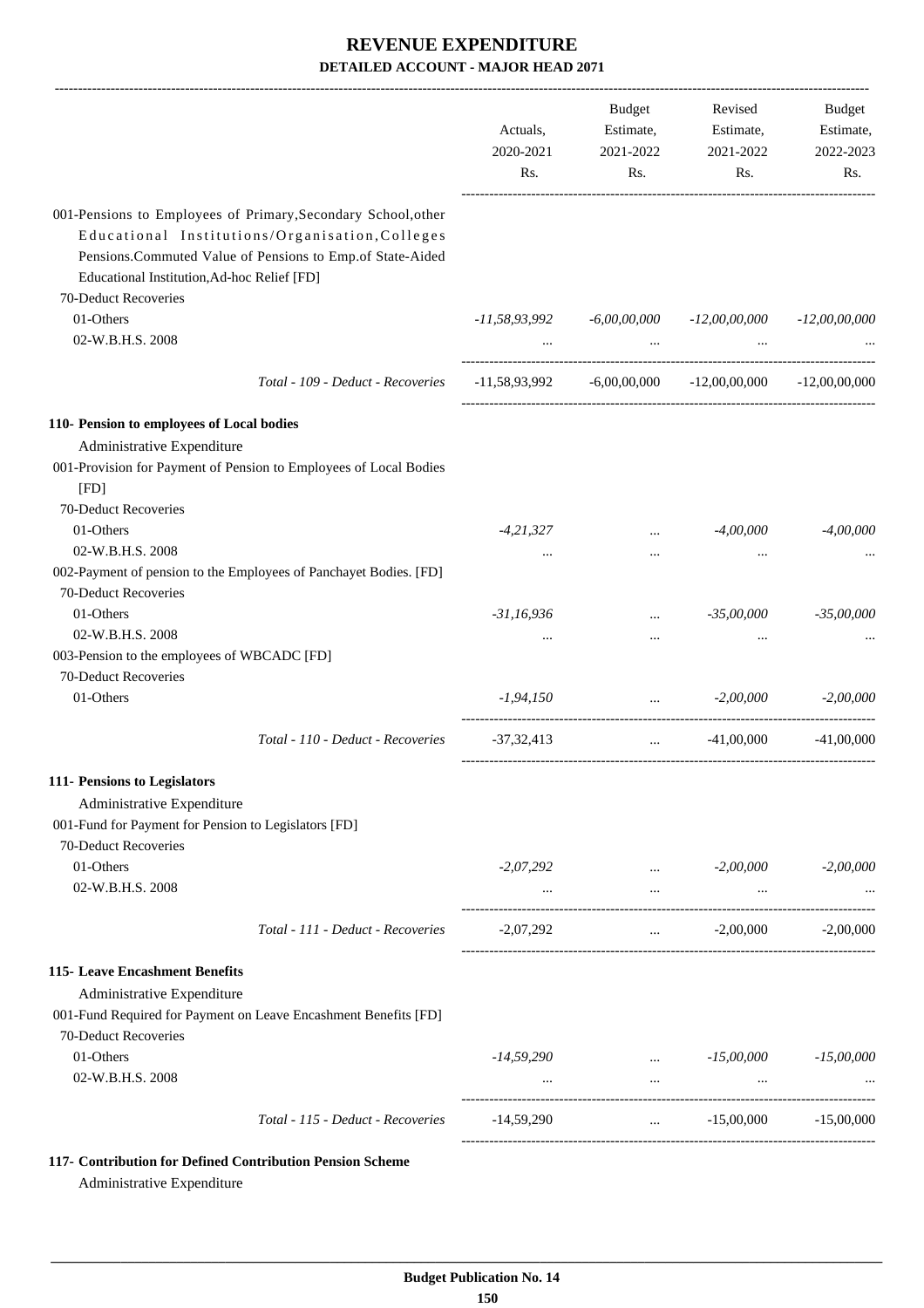|                                                                                         | Actuals,<br>2020-2021<br>Rs. | Budget<br>Estimate,<br>2021-2022<br>Rs. | Revised<br>Estimate,<br>2021-2022<br>Rs. | Budget<br>Estimate,<br>2022-2023<br>Rs. |
|-----------------------------------------------------------------------------------------|------------------------------|-----------------------------------------|------------------------------------------|-----------------------------------------|
| 001-Government Contribution for AIS New Pension Scheme (NPS)                            |                              |                                         |                                          |                                         |
| [FD]                                                                                    |                              |                                         |                                          |                                         |
| 70-Deduct Recoveries                                                                    |                              |                                         |                                          |                                         |
| 01-Others                                                                               |                              |                                         |                                          |                                         |
| 002-Contribution of Government for National Pension Scheme (NPS)                        |                              |                                         |                                          |                                         |
| for Divisional Accountants / Divisional Accounts Officer of AG                          |                              |                                         |                                          |                                         |
| (WB) and other Central Government Employees on deputation to                            |                              |                                         |                                          |                                         |
| the State [FD]                                                                          |                              |                                         |                                          |                                         |
| 70-Deduct Recoveries                                                                    |                              |                                         |                                          |                                         |
| 01-Others                                                                               |                              |                                         | $\ddotsc$                                |                                         |
| 003-Contribution of Government for National Pension Scheme (NPS)                        |                              |                                         |                                          |                                         |
| for Other State Government Employees on deputation to the                               |                              |                                         |                                          |                                         |
| State [FD]                                                                              |                              |                                         |                                          |                                         |
| 70-Deduct Recoveries                                                                    |                              |                                         |                                          |                                         |
| 01-Others                                                                               |                              | $\cdots$                                |                                          |                                         |
| Total - 117 - Deduct - Recoveries                                                       | $\cdots$                     | $\cdots$                                | $\ldots$                                 |                                         |
| 200- Other Pensions                                                                     |                              |                                         |                                          |                                         |
| Administrative Expenditure                                                              |                              |                                         |                                          |                                         |
| 001-Fund Required for Payment of Other Pension [FD]                                     |                              |                                         |                                          |                                         |
| 70-Deduct Recoveries                                                                    |                              |                                         |                                          |                                         |
| 01-Others                                                                               |                              |                                         |                                          |                                         |
| 002-Pension to special Assistants and confidential Assistants to<br>Ministers (FA) [FD] |                              |                                         |                                          |                                         |
| 70-Deduct Recoveries                                                                    |                              |                                         |                                          |                                         |
| 01-Others                                                                               | $\cdots$                     | $\cdots$                                | $\ddotsc$                                |                                         |
|                                                                                         |                              |                                         |                                          |                                         |
| Total - 200 - Deduct - Recoveries                                                       | $\cdots$                     | $\cdots$                                | $\cdots$                                 |                                         |
| 800- Other Expenditure                                                                  |                              |                                         |                                          |                                         |
| Administrative Expenditure                                                              |                              |                                         |                                          |                                         |
| 001-Fund Required for Meeting Other Expenditure [FD]                                    |                              |                                         |                                          |                                         |
| 70-Deduct Recoveries                                                                    |                              |                                         |                                          |                                         |
| 01-Others                                                                               | $-1,18,49,533$               | $\cdots$                                | $-1,40,00,000$                           | $-1,40,00,000$                          |
| 02-W.B.H.S. 2008                                                                        | $\cdots$                     | $\ddotsc$                               | $\cdots$                                 |                                         |
| 002-Re-imbursement of Medical Expenses to Pensioners [FD]                               |                              |                                         |                                          |                                         |
| 70-Deduct Recoveries                                                                    |                              |                                         |                                          |                                         |
| 01-Others                                                                               | $-3,76,092$                  | $\cdots$                                | $-4,00,000$                              | $-4,00,000$                             |
| 02-W.B.H.S. 2008                                                                        | $\cdots$                     | $\cdots$                                | $\ldots$                                 |                                         |
| 003-Recoveries of overpayment of Leave Salary [FD]                                      |                              |                                         |                                          |                                         |
| 70-Deduct Recoveries                                                                    |                              |                                         |                                          |                                         |
| 01-Others                                                                               | $\cdots$                     | $\cdots$                                | $\ddotsc$                                |                                         |
| 02-W.B.H.S. 2008                                                                        | $\cdots$                     | $\cdots$                                | $\cdots$                                 |                                         |
| 004-Payment to the Health Care Organisations for cashless medical<br>facility [FD]      |                              |                                         |                                          |                                         |
| 70-Deduct Recoveries                                                                    |                              |                                         |                                          |                                         |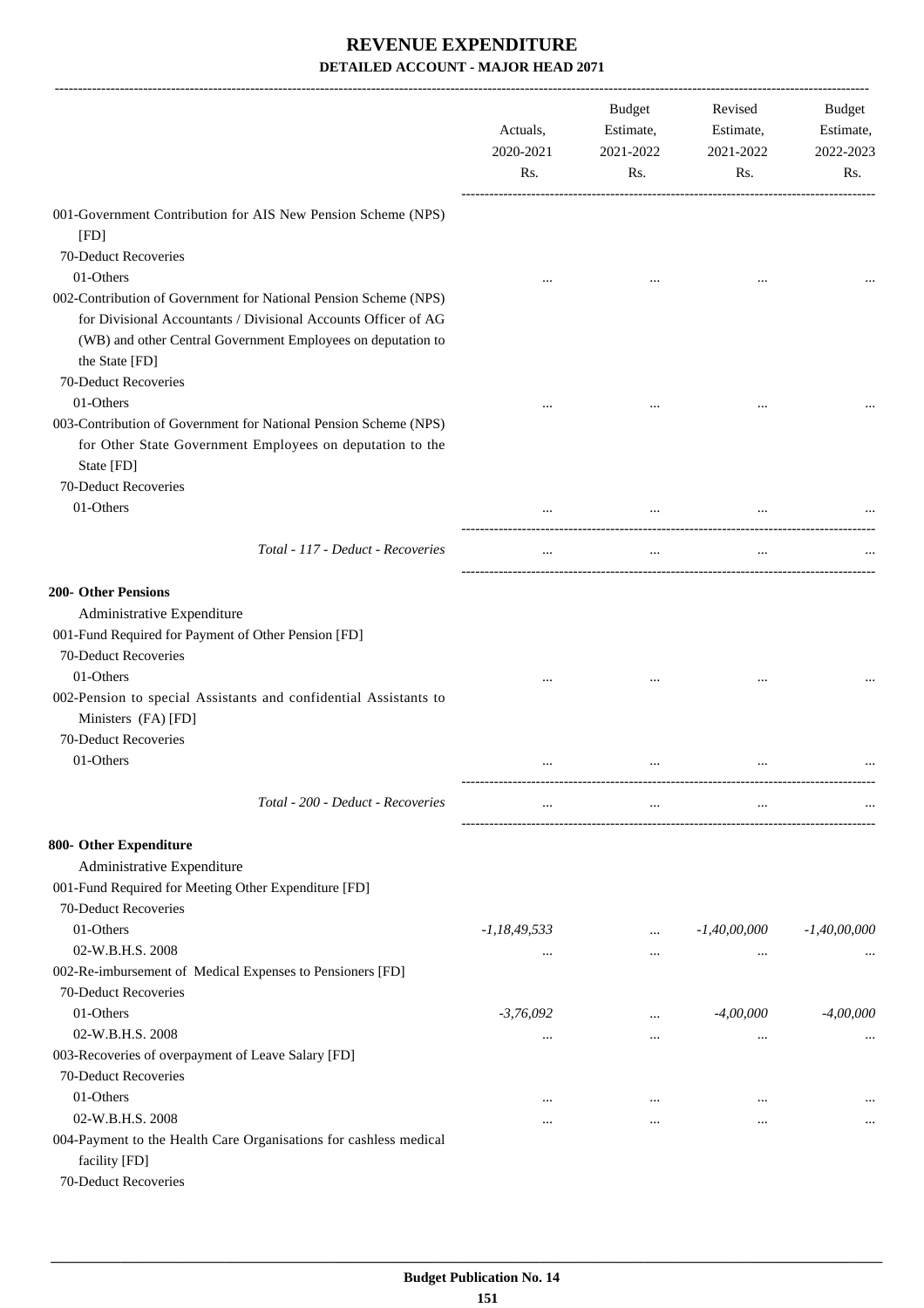|                                                                  | Actuals,<br>2020-2021<br>Rs. | Budget<br>Estimate,<br>2021-2022<br>Rs. | Revised<br>Estimate,<br>2021-2022<br>Rs. | Budget<br>Estimate,<br>2022-2023<br>Rs. |
|------------------------------------------------------------------|------------------------------|-----------------------------------------|------------------------------------------|-----------------------------------------|
| 01-Others                                                        | $\cdots$                     | $\cdots$                                | $\ldots$                                 |                                         |
| Total - 800 - Deduct - Recoveries                                | $-1,22,25,625$               |                                         | $-1,44,00,000$                           | $-1,44,00,000$                          |
| 911- Deduct Recoveries of Overpayments                           |                              |                                         |                                          |                                         |
| Administrative Expenditure                                       |                              |                                         |                                          |                                         |
| 001-Fund Required for Payment of Commuted Value of Pension       |                              |                                         |                                          |                                         |
| [FD]                                                             |                              |                                         |                                          |                                         |
| 70-Deduct Recoveries                                             |                              |                                         |                                          |                                         |
| 01-Others                                                        | $-3,07,78,396$               | $-1,50,00,000$                          | $-3,00,00,000$                           | $-3,00,00,000$                          |
| 02-W.B.H.S. 2008                                                 | $\cdots$                     | $\cdots$                                | $\ddotsc$                                |                                         |
| 002-Retiring Gratuity [FD]                                       |                              |                                         |                                          |                                         |
| 70-Deduct Recoveries                                             |                              |                                         |                                          |                                         |
| 01-Others                                                        | $-1,35,870$                  | $\cdots$                                | $-1,50,000$                              | $-1,50,000$                             |
| 02-W.B.H.S. 2008                                                 |                              | $\cdots$                                | $\ddotsc$                                |                                         |
| 003-Pension to Employees of Primary, Secondary School, Other     |                              |                                         |                                          |                                         |
| Edu.Inst./Orga. Colleges-Pension, Comut. Value of Pen. to        |                              |                                         |                                          |                                         |
| Empl.of State-Aided Edu.Inst., Ad-hoc Relief [FD]                |                              |                                         |                                          |                                         |
| 70-Deduct Recoveries                                             |                              |                                         |                                          |                                         |
| 01-Others                                                        | $-50,66,660$                 |                                         | $-50,00,000$                             | $-50,00,000$                            |
| 02-W.B.H.S. 2008                                                 |                              |                                         |                                          |                                         |
| 004-Death Gratuity [FD]                                          |                              |                                         |                                          |                                         |
| 70-Deduct Recoveries                                             |                              |                                         |                                          |                                         |
| 01-Others                                                        | $-4,86,943$                  | $\cdots$                                | $-5,00,000$                              | $-5,00,000$                             |
| 02-W.B.H.S. 2008                                                 |                              | $\ddotsc$                               |                                          |                                         |
| 005-Other Pensions [FD]                                          |                              |                                         |                                          |                                         |
| 70-Deduct Recoveries                                             |                              |                                         |                                          |                                         |
| 01-Others                                                        | $-1,76,87,130$               | $-2,00,00,000$                          | $-2,10,00,000$                           | $-2, 10, 00, 000$                       |
| 02-W.B.H.S. 2008                                                 |                              |                                         |                                          |                                         |
| 006-Fund required for payment on Leave encashment Benifits [FD]  | $\ddotsc$                    | $\cdots$                                | $\ddotsc$                                |                                         |
| 70-Deduct Recoveries                                             |                              |                                         |                                          |                                         |
| 01-Others                                                        | $-23,570$                    |                                         | $-30,000$                                | $-30,000$                               |
| 007-Requirement for contribution to Provident Fund [FD]          |                              |                                         |                                          |                                         |
| 70-Deduct Recoveries                                             |                              |                                         |                                          |                                         |
| 01-Others                                                        |                              |                                         |                                          |                                         |
|                                                                  |                              |                                         |                                          |                                         |
| 008-Government Contribution for AIS New Pension Scheme (NPS)     |                              |                                         |                                          |                                         |
| [FD]                                                             |                              |                                         |                                          |                                         |
| 70-Deduct Recoveries                                             |                              |                                         |                                          |                                         |
| 01-Others                                                        |                              | $\cdots$                                | $\cdots$                                 |                                         |
| 009-Contribution of Government for National Pension Scheme (NPS) |                              |                                         |                                          |                                         |
| for Divisional Accountants / Divisional Accounts Officer of AG   |                              |                                         |                                          |                                         |
| (WB) and other Central Government Employees on deputation to     |                              |                                         |                                          |                                         |
| the State [FD]                                                   |                              |                                         |                                          |                                         |
| 70-Deduct Recoveries                                             |                              |                                         |                                          |                                         |
| 01-Others                                                        | $\ddotsc$                    | $\ddotsc$                               | $\cdots$                                 |                                         |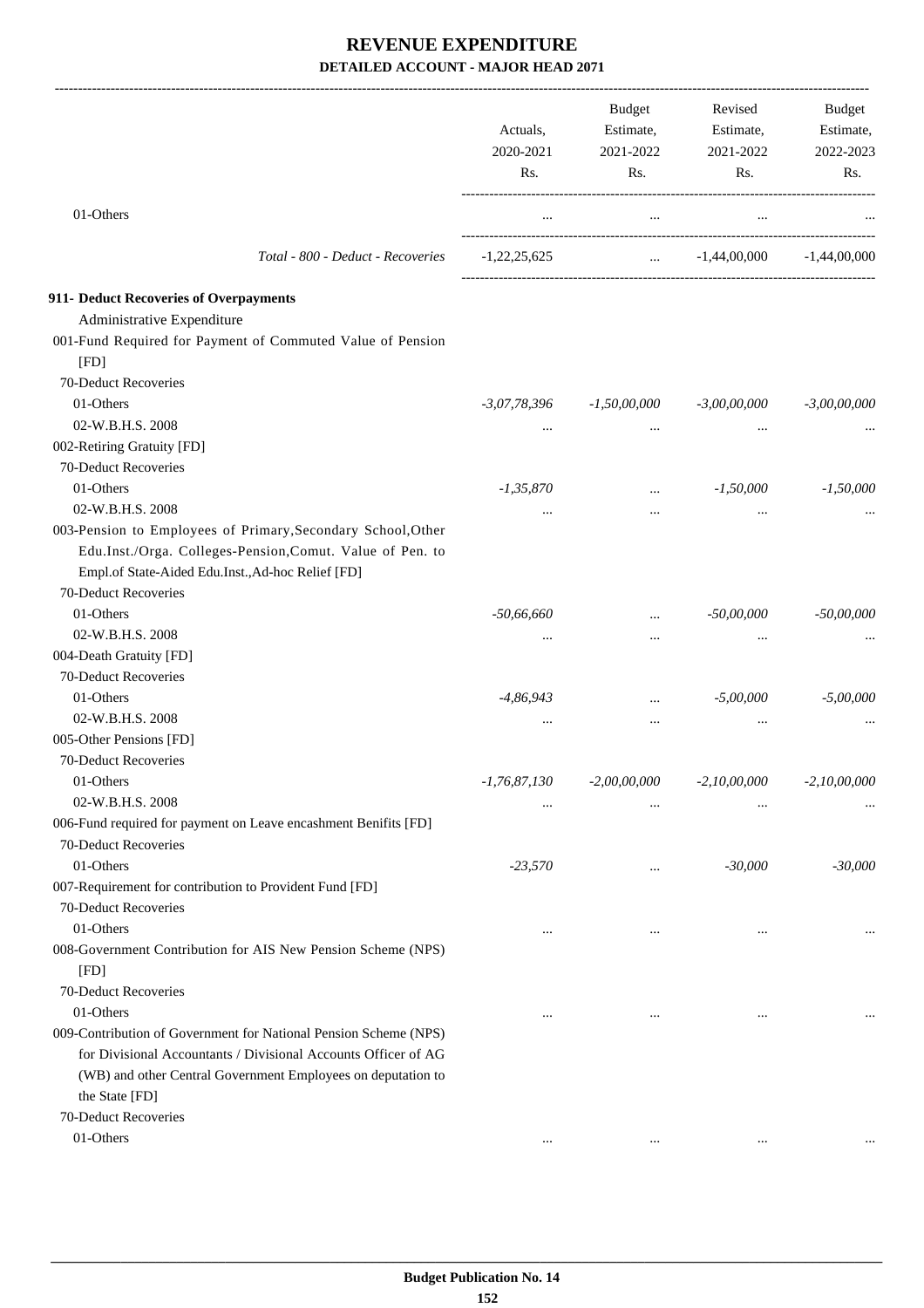-------------------------------------------------------------------------------------------------------------------------------------------------------------------------------

| Actuals.<br>2020-2021<br>Rs. | <b>Budget</b><br>Estimate,<br>2021-2022<br>Rs. | Revised<br>Estimate,<br>2021-2022<br>Rs. | <b>Budget</b><br>Estimate,<br>2022-2023<br>Rs. |
|------------------------------|------------------------------------------------|------------------------------------------|------------------------------------------------|
|                              |                                                |                                          |                                                |
| $\cdots$                     | $\cdots$                                       | $\cdots$                                 |                                                |
| $-3,99,411$                  |                                                | $-4,00,000$                              | $-4,00,000$                                    |
| -5,45,77,980                 | $-3,50,00,000$                                 | $-5,70,80,000$                           | $-5,70,80,000$                                 |
| -37,14,93,604                |                                                | $-38,51,01,000$                          | $-38,51,01,000$                                |
|                              |                                                |                                          | $-14,00,12,000$                                |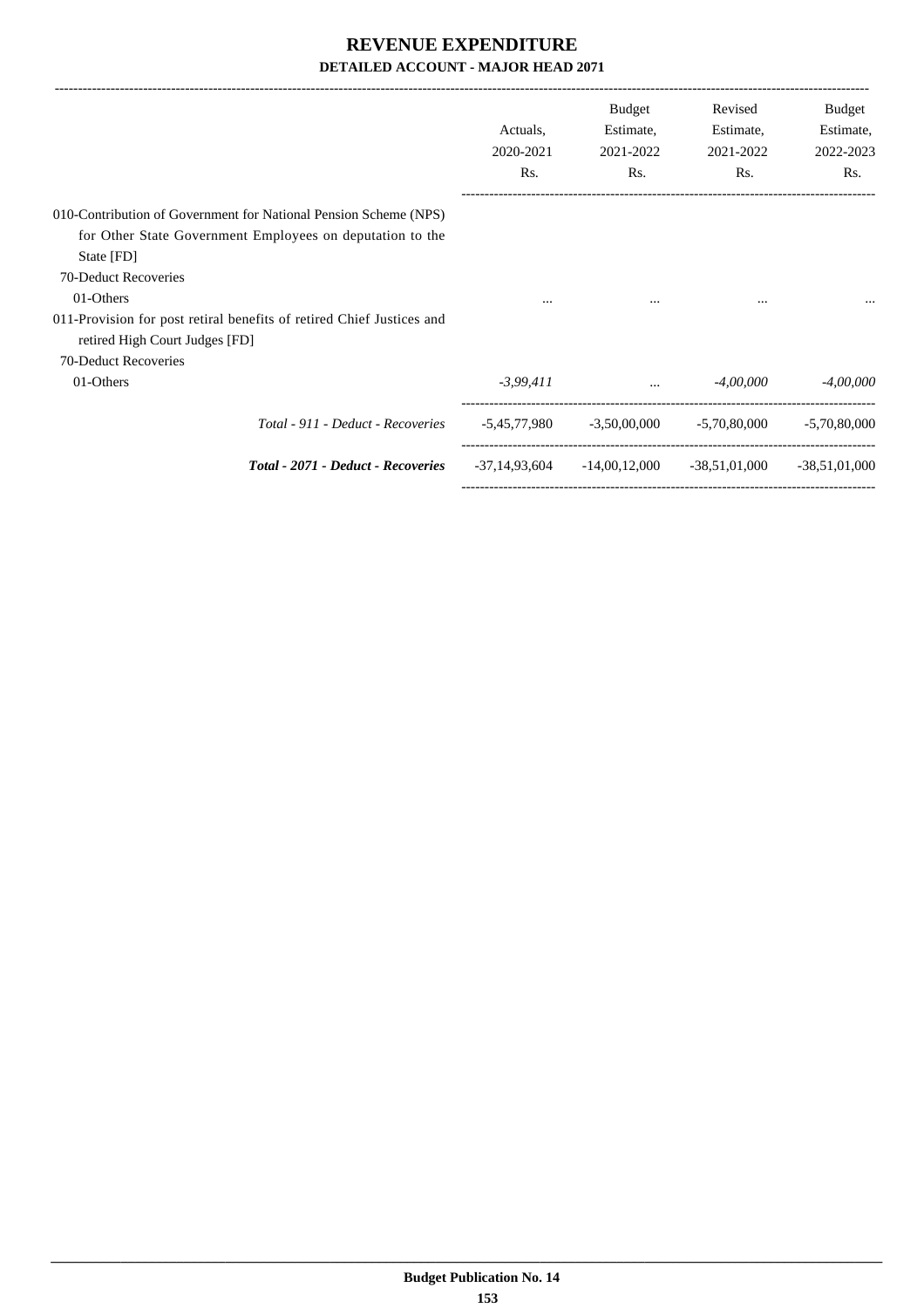# **REVENUE EXPENDITURE**

#### **DEMAND No. 18**

**Finance Department**

#### **A. General Services - (e) Pensions and Miscellaneous General Services**

### **Head of Account : 2075 - Miscellaneous General Services**

| Voted Rs. 187, 18, 76, 000                                                           | <b>Charged Rs. Nil</b>                                        |                                         |                                          | Total Rs. 187, 18, 76, 000                     |
|--------------------------------------------------------------------------------------|---------------------------------------------------------------|-----------------------------------------|------------------------------------------|------------------------------------------------|
|                                                                                      |                                                               | Voted Rs.                               | <b>Charged Rs.</b>                       | <b>Total Rs.</b>                               |
| <b>Gross Expenditure</b><br>Deduct - Recoveries                                      |                                                               | 187, 18, 76, 000<br>$-2,000$            | $\cdots$                                 | $\dots$ 187,18,76,000<br>$-2,000$              |
| <b>Net Expenditure</b>                                                               |                                                               | 187, 18, 74, 000                        | $\cdots$                                 | 187, 18, 74, 000                               |
| <b>REVENUE EXPENDITURE</b><br><b>ABSTRACT ACCOUNT</b>                                |                                                               |                                         |                                          |                                                |
|                                                                                      | Actuals,<br>2020-2021<br>Rs.                                  | Budget<br>Estimate,<br>2021-2022<br>Rs. | Revised<br>Estimate,<br>2021-2022<br>Rs. | <b>Budget</b><br>Estimate,<br>2022-2023<br>Rs. |
| 102- Pre-Partition Payments<br>Administrative Expenditure                            |                                                               | $\cdots$                                |                                          |                                                |
| <b>Total - 102</b>                                                                   | $\cdots$                                                      | $\ddotsc$                               |                                          |                                                |
| 103- State Lotteries<br>Administrative Expenditure                                   |                                                               |                                         | 1294,76,73,445 52,79,27,000 50,39,44,000 | 51,90,23,000                                   |
|                                                                                      | Total - 103 1294, 76, 73, 445 52, 79, 27, 000 50, 39, 44, 000 |                                         |                                          | 51,90,23,000                                   |
| 795- Irrecoverable Loan Written off<br>Administrative Expenditure                    | $\cdots$                                                      | $\cdots$                                | $\cdots$                                 |                                                |
| <b>Total - 795</b>                                                                   |                                                               |                                         |                                          |                                                |
| 797- Transfer to/from Reserve Fund And Deposit Account<br>Administrative Expenditure | 50,00,00,000                                                  | 100,00,00,000                           | 50,00,00,000                             | 50,00,00,000                                   |
| <b>Total - 797</b>                                                                   | 50,00,00,000                                                  | 100,00,00,000                           | 50,00,00,000                             | 50,00,00,000                                   |
| 800- Other Expenditure<br>Administrative Expenditure                                 | 81,80,62,580                                                  | 78,02,63,000                            | 83,61,31,000                             | 85,28,53,000                                   |
| <b>Total - 800</b>                                                                   | 81,80,62,580                                                  | 78,02,63,000                            | 83,61,31,000                             | 85,28,53,000                                   |
| Grand Total - Gross 1426,57,36,025 230,81,90,000                                     |                                                               |                                         | 184,00,75,000                            | 187, 18, 76, 000                               |
| Voted<br>Charged                                                                     | 1426,57,36,025<br>$\cdots$                                    | $\ddotsc$                               | 230,81,90,000 184,00,75,000<br>$\cdots$  | 187, 18, 76, 000                               |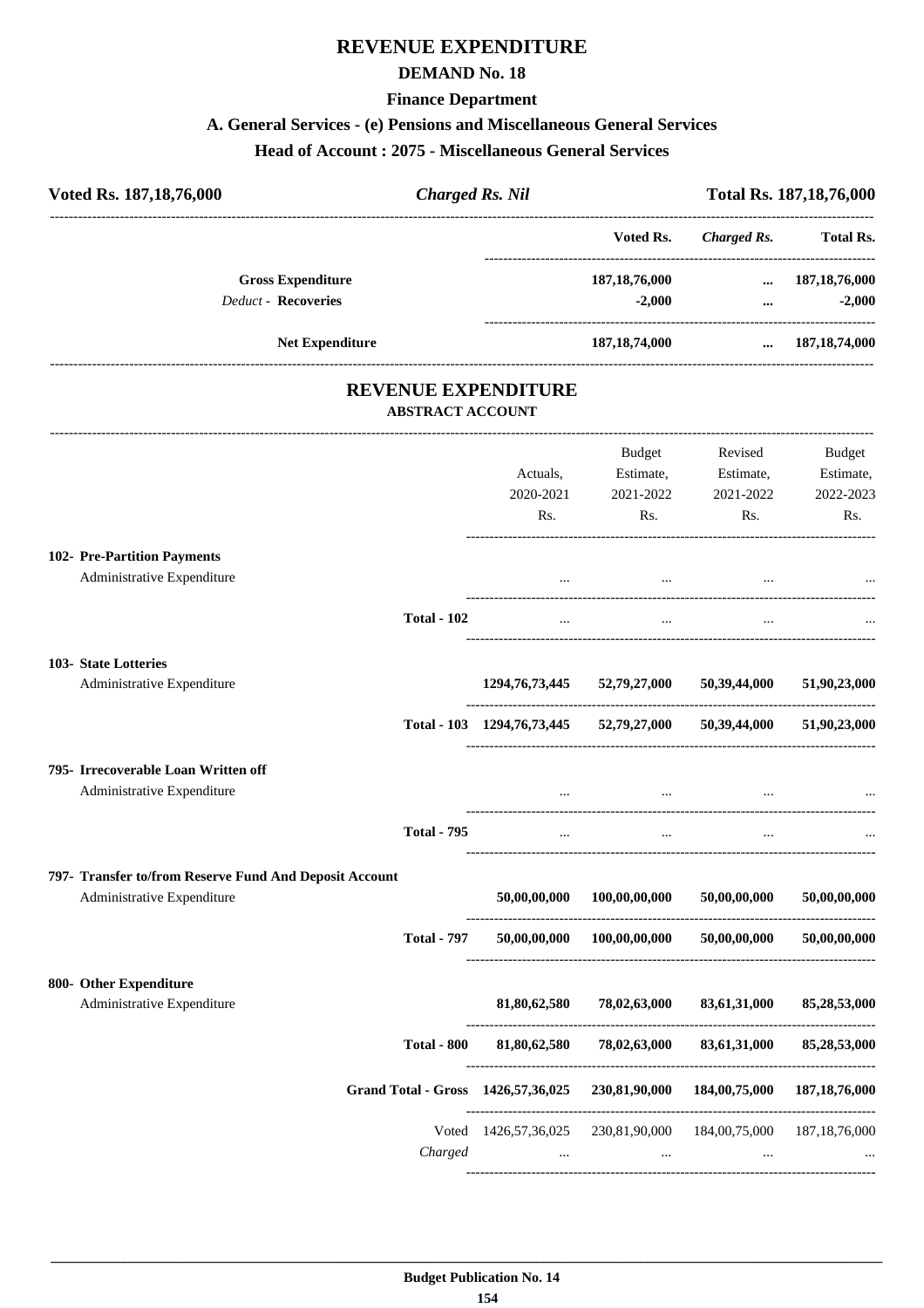#### **REVENUE EXPENDITURE ABSTRACT ACCOUNT**

|                                           |                | <b>Budget</b> | Revised       | <b>Budget</b>    |
|-------------------------------------------|----------------|---------------|---------------|------------------|
|                                           | Actuals,       | Estimate,     | Estimate,     | Estimate,        |
|                                           | 2020-2021      | 2021-2022     | 2021-2022     | 2022-2023        |
|                                           | Rs.            | Rs.           | Rs.           | Rs.              |
| Administrative Expenditure 1426,57,36,025 |                | 230,81,90,000 | 184,00,75,000 | 187, 18, 76, 000 |
| <b>Deduct Recoveries</b>                  | $\ddotsc$      | $-2.000$      | $-2.000$      | $-2,000$         |
| Grand Total - Net 1426,57,36,025          |                | 230,81,88,000 | 184,00,73,000 | 187, 18, 74, 000 |
| Voted                                     | 1426,57,36,025 | 230,81,88,000 | 184,00,73,000 | 187, 18, 74, 000 |
| Charged                                   | $\cdots$       | $\cdots$      | $\cdots$      | $\cdots$         |
|                                           |                |               |               |                  |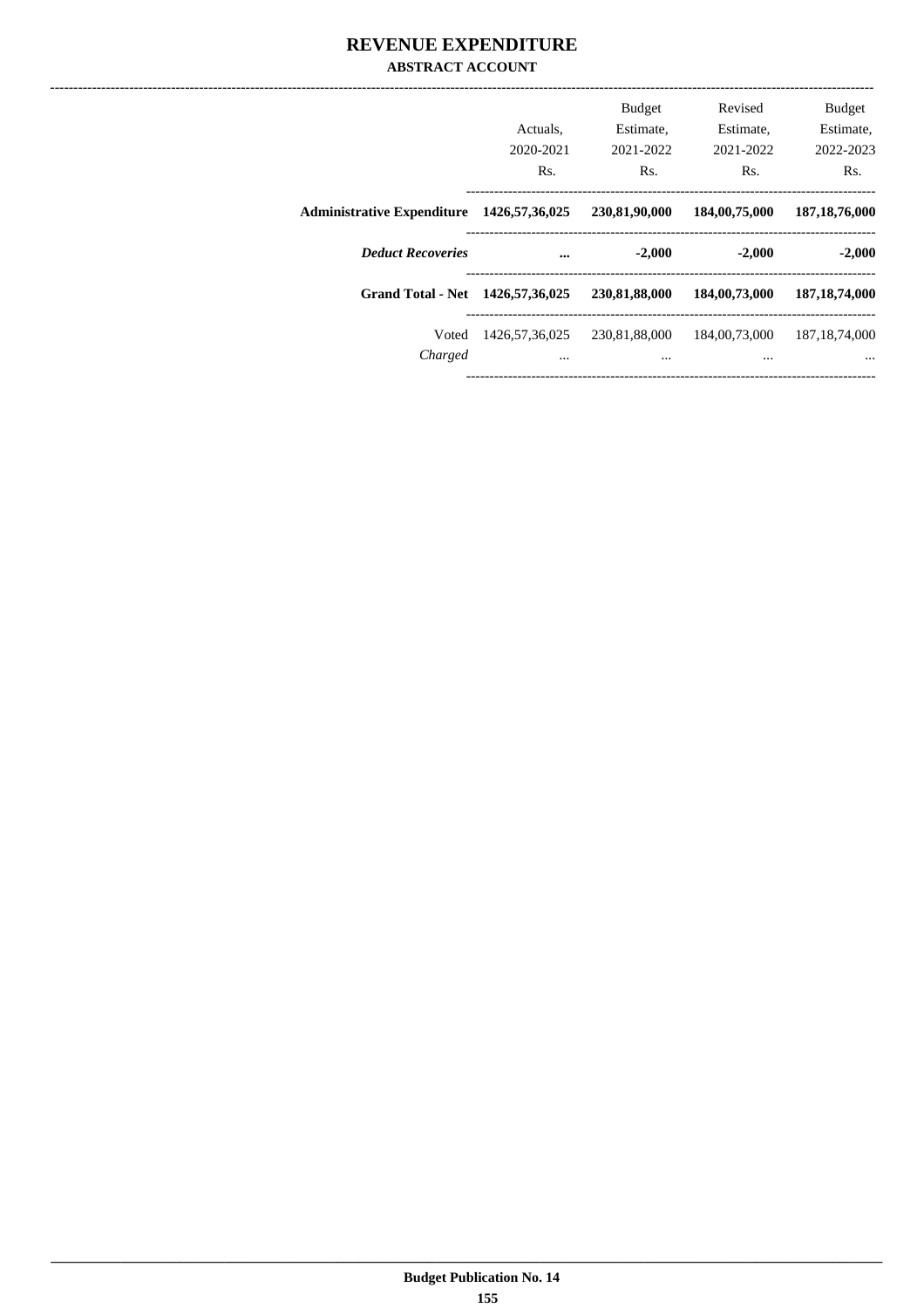|                                                                          | Actuals,<br>2020-2021<br>Rs. | <b>Budget</b><br>Estimate,<br>2021-2022<br>Rs. | Revised<br>Estimate,<br>2021-2022<br>Rs. | Budget<br>Estimate,<br>2022-2023<br>Rs. |
|--------------------------------------------------------------------------|------------------------------|------------------------------------------------|------------------------------------------|-----------------------------------------|
| DETAILED ACCOUNT NO. 2075-00-102 - PRE-PARTITION PAYMENTS                |                              |                                                |                                          |                                         |
| 102- Pre-Partition Payments<br><b>Administrative Expenditure</b>         |                              |                                                |                                          |                                         |
| 001- Claims passed by Application Committee [FD]                         |                              |                                                |                                          |                                         |
| 50- Other Charges                                                        |                              |                                                |                                          |                                         |
| Total - 2075-00-102                                                      |                              |                                                |                                          |                                         |
|                                                                          |                              |                                                |                                          |                                         |
| Voted                                                                    | $\cdots$                     |                                                | $\cdots$                                 |                                         |
| Charged                                                                  |                              | $\cdots$                                       |                                          |                                         |
| DETAILED ACCOUNT NO. 2075-00-103 - STATE LOTTERIES                       |                              |                                                |                                          |                                         |
| 103- State Lotteries                                                     |                              |                                                |                                          |                                         |
| <b>Administrative Expenditure</b>                                        |                              |                                                |                                          |                                         |
| 001- State Lotteries [FD]                                                |                              |                                                |                                          |                                         |
| 14- Rents, Rates and Taxes                                               | $\cdots$                     | 2,52,20,000                                    |                                          |                                         |
| 26- Advertising and Publicity Expenses                                   | 3,74,09,775                  | 27,01,000                                      | 39,44,000                                | 40,23,000                               |
| 28- Payment of Professional and Special Services                         |                              |                                                |                                          |                                         |
| 02-Other charges                                                         |                              | 6,000                                          |                                          |                                         |
| 50- Other Charges                                                        | 1291,02,63,670               | 50,00,00,000                                   | 50,00,00,000                             | 51,50,00,000                            |
| <b>Total - Administrative Expenditure</b>                                | 1294, 76, 73, 445            | 52,79,27,000                                   | 50,39,44,000                             | 51,90,23,000                            |
| Total - 2075-00-103                                                      | 1294,76,73,445               | 52,79,27,000                                   | 50,39,44,000                             | 51,90,23,000                            |
| Voted                                                                    | 1294, 76, 73, 445            | 52,79,27,000                                   | 50,39,44,000                             | 51,90,23,000                            |
| Charged                                                                  |                              |                                                |                                          |                                         |
|                                                                          |                              |                                                |                                          |                                         |
| <b>DETAILED ACCOUNT NO. 2075-00-795 - IRRECOVERABLE LOAN WRITTEN OFF</b> |                              |                                                |                                          |                                         |
| 795- Irrecoverable Loan Written off<br><b>Administrative Expenditure</b> |                              |                                                |                                          |                                         |
| 001- Loan to Government servants Written Off [FD]                        |                              |                                                |                                          |                                         |
| 50- Other Charges                                                        | $\cdots$                     |                                                |                                          |                                         |
| 002- Loans to Government Servents written off [FD]                       |                              |                                                |                                          |                                         |
| 50- Other Charges                                                        |                              |                                                |                                          |                                         |
| Total - 2075-00-795                                                      |                              |                                                |                                          |                                         |
| Voted                                                                    | $\cdots$                     | $\cdots$                                       | $\cdots$                                 |                                         |
| Charged                                                                  | $\ddotsc$                    |                                                | $\cdots$                                 |                                         |
|                                                                          |                              |                                                |                                          |                                         |

#### **DETAILED ACCOUNT NO. 2075-00-797 - TRANSFER TO/FROM RESERVE FUND AND DEPOSIT ACCOUNT .**

.

**797- Transfer to/from Reserve Fund And Deposit Account Administrative Expenditure**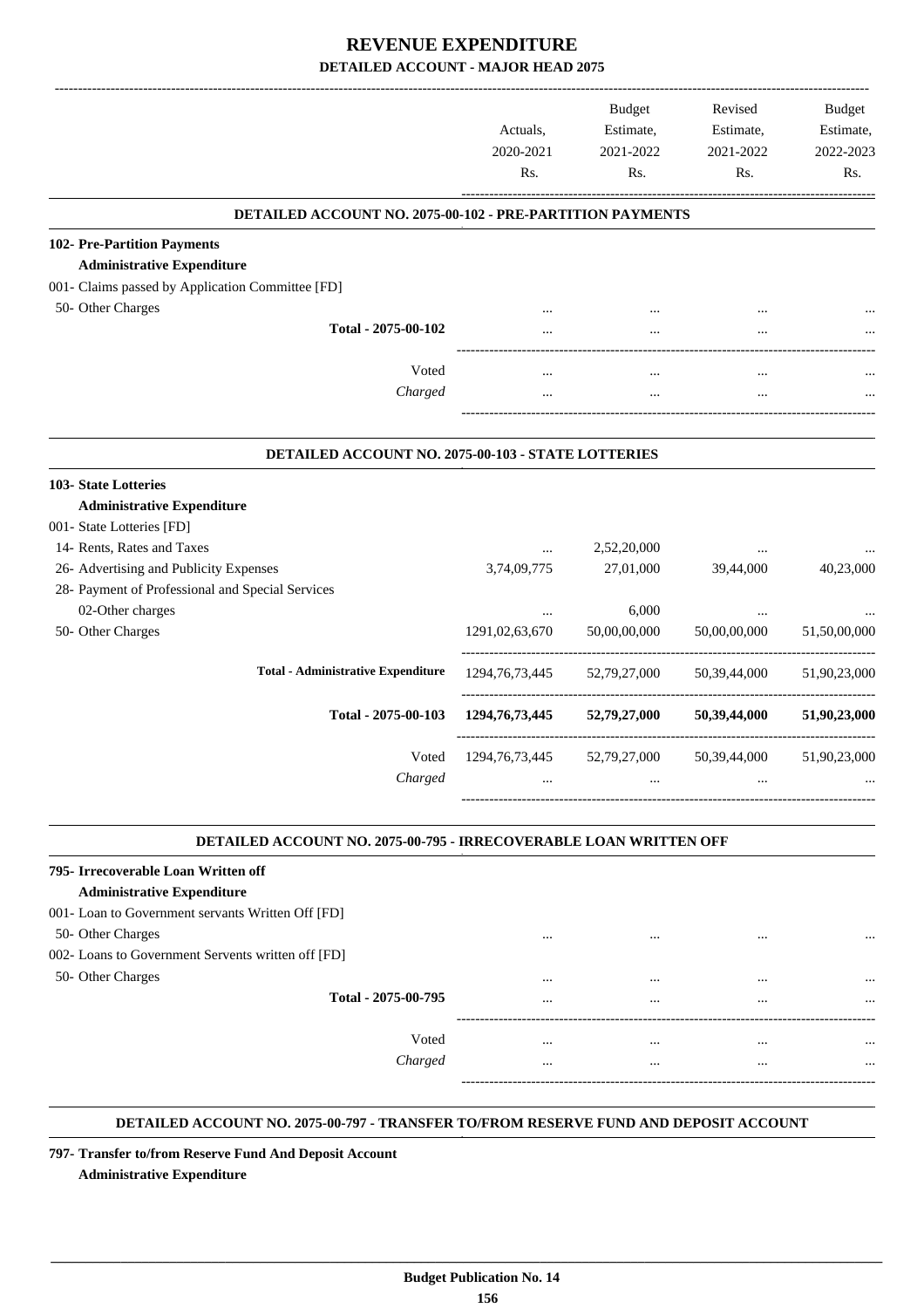|                                                                                                                                                                                                                | Actuals,<br>2020-2021<br>Rs. | Budget<br>Estimate,<br>2021-2022<br>Rs. | Revised<br>Estimate,<br>2021-2022<br>Rs.            | Budget<br>Estimate,<br>2022-2023<br>Rs. |
|----------------------------------------------------------------------------------------------------------------------------------------------------------------------------------------------------------------|------------------------------|-----------------------------------------|-----------------------------------------------------|-----------------------------------------|
| 001- Contribution to Guarantee Redemption Fund [FD]                                                                                                                                                            |                              |                                         |                                                     |                                         |
| 63- Inter-Account Transfer                                                                                                                                                                                     | 50,00,00,000                 |                                         | 100,00,00,000 50,00,00,000                          | 50,00,00,000                            |
| <b>Total - Administrative Expenditure</b>                                                                                                                                                                      | 50,00,00,000                 | 100,00,00,000                           | 50,00,00,000                                        | 50,00,00,000                            |
| Total - 2075-00-797                                                                                                                                                                                            | 50,00,00,000                 | 100,00,00,000                           | 50,00,00,000                                        | 50,00,00,000                            |
| Voted<br>Charged                                                                                                                                                                                               | 50,00,00,000                 | 100,00,00,000<br>$\cdots$               | 50,00,00,000                                        | 50,00,00,000                            |
| DETAILED ACCOUNT NO. 2075-00-800 - OTHER EXPENDITURE                                                                                                                                                           |                              |                                         |                                                     |                                         |
| 800- Other Expenditure<br><b>Administrative Expenditure</b><br>002- Grants to clubs of Government employees for promotion of<br>recreational activitities [FD]<br>31- Grants-in-aid-GENERAL<br>02-Other Grants | 98,759                       | 5,000                                   | 99,000                                              | 1,00,000                                |
| Total - 2075-00-800-002                                                                                                                                                                                        | 98,759                       | 5,000                                   | 99,000                                              |                                         |
|                                                                                                                                                                                                                |                              |                                         |                                                     |                                         |
| 004- Payment to Health Care Organisations for cashless medical<br>facility [FD]<br>12- Medical Reimbursements under WBHS 2008                                                                                  | 81,79,63,821                 | 78,02,58,000                            | 83,60,32,000                                        | 1,00,000<br>85,27,53,000                |
| Total - 2075-00-800-004                                                                                                                                                                                        |                              |                                         | 81,79,63,821 78,02,58,000 83,60,32,000 85,27,53,000 |                                         |
| <b>Total - Administrative Expenditure</b>                                                                                                                                                                      | 81,80,62,580                 | 78,02,63,000                            | 83,61,31,000                                        | 85,28,53,000                            |
| Total - 2075-00-800                                                                                                                                                                                            | 81,80,62,580                 | 78,02,63,000                            | 83,61,31,000                                        | 85,28,53,000                            |

#### **DETAILED ACCOUNT NO. 2075 - DEDUCT RECOVERIES IN REDUCTION OF EXPENDITURE**

**--------------------------------------------------------------------------------------------------------------------------------------------------------------------------------**

| <b>103- State Lotteries</b> |      |      |
|-----------------------------|------|------|
| Administrative Expenditure  |      |      |
| 001-State Lotteries [FD]    |      |      |
| 70-Deduct Recoveries        |      |      |
| 01-Others                   | <br> | <br> |
| 02-W.B.H.S. 2008            | <br> | <br> |
|                             |      |      |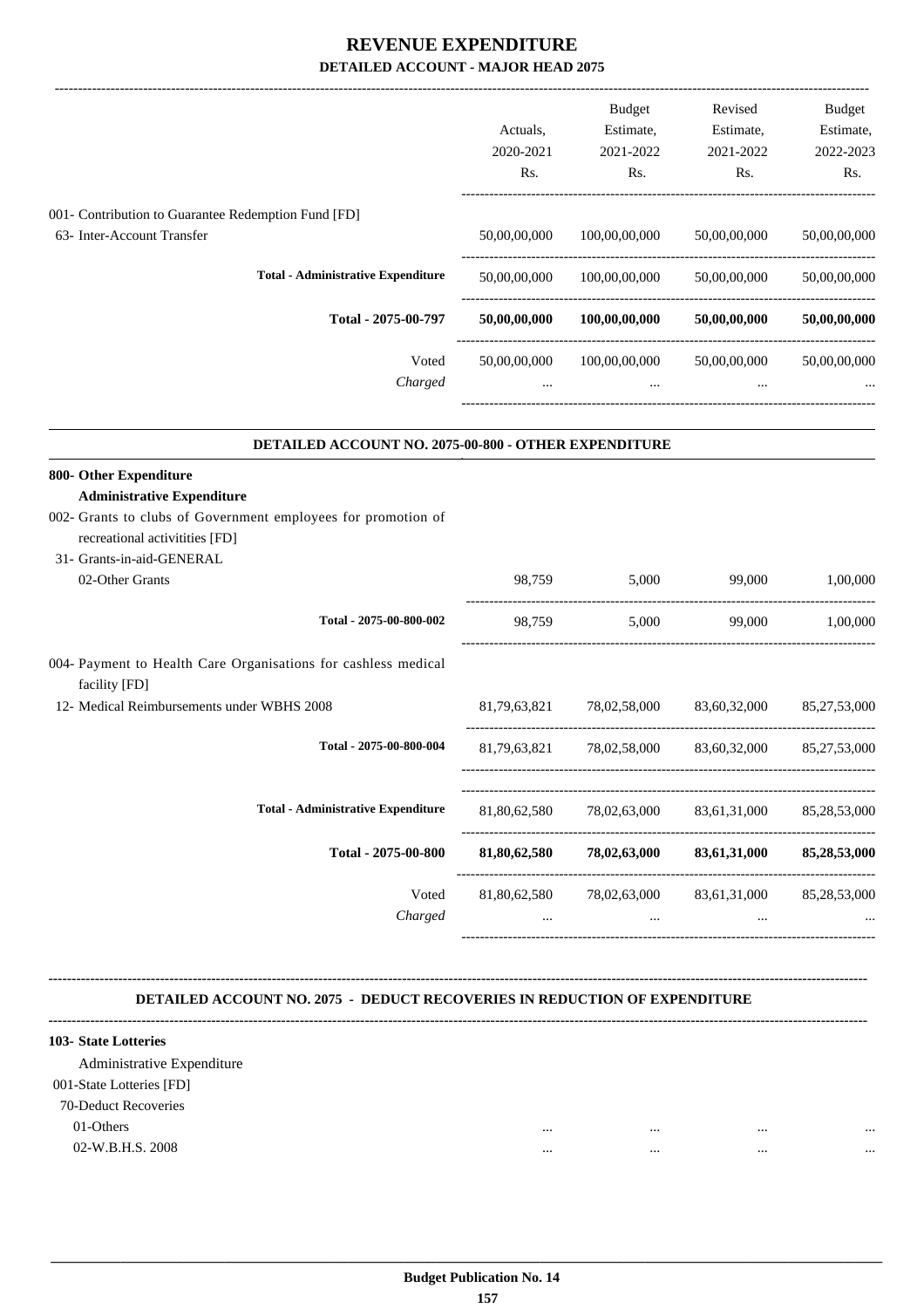|                                                                                                                                                 | Actuals,<br>2020-2021<br>Rs. | <b>Budget</b><br>Estimate,<br>2021-2022<br>Rs. | Revised<br>Estimate,<br>2021-2022<br>Rs. | Budget<br>Estimate,<br>2022-2023<br>Rs. |
|-------------------------------------------------------------------------------------------------------------------------------------------------|------------------------------|------------------------------------------------|------------------------------------------|-----------------------------------------|
| Total - 103 - Deduct - Recoveries                                                                                                               | $\cdots$                     | $\ddotsc$                                      | $\ddotsc$                                |                                         |
| 800- Other Expenditure<br>Administrative Expenditure                                                                                            |                              |                                                |                                          |                                         |
| 002-Grants to clubs of Government employees for promotion of<br>recreational activitities [FD]<br>70-Deduct Recoveries                          |                              |                                                |                                          |                                         |
| 01-Others                                                                                                                                       | $\cdots$                     | $-1,000$                                       | $-1,000$                                 | $-1,000$                                |
| Total - 800 - Deduct - Recoveries                                                                                                               | $\cdots$                     | $-1,000$                                       | $-1,000$                                 | $-1.000$                                |
| 911- Deduct Recoveries of Overpayments<br>Administrative Expenditure<br>001-State Lotteries [FD]                                                |                              |                                                |                                          |                                         |
| 70-Deduct Recoveries<br>01-Others<br>02-W.B.H.S. 2008<br>002-State Lotteries [FD]                                                               | $\cdots$<br>$\cdots$         | $-1,000$<br>$\ldots$                           | $-1,000$<br>$\cdots$                     | $-1,000$<br>                            |
| 70-Deduct Recoveries<br>01-Others<br>02-W.B.H.S. 2008<br>004-Payment to Health Care Organisations for cashless medical                          |                              |                                                | $\ddotsc$                                |                                         |
| facility [FD]<br>70-Deduct Recoveries<br>01-Others<br>005-Transfer of Fund from closed & inoperative Reserved Fund [FD]<br>70-Deduct Recoveries |                              |                                                |                                          |                                         |
| 01-Others<br>Total - 911 - Deduct - Recoveries                                                                                                  |                              | $-1,000$                                       | $-1,000$                                 | $-1,000$                                |
| Total - 2075 - Deduct - Recoveries                                                                                                              |                              | $-2,000$                                       | $-2,000$                                 | $-2,000$                                |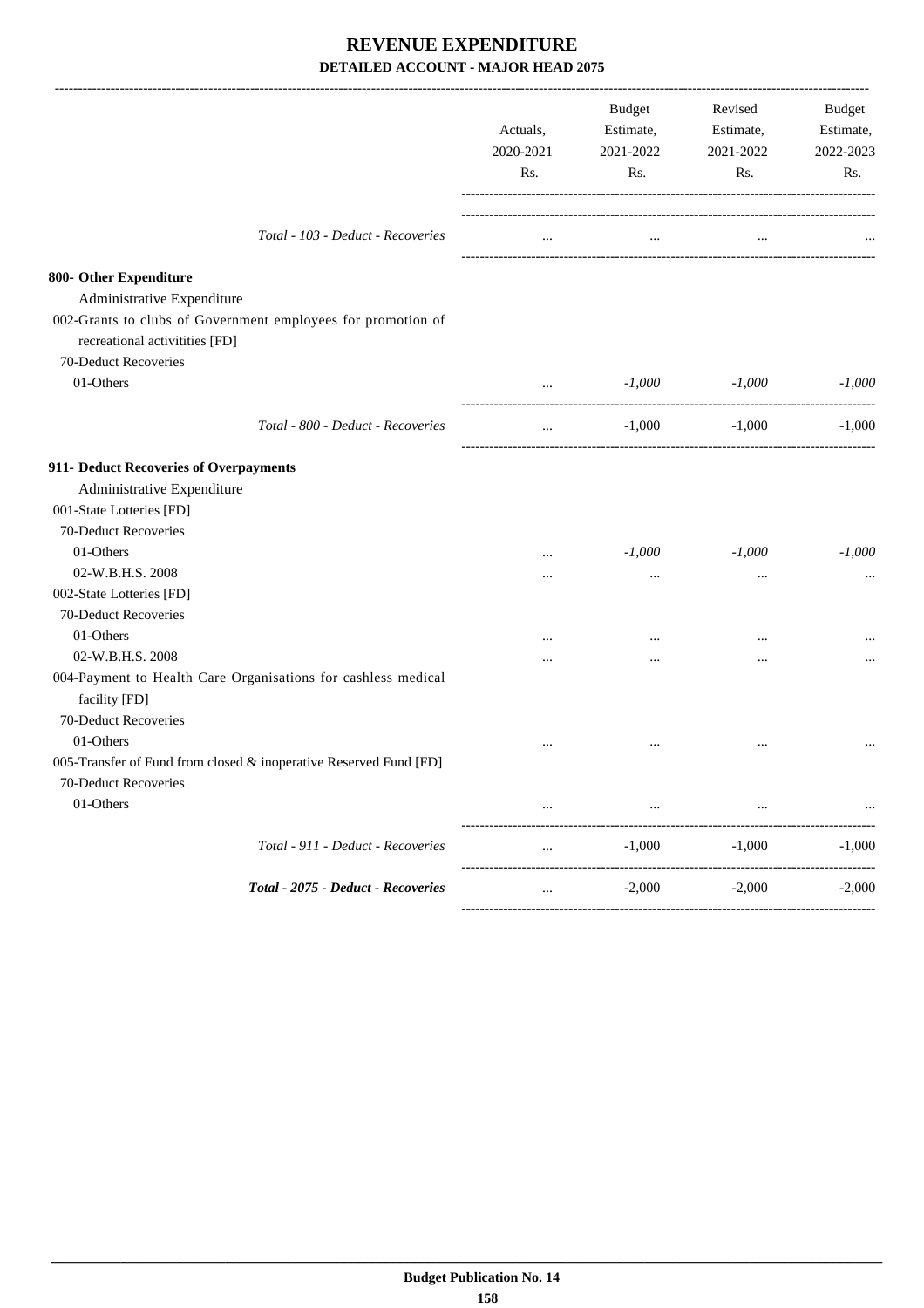# **REVENUE EXPENDITURE**

### **DEMAND No. 18**

#### **Finance Department**

**B - Social Services - (g) Social Welfare and Nutrition**

#### **Head of Account : 2235 - Social Security And Welfare**

| Voted Rs. 64,28,61,000                                                               | <b>Charged Rs. Nil</b>     |                              |                                                                                                                     |                                          | Total Rs. 64,28,61,000                  |  |
|--------------------------------------------------------------------------------------|----------------------------|------------------------------|---------------------------------------------------------------------------------------------------------------------|------------------------------------------|-----------------------------------------|--|
|                                                                                      |                            |                              | Voted Rs.                                                                                                           | <b>Charged Rs.</b>                       | <b>Total Rs.</b>                        |  |
| <b>Gross Expenditure</b>                                                             |                            |                              | 64,28,61,000                                                                                                        | $\cdots$                                 | 64,28,61,000                            |  |
| <b>Deduct - Recoveries</b>                                                           |                            |                              | $-4,30,000$                                                                                                         | $\cdots$                                 | $-4,30,000$                             |  |
| <b>Net Expenditure</b>                                                               |                            |                              | 64,24,31,000                                                                                                        | $\cdots$                                 | 64,24,31,000                            |  |
|                                                                                      | <b>REVENUE EXPENDITURE</b> |                              |                                                                                                                     |                                          |                                         |  |
|                                                                                      | <b>ABSTRACT ACCOUNT</b>    |                              |                                                                                                                     |                                          |                                         |  |
|                                                                                      |                            | Actuals,<br>2020-2021<br>Rs. | Budget<br>Estimate,<br>2021-2022<br>Rs.                                                                             | Revised<br>Estimate,<br>2021-2022<br>Rs. | Budget<br>Estimate,<br>2022-2023<br>Rs. |  |
| 60 - OTHER SOCIAL SECURITY AND WELFARE<br><b>PROGRAMMES</b>                          |                            |                              |                                                                                                                     |                                          |                                         |  |
| 048- Compensation Under The Victim Compensation Scheme                               |                            |                              |                                                                                                                     |                                          |                                         |  |
| Administrative Expenditure                                                           |                            |                              | $2,20,00,000$ $3,09,06,000$ $4,50,00,000$ $4,59,00,000$                                                             |                                          |                                         |  |
|                                                                                      | <b>Total - 048</b>         |                              | $2,20,00,000$ $3,09,06,000$ $4,50,00,000$                                                                           |                                          | 4,59,00,000                             |  |
| 104- Deposit Linked Insurance Scheme Government PF<br>Administrative Expenditure     |                            |                              |                                                                                                                     |                                          |                                         |  |
|                                                                                      | <b>Total - 104</b>         | $\cdots$                     | $\cdots$                                                                                                            |                                          |                                         |  |
| 105- Govt. Employee's Insurance Schemes<br>Administrative Expenditure                | <b>Total - 105</b>         | $\cdots$                     | $\ddots$                                                                                                            | $\cdots$                                 |                                         |  |
|                                                                                      |                            |                              |                                                                                                                     |                                          |                                         |  |
| 110- Other Insurance Scheme<br>Administrative Expenditure                            |                            |                              | and the contract of the contract of the contract of the contract of the contract of the contract of the contract of |                                          |                                         |  |
|                                                                                      | <b>Total - 110</b>         | $\cdots$                     | $\cdots$                                                                                                            |                                          |                                         |  |
| 200- Other Programmes                                                                |                            |                              |                                                                                                                     |                                          |                                         |  |
| Administrative Expenditure                                                           |                            | 8,27,96,198                  | 11,31,19,000                                                                                                        | 7,55,51,000                              | 7,69,61,000                             |  |
| <b>State Development Schemes</b><br>State Development Schemes (Central Assistance)   |                            | $\cdots$                     | 1080,00,00,000<br>2,00,00,000                                                                                       | $\cdots$<br>$\cdots$                     | $\cdots$<br>2,00,00,000                 |  |
|                                                                                      | <b>Total - 200</b>         |                              | 8,27,96,198 1093,31,19,000 7,55,51,000                                                                              |                                          | 9,69,61,000                             |  |
|                                                                                      |                            |                              |                                                                                                                     |                                          |                                         |  |
| 789- Special Component Plan for Scheduled Castes<br><b>State Development Schemes</b> |                            | $\cdots$                     | 330,00,00,000                                                                                                       | $\cdots$                                 |                                         |  |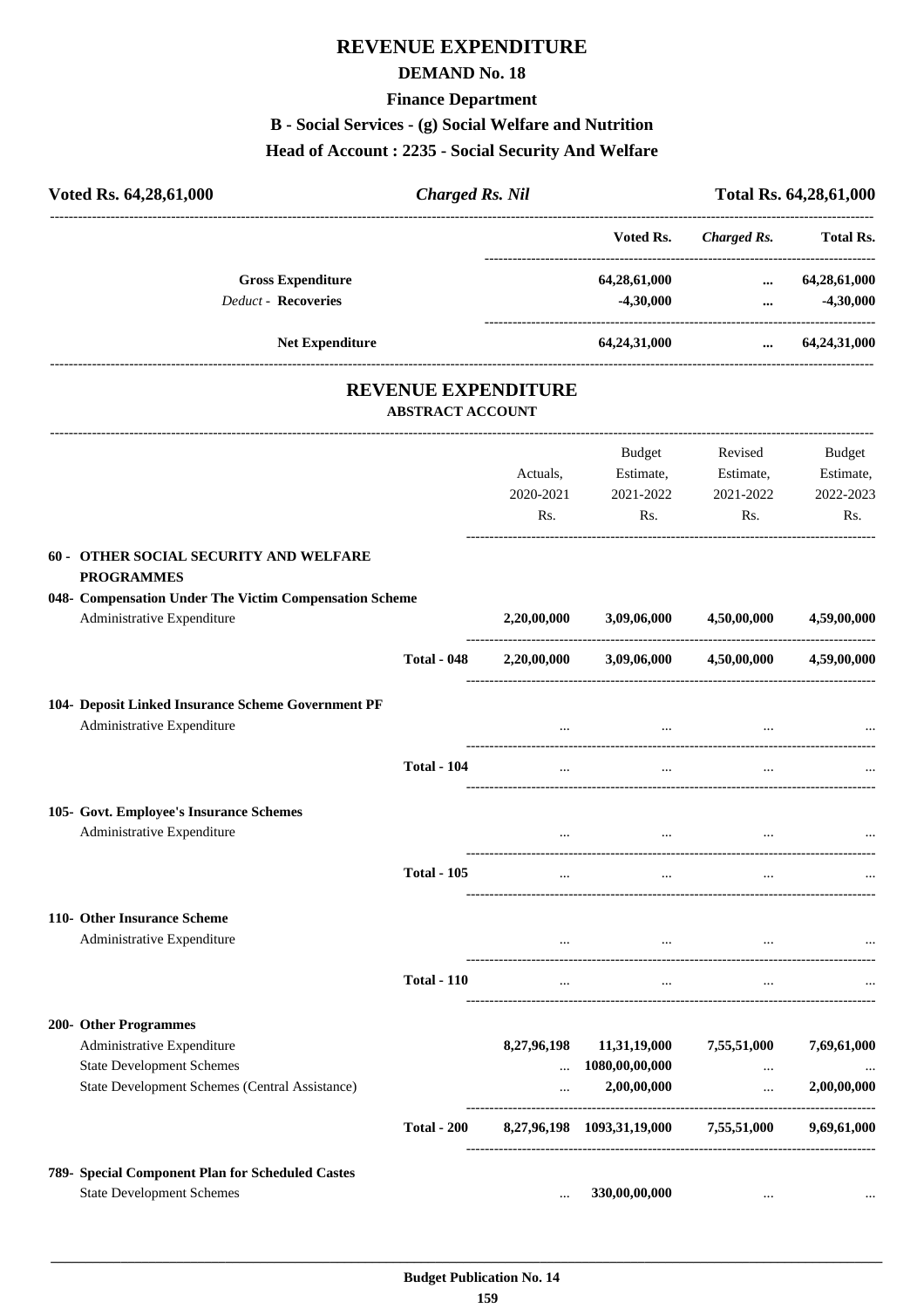#### REVENUE EXPENDITURE **ABSTRACT ACCOUNT**

|                                  |                                                                                  |                                         | Budget                                                                                                                   | Revised                             | <b>Budget</b> |
|----------------------------------|----------------------------------------------------------------------------------|-----------------------------------------|--------------------------------------------------------------------------------------------------------------------------|-------------------------------------|---------------|
|                                  |                                                                                  | Actuals,                                | Estimate,                                                                                                                | Estimate,                           | Estimate,     |
|                                  |                                                                                  | 2020-2021                               | 2021-2022                                                                                                                | 2021-2022                           | 2022-2023     |
|                                  |                                                                                  | Rs.                                     | Rs.                                                                                                                      | Rs.                                 | Rs.           |
|                                  | <b>Total - 789</b>                                                               | $\cdots$                                | 330,00,00,000                                                                                                            | $\ddotsc$                           |               |
| 796- Tribal Areas Sub-Plan       |                                                                                  |                                         |                                                                                                                          |                                     |               |
| <b>State Development Schemes</b> |                                                                                  | $\mathbf{r}$<br>----------------------- | 90,00,00,000                                                                                                             | and the contract of the contract of |               |
|                                  | <b>Total - 796</b>                                                               | $\mathbf{r}$ and $\mathbf{r}$           | 90,00,00,000                                                                                                             | $\cdots$                            |               |
| 800- Other Expenditure           |                                                                                  |                                         |                                                                                                                          |                                     |               |
| Administrative Expenditure       |                                                                                  | 120,00,00,000                           |                                                                                                                          | $20,00,00,000$ $100,00,00,000$      | 50,00,00,000  |
|                                  | <b>Total - 800</b>                                                               |                                         | $120,00,00,000$ $20,00,00,000$ $100,00,00,000$                                                                           |                                     | 50,00,00,000  |
|                                  | Grand Total - Gross 130,47,96,198 1536,40,25,000 112,05,51,000 64,28,61,000      |                                         |                                                                                                                          |                                     |               |
|                                  | Voted                                                                            |                                         | 130,47,96,198 1536,40,25,000 112,05,51,000                                                                               |                                     | 64,28,61,000  |
|                                  | Charged                                                                          |                                         | and the contract of the contract of the                                                                                  |                                     |               |
|                                  | Administrative Expenditure 130,47,96,198 34,40,25,000 112,05,51,000 62,28,61,000 |                                         |                                                                                                                          |                                     |               |
|                                  | <b>State Development Schemes</b>                                                 |                                         | $\dots$ 1500,00,00,000                                                                                                   | $\cdots$                            |               |
|                                  | <b>State Development Schemes (Central Assistance)</b>                            |                                         | $\dots$ 2,00,00,000 $\dots$ 2,00,00,000                                                                                  |                                     |               |
|                                  |                                                                                  |                                         |                                                                                                                          |                                     |               |
|                                  | Grand Total - Net 130,43,78,870 1536,40,14,000 112,01,21,000 64,24,31,000        |                                         |                                                                                                                          |                                     |               |
|                                  | Voted<br>Charged                                                                 |                                         | 130,43,78,870 1536,40,14,000 112,01,21,000 64,24,31,000<br>$\mathbf{u}$ and $\mathbf{u}$ are all the set of $\mathbf{u}$ | and the contract of the contract of |               |
|                                  |                                                                                  |                                         |                                                                                                                          |                                     |               |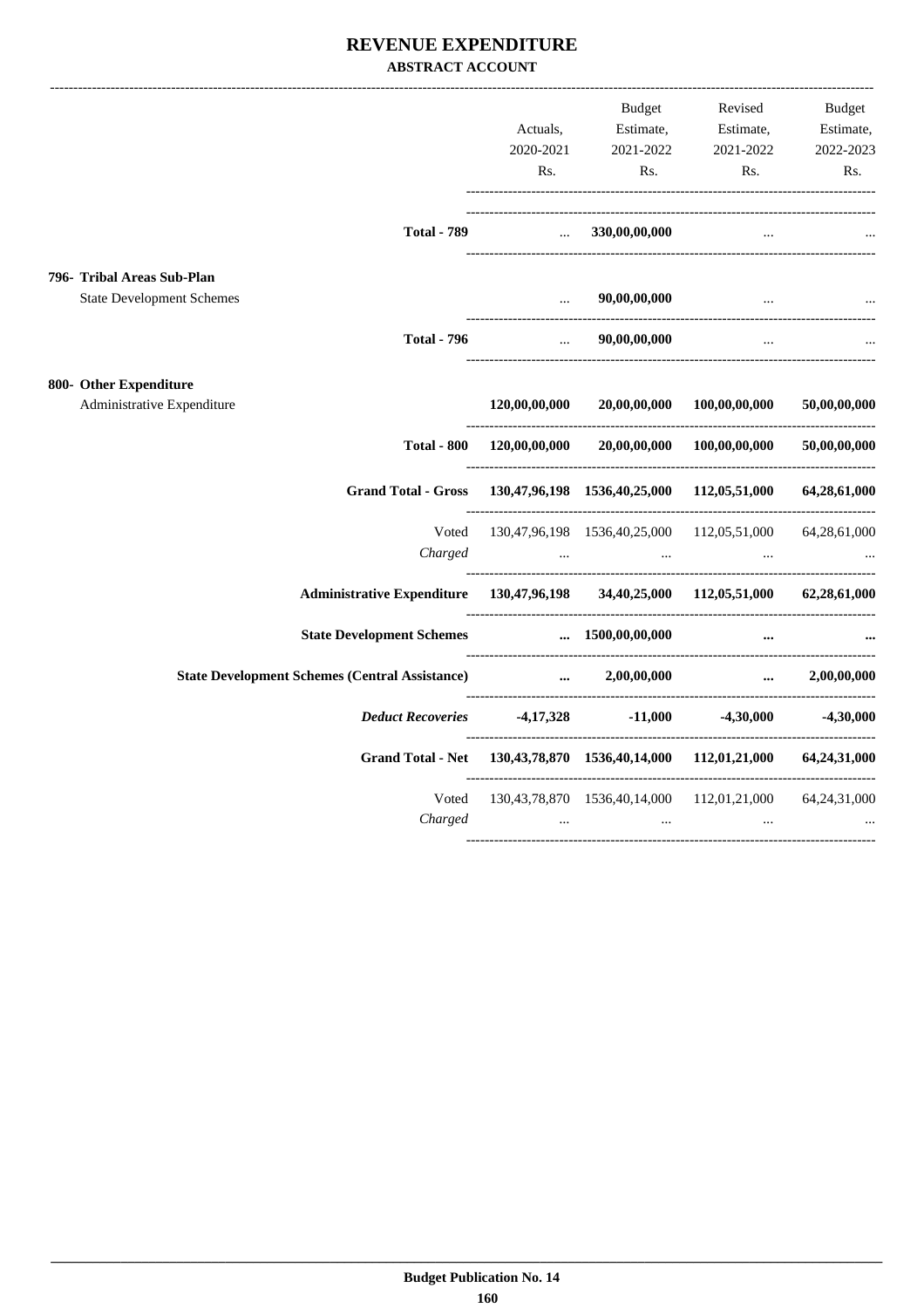|                                                                                                                            |             | Budget         | Revised                             | Budget      |
|----------------------------------------------------------------------------------------------------------------------------|-------------|----------------|-------------------------------------|-------------|
|                                                                                                                            | Actuals,    | Estimate,      | Estimate,                           | Estimate,   |
|                                                                                                                            | 2020-2021   | 2021-2022      | 2021-2022                           | 2022-2023   |
|                                                                                                                            | Rs.         | Rs.            | Rs.                                 | Rs.         |
| DETAILED ACCOUNT NO. 2235-60-048 - COMPENSATION UNDER THE VICTIM COMPENSATION SCHEME                                       |             |                |                                     |             |
| 60 - OTHER SOCIAL SECURITY AND WELFARE<br><b>PROGRAMMES</b>                                                                |             |                |                                     |             |
| 048- Compensation Under The Victim Compensation Scheme                                                                     |             |                |                                     |             |
| <b>Administrative Expenditure</b>                                                                                          |             |                |                                     |             |
| 001- Compensation Under The Victim Compensation Scheme [FD]                                                                |             |                |                                     |             |
| 31- Grants-in-aid-GENERAL                                                                                                  |             |                |                                     |             |
| 02-Other Grants                                                                                                            | 2,20,00,000 | 3,09,06,000    | 4,50,00,000                         | 4,59,00,000 |
| <b>Total - Administrative Expenditure</b>                                                                                  |             |                | 2,20,00,000 3,09,06,000 4,50,00,000 | 4,59,00,000 |
| Total - 2235-60-048                                                                                                        | 2,20,00,000 | 3,09,06,000    | 4,50,00,000                         | 4,59,00,000 |
| Voted                                                                                                                      | 2,20,00,000 | 3,09,06,000    | 4,50,00,000                         | 4,59,00,000 |
| Charged                                                                                                                    | $\cdots$    | <b>Section</b> | $\cdots$                            |             |
|                                                                                                                            |             |                |                                     |             |
| DETAILED ACCOUNT NO. 2235-60-104 - DEPOSIT LINKED INSURANCE SCHEME GOVERNMENT PF<br>60 - OTHER SOCIAL SECURITY AND WELFARE |             |                |                                     |             |
| <b>PROGRAMMES</b>                                                                                                          |             |                |                                     |             |
| 104- Deposit Linked Insurance Scheme Government PF                                                                         |             |                |                                     |             |
| <b>Administrative Expenditure</b>                                                                                          |             |                |                                     |             |
| 001- Deposit Linked Insurance Scheme for the Members of A.I.S.                                                             |             |                |                                     |             |
| Government P.F. [FD]                                                                                                       |             |                |                                     |             |
| 31- Grants-in-aid-GENERAL                                                                                                  |             |                |                                     |             |
| 02-Other Grants                                                                                                            |             |                |                                     |             |
| 002- Deposit Linked Insurance Scheme for the Members of                                                                    |             |                |                                     |             |
| Government P.F. other than A.I.S. Officers [FD]                                                                            |             |                |                                     |             |
| 31- Grants-in-aid-GENERAL                                                                                                  |             |                |                                     |             |
| 02-Other Grants                                                                                                            |             |                |                                     |             |
| Total - 2235-60-104                                                                                                        |             | $\cdots$       | $\cdots$                            |             |
| Voted                                                                                                                      |             |                |                                     |             |
| Charged                                                                                                                    |             | $\cdots$       |                                     |             |
|                                                                                                                            |             |                |                                     |             |
| <b>DETAILED ACCOUNT NO. 2235-60-105 - GOVT. EMPLOYEE'S INSURANCE SCHEMES</b>                                               |             |                |                                     |             |
| 60 - OTHER SOCIAL SECURITY AND WELFARE                                                                                     |             |                |                                     |             |

**PROGRAMMES**

# **105- Govt. Employee's Insurance Schemes**

### **Administrative Expenditure**

001- Government contribution under State Employees Group Insurance Scheme other than Police [FD]

#### 32- Contribution ... ... ... ...

002- Government contribution under State Employees Group Insurance Scheme for Police [FD]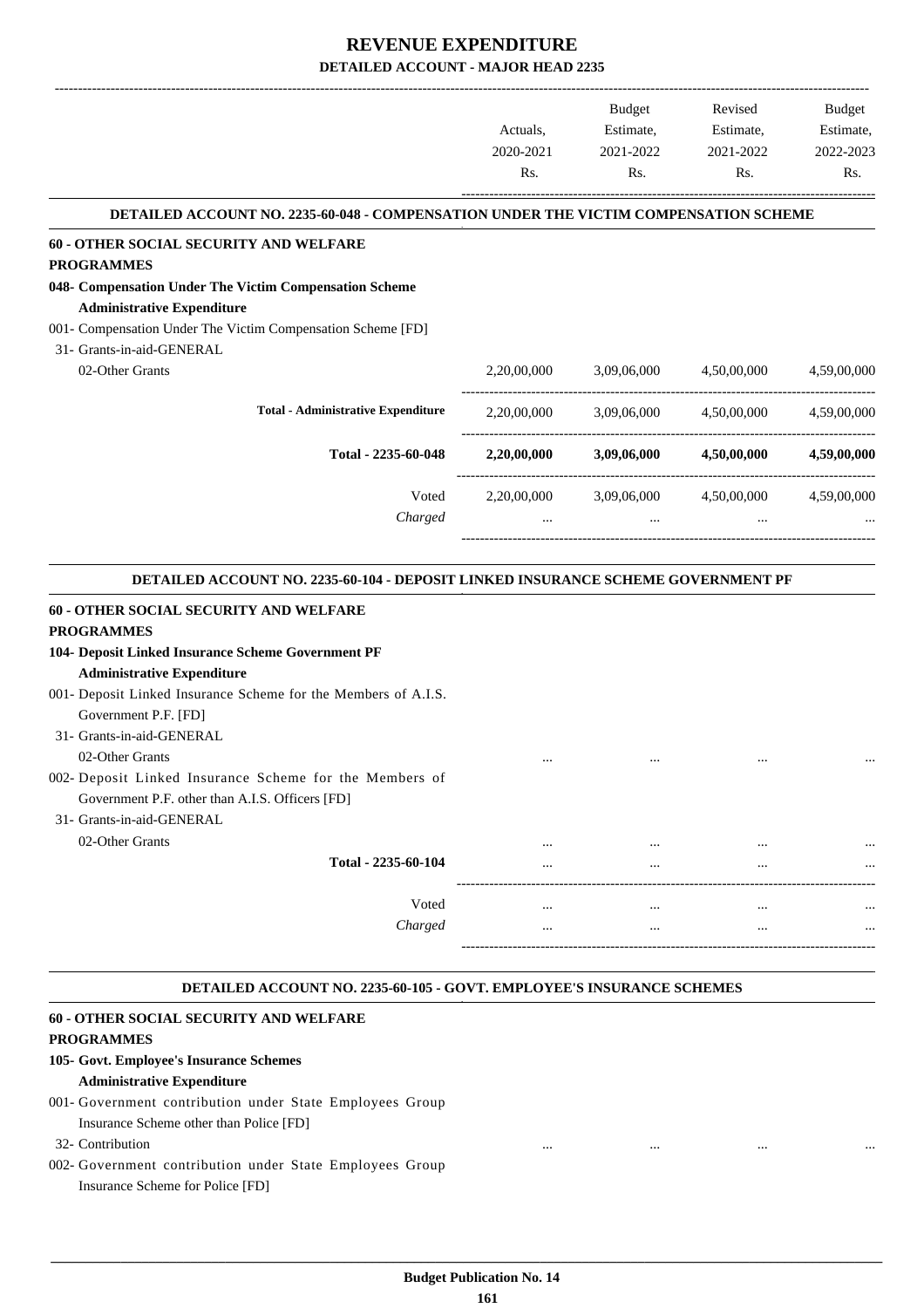|                     | Actuals,<br>2020-2021<br>Rs. | <b>Budget</b><br>Estimate,<br>2021-2022<br>Rs. | Revised<br>Estimate,<br>2021-2022<br>Rs. | <b>Budget</b><br>Estimate,<br>2022-2023<br>Rs. |
|---------------------|------------------------------|------------------------------------------------|------------------------------------------|------------------------------------------------|
| 32- Contribution    | $\cdots$                     | $\cdots$                                       | $\cdots$                                 | $\cdots$                                       |
| Total - 2235-60-105 | $\cdots$                     | $\cdots$                                       |                                          | $\cdots$                                       |
| Voted               | $\cdots$                     | $\cdots$                                       | $\cdots$                                 | $\cdots$                                       |
| Charged             | $\cdots$                     | $\cdots$                                       | $\cdots$                                 | $\cdots$                                       |

#### **DETAILED ACCOUNT NO. 2235-60-110 - OTHER INSURANCE SCHEME**

.

| 60 - OTHER SOCIAL SECURITY AND WELFARE                                  |           |                         |             |             |
|-------------------------------------------------------------------------|-----------|-------------------------|-------------|-------------|
| <b>PROGRAMMES</b>                                                       |           |                         |             |             |
| 110- Other Insurance Scheme                                             |           |                         |             |             |
| <b>Administrative Expenditure</b>                                       |           |                         |             |             |
| 001- Group Insurance Schemes for landless agricultural labourers        |           |                         |             |             |
| [FD]                                                                    |           |                         |             |             |
| 31- Grants-in-aid-GENERAL                                               |           |                         |             |             |
| 02-Other Grants                                                         |           |                         |             |             |
| Total - 2235-60-110                                                     |           |                         |             |             |
|                                                                         |           |                         |             |             |
| Voted                                                                   | $\cdots$  | $\cdots$                | $\cdots$    |             |
| Charged                                                                 | $\cdots$  | $\cdots$                | $\ddots$    |             |
| DETAILED ACCOUNT NO. 2235-60-200 - OTHER PROGRAMMES                     |           |                         |             |             |
| 60 - OTHER SOCIAL SECURITY AND WELFARE                                  |           |                         |             |             |
| <b>PROGRAMMES</b>                                                       |           |                         |             |             |
| 200- Other Programmes                                                   |           |                         |             |             |
| <b>Administrative Expenditure</b>                                       |           |                         |             |             |
| 015- Other Ex-gratia Payments [FD]                                      |           |                         |             |             |
| 04- Pension/Gratuities                                                  | $\cdots$  | $\cdots$                |             |             |
| 31- Grants-in-aid-GENERAL                                               |           |                         |             |             |
| 02-Other Grants                                                         | 87,94,200 | 1,83,60,000 2,80,00,000 |             | 2,85,60,000 |
| Total - 2235-60-200-015                                                 | 87,94,200 | 1,83,60,000             | 2,80,00,000 | 2,85,60,000 |
| 023- Payment of Pension to Political Suffers for Post-Independence      |           |                         |             |             |
| Democratic Movement [FD]                                                |           |                         |             |             |
| 04- Pension/Gratuities                                                  | $\cdots$  | $\cdots$                | $\cdots$    |             |
| 024- Expenditure for issuing free travel passes to the freedom-fighters |           |                         |             |             |
| and political sufferers [FD]                                            |           |                         |             |             |
| 31- Grants-in-aid-GENERAL                                               |           |                         |             |             |
| 02-Other Grants                                                         |           |                         | $\cdots$    |             |
|                                                                         |           |                         |             |             |

034- Payment of Monthly Allowances to Political Sufferers for Post Independence Democratic Movement [FD] 04- Pension/Gratuities ... ... ... ...

 31- Grants-in-aid-GENERAL 02-Other Grants ... ... ... ...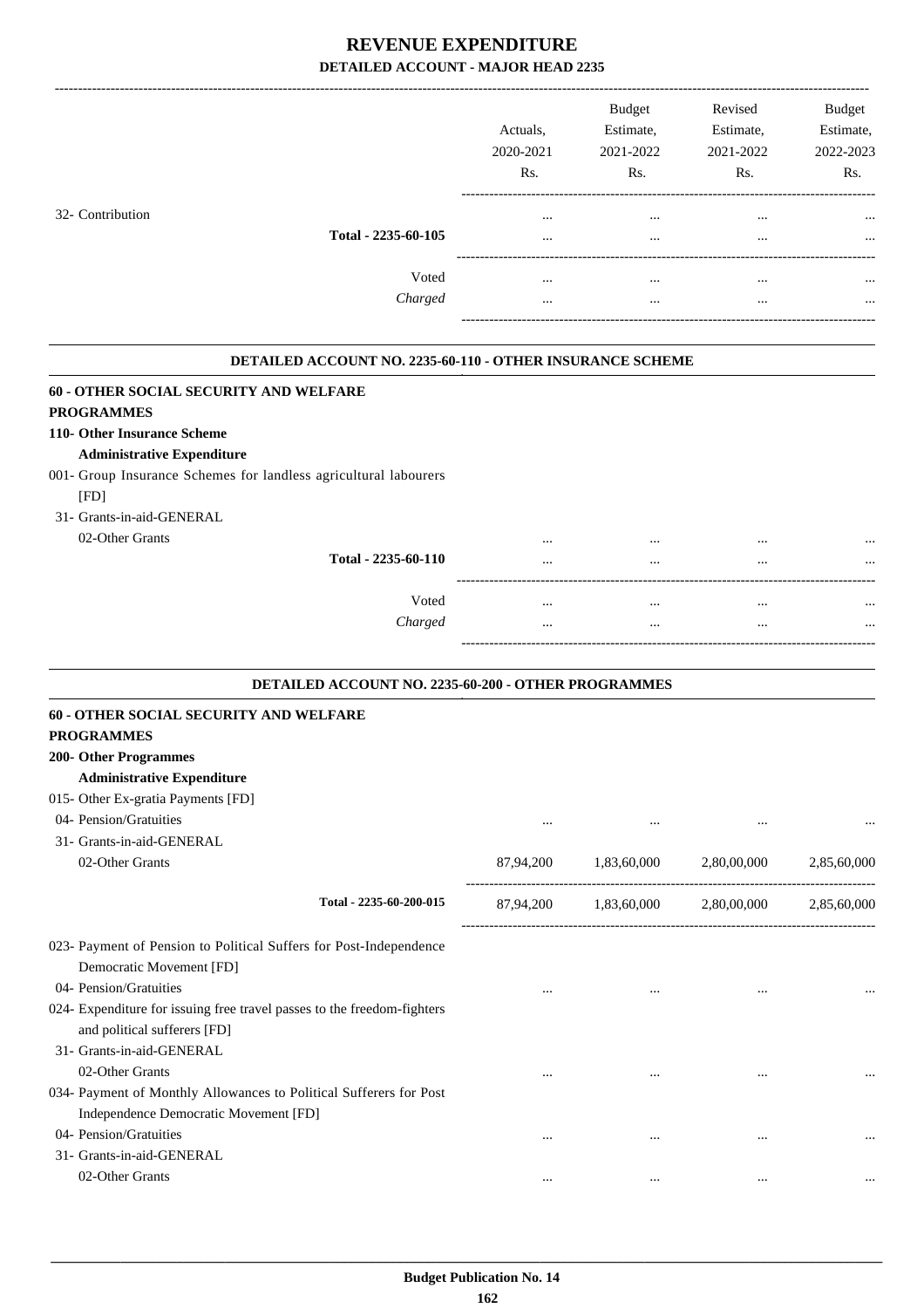|                                                                                                                                                                                                         | Actuals,<br>2020-2021<br>Rs. | Budget<br>Estimate,<br>2021-2022<br>Rs.          | Revised<br>Estimate,<br>2021-2022<br>Rs. | Budget<br>Estimate,<br>2022-2023<br>Rs. |
|---------------------------------------------------------------------------------------------------------------------------------------------------------------------------------------------------------|------------------------------|--------------------------------------------------|------------------------------------------|-----------------------------------------|
| 50- Other Charges                                                                                                                                                                                       |                              | 56,750<br>33,000                                 | 60,000                                   | 62,000                                  |
| Total - 2235-60-200-034                                                                                                                                                                                 |                              | 33,000<br>56,750                                 | 60,000                                   | 62,000                                  |
| 045- Payment of monthly allowance to the Recipients (Freedom<br>fighters) of Swatantrata Sainik Samman Pension [FD]                                                                                     |                              |                                                  |                                          |                                         |
| 04- Pension/Gratuities                                                                                                                                                                                  | 99,31,070                    |                                                  |                                          |                                         |
| 31- Grants-in-aid-GENERAL                                                                                                                                                                               |                              |                                                  |                                          |                                         |
| 02-Other Grants                                                                                                                                                                                         |                              | 4,35,64,000                                      |                                          |                                         |
| 50- Other Charges                                                                                                                                                                                       | $\cdots$                     | 3,51,87,587 1,86,64,000 1,86,64,000 1,92,24,000  |                                          |                                         |
| Total - 2235-60-200-045                                                                                                                                                                                 |                              | 4,51,18,657 6,22,28,000 1,86,64,000 1,92,24,000  |                                          |                                         |
| 068- Compensation under the Victim Compensation Scheme [FD]                                                                                                                                             |                              |                                                  |                                          |                                         |
| 31- Grants-in-aid-GENERAL                                                                                                                                                                               |                              |                                                  |                                          |                                         |
| 02-Other Grants<br>Charged<br>069- Assistance to Freedom fighter's scheme [FD]                                                                                                                          |                              |                                                  |                                          |                                         |
| 31- Grants-in-aid-GENERAL                                                                                                                                                                               |                              |                                                  |                                          |                                         |
| 02-Other Grants                                                                                                                                                                                         |                              | 2,88,26,591 3,24,98,000 2,88,27,000              |                                          | 2,91,15,000                             |
| 50- Other Charges                                                                                                                                                                                       |                              |                                                  |                                          |                                         |
| Total - 2235-60-200-069                                                                                                                                                                                 |                              | 2,88,26,591 3,24,98,000 2,88,27,000 2,91,15,000  |                                          |                                         |
| 071- Government Assistance towards compensation under West<br>Bengal Compensation Scheme for affected persons under the<br>Sharada Scam, 2013 [FD]<br>31- Grants-in-aid-GENERAL<br>02-Other Grants      |                              |                                                  |                                          |                                         |
| <b>Total - Administrative Expenditure</b>                                                                                                                                                               |                              | 8,27,96,198 11,31,19,000 7,55,51,000 7,69,61,000 |                                          |                                         |
| <b>State Development Schemes</b><br>095- New Programmes for Development of the State [FD]<br>50- Other Charges                                                                                          |                              | 1080,00,00,000                                   |                                          |                                         |
| <b>Total - State Development Schemes</b>                                                                                                                                                                | $\cdots$                     | 1080,00,00,000                                   | $\cdots$                                 |                                         |
| <b>State Development Schemes (Central Assistance)</b><br>088- Social Protection Delivery Platform under Strengthening the<br>Social Protection System funded World Bank (EAP) [FD]<br>50- Other Charges | $\cdots$                     | 2,00,00,000                                      | $\ldots$ 2,00,00,000                     |                                         |
| <b>Total - State Development Schemes (Central Assistance)</b>                                                                                                                                           | $\cdots$                     |                                                  | $2,00,00,000$                            | 2,00,00,000                             |
| Total - 2235-60-200                                                                                                                                                                                     |                              | 8,27,96,198 1093,31,19,000 7,55,51,000           |                                          | 9,69,61,000                             |
|                                                                                                                                                                                                         |                              |                                                  |                                          |                                         |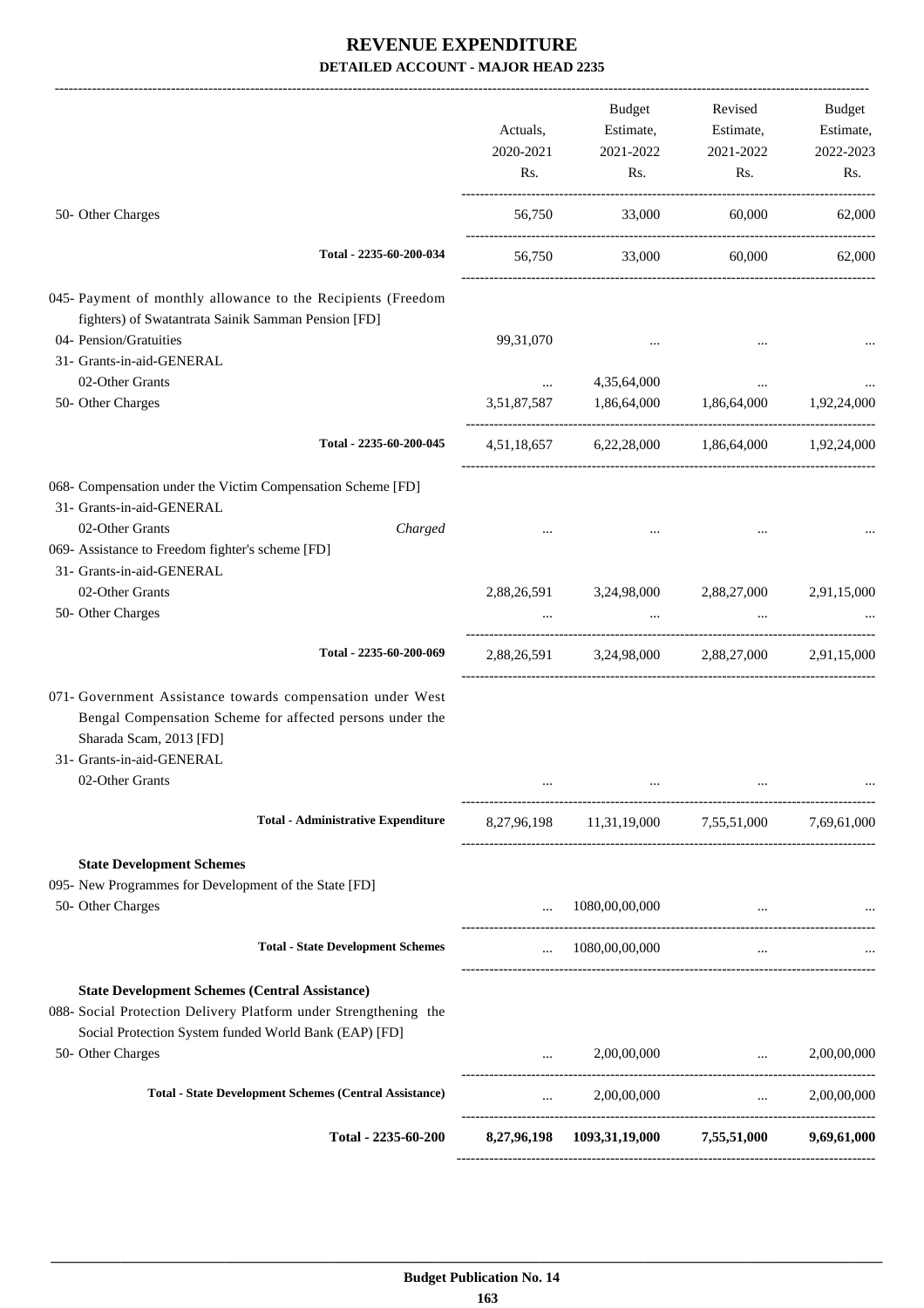|                                                                                                                                                                                        | Actuals,<br>2020-2021<br>Rs. | Budget<br>Estimate,<br>2021-2022<br>Rs.                       | Revised<br>Estimate,<br>2021-2022<br>Rs. | <b>Budget</b><br>Estimate,<br>2022-2023<br>Rs. |
|----------------------------------------------------------------------------------------------------------------------------------------------------------------------------------------|------------------------------|---------------------------------------------------------------|------------------------------------------|------------------------------------------------|
| Voted<br>Charged                                                                                                                                                                       | 8,27,96,198<br>$\cdots$      | 1093,31,19,000 7,55,51,000<br>$\mathbf{r}$ , and $\mathbf{r}$ |                                          | 9,69,61,000                                    |
| DETAILED ACCOUNT NO. 2235-60-789 - SPECIAL COMPONENT PLAN FOR SCHEDULED CASTES                                                                                                         |                              |                                                               |                                          |                                                |
| 60 - OTHER SOCIAL SECURITY AND WELFARE<br><b>PROGRAMMES</b>                                                                                                                            |                              |                                                               |                                          |                                                |
| 789- Special Component Plan for Scheduled Castes<br><b>State Development Schemes</b>                                                                                                   |                              |                                                               |                                          |                                                |
| 024- New Programmes for Development of the State [FD]<br>50- Other Charges                                                                                                             | $\cdots$                     | 330,00,00,000                                                 | $\ddotsc$                                |                                                |
| <b>Total - State Development Schemes</b>                                                                                                                                               | $\cdots$                     | 330,00,00,000                                                 | $\cdots$                                 |                                                |
| Total - 2235-60-789                                                                                                                                                                    | $\cdots$                     | 330,00,00,000                                                 | $\cdots$                                 |                                                |
| Voted<br>Charged                                                                                                                                                                       | $\ddotsc$<br>$\cdots$        | 330,00,00,000<br>$\cdots$                                     | $\cdots$<br>$\cdots$                     |                                                |
| DETAILED ACCOUNT NO. 2235-60-796 - TRIBAL AREAS SUB-PLAN                                                                                                                               |                              |                                                               |                                          |                                                |
| 60 - OTHER SOCIAL SECURITY AND WELFARE<br><b>PROGRAMMES</b><br>796- Tribal Areas Sub-Plan<br><b>State Development Schemes</b><br>026- New Programmes for Development of the State [FD] |                              |                                                               |                                          |                                                |
| 50- Other Charges                                                                                                                                                                      |                              | 90,00,00,000                                                  |                                          |                                                |
| <b>Total - State Development Schemes</b>                                                                                                                                               |                              | 90,00,00,000                                                  |                                          |                                                |
| Total - 2235-60-796                                                                                                                                                                    | $\cdots$                     | 90,00,00,000                                                  |                                          |                                                |
| Voted<br>Charged                                                                                                                                                                       | <br>                         | 90,00,00,000<br>$\cdots$                                      | <br>                                     |                                                |
|                                                                                                                                                                                        |                              |                                                               |                                          |                                                |

#### **DETAILED ACCOUNT NO. 2235-60-800 - OTHER EXPENDITURE .**

| 60 - OTHER SOCIAL SECURITY AND WELFARE                            |               |              |               |              |
|-------------------------------------------------------------------|---------------|--------------|---------------|--------------|
|                                                                   |               |              |               |              |
| <b>PROGRAMMES</b>                                                 |               |              |               |              |
| 800- Other Expenditure                                            |               |              |               |              |
| <b>Administrative Expenditure</b>                                 |               |              |               |              |
| 009- Compensation payable to the affected Covid Warrior or to the |               |              |               |              |
| family member of deceased Covid Warrior [FD]                      |               |              |               |              |
| 31- Grants-in-aid-GENERAL                                         |               |              |               |              |
| 02-Other Grants                                                   | 120,00,00,000 | 20,00,00,000 | 100,00,00,000 | 50.00.00.000 |
|                                                                   |               |              |               |              |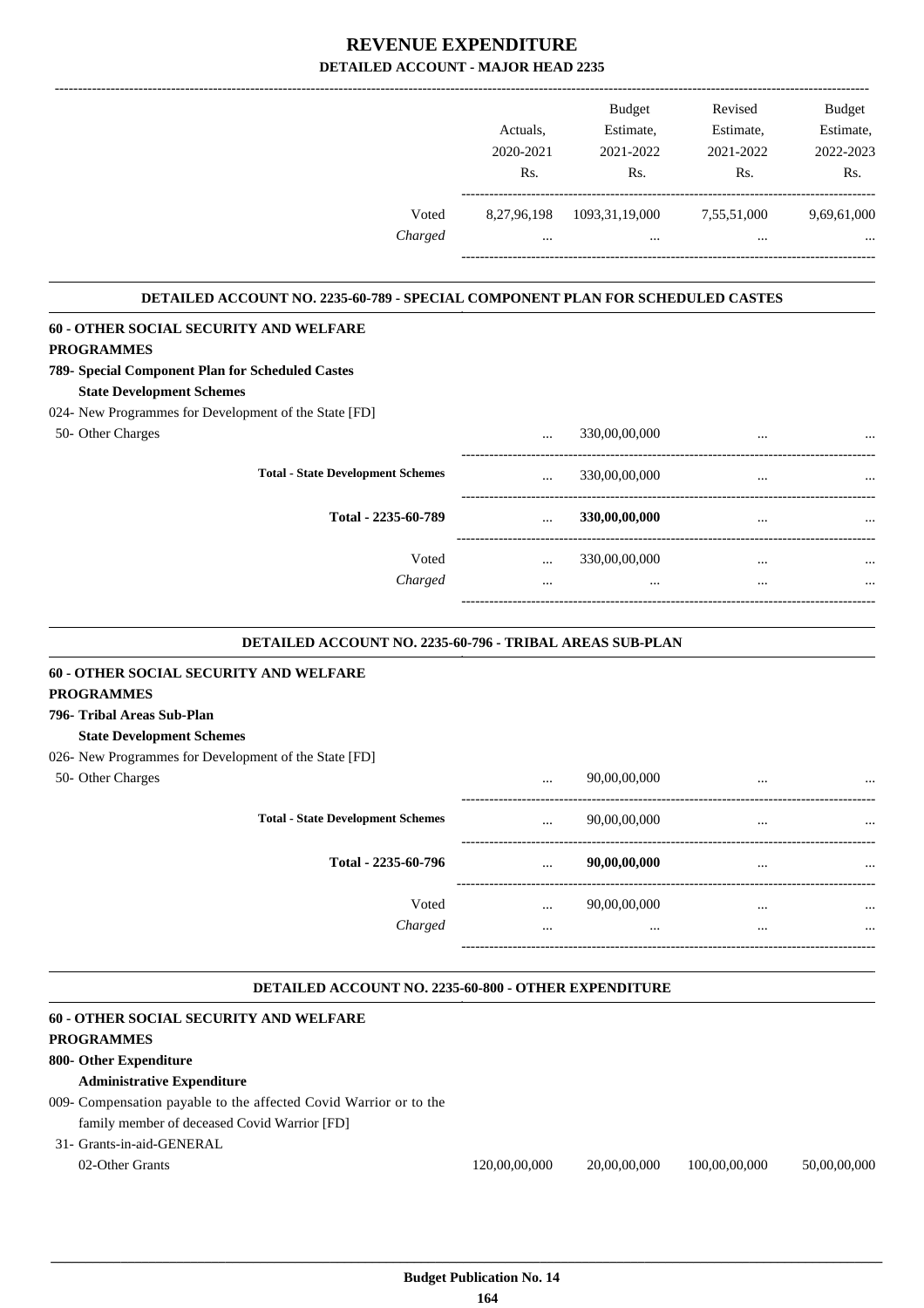|                                                                                                                                                   | Actuals,<br>2020-2021<br>Rs. | Budget<br>Estimate,<br>2021-2022<br>Rs. | Revised<br>Estimate,<br>2021-2022<br>Rs. | <b>Budget</b><br>Estimate,<br>2022-2023<br>Rs. |
|---------------------------------------------------------------------------------------------------------------------------------------------------|------------------------------|-----------------------------------------|------------------------------------------|------------------------------------------------|
| <b>Total - Administrative Expenditure</b>                                                                                                         | 120,00,00,000                | 20,00,00,000                            | 100,00,00,000                            | 50,00,00,000                                   |
| Total - 2235-60-800                                                                                                                               | 120,00,00,000                | 20,00,00,000                            | 100,00,00,000                            | 50,00,00,000                                   |
| Voted<br>Charged                                                                                                                                  | 120,00,00,000<br>$\cdots$    | 20,00,00,000<br>$\cdots$                | 100,00,00,000<br>$\cdots$                | 50,00,00,000                                   |
| <b>DETAILED ACCOUNT NO. 2235 - DEDUCT RECOVERIES IN REDUCTION OF EXPENDITURE</b>                                                                  |                              |                                         |                                          |                                                |
| 60 - OTHER SOCIAL SECURITY AND WELFARE PROGRAMMES<br>104- Deposit Linked Insurance Scheme Government PF<br>Administrative Expenditure             |                              |                                         |                                          |                                                |
| 002-Deposit Linked Insurance Scheme for the Members of<br>Government P.F. other than A.I.S. Officers [FD]                                         |                              |                                         |                                          |                                                |
| 70-Deduct Recoveries                                                                                                                              |                              |                                         |                                          |                                                |
| 01-Others                                                                                                                                         |                              |                                         |                                          |                                                |
| Total - 104 - Deduct - Recoveries                                                                                                                 | $\ddotsc$                    | $\cdots$                                | $\cdots$                                 |                                                |
| 200- Other Programmes                                                                                                                             |                              |                                         |                                          |                                                |
| Administrative Expenditure                                                                                                                        |                              |                                         |                                          |                                                |
| 015-Other Ex-gratia Payments [FD]                                                                                                                 |                              |                                         |                                          |                                                |
| 70-Deduct Recoveries                                                                                                                              |                              |                                         |                                          |                                                |
| 01-Others                                                                                                                                         | $\cdots$                     | $-1,000$                                | $-1,000$                                 | $-1,000$                                       |
| 02-W.B.H.S. 2008                                                                                                                                  | $\ddotsc$                    | $\cdots$                                | $\cdots$                                 | $\cdots$                                       |
| 034-Payment of Monthly Allowances to Political Sufferers for Post<br>Independence Democratic Movement [FD]                                        |                              |                                         |                                          |                                                |
| 70-Deduct Recoveries                                                                                                                              |                              |                                         |                                          |                                                |
| 01-Others                                                                                                                                         | $\cdots$                     | $-1,000$                                | $-1,000$                                 | $-1,000$                                       |
| 02-W.B.H.S. 2008                                                                                                                                  |                              | $\cdots$                                | $\cdots$                                 |                                                |
| 045-Payment of monthly allowance to the Recipients (Freedom<br>fighters) of Swatantrata Sainik Samman Pension [FD]                                |                              |                                         |                                          |                                                |
| 70-Deduct Recoveries                                                                                                                              |                              |                                         |                                          |                                                |
| 01-Others                                                                                                                                         | $-2,09,426$                  | $-1,000$                                | $-2,10,000$                              | $-2,10,000$                                    |
| 02-W.B.H.S. 2008                                                                                                                                  | $\cdots$                     | $\cdots$                                | $\cdots$                                 |                                                |
| 069-Assistance to Freedom fighter's scheme [FD]                                                                                                   |                              |                                         |                                          |                                                |
| 70-Deduct Recoveries                                                                                                                              |                              |                                         |                                          |                                                |
| 01-Others                                                                                                                                         | $-19,196$                    | $-1,000$                                | $-20,000$                                | $-20,000$                                      |
| 071-Government Assistance towards compensation under West<br>Bengal Compensation Scheme for affected persons under the<br>Sharada Scam, 2013 [FD] |                              |                                         |                                          |                                                |
| 70-Deduct Recoveries                                                                                                                              |                              |                                         |                                          |                                                |
| 01-Others                                                                                                                                         | $\cdots$                     | $-1,000$                                | $-1,000$                                 | $-1,000$                                       |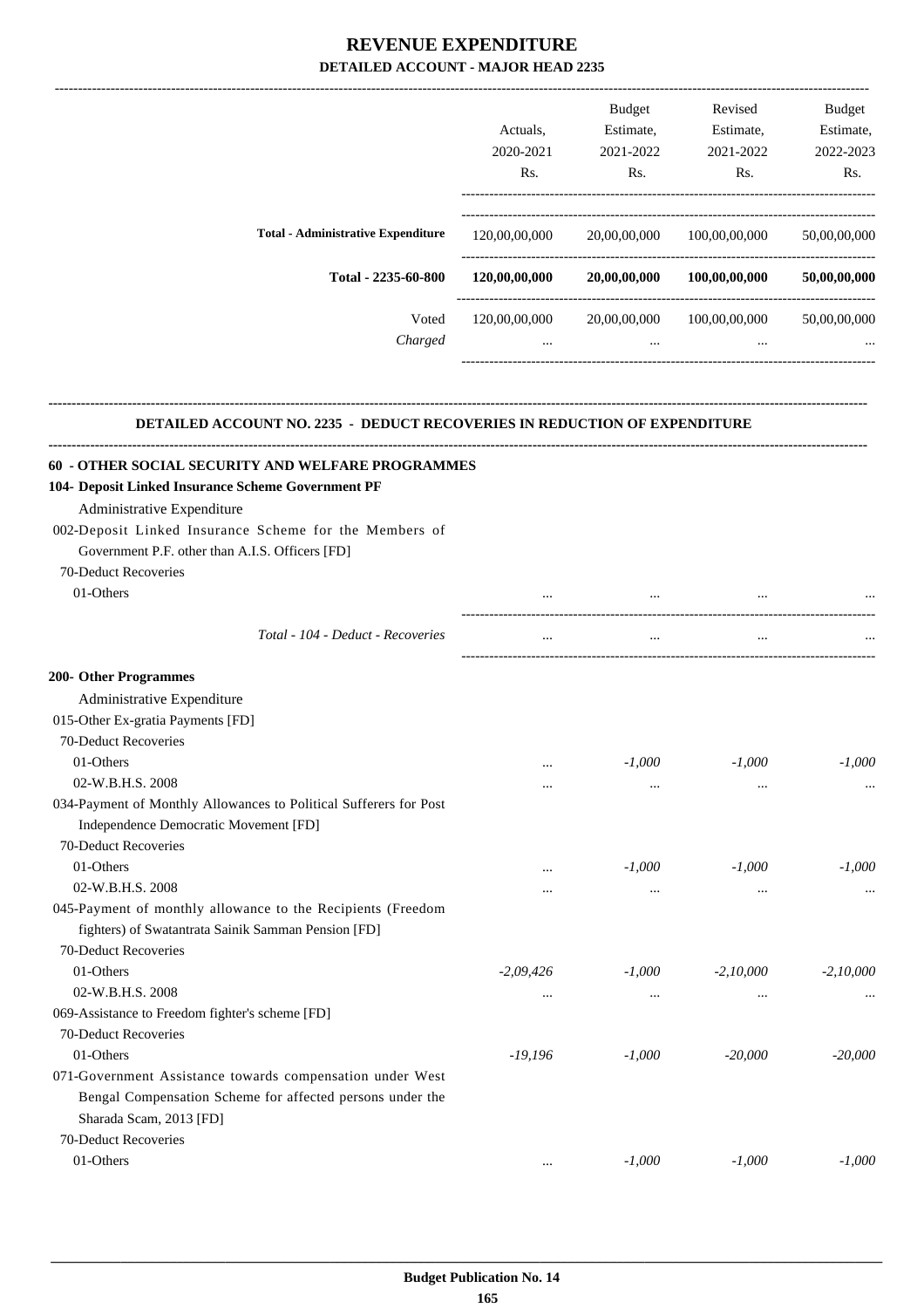|                                                                                                                                            | Actuals,<br>2020-2021<br>Rs. | Budget<br>Estimate,<br>2021-2022<br>Rs. | Revised<br>Estimate,<br>2021-2022<br>Rs. | Budget<br>Estimate,<br>2022-2023<br>Rs. |
|--------------------------------------------------------------------------------------------------------------------------------------------|------------------------------|-----------------------------------------|------------------------------------------|-----------------------------------------|
| Total - 200 - Deduct - Recoveries                                                                                                          | $-2,28,622$                  |                                         | $-5,000$ $-2,33,000$ $-2,33,000$         |                                         |
| 911- Deduct Recoveries of Overpayments                                                                                                     |                              |                                         |                                          |                                         |
| Administrative Expenditure                                                                                                                 |                              |                                         |                                          |                                         |
| 001-Other Ex-gratia Payments [FD]                                                                                                          |                              |                                         |                                          |                                         |
| 70-Deduct Recoveries                                                                                                                       |                              |                                         |                                          |                                         |
| 01-Others                                                                                                                                  | $\cdots$                     | $-1,000$                                | $-1,000$                                 | $-1,000$                                |
| 02-W.B.H.S. 2008                                                                                                                           |                              | $\cdots$                                | $\ddotsc$                                |                                         |
| 015-Other Ex-gratia Payments [FD]                                                                                                          |                              |                                         |                                          |                                         |
| 70-Deduct Recoveries                                                                                                                       |                              |                                         |                                          |                                         |
| 01-Others                                                                                                                                  | $-1,85,980$                  | $-1,000$                                | $-1,90,000$                              | $-1,90,000$                             |
| 034-Payment of Monthly Allowance to the Recipients (Freedom<br>Fighters) of Swatantrata Sainik Samman Pension [FD]                         |                              |                                         |                                          |                                         |
| 70-Deduct Recoveries                                                                                                                       |                              |                                         |                                          |                                         |
| 01-Others                                                                                                                                  | $\cdots$                     | $-1,000$                                | $-1,000$                                 | $-1,000$                                |
| 045-Payment of monthly allowance to the Recipients {Freedom<br>Fighters} of Swatantrata Sainik Samman Pension [FD]<br>70-Deduct Recoveries |                              |                                         |                                          |                                         |
| 01-Others                                                                                                                                  | $-2,726$                     | $-1,000$                                | $-3,000$                                 | $-3,000$                                |
| 062-Government Contribution towards compensation under West<br>Bengal Scheme for affected persons of Sharadha Scam, 2013<br>[FD]           |                              |                                         |                                          |                                         |
| 70-Deduct Recoveries                                                                                                                       |                              |                                         |                                          |                                         |
| 01-Others                                                                                                                                  | $\cdots$                     | $-1,000$                                | $-1,000$                                 | $-1,000$                                |
| 070-Government Contribution towards compensation under West<br>Bengal Scheme for affected persons of Sharadha Scam, 2013<br>[FD]           |                              |                                         |                                          |                                         |
| 70-Deduct Recoveries                                                                                                                       |                              |                                         |                                          |                                         |
| 01-Others                                                                                                                                  |                              | $-1,000$                                | $-1,000$                                 | $-1,000$                                |
| Total - 911 - Deduct - Recoveries                                                                                                          | $-1,88,706$                  | $-6,000$                                | $-1,97,000$                              | $-1,97,000$                             |
| Total - 2235 - Deduct - Recoveries                                                                                                         | $-4,17,328$                  | $-11,000$                               | $-4,30,000$                              | $-4,30,000$                             |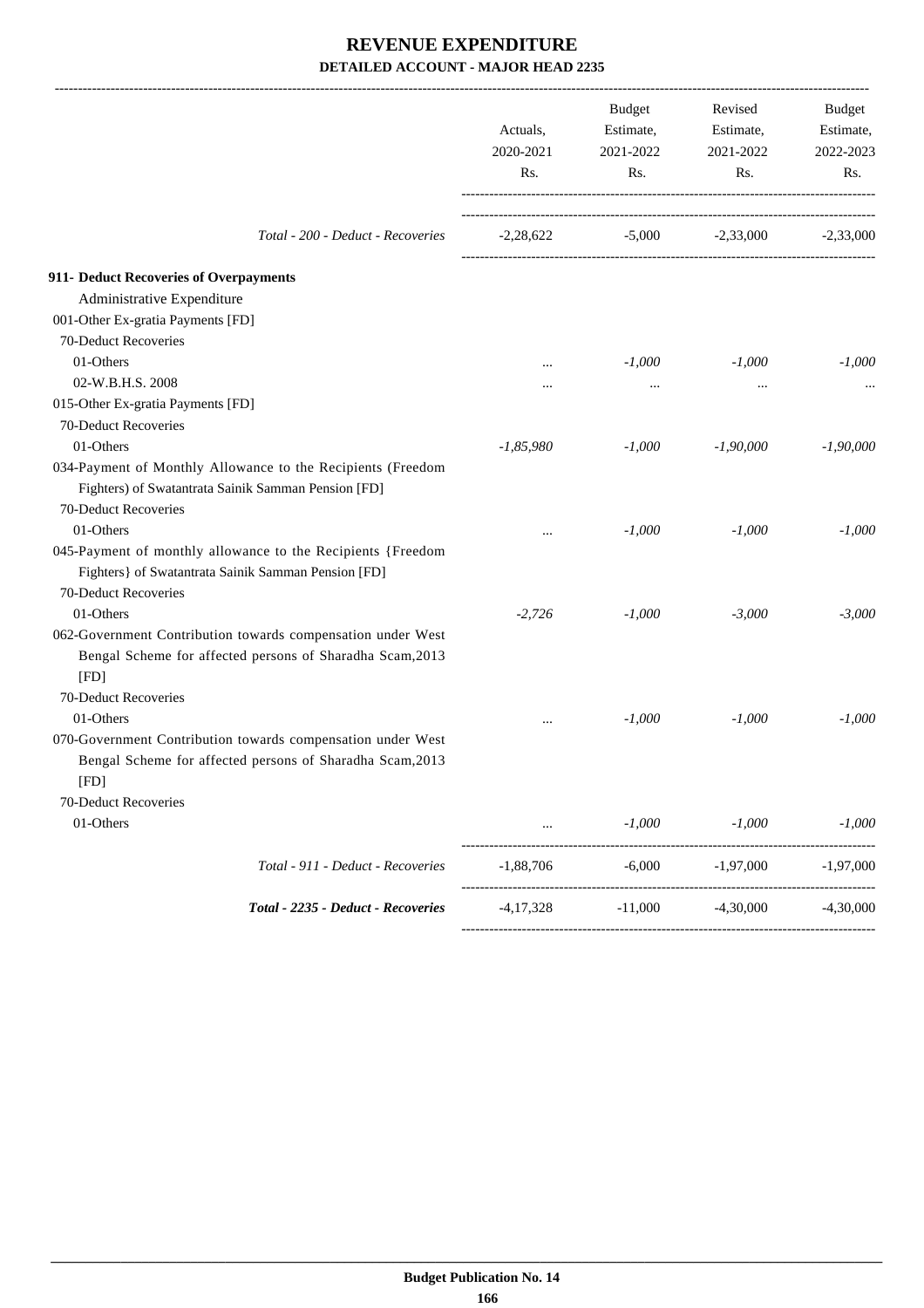# **REVENUE EXPENDITURE**

#### **DEMAND No. 18**

#### **Finance Department**

**B - Social Services - (h) Others**

#### **Head of Account : 2250 - Other Social Services**

| Voted Rs. 13,24,96,000                                 | <b>Charged Rs. Nil</b> |                  |             | Total Rs. 13,24,96,000   |
|--------------------------------------------------------|------------------------|------------------|-------------|--------------------------|
|                                                        |                        | Voted Rs.        | Charged Rs. | <b>Total Rs.</b>         |
| <b>Gross Expenditure</b><br><b>Deduct - Recoveries</b> |                        | 13,24,96,000<br> | <br>        | 13,24,96,000<br>$\cdots$ |
|                                                        | <b>Net Expenditure</b> | 13,24,96,000     |             | 13,24,96,000             |

#### **REVENUE EXPENDITURE ABSTRACT ACCOUNT**

---------------------------------------------------------------------------------------------------------------------------------------------------------------------------------

|                                  |                                                                            |           | Budget                                                                                              | Revised   | <b>Budget</b>            |
|----------------------------------|----------------------------------------------------------------------------|-----------|-----------------------------------------------------------------------------------------------------|-----------|--------------------------|
|                                  |                                                                            | Actuals,  | Estimate,                                                                                           | Estimate, | Estimate,                |
|                                  |                                                                            | 2020-2021 | 2021-2022                                                                                           | 2021-2022 | 2022-2023                |
|                                  |                                                                            | Rs.       | Rs.                                                                                                 | Rs.       | Rs.                      |
| 800- Other Expenditure           |                                                                            |           |                                                                                                     |           |                          |
| Administrative Expenditure       |                                                                            |           | $1,62,99,516$ $1,68,28,000$ $1,66,63,000$ $1,69,96,000$                                             |           |                          |
| <b>State Development Schemes</b> |                                                                            |           | 23,88,753 11,00,00,000                                                                              |           | 3,66,67,000 11,55,00,000 |
|                                  | <b>Total - 800</b>                                                         |           | $1,86,88,269$ $12,68,28,000$ $5,33,30,000$ $13,24,96,000$                                           |           |                          |
|                                  | Grand Total - Gross 1,86,88,269 12,68,28,000 5,33,30,000 13,24,96,000      |           |                                                                                                     |           |                          |
|                                  | Voted                                                                      |           | 1,86,88,269 12,68,28,000 5,33,30,000 13,24,96,000                                                   |           |                          |
|                                  | Charged                                                                    |           | the contract of the contract of the contract of the contract of the contract of the contract of the |           |                          |
|                                  | Administrative Expenditure 1,62,99,516 1,68,28,000 1,66,63,000 1,69,96,000 |           |                                                                                                     |           |                          |
|                                  | State Development Schemes 23,88,753 11,00,00,000 3,66,67,000 11,55,00,000  |           |                                                                                                     |           |                          |
|                                  | <b>Deduct Recoveries</b>                                                   |           | $\cdots$                                                                                            | $\cdots$  |                          |
|                                  | Grand Total - Net 1,86,88,269 12,68,28,000 5,33,30,000 13,24,96,000        |           |                                                                                                     |           |                          |
|                                  | Voted                                                                      |           | 1,86,88,269 12,68,28,000 5,33,30,000 13,24,96,000                                                   |           |                          |
|                                  | Charged                                                                    |           | the contract of the contract of the contract of the contract of the contract of                     |           | $\mathbf{r}$             |
|                                  |                                                                            |           |                                                                                                     |           |                          |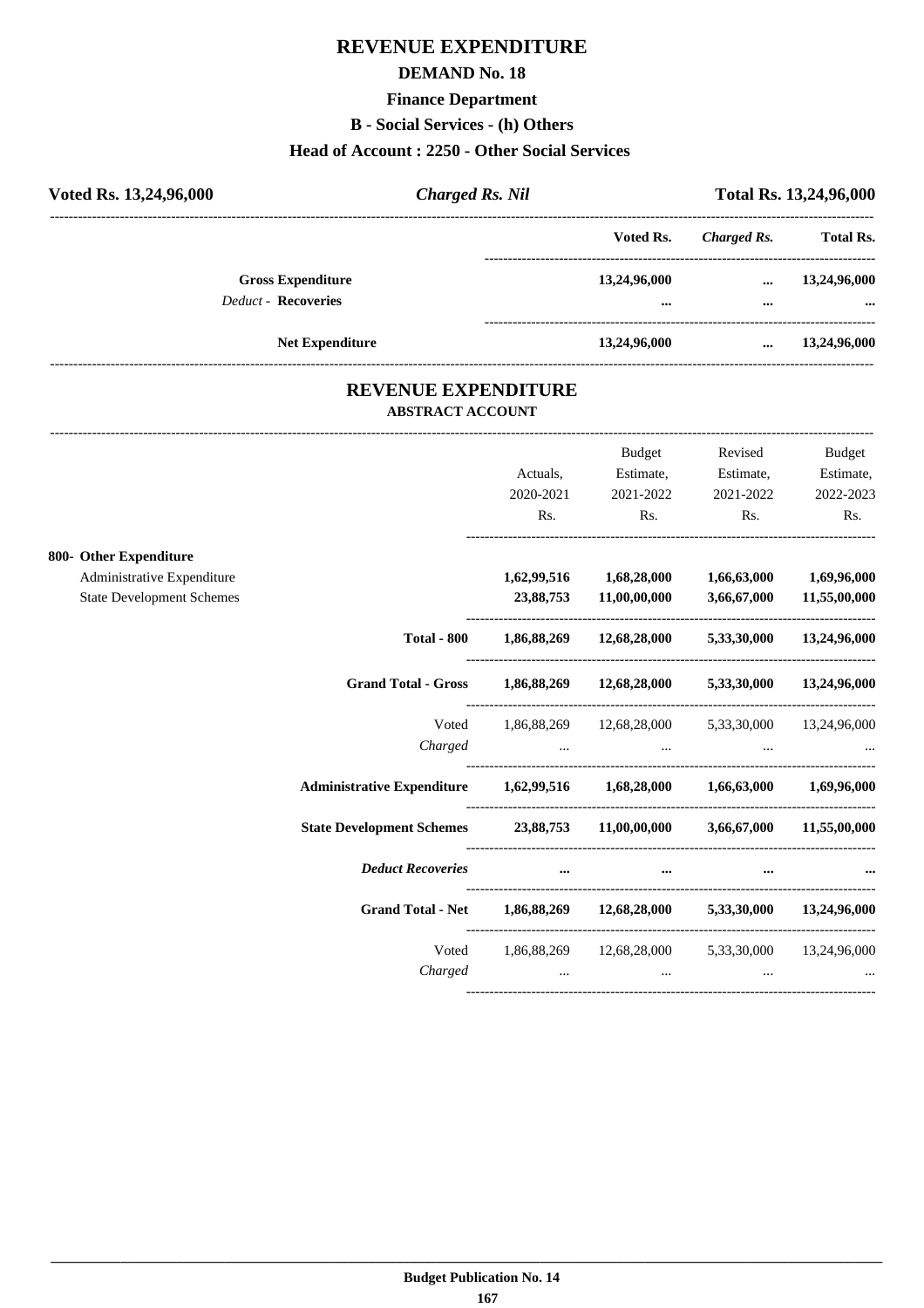|                                                                                                                                                 | Actuals,<br>2020-2021<br>Rs. | <b>Budget</b><br>Estimate,<br>2021-2022<br>Rs.        | Revised<br>Estimate,<br>2021-2022<br>Rs. | Budget<br>Estimate,<br>2022-2023<br>Rs. |
|-------------------------------------------------------------------------------------------------------------------------------------------------|------------------------------|-------------------------------------------------------|------------------------------------------|-----------------------------------------|
| DETAILED ACCOUNT NO. 2250-00-800 - OTHER EXPENDITURE                                                                                            |                              |                                                       |                                          |                                         |
| 800- Other Expenditure                                                                                                                          |                              |                                                       |                                          |                                         |
| <b>Administrative Expenditure</b>                                                                                                               |                              |                                                       |                                          |                                         |
| 008- Grants in lieu of remission of taxes [FD]                                                                                                  |                              |                                                       |                                          |                                         |
| 31- Grants-in-aid-GENERAL                                                                                                                       |                              |                                                       |                                          |                                         |
| 02-Other Grants                                                                                                                                 |                              | 3,14,000<br><b>Contract Contract Contract</b>         | 1,00,000                                 | 1,02,000                                |
| Total - 2250-00-800-008                                                                                                                         | $\cdots$                     |                                                       | 3,14,000 1,00,000                        | 1.02.000                                |
| 013- Grants to the Indian Institute of Public Administration - West<br>Bengal Regional Branch [FD]<br>31- Grants-in-aid-GENERAL                 |                              |                                                       |                                          |                                         |
| 02-Other Grants                                                                                                                                 | $\cdots$                     | 1,08,000                                              | 50,000                                   | 51,000                                  |
| Total - 2250-00-800-013                                                                                                                         | $\cdots$                     | 1,08,000                                              | 50,000                                   | 51,000                                  |
| 020- Contribution to National Institute of Public Finance and Policy<br>for setting up a State's Finance Cell [FD]<br>31- Grants-in-aid-GENERAL |                              |                                                       |                                          |                                         |
| 02-Other Grants                                                                                                                                 | $\cdots$                     | 57,000                                                | 50,000                                   | 51,000                                  |
| Total - 2250-00-800-020                                                                                                                         | $\cdots$                     | 57,000                                                | 50,000                                   | 51,000                                  |
| 028- Subscription for the membership of Indian Institute of Public<br><b>Administration</b> [FD]                                                |                              |                                                       |                                          |                                         |
| 32- Contribution                                                                                                                                |                              |                                                       |                                          |                                         |
| 029- The Governor of West Bengal Welfare Fund [FD]                                                                                              |                              |                                                       |                                          |                                         |
| 32- Contribution                                                                                                                                |                              | 1,62,99,516 1,63,49,000                               | 1,64,63,000                              | 1,67,92,000                             |
| Total - 2250-00-800-029                                                                                                                         |                              | 1,62,99,516 1,63,49,000 1,64,63,000 1,67,92,000       |                                          |                                         |
| <b>Total - Administrative Expenditure</b>                                                                                                       |                              | 1,62,99,516 1,68,28,000 1,66,63,000 1,69,96,000       |                                          |                                         |
| <b>State Development Schemes</b><br>004- Grants towards Marketing facilities / Marketing Promotion [FD]<br>31- Grants-in-aid-GENERAL            |                              |                                                       |                                          |                                         |
| 02-Other Grants                                                                                                                                 |                              | 23,88,753 11,00,00,000 3,66,67,000 11,55,00,000       |                                          |                                         |
| <b>Total - State Development Schemes</b>                                                                                                        |                              | 23,88,753   11,00,00,000   3,66,67,000   11,55,00,000 |                                          |                                         |
| Total - 2250-00-800                                                                                                                             |                              | 1,86,88,269 12,68,28,000 5,33,30,000 13,24,96,000     |                                          |                                         |
| Voted<br>Charged                                                                                                                                |                              | 1,86,88,269 12,68,28,000 5,33,30,000 13,24,96,000     | and the state of the<br>$\cdots$         |                                         |
|                                                                                                                                                 |                              |                                                       |                                          |                                         |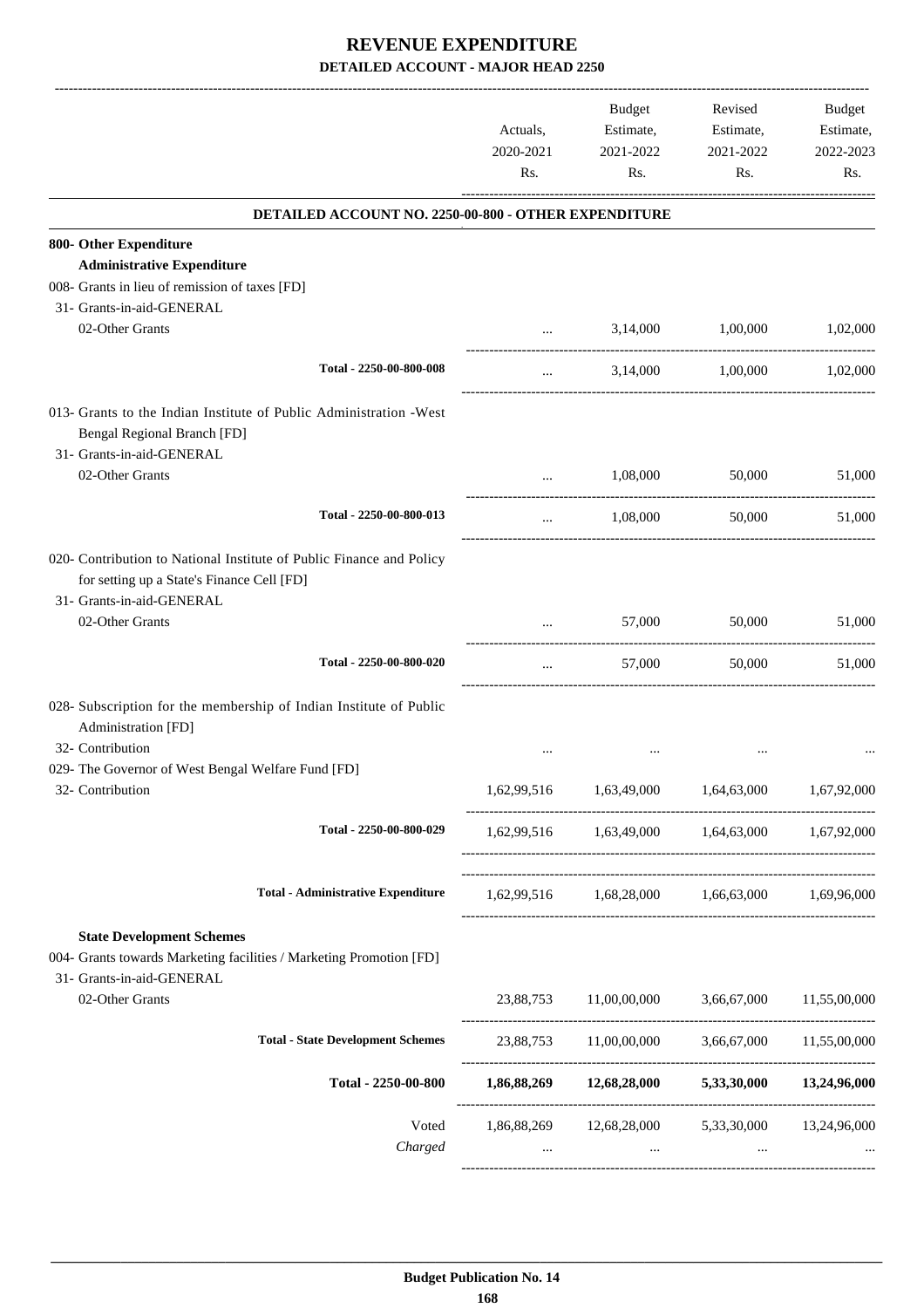|                                                                                  | Actuals,<br>2020-2021 | Budget<br>Estimate,<br>2021-2022 | Revised<br>Estimate,<br>2021-2022 | <b>Budget</b><br>Estimate,<br>2022-2023 |
|----------------------------------------------------------------------------------|-----------------------|----------------------------------|-----------------------------------|-----------------------------------------|
|                                                                                  | Rs.                   | Rs.                              | Rs.                               | Rs.                                     |
| <b>DETAILED ACCOUNT NO. 2250 - DEDUCT RECOVERIES IN REDUCTION OF EXPENDITURE</b> |                       |                                  |                                   |                                         |
| 789- Special Component Plan for Scheduled Castes                                 |                       |                                  |                                   |                                         |
| <b>State Development Schemes</b>                                                 |                       |                                  |                                   |                                         |
| 002-Grants towards Marketing facilities/Marketing Promotion [FD]                 |                       |                                  |                                   |                                         |
| 70-Deduct Recoveries                                                             |                       |                                  |                                   |                                         |
| 01-Others                                                                        |                       |                                  |                                   |                                         |
| 02-W.B.H.S. 2008                                                                 |                       |                                  |                                   |                                         |
| Total - 789 - Deduct - Recoveries                                                | $\cdots$              | $\cdots$                         | $\cdots$                          |                                         |
| 800- Other Expenditure                                                           |                       |                                  |                                   |                                         |
| <b>State Development Schemes</b>                                                 |                       |                                  |                                   |                                         |
| 004-Grants towards Marketing facilities / Marketing Promotion [FD]               |                       |                                  |                                   |                                         |
| 70-Deduct Recoveries                                                             |                       |                                  |                                   |                                         |
| 01-Others                                                                        |                       |                                  | $\cdots$                          |                                         |
| 02-W.B.H.S. 2008                                                                 |                       |                                  |                                   |                                         |
| Total - 800 - Deduct - Recoveries                                                | $\ddotsc$             | $\cdots$                         | $\cdots$                          |                                         |
| Total - 2250 - Deduct - Recoveries                                               | $\ddotsc$             | $\cdots$                         | $\cdots$                          |                                         |
|                                                                                  |                       |                                  |                                   |                                         |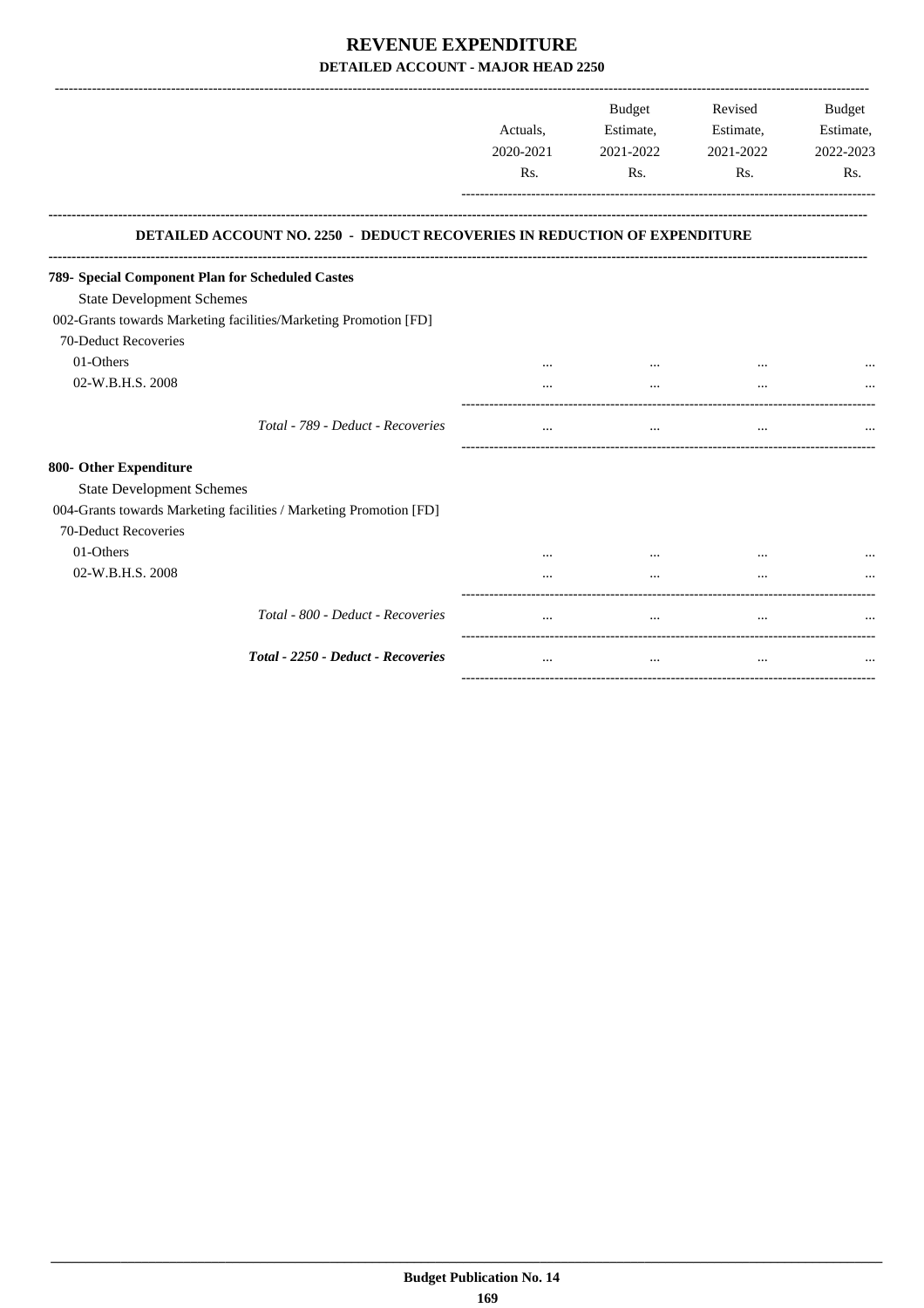# **REVENUE EXPENDITURE**

#### **DEMAND No. 18**

#### **Finance Department**

# C - Economic Services - (j) General Economic Services

#### Head of Account: 3454 - Census, Surveys and Statistics

| <b>Voted Rs. Nil</b>     | <b>Charged Rs. Nil</b> |                         |                       | <b>Total Rs. Nil</b> |
|--------------------------|------------------------|-------------------------|-----------------------|----------------------|
|                          |                        |                         | Voted Rs. Charged Rs. | <b>Total Rs.</b>     |
| <b>Gross Expenditure</b> |                        | $\bullet\bullet\bullet$ | $\cdots$              | $\cdots$             |
| Deduct - Recoveries      |                        |                         | $\cdots$              | $\cdots$             |
| <b>Net Expenditure</b>   |                        |                         | $\cdots$              |                      |

#### REVENUE EXPENDITURE **ABSTRACT ACCOUNT**

-----------------------------

|                                                       | Actuals,<br>2020-2021<br>Rs.                       | <b>Budget</b><br>Estimate,<br>2021-2022<br>Rs. | Revised<br>Estimate,<br>2021-2022<br>Rs. | <b>Budget</b><br>Estimate,<br>2022-2023<br>Rs. |
|-------------------------------------------------------|----------------------------------------------------|------------------------------------------------|------------------------------------------|------------------------------------------------|
| 02 - SURVEYS AND STATISTICS                           |                                                    |                                                |                                          |                                                |
| 112- Economic Advice and Statistics                   |                                                    |                                                |                                          |                                                |
| Administrative Expenditure                            | $\cdots$                                           | 5,14,000                                       |                                          |                                                |
| State Development Schemes (Central Assistance)        |                                                    |                                                |                                          |                                                |
| <b>Total - 112</b>                                    | $\cdots$                                           | 5,14,000                                       |                                          |                                                |
| <b>Grand Total - Gross</b>                            | $\cdots$                                           | 5,14,000                                       | $\cdots$                                 |                                                |
| Voted                                                 | <b>Contract Contract Contract</b>                  | 5,14,000                                       | $\cdots$                                 |                                                |
| Charged                                               | $\cdots$                                           | $\cdots$                                       | $\cdots$                                 |                                                |
| <b>Administrative Expenditure</b>                     | $\cdots$                                           | 5,14,000                                       | $\cdots$                                 |                                                |
| <b>State Development Schemes (Central Assistance)</b> | $\cdots$                                           |                                                |                                          |                                                |
| <b>Deduct Recoveries</b>                              | $\cdots$                                           | $\cdots$                                       |                                          |                                                |
| <b>Grand Total - Net</b>                              | $\cdots$                                           | 5,14,000                                       |                                          |                                                |
| Voted                                                 | $\mathbf{r}$ , and $\mathbf{r}$ , and $\mathbf{r}$ | 5,14,000                                       | $\cdots$                                 |                                                |
| Charged                                               | $\ddots$                                           | $\ddotsc$                                      | $\cdots$                                 | $\cdots$                                       |
|                                                       |                                                    |                                                |                                          |                                                |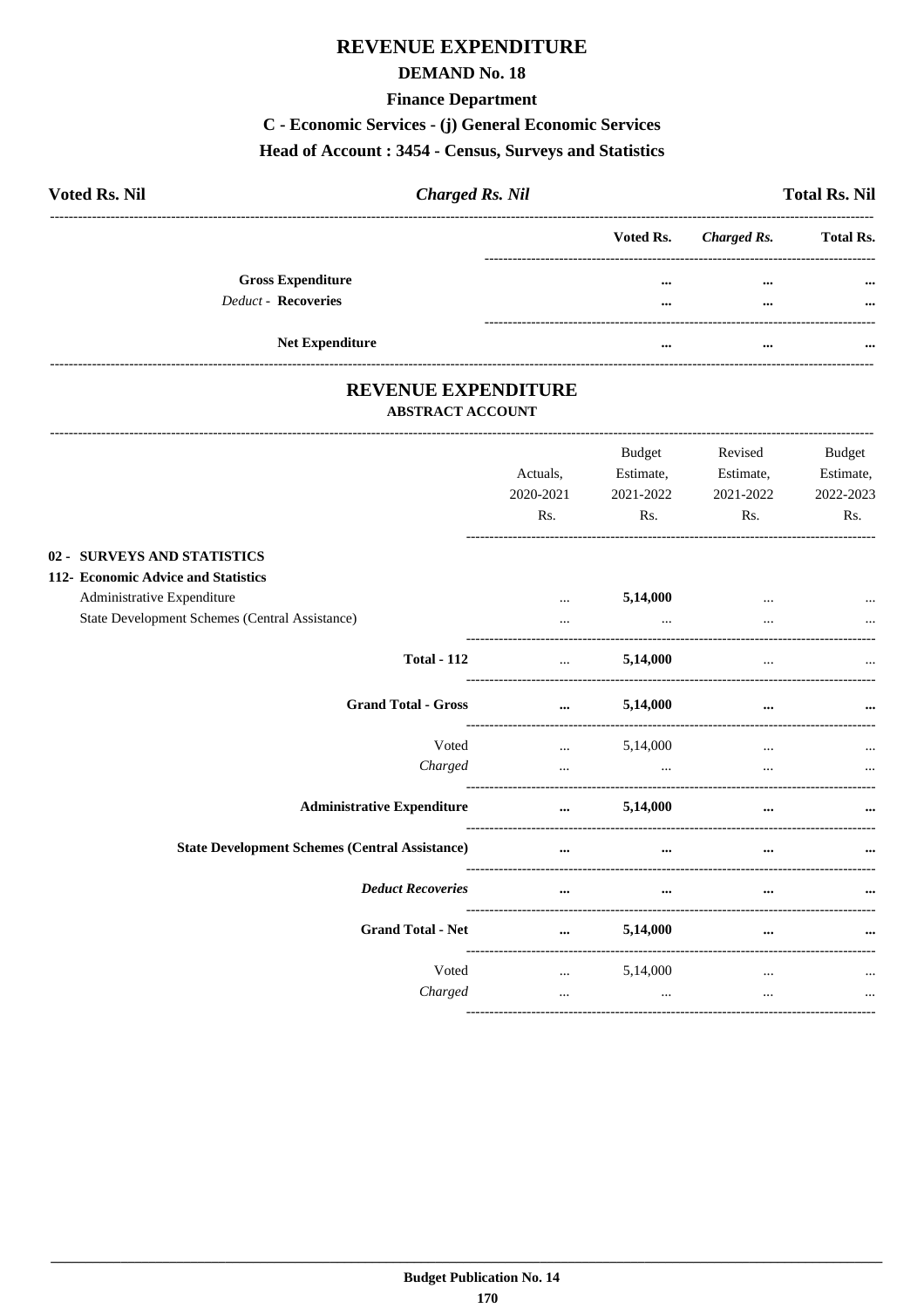|                                                                                  | Actuals,<br>2020-2021<br>Rs. | Budget<br>Estimate,<br>2021-2022<br>Rs. | Revised<br>Estimate,<br>2021-2022<br>Rs. | Budget<br>Estimate,<br>2022-2023<br>Rs. |
|----------------------------------------------------------------------------------|------------------------------|-----------------------------------------|------------------------------------------|-----------------------------------------|
| DETAILED ACCOUNT NO. 3454-02-112 - ECONOMIC ADVICE AND STATISTICS                |                              |                                         |                                          |                                         |
| 02 - SURVEYS AND STATISTICS                                                      |                              |                                         |                                          |                                         |
| 112- Economic Advice and Statistics                                              |                              |                                         |                                          |                                         |
| <b>Administrative Expenditure</b>                                                |                              |                                         |                                          |                                         |
| 005- Setting up of Employees and Pensioners Database under the                   |                              |                                         |                                          |                                         |
| recommendation of the 13th Finance Commission (13th FC)                          |                              |                                         |                                          |                                         |
| funded by State (13-FCS) [FD]                                                    |                              |                                         |                                          |                                         |
| 50- Other Charges                                                                | $\cdots$                     | 5,14,000                                | ----------------------                   |                                         |
| <b>Total - Administrative Expenditure</b>                                        |                              | 5,14,000                                |                                          |                                         |
| <b>State Development Schemes (Central Assistance)</b>                            |                              |                                         |                                          |                                         |
| 002- Setting up of Employees and Pensioners Database under the                   |                              |                                         |                                          |                                         |
| recommendation of the 13th Finance Commission (13th FC) (13-                     |                              |                                         |                                          |                                         |
| $FC)$ $[FD]$                                                                     |                              |                                         |                                          |                                         |
| 50- Other Charges                                                                |                              |                                         |                                          |                                         |
| Total - 3454-02-112                                                              | $\cdots$                     | 5,14,000                                |                                          |                                         |
| Voted                                                                            | $\cdots$                     | 5,14,000                                | $\cdots$                                 |                                         |
| Charged                                                                          | $\cdots$                     | $\cdots$                                | $\cdots$                                 |                                         |
| <b>DETAILED ACCOUNT NO. 3454 - DEDUCT RECOVERIES IN REDUCTION OF EXPENDITURE</b> |                              |                                         |                                          |                                         |
| 02 - SURVEYS AND STATISTICS                                                      |                              |                                         |                                          |                                         |
| 112- Economic Advice and Statistics                                              |                              |                                         |                                          |                                         |
| <b>State Development Schemes</b>                                                 |                              |                                         |                                          |                                         |
| 023-Refund of Unutilised Fund of CSS Schemes (State Share)<br>(CSSREFUND) [FD]   |                              |                                         |                                          |                                         |
| 70-Deduct Recoveries                                                             |                              |                                         |                                          |                                         |
| 01-Others                                                                        | $\cdots$                     | $\cdots$                                | $\cdots$                                 |                                         |
| State Development Schemes (Central Assistance)                                   |                              |                                         |                                          |                                         |
| 022-Refund of Unutilised Fund of CSS Schemes (Central Share)<br>(CSSREFUND) [FD] |                              |                                         |                                          |                                         |
| 70-Deduct Recoveries                                                             |                              |                                         |                                          |                                         |
| 01-Others                                                                        |                              |                                         |                                          |                                         |
| State Development Schemes (Central Assistance)                                   | $\cdots$                     | $\cdots$                                | $\cdots$                                 |                                         |
| 002-Setting up of Employees and Pensioners Database under the                    |                              |                                         |                                          |                                         |
| recommendation of the 13th Finance Commission (13th FC) (13-                     |                              |                                         |                                          |                                         |
| FC) [FD]                                                                         |                              |                                         |                                          |                                         |
| 70-Deduct Recoveries                                                             |                              |                                         |                                          |                                         |
| 01-Others                                                                        |                              | $\cdots$                                | $\cdots$                                 |                                         |
| Total - 112 - Deduct - Recoveries                                                |                              |                                         |                                          |                                         |
|                                                                                  | $\cdots$                     | $\cdots$                                | $\cdots$                                 |                                         |
| 911- Deduct Recoveries of Overpayments                                           |                              |                                         |                                          |                                         |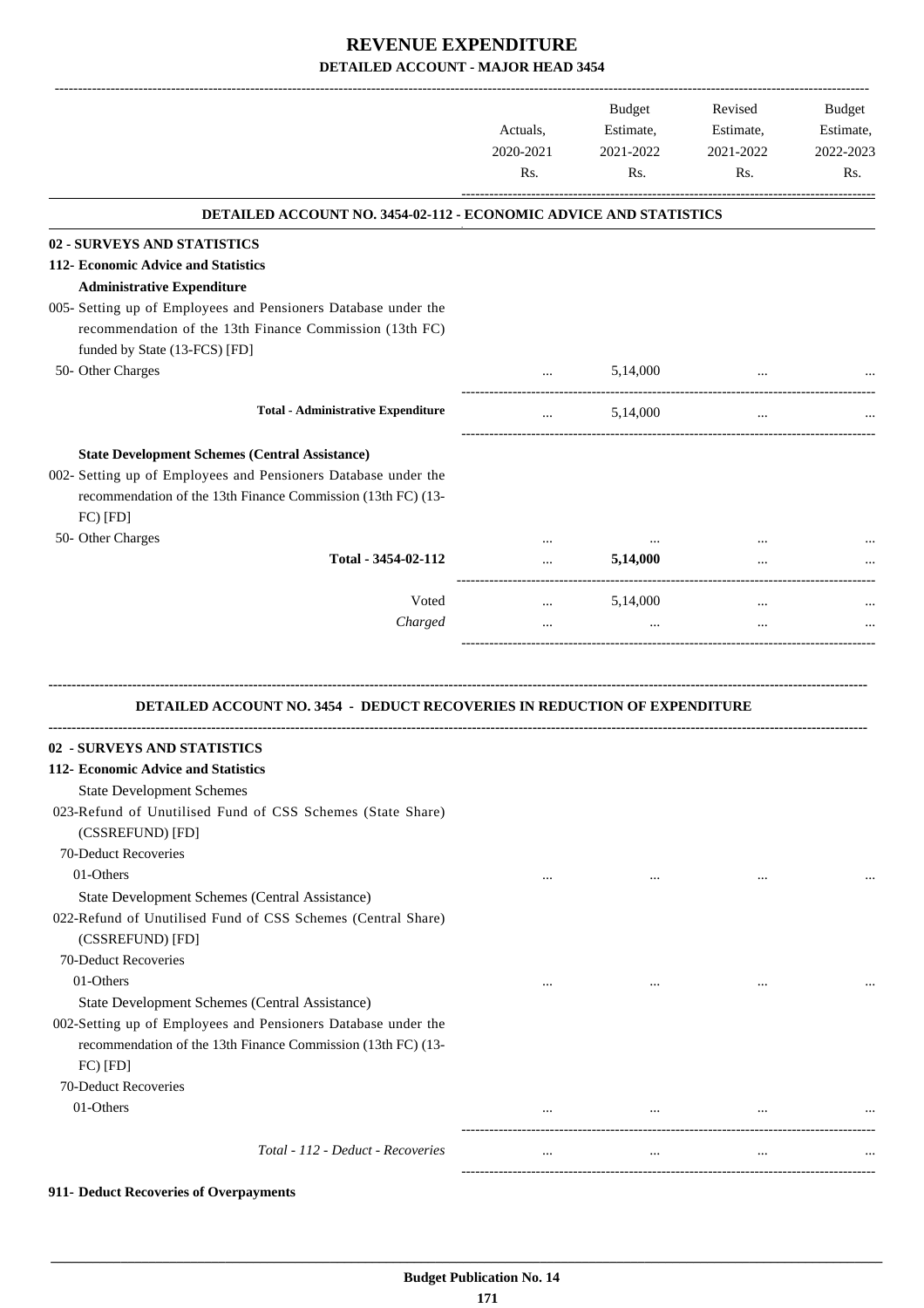|                                                                                                                                                                           | Actuals.<br>2020-2021<br>Rs. | <b>Budget</b><br>Estimate,<br>2021-2022<br>Rs. | Revised<br>Estimate,<br>2021-2022<br>Rs. | <b>Budget</b><br>Estimate,<br>2022-2023<br>Rs. |
|---------------------------------------------------------------------------------------------------------------------------------------------------------------------------|------------------------------|------------------------------------------------|------------------------------------------|------------------------------------------------|
| Administrative Expenditure<br>002-Setting up of employees and pensioners Database under the<br>recommendation of the 13th Finance commission [FD]<br>70-Deduct Recoveries |                              |                                                |                                          |                                                |
| 01-Others                                                                                                                                                                 | $\cdots$                     | $\cdots$                                       | $\cdots$                                 | $\cdots$                                       |
| Total - 911 - Deduct - Recoveries                                                                                                                                         | $\cdots$                     |                                                | $\cdots$                                 | $\cdots$                                       |
| Total - 3454 - Deduct - Recoveries                                                                                                                                        | $\cdots$                     |                                                | $\cdots$                                 |                                                |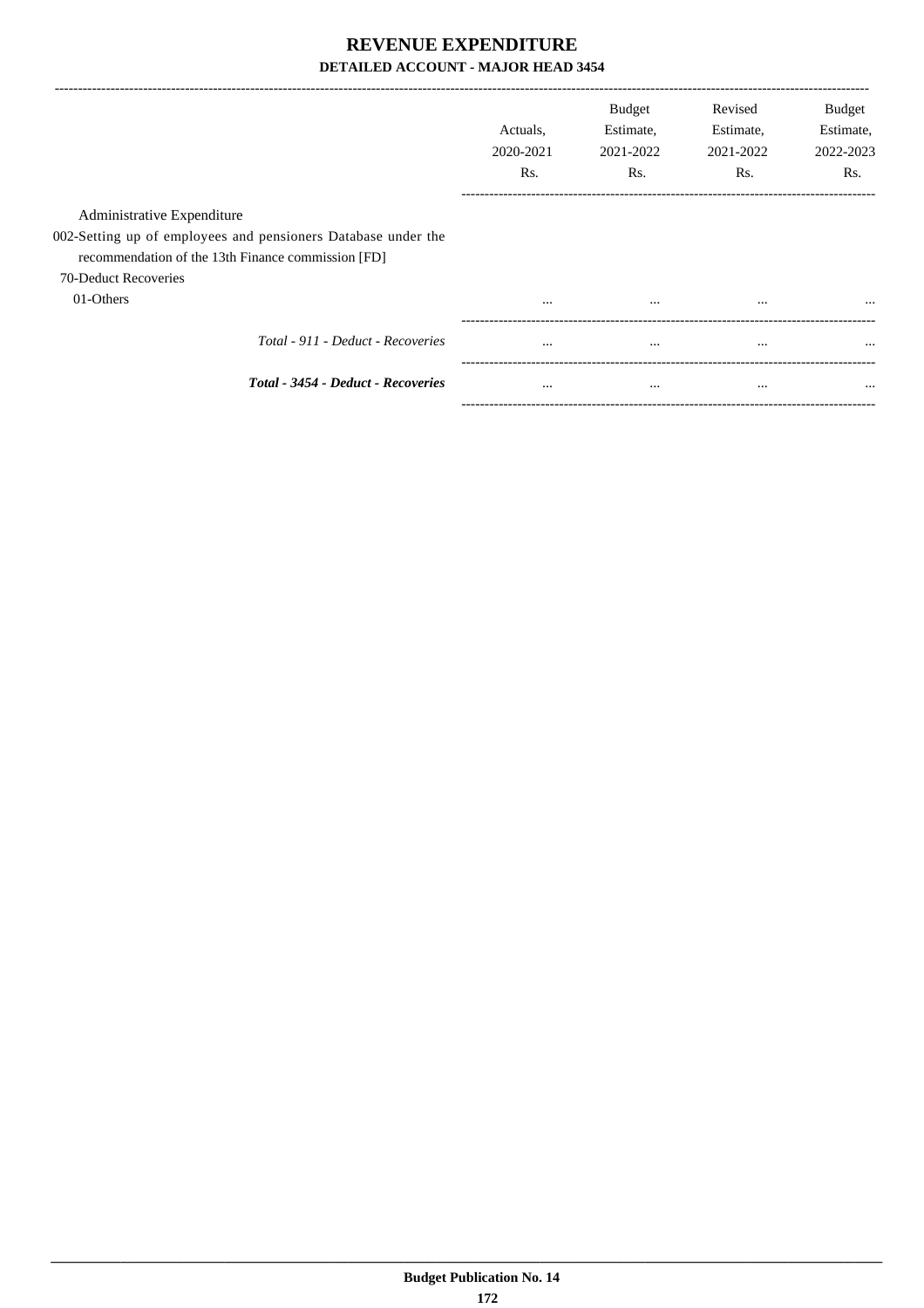# **REVENUE EXPENDITURE**

#### **DEMAND No. 18**

#### **Finance Department**

### **C - Economic Services - (j) General Economic Services**

#### **Head of Account : 3475 - Other General Economic Services**

| Voted Rs. 10,31,000 |                                                        | <b>Charged Rs. Nil</b> |                       | <b>Total Rs. 10,31,000</b> |                       |  |
|---------------------|--------------------------------------------------------|------------------------|-----------------------|----------------------------|-----------------------|--|
|                     |                                                        |                        | Voted Rs.             | Charged Rs.                | <b>Total Rs.</b>      |  |
|                     | <b>Gross Expenditure</b><br><b>Deduct - Recoveries</b> |                        | 10,31,000<br>$\cdots$ | $\cdots$<br>               | 10,31,000<br>$\cdots$ |  |
|                     | <b>Net Expenditure</b>                                 |                        | 10,31,000             | $\cdots$                   | 10,31,000             |  |

# **REVENUE EXPENDITURE**

---------------------------------------------------------------------------------------------------------------------------------------------------------------------------------

#### **ABSTRACT ACCOUNT**

|                                                                         |                                                           | Budget    | Revised                                          | <b>Budget</b> |
|-------------------------------------------------------------------------|-----------------------------------------------------------|-----------|--------------------------------------------------|---------------|
|                                                                         | Actuals,                                                  | Estimate, | Estimate,                                        | Estimate,     |
|                                                                         | 2020-2021                                                 | 2021-2022 | 2021-2022                                        | 2022-2023     |
|                                                                         | Rs.                                                       | Rs.       | $\mathbf{Rs.}$                                   | Rs.           |
| 200- Regulation of Other Business Undertakings                          |                                                           |           |                                                  |               |
| Administrative Expenditure                                              |                                                           |           | 9,00,926 9,53,000 9,99,000 10,31,000             |               |
|                                                                         |                                                           |           | Total - 200 9,00,926 9,53,000 9,99,000 10,31,000 |               |
| Grand Total - Gross 9,00,926 9,53,000 9,99,000 10,31,000                |                                                           |           |                                                  |               |
|                                                                         |                                                           |           | Voted 9,00,926 9,53,000 9,99,000 10,31,000       |               |
|                                                                         |                                                           |           |                                                  |               |
| Administrative Expenditure $9,00,926$ $9,53,000$ $9,99,000$ $10,31,000$ |                                                           |           |                                                  |               |
| <b>Deduct Recoveries</b>                                                | $\cdots$                                                  | $\cdots$  | $\cdots$                                         |               |
| Grand Total - Net 9,00,926 9,53,000 9,99,000 10,31,000                  |                                                           |           |                                                  |               |
|                                                                         |                                                           |           | Voted 9,00,926 9,53,000 9,99,000 10,31,000       |               |
| Charged                                                                 | $\mathbf{r}$ and $\mathbf{r}$ are the set of $\mathbf{r}$ |           | and the state of the state of the state of       |               |
|                                                                         |                                                           |           |                                                  |               |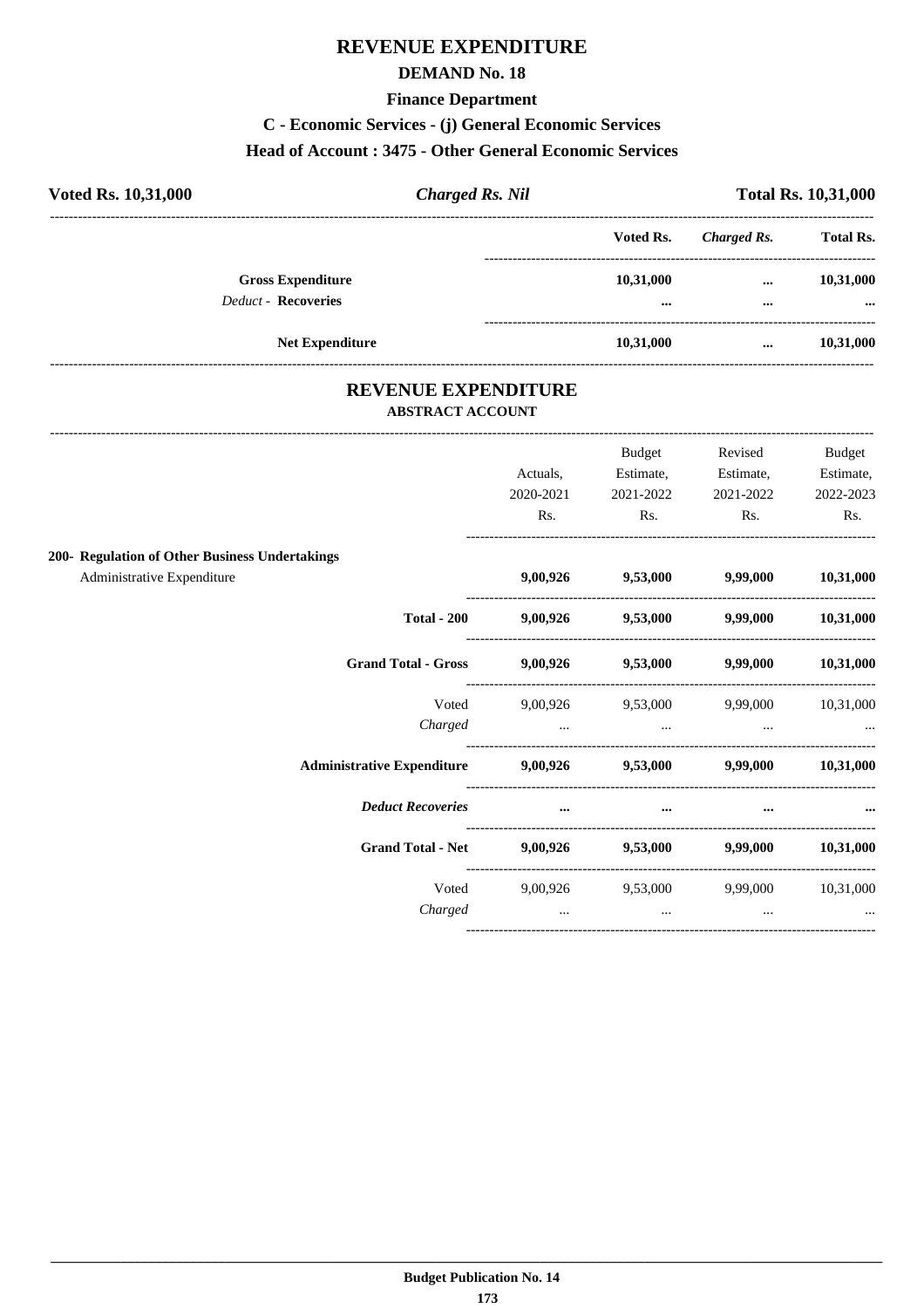|                                                                                  | Actuals,<br>2020-2021<br>Rs. | Budget<br>Estimate,<br>2021-2022<br>Rs. | Revised<br>Estimate,<br>2021-2022<br>Rs. | Budget<br>Estimate,<br>2022-2023<br>Rs. |
|----------------------------------------------------------------------------------|------------------------------|-----------------------------------------|------------------------------------------|-----------------------------------------|
| DETAILED ACCOUNT NO. 3475-00-200 - REGULATION OF OTHER BUSINESS UNDERTAKINGS     |                              |                                         |                                          |                                         |
| 200- Regulation of Other Business Undertakings                                   |                              |                                         |                                          |                                         |
| <b>Administrative Expenditure</b>                                                |                              |                                         |                                          |                                         |
| 002- Administration of the Bengal Money-lenders Act, 1940 [FD]                   |                              |                                         |                                          |                                         |
| 01- Salaries                                                                     |                              |                                         |                                          |                                         |
| 01-Pay                                                                           | 8,42,400                     | 8,18,000                                | 8,66,000                                 | 8,92,000                                |
| 14-Grade Pay                                                                     | $\cdots$                     | $\cdots$                                | $\ldots$                                 |                                         |
| 02-Dearness Allowance                                                            | 4,254                        | 25,000                                  | 26,000                                   | 27,000                                  |
| 03-House Rent Allowance                                                          | 33,648                       | 78,000                                  | 60,000                                   | 62,000                                  |
| 04-Ad hoc Bonus                                                                  | 4,200                        | 4,000                                   | 10,000                                   | 11,000                                  |
| 07-Other Allowances                                                              |                              | $\cdots$                                |                                          |                                         |
| 12-Medical Allowance                                                             |                              | $\cdots$                                | $\ddotsc$                                |                                         |
|                                                                                  |                              |                                         |                                          |                                         |
| Total - 3475-00-200-002-01                                                       | 8,84,502                     |                                         | 9,25,000 9,62,000                        | 9,92,000                                |
| 07- Medical Reimbursements                                                       | $\cdots$                     | $\cdots$                                | $\cdots$                                 |                                         |
| 12- Medical Reimbursements under WBHS 2008                                       |                              | 27,000                                  | 27,000                                   | 28,000                                  |
| 13- Office Expenses                                                              |                              |                                         |                                          |                                         |
| 01-Electricity                                                                   |                              | $\cdots$                                | $\cdots$                                 |                                         |
| 02-Telephone                                                                     | $\cdots$                     | $\cdots$                                | $\cdots$                                 |                                         |
| 03-Maintenance / P.O.L. for Office Vehicles                                      | $\cdots$                     | $\cdots$                                | $\cdots$                                 |                                         |
| 04-Other Office Expenses                                                         | 16,424                       | 1,000                                   | 10,000                                   | 11,000                                  |
| Total - 3475-00-200-002-13                                                       | 16,424                       |                                         | 1.000 10.000                             | 11,000                                  |
| 50- Other Charges                                                                | $\cdots$                     | $\cdots$                                | $\cdots$                                 |                                         |
| <b>Total - Administrative Expenditure</b>                                        | 9,00,926                     | 9,53,000                                | 9,99,000                                 | 10,31,000                               |
| Total - 3475-00-200                                                              | 9,00,926                     | 9,53,000                                | 9,99,000                                 | 10,31,000                               |
|                                                                                  |                              |                                         |                                          |                                         |
| Voted                                                                            | 9,00,926                     | 9,53,000                                | 9,99,000                                 | 10,31,000                               |
| Charged                                                                          |                              | $\cdots$                                |                                          |                                         |
|                                                                                  |                              |                                         |                                          |                                         |
| <b>DETAILED ACCOUNT NO. 3475 - DEDUCT RECOVERIES IN REDUCTION OF EXPENDITURE</b> |                              |                                         |                                          |                                         |
|                                                                                  |                              |                                         |                                          |                                         |
| 200- Regulation of Other Business Undertakings<br>Administrative Expenditure     |                              |                                         |                                          |                                         |
| 002-Administration of the Bengal Money-lenders Act, 1940 [FD]                    |                              |                                         |                                          |                                         |
| 70-Deduct Recoveries                                                             |                              |                                         |                                          |                                         |
| 01-Others                                                                        |                              |                                         |                                          |                                         |
| 02-W.B.H.S. 2008                                                                 |                              |                                         |                                          |                                         |
|                                                                                  |                              |                                         |                                          |                                         |
| Total - 200 - Deduct - Recoveries                                                |                              |                                         |                                          |                                         |

-----------------------------------------------------------------------------------------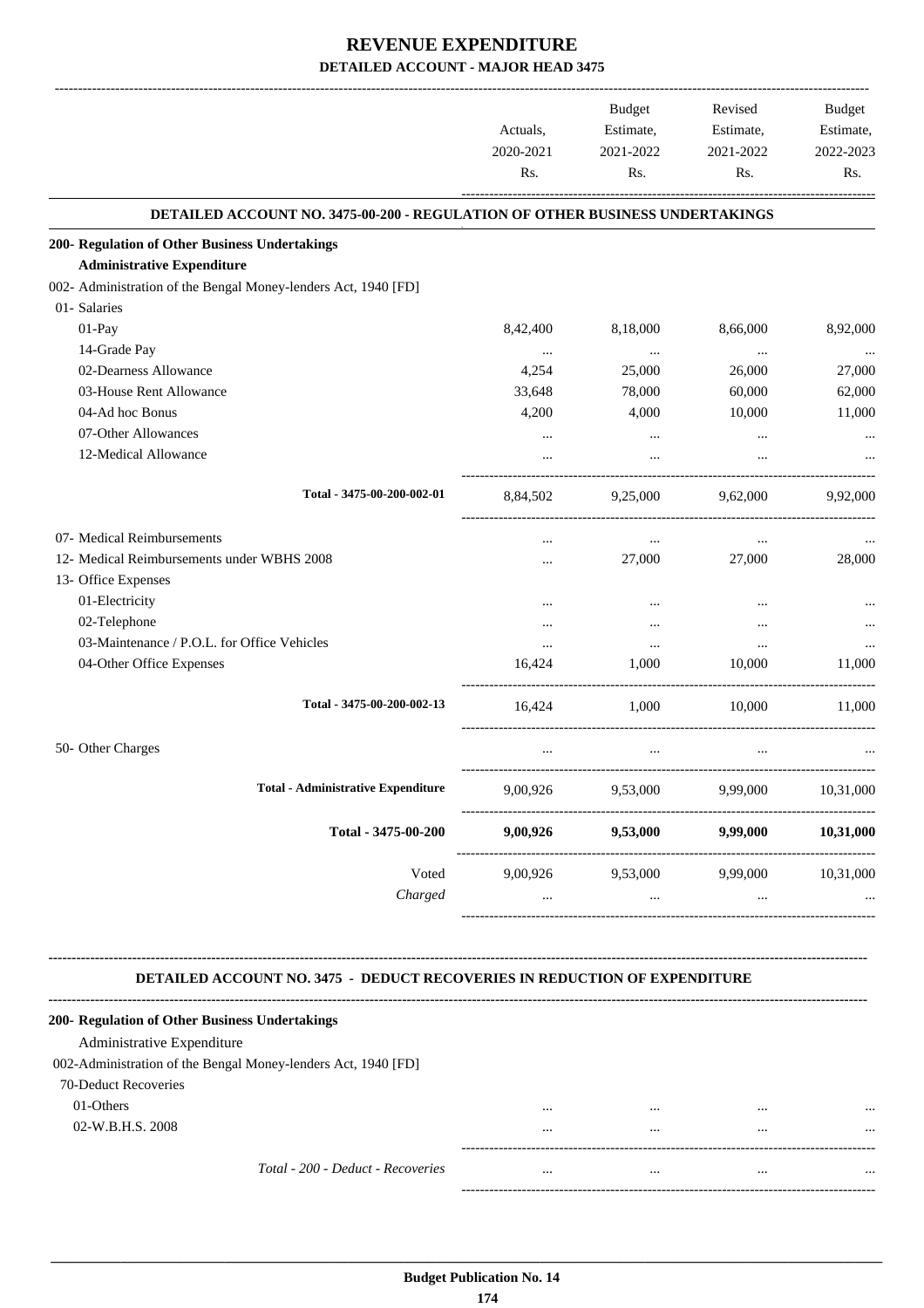----------------

|                                    | Actuals.<br>2020-2021<br>Rs. | <b>Budget</b><br>Estimate,<br>2021-2022<br>Rs. | Revised<br>Estimate,<br>2021-2022<br>Rs. | <b>Budget</b><br>Estimate,<br>2022-2023<br>Rs. |
|------------------------------------|------------------------------|------------------------------------------------|------------------------------------------|------------------------------------------------|
| Total - 3475 - Deduct - Recoveries | $\cdots$                     |                                                |                                          | $\cdots$                                       |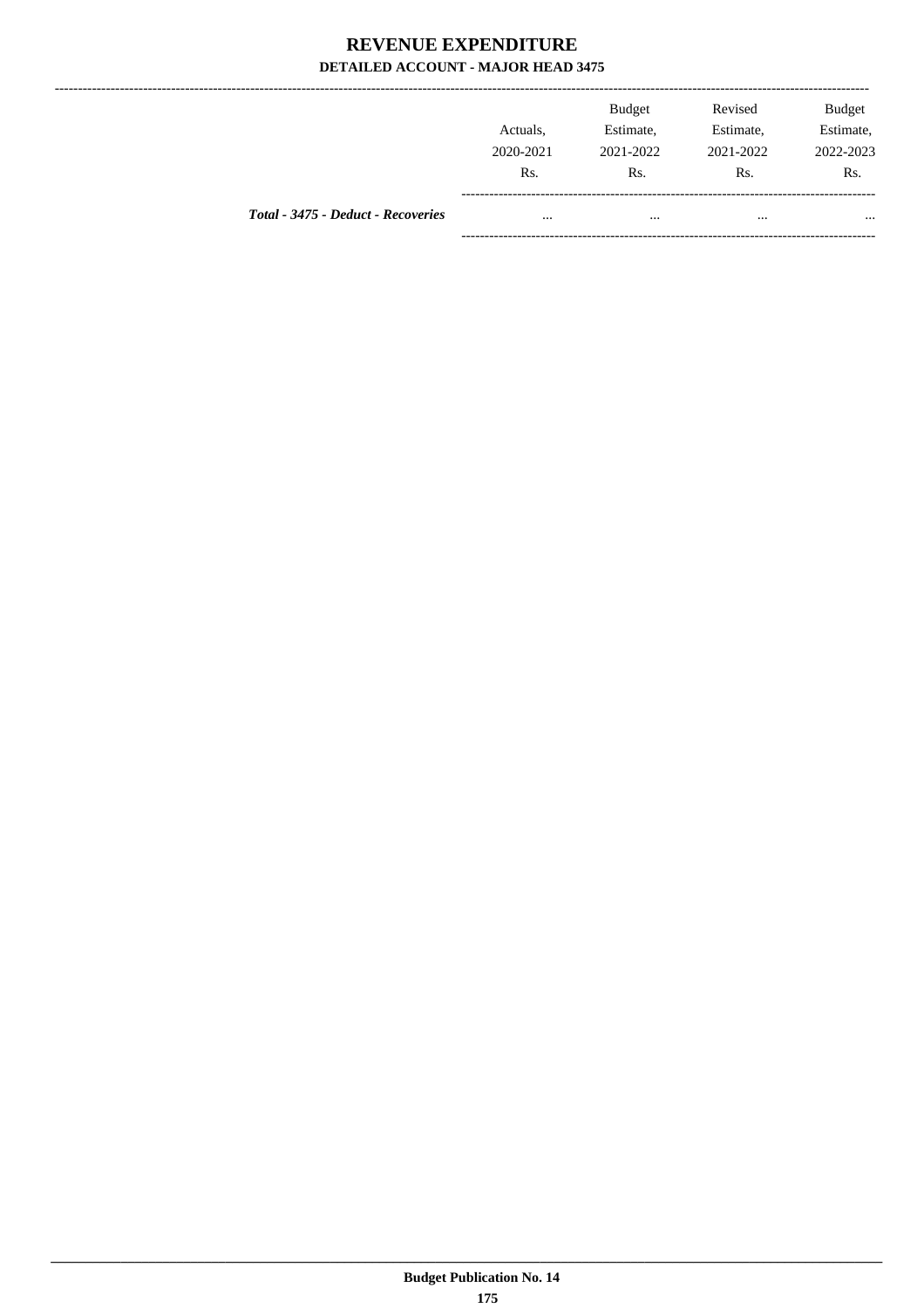# **CAPITAL EXPENDITURE**

### **DEMAND No. 18**

#### **Finance Department**

#### **A. Capital Account of General Services -**

#### **Head of Account : 4059 - Capital Outlay on Public Works**

| Voted Rs. 15,77,10,000                                 | <b>Charged Rs. Nil</b> |                  | Total Rs. 15,77,10,000 |                           |
|--------------------------------------------------------|------------------------|------------------|------------------------|---------------------------|
|                                                        |                        | Voted Rs.        | Charged Rs.            | <b>Total Rs.</b>          |
| <b>Gross Expenditure</b><br><b>Deduct - Recoveries</b> |                        | 15,77,10,000<br> | $\cdots$<br>           | 15,77,10,000<br>$\ddotsc$ |
| <b>Net Expenditure</b>                                 |                        | 15,77,10,000     | $\cdots$               | 15,77,10,000              |

#### **CAPITAL EXPENDITURE ABSTRACT ACCOUNT**

---------------------------------------------------------------------------------------------------------------------------------------------------------------------------------

|                                                                |                                                                             | Actuals,<br>2020-2021<br>Rs.                                                                                                                                                                                                   | Budget<br>Estimate,<br>2021-2022<br>Rs.                                                                                                                                                                                              | Revised<br>Estimate,<br>2021-2022<br>Rs. | <b>Budget</b><br>Estimate,<br>2022-2023<br>Rs. |
|----------------------------------------------------------------|-----------------------------------------------------------------------------|--------------------------------------------------------------------------------------------------------------------------------------------------------------------------------------------------------------------------------|--------------------------------------------------------------------------------------------------------------------------------------------------------------------------------------------------------------------------------------|------------------------------------------|------------------------------------------------|
| 01 - OFFICE BUILDINGS<br>051- Construction                     |                                                                             |                                                                                                                                                                                                                                |                                                                                                                                                                                                                                      |                                          |                                                |
| Administrative Expenditure<br><b>State Development Schemes</b> |                                                                             |                                                                                                                                                                                                                                | 3,02,77,703 15,02,00,000 7,09,04,000 15,77,10,000                                                                                                                                                                                    |                                          |                                                |
|                                                                | <b>Total - 051</b>                                                          |                                                                                                                                                                                                                                | 3,02,77,703 15,02,00,000 7,09,04,000 15,77,10,000                                                                                                                                                                                    |                                          |                                                |
|                                                                | <b>Grand Total - Gross</b>                                                  |                                                                                                                                                                                                                                | $3,02,77,703$ $15,02,00,000$ $7,09,04,000$ $15,77,10,000$                                                                                                                                                                            |                                          |                                                |
|                                                                | Charged                                                                     |                                                                                                                                                                                                                                | Voted 3,02,77,703 15,02,00,000 7,09,04,000 15,77,10,000<br>and the contract of the contract of the contract of the contract of the contract of the contract of the contract of                                                       |                                          |                                                |
|                                                                | <b>Administrative Expenditure</b>                                           | $\sim$ $\sim$ $\sim$ $\sim$                                                                                                                                                                                                    | <u>and the company of the company of the company of the company of the company of the company of the company of the company of the company of the company of the company of the company of the company of the company of the com</u> |                                          |                                                |
|                                                                | State Development Schemes 3,02,77,703 15,02,00,000 7,09,04,000 15,77,10,000 |                                                                                                                                                                                                                                |                                                                                                                                                                                                                                      |                                          |                                                |
|                                                                | <b>Deduct Recoveries</b>                                                    | and the contract of the contract of the contract of the contract of the contract of the contract of the contract of the contract of the contract of the contract of the contract of the contract of the contract of the contra | $\cdots$                                                                                                                                                                                                                             |                                          |                                                |
|                                                                | Grand Total - Net 3,02,77,703 15,02,00,000 7,09,04,000 15,77,10,000         |                                                                                                                                                                                                                                |                                                                                                                                                                                                                                      |                                          |                                                |
|                                                                |                                                                             |                                                                                                                                                                                                                                | Voted 3,02,77,703 15,02,00,000 7,09,04,000 15,77,10,000<br>Charged                                                                                                                                                                   |                                          |                                                |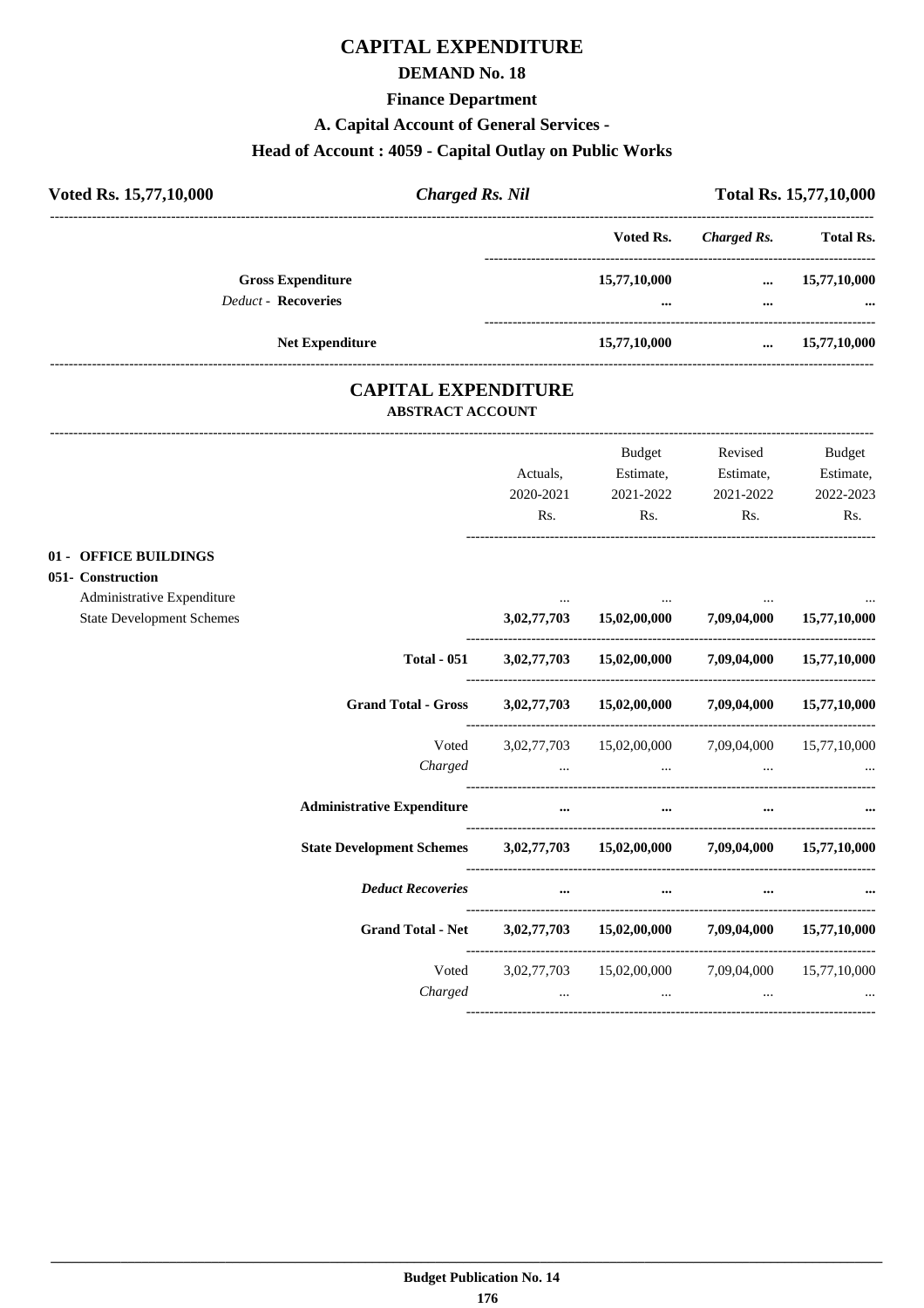# **CAPITAL EXPENDITURE DETAILED ACCOUNT - MAJOR HEAD 4059**

|                                                                             |                                                 | Actuals,<br>2020-2021<br>Rs. | <b>Budget</b><br>Estimate,<br>2021-2022<br>Rs. | Revised<br>Estimate,<br>2021-2022<br>Rs. | Budget<br>Estimate,<br>2022-2023<br>Rs. |
|-----------------------------------------------------------------------------|-------------------------------------------------|------------------------------|------------------------------------------------|------------------------------------------|-----------------------------------------|
|                                                                             | DETAILED ACCOUNT NO. 4059-01-051 - CONSTRUCTION |                              |                                                |                                          |                                         |
| 01 - OFFICE BUILDINGS                                                       |                                                 |                              |                                                |                                          |                                         |
| 051- Construction                                                           |                                                 |                              |                                                |                                          |                                         |
| <b>Administrative Expenditure</b>                                           |                                                 |                              |                                                |                                          |                                         |
| 107- Creation of examination Hall for Public Service Commission,<br>WB [FD] |                                                 |                              |                                                |                                          |                                         |
| 53- Major Works / Land and Buildings                                        | Charged                                         |                              |                                                |                                          |                                         |
| <b>State Development Schemes</b>                                            |                                                 |                              |                                                |                                          |                                         |
| 005- State Excise [FD]                                                      |                                                 |                              |                                                |                                          |                                         |
| 52- Machinery and Equipment/Tools and Plants                                |                                                 | $\cdots$                     | 1,00,00,000                                    | 33,33,000                                | 1,05,00,000                             |
| 53- Major Works / Land and Buildings                                        |                                                 | 74,99,338                    | 5,50,00,000                                    | 2,83,33,000                              | 5,77,50,000                             |
|                                                                             | Total - 4059-01-051-005                         | 74,99,338                    | 6,50,00,000                                    | 3,16,66,000                              | 6,82,50,000                             |
| 006- Sales Tax [FD]                                                         |                                                 |                              |                                                |                                          |                                         |
| 53- Major Works / Land and Buildings                                        |                                                 |                              | $1,09,30,345$ $2,00,00,000$ $1,75,04,000$      |                                          | 2,10,00,000                             |
|                                                                             |                                                 |                              |                                                |                                          |                                         |
|                                                                             | Total - 4059-01-051-006                         | 1,09,30,345                  |                                                | 2,00,00,000 1,75,04,000                  | 2,10,00,000                             |
| 007- Treasuries and Accounts - Treasury Construction [FD]                   |                                                 |                              |                                                |                                          |                                         |
| 60- Other Capital Expenditure                                               |                                                 | 4,13,368                     |                                                | 4,00,00,000 1,33,33,000                  | 4,20,00,000                             |
|                                                                             | Total - 4059-01-051-007                         | 4,13,368                     |                                                | 4.00.00.000 1.33.33.000                  | 4,20,00,000                             |
| 060-Extension of the Buildings of thePublic Service                         |                                                 |                              |                                                |                                          |                                         |
| Commission, West Bengal [FD]                                                |                                                 |                              |                                                |                                          |                                         |
| 53- Major Works / Land and Buildings                                        |                                                 |                              |                                                |                                          |                                         |
| 076- Construction of Buildings under the Directorate of Registration        |                                                 |                              |                                                |                                          |                                         |
| and Stamp Revenue [FD]                                                      |                                                 |                              |                                                |                                          |                                         |
| 53- Major Works / Land and Buildings                                        |                                                 | 1,14,34,652                  | 2,00,00,000                                    | 66,67,000                                | 2,10,00,000                             |
|                                                                             | Total - 4059-01-051-076                         | 1,14,34,652                  | 2,00,00,000                                    | 66,67,000                                | 2,10,00,000                             |
| 103- Buildings under the Directorate of State Lotteries [FD]                |                                                 |                              |                                                |                                          |                                         |
| 53- Major Works / Land and Buildings                                        |                                                 |                              |                                                | $50,00,000$ $16,67,000$ $52,50,000$      |                                         |
|                                                                             |                                                 |                              |                                                |                                          |                                         |
|                                                                             | Total - 4059-01-051-103                         | $\cdots$                     |                                                | 50,00,000   16,67,000   52,50,000        |                                         |
| 105- Miscellaneous Capital Expenditure under Finance Department<br>[FD]     |                                                 |                              |                                                |                                          |                                         |
| 52- Machinery and Equipment/Tools and Plants                                |                                                 |                              | 2,00,000                                       | 67,000                                   | 2,10,000                                |
| 53- Major Works / Land and Buildings                                        |                                                 |                              | $\cdots$                                       |                                          |                                         |
| 60- Other Capital Expenditure                                               |                                                 |                              | $\cdots$                                       | $\cdots$                                 |                                         |
|                                                                             |                                                 |                              |                                                |                                          |                                         |
|                                                                             | Total - 4059-01-051-105                         |                              | 2,00,000                                       | 67,000                                   | 2,10,000                                |
|                                                                             |                                                 |                              |                                                |                                          |                                         |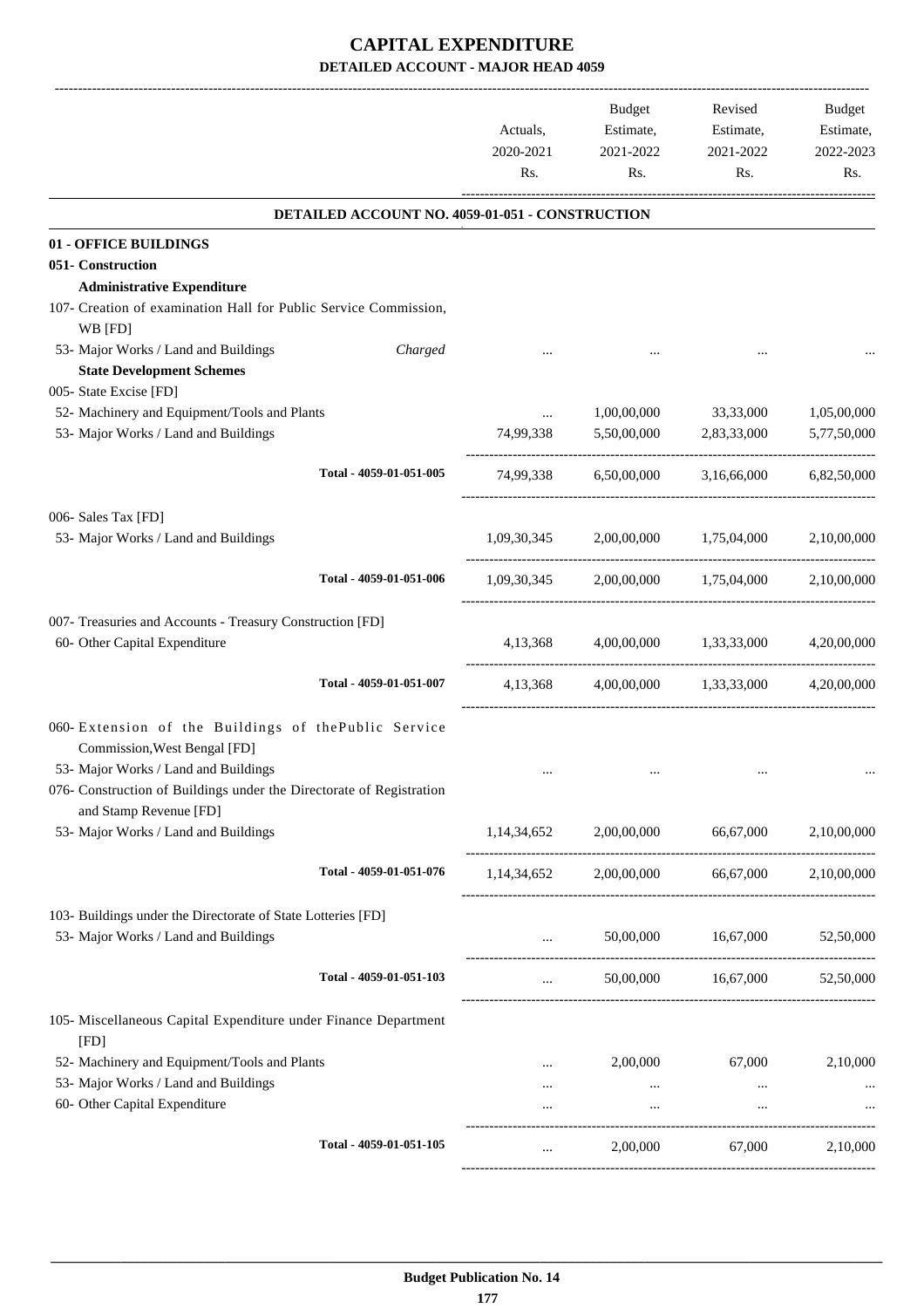|                                          | Actuals,<br>2020-2021<br>Rs. | <b>Budget</b><br>Estimate,<br>2021-2022<br>Rs. | Revised<br>Estimate,<br>2021-2022<br>Rs. | <b>Budget</b><br>Estimate,<br>2022-2023<br>Rs. |
|------------------------------------------|------------------------------|------------------------------------------------|------------------------------------------|------------------------------------------------|
| <b>Total - State Development Schemes</b> | 3,02,77,703                  | 15,02,00,000                                   | 7,09,04,000                              | 15,77,10,000                                   |
| Total - 4059-01-051                      | 3,02,77,703                  | 15,02,00,000                                   | 7,09,04,000                              | 15,77,10,000                                   |
| Voted<br>Charged                         | 3,02,77,703<br>$\cdots$      | 15,02,00,000<br>$\cdots$                       | 7,09,04,000<br>$\cdots$                  | 15,77,10,000<br>$\cdots$                       |
|                                          |                              |                                                |                                          |                                                |

### DETAILED ACCOUNT NO. 4059 - DEDUCT RECOVERIES IN REDUCTION OF EXPENDITURE

| 01 - OFFICE BUILDINGS                                       |          |          |          |  |
|-------------------------------------------------------------|----------|----------|----------|--|
| 051- Construction                                           |          |          |          |  |
| <b>State Development Schemes</b>                            |          |          |          |  |
| 901-Deduct Receipts and Recooveries on Capital Account [FD] |          |          |          |  |
| 70-Deduct Recoveries                                        |          |          |          |  |
| 01-Others                                                   | $\cdots$ | $\cdots$ |          |  |
|                                                             |          |          |          |  |
| Total - 051 - Deduct - Recoveries                           | $\cdots$ | $\cdots$ | $\cdots$ |  |
|                                                             |          |          |          |  |
| <b>Total - 4059 - Deduct - Recoveries</b>                   | $\cdots$ | $\cdots$ |          |  |
|                                                             |          |          |          |  |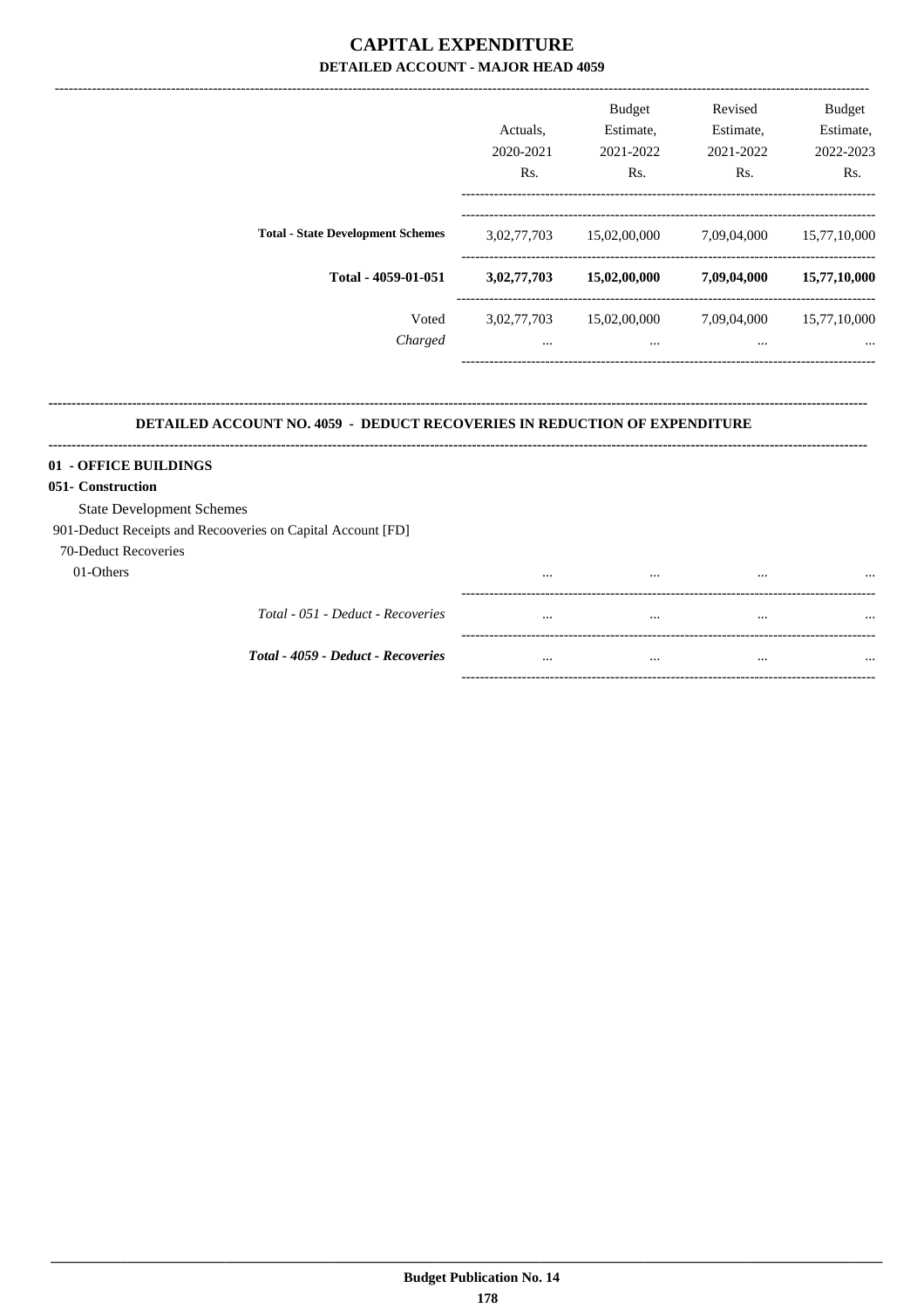## **CAPITAL EXPENDITURE**

### **DEMAND No. 18**

### **Finance Department**

### A. Capital Account of General Services -

## Head of Account: 4070 - Capital Outlay on Other Administrative Services

| Voted Rs. 5,00,000<br><b>Charged Rs. Nil</b>           |  |                      |                      | <b>Total Rs. 5,00,000</b> |
|--------------------------------------------------------|--|----------------------|----------------------|---------------------------|
|                                                        |  | Voted Rs.            | Charged Rs.          | <b>Total Rs.</b>          |
| <b>Gross Expenditure</b><br><b>Deduct - Recoveries</b> |  | 5,00,000<br>$\cdots$ | $\cdots$<br>$\cdots$ | 5,00,000<br>$\cdots$      |
| <b>Net Expenditure</b>                                 |  | 5,00,000             | $\cdots$             | 5,00,000                  |

### **CAPITAL EXPENDITURE ABSTRACT ACCOUNT**

|                                   |                                   |           | <b>Budget</b> | Revised   | <b>Budget</b> |
|-----------------------------------|-----------------------------------|-----------|---------------|-----------|---------------|
|                                   |                                   | Actuals,  | Estimate,     | Estimate, | Estimate,     |
|                                   |                                   | 2020-2021 | 2021-2022     | 2021-2022 | 2022-2023     |
|                                   |                                   | Rs.       | Rs.           | Rs.       | Rs.           |
| 001- Direction and Administration |                                   |           |               |           |               |
| Administrative Expenditure        |                                   |           | 21,97,000     | 5,00,000  | 5,00,000      |
| <b>State Development Schemes</b>  |                                   |           | $\cdots$      | $\cdots$  |               |
|                                   | <b>Total - 001</b>                | $\cdots$  | 21,97,000     | 5,00,000  | 5,00,000      |
|                                   | <b>Grand Total - Gross</b>        | $\cdots$  | 21,97,000     | 5,00,000  | 5,00,000      |
|                                   | Voted                             | $\ddotsc$ | 21,97,000     | 5,00,000  | 5,00,000      |
|                                   | Charged                           | $\cdots$  | $\cdots$      | $\cdots$  | $\cdots$      |
|                                   | <b>Administrative Expenditure</b> | $\cdots$  | 21,97,000     | 5,00,000  | 5,00,000      |
|                                   | <b>Deduct Recoveries</b>          | $\cdots$  | $\cdots$      | $\cdots$  |               |
|                                   | <b>Grand Total - Net</b>          | $\cdots$  | 21,97,000     | 5,00,000  | 5,00,000      |
|                                   | Voted                             | $\cdots$  | 21,97,000     | 5,00,000  | 5,00,000      |
|                                   | Charged                           | $\cdots$  | $\cdots$      | $\cdots$  | $\cdots$      |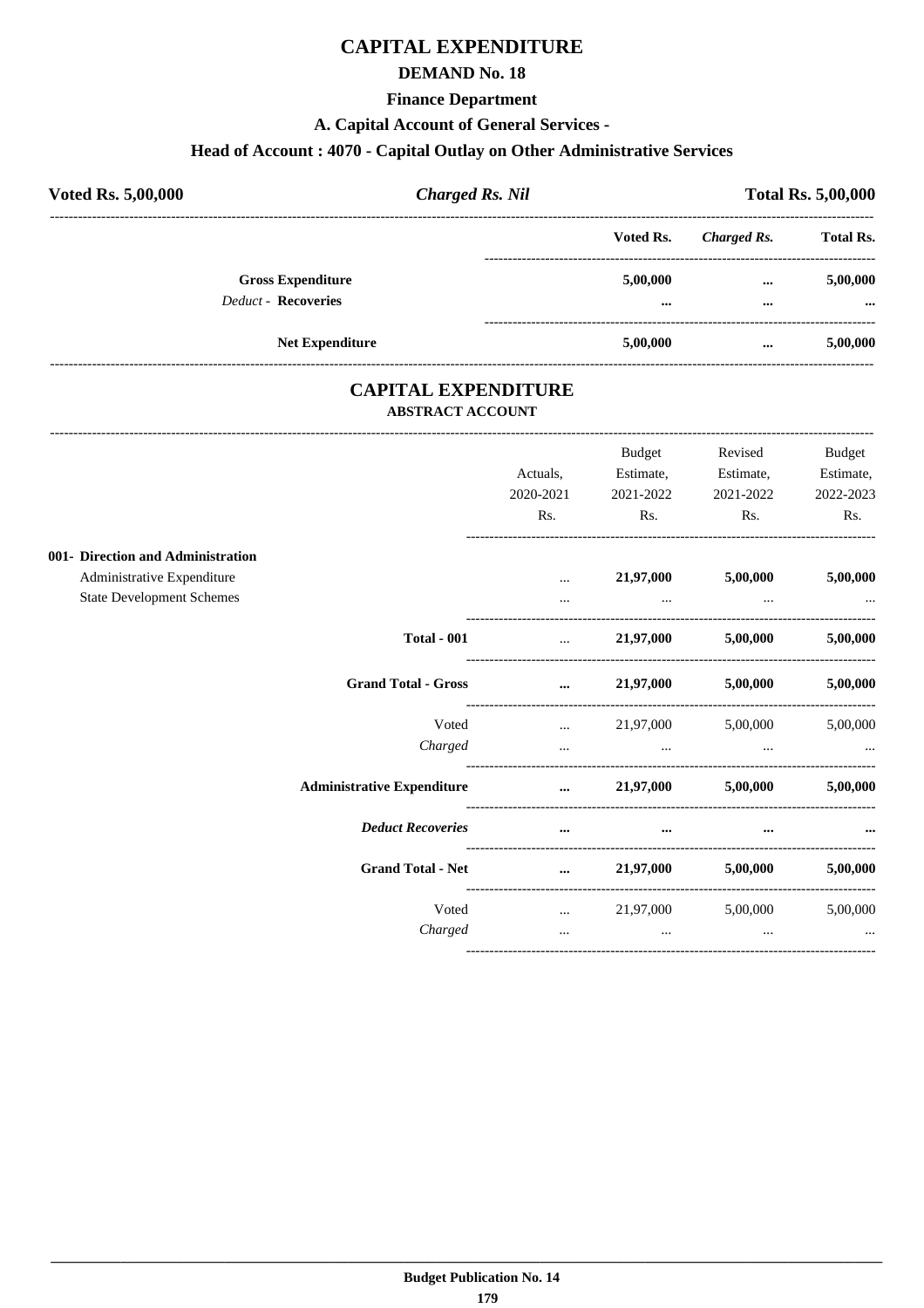|                                                                        | Actuals,<br>2020-2021<br>Rs. | <b>Budget</b><br>Estimate,<br>2021-2022<br>Rs. | Revised<br>Estimate,<br>2021-2022<br>Rs. | Budget<br>Estimate,<br>2022-2023<br>Rs. |
|------------------------------------------------------------------------|------------------------------|------------------------------------------------|------------------------------------------|-----------------------------------------|
| DETAILED ACCOUNT NO. 4070-00-001 - DIRECTION AND ADMINISTRATION        |                              |                                                |                                          |                                         |
| 001- Direction and Administration<br><b>Administrative Expenditure</b> |                              |                                                |                                          |                                         |
| 003- Finance Department [FD]<br>51- Motor Vehicles                     | $\cdots$                     | 21,97,000                                      | 5,00,000                                 | 5,00,000                                |
| <b>Total - Administrative Expenditure</b>                              | $\cdots$                     | 21,97,000                                      | 5,00,000                                 | 5,00,000                                |
| Total - 4070-00-001                                                    | $\cdots$                     | 21,97,000                                      | 5,00,000                                 | 5,00,000                                |
| Voted                                                                  | $\cdots$                     | 21,97,000                                      | 5,00,000                                 | 5,00,000                                |
| Charged                                                                | $\cdots$                     | $\cdots$                                       | $\cdots$                                 | $\cdots$                                |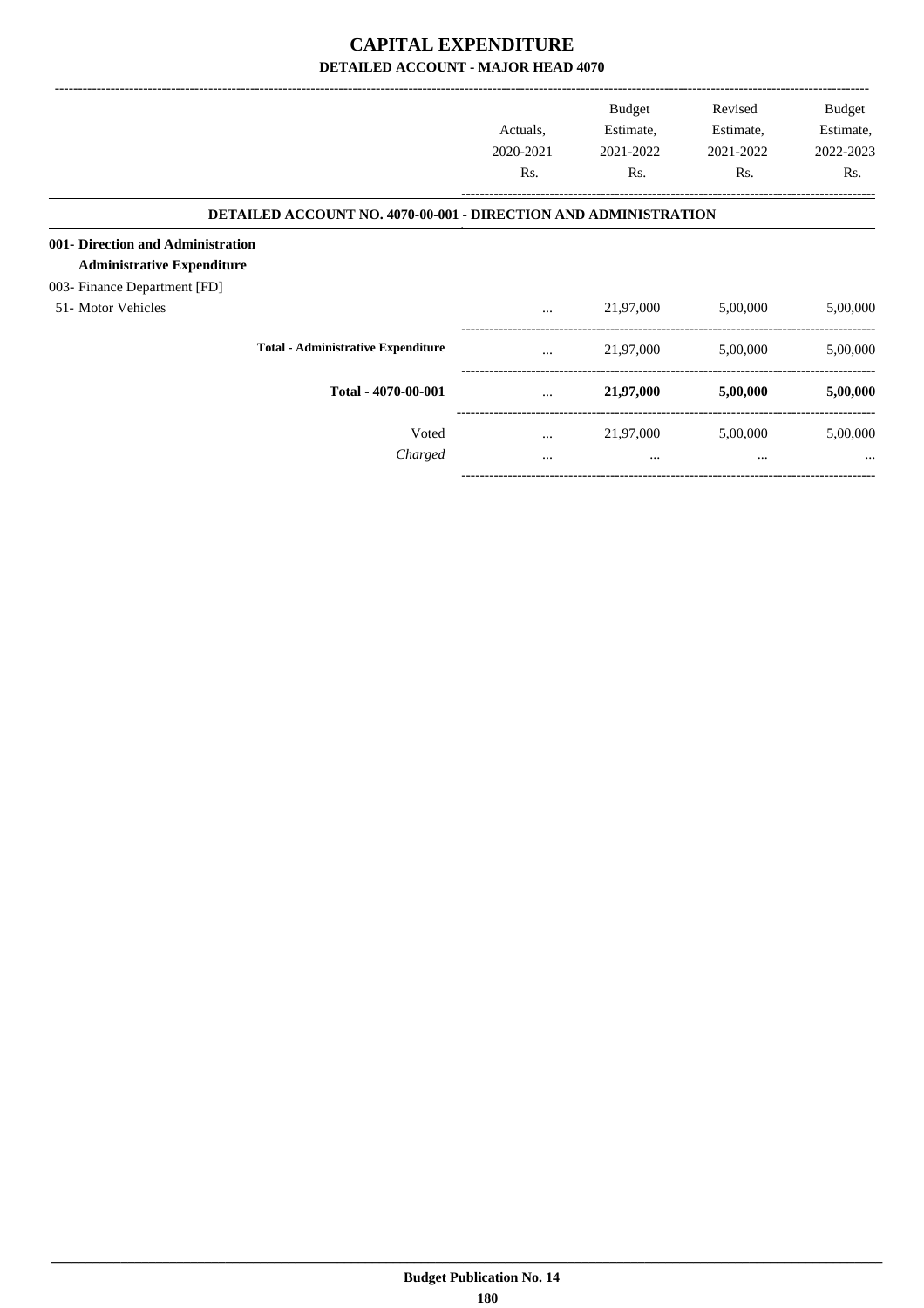## **CAPITAL EXPENDITURE**

### **DEMAND No. 18**

### **Finance Department**

B. Capital Account of Social Services - (c) Capital Account of Water Supply, Sanitation, Housing and Urban

### **Development**

### Head of Account: 4216 - Capital Outlay on Housing

| <b>Voted Rs. Nil</b> | <b>Charged Rs. Nil</b>     |                                                       |               | <b>Total Rs. Nil</b> |                  |
|----------------------|----------------------------|-------------------------------------------------------|---------------|----------------------|------------------|
|                      |                            |                                                       | Voted Rs.     | <b>Charged Rs.</b>   | <b>Total Rs.</b> |
|                      | <b>Gross Expenditure</b>   |                                                       | $\cdots$      | $\cdots$             | $\cdots$         |
|                      | <b>Deduct - Recoveries</b> |                                                       | $\cdots$      | $\cdots$             | $\cdots$         |
|                      | <b>Net Expenditure</b>     |                                                       | $\cdots$      | $\cdots$             | $\cdots$         |
|                      |                            | <b>CAPITAL EXPENDITURE</b><br><b>ABSTRACT ACCOUNT</b> |               |                      |                  |
|                      |                            |                                                       | <b>Budget</b> | Revised              | Budget           |
|                      |                            | Actuals.                                              | Estimate,     | Estimate,            | Estimate,        |
|                      |                            | 2020-2021                                             | 2021-2022     | 2021-2022            | 2022-2023        |
|                      |                            | Rs.                                                   | Rs.           | Rs.                  | Rs.              |

### 01 - GOVERNMENT RESIDENTIAL BUILDINGS

## 106- General Pool Accommodation

**State Development Schemes** 

|                                  | $\cdots$ | $\cdots$                       | $\cdots$ |           |
|----------------------------------|----------|--------------------------------|----------|-----------|
| <b>Total - 106</b>               | $\cdots$ | $\cdots$                       | $\cdots$ | $\cdots$  |
| <b>Grand Total - Gross</b>       | $\cdots$ | $\cdots$                       | $\cdots$ | $\cdots$  |
| Voted                            | $\cdots$ | $\cdots$                       | $\cdots$ | $\cdots$  |
| Charged                          | $\cdots$ | $\cdots$                       | $\cdots$ | $\ddotsc$ |
| <b>State Development Schemes</b> | $\cdots$ | $\cdots$                       | $\cdots$ | $\cdots$  |
| <b>Deduct Recoveries</b>         | $\cdots$ | $\cdots$                       |          |           |
| <b>Grand Total - Net</b>         |          | $\cdots$                       |          |           |
| Voted                            | $\cdots$ | ------------------<br>$\cdots$ | $\cdots$ |           |
| Charged                          | $\cdots$ | $\cdots$                       | $\cdots$ | $\cdots$  |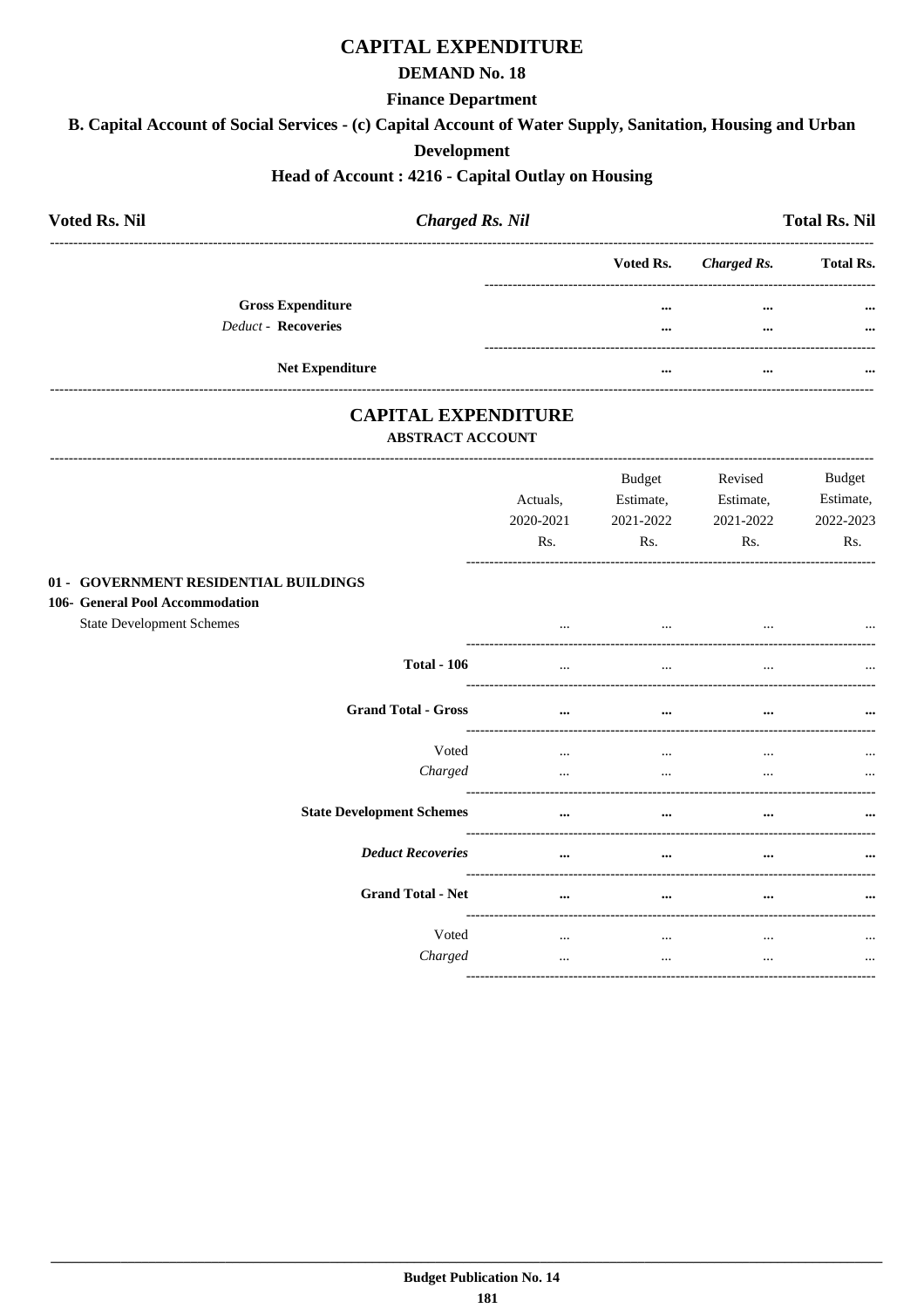-------------------------------------------------------------------------------------------------------------------------------------------------------------------------------

|                                                                        | Actuals.<br>2020-2021<br>Rs. | <b>Budget</b><br>Estimate,<br>2021-2022<br>Rs. | Revised<br>Estimate,<br>2021-2022<br>Rs. | <b>Budget</b><br>Estimate,<br>2022-2023<br>Rs. |
|------------------------------------------------------------------------|------------------------------|------------------------------------------------|------------------------------------------|------------------------------------------------|
| DETAILED ACCOUNT NO. 4216-01-106 - GENERAL POOL ACCOMMODATION          |                              |                                                |                                          |                                                |
| 01 - GOVERNMENT RESIDENTIAL BUILDINGS                                  |                              |                                                |                                          |                                                |
| 106- General Pool Accommodation                                        |                              |                                                |                                          |                                                |
| <b>State Development Schemes</b>                                       |                              |                                                |                                          |                                                |
| 038- Construction of Redidential Quarters for officers and staff under |                              |                                                |                                          |                                                |
| C.T. Directorate at Durgapur, Burdwan [FD]                             |                              |                                                |                                          |                                                |
| 53- Major Works / Land and Buildings                                   |                              |                                                |                                          | $\cdots$                                       |
| 039- Construction of Residential Quarters for officers and staff under |                              |                                                |                                          |                                                |
| C.T. Dte. at Jalpaiguri [FD]                                           |                              |                                                |                                          |                                                |
| 53- Major Works / Land and Buildings                                   |                              | $\cdots$                                       |                                          |                                                |
| 052- Construction of Residential Quarters for C.T. Dte. at Coochbehar  |                              |                                                |                                          |                                                |
| [FD]                                                                   |                              |                                                |                                          |                                                |
| 53- Major Works / Land and Buildings                                   |                              |                                                |                                          |                                                |
| Total - 4216-01-106                                                    |                              |                                                |                                          |                                                |
| Voted                                                                  | $\cdots$                     | $\cdots$                                       | $\cdots$                                 |                                                |
| Charged                                                                |                              | $\cdots$                                       |                                          |                                                |
|                                                                        |                              |                                                |                                          |                                                |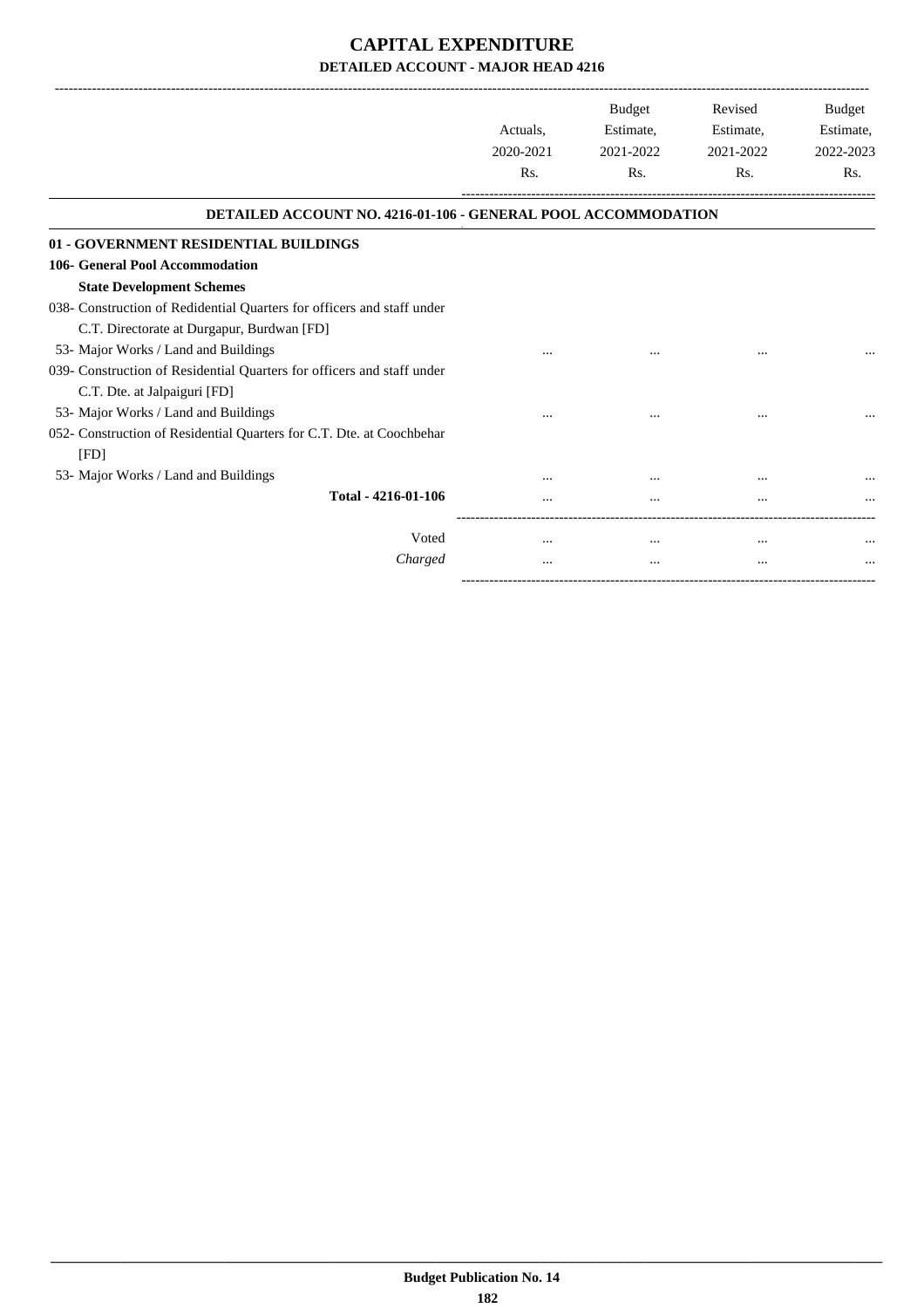## **CAPITAL EXPENDITURE**

### **DEMAND No. 18**

**Finance Department**

# **C. Capital Accounts of Economic Services - (f) Capital Account of Industry and Minerals**

## **Head of Account : 4885 - Other Capital Outlay on Industries and Minerals**

| Voted Rs. 5,25,00,000<br><b>Charged Rs. Nil</b>                                                                              |                          |             |                                                         | Total Rs. 5,25,00,000 |
|------------------------------------------------------------------------------------------------------------------------------|--------------------------|-------------|---------------------------------------------------------|-----------------------|
|                                                                                                                              |                          | Voted Rs.   | <b>Charged Rs.</b>                                      | <b>Total Rs.</b>      |
| <b>Gross Expenditure</b>                                                                                                     |                          | 5,25,00,000 | $\cdots$                                                | 5,25,00,000           |
| <b>Deduct - Recoveries</b>                                                                                                   |                          |             | $\ddotsc$                                               |                       |
| Net Expenditure                                                                                                              |                          | 5,25,00,000 | $\cdots$                                                | 5,25,00,000           |
| <b>CAPITAL EXPENDITURE</b><br><b>ABSTRACT ACCOUNT</b>                                                                        |                          |             |                                                         |                       |
|                                                                                                                              |                          | Budget      | Revised                                                 | <b>Budget</b>         |
|                                                                                                                              | Actuals,                 | Estimate,   | Estimate,                                               | Estimate,             |
|                                                                                                                              | 2020-2021                | 2021-2022   | 2021-2022                                               | 2022-2023             |
|                                                                                                                              | Rs.                      | Rs.         | Rs.                                                     | Rs.                   |
| 01 - INVESTMENTS IN INDUSTRIAL FINALCIAL<br><b>INSUTITUTIONS</b><br>190- Investments In Public Sector And Other Undertakings |                          |             |                                                         |                       |
| <b>State Development Schemes</b>                                                                                             | 1,30,46,985              | 5,00,00,000 | 133,80,00,000                                           | 5,25,00,000           |
| <b>Total - 190</b>                                                                                                           | 1,30,46,985              | 5,00,00,000 | 133,80,00,000                                           | 5,25,00,000           |
| Total - 01                                                                                                                   | 1,30,46,985              | 5,00,00,000 | 133,80,00,000                                           | 5,25,00,000           |
| 60 - OTHERS                                                                                                                  |                          |             |                                                         |                       |
| 800- Other Expenditure                                                                                                       |                          |             |                                                         |                       |
| <b>State Development Schemes (Central Assistance)</b>                                                                        |                          |             |                                                         |                       |
| <b>Total - 800</b>                                                                                                           |                          |             |                                                         |                       |
| Total - 60                                                                                                                   |                          |             |                                                         |                       |
| <b>Grand Total - Gross</b>                                                                                                   |                          |             | $1,30,46,985$ $5,00,00,000$ $133,80,00,000$             | 5,25,00,000           |
|                                                                                                                              |                          |             | Voted 1,30,46,985 5,00,00,000 133,80,00,000 5,25,00,000 |                       |
| Charged                                                                                                                      | <b>Contract Contract</b> | $\ldots$    | $\cdots$                                                |                       |
| State Development Schemes 1,30,46,985 5,00,00,000 133,80,00,000 5,25,00,000                                                  |                          |             |                                                         |                       |
| <b>State Development Schemes (Central Assistance)</b>                                                                        | $\cdots$                 | $\cdots$    | $\cdots$                                                |                       |
| <b>Deduct Recoveries</b>                                                                                                     |                          |             |                                                         |                       |

----------------------------------------------------------------------------------------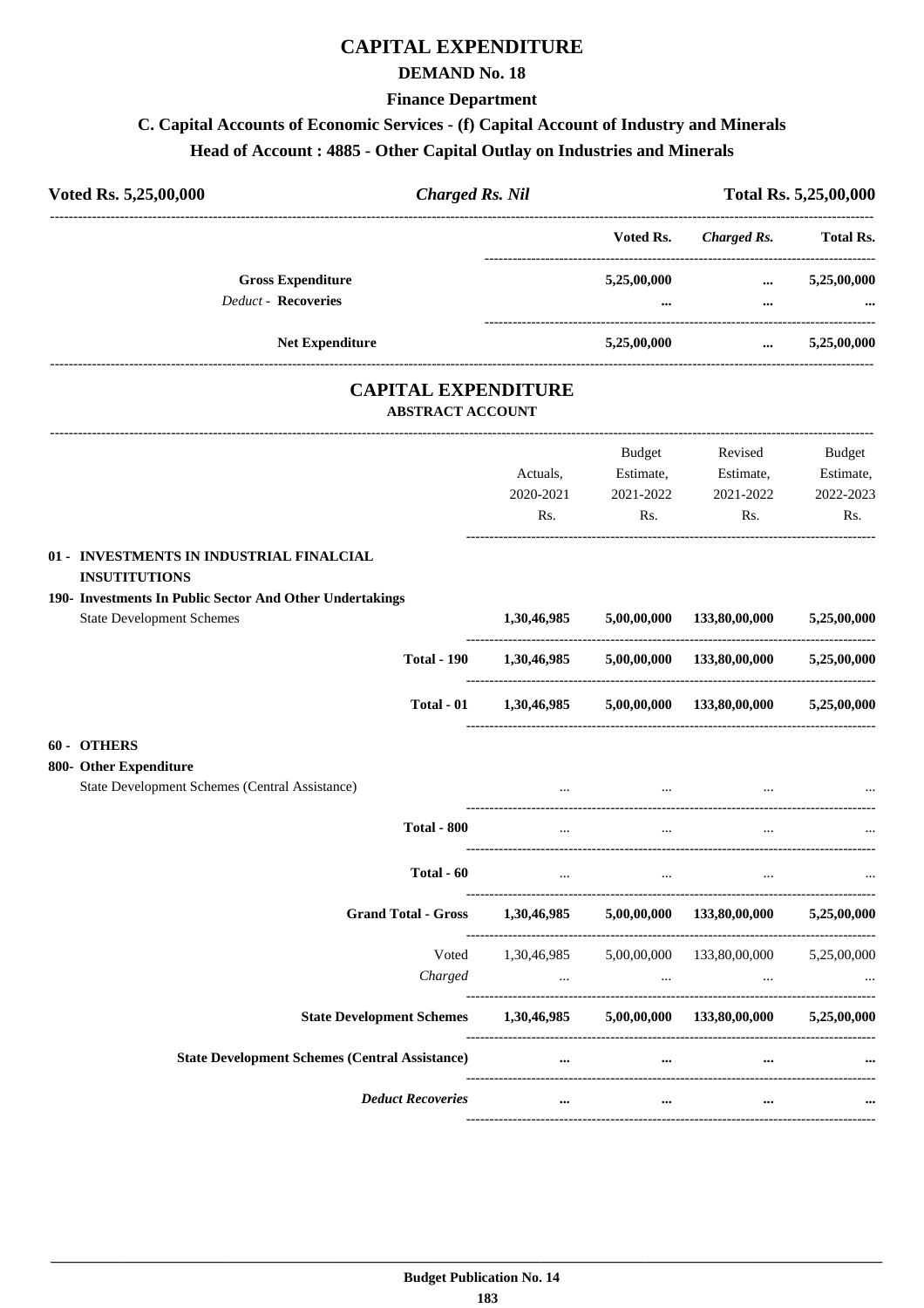### **CAPITAL EXPENDITURE ABSTRACT ACCOUNT**

|                          | Actuals,<br>2020-2021 | <b>Budget</b><br>Estimate,<br>2021-2022 | Revised<br>Estimate,<br>2021-2022 | <b>Budget</b><br>Estimate,<br>2022-2023 |
|--------------------------|-----------------------|-----------------------------------------|-----------------------------------|-----------------------------------------|
|                          | Rs.                   | Rs.                                     | Rs.                               | Rs.                                     |
| <b>Grand Total - Net</b> | 1,30,46,985           | 5,00,00,000                             | 133,80,00,000                     | 5,25,00,000                             |
| Voted                    | 1,30,46,985           | 5,00,00,000                             | 133,80,00,000                     | 5,25,00,000                             |
| Charged                  | $\cdots$              |                                         |                                   | $\cdots$                                |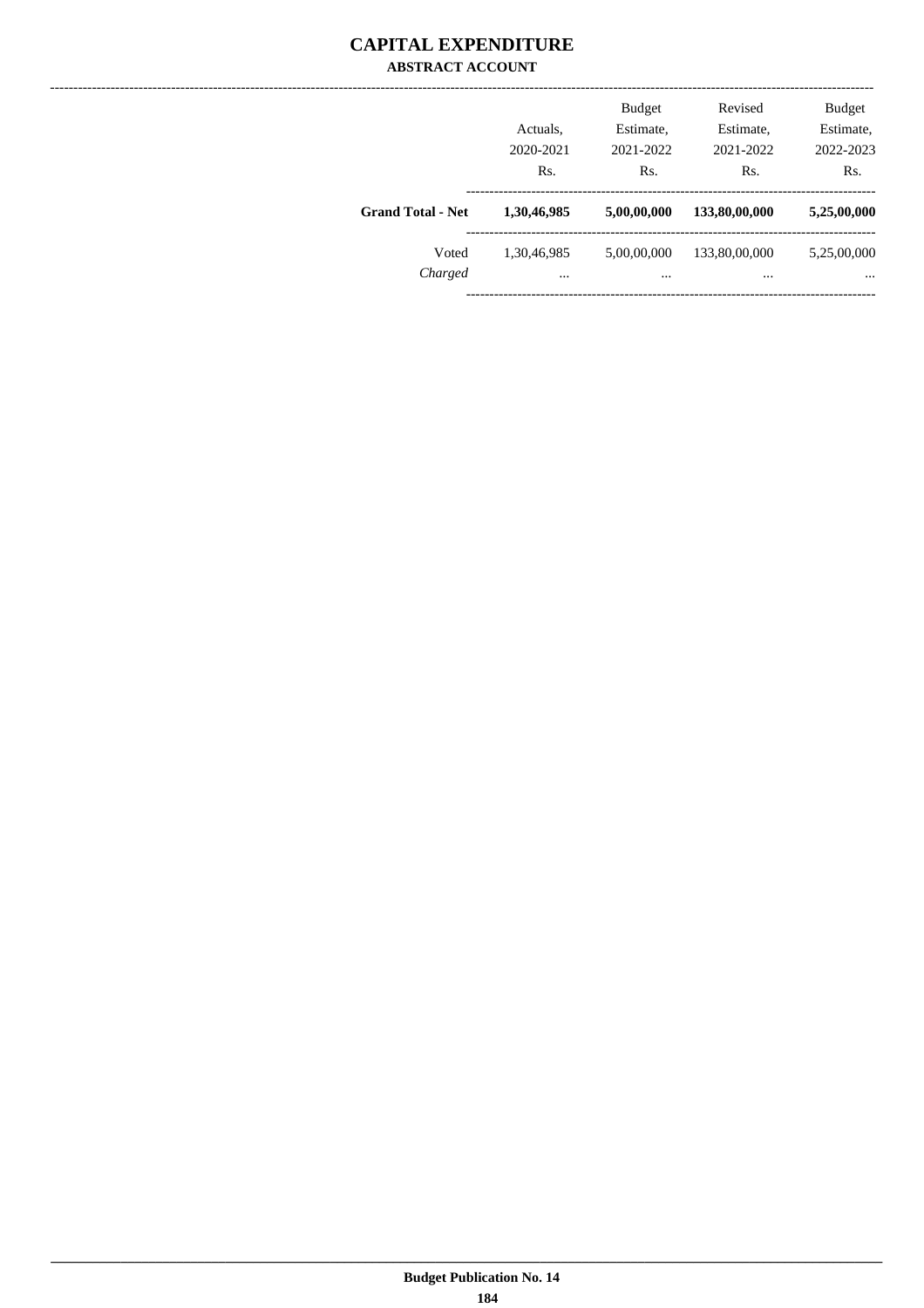|                                                                                        |           | Budget                      | Revised                                           | Budget               |
|----------------------------------------------------------------------------------------|-----------|-----------------------------|---------------------------------------------------|----------------------|
|                                                                                        | Actuals,  | Estimate,                   | Estimate,                                         | Estimate,            |
|                                                                                        | 2020-2021 | 2021-2022                   | 2021-2022                                         | 2022-2023            |
|                                                                                        | Rs.       | Rs.                         | Rs.                                               | Rs.                  |
| DETAILED ACCOUNT NO. 4885-01-190 - INVESTMENTS IN PUBLIC SECTOR AND OTHER UNDERTAKINGS |           |                             |                                                   |                      |
| 01 - INVESTMENTS IN INDUSTRIAL FINALCIAL                                               |           |                             |                                                   |                      |
| <b>INSUTITUTIONS</b>                                                                   |           |                             |                                                   |                      |
| 190- Investments In Public Sector And Other Undertakings                               |           |                             |                                                   |                      |
| <b>State Development Schemes</b>                                                       |           |                             |                                                   |                      |
| 001- West Bengal Financial Corporation Ltd [FD]                                        |           |                             |                                                   |                      |
| 54- Investment                                                                         |           |                             | 1,30,46,985 2,00,00,000 133,80,00,000 2,10,00,000 |                      |
| Total - 4885-01-190-001                                                                |           |                             | 1,30,46,985 2,00,00,000 133,80,00,000 2,10,00,000 |                      |
| 003- West Bengal Infrastructure Development Finance Corpn. Ltd.                        |           |                             |                                                   |                      |
| [FD]                                                                                   |           |                             |                                                   |                      |
| 54- Investment                                                                         |           | 3,00,00,000                 |                                                   | $\ldots$ 3,15,00,000 |
| Total - 4885-01-190-003                                                                | $\cdots$  | 3,00,00,000                 | $\sim$ $\sim$ $\sim$                              | 3,15,00,000          |
| 004- West Bengal Beverage Corporation [FD]                                             |           |                             |                                                   |                      |
| 54- Investment                                                                         |           | $\cdots$                    |                                                   |                      |
| <b>Total - State Development Schemes</b>                                               |           |                             | 1,30,46,985 5,00,00,000 133,80,00,000 5,25,00,000 |                      |
| Total - 4885-01-190                                                                    |           | $1,30,46,985$ $5,00,00,000$ | 133,80,00,000                                     | 5,25,00,000          |
| Voted                                                                                  |           |                             | 1,30,46,985 5,00,00,000 133,80,00,000 5,25,00,000 |                      |
| Charged                                                                                |           | $\cdots$                    | $\ddotsc$                                         |                      |
|                                                                                        |           |                             |                                                   |                      |

#### **DETAILED ACCOUNT NO. 4885-60-800 - OTHER EXPENDITURE .**

.

#### **60 - OTHERS**

### **800- Other Expenditure**

### **State Development Schemes (Central Assistance)**

010- West Bengal Industrial Infrastructure Fund under WBDFP-II (WBDFP-II) [FD]

 54- Investment ... ... ... ... **Total - 4885-60-800** ... ... ... ... ------------------------------------------------------------------------------------------ Voted ... ... ... ... *Charged* ... ... ... ... -----------------------------------------------------------------------------------------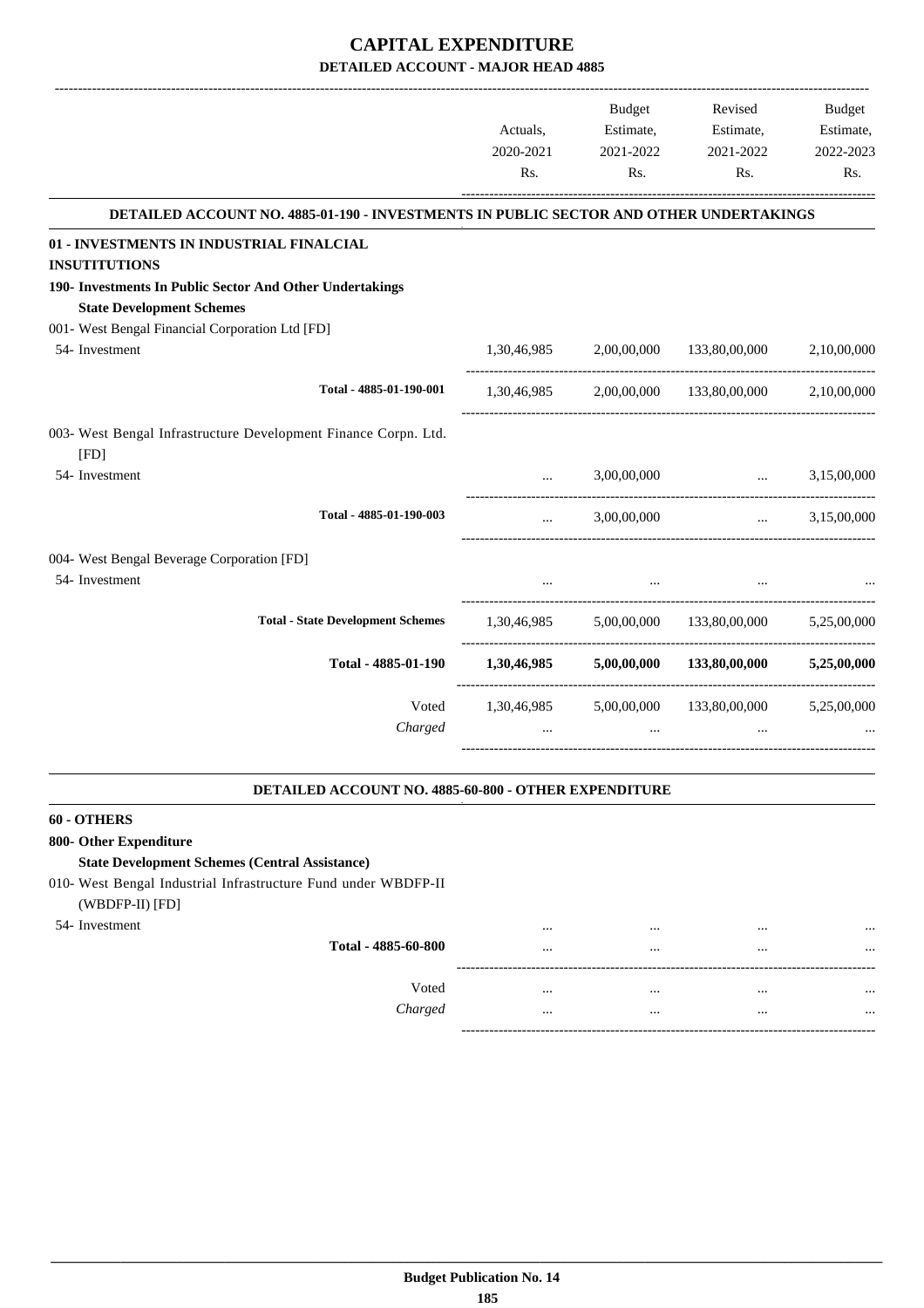## **CAPITAL EXPENDITURE**

## **DEMAND No. 18**

**Finance Department**

## **C. Capital Accounts of Economic Services - (j) Capital Account of General Economic Services Head of Account : 5465 - Investments in General Financial and Trading Institutions**

| Voted Rs. 29,40,00,000                                 | <b>Charged Rs. Nil</b> |                  | Total Rs. 29,40,00,000 |                          |
|--------------------------------------------------------|------------------------|------------------|------------------------|--------------------------|
|                                                        |                        | Voted Rs.        | Charged Rs.            | Total Rs.                |
| <b>Gross Expenditure</b><br><b>Deduct - Recoveries</b> |                        | 29,40,00,000<br> | $\cdots$<br>           | 29,40,00,000<br>$\cdots$ |
| <b>Net Expenditure</b>                                 |                        | 29,40,00,000     | $\cdots$               | 29,40,00,000             |

### **CAPITAL EXPENDITURE ABSTRACT ACCOUNT**

|           | Budget    | Revised   | Budget    |
|-----------|-----------|-----------|-----------|
| Actuals.  | Estimate, | Estimate, | Estimate, |
| 2020-2021 | 2021-2022 | 2021-2022 | 2022-2023 |
| Rs.       | Rs.       | Rs.       | Rs.       |
|           |           |           |           |

### **01 - INVESTMENTS IN GENERAL FINANCIAL INSTITUTIONS**

### **190- Investments in Public Sector and Other Undertakings, Banks,**

| etc.                             |                          |                          |                          |                          |
|----------------------------------|--------------------------|--------------------------|--------------------------|--------------------------|
| <b>State Development Schemes</b> | 33,41,00,000             | 28,00,00,000             | 48,68,00,000             | 29,40,00,000             |
| <b>Total - 190</b>               | 33,41,00,000             | 28,00,00,000             | 48,68,00,000             | 29,40,00,000             |
| <b>Grand Total - Gross</b>       | 33,41,00,000             | 28,00,00,000             | 48,68,00,000             | 29,40,00,000             |
| Voted<br>Charged                 | 33,41,00,000<br>$\cdots$ | 28,00,00,000<br>$\cdots$ | 48,68,00,000<br>$\cdots$ | 29,40,00,000<br>$\cdots$ |
| <b>State Development Schemes</b> | 33,41,00,000             | 28,00,00,000             | 48,68,00,000             | 29,40,00,000             |
| <b>Deduct Recoveries</b>         | $\cdots$                 | $\cdots$                 | $\cdots$                 | $\cdots$                 |
| <b>Grand Total - Net</b>         | 33,41,00,000             | 28,00,00,000             | 48,68,00,000             | 29,40,00,000             |
| Voted                            | 33,41,00,000             | 28,00,00,000             | 48,68,00,000             | 29,40,00,000             |
| Charged                          | $\cdots$                 | $\cdots$                 | $\cdots$                 | $\cdots$                 |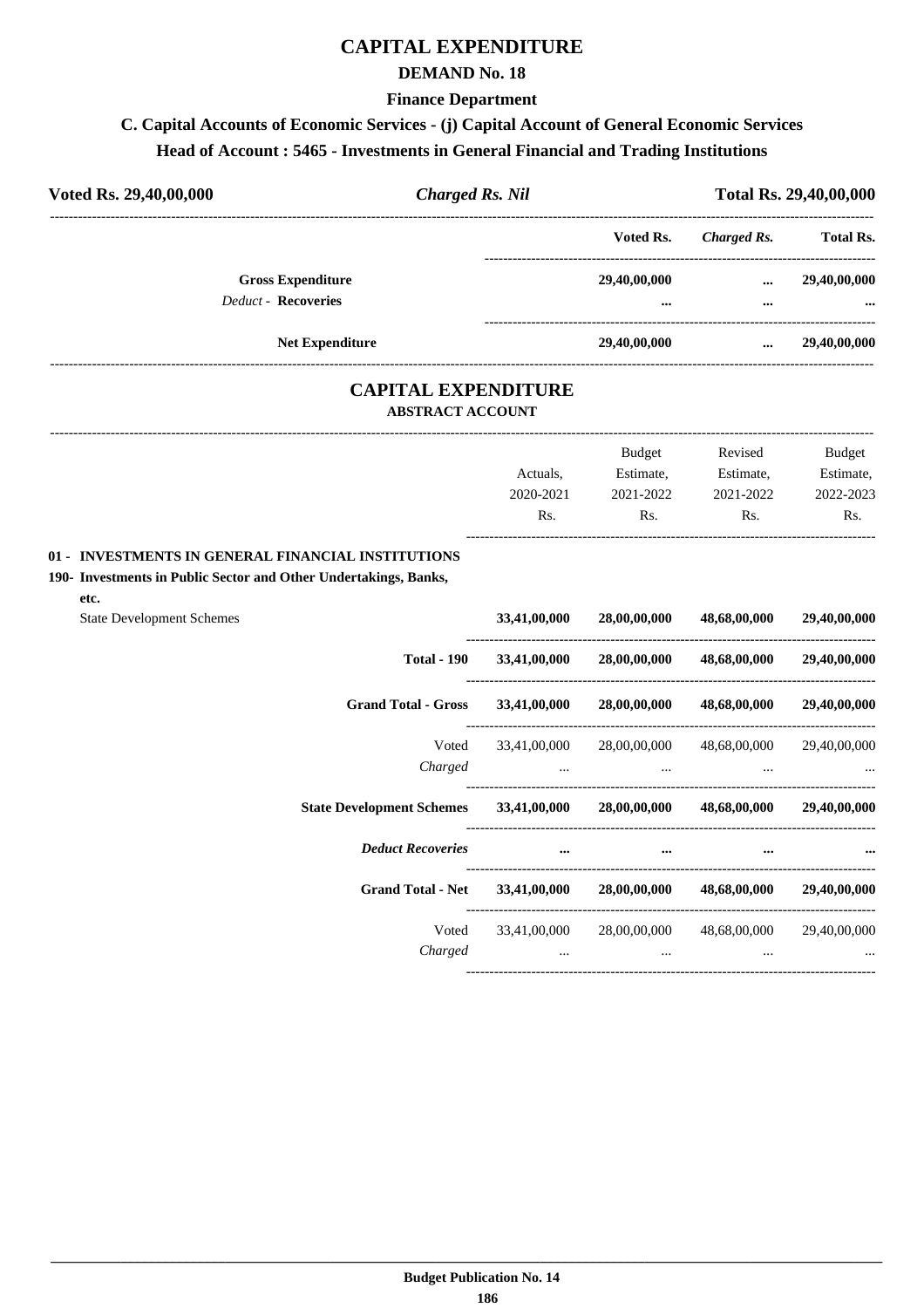-------------------------------------------------------------------------------------------------------------------------------------------------------------------------------

|                                                                                                     |           | <b>Budget</b> | Revised                                                     | <b>Budget</b> |
|-----------------------------------------------------------------------------------------------------|-----------|---------------|-------------------------------------------------------------|---------------|
|                                                                                                     | Actuals,  | Estimate,     | Estimate,                                                   | Estimate,     |
|                                                                                                     | 2020-2021 | 2021-2022     | 2021-2022                                                   | 2022-2023     |
|                                                                                                     | Rs.       | Rs.           | Rs.                                                         | Rs.           |
| DETAILED ACCOUNT NO. 5465-01-190 - INVESTMENTS IN PUBLIC SECTOR AND OTHER UNDERTAKINGS, BANKS, ETC. |           |               |                                                             |               |
| 01 - INVESTMENTS IN GENERAL FINANCIAL                                                               |           |               |                                                             |               |
| <b>INSTITUTIONS</b>                                                                                 |           |               |                                                             |               |
| 190- Investments in Public Sector and Other Undertakings,                                           |           |               |                                                             |               |
| Banks, etc.                                                                                         |           |               |                                                             |               |
| <b>State Development Schemes</b>                                                                    |           |               |                                                             |               |
| 001- Rural Banks in West Bengal [FD]                                                                |           |               |                                                             |               |
| 54- Investment                                                                                      |           |               | 33,41,00,000 16,00,00,000 26,52,00,000 16,80,00,000         |               |
| Total - 5465-01-190-001                                                                             |           |               | 33,41,00,000 16,00,00,000 26,52,00,000 16,80,00,000         |               |
| 002- Goods and Services Tax Network [FD]                                                            |           |               |                                                             |               |
| 54- Investment                                                                                      |           |               | $12,00,00,000$ $22,16,00,000$ $12,60,00,000$                |               |
| Total - 5465-01-190-002                                                                             |           |               | $12,00,00,000$ $22,16,00,000$ $12,60,00,000$                |               |
|                                                                                                     |           |               |                                                             |               |
| <b>Total - State Development Schemes</b>                                                            |           |               | 33,41,00,000 28,00,00,000 48,68,00,000                      | 29,40,00,000  |
| Total - 5465-01-190                                                                                 |           |               | $33,41,00,000$ $28,00,00,000$ $48,68,00,000$ $29,40,00,000$ |               |
|                                                                                                     |           |               |                                                             |               |
| Voted                                                                                               |           |               | 33,41,00,000 28,00,00,000 48,68,00,000 29,40,00,000         |               |
| Charged                                                                                             |           | $\cdots$      | $\cdots$                                                    |               |
|                                                                                                     |           |               |                                                             |               |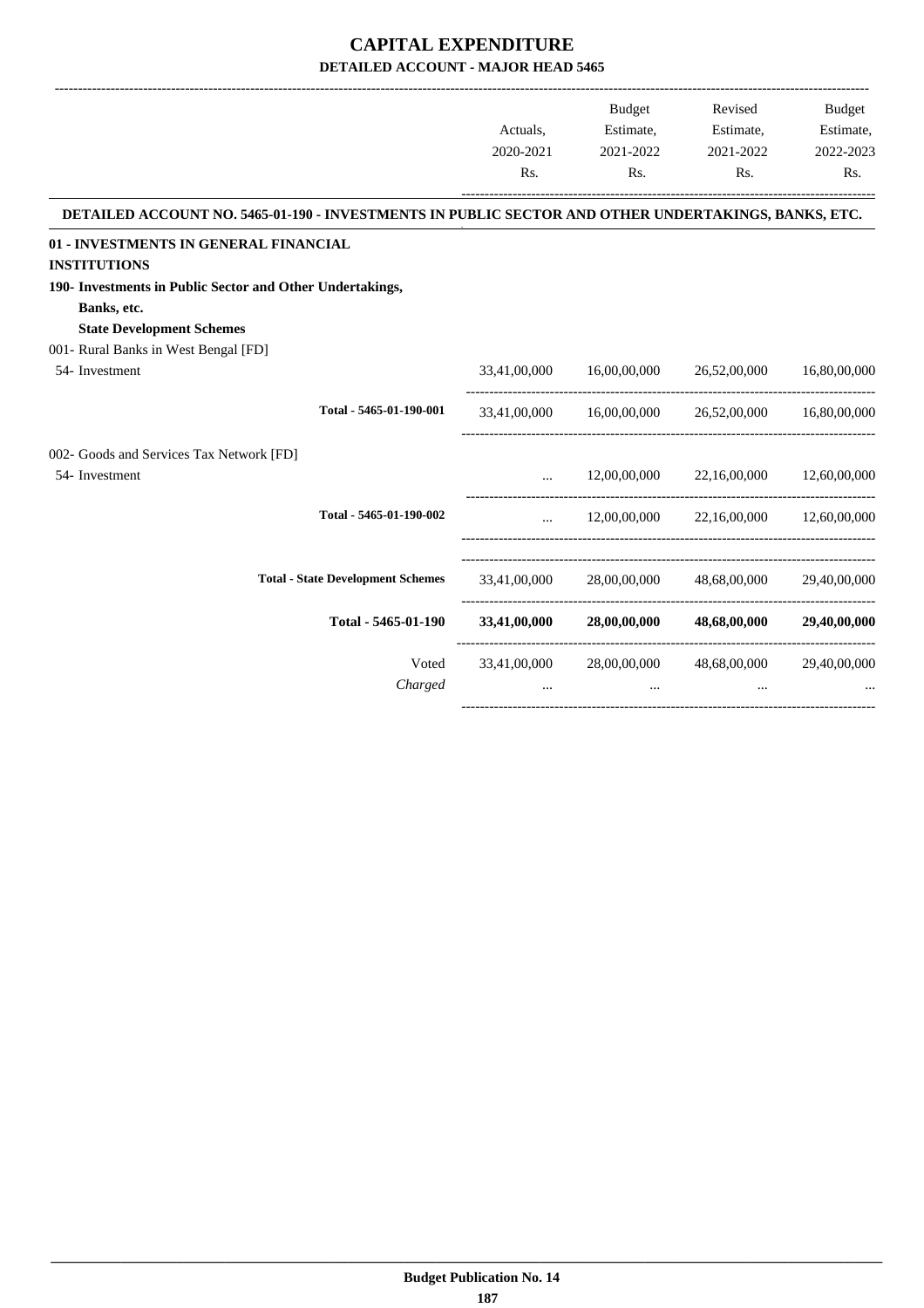## **LOAN AND ADVANCES-DISBURSEMENT**

### **DEMAND No. 18**

### **Finance Department**

**E. Public Debt -**

### **Head of Account : 6003 - Internal Debt of the State Government**

| <b>Voted Rs. Nil</b>                                                 |              | Charged Rs. 58488,91,48,000  |                                                                                                                     |                                    | Total Rs. 58488,91,48,000 |
|----------------------------------------------------------------------|--------------|------------------------------|---------------------------------------------------------------------------------------------------------------------|------------------------------------|---------------------------|
|                                                                      |              |                              |                                                                                                                     | Voted Rs. Charged Rs. Total Rs.    |                           |
| <b>Gross Expenditure</b>                                             |              |                              |                                                                                                                     | $$ 58488,91,48,000 58488,91,48,000 |                           |
| <b>Deduct - Recoveries</b>                                           |              |                              |                                                                                                                     | $\cdots$                           |                           |
| <b>Net Expenditure</b>                                               |              |                              |                                                                                                                     | 58488,91,48,000 58488,91,48,000    |                           |
| <b>LOAN AND ADVANCES-DISBURSEMENT</b>                                |              | <b>ABSTRACT ACCOUNT</b>      |                                                                                                                     |                                    |                           |
|                                                                      |              |                              | Budget                                                                                                              | Revised                            | Budget                    |
|                                                                      |              | Actuals,                     | Estimate,                                                                                                           | Estimate,                          | Estimate,                 |
|                                                                      |              | 2020-2021<br>Rs.             | 2021-2022<br>Rs.                                                                                                    | 2021-2022<br>Rs.                   | 2022-2023<br>Rs.          |
| 101- Market Loans                                                    |              |                              |                                                                                                                     |                                    |                           |
| Administrative Expenditure                                           | <b>Voted</b> |                              |                                                                                                                     |                                    |                           |
|                                                                      |              |                              | Charged 9500,03,12,800 22190,60,00,000 22190,60,00,000 20500,00,00,000                                              |                                    |                           |
|                                                                      |              |                              | Total - 101 9500,03,12,800 22190,60,00,000 22190,60,00,000 20500,00,00,000                                          |                                    |                           |
| 106- Compensation and other Bonds                                    |              |                              |                                                                                                                     |                                    |                           |
| Administrative Expenditure                                           |              |                              | and the contract of the contract of the contract of the contract of the contract of the contract of the contract of |                                    |                           |
| <b>Total - 106</b>                                                   |              | $\overline{\phantom{a}}$     | $\sim$                                                                                                              |                                    |                           |
| 109- Loans from other Institutions                                   |              |                              |                                                                                                                     |                                    |                           |
| Administrative Expenditure                                           | <b>Voted</b> | and the contract of the same |                                                                                                                     |                                    |                           |
| <b>State Development Schemes</b>                                     |              |                              | Charged 1347,09,66,300 1318,80,00,000 1347,47,00,000 1648,92,00,000                                                 |                                    |                           |
|                                                                      |              |                              | Total - 109 1347,09,66,300 1318,80,00,000 1347,47,00,000 1648,92,00,000                                             |                                    |                           |
|                                                                      |              |                              |                                                                                                                     |                                    |                           |
| 110- Ways and Means advances from the Reserve Bank of India          |              |                              |                                                                                                                     |                                    |                           |
| Administrative Expenditure                                           | <b>Voted</b> |                              | Charged 8154,69,00,000 30000,00,00,000 30000,00,00,000 30000,00,00,000                                              |                                    |                           |
|                                                                      |              |                              |                                                                                                                     |                                    |                           |
|                                                                      |              |                              | Total - 110 8154,69,00,000 30000,00,00,000 30000,00,00,000 30000,00,00,000                                          |                                    |                           |
| 111- Special Securities issued to National Small Savings Fund of the |              |                              |                                                                                                                     |                                    |                           |
| <b>Central Government</b><br>Administrative Expenditure              | <b>Voted</b> |                              |                                                                                                                     |                                    |                           |
|                                                                      |              | <b>See College</b>           | $\cdots$                                                                                                            |                                    |                           |

|  | Total - 111 6339,99,47,550 6339,99,48,000 6339,99,48,000 6339,99,48,000 |  |  |
|--|-------------------------------------------------------------------------|--|--|
|  | Charged 6339,99,47,550 6339,99,48,000 6339,99,48,000 6339,99,48,000     |  |  |
|  |                                                                         |  |  |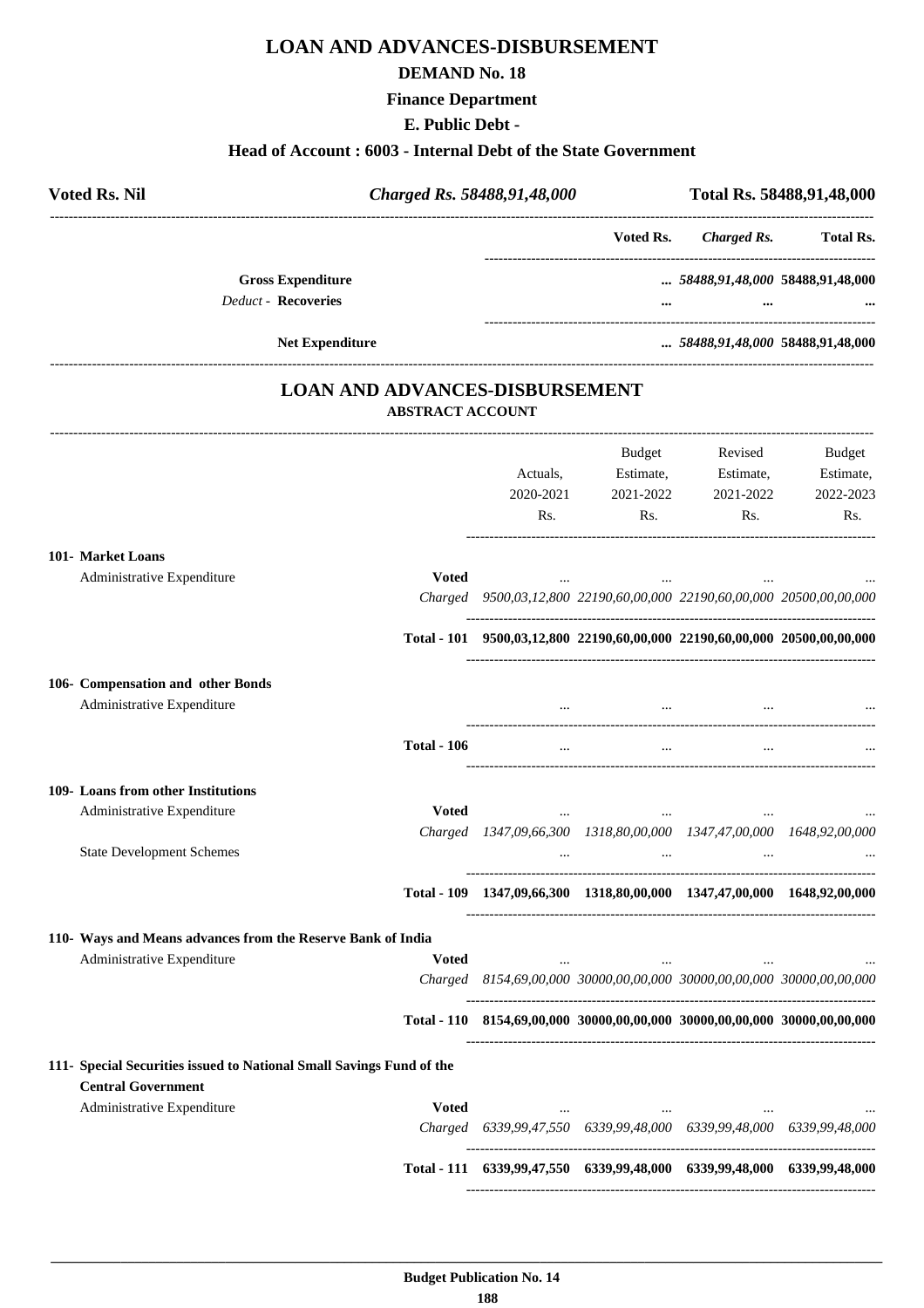## **LOAN AND ADVANCES-DISBURSEMENT ABSTRACT ACCOUNT**

|                            |                                                                                            | Actuals,<br>2020-2021<br>Rs. | <b>Budget</b><br>Estimate,<br>2021-2022<br>Rs.                                                                                                                                                                                       | Revised<br>Estimate,<br>2021-2022<br>Rs.            | Budget<br>Estimate,<br>2022-2023<br>Rs. |
|----------------------------|--------------------------------------------------------------------------------------------|------------------------------|--------------------------------------------------------------------------------------------------------------------------------------------------------------------------------------------------------------------------------------|-----------------------------------------------------|-----------------------------------------|
| 800- Other Loans           |                                                                                            |                              |                                                                                                                                                                                                                                      |                                                     |                                         |
| Administrative Expenditure |                                                                                            | $\cdots$                     |                                                                                                                                                                                                                                      |                                                     |                                         |
|                            | <b>Total - 800</b>                                                                         | $\cdots$                     | $\ddotsc$                                                                                                                                                                                                                            |                                                     |                                         |
|                            | Grand Total - Gross 25341,81,26,650 59849,39,48,000 59878,06,48,000 58488,91,48,000        |                              |                                                                                                                                                                                                                                      |                                                     |                                         |
|                            | Voted                                                                                      | $\cdots$                     |                                                                                                                                                                                                                                      | the contract of the contract of the contract of the |                                         |
|                            |                                                                                            |                              | Charged 25341,81,26,650 59849,39,48,000 59878,06,48,000 58488,91,48,000                                                                                                                                                              |                                                     |                                         |
|                            | Administrative Expenditure 25341,81,26,650 59849,39,48,000 59878,06,48,000 58488,91,48,000 |                              |                                                                                                                                                                                                                                      |                                                     |                                         |
|                            | Voted                                                                                      | $\cdots$                     | $\cdots$                                                                                                                                                                                                                             |                                                     |                                         |
|                            |                                                                                            |                              | Charged 25341,81,26,650 59849,39,48,000 59878,06,48,000 58488,91,48,000                                                                                                                                                              |                                                     |                                         |
|                            | <b>State Development Schemes</b>                                                           | $\cdots$                     | <u>and the company of the company of the company of the company of the company of the company of the company of the company of the company of the company of the company of the company of the company of the company of the com</u> |                                                     |                                         |
|                            | <b>Deduct Recoveries</b>                                                                   | $\cdots$                     | $\cdots$                                                                                                                                                                                                                             | $\cdots$                                            |                                         |
|                            | Grand Total - Net 25341,81,26,650 59849,39,48,000 59878,06,48,000 58488,91,48,000          |                              |                                                                                                                                                                                                                                      |                                                     |                                         |
|                            | Voted                                                                                      | $\cdots$                     | $\cdots$                                                                                                                                                                                                                             | $\cdots$                                            |                                         |
|                            |                                                                                            |                              | Charged 25341,81,26,650 59849,39,48,000 59878,06,48,000 58488,91,48,000                                                                                                                                                              |                                                     |                                         |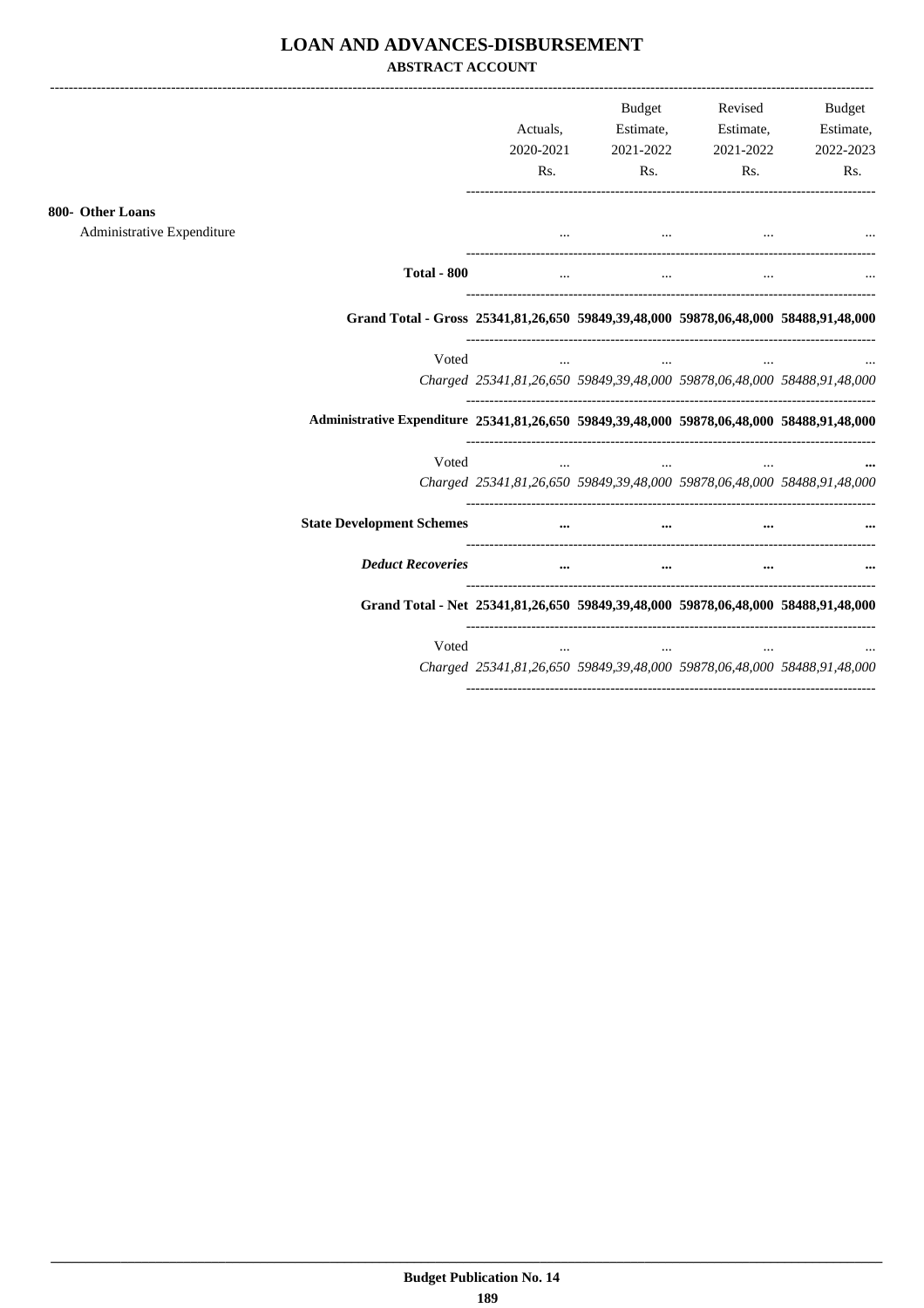# **LOAN AND ADVANCES-DISBURSEMENT**

**DETAILED ACCOUNT - MAJOR HEAD 6003**

|                                                                           | Actuals,<br>2020-2021<br>Rs. | <b>Budget</b><br>Estimate,<br>2021-2022<br>Rs. | Revised<br>Estimate,<br>2021-2022<br>Rs. | Budget<br>Estimate,<br>2022-2023<br>Rs. |
|---------------------------------------------------------------------------|------------------------------|------------------------------------------------|------------------------------------------|-----------------------------------------|
| DETAILED ACCOUNT NO. 6003-00-101 - MARKET LOANS                           |                              |                                                |                                          |                                         |
| 101- Market Loans                                                         |                              |                                                |                                          |                                         |
| <b>Administrative Expenditure</b>                                         |                              |                                                |                                          |                                         |
| 001-11.00 per cent West Bengal Loan, 2001 [FD]                            |                              |                                                |                                          |                                         |
| 56- Repayment of Loans<br>Charged                                         |                              |                                                |                                          |                                         |
| 003- 11.00 per cent. West Bengal Loan, 2002 [FD]                          |                              |                                                |                                          |                                         |
| 56- Repayment of Loans<br>Charged                                         | $\cdots$                     | $\cdots$                                       | $\cdots$                                 |                                         |
| 004- 9.75% West Bengal Loan, 1998 [FD]                                    |                              |                                                |                                          |                                         |
| 56- Repayment of Loans<br>Charged                                         | $-27,200$                    | $\cdots$                                       |                                          |                                         |
| Total - 6003-00-101-004                                                   | $-27,200$                    | $\ldots$                                       | $\cdots$                                 |                                         |
| 006- Market Loans not bearing Interest. [FD]                              |                              |                                                |                                          |                                         |
| 56- Repayment of Loans<br>Charged                                         |                              | $\cdots$                                       |                                          |                                         |
| 064-11.50 per cent West Bengal Loan, 2009 [FD]                            |                              |                                                |                                          |                                         |
| 56- Repayment of Loans<br>Charged                                         | 1,15,000                     | $\cdots$                                       |                                          |                                         |
|                                                                           |                              |                                                |                                          |                                         |
| Total - 6003-00-101-064                                                   | 1,15,000                     | $\cdots$                                       |                                          |                                         |
| 073- 12.00% West Bengal Loan 2011 [FD]                                    |                              |                                                |                                          |                                         |
| 56- Repayment of Loans<br>Charged                                         | 2,25,000                     | $\ddots$                                       |                                          |                                         |
|                                                                           |                              |                                                |                                          |                                         |
| Total - 6003-00-101-073                                                   | 2,25,000                     | $\cdots$                                       | $\cdots$                                 |                                         |
| 091- 7.15% West Bengal Loan 2014 received on 25.08.2004 [FD]              |                              |                                                |                                          |                                         |
| 56- Repayment of Loans<br>Charged                                         |                              |                                                |                                          |                                         |
| 095-7.65% West Bengal Loan 2019 (PUT 2013) received on<br>07.10.2009 [FD] |                              |                                                |                                          |                                         |
| 56- Repayment of Loans<br>Charged                                         |                              |                                                |                                          |                                         |
| 096-7.70% West Bengal Loan 2019 (PUT 2013) received on                    |                              | $\cdots$                                       | $\cdots$                                 |                                         |
| 23.09.2009 [FD]                                                           |                              |                                                |                                          |                                         |
| 56- Repayment of Loans<br>Charged                                         |                              |                                                |                                          |                                         |
| 097- 6.20% West Bengal Loan 2015 received on 25.08.2003 [FD]              |                              | $\cdots$                                       | $\ddotsc$                                |                                         |
| 56- Repayment of Loans<br>Charged                                         |                              | $\cdots$                                       | $\cdots$                                 | $\ddotsc$                               |
| 098- 5.85% West Bengal Loan 2015 received on 13.10.2003 [FD]              |                              |                                                |                                          |                                         |
| 56- Repayment of Loans<br>Charged                                         |                              | $\ddotsc$                                      |                                          |                                         |
| 099- 7.77% West Bengal Loan 2015 received on 20.05.2005 [FD]              |                              |                                                |                                          |                                         |
| 56- Repayment of Loans<br>Charged                                         | $\cdots$                     | $\cdots$                                       |                                          |                                         |
| 100-7.39% West Bengal Loan 2015 received on 15.06.2005 [FD]               |                              |                                                |                                          | $\cdots$                                |
| 56- Repayment of Loans<br>Charged                                         |                              |                                                |                                          |                                         |
| 101-7.53% West Bengal Loan 2015 received on 15.09.2005 [FD]               | $\cdots$                     | $\cdots$                                       |                                          |                                         |
| 56- Repayment of Loans<br>Charged                                         | $\cdots$                     | $\cdots$                                       |                                          |                                         |
| 102-7.68% West Bengal Loan 2019 (PUT 2013) received on                    |                              |                                                |                                          | $\ddotsc$                               |
| 30.10.2009 [FD]                                                           |                              |                                                |                                          |                                         |
| 56- Repayment of Loans<br>Charged                                         |                              |                                                |                                          |                                         |
| 103-5.90% West Bengal Loan 2017 received on 21.01.2004 [FD]               |                              | $\cdots$                                       | $\cdots$                                 | $\cdots$                                |
| 56- Repayment of Loans<br>Charged                                         | $\cdots$                     | $\cdots$                                       | $\cdots$                                 |                                         |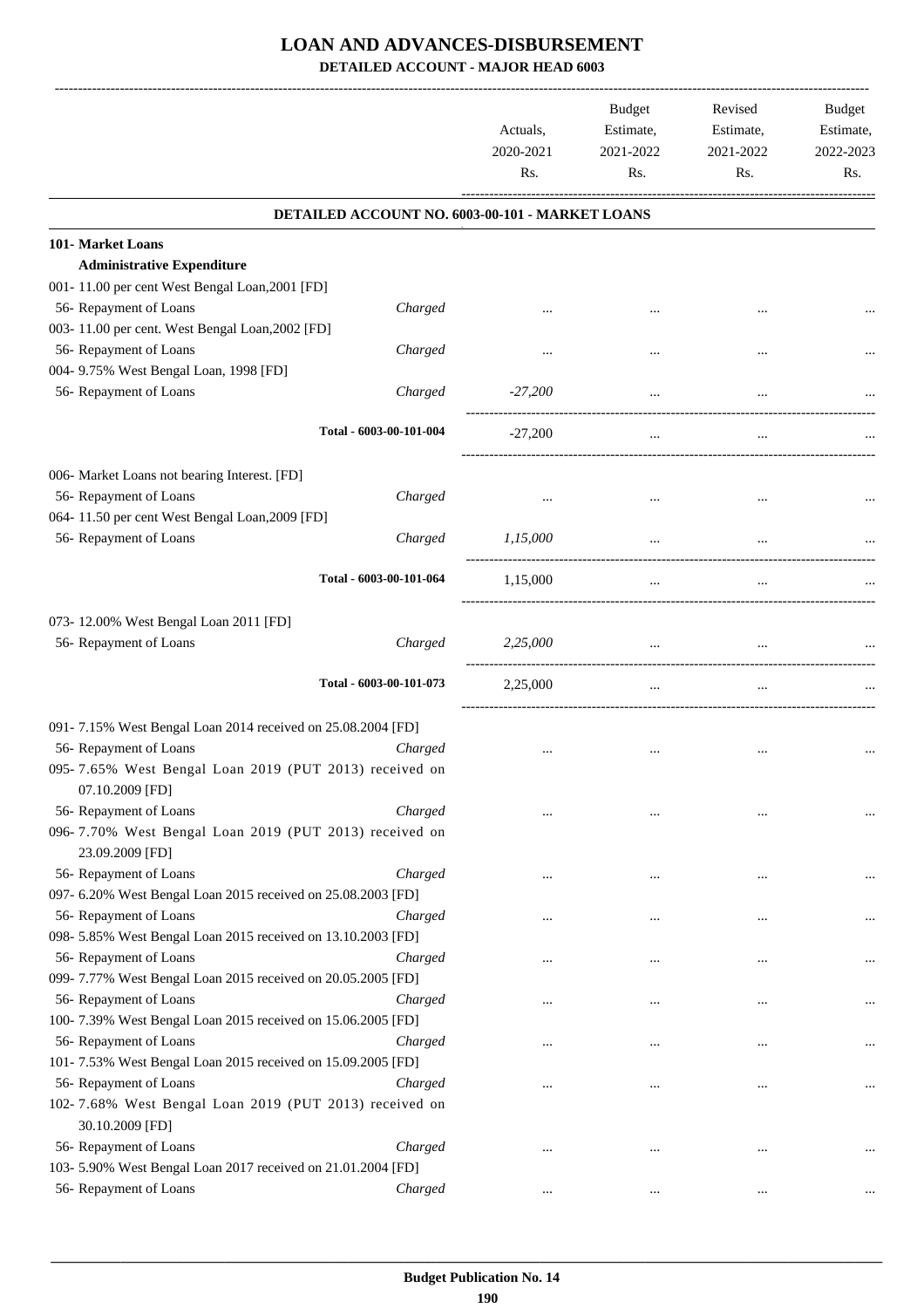|                                                              | Actuals,<br>2020-2021<br>Rs. | <b>Budget</b><br>Estimate,<br>2021-2022<br>Rs. | Revised<br>Estimate,<br>2021-2022<br>Rs. | Budget<br>Estimate,<br>2022-2023<br>Rs. |
|--------------------------------------------------------------|------------------------------|------------------------------------------------|------------------------------------------|-----------------------------------------|
| 104-7.17% West Bengal Loan 2017 received on 24.02.2005 [FD]  |                              |                                                |                                          |                                         |
| 56- Repayment of Loans                                       | Charged<br>                  |                                                |                                          |                                         |
| 105-7.93% West Bengal Loan 2016 received on 12.05.2006 [FD]  |                              |                                                |                                          |                                         |
| 56- Repayment of Loans                                       | Charged<br>                  | $\cdots$                                       |                                          |                                         |
| 106-7.74% West Bengal Loan 2016 received on 17.11.2006 [FD]  |                              |                                                |                                          |                                         |
| 56- Repayment of Loans                                       | Charged<br>$\cdots$          |                                                |                                          |                                         |
| 107-8.40% West Bengal Loan 2017 received on 18.05.2007 [FD]  |                              |                                                |                                          |                                         |
| 56- Repayment of Loans                                       | Charged<br>                  |                                                |                                          |                                         |
| 108-8.48% West Bengal Loan 2017 received on 20.05.2007 [FD]  |                              |                                                |                                          |                                         |
| 56- Repayment of Loans                                       | Charged<br>                  | $\cdots$                                       |                                          |                                         |
| 109-8.39% West Bengal Loan 2017 received on 17.08.2007 [FD]  |                              |                                                |                                          |                                         |
| 56- Repayment of Loans                                       | Charged<br>                  |                                                |                                          |                                         |
| 110-8.40% West Bengal Loan 2017 received on 09.10.2007 [FD]  |                              |                                                |                                          |                                         |
| 56- Repayment of Loans                                       | Charged<br>                  |                                                |                                          |                                         |
| 111-8.48% West Bengal Loan 2017 received on 14.11.2007 [FD]  |                              |                                                |                                          |                                         |
| 56- Repayment of Loans                                       | Charged<br>$\cdots$          |                                                |                                          |                                         |
| 112-8.50% West Bengal Loan 2017 received on 03.12.2007 [FD]  |                              |                                                |                                          |                                         |
| 56- Repayment of Loans                                       | Charged<br>$\cdots$          | $\cdots$                                       |                                          |                                         |
| 113-7.87% West Bengal Loan 2018 received on 25.01.2008 [FD]  |                              |                                                |                                          |                                         |
| 56- Repayment of Loans                                       | Charged<br>                  |                                                |                                          |                                         |
| 114-8.30% West Bengal Loan 2018 received on 10.03.2008 [FD]  |                              |                                                |                                          |                                         |
| 56- Repayment of Loans                                       | Charged<br>                  |                                                |                                          |                                         |
| 115-8.60% West Bengal Loan 2018 received on 23.04.2008 [FD]  |                              |                                                |                                          |                                         |
| 56- Repayment of Loans                                       | Charged<br>$\cdots$          |                                                |                                          |                                         |
| 116-8.52% West Bengal Loan 2018 received on 28.05.2008 [FD]  |                              |                                                |                                          |                                         |
| 56- Repayment of Loans                                       | Charged<br>$\cdots$          |                                                |                                          |                                         |
| 117- 9.38% West Bengal Loan 2018 received on 30.06.2008 [FD] |                              |                                                |                                          |                                         |
| 56- Repayment of Loans                                       | Charged<br>$\cdots$          | $\cdots$                                       | $\cdots$                                 | $\cdots$                                |
| 118-9.90% West Bengal Loan 2018 received on 01.08.2008 [FD]  |                              |                                                |                                          |                                         |
| 56- Repayment of Loans                                       | Charged<br>                  | $\cdots$                                       | $\cdots$                                 |                                         |
| 119-8.80% West Bengal Loan 2018 received on 10.09.2008 [FD]  |                              |                                                |                                          |                                         |
| 56- Repayment of Loans                                       | Charged<br>                  | $\cdots$                                       |                                          |                                         |
| 120-8.07% West Bengal Loan 2018 received on 22.10.2008 [FD]  |                              |                                                |                                          |                                         |
| 56- Repayment of Loans                                       | Charged<br>                  |                                                | $\ddotsc$                                |                                         |
| 121-7.86% West Bengal Loan 2018 received on 21.11.2008 [FD]  |                              |                                                |                                          |                                         |
| 56- Repayment of Loans                                       | Charged<br>                  | $\cdots$                                       |                                          |                                         |
| 122- 6.43% West Bengal Loan 2018 received on 23.12.2008 [FD] |                              |                                                |                                          |                                         |
| 56- Repayment of Loans                                       | Charged<br>                  | $\cdots$                                       | $\cdots$                                 | $\ddotsc$                               |
| 123- 7.27% West Bengal Loan 2019 received on 06.02.2009 [FD] |                              |                                                |                                          |                                         |
| 56- Repayment of Loans                                       | Charged<br>$\cdots$          | $\cdots$                                       | $\cdots$                                 |                                         |
| 124- 8.43% West Bengal Loan 2019 received on 12.03.2009 [FD] |                              |                                                |                                          |                                         |
| 56- Repayment of Loans                                       | Charged<br>$\cdots$          | $\cdots$                                       |                                          | $\cdots$                                |
| 125- 8.25% West Bengal Loan 2019 received on 24.03.2009 [FD] |                              |                                                |                                          |                                         |
| 56- Repayment of Loans                                       | Charged<br>$\cdots$          | $\cdots$                                       |                                          |                                         |
| 126- 5.70% West Bengal Loan 2014 received on 28.05.2004 [FD] |                              |                                                |                                          |                                         |
| 56- Repayment of Loans                                       | Charged<br>$\cdots$          | $\cdots$                                       | $\cdots$                                 |                                         |
| 127- 7.55% West Bengal Loan 2019 received on 16.04.2009 [FD] |                              |                                                |                                          |                                         |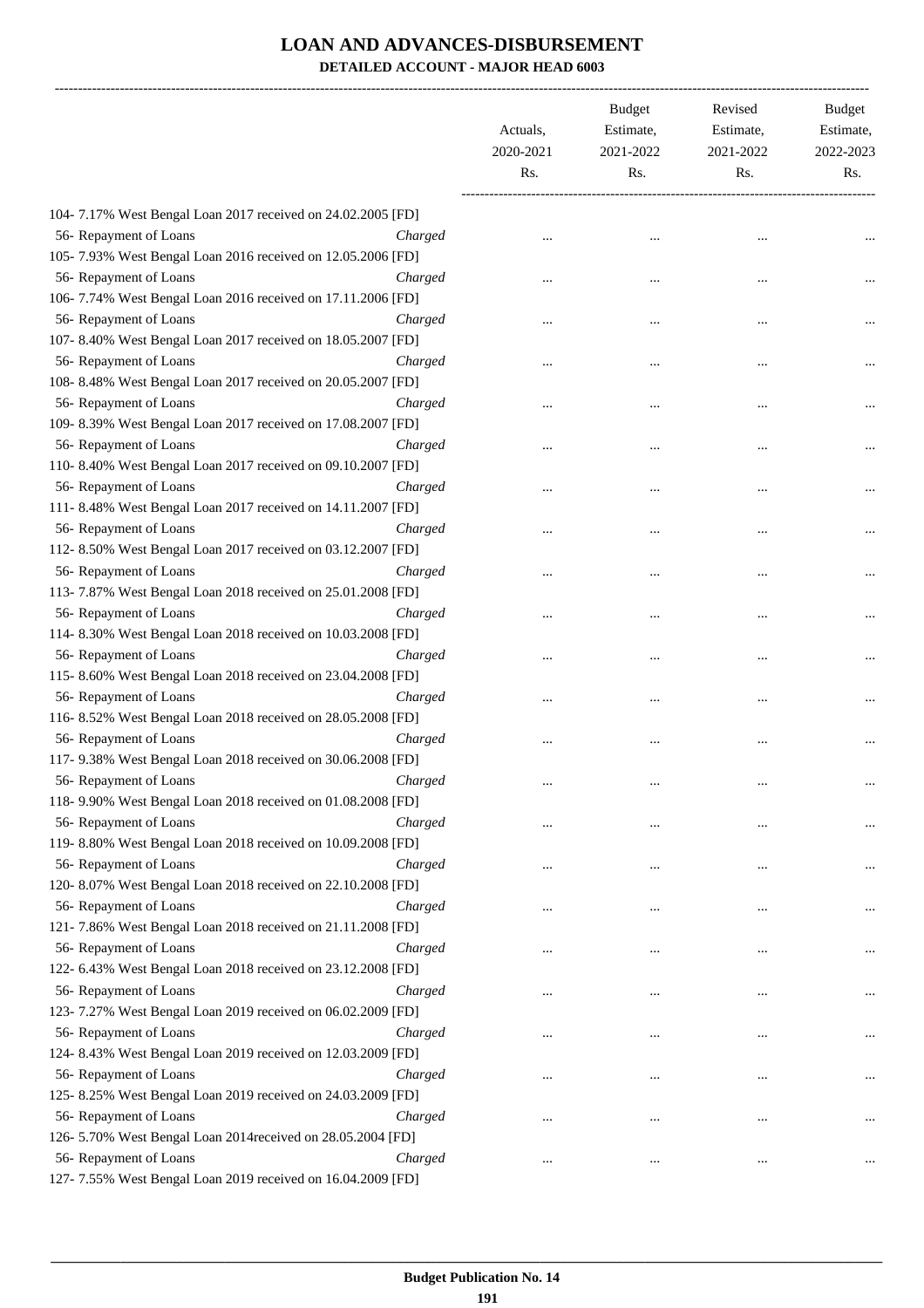|                                                                                                  | Actuals,<br>2020-2021<br>Rs. | <b>Budget</b><br>Estimate,<br>2021-2022<br>Rs. | Revised<br>Estimate,<br>2021-2022<br>Rs. | Budget<br>Estimate,<br>2022-2023<br>Rs. |
|--------------------------------------------------------------------------------------------------|------------------------------|------------------------------------------------|------------------------------------------|-----------------------------------------|
| 56- Repayment of Loans<br>Charged                                                                |                              | $\ddotsc$                                      | $\ddotsc$                                |                                         |
| 128-7.10% West Bengal Loan 2019 received on 04.05.2009 [FD]                                      |                              |                                                |                                          |                                         |
| 56- Repayment of Loans<br>Charged                                                                |                              |                                                |                                          |                                         |
| 129-7.50% West Bengal Loan 2019 received on 27.05.2009 [FD]                                      |                              |                                                |                                          |                                         |
| 56- Repayment of Loans<br>Charged                                                                |                              | $\ddotsc$                                      |                                          |                                         |
| 130- 7.96% West Bengal Loan 2019 received on 07.07.2009 [FD]                                     |                              |                                                |                                          |                                         |
| 56- Repayment of Loans<br>Charged                                                                |                              |                                                | $\cdots$                                 |                                         |
| 131-8.02% West Bengal Loan 2019 received on 04.08.2009 [FD]                                      |                              |                                                |                                          |                                         |
| 56- Repayment of Loans<br>Charged                                                                |                              | $\ddotsc$                                      | $\cdots$                                 |                                         |
| 132-8.31% West Bengal Loan 2019 received on 08.09.2009 [FD]                                      |                              |                                                |                                          |                                         |
| 56- Repayment of Loans<br>Charged                                                                |                              |                                                |                                          |                                         |
| 133-8.10% West Bengal Loan 2019 received on 25.11.2009 [FD]                                      |                              |                                                |                                          |                                         |
| 56- Repayment of Loans<br>Charged                                                                |                              |                                                | $\cdots$                                 |                                         |
| 134-8.42% West Bengal Loan 2019 received on 23.12.2009 [FD]                                      |                              |                                                |                                          |                                         |
| 56- Repayment of Loans<br>Charged                                                                |                              |                                                | $\cdots$                                 |                                         |
| 135-8.57% West Bengal Loan 2020 received on 16.02.2010 [FD]                                      |                              |                                                |                                          |                                         |
| 56- Repayment of Loans<br>Charged                                                                |                              |                                                |                                          |                                         |
| 136- 8.58% West Bengal Loan 2020 received on 13.04.2010 [FD]                                     |                              |                                                |                                          |                                         |
| 56- Repayment of Loans<br>Charged                                                                | 2000,00,00,000               | $\cdots$                                       |                                          |                                         |
| Total - 6003-00-101-136                                                                          | 2000,00,00,000               | $\cdots$                                       | $\cdots$                                 |                                         |
| 137-8.51% West Bengal Loan 2020 received on 28.04.2010 [FD]                                      |                              |                                                |                                          |                                         |
| 56- Repayment of Loans<br>Charged                                                                | 1000,00,00,000               | $\cdots$                                       | $\cdots$                                 |                                         |
| Total - 6003-00-101-137                                                                          |                              |                                                |                                          |                                         |
|                                                                                                  | 1000,00,00,000               |                                                |                                          |                                         |
| 138-8.28% West Bengal Loan 2020 received on 12.05.2010 [FD]                                      |                              |                                                |                                          |                                         |
| 56- Repayment of Loans<br>Charged                                                                | 1500,00,00,000               | $\cdots$                                       | $\cdots$                                 |                                         |
| Total - 6003-00-101-138                                                                          | 1500,00,00,000               | $\cdots$                                       | $\cdots$                                 |                                         |
| 139-8.11% West Bengal Loan 2020 received on 09.06.2010 [FD]<br>56- Repayment of Loans<br>Charged | 1000,00,00,000               | $\cdots$                                       |                                          |                                         |
| Total - 6003-00-101-139                                                                          | 1000,00,00,000               | $\cdots$                                       | $\cdots$                                 |                                         |
| 140-8.17% West Bengal Loan 2020 received on 07.07.2010 [FD]<br>56- Repayment of Loans<br>Charged | 1000,00,00,000               | $\cdots$                                       | the contract of the contract of the      |                                         |
| Total - 6003-00-101-140                                                                          | 1000,00,00,000               | $\cdots$                                       |                                          |                                         |
|                                                                                                  |                              |                                                |                                          |                                         |
| 141-8.44% West Bengal Loan 2020 received on 25.08.2010 [FD]<br>56- Repayment of Loans<br>Charged | 500,00,00,000                | $\cdots$                                       | $\sim$ $\sim$                            |                                         |
| Total - 6003-00-101-141                                                                          | 500,00,00,000                | $\cdots$                                       | $\cdots$                                 |                                         |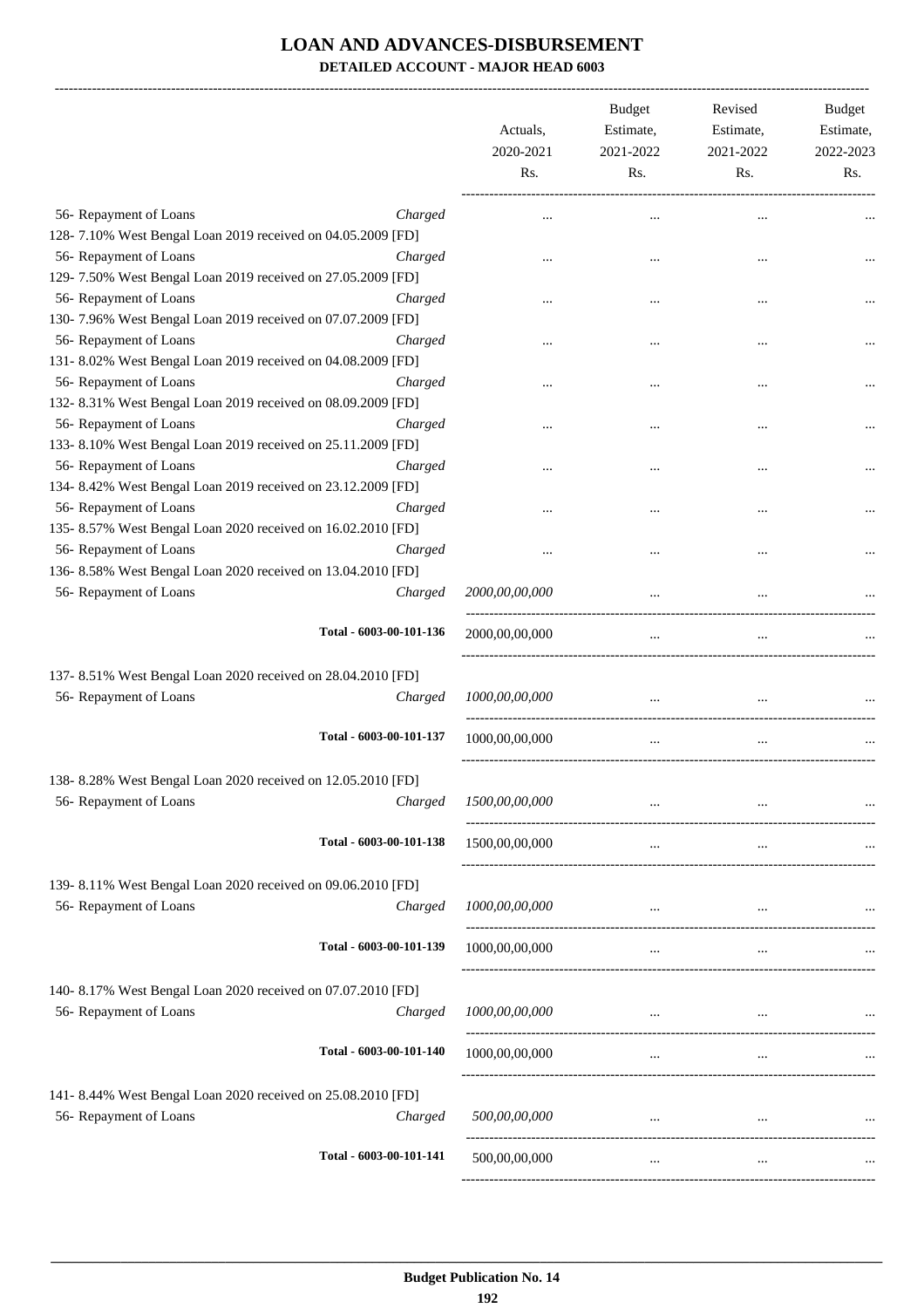|                                                                                                                                                                                            | Actuals,<br>2020-2021<br>Rs. | Budget<br>Estimate,<br>2021-2022<br>Rs. | Revised<br>Estimate,<br>2021-2022<br>Rs. | Budget<br>Estimate,<br>2022-2023<br>Rs. |
|--------------------------------------------------------------------------------------------------------------------------------------------------------------------------------------------|------------------------------|-----------------------------------------|------------------------------------------|-----------------------------------------|
| 142- 8.39% West Bengal Loan 2020 received on 08.09.2010 [FD]<br>56- Repayment of Loans<br>Charged                                                                                          | 998,05,00,000                | $\cdots$                                |                                          |                                         |
| Total - 6003-00-101-142                                                                                                                                                                    | 998,05,00,000                | $\cdots$                                |                                          |                                         |
| 143- 8.38% West Bengal Loan 2020 received on 22.09.2010 [FD]                                                                                                                               |                              |                                         |                                          |                                         |
| 56- Repayment of Loans<br>Charged                                                                                                                                                          | 1001,95,00,000               | $\ddots$                                | $\cdots$                                 |                                         |
| Total - 6003-00-101-143                                                                                                                                                                    | 1001,95,00,000               | $\cdots$                                | $\cdots$                                 |                                         |
| 144- 8.39% West Bengal Loan 2020 received on 13.10.2010 [FD]<br>56- Repayment of Loans<br>Charged<br>145-8.51% West Bengal Loan 2020 received on 27.10.2010 [FD]<br>56- Repayment of Loans | $\cdots$                     |                                         |                                          |                                         |
| Charged<br>146- 8.42% West Bengal Loan 2020 received on 12.11.2010 [FD]<br>56- Repayment of Loans<br>Charged                                                                               | $\cdots$<br>500,00,00,000    | $\cdots$                                | $\ddotsc$                                |                                         |
| Total - 6003-00-101-146                                                                                                                                                                    | 500,00,00,000                | $\cdots$                                |                                          |                                         |
| 147- 8.36% West Bengal Loan 2021 received on 08.04.2011 [FD]<br>56- Repayment of Loans<br>Charged                                                                                          |                              | $\ldots$ 1400,00,00,000 1400,00,00,000  |                                          |                                         |
| Total - 6003-00-101-147                                                                                                                                                                    | $\cdots$                     |                                         | 1400,00,00,000 1400,00,00,000            |                                         |
| 148-8.44% West Bengal Loan 2021 received on 21.04.2011 [FD]<br>56- Repayment of Loans<br>Charged                                                                                           |                              | $\ldots$ 1773,00,00,000 1773,00,00,000  |                                          |                                         |
| Total - 6003-00-101-148                                                                                                                                                                    |                              |                                         | 1773,00,00,000 1773,00,00,000            |                                         |
| 149-8.60% West Bengal Loan 2021 received on 06.05.2011 [FD]<br>56- Repayment of Loans<br>Charged                                                                                           | $\ddots$                     | 2000,00,00,000                          | 2000,00,00,000                           |                                         |
| Total - 6003-00-101-149                                                                                                                                                                    | $\cdots$                     | 2000,00,00,000                          | 2000,00,00,000                           |                                         |
| 150-8.60% West Bengal Loan 2021 received on 08.06.2011 [FD]<br>56- Repayment of Loans<br>Charged                                                                                           | $\ldots$                     | 3000,00,00,000                          | 3000,00,00,000                           |                                         |
| Total - 6003-00-101-150                                                                                                                                                                    | $\cdots$                     | 3000,00,00,000                          | 3000,00,00,000                           |                                         |
| 151-8.65% West Bengal Loan 2021 received on 06.07.2011 [FD]<br>56- Repayment of Loans<br>Charged                                                                                           |                              | 1000,00,00,000                          | 1000,00,00,000                           |                                         |
| Total - 6003-00-101-151                                                                                                                                                                    |                              | 1000,00,00,000                          | 1000,00,00,000                           |                                         |
| 152-8.61% West Bengal Loan 2021 received on 20.07.2011 [FD]<br>56- Repayment of Loans<br>Charged                                                                                           |                              | 1000,00,00,000                          | 1000,00,00,000                           |                                         |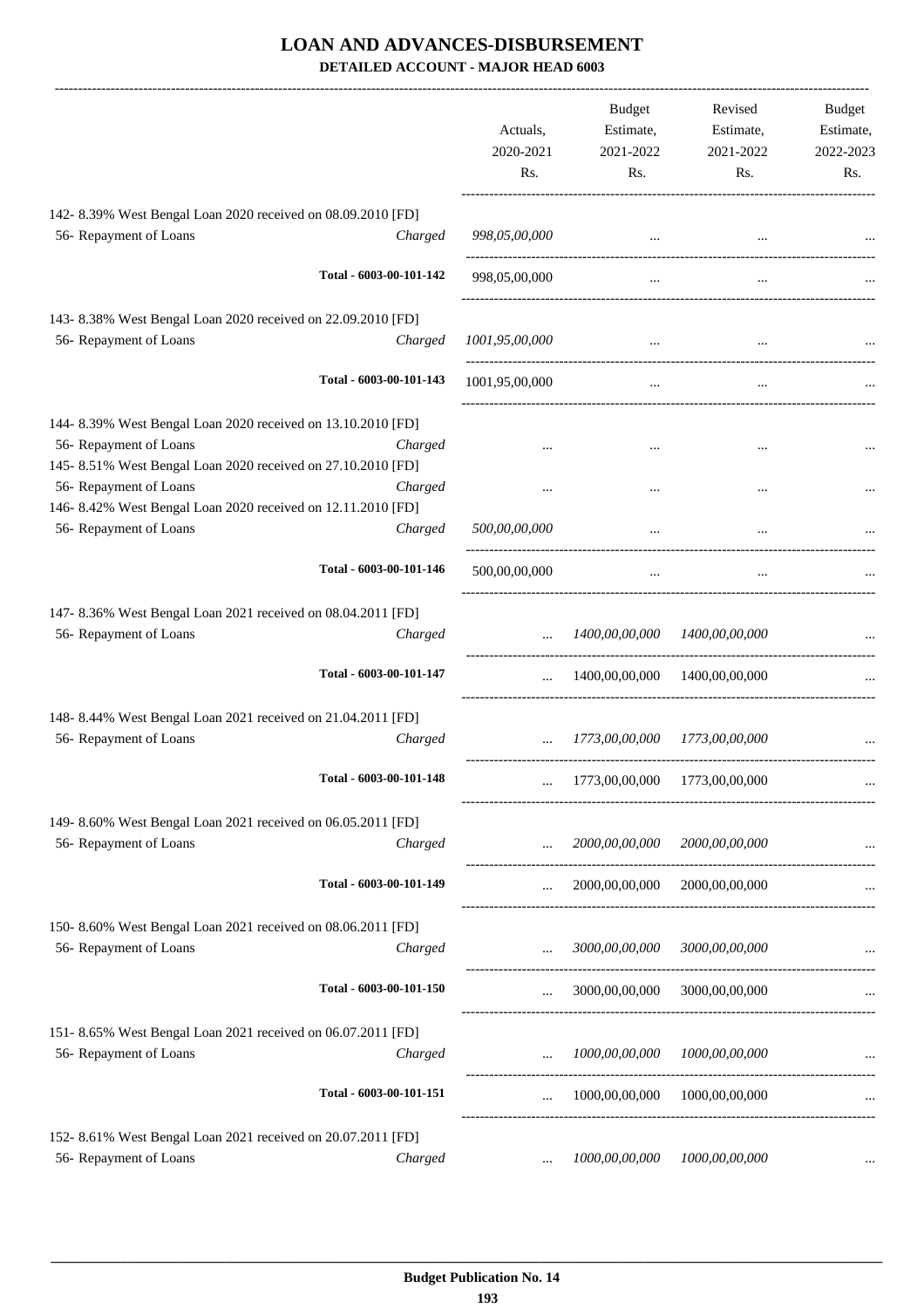|                                                                                       |                         | Actuals,<br>2020-2021<br>Rs. | <b>Budget</b><br>Estimate,<br>2021-2022<br>Rs. | Revised<br>Estimate,<br>2021-2022<br>Rs. | <b>Budget</b><br>Estimate,<br>2022-2023<br>Rs. |
|---------------------------------------------------------------------------------------|-------------------------|------------------------------|------------------------------------------------|------------------------------------------|------------------------------------------------|
|                                                                                       | Total - 6003-00-101-152 | $\cdots$                     |                                                | 1000,00,00,000 1000,00,00,000            |                                                |
| 153-8.55% West Bengal Loan 2021 received on 10.08.2011 [FD]<br>56- Repayment of Loans | Charged                 | $\cdots$                     | 1000,00,00,000                                 | 1000,00,00,000                           |                                                |
|                                                                                       | Total - 6003-00-101-153 |                              | 1000,00,00,000                                 | 1000,00,00,000                           |                                                |
|                                                                                       |                         |                              |                                                |                                          |                                                |
| 154-8.64% West Bengal Loan 2021 received on 30.08.2011 [FD]                           |                         |                              |                                                |                                          |                                                |
| 56- Repayment of Loans                                                                | Charged                 |                              | $\ldots$ 1000,00,00,000                        | 1000,00,00,000                           |                                                |
|                                                                                       | Total - 6003-00-101-154 | $\cdots$                     | 1000,00,00,000                                 | 1000,00,00,000                           |                                                |
| 155-8.65% West Bengal Loan 2021 received on 14.09.2011 [FD]                           |                         |                              |                                                |                                          |                                                |
| 56- Repayment of Loans                                                                | Charged                 | $\ddotsc$                    | 1500,00,00,000                                 | 1500,00,00,000                           |                                                |
|                                                                                       | Total - 6003-00-101-155 | $\cdots$                     | 1500,00,00,000                                 | 1500,00,00,000                           |                                                |
| 156- 9.08% West Bengal Loan 2021 received on 19.10.2011 [FD]                          |                         |                              |                                                |                                          |                                                |
| 56- Repayment of Loans                                                                | Charged                 |                              | 1500,00,00,000                                 | 1500,00,00,000                           |                                                |
|                                                                                       | Total - 6003-00-101-156 |                              |                                                | 1500,00,00,000 1500,00,00,000            |                                                |
| 157- 9.28% West Bengal Loan 2021 received on 22.11.2011 [FD]                          |                         |                              |                                                |                                          |                                                |
| 56- Repayment of Loans                                                                | Charged                 | $\cdots$                     | 1000,00,00,000                                 | 1000,00,00,000                           |                                                |
|                                                                                       | Total - 6003-00-101-157 | $\cdots$                     | 1000,00,00,000                                 | 1000,00,00,000                           |                                                |
|                                                                                       |                         |                              |                                                |                                          |                                                |
| 158-9.04% West Bengal Loan 2021 received on 07.12.2011 [FD]<br>56- Repayment of Loans | Charged                 |                              | 1250,00,00,000                                 | 1250,00,00,000                           |                                                |
|                                                                                       |                         | $\ddots$                     |                                                |                                          |                                                |
|                                                                                       | Total - 6003-00-101-158 | $\cdots$                     |                                                | 1250,00,00,000 1250,00,00,000            |                                                |
| 159-8.81% West Bengal Loan 2021 received on 21.12.2011 [FD]                           |                         |                              |                                                |                                          |                                                |
| 56- Repayment of Loans                                                                | Charged                 | $\cdots$                     | 1300,00,00,000                                 | 1300,00,00,000                           |                                                |
|                                                                                       | Total - 6003-00-101-159 | $\cdots$                     | 1300,00,00,000                                 | 1300,00,00,000                           |                                                |
|                                                                                       |                         |                              |                                                |                                          |                                                |
| 160- 8.75% West Bengal Loan 2022 received on 11.01.2012 [FD]                          |                         |                              |                                                |                                          |                                                |
| 56- Repayment of Loans                                                                | Charged                 | $\cdots$                     | 800,00,00,000                                  | 800,00,00,000                            |                                                |
|                                                                                       | Total - 6003-00-101-160 |                              | 800,00,00,000                                  | 800,00,00,000                            |                                                |
| 161-8.66% West Bengal Loan 2022 received on 25.01.2012 [FD]                           |                         |                              |                                                |                                          |                                                |
| 56- Repayment of Loans                                                                | Charged                 |                              | 1000,00,00,000                                 | 1000,00,00,000                           |                                                |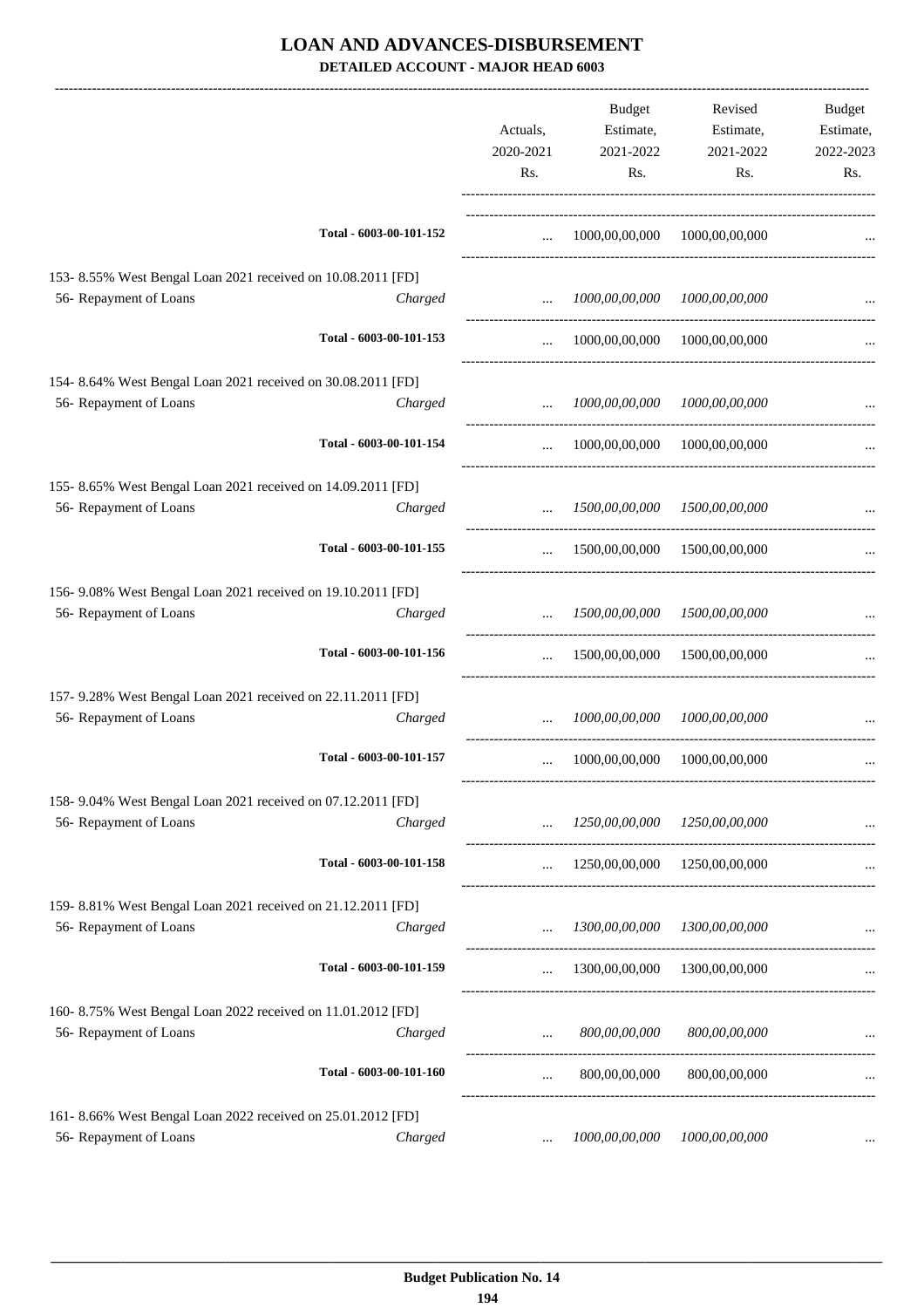|                                                                                        |                         | Actuals,<br>2020-2021<br>Rs. | <b>Budget</b><br>Estimate,<br>2021-2022<br>Rs. | Revised<br>Estimate,<br>2021-2022<br>Rs.      | Budget<br>Estimate,<br>2022-2023<br>Rs. |
|----------------------------------------------------------------------------------------|-------------------------|------------------------------|------------------------------------------------|-----------------------------------------------|-----------------------------------------|
|                                                                                        | Total - 6003-00-101-161 | $\ddots$                     | 1000,00,00,000                                 | 1000,00,00,000                                |                                         |
| 162-8.80% West Bengal Loan 2022 received on 22.02.2012 [FD]                            |                         |                              |                                                |                                               |                                         |
| 56- Repayment of Loans                                                                 | Charged                 | $\ddots$                     | 1000,00,00,000                                 | 1000,00,00,000                                | ---------------                         |
|                                                                                        | Total - 6003-00-101-162 | $\cdots$                     | 1000,00,00,000                                 | 1000,00,00,000                                |                                         |
| 163- 9.36% West Bengal Loan 2022 received on 30.03.2012 [FD]                           |                         |                              |                                                |                                               |                                         |
| 56- Repayment of Loans                                                                 | Charged                 | $\cdots$                     | 667,60,00,000                                  | 667,60,00,000                                 |                                         |
|                                                                                        | Total - 6003-00-101-163 | $\cdots$                     | 667,60,00,000                                  | 667,60,00,000                                 |                                         |
| 164-9.31% West Bengal Loan 2022 received on 25.04.2012 [FD]<br>56- Repayment of Loans  | Charged                 |                              |                                                |                                               | 2500,00,00,000                          |
|                                                                                        |                         | $\cdots$                     | $\ddots$                                       | $\mathbf{1}$ , $\mathbf{1}$                   |                                         |
|                                                                                        | Total - 6003-00-101-164 | $\cdots$                     | $\cdots$                                       | $\cdots$                                      | 2500,00,00,000                          |
| 165- 9.23% West Bengal Loan 2022 received on 09.05.2012 [FD]<br>56- Repayment of Loans | Charged                 |                              | $\cdots$                                       | $\cdots$                                      | 1000,00,00,000                          |
|                                                                                        | Total - 6003-00-101-165 | $\cdots$                     | $\cdots$                                       |                                               | 1000,00,00,000                          |
| 166- 9.22% West Bengal Loan 2022 received on 23.05.2012 [FD]                           |                         |                              |                                                |                                               |                                         |
| 56- Repayment of Loans                                                                 | Charged                 | $\cdots$                     | $\cdots$                                       | $\cdots$                                      | 1500,00,00,000                          |
|                                                                                        | Total - 6003-00-101-166 |                              | $\cdots$                                       | $\cdots$                                      | 1500,00,00,000                          |
| 167-8.95% West Bengal Loan 2022 received on 20.06.2012 [FD]                            |                         |                              |                                                |                                               |                                         |
| 56- Repayment of Loans                                                                 | Charged                 | $\cdots$                     |                                                | $\cdots$<br>and the state of the state of the | 500,00,00,000                           |
|                                                                                        | Total - 6003-00-101-167 |                              | $\cdots$                                       | and the                                       | 500,00,00,000                           |
| 168-8.91% West Bengal Loan 2022 received on 18.07.2012 [FD]<br>56- Repayment of Loans  | Charged                 | $\cdots$                     | $\cdots$                                       | $\cdots$                                      | 1500,00,00,000                          |
|                                                                                        | Total - 6003-00-101-168 | $\cdots$                     | $\cdots$                                       | $\cdots$                                      | 1500,00,00,000                          |
| 169-8.96% West Bengal Loan 2022 received on 22.08.2012 [FD]                            |                         |                              |                                                |                                               |                                         |
| 56- Repayment of Loans                                                                 | Charged                 | $\cdots$                     | $\cdots$                                       | $\cdots$                                      | 1500,00,00,000                          |
|                                                                                        | Total - 6003-00-101-169 |                              | $\cdots$                                       |                                               | 1500,00,00,000                          |
| 170- 8.92% West Bengal Loan 2022 received on 20.09.2012 [FD]                           |                         |                              |                                                |                                               |                                         |
| 56- Repayment of Loans                                                                 | Charged                 | $\ldots$                     | $\cdots$                                       | $\cdots$                                      | 1500,00,00,000                          |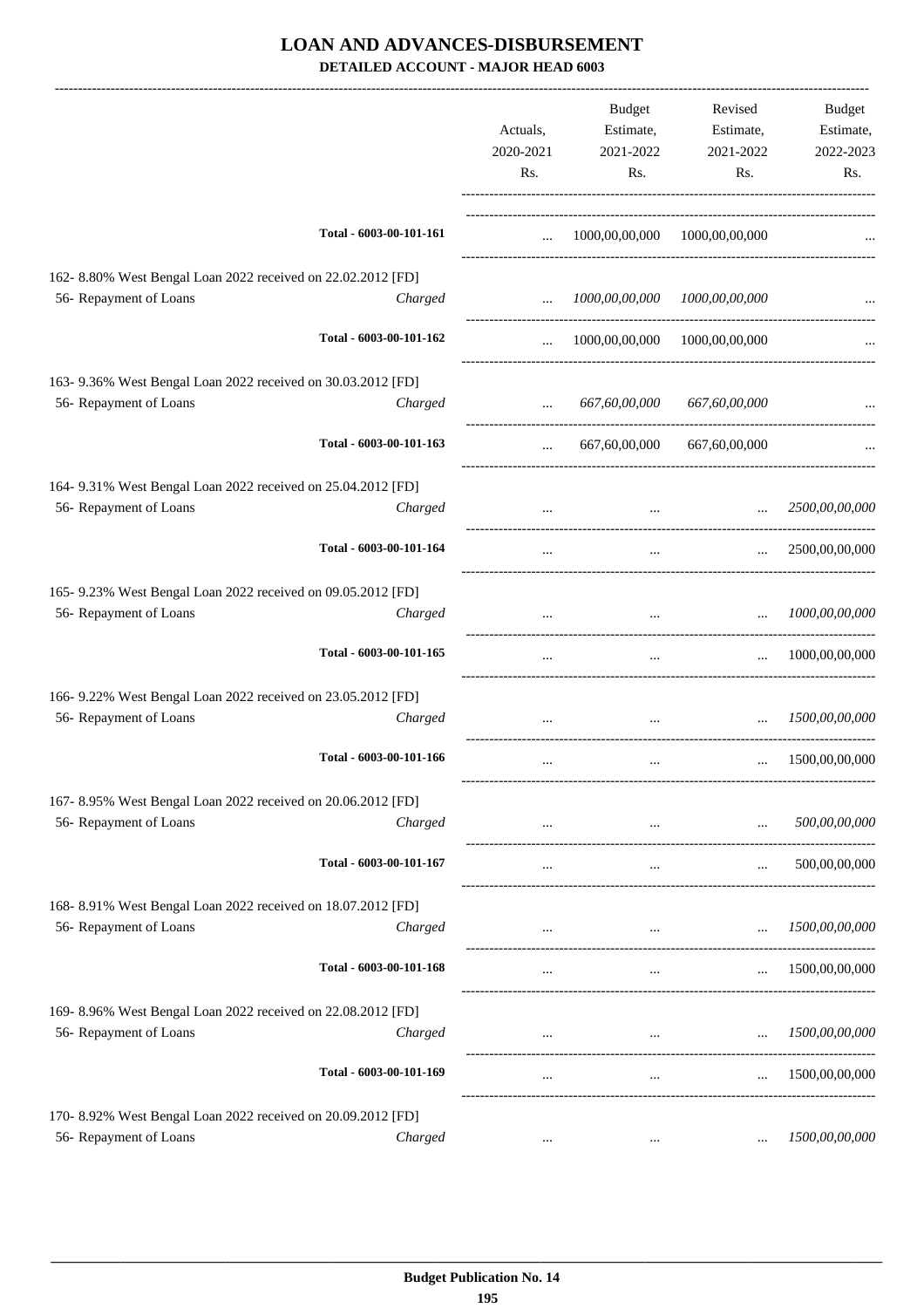|                                                                                        |                                           | Actuals,<br>2020-2021<br>Rs. | <b>Budget</b><br>Estimate,<br>2021-2022<br>Rs. | Revised<br>Estimate,<br>2021-2022<br>Rs.                       | <b>Budget</b><br>Estimate,<br>2022-2023<br>Rs. |
|----------------------------------------------------------------------------------------|-------------------------------------------|------------------------------|------------------------------------------------|----------------------------------------------------------------|------------------------------------------------|
|                                                                                        | Total - 6003-00-101-170                   |                              | $\cdots$                                       | $\cdots$                                                       | 1500,00,00,000                                 |
| 171-8.90% West Bengal Loan 2022 received on 17.10.2012 [FD]<br>56- Repayment of Loans  | Charged                                   |                              | $\cdots$                                       | $\cdots$                                                       | 2000,00,00,000                                 |
|                                                                                        | Total - 6003-00-101-171                   |                              |                                                | $\cdots$                                                       | 2000,00,00,000                                 |
|                                                                                        |                                           | $\cdots$                     | $\cdots$                                       |                                                                |                                                |
| 172- 8.89% West Bengal Loan 2022 received on 07.11.2012 [FD]<br>56- Repayment of Loans | Charged                                   |                              |                                                | $\ddots$<br>and the state of the state of the                  | 500,00,00,000                                  |
|                                                                                        | Total - 6003-00-101-172                   |                              | $\cdots$                                       | $\cdots$                                                       | 500,00,00,000                                  |
| 173- 9.01% West Bengal Loan 2022 received on 21.11.2012 [FD]<br>56- Repayment of Loans | Charged                                   | $\cdots$                     | $\cdots$                                       | $\cdots$                                                       | 2000,00,00,000                                 |
|                                                                                        | Total - 6003-00-101-173                   | $\cdots$                     | $\cdots$                                       | $\cdots$                                                       | 2000,00,00,000                                 |
| 174- 9.03% West Bengal Loan 2022 received on 19.12.2012 [FD]<br>56- Repayment of Loans | Charged                                   |                              | $\cdots$                                       |                                                                | 2000,00,00,000                                 |
|                                                                                        | Total - 6003-00-101-174                   | $\cdots$                     | $\ldots$                                       |                                                                | 2000,00,00,000                                 |
| 175-8.64% West Bengal Loan 2023 received on 23.01.2013 [FD]<br>56- Repayment of Loans  | Charged                                   | $\cdots$                     | $\cdots$                                       | $\cdots$                                                       | 800,00,00,000                                  |
|                                                                                        | Total - 6003-00-101-175                   | $\cdots$                     | $\cdots$                                       | $\cdots$                                                       | 800,00,00,000                                  |
| 176- 8.60% West Bengal Loan 2023 received on 20.02.2013 [FD]<br>56- Repayment of Loans | Charged                                   | $\cdots$                     |                                                | $\ddots$<br>the company of the company                         | 500,00,00,000                                  |
|                                                                                        | Total - 6003-00-101-176                   |                              | $\cdots$                                       | $\cdots$                                                       | 500,00,00,000                                  |
| 177-8.66% West Bengal Loan 2023 received on 06.03.2013 [FD]<br>56- Repayment of Loans  | Charged                                   | $\cdots$                     | $\cdots$                                       | $\cdots$                                                       | 1200,00,00,000                                 |
|                                                                                        | Total - 6003-00-101-177                   | $\cdots$                     | $\cdots$                                       | $\cdots$                                                       | 1200,00,00,000                                 |
| 178-8.66% West Bengal Loan 2023 received on 20.03.2013 [FD]<br>56- Repayment of Loans  | Charged                                   | $\cdots$                     | $\cdots$                                       | $\cdots$                                                       | 1500,00,00,000                                 |
|                                                                                        | Total - 6003-00-101-178                   |                              | $\cdots$                                       |                                                                | 1500,00,00,000                                 |
|                                                                                        | <b>Total - Administrative Expenditure</b> |                              |                                                | 9500,03,12,800 22190,60,00,000 22190,60,00,000 20500,00,00,000 |                                                |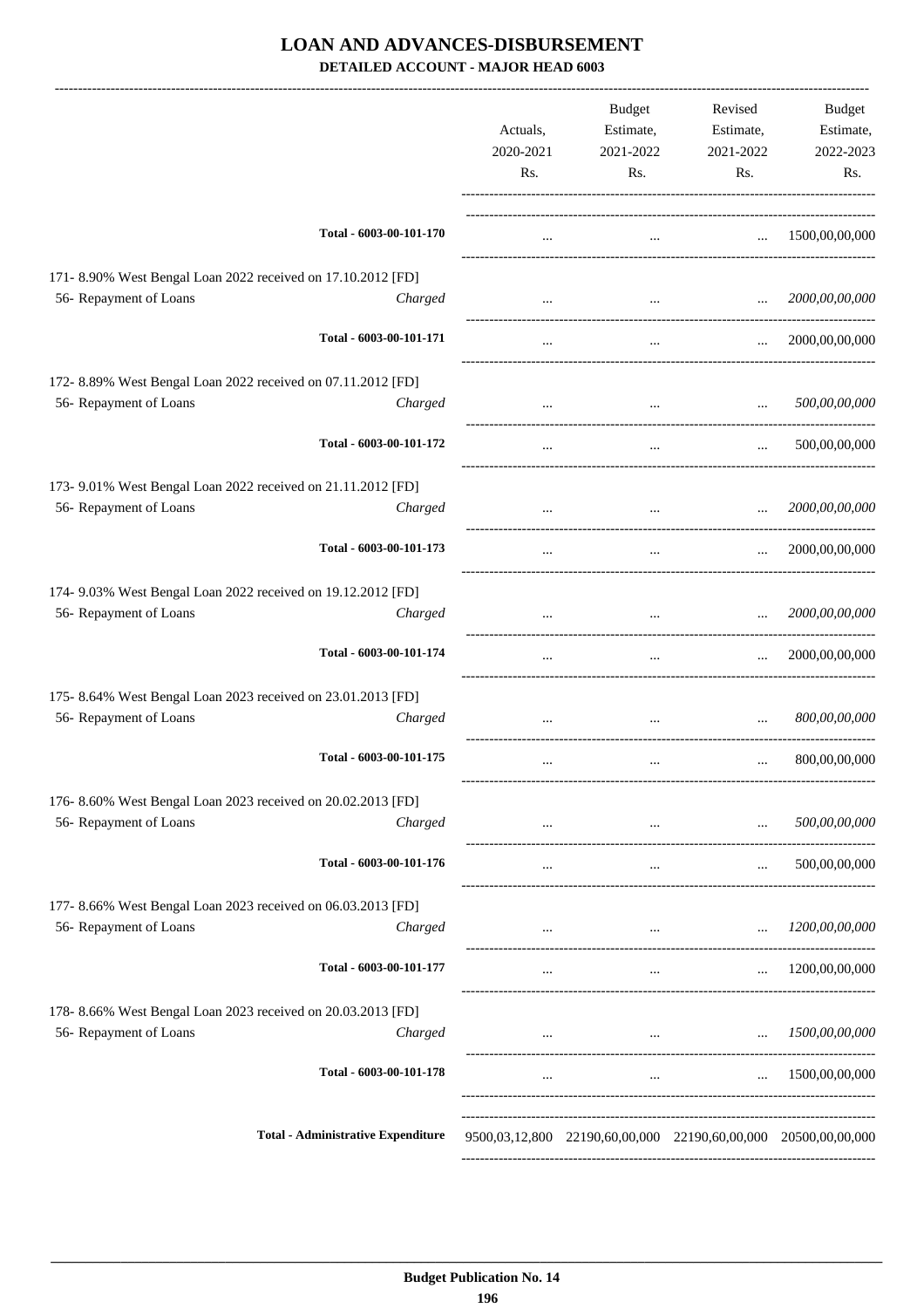# **LOAN AND ADVANCES-DISBURSEMENT**

**DETAILED ACCOUNT - MAJOR HEAD 6003**

|                                                                          | Actuals,<br>2020-2021<br>Rs. | Budget<br>Estimate,<br>2021-2022<br>Rs.                        | Revised<br>Estimate,<br>2021-2022<br>Rs. | <b>Budget</b><br>Estimate,<br>2022-2023<br>Rs. |
|--------------------------------------------------------------------------|------------------------------|----------------------------------------------------------------|------------------------------------------|------------------------------------------------|
| Total - 6003-00-101                                                      |                              | 9500,03,12,800 22190,60,00,000 22190,60,00,000 20500,00,00,000 |                                          |                                                |
| Voted                                                                    |                              |                                                                |                                          |                                                |
| Charged                                                                  |                              | 9500,03,12,800 22190,60,00,000 22190,60,00,000 20500,00,00,000 |                                          |                                                |
| <b>DETAILED ACCOUNT NO. 6003-00-106 - COMPENSATION AND OTHER BONDS</b>   |                              |                                                                |                                          |                                                |
| 106- Compensation and other Bonds                                        |                              |                                                                |                                          |                                                |
| <b>Administrative Expenditure</b>                                        |                              |                                                                |                                          |                                                |
| 001- West Bengal Estate Acquisition Compensation Bonds (Charged)<br>[FD] |                              |                                                                |                                          |                                                |
| 56- Repayment of Loans<br>Charged                                        |                              |                                                                |                                          |                                                |
| 002- 5 per cent Urban Land ceiling(W.B.) bonds [FD]                      |                              |                                                                |                                          |                                                |
| 56- Repayment of Loans<br>Charged                                        |                              |                                                                |                                          |                                                |
| 003-8.5 per cent Tax Free Special Bonds(Power Bonds) [FD]                |                              |                                                                |                                          |                                                |
| 56- Repayment of Loans<br>Charged                                        |                              |                                                                |                                          |                                                |
| Total - 6003-00-106                                                      |                              | $\cdots$                                                       |                                          |                                                |
| Voted                                                                    |                              |                                                                |                                          |                                                |
| Charged                                                                  |                              |                                                                |                                          |                                                |
|                                                                          |                              |                                                                |                                          |                                                |
| <b>DETAILED ACCOUNT NO. 6003-00-109 - LOANS FROM OTHER INSTITUTIONS</b>  |                              |                                                                |                                          |                                                |
| 109- Loans from other Institutions                                       |                              |                                                                |                                          |                                                |
| <b>Administrative Expenditure</b>                                        |                              |                                                                |                                          |                                                |
| 013- Loans from the Rural Infrastructure Development Fund [FD]           |                              |                                                                |                                          |                                                |
| 56- Repayment of Loans<br>Charged                                        |                              | 1347,09,66,300 1318,80,00,000 1347,47,00,000 1648,92,00,000    |                                          |                                                |
| Total - 6003-00-109-013                                                  |                              | 1347,09,66,300 1318,80,00,000 1347,47,00,000 1648,92,00,000    |                                          |                                                |
| 016- Loans from W.B. Infrastructure Development Finance                  |                              |                                                                |                                          |                                                |
| Corporation [FD]                                                         |                              |                                                                |                                          |                                                |
| 56- Repayment of Loans<br>Charged                                        | $\cdots$                     |                                                                |                                          | $\cdots$                                       |
| 018- Loans from Rural Electrification Corporation of India [FD]          |                              |                                                                |                                          |                                                |
| Charged<br>56- Repayment of Loans                                        | $\ldots$                     | $\cdots$                                                       | $\ldots$                                 |                                                |
| <b>Total - Administrative Expenditure</b>                                |                              | 1347,09,66,300 1318,80,00,000 1347,47,00,000 1648,92,00,000    |                                          |                                                |
| <b>State Development Schemes</b>                                         |                              |                                                                |                                          |                                                |
| 025- Loans from the Fisheries and Aquaculture Infrastructure             |                              |                                                                |                                          |                                                |
| Development Fund (FIDF) [FD]                                             |                              |                                                                |                                          |                                                |
| 56- Repayment of Loans<br>Charged                                        | $\ldots$                     | $\ldots$                                                       | $\cdots$                                 |                                                |
| Total - 6003-00-109                                                      |                              | 1347,09,66,300 1318,80,00,000 1347,47,00,000                   |                                          | 1648,92,00,000                                 |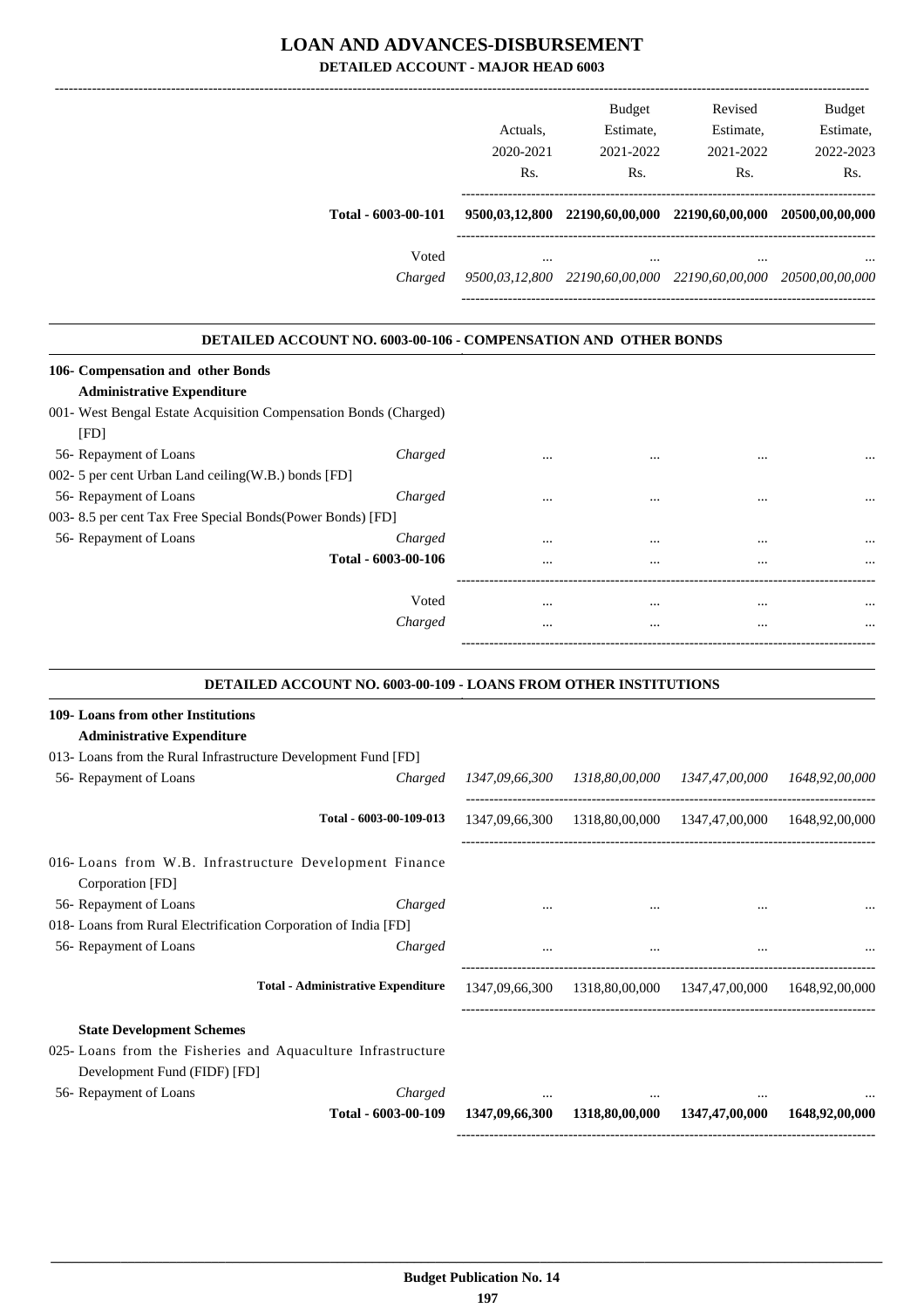|                                                                                                  |                                                                                           | Actuals,<br>2020-2021 | Budget<br>Estimate,<br>2021-2022                                           | Revised<br>Estimate,<br>2021-2022            | Budget<br>Estimate,<br>2022-2023 |
|--------------------------------------------------------------------------------------------------|-------------------------------------------------------------------------------------------|-----------------------|----------------------------------------------------------------------------|----------------------------------------------|----------------------------------|
|                                                                                                  |                                                                                           | Rs.                   | Rs.                                                                        | Rs.                                          | Rs.                              |
|                                                                                                  | Voted<br>Charged                                                                          | $\cdots$              | $\cdots$<br>1347,09,66,300 1318,80,00,000 1347,47,00,000 1648,92,00,000    |                                              |                                  |
|                                                                                                  | DETAILED ACCOUNT NO. 6003-00-110 - WAYS AND MEANS ADVANCES FROM THE RESERVE BANK OF INDIA |                       |                                                                            |                                              |                                  |
| 110- Ways and Means advances from the Reserve Bank of India<br><b>Administrative Expenditure</b> |                                                                                           |                       |                                                                            |                                              |                                  |
| Normal [FD]                                                                                      | 001- Ways and Means Advances from the Reserve Bank of India -                             |                       |                                                                            |                                              |                                  |
| 56- Repayment of Loans                                                                           | Charged                                                                                   |                       | 1764,97,00,000 8000,00,00,000 5000,00,00,000 5000,00,00,000                |                                              |                                  |
|                                                                                                  | Total - 6003-00-110-001                                                                   |                       | 1764,97,00,000 8000,00,00,000 5000,00,00,000 5000,00,00,000                |                                              |                                  |
| Special [FD]                                                                                     | 002- Ways & Means Advances from the Reserve Bank of India -                               |                       |                                                                            |                                              |                                  |
| 56- Repayment of Loans                                                                           | Charged                                                                                   |                       | 6389,72,00,000 17000,00,00,000 20000,00,00,000 20000,00,00,000             |                                              |                                  |
|                                                                                                  | Total - 6003-00-110-002                                                                   |                       | 6389,72,00,000 17000,00,00,000 20000,00,00,000 20000,00,00,000             |                                              |                                  |
| fall [FD]                                                                                        | 003- Ways Means Advances from the Reserve Bank of India - Short                           |                       |                                                                            |                                              |                                  |
| 56- Repayment of Loans<br>Overdraft [FD]                                                         | Charged<br>004- Ways & Means Advances from the Reserve Bank of India -                    |                       |                                                                            |                                              |                                  |
| 56- Repayment of Loans                                                                           | Charged                                                                                   |                       |                                                                            | 5000,00,00,000 5000,00,00,000 5000,00,00,000 |                                  |
|                                                                                                  | Total - 6003-00-110-004                                                                   | $\cdots$              | 5000,00,00,000                                                             | 5000,00,00,000                               | 5000,00,00,000                   |
|                                                                                                  | <b>Total - Administrative Expenditure</b>                                                 |                       | 8154,69,00,000 30000,00,00,000 30000,00,00,000 30000,00,00,000             |                                              |                                  |
|                                                                                                  | Total - 6003-00-110                                                                       |                       | 8154,69,00,000 30000,00,00,000 30000,00,00,000 30000,00,00,000             |                                              |                                  |
|                                                                                                  | Voted<br>Charged                                                                          | $\cdots$              | $\cdots$<br>8154,69,00,000 30000,00,00,000 30000,00,00,000 30000,00,00,000 |                                              |                                  |
|                                                                                                  |                                                                                           |                       |                                                                            |                                              |                                  |

#### **DETAILED ACCOUNT NO. 6003-00-111 - SPECIAL SECURITIES ISSUED TO NATIONAL SMALL SAVINGS FUND OF THE CENTRAL GOVERNMENT .**

.

| 111- Special Securities issued to National Small Savings Fund of |         |               |               |               |               |
|------------------------------------------------------------------|---------|---------------|---------------|---------------|---------------|
| the Central Government                                           |         |               |               |               |               |
| <b>Administrative Expenditure</b>                                |         |               |               |               |               |
| 002- 10.50 % Government of West Bengal(NSSF)(Non-transferable)   |         |               |               |               |               |
| Special Securities 1999 [FD]                                     |         |               |               |               |               |
| 56- Repayment of Loans                                           | Charged | 174,95,65,000 | 177.45.65.000 | 177.45.65.000 | 177,45,65,000 |
|                                                                  |         |               |               |               |               |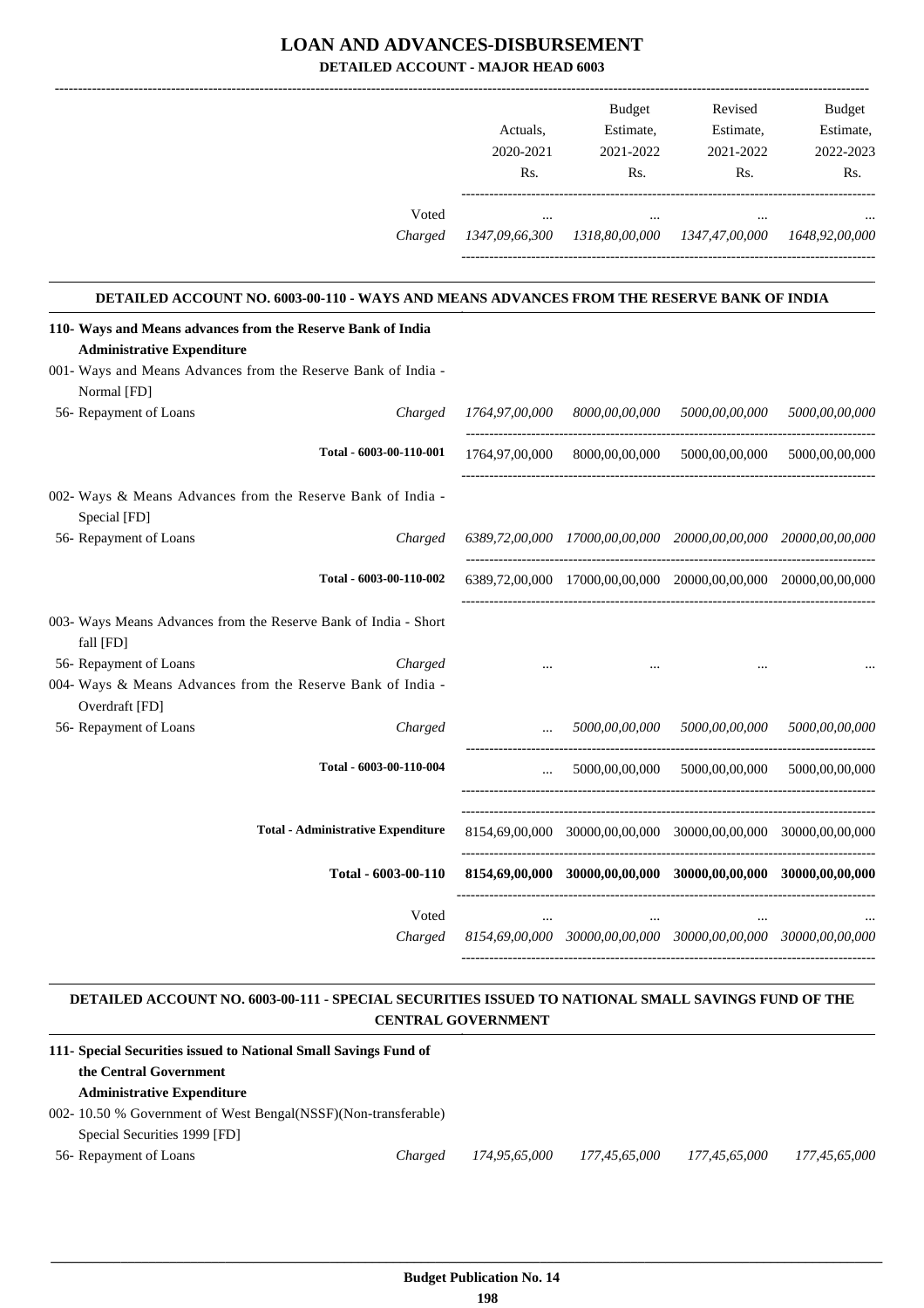|                                                                                                 |                         | Actuals,<br>2020-2021<br>Rs. | <b>Budget</b><br>Estimate,<br>2021-2022<br>Rs. | Revised<br>Estimate,<br>2021-2022<br>Rs.                | Budget<br>Estimate,<br>2022-2023<br>Rs. |
|-------------------------------------------------------------------------------------------------|-------------------------|------------------------------|------------------------------------------------|---------------------------------------------------------|-----------------------------------------|
|                                                                                                 | Total - 6003-00-111-002 |                              |                                                | 174,95,65,000 177,45,65,000 177,45,65,000 177,45,65,000 |                                         |
| 004-10.50 % Government of West Bengal (NSSF)(Non-transferrable)<br>Special Securities 2000 [FD] |                         |                              |                                                |                                                         |                                         |
| 56- Repayment of Loans                                                                          | Charged                 | 226,85,60,000                | 224,35,60,000                                  | 224,35,60,000                                           | 224,35,60,000                           |
|                                                                                                 | Total - 6003-00-111-004 | 226,85,60,000                | 224,35,60,000                                  | 224,35,60,000                                           | 224, 35, 60, 000                        |
| 005-10.50 % Government of West Bengal(NSSF)(Non-transferable)<br>Special Securities 2001 [FD]   |                         |                              |                                                |                                                         |                                         |
| 56- Repayment of Loans                                                                          | Charged                 | 298,93,65,000                | 298,93,65,000                                  | 298,93,65,000                                           | 298,93,65,000                           |
|                                                                                                 | Total - 6003-00-111-005 | 298,93,65,000                | 298,93,65,000                                  | 298,93,65,000                                           | 298,93,65,000                           |
| 006-10.50 % Government of West Bengal(NSSF)(Non-transferable)<br>Special Securities 2002 [FD]   |                         |                              |                                                |                                                         |                                         |
| 56- Repayment of Loans                                                                          | Charged                 | 363,49,05,000                | 363,49,05,000                                  | 363,49,05,000                                           | 363,49,05,000                           |
|                                                                                                 | Total - 6003-00-111-006 | 363,49,05,000                | 363,49,05,000                                  | 363,49,05,000                                           | 363,49,05,000                           |
| 007- 9.50 % Government of West Bengal(NSSF)(Non-transferable)<br>Special Securities 2003 [FD]   |                         |                              |                                                |                                                         |                                         |
| 56- Repayment of Loans                                                                          | Charged                 | 326,94,35,000                | 326,94,35,000                                  | 326,94,35,000                                           | 326,94,35,000                           |
|                                                                                                 | Total - 6003-00-111-007 | 326,94,35,000                | 326,94,35,000                                  | 326,94,35,000                                           | 326,94,35,000                           |
| 008- 9.50 % Government of West Bengal (NSSF) (Non-transferable)<br>Special Securities 2004 [FD] |                         |                              |                                                |                                                         |                                         |
| 56- Repayment of Loans                                                                          | Charged                 |                              |                                                | 513,67,30,000 513,67,30,000 513,67,30,000               | 513,67,30,000                           |
|                                                                                                 | Total - 6003-00-111-008 |                              |                                                | 513,67,30,000 513,67,30,000 513,67,30,000 513,67,30,000 |                                         |
| 009- 9.50% Government of West Bengal (NSSF) (Non-transferable)<br>Special Securities 2005 [FD]  |                         |                              |                                                |                                                         |                                         |
| 56- Repayment of Loans                                                                          | Charged                 |                              | 526,67,40,000 526,67,40,000                    | 526,67,40,000 526,67,40,000                             |                                         |
|                                                                                                 | Total - 6003-00-111-009 |                              |                                                | 526,67,40,000 526,67,40,000 526,67,40,000 526,67,40,000 |                                         |
| 010- 9.50% Government of West Bengal (NSSF) (Non-transferable)<br>Special Securities 2006 [FD]  |                         |                              |                                                |                                                         |                                         |
| 56- Repayment of Loans                                                                          | Charged                 |                              |                                                | 478,83,05,000 478,83,05,000 478,83,05,000 478,83,05,000 |                                         |
|                                                                                                 | Total - 6003-00-111-010 |                              |                                                | 478,83,05,000 478,83,05,000 478,83,05,000 478,83,05,000 |                                         |
| 011- 9.50% Government of West Bengal (NSSF) (Non-transferable)                                  |                         |                              |                                                |                                                         |                                         |

Special Securities 2007 [FD]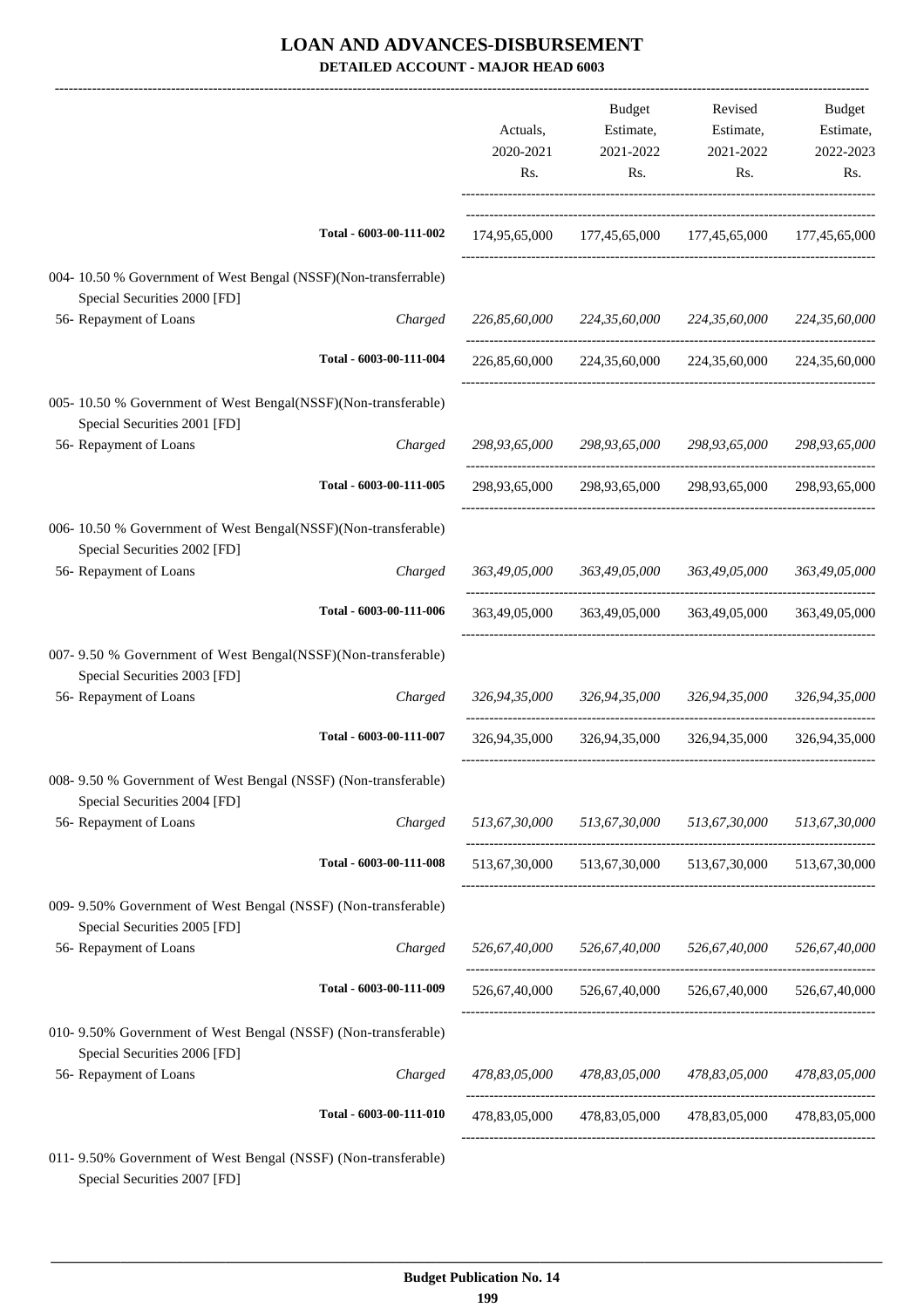|                                                                                                                         |                         | Actuals,<br>2020-2021<br>Rs. | <b>Budget</b><br>Estimate,<br>2021-2022<br>Rs. | Revised<br>Estimate,<br>2021-2022<br>Rs.                            | Budget<br>Estimate,<br>2022-2023<br>Rs. |
|-------------------------------------------------------------------------------------------------------------------------|-------------------------|------------------------------|------------------------------------------------|---------------------------------------------------------------------|-----------------------------------------|
| 56- Repayment of Loans                                                                                                  | Charged                 | 175,27,45,000                | 175,27,45,000                                  | 175,27,45,000                                                       | 175,27,45,000                           |
|                                                                                                                         | Total - 6003-00-111-011 |                              |                                                | 175,27,45,000 175,27,45,000 175,27,45,000 175,27,45,000             |                                         |
| 012- 10.50% Government of West Bengal (NSSF) Special Securities<br>(Non-transferable) 2003 [FD]                         |                         |                              |                                                |                                                                     |                                         |
| 56- Repayment of Loans                                                                                                  | Charged                 | 69,63,30,000                 | 69,63,30,000                                   | 69,63,30,000                                                        | 69,63,30,000                            |
|                                                                                                                         | Total - 6003-00-111-012 | 69,63,30,000                 | 69,63,30,000                                   | 69,63,30,000                                                        | 69,63,30,000                            |
| 013- 9.50% Government of West Bengal (NSSF) (Non-transferable)<br>Special Securities 2008 [FD]                          |                         |                              |                                                |                                                                     |                                         |
| 56- Repayment of Loans                                                                                                  | Charged                 | 51,61,10,000                 | 51,61,10,000                                   | 51,61,10,000                                                        | 51,61,10,000                            |
|                                                                                                                         | Total - 6003-00-111-013 | 51,61,10,000                 | 51,61,10,000                                   | 51,61,10,000                                                        | 51,61,10,000                            |
| 014- 9.50% Government of West Bengal (NSSF) (Non-transferable)<br>Special Securities 2009 [FD]                          |                         |                              |                                                |                                                                     |                                         |
| 56- Repayment of Loans                                                                                                  | Charged                 | 288,10,95,000                | 288,10,95,000                                  | 288,10,95,000                                                       | 288, 10, 95,000                         |
|                                                                                                                         | Total - 6003-00-111-014 | 288, 10, 95, 000             | 288,10,95,000                                  | 288,10,95,000                                                       | 288, 10, 95, 000                        |
| 015-9.50% Government of West Bengal (NSSF) (Non-transferable)<br>Special Securities 2010 [FD]                           |                         |                              |                                                |                                                                     |                                         |
| 56- Repayment of Loans                                                                                                  | Charged                 | 652,77,45,000                | 652,77,45,000                                  | 652,77,45,000                                                       | 652,77,45,000                           |
|                                                                                                                         | Total - 6003-00-111-015 | 652,77,45,000                | 652,77,45,000                                  | 652,77,45,000                                                       | 652,77,45,000                           |
| 016-9.50% Government of West Bengal (NSSF) (Non-transferable)<br>Special Securities 2011 [FD]                           |                         |                              |                                                |                                                                     |                                         |
| 56- Repayment of Loans                                                                                                  | Charged                 |                              |                                                | 182,92,25,000 182,92,25,000 182,92,25,000 182,92,25,000             |                                         |
|                                                                                                                         | Total - 6003-00-111-016 |                              |                                                | 182,92,25,000 182,92,25,000 182,92,25,000 182,92,25,000             |                                         |
| 017- 9.50% Government of West Bengal (NSSF) (Non-transferable)<br>Special Securities 2012 [FD]                          |                         |                              |                                                |                                                                     |                                         |
| 56- Repayment of Loans<br>018-9.50% Government of West Bengal (NSSF) (Non-transferable)<br>Special Securities 2013 [FD] | Charged                 |                              |                                                |                                                                     |                                         |
| 56- Repayment of Loans                                                                                                  | Charged                 |                              | 207, 35, 32, 550 207, 35, 33, 000              | 207,35,33,000                                                       | 207, 35, 33, 000                        |
|                                                                                                                         | Total - 6003-00-111-018 |                              |                                                | 207, 35, 32, 550 207, 35, 33, 000 207, 35, 33, 000 207, 35, 33, 000 |                                         |
| 019- 9.50% Government of West Bengal (NSSF) (Non-transferable)<br>Special Securities 2014 [FD]                          |                         |                              |                                                |                                                                     |                                         |
| 56- Repayment of Loans                                                                                                  | Charged                 | 314,80,90,000                | 314,80,90,000                                  | 314,80,90,000                                                       | 314,80,90,000                           |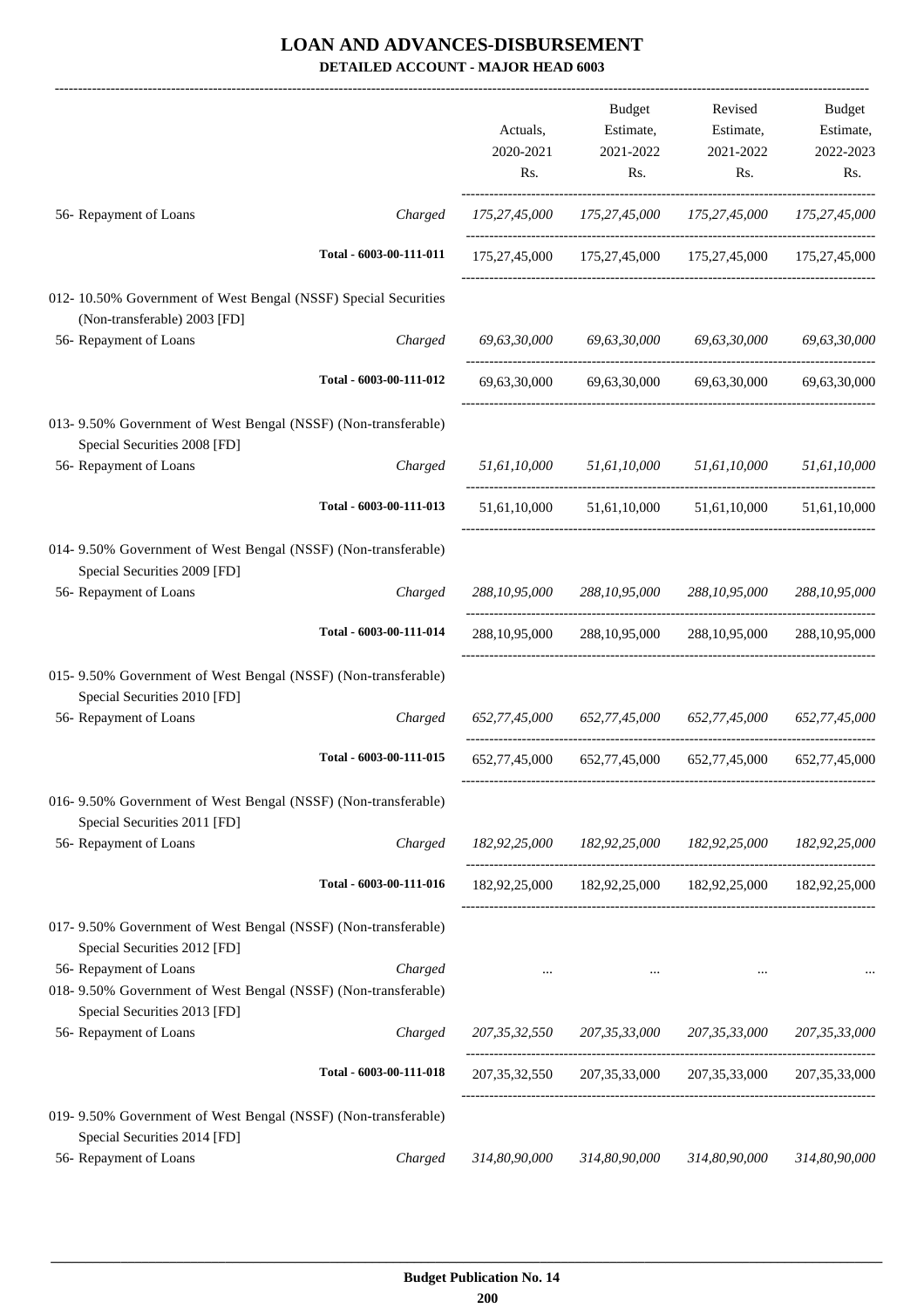|                                                                                                                                                                        |                                                                                  | Actuals,<br>2020-2021<br>Rs. | <b>Budget</b><br>Estimate,<br>2021-2022<br>Rs.                          | Revised<br>Estimate,<br>2021-2022<br>Rs.  | Budget<br>Estimate,<br>2022-2023<br>Rs. |
|------------------------------------------------------------------------------------------------------------------------------------------------------------------------|----------------------------------------------------------------------------------|------------------------------|-------------------------------------------------------------------------|-------------------------------------------|-----------------------------------------|
|                                                                                                                                                                        | Total - 6003-00-111-019                                                          | 314,80,90,000                |                                                                         | 314,80,90,000 314,80,90,000               | 314,80,90,000                           |
| 020- 9.50% Government of West Bengal (NSSF) (Non-transferable)<br>Special Securities 2015 [FD]                                                                         |                                                                                  |                              |                                                                         |                                           |                                         |
| 56- Repayment of Loans                                                                                                                                                 | Charged                                                                          | 761,73,20,000                | 761,73,20,000                                                           | 761,73,20,000                             | 761,73,20,000                           |
|                                                                                                                                                                        | Total - 6003-00-111-020                                                          | 761,73,20,000                | 761,73,20,000                                                           | 761,73,20,000                             | 761,73,20,000                           |
| 021-9.50% Government of West Bengal (NSSF) (Non-<br>transferable)Special Securities 2016 [FD]                                                                          |                                                                                  |                              |                                                                         |                                           |                                         |
| 56- Repayment of Loans                                                                                                                                                 | Charged                                                                          | 725,41,50,000                | 725,41,50,000                                                           | 725,41,50,000                             | 725,41,50,000                           |
|                                                                                                                                                                        | Total - 6003-00-111-021                                                          | 725,41,50,000                |                                                                         | 725,41,50,000 725,41,50,000 725,41,50,000 |                                         |
|                                                                                                                                                                        | <b>Total - Administrative Expenditure</b>                                        |                              | 6339,99,47,550 6339,99,48,000 6339,99,48,000 6339,99,48,000             |                                           |                                         |
|                                                                                                                                                                        | Total - 6003-00-111                                                              |                              | 6339,99,47,550 6339,99,48,000 6339,99,48,000 6339,99,48,000             |                                           |                                         |
|                                                                                                                                                                        | Voted<br>Charged                                                                 | $\cdots$                     | $\cdots$<br>6339,99,47,550 6339,99,48,000 6339,99,48,000 6339,99,48,000 | $\cdots$                                  |                                         |
|                                                                                                                                                                        | DETAILED ACCOUNT NO. 6003-00-800 - OTHER LOANS                                   |                              |                                                                         |                                           |                                         |
| 800- Other Loans<br><b>Administrative Expenditure</b><br>001- Other Loans [FD]                                                                                         |                                                                                  |                              |                                                                         |                                           |                                         |
| 56- Repayment of Loans                                                                                                                                                 | Charged<br>Total - 6003-00-800                                                   | $\ddotsc$<br>$\cdots$        | $\cdots$<br>$\cdots$                                                    | $\cdots$                                  |                                         |
|                                                                                                                                                                        |                                                                                  |                              |                                                                         |                                           |                                         |
|                                                                                                                                                                        | Voted<br>Charged                                                                 | $\cdots$<br>$\cdots$         | $\cdots$<br>$\ddotsc$                                                   | $\cdots$<br>$\cdots$                      |                                         |
|                                                                                                                                                                        | <b>DETAILED ACCOUNT NO. 6003 - DEDUCT RECOVERIES IN REDUCTION OF EXPENDITURE</b> |                              |                                                                         |                                           |                                         |
| 109- Loans from other Institutions<br>Administrative Expenditure<br>016-Loans from W.B. Infrastructure Development Finance<br>Corporation [FD]<br>70-Deduct Recoveries |                                                                                  |                              |                                                                         |                                           |                                         |
| 01-Others                                                                                                                                                              |                                                                                  |                              |                                                                         |                                           |                                         |
|                                                                                                                                                                        | Total - 109 - Deduct - Recoveries                                                | $\cdots$                     | $\cdots$                                                                | $\cdots$                                  |                                         |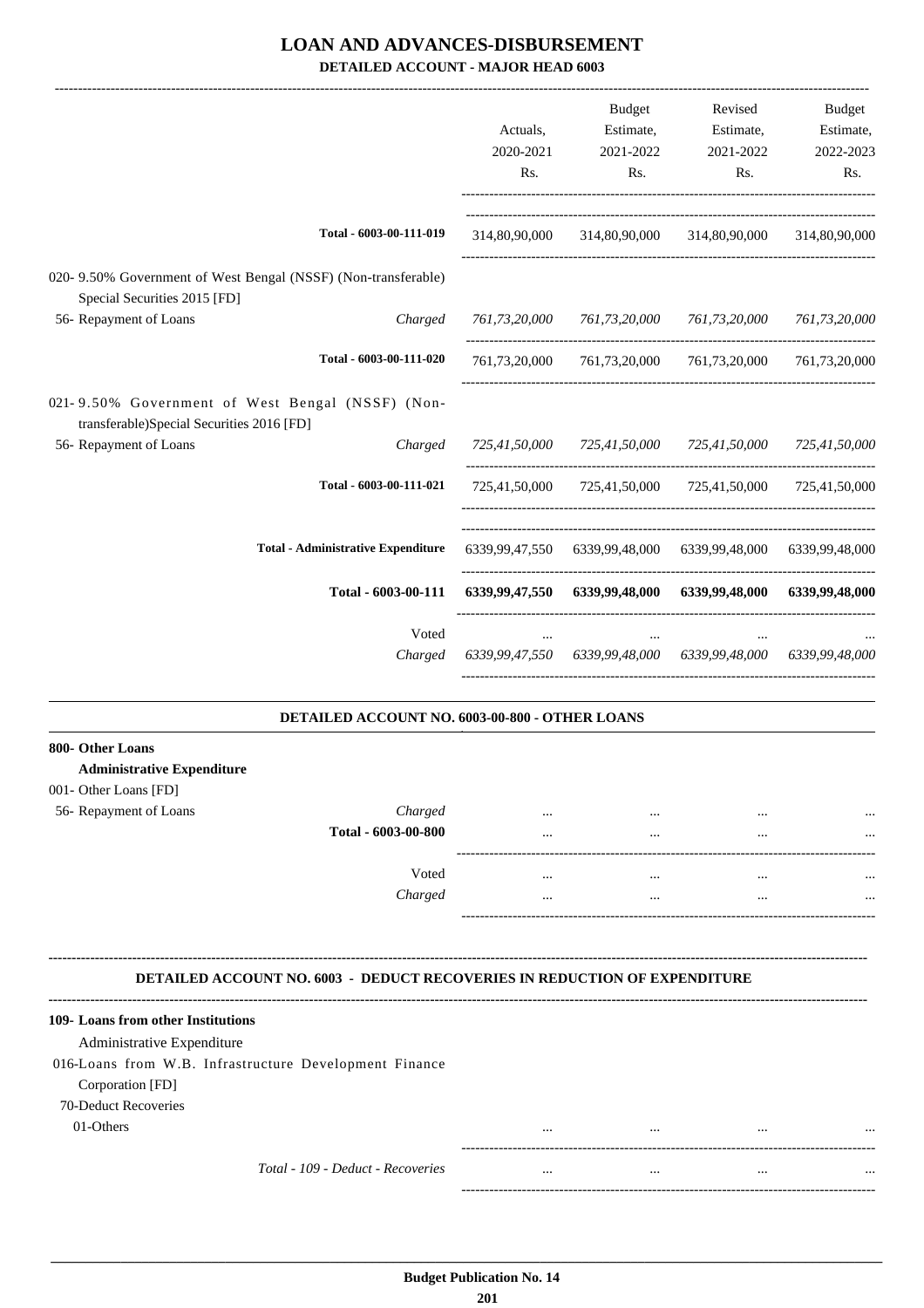|                                                                                                                                                                                    | Actuals.<br>2020-2021<br>Rs. | <b>Budget</b><br>Estimate,<br>2021-2022<br>Rs. | Revised<br>Estimate,<br>2021-2022<br>Rs. | <b>Budget</b><br>Estimate,<br>2022-2023<br>Rs. |
|------------------------------------------------------------------------------------------------------------------------------------------------------------------------------------|------------------------------|------------------------------------------------|------------------------------------------|------------------------------------------------|
| 911- Deduct Recoveries Of Overpayments<br>Administrative Expenditure<br>001-Loans from W B Infrastructure Development Finance<br>Corporation (WBIDFC) [FD]<br>70-Deduct Recoveries |                              |                                                |                                          |                                                |
| 01-Others                                                                                                                                                                          | $\cdots$                     | $\cdots$                                       | $\cdots$                                 | $\cdots$                                       |
| Total - 911 - Deduct - Recoveries                                                                                                                                                  | $\cdots$                     | $\cdots$                                       | $\cdots$                                 | $\cdots$                                       |
| Total - 6003 - Deduct - Recoveries                                                                                                                                                 | $\cdots$                     | $\cdots$                                       | $\cdots$                                 | $\cdots$                                       |

-----------------------------------------------------------------------------------------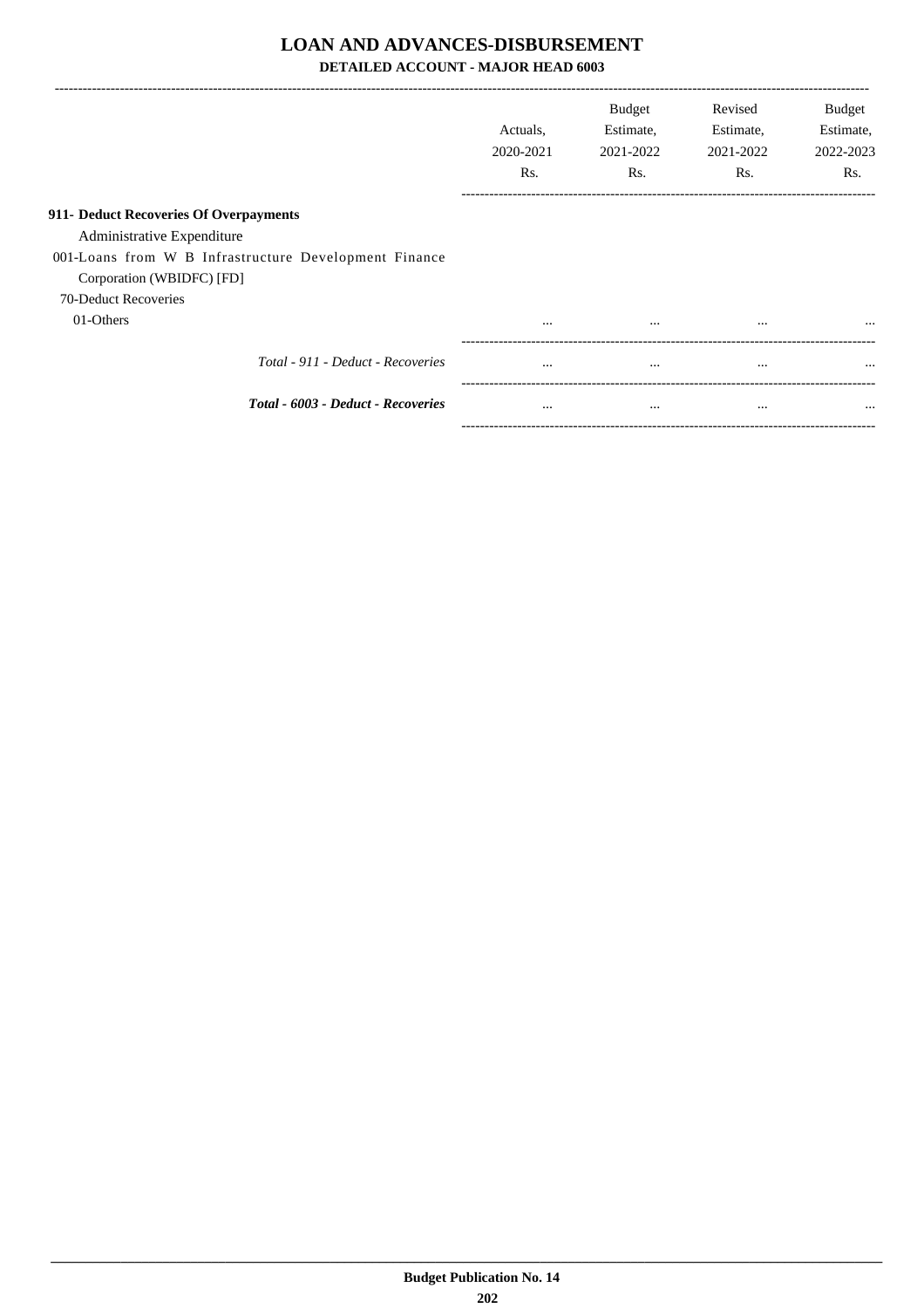## **LOAN AND ADVANCES-DISBURSEMENT**

### **DEMAND No. 18**

### **Finance Department**

### **E. Public Debt -**

### **Head of Account : 6004 - Loans and Advances from the Central Government**

| <b>Voted Rs. Nil</b>                                   | Charged Rs. 1869, 31, 69, 000 | Total Rs. 1869, 31, 69, 000                |                  |  |
|--------------------------------------------------------|-------------------------------|--------------------------------------------|------------------|--|
|                                                        | Voted Rs.                     | Charged Rs.                                | <b>Total Rs.</b> |  |
| <b>Gross Expenditure</b><br><b>Deduct - Recoveries</b> |                               | $\ldots$ 1869,31,69,000 1869,31,69,000<br> |                  |  |
| <b>Net Expenditure</b>                                 |                               | $\ldots$ 1869,31,69,000 1869,31,69,000     |                  |  |

### **LOAN AND ADVANCES-DISBURSEMENT ABSTRACT ACCOUNT**

|                            |                                                                                                                                                                                              | Actuals,<br>2020-2021<br>Rs.                      | Budget<br>Estimate,<br>2021-2022<br>Rs. | Revised<br>Estimate,<br>2021-2022<br>Rs. | Budget<br>Estimate,<br>2022-2023<br>Rs.                                                                                                                                                                                                                                    |
|----------------------------|----------------------------------------------------------------------------------------------------------------------------------------------------------------------------------------------|---------------------------------------------------|-----------------------------------------|------------------------------------------|----------------------------------------------------------------------------------------------------------------------------------------------------------------------------------------------------------------------------------------------------------------------------|
|                            |                                                                                                                                                                                              |                                                   |                                         |                                          |                                                                                                                                                                                                                                                                            |
| Administrative Expenditure |                                                                                                                                                                                              |                                                   | $\cdots$                                |                                          |                                                                                                                                                                                                                                                                            |
|                            | <b>Total - 102</b>                                                                                                                                                                           |                                                   |                                         |                                          |                                                                                                                                                                                                                                                                            |
|                            | Total - 01                                                                                                                                                                                   | $\ddotsc$                                         | $\cdots$                                | $\cdots$                                 |                                                                                                                                                                                                                                                                            |
| Administrative Expenditure |                                                                                                                                                                                              |                                                   | $\ldots$                                |                                          |                                                                                                                                                                                                                                                                            |
|                            | <b>Total - 101</b>                                                                                                                                                                           | $\cdots$                                          | $\cdots$                                | $\cdots$                                 |                                                                                                                                                                                                                                                                            |
|                            | Total - 02                                                                                                                                                                                   | $\ddotsc$                                         |                                         |                                          |                                                                                                                                                                                                                                                                            |
| <b>LEGISLATURE SCHEMES</b> |                                                                                                                                                                                              |                                                   |                                         |                                          |                                                                                                                                                                                                                                                                            |
|                            | <b>Voted</b>                                                                                                                                                                                 |                                                   |                                         |                                          |                                                                                                                                                                                                                                                                            |
|                            |                                                                                                                                                                                              |                                                   |                                         |                                          |                                                                                                                                                                                                                                                                            |
|                            |                                                                                                                                                                                              |                                                   |                                         |                                          |                                                                                                                                                                                                                                                                            |
|                            |                                                                                                                                                                                              |                                                   |                                         |                                          |                                                                                                                                                                                                                                                                            |
| Administrative Expenditure | <b>Voted</b>                                                                                                                                                                                 |                                                   |                                         |                                          |                                                                                                                                                                                                                                                                            |
|                            | <b>Total - 800</b>                                                                                                                                                                           |                                                   |                                         |                                          |                                                                                                                                                                                                                                                                            |
|                            | 01 - NON-PLAN LOANS<br>102- Share of Small Savings Collection<br>02 - LOANS FOR STATE PLAN SCHEMES<br>101- Block Loans<br>101- Block Loans<br>Administrative Expenditure<br>800- Other Loans | 09 - OTHER LOANS FOR STATES / UNION TERITORY WITH |                                         |                                          | Charged 1009,55,17,085 712,64,20,000 1087,64,20,000 1437,64,20,000<br>Total - 101 1009,55,17,085 712,64,20,000 1087,64,20,000 1437,64,20,000<br>Charged 431,67,48,358 431,67,49,000 431,67,49,000 431,67,49,000<br>431,67,48,358 431,67,49,000 431,67,49,000 431,67,49,000 |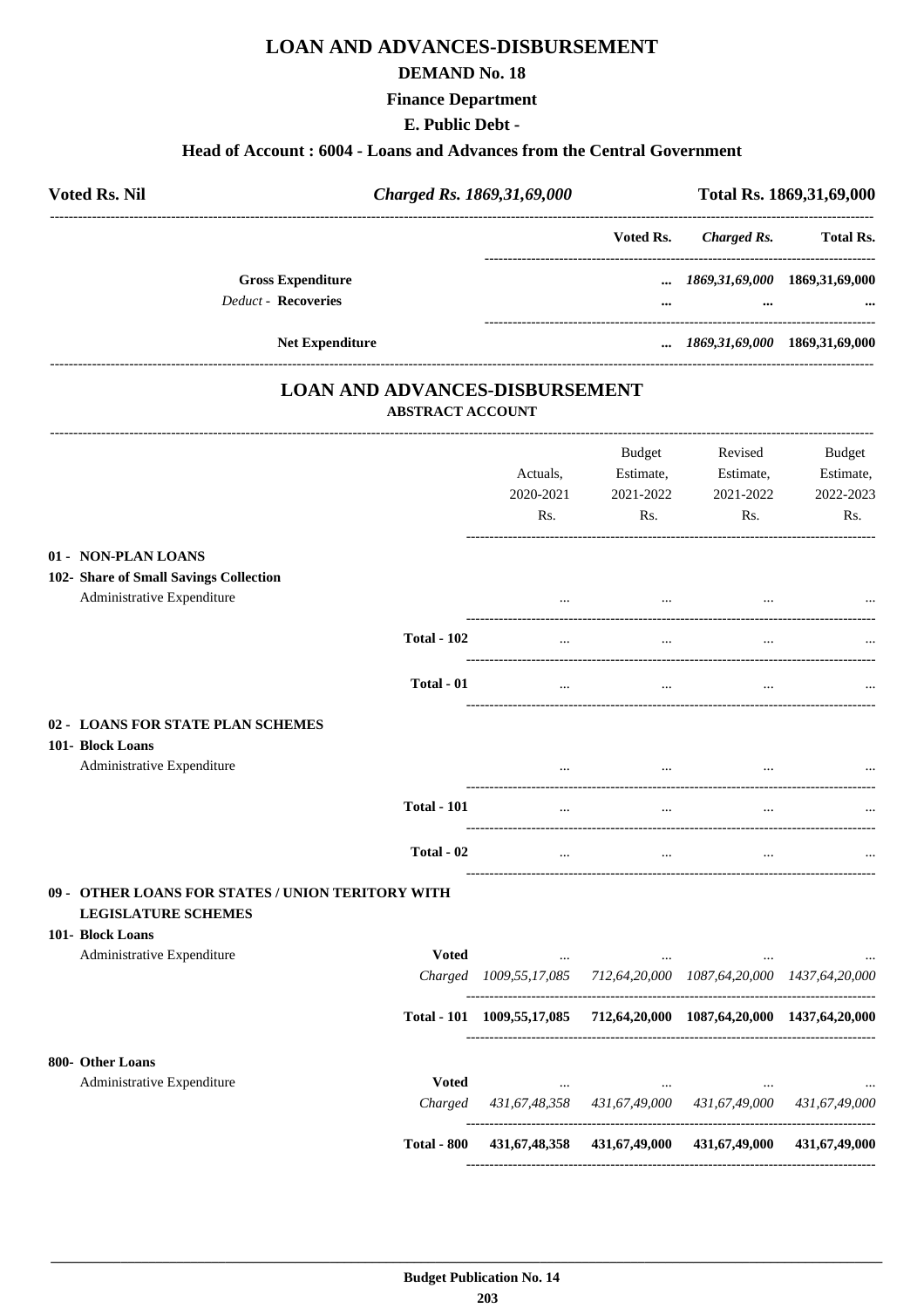### **LOAN AND ADVANCES-DISBURSEMENT ABSTRACT ACCOUNT**

|                                                                                                                                                                                                                                     |                                                                        | <b>Budget</b>                                                                                                                                                                                                                                | Revised                                       | Budget    |
|-------------------------------------------------------------------------------------------------------------------------------------------------------------------------------------------------------------------------------------|------------------------------------------------------------------------|----------------------------------------------------------------------------------------------------------------------------------------------------------------------------------------------------------------------------------------------|-----------------------------------------------|-----------|
|                                                                                                                                                                                                                                     | Actuals,                                                               | Estimate,                                                                                                                                                                                                                                    | Estimate,                                     | Estimate, |
|                                                                                                                                                                                                                                     | 2020-2021                                                              | 2021-2022                                                                                                                                                                                                                                    | 2021-2022                                     | 2022-2023 |
|                                                                                                                                                                                                                                     | Rs.                                                                    |                                                                                                                                                                                                                                              | Rs.<br>$\mathbf{Rs.}$                         | Rs.       |
|                                                                                                                                                                                                                                     | Total - 09 1441,22,65,443 1144,31,69,000 1519,31,69,000 1869,31,69,000 |                                                                                                                                                                                                                                              |                                               |           |
| Voted                                                                                                                                                                                                                               |                                                                        |                                                                                                                                                                                                                                              |                                               |           |
|                                                                                                                                                                                                                                     | Charged 1441,22,65,443 1144,31,69,000 1519,31,69,000 1869,31,69,000    |                                                                                                                                                                                                                                              |                                               |           |
| Grand Total - Gross 1441,22,65,443 1144,31,69,000 1519,31,69,000 1869,31,69,000                                                                                                                                                     |                                                                        |                                                                                                                                                                                                                                              |                                               |           |
| Voted                                                                                                                                                                                                                               | and the company of the company of the                                  | $\cdots$                                                                                                                                                                                                                                     |                                               |           |
|                                                                                                                                                                                                                                     | Charged 1441,22,65,443 1144,31,69,000 1519,31,69,000 1869,31,69,000    |                                                                                                                                                                                                                                              |                                               |           |
| Administrative Expenditure 1441,22,65,443 1144,31,69,000 1519,31,69,000 1869,31,69,000                                                                                                                                              |                                                                        |                                                                                                                                                                                                                                              |                                               |           |
| Voted                                                                                                                                                                                                                               | and the company of the company of                                      |                                                                                                                                                                                                                                              | the contract of the contract of the           |           |
|                                                                                                                                                                                                                                     | Charged 1441,22,65,443 1144,31,69,000 1519,31,69,000 1869,31,69,000    |                                                                                                                                                                                                                                              |                                               |           |
| <b>Deduct Recoveries</b> and the contract of the contract of the contract of the contract of the contract of the contract of the contract of the contract of the contract of the contract of the contract of the contract of the co |                                                                        |                                                                                                                                                                                                                                              | $\cdots$ and $\cdots$ are the set of $\cdots$ |           |
| Grand Total - Net 1441,22,65,443 1144,31,69,000 1519,31,69,000 1869,31,69,000                                                                                                                                                       |                                                                        |                                                                                                                                                                                                                                              |                                               |           |
| Voted                                                                                                                                                                                                                               |                                                                        | $\cdots$ . The contract of the contract of the contract of the contract of the contract of the contract of the contract of the contract of the contract of the contract of the contract of the contract of the contract of the c<br>$\cdots$ |                                               |           |
|                                                                                                                                                                                                                                     | Charged 1441,22,65,443 1144,31,69,000 1519,31,69,000 1869,31,69,000    |                                                                                                                                                                                                                                              |                                               |           |
|                                                                                                                                                                                                                                     |                                                                        |                                                                                                                                                                                                                                              |                                               |           |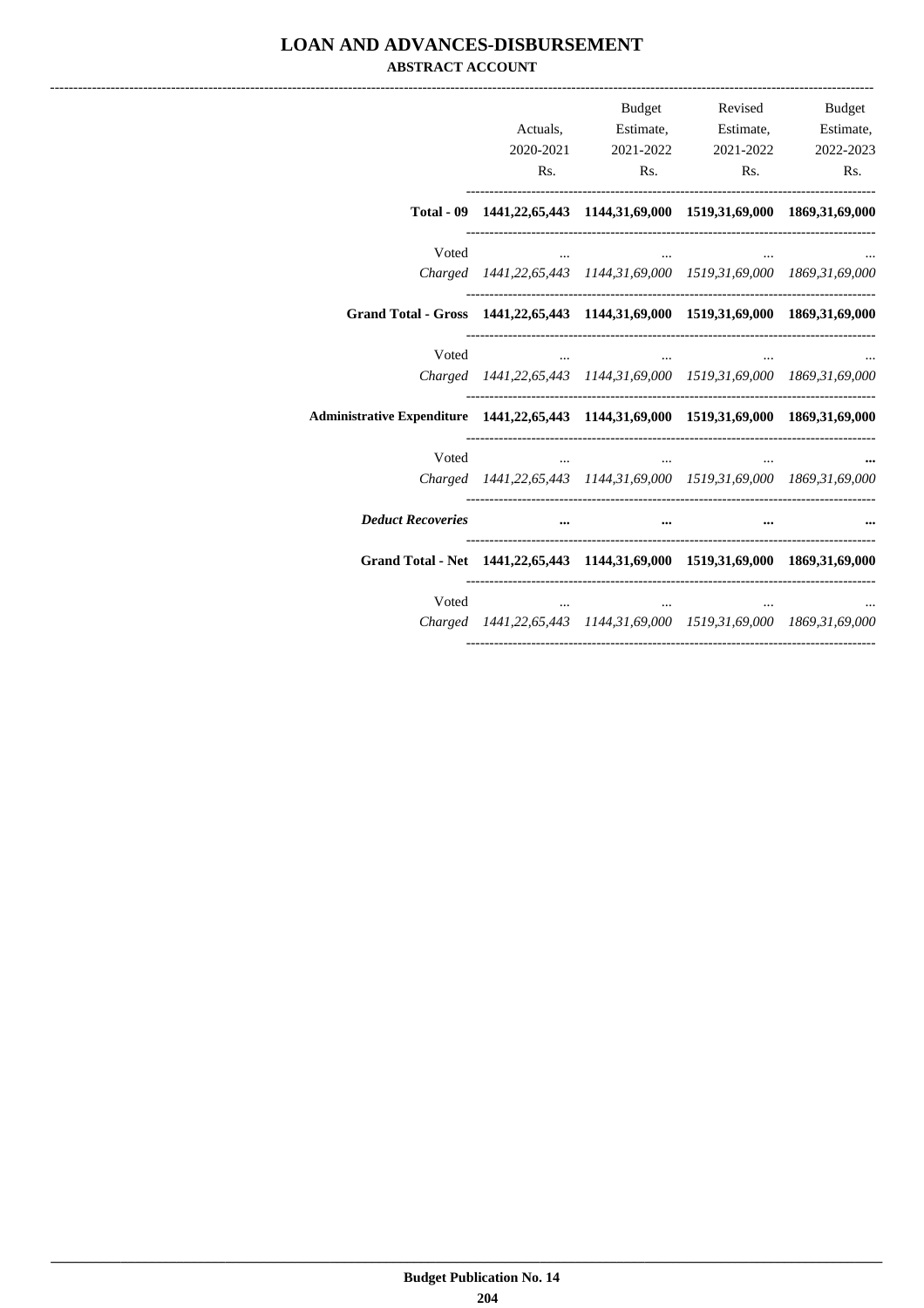## **LOAN AND ADVANCES-DISBURSEMENT**

**DETAILED ACCOUNT - MAJOR HEAD 6004**

|                                                                                                                                                                             |                                                                      | Actuals.<br>2020-2021<br>Rs. | Estimate,<br>2021-2022<br>Rs. | Estimate,<br>2021-2022<br>Rs.                              | <b>Budget</b><br>Estimate,<br>2022-2023<br>Rs. |
|-----------------------------------------------------------------------------------------------------------------------------------------------------------------------------|----------------------------------------------------------------------|------------------------------|-------------------------------|------------------------------------------------------------|------------------------------------------------|
|                                                                                                                                                                             | DETAILED ACCOUNT NO. 6004-01-102 - SHARE OF SMALL SAVINGS COLLECTION |                              |                               |                                                            |                                                |
| 01 - NON-PLAN LOANS<br>102- Share of Small Savings Collection<br><b>Administrative Expenditure</b>                                                                          |                                                                      |                              |                               |                                                            |                                                |
| 001- Share of Small Savings Collections [FD]<br>56- Repayment of Loans                                                                                                      | Charged<br>Total - 6004-01-102                                       |                              |                               |                                                            |                                                |
|                                                                                                                                                                             | Voted<br>Charged                                                     | .                            |                               | $\ddotsc$                                                  |                                                |
|                                                                                                                                                                             | DETAILED ACCOUNT NO. 6004-02-101 - BLOCK LOANS                       |                              |                               |                                                            |                                                |
| 02 - LOANS FOR STATE PLAN SCHEMES<br>101- Block Loans<br><b>Administrative Expenditure</b>                                                                                  |                                                                      |                              |                               |                                                            |                                                |
| 001- Loans for State Plan Schemes [FD]<br>56- Repayment of Loans<br>005- ACA for EAP [FD]                                                                                   | Charged                                                              |                              |                               |                                                            |                                                |
| 56- Repayment of Loans                                                                                                                                                      | Charged<br>Total - 6004-02-101                                       |                              |                               | $\cdots$                                                   |                                                |
|                                                                                                                                                                             | Voted<br>Charged                                                     | $\cdots$<br>                 |                               | $\cdots$<br>$\cdots$                                       |                                                |
|                                                                                                                                                                             | DETAILED ACCOUNT NO. 6004-09-101 - BLOCK LOANS                       |                              |                               |                                                            |                                                |
| 09 - OTHER LOANS FOR STATES / UNION TERITORY<br>WITH LEGISLATURE SCHEMES<br>101- Block Loans<br><b>Administrative Expenditure</b><br>001- Loans for State Plan Schemes [FD] |                                                                      |                              |                               |                                                            |                                                |
| 56- Repayment of Loans                                                                                                                                                      | Charged                                                              |                              |                               | 237,64,19,559 237,64,20,000 237,64,20,000                  | 237,64,20,000                                  |
|                                                                                                                                                                             | Total - 6004-09-101-001                                              |                              |                               | 237,64,19,559 237,64,20,000 237,64,20,000 237,64,20,000    |                                                |
| 002- ACA for EAP [FD]<br>56- Repayment of Loans                                                                                                                             | Charged                                                              |                              | 771,90,97,526 475,00,00,000   |                                                            | 850,00,00,000 1200,00,00,000                   |
|                                                                                                                                                                             | Total - 6004-09-101-002                                              |                              | 771,90,97,526 475,00,00,000   |                                                            | 850,00,00,000 1200,00,00,000                   |
|                                                                                                                                                                             | <b>Total - Administrative Expenditure</b>                            |                              |                               | 1009,55,17,085 712,64,20,000 1087,64,20,000 1437,64,20,000 |                                                |
|                                                                                                                                                                             | Total - 6004-09-101                                                  |                              |                               | 1009,55,17,085 712,64,20,000 1087,64,20,000 1437,64,20,000 |                                                |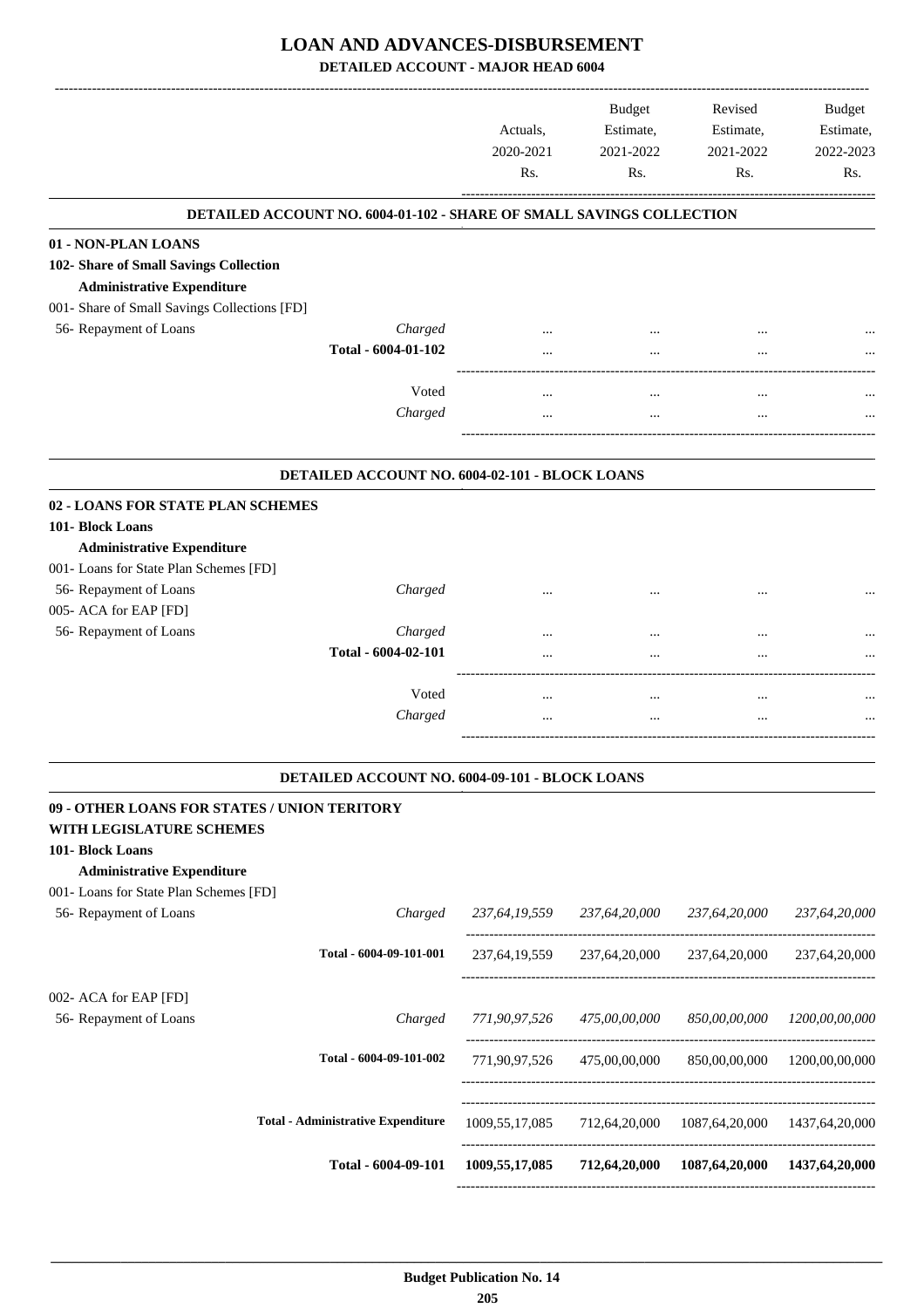|                                              |                                                |               | <b>Budget</b> | Revised                                                    | <b>Budget</b> |
|----------------------------------------------|------------------------------------------------|---------------|---------------|------------------------------------------------------------|---------------|
|                                              |                                                | Actuals.      | Estimate,     | Estimate,                                                  | Estimate,     |
|                                              |                                                | 2020-2021     | 2021-2022     | 2021-2022                                                  | 2022-2023     |
|                                              |                                                | Rs.           | Rs.           | Rs.                                                        | Rs.           |
|                                              | Voted                                          | $\cdots$      | $\cdots$      | $\cdots$                                                   |               |
|                                              | Charged                                        |               |               | 1009,55,17,085 712,64,20,000 1087,64,20,000 1437,64,20,000 |               |
|                                              | DETAILED ACCOUNT NO. 6004-09-800 - OTHER LOANS |               |               |                                                            |               |
| 09 - OTHER LOANS FOR STATES / UNION TERITORY |                                                |               |               |                                                            |               |
| WITH LEGISLATURE SCHEMES                     |                                                |               |               |                                                            |               |
| 800- Other Loans                             |                                                |               |               |                                                            |               |
| <b>Administrative Expenditure</b>            |                                                |               |               |                                                            |               |
| 001- Share of Small Savings Collections [FD] |                                                |               |               |                                                            |               |
| 56- Repayment of Loans                       | Charged                                        |               |               | 431,67,48,358 431,67,49,000 431,67,49,000 431,67,49,000    |               |
|                                              | <b>Total - Administrative Expenditure</b>      |               |               | 431,67,48,358 431,67,49,000 431,67,49,000 431,67,49,000    |               |
|                                              | Total - 6004-09-800                            | 431,67,48,358 | 431,67,49,000 | 431,67,49,000                                              | 431,67,49,000 |
|                                              | Voted                                          | $\cdots$      | $\cdots$      | $\cdots$                                                   |               |
|                                              | Charged                                        |               |               | 431,67,48,358 431,67,49,000 431,67,49,000 431,67,49,000    |               |
|                                              |                                                |               |               |                                                            |               |

-----------------------------------------------------------------------------------------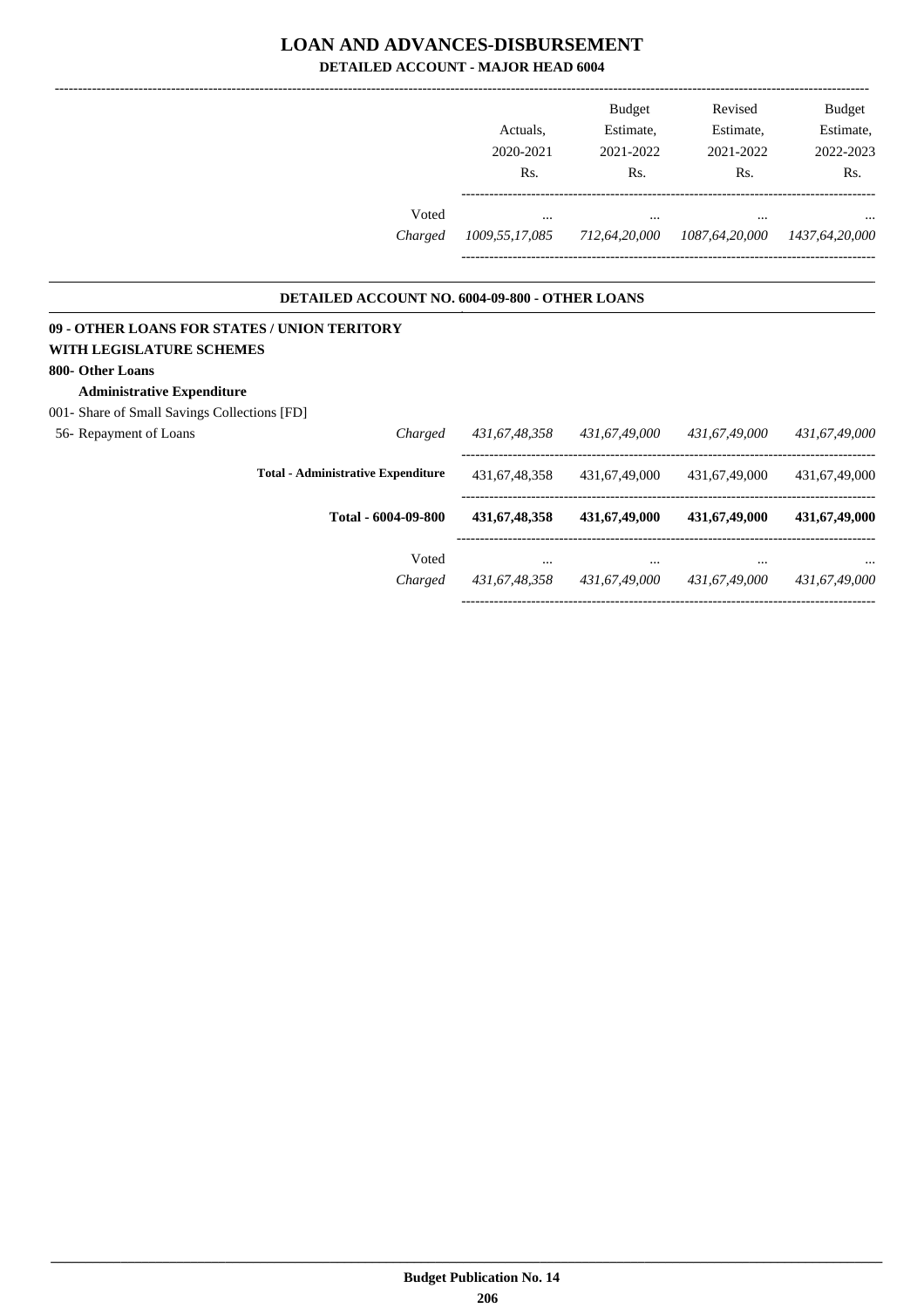# **LOAN EXPENDITURE**

### **DEMAND No. 18**

### **Finance Department**

F. Loans and Advances -

### Head of Account: 6885 - Other Loans To Industries And Minerals

| <b>Voted Rs. Nil</b>       | <b>Charged Rs. Nil</b> |                                     | <b>Total Rs. Nil</b> |
|----------------------------|------------------------|-------------------------------------|----------------------|
|                            |                        | Voted Rs. Charged Rs.               | <b>Total Rs.</b>     |
| <b>Gross Expenditure</b>   |                        | $\cdots$<br>$\cdots$                | $\cdots$             |
| <b>Deduct - Recoveries</b> |                        | $\bullet\bullet\bullet$<br>$\cdots$ | $\cdots$             |
| <b>Net Expenditure</b>     |                        | <br>$\cdots$                        |                      |

# **LOAN EXPENDITURE**

### **ABSTRACT ACCOUNT**

---------------------------------

|                                                                                                                                     | Actuals,<br>2020-2021<br>Rs. | <b>Budget</b><br>Estimate,<br>2021-2022<br>Rs. | Revised<br>Estimate,<br>2021-2022<br>Rs. | <b>Budget</b><br>Estimate,<br>2022-2023<br>Rs. |
|-------------------------------------------------------------------------------------------------------------------------------------|------------------------------|------------------------------------------------|------------------------------------------|------------------------------------------------|
| 01 - LOANS TO INDUSTRIAL FINANCIAL INSTUTUTIONS<br>190- Loans to Public Sector and Other Undertakings<br>Administrative Expenditure |                              |                                                |                                          |                                                |
| <b>Total - 190</b>                                                                                                                  |                              | $\cdots$                                       | <br>-------------                        |                                                |
| <b>Grand Total - Gross</b>                                                                                                          | $\cdots$                     | $\cdots$                                       | $\cdots$                                 | $\cdots$                                       |
| Voted<br>Charged                                                                                                                    | $\cdots$<br>$\cdots$         | $\cdots$<br>$\cdots$                           | $\cdots$<br>$\ddotsc$                    | $\cdots$                                       |
| <b>Administrative Expenditure</b>                                                                                                   | $\ddotsc$                    | $\ddotsc$                                      | $\ddotsc$                                |                                                |
| <b>Deduct Recoveries</b>                                                                                                            | $\cdots$                     | $\cdots$                                       | $\cdots$                                 |                                                |
| <b>Grand Total - Net</b>                                                                                                            | $\ddotsc$                    | $\ddotsc$                                      | $\ddotsc$                                |                                                |
| Voted<br>Charged                                                                                                                    | $\cdots$<br>$\cdots$         | $\cdots$<br>$\cdots$                           | $\cdots$<br>$\cdots$                     | $\cdots$<br>$\cdots$                           |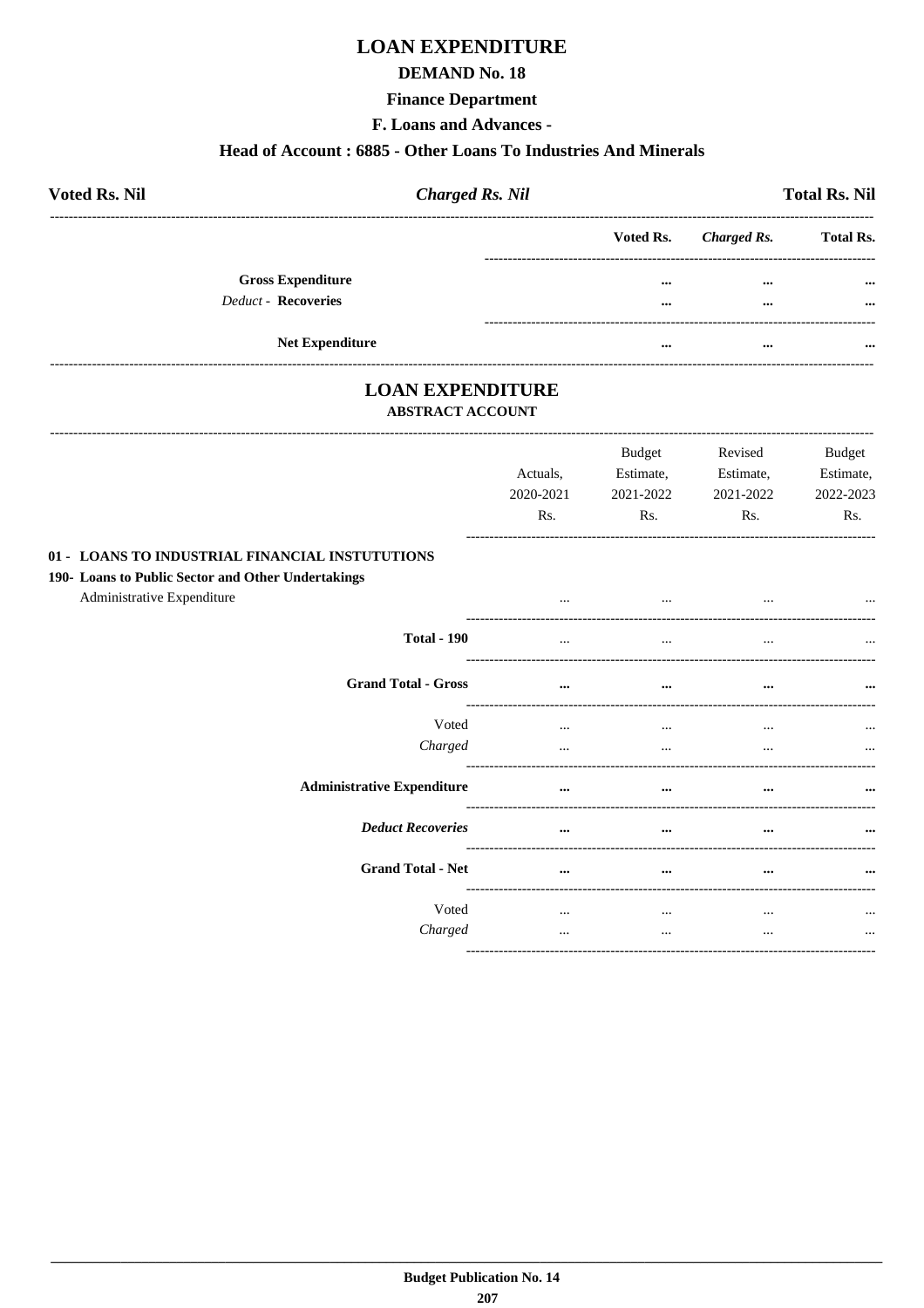|                                                                                         | Actuals,<br>2020-2021<br>R <sub>s</sub> . | <b>Budget</b><br>Estimate,<br>2021-2022<br>Rs. | Revised<br>Estimate,<br>2021-2022<br>Rs. | <b>Budget</b><br>Estimate,<br>2022-2023<br>Rs. |
|-----------------------------------------------------------------------------------------|-------------------------------------------|------------------------------------------------|------------------------------------------|------------------------------------------------|
| <b>DETAILED ACCOUNT NO. 6885-01-190 - LOANS TO PUBLIC SECTOR AND OTHER UNDERTAKINGS</b> |                                           |                                                |                                          |                                                |
| 01 - LOANS TO INDUSTRIAL FINANCIAL INSTUTUTIONS                                         |                                           |                                                |                                          |                                                |
| 190- Loans to Public Sector and Other Undertakings<br><b>Administrative Expenditure</b> |                                           |                                                |                                          |                                                |
| 007- Loan to West Bengal State Beverages Corporation Ltd (BEVCO)<br>[FD]                |                                           |                                                |                                          |                                                |
| 55- Loans and Advances                                                                  | $\cdots$                                  | $\cdots$                                       | $\cdots$                                 | $\cdots$                                       |
| Total - 6885-01-190                                                                     | $\cdots$                                  |                                                | $\cdots$                                 | $\cdots$                                       |
| Voted                                                                                   | $\cdots$                                  | $\cdots$                                       | $\cdots$                                 | $\cdots$                                       |
| Charged                                                                                 | $\cdots$                                  | $\cdots$                                       | $\cdots$                                 | $\cdots$                                       |

-----------------------------------------------------------------------------------------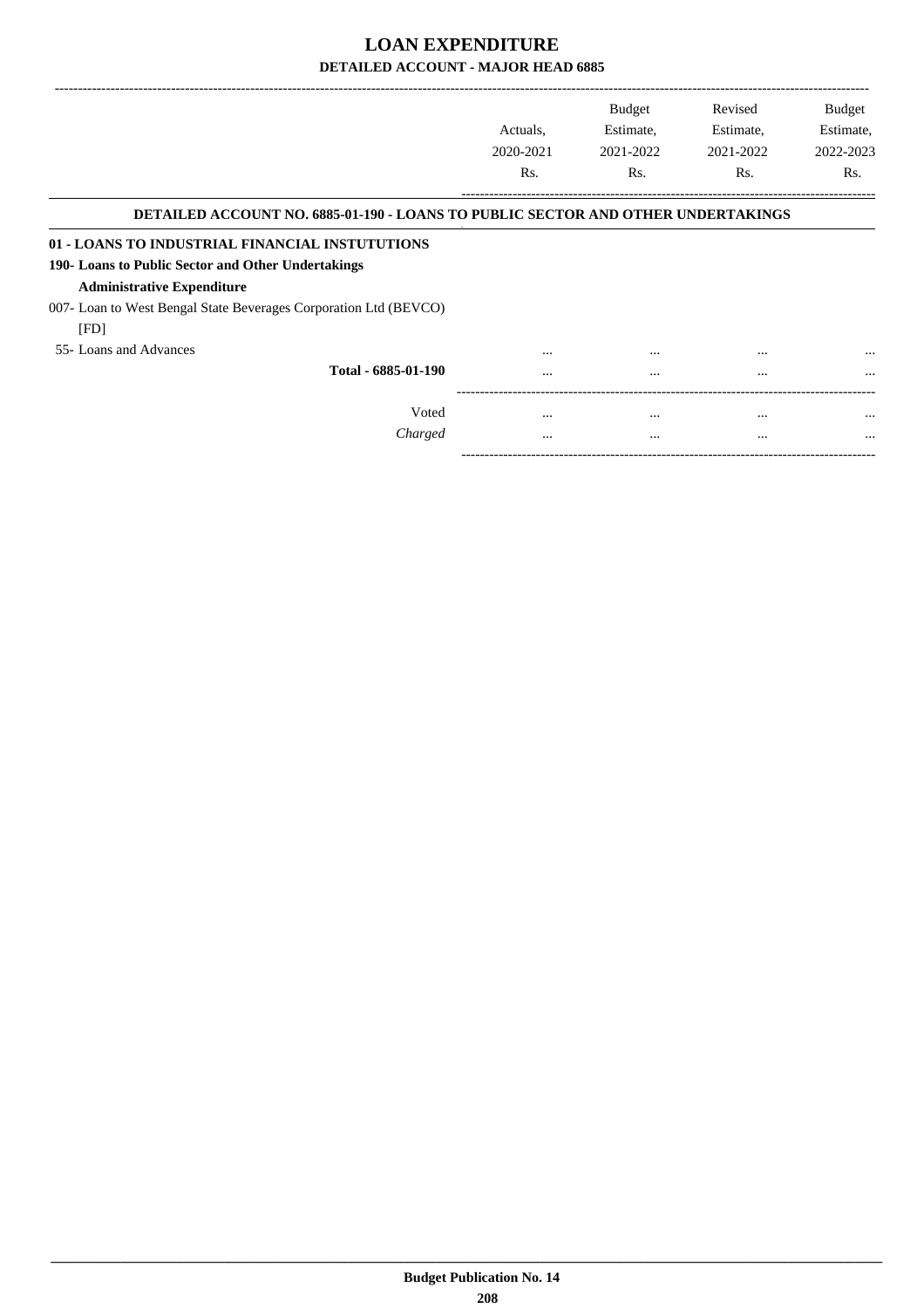# **LOAN EXPENDITURE**

### **DEMAND No. 18**

### **Finance Department**

F. Loans and Advances -

### Head of Account: 7610 - Loans to Government Servants etc.

| Voted Rs. 12,00,00,000                          | <b>Charged Rs. Nil</b>                             |           |                               |                                                    | Total Rs. 12,00,00,000 |
|-------------------------------------------------|----------------------------------------------------|-----------|-------------------------------|----------------------------------------------------|------------------------|
|                                                 |                                                    |           | Voted Rs.                     | Charged Rs. Total Rs.                              |                        |
| <b>Gross Expenditure</b><br>Deduct - Recoveries |                                                    |           | 12,00,00,000                  |                                                    | $\dots$ 12,00,00,000   |
|                                                 |                                                    |           |                               | $\cdots$                                           |                        |
| <b>Net Expenditure</b>                          |                                                    |           | 12,00,00,000                  | $\cdots$                                           | 12,00,00,000           |
|                                                 | <b>LOAN EXPENDITURE</b><br><b>ABSTRACT ACCOUNT</b> |           |                               |                                                    |                        |
|                                                 |                                                    |           | <b>Budget</b>                 | Revised                                            | Budget                 |
|                                                 |                                                    | Actuals,  |                               | Estimate, Estimate,                                | Estimate,              |
|                                                 |                                                    | 2020-2021 | 2021-2022                     | 2021-2022                                          | 2022-2023              |
|                                                 |                                                    | Rs.       | Rs.                           | Rs.                                                | Rs.                    |
| 201- House Building Advances                    |                                                    |           |                               |                                                    |                        |
| Administrative Expenditure                      |                                                    | 96,20,500 | 1,50,05,000 11,00,00,000      |                                                    | 12,00,00,000           |
|                                                 | <b>Total - 201</b>                                 |           |                               | 96,20,500  1,50,05,000  11,00,00,000  12,00,00,000 |                        |
| 202- Advances for Purchase of Motor Conveyances |                                                    |           |                               |                                                    |                        |
| Administrative Expenditure                      |                                                    |           | $\ldots$ 2,25,00,000          | and the control of the control of the              | $\ddots$               |
|                                                 | <b>Total - 202</b>                                 |           | $\ldots$ 2,25,00,000          |                                                    |                        |
| 203- Advances for Purchase of Other Conveyances |                                                    |           |                               |                                                    |                        |
| Administrative Expenditure                      |                                                    | $\cdots$  | the company of the company of | $\cdots$                                           |                        |
|                                                 | <b>Total - 203</b>                                 |           | $\cdots$                      |                                                    |                        |
| <b>204- Advances for Purchase of Computers</b>  |                                                    |           |                               |                                                    |                        |
| Administrative Expenditure                      |                                                    | 22,919    | 3,00,000                      |                                                    |                        |
|                                                 | <b>Total - 204</b>                                 | 22,919    | 3,00,000                      | $\cdots$                                           |                        |
| 800- Other Advances                             |                                                    |           |                               |                                                    |                        |
| Administrative Expenditure                      |                                                    | $\cdots$  | $\cdots$                      | $\ldots$                                           |                        |
|                                                 | <b>Total - 800</b>                                 | $\cdots$  | $\cdots$                      | $\cdots$                                           |                        |
|                                                 | <b>Grand Total - Gross</b>                         | 96,43,419 | 3,78,05,000                   | 11,00,00,000                                       | 12,00,00,000           |
|                                                 | Voted                                              | 96,43,419 | 3,78,05,000                   | 11,00,00,000                                       | 12,00,00,000           |
|                                                 | Charged                                            | $\cdots$  | $\cdots$                      | $\ldots$                                           | $\ddotsc$              |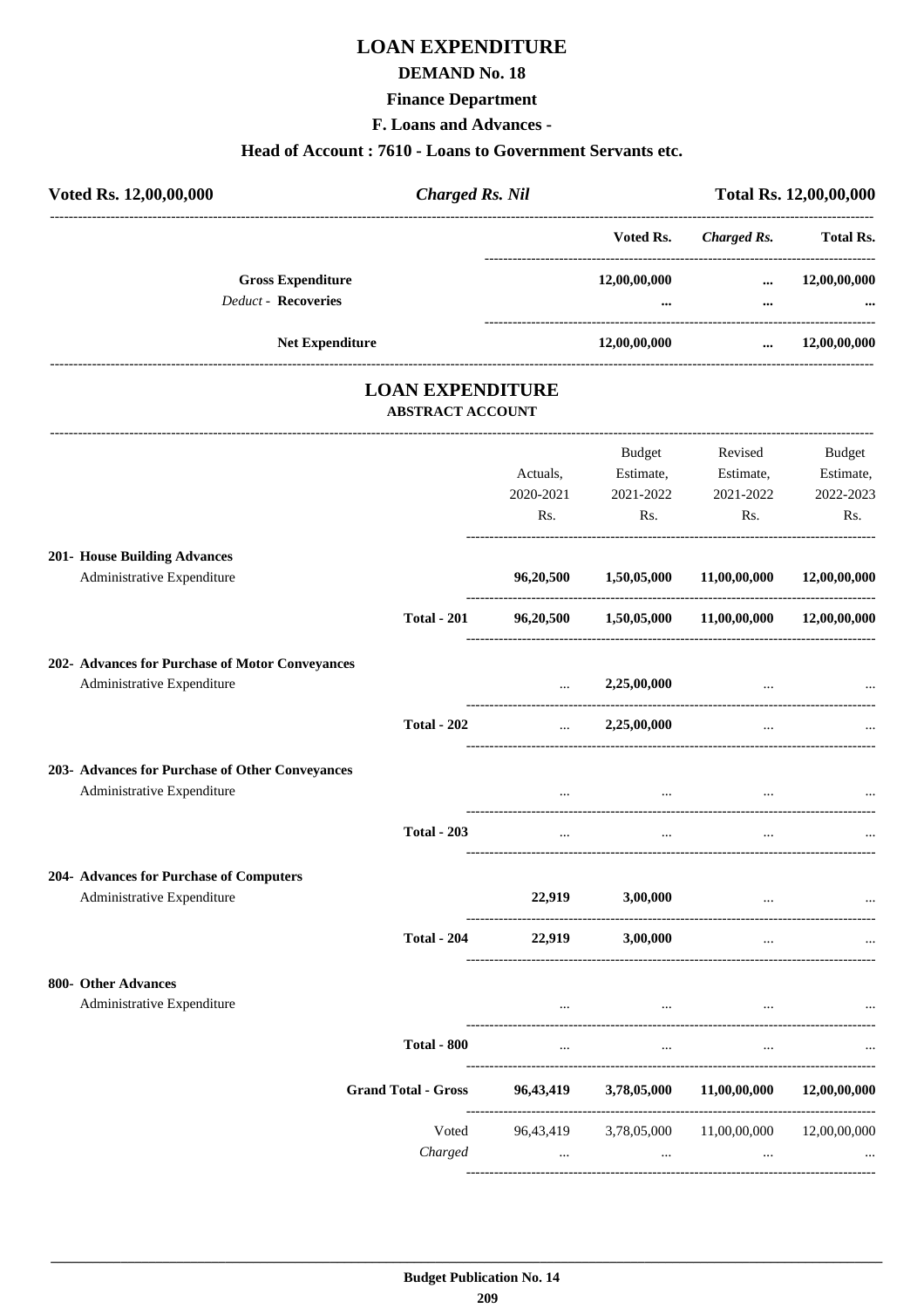### **LOAN EXPENDITURE ABSTRACT ACCOUNT**

|                                   | Actuals.<br>2020-2021<br>Rs. | <b>Budget</b><br>Estimate,<br>2021-2022<br>Rs. | Revised<br>Estimate.<br>2021-2022<br>Rs. | <b>Budget</b><br>Estimate,<br>2022-2023<br>Rs. |
|-----------------------------------|------------------------------|------------------------------------------------|------------------------------------------|------------------------------------------------|
| <b>Administrative Expenditure</b> | 96,43,419                    | 3,78,05,000                                    | 11,00,00,000                             | 12,00,00,000                                   |
| <b>Deduct Recoveries</b>          |                              | $\cdots$                                       | $\cdots$                                 |                                                |
| <b>Grand Total - Net</b>          | 96,43,419                    | 3,78,05,000                                    | 11,00,00,000                             | 12,00,00,000                                   |
|                                   |                              |                                                |                                          | 12,00,00,000                                   |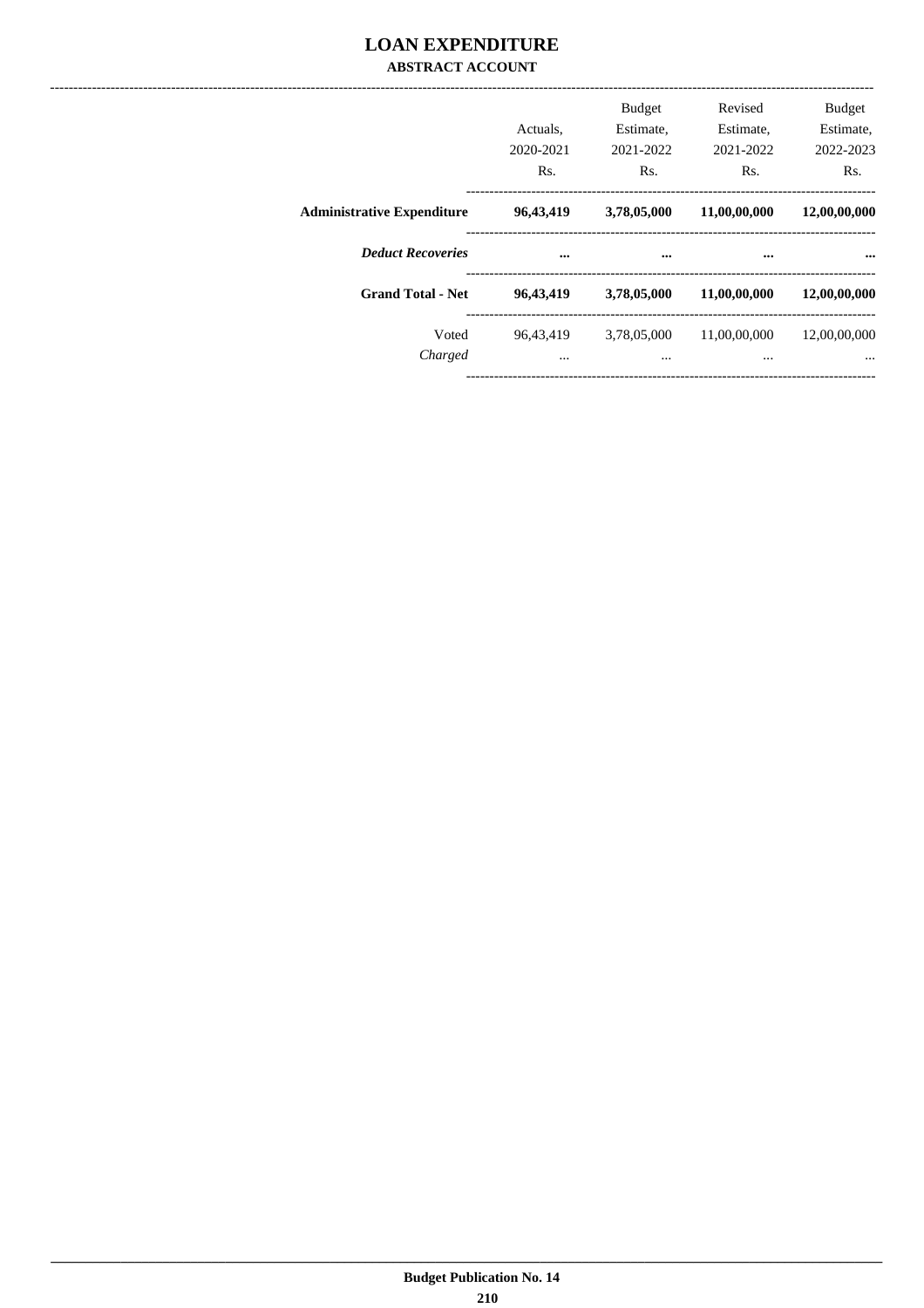|                                                                                      | Actuals,<br>2020-2021<br>Rs. | <b>Budget</b><br>Estimate,<br>2021-2022<br>Rs. | Revised<br>Estimate,<br>2021-2022<br>Rs.              | Budget<br>Estimate,<br>2022-2023<br>Rs. |
|--------------------------------------------------------------------------------------|------------------------------|------------------------------------------------|-------------------------------------------------------|-----------------------------------------|
| DETAILED ACCOUNT NO. 7610-00-201 - HOUSE BUILDING ADVANCES                           |                              |                                                |                                                       |                                         |
|                                                                                      |                              |                                                |                                                       |                                         |
| <b>201- House Building Advances</b><br><b>Administrative Expenditure</b>             |                              |                                                |                                                       |                                         |
| 001- House Building Advances [FD]                                                    |                              |                                                |                                                       |                                         |
| 20- Other Administrative Expenses                                                    |                              |                                                |                                                       |                                         |
| 55- Loans and Advances                                                               | 20,500                       | 5,000                                          |                                                       |                                         |
| Total - 7610-00-201-001                                                              | 20,500                       | 5,000                                          | $\cdots$                                              |                                         |
| 002- House Buildings Advances to AIS Officers [FD]                                   |                              |                                                |                                                       |                                         |
| 20- Other Administrative Expenses                                                    | $\cdots$                     | $\cdots$                                       |                                                       |                                         |
| 26- Advertising and Publicity Expenses                                               | $\cdots$                     | $\cdots$                                       | $\cdots$                                              |                                         |
| 55- Loans and Advances                                                               | 96,00,000                    | 1,50,00,000                                    | 11,00,00,000                                          | 12,00,00,000                            |
| Total - 7610-00-201-002                                                              |                              |                                                | 96,00,000   1,50,00,000   11,00,00,000   12,00,00,000 |                                         |
| <b>Total - Administrative Expenditure</b>                                            |                              |                                                | 96,20,500   1,50,05,000   11,00,00,000   12,00,00,000 |                                         |
| Total - 7610-00-201                                                                  |                              |                                                | 96,20,500 1,50,05,000 11,00,00,000 12,00,00,000       |                                         |
|                                                                                      |                              |                                                |                                                       |                                         |
| Voted<br>Charged                                                                     | $\cdots$                     | $\cdots$                                       | 96,20,500   1,50,05,000   11,00,00,000<br>$\cdots$    | 12,00,00,000                            |
| DETAILED ACCOUNT NO. 7610-00-202 - ADVANCES FOR PURCHASE OF MOTOR CONVEYANCES        |                              |                                                |                                                       |                                         |
| 202- Advances for Purchase of Motor Conveyances<br><b>Administrative Expenditure</b> |                              |                                                |                                                       |                                         |
| 001- Advances for Purchase of Motor Car. [FD]                                        |                              |                                                |                                                       |                                         |
| 55- Loans and Advances                                                               | $\cdots$                     |                                                |                                                       |                                         |
| 002- Advances for purchase of Motor Cycles/Scooters/Auto-Cycles to                   |                              |                                                |                                                       |                                         |
| State Govt. Employees [FD]                                                           |                              |                                                |                                                       |                                         |
| 55- Loans and Advances                                                               | $\cdots$                     | 2,25,00,000                                    |                                                       |                                         |
| Total - 7610-00-202-002                                                              | $\cdots$                     | 2,25,00,000                                    | $\cdots$                                              |                                         |
|                                                                                      |                              |                                                |                                                       |                                         |
| <b>Total - Administrative Expenditure</b>                                            | $\cdots$                     | 2,25,00,000                                    |                                                       |                                         |
| Total - 7610-00-202                                                                  | $\cdots$                     | 2,25,00,000                                    |                                                       |                                         |
| Voted                                                                                | $\cdots$                     | 2,25,00,000                                    |                                                       |                                         |
| Charged                                                                              | $\cdots$                     | $\cdots$                                       | $\cdots$                                              | $\ddots$                                |
|                                                                                      |                              |                                                |                                                       |                                         |

**DETAILED ACCOUNT NO. 7610-00-203 - ADVANCES FOR PURCHASE OF OTHER CONVEYANCES .**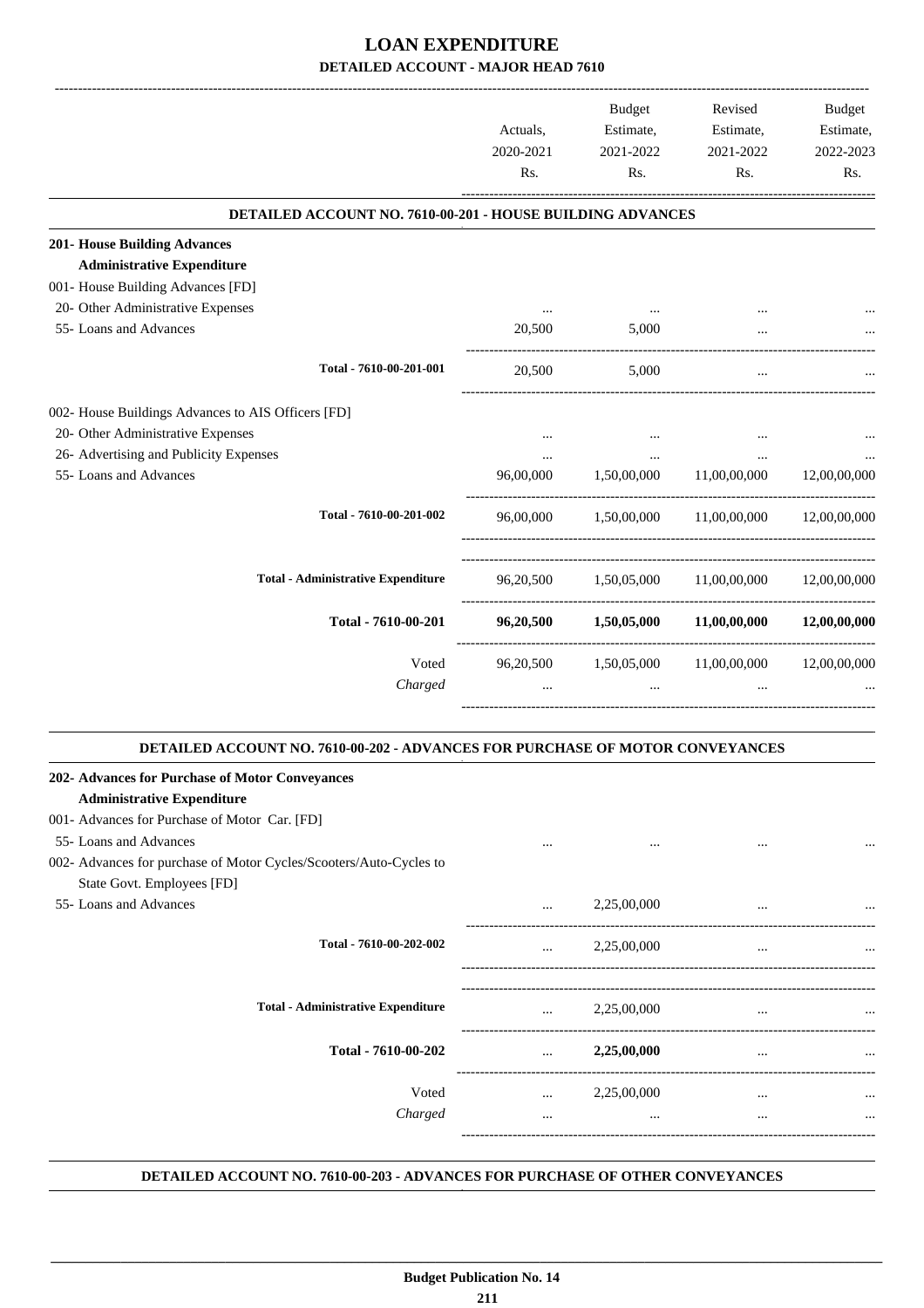|                                                      | Actuals.<br>2020-2021<br>Rs. | <b>Budget</b><br>Estimate,<br>2021-2022<br>Rs. | Revised<br>Estimate,<br>2021-2022<br>Rs. | <b>Budget</b><br>Estimate,<br>2022-2023<br>R <sub>s</sub> . |
|------------------------------------------------------|------------------------------|------------------------------------------------|------------------------------------------|-------------------------------------------------------------|
| 203- Advances for Purchase of Other Conveyances      |                              |                                                |                                          |                                                             |
| <b>Administrative Expenditure</b>                    |                              |                                                |                                          |                                                             |
| 001- Advances for Purchase of Other Conveyances [FD] |                              |                                                |                                          |                                                             |
| 55- Loans and Advances                               |                              | $\cdots$                                       | $\cdots$                                 |                                                             |
| Total - 7610-00-203                                  |                              | $\cdots$                                       |                                          |                                                             |
| Voted                                                | $\cdots$                     | $\cdots$                                       | $\cdots$                                 |                                                             |
| Charged                                              | $\cdots$                     | $\cdots$                                       | $\cdots$                                 | $\cdots$                                                    |

**.**

### **204- Advances for Purchase of Computers Administrative Expenditure**

### 001- Purchase of Computers [FD]

55- Loans and Advances

| ושיו |                                           | 22,919             | 3,00,000     | $\cdots$ | $\cdots$             |
|------|-------------------------------------------|--------------------|--------------|----------|----------------------|
|      | <b>Total - Administrative Expenditure</b> | 22,919             | 3,00,000     | $\cdots$ | $\cdots$             |
|      | Total - 7610-00-204                       | 22,919             | 3,00,000     | $\cdots$ | $\cdots$             |
|      | Voted<br>Charged                          | 22,919<br>$\cdots$ | 3,00,000<br> | <br>     | $\cdots$<br>$\cdots$ |
|      |                                           |                    |              |          |                      |

.

#### **DETAILED ACCOUNT NO. 7610-00-800 - OTHER ADVANCES .**

| 800- Other Advances                                         |          |          |          |          |
|-------------------------------------------------------------|----------|----------|----------|----------|
| <b>Administrative Expenditure</b>                           |          |          |          |          |
| 001- Advance in connection with marriage, illness etc. [FD] |          |          |          |          |
| 55- Loans and Advances                                      | $\cdots$ | $\cdots$ | $\cdots$ | $\cdots$ |
| 002- Advances for other purposes [FD]                       |          |          |          |          |
| 55-Loans and Advances                                       |          |          |          | $\cdots$ |
| Total - 7610-00-800                                         | $\cdots$ |          |          | $\cdots$ |
|                                                             |          |          |          |          |
| Voted                                                       | $\cdots$ | $\cdots$ | $\cdots$ | $\cdots$ |
| Charged                                                     | $\cdots$ | $\cdots$ |          |          |
|                                                             |          |          |          |          |

#### **-------------------------------------------------------------------------------------------------------------------------------------------------------------------------------- DETAILED ACCOUNT NO. 7610 - DEDUCT RECOVERIES IN REDUCTION OF EXPENDITURE**

# **--------------------------------------------------------------------------------------------------------------------------------------------------------------------------------**

### **201- House Building Advances**

Administrative Expenditure

001-House Building Advances [FD]

### 70-Deduct Recoveries

01-Others ... ... ... ...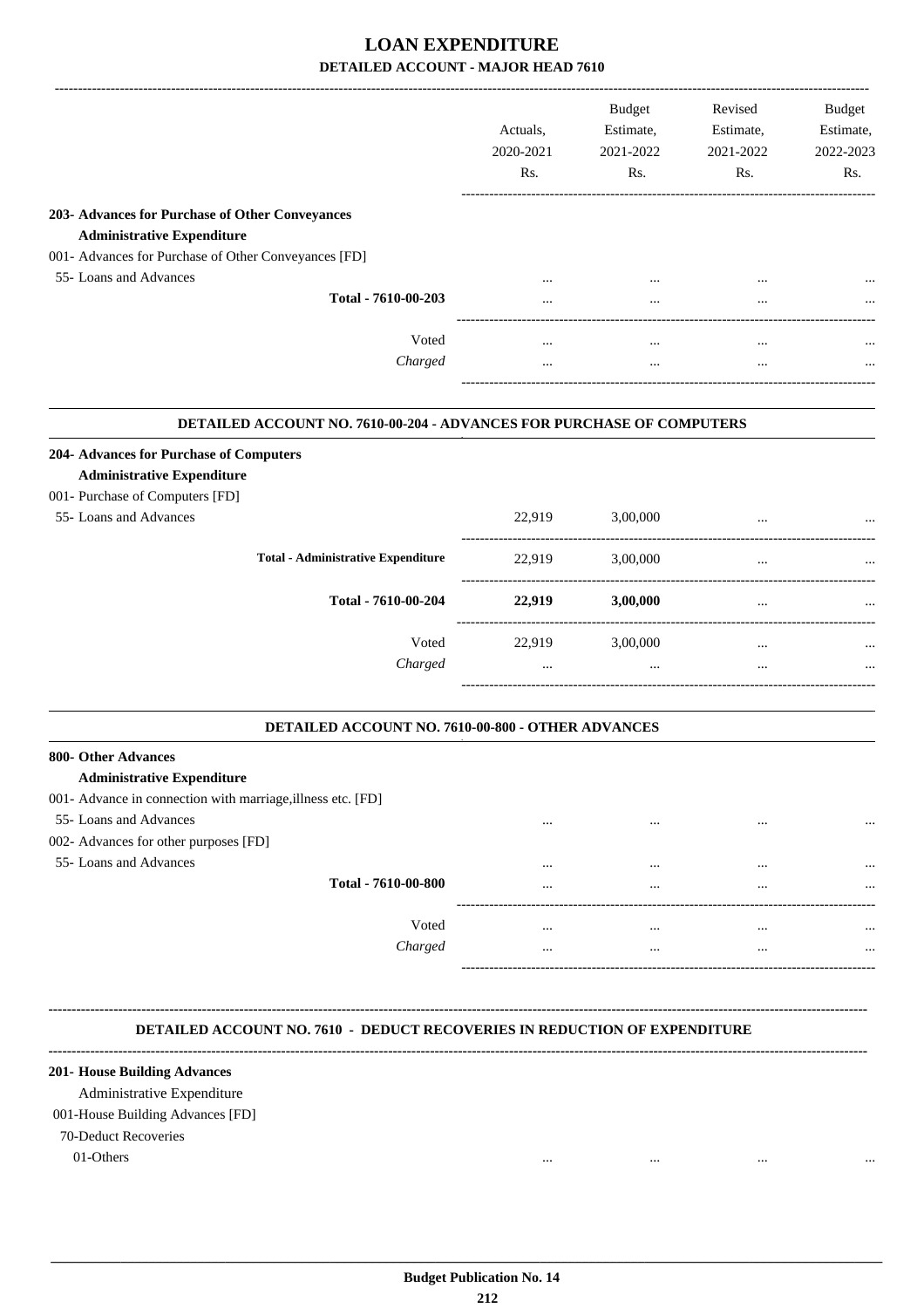--------------

|                                    | Actuals.<br>2020-2021<br>Rs. | <b>Budget</b><br>Estimate,<br>2021-2022<br>Rs. | Revised<br>Estimate,<br>2021-2022<br>Rs. | <b>Budget</b><br>Estimate,<br>2022-2023<br>Rs. |
|------------------------------------|------------------------------|------------------------------------------------|------------------------------------------|------------------------------------------------|
| Total - 201 - Deduct - Recoveries  | $\cdots$                     | $\cdots$                                       | $\cdots$                                 | $\cdots$                                       |
| Total - 7610 - Deduct - Recoveries | $\cdots$                     |                                                |                                          |                                                |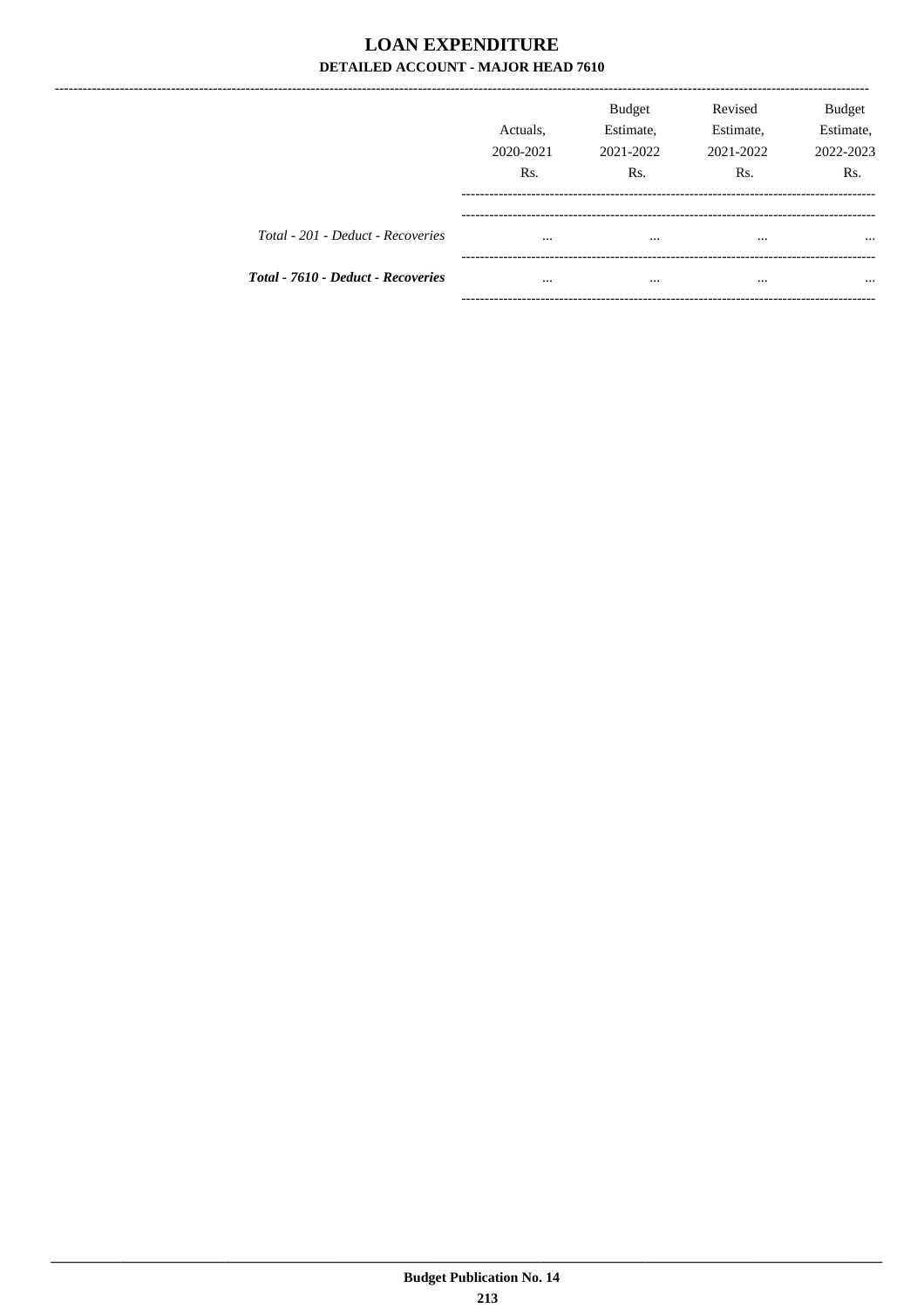# **LOAN EXPENDITURE**

# **DEMAND No. 18**

### **Finance Department**

H. Transfer to Contingency Fund -

# Head of Account: 7999 - Appropriation to the Contigency Fund

| <b>Voted Rs. Nil</b>       | <b>Charged Rs. Nil</b> | <b>Total Rs. Nil</b>  |                  |  |  |  |  |
|----------------------------|------------------------|-----------------------|------------------|--|--|--|--|
|                            |                        | Voted Rs. Charged Rs. | <b>Total Rs.</b> |  |  |  |  |
| <b>Gross Expenditure</b>   |                        | <br>$\cdots$          | $\cdots$         |  |  |  |  |
| <b>Deduct - Recoveries</b> |                        | <br>$\cdots$          | $\cdots$         |  |  |  |  |
|                            |                        |                       |                  |  |  |  |  |
|                            | <b>Net Expenditure</b> | <br>$\cdots$          | $\cdots$         |  |  |  |  |

# **LOAN EXPENDITURE**

------------------------------------

### **ABSTRACT ACCOUNT**

|           | <b>Budget</b> | Revised       | <b>Budget</b>                                                            |
|-----------|---------------|---------------|--------------------------------------------------------------------------|
| Actuals,  | Estimate,     | Estimate,     | Estimate,                                                                |
| 2020-2021 | 2021-2022     | 2021-2022     | 2022-2023                                                                |
| Rs.       | Rs.           | Rs.           | Rs.                                                                      |
|           |               |               |                                                                          |
| $\cdots$  | $\cdots$      | 180,00,00,000 |                                                                          |
| $\cdots$  |               |               |                                                                          |
| $\cdots$  | $\cdots$      | 180,00,00,000 | $\cdots$                                                                 |
| $\ddotsc$ | $\cdots$      |               |                                                                          |
| $\cdots$  | $\cdots$      |               | $\cdots$                                                                 |
| $\cdots$  | $\cdots$      |               | $\cdots$                                                                 |
| $\cdots$  | $\cdots$      |               | $\cdots$                                                                 |
| $\cdots$  | $\cdots$      | 180,00,00,000 | $\cdots$                                                                 |
| $\cdots$  | $\cdots$      |               |                                                                          |
| $\cdots$  | $\cdots$      | $\cdots$      | $\cdots$                                                                 |
|           |               |               | $\dots$ 180,00,00,000<br>180,00,00,000<br>180,00,00,000<br>180,00,00,000 |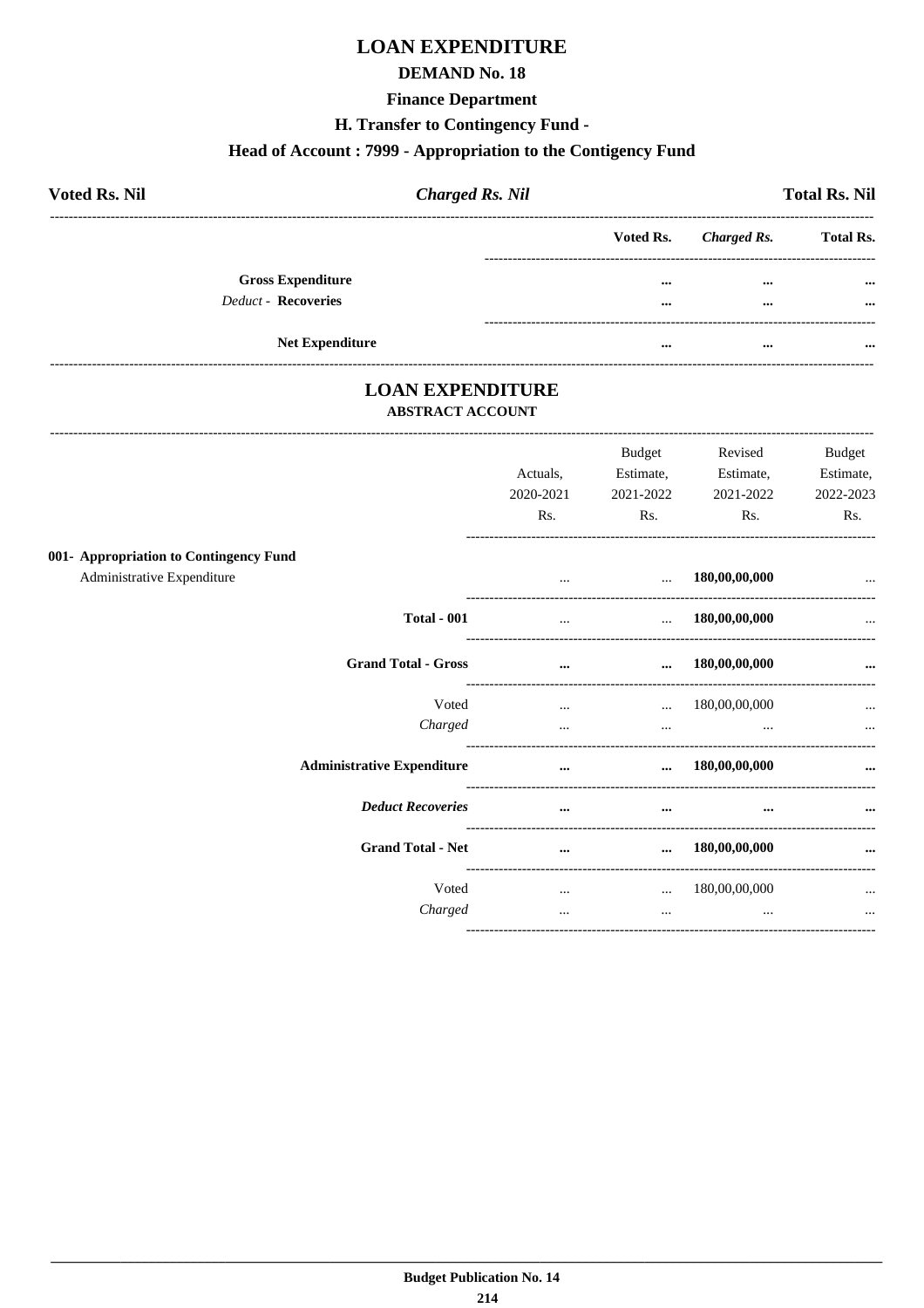# **LOAN EXPENDITURE DETAILED ACCOUNT - MAJOR HEAD 7999**

|                                                                                                                                                 | Actuals,<br>2020-2021 | <b>Budget</b><br>Estimate,<br>2021-2022 | Revised<br>Estimate,<br>2021-2022 | Budget<br>Estimate,<br>2022-2023 |
|-------------------------------------------------------------------------------------------------------------------------------------------------|-----------------------|-----------------------------------------|-----------------------------------|----------------------------------|
|                                                                                                                                                 | Rs.                   | Rs.                                     | Rs.                               | Rs.                              |
| <b>DETAILED ACCOUNT NO. 7999-00-001 - APPROPRIATION TO CONTINGENCY FUND</b>                                                                     |                       |                                         |                                   |                                  |
| 001- Appropriation to Contingency Fund<br><b>Administrative Expenditure</b><br>001- Fund Transferred from Consolidated Fund to Contingency Fund |                       |                                         |                                   |                                  |
| [FD]                                                                                                                                            |                       |                                         |                                   |                                  |
| 63- Inter-Account Transfer                                                                                                                      | $\cdots$              | $\cdots$                                | 180,00,00,000                     |                                  |
| <b>Total - Administrative Expenditure</b>                                                                                                       |                       | $\cdots$                                | 180,00,00,000                     | $\cdots$                         |
| Total - 7999-00-001                                                                                                                             | $\cdots$              | $\cdots$                                | 180,00,00,000                     |                                  |
| Voted                                                                                                                                           | $\cdots$              | $\cdots$                                | 180,00,00,000                     | $\cdots$                         |
| Charged                                                                                                                                         | $\cdots$              | $\cdots$                                | $\cdots$                          |                                  |
|                                                                                                                                                 |                       |                                         |                                   |                                  |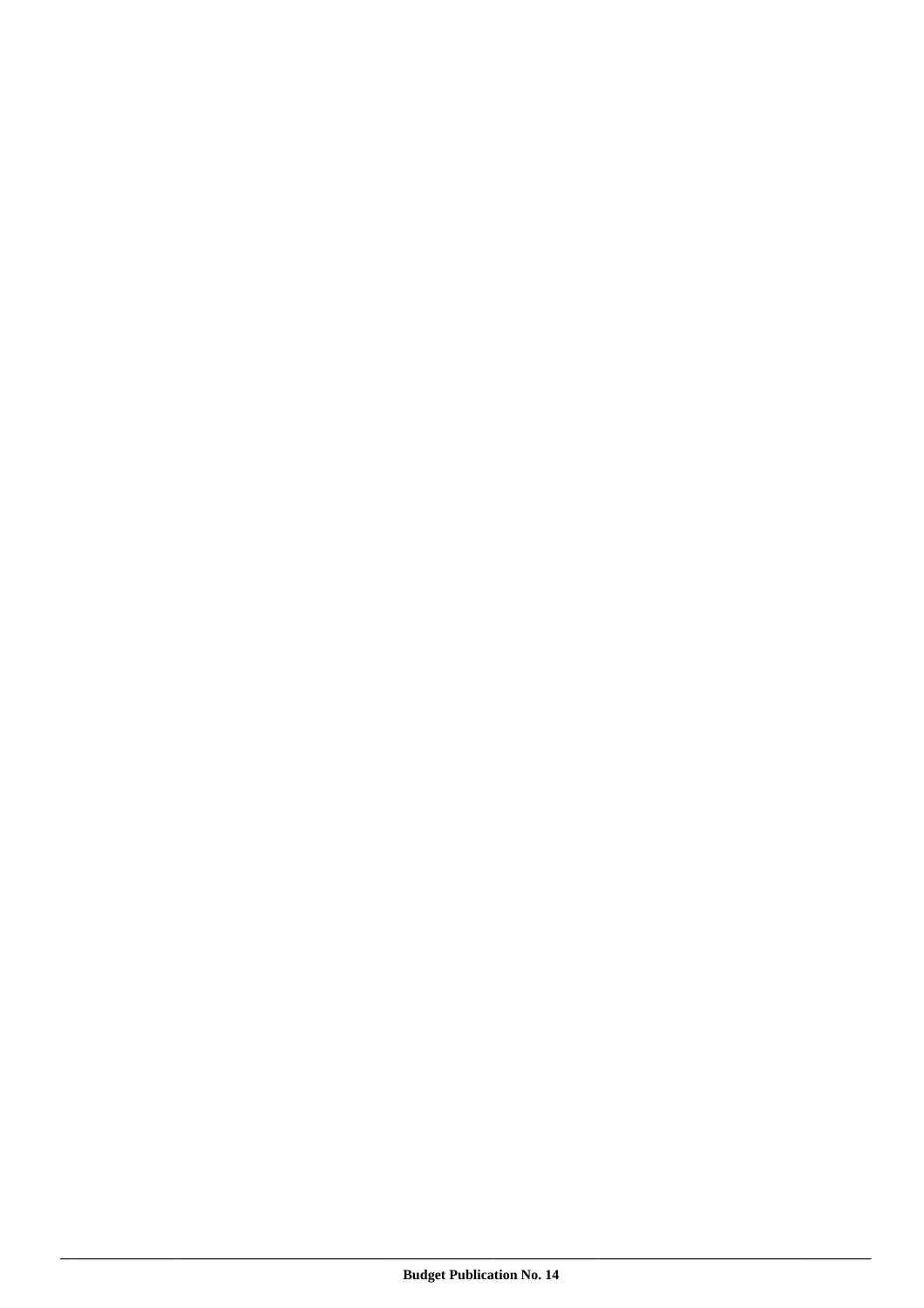# **EXPLANATORY MEMORANDUM**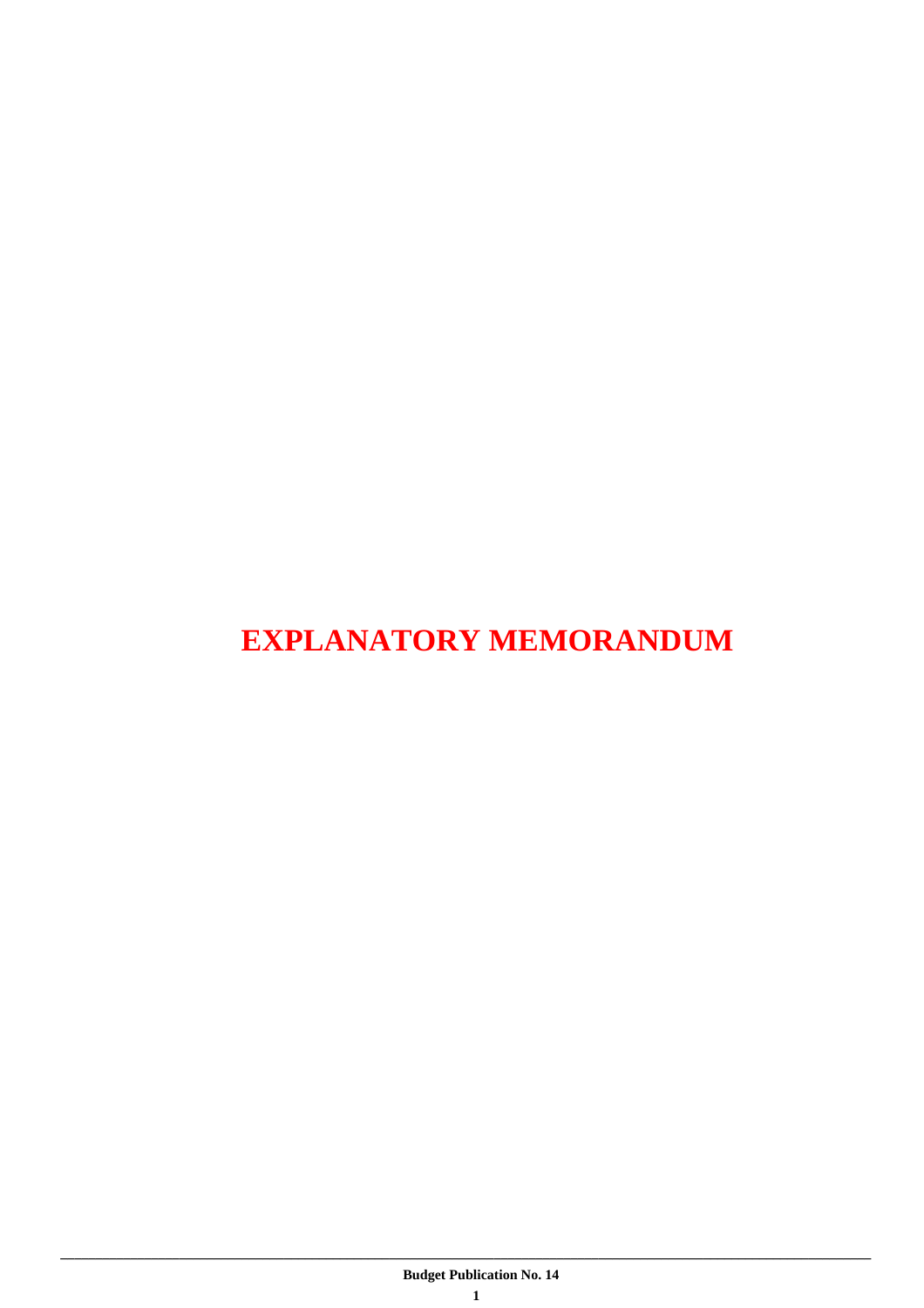# **Budget Publication No. 14**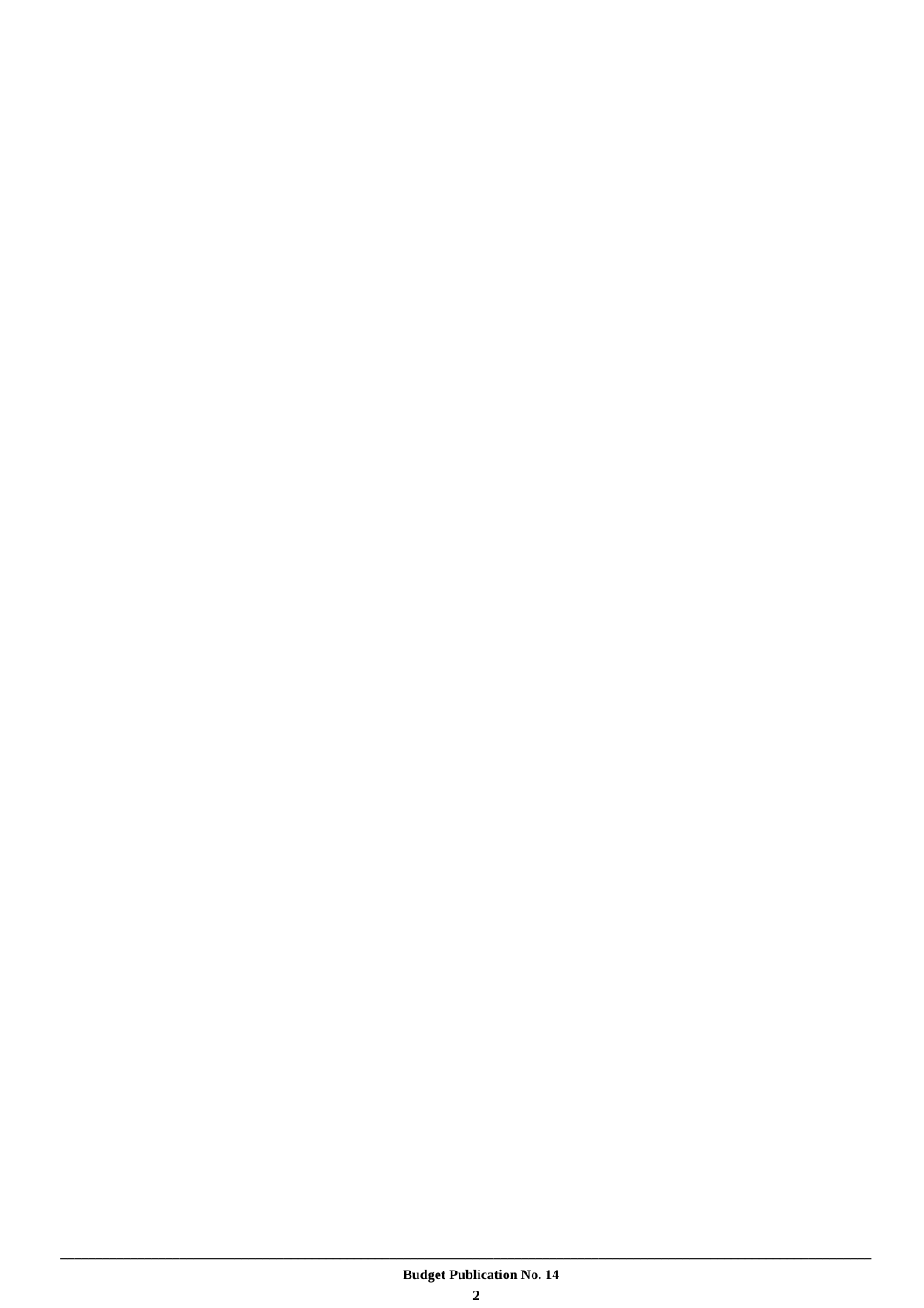# **Expenditure**

# **2049 - INTEREST PAYMENT**

# **Voted Rs. Nil** *Charged Rs. 39110,92,26,000*

**Total Rs. 39110,92,26,000**

|                          | Voted (Rs.) | Charged (Rs.)   | Total (Rs.)     |
|--------------------------|-------------|-----------------|-----------------|
| <b>Gross Expenditure</b> | $\cdots$    | 39110,93,77,000 | 39110,93,77,000 |
| <b>Deduct-Recoveries</b> | $\cdots$    | $-1,51,000$     | $-1,51,000$     |
| <b>Net Expenditure</b>   |             | 39110,92,26,000 | 39110,92,26,000 |

|                                                                                            |                |                |                |                        |                  | (The figures are in thousands of rupees) |
|--------------------------------------------------------------------------------------------|----------------|----------------|----------------|------------------------|------------------|------------------------------------------|
|                                                                                            |                | Actual         |                | <b>Budget Estimate</b> | Revised Estimate | <b>Budget Estimate</b>                   |
| Minor Head                                                                                 | 2018-2019      | 2019-2020      | 2020-2021      | 2021-2022              | 2021-2022        | 2022-2023                                |
| 01- INTEREST ON INTERNAL<br><b>DEBT</b>                                                    |                |                |                |                        |                  |                                          |
| 101- Interest on Market Loans                                                              | 18119,58,46    | 20915,67,85    | 23934,17,67    | 22672,78,47            | 27239,04,17      | 30124,59,43                              |
| 115- Interest on Ways & Means<br><b>Advances from RBI</b>                                  | 20,75,44       | 10,66,71       | 2,65,82        | 20,50,00               | 24,00,00         | 26,40,00                                 |
| 123- Interest on Special Securities<br>issued to NSSF of the Central<br>Govt by State Govt | 7287,62,51     | 6694,44,60     | 6080,80,79     | 5531,28,07             | 5529,24,22       | 4903,38,74                               |
| 200- Interest on Other Intenal Debts                                                       | 429,26,20      | 356,18,94      | 429,87,62      | 255,08,23              | 332,62,80        | 372,72,80                                |
| 305- Management of Debt                                                                    | 49,97,31       | 57, 56, 25     | 69,81,63       | 76,50,00               | 80,50,00         | 90,00,00                                 |
| 911- Deduct Recoveries of<br>Overpayments                                                  | $\overline{0}$ | $\overline{0}$ | $\overline{0}$ | $\overline{0}$         | $\overline{0}$   | $\mathbf{0}$                             |
| Total - 01                                                                                 | 25907,19,91    | 28034,54,34    | 30517,33,54    | 28556,14,77            | 33205,41,19      | 35517,10,97                              |
| 02- INTEREST ON EXTERNAL<br><b>DEBT</b>                                                    |                |                |                |                        |                  |                                          |
| 213- Interest on Loans from The<br>International Development<br>Associations               | 20,00,23       | 19,54,29       | 20,84,85       | 19,05,00               | 20,00,00         | 20,30,00                                 |
| 216- Interest on Loans from The<br>International Banks For<br>Reconstruction & Development | 28,93,00       | 42,44,25       | 30,25,19       | 41,70,00               | 42,80,50         | 41,35,50                                 |
| 217- Interest on Loans from The<br>Government Of Japan                                     | 12,55,00       | 16,79,38       | 13,03,26       | 12,85,09               | 13,49,00         | 13,85,00                                 |
| 249- Interest on Loans from The<br><b>Asian Development Bank</b>                           | 131,96,20      | 176,78,06      | 113,95,72      | 163,95,00              | 173,40,00        | 180,50,00                                |
| 254- Interest on Loans from Asian<br>Infrastructure Investment Bank<br>(AIIB)              | $\overline{0}$ | $\overline{0}$ | 1,06,43        | $\overline{0}$         | $\Omega$         | $\mathbf{0}$                             |
| Total - 02                                                                                 | 193,44,43      | 255,55,99      | 179, 15, 45    | 237,55,09              | 249,69,50        | 256,00,50                                |
| 03-INTEREST ON SMALL<br>SAVINGS, PROVIDENT<br>FUNDS, ETC.                                  |                |                |                |                        |                  |                                          |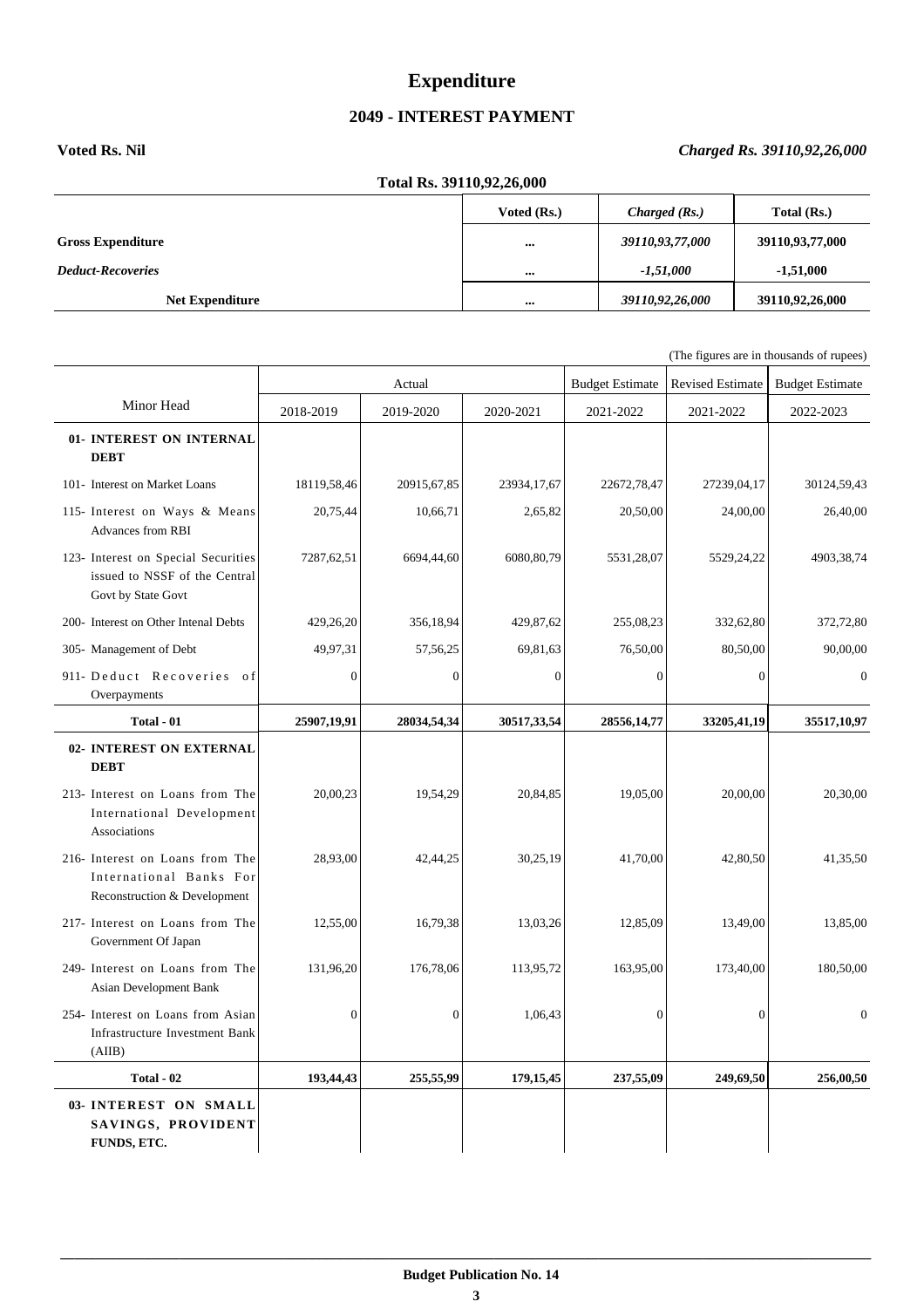(The figures are in thousands of rupees)

|                                                                                   |                | Actual         |                  | <b>Budget Estimate</b> | <b>Revised Estimate</b> | <b>Budget Estimate</b> |
|-----------------------------------------------------------------------------------|----------------|----------------|------------------|------------------------|-------------------------|------------------------|
| Minor Head                                                                        | 2018-2019      | 2019-2020      | 2020-2021        | 2021-2022              | 2021-2022               | 2022-2023              |
| 104- Interest on State Provident<br>Funds                                         | 1140,89,55     | 1393,59,78     | 1423, 26, 14     | 1558,99,95             | 1659,65,00              | 1780,75,00             |
| 108- Interest on Insurance and<br>Pension Fund                                    | 65, 34, 50     | 72,49          | 66,66            | 1,20,00                | 80,00                   | 70,00                  |
| 911- Deduct Recoveries of<br>Overpayments                                         | $\overline{0}$ | $-1$           | $-1,68$          | $\mathbf{0}$           | $-1,50$                 | $-1,50$                |
| Total - 03                                                                        | 1206,24,05     | 1394, 32, 26   | 1423,91,12       | 1560,19,95             | 1660,43,50              | 1781,43,50             |
| 04- INTEREST ON LOANS AND<br>ADVANCES<br><b>FROM</b><br><b>CENTRAL GOVERNMENT</b> |                |                |                  |                        |                         |                        |
| 101-Interest on Loans for<br>State/Union Territory Plan<br>Schemes                | 187,55,19      | 166,16,41      | 144,77,63        | 136,00,00              | 123,39,00               | 102,00,00              |
| 102- Interest On Loans For Central<br>Plan Schemes                                | $\theta$       | $\mathbf{0}$   | $\overline{0}$   | $\mathbf{0}$           | $\overline{0}$          | $\mathbf{0}$           |
| 103- Interest On Loans For Centrally<br>Sponsored Plan Schemes                    | $\theta$       | $\Omega$       | $\overline{0}$   | $\Omega$               | $\Omega$                | $\overline{0}$         |
| 104- Interest on Loans for Non-Plan<br>Schemes                                    | 390,43,07      | 357,61,33      | 324, 87, 27      | 281,87,14              | 292,45,47               | 259,87,14              |
| 106- Interest On Ways And Means<br>Advances                                       | $\theta$       | $\overline{0}$ | $\mathbf{0}$     | $\mathbf{0}$           | $\Omega$                | $\Omega$               |
| 107- Interest On Pre-1984-85 Loans                                                | $\theta$       | $\Omega$       | $\Omega$         | $\Omega$               | $\Omega$                | $\Omega$               |
| Total - 04                                                                        | 577,98,25      | 523,77,74      | 469,64,90        | 417,87,14              | 415,84,47               | 361,87,14              |
| 05- INTEREST ON RESERVE<br><b>FUNDS</b>                                           |                |                |                  |                        |                         |                        |
| 105- Interest on General and Other<br><b>Reserve Funds</b>                        | 0              | $\mathbf{0}$   | $\boldsymbol{0}$ | $\mathbf{0}$           | 8,20,00                 | 8.48.00                |
| Total - 05                                                                        | 0              | v              | $\boldsymbol{0}$ | $\boldsymbol{0}$       | 8,20,00                 | 8,48,00                |
| <b>60-INTEREST ON OTHER</b><br><b>OBLIGATIONS</b>                                 |                |                |                  |                        |                         |                        |
| 101- Interest on Deposits                                                         | 998,76,93      | 1431,12,96     | 1137,28,00       | 1846,00,00             | 985,42,00               | 1147,52,00             |
| 701- Miscellaneous                                                                | 27,51,29       | 28,44,26       | 54,18,10         | 40,04,81               | 36,66,63                | 38,50,15               |
| 911- Deduct Recoveries of<br>Overpayments                                         | $-70$          | $-5,58$        | $-56$            | $\boldsymbol{0}$       | $\overline{0}$          | $\mathbf{0}$           |
| Total - 60                                                                        | 1026,27,52     | 1459,51,64     | 1191,45,54       | 1886,04,81             | 1022,08,63              | 1186,02,15             |
| <b>Grand Total - Gross</b>                                                        | 28911,14,87    | 31669,00,34    | 33781,52,80      | 32657,81,82            | 36561,68,80             | 39110,93,77            |
| <b>Deduct - Recoveries</b>                                                        | -70            | $-1,28,36$     | $-2,24$          | -6                     | $-1,51$                 | $-1,51$                |
| <b>Grand Total - Net</b>                                                          | 28911,14,17    | 31667,71,98    | 33781,50,56      | 32657,81,76            | 36561,67,29             | 39110,92,26            |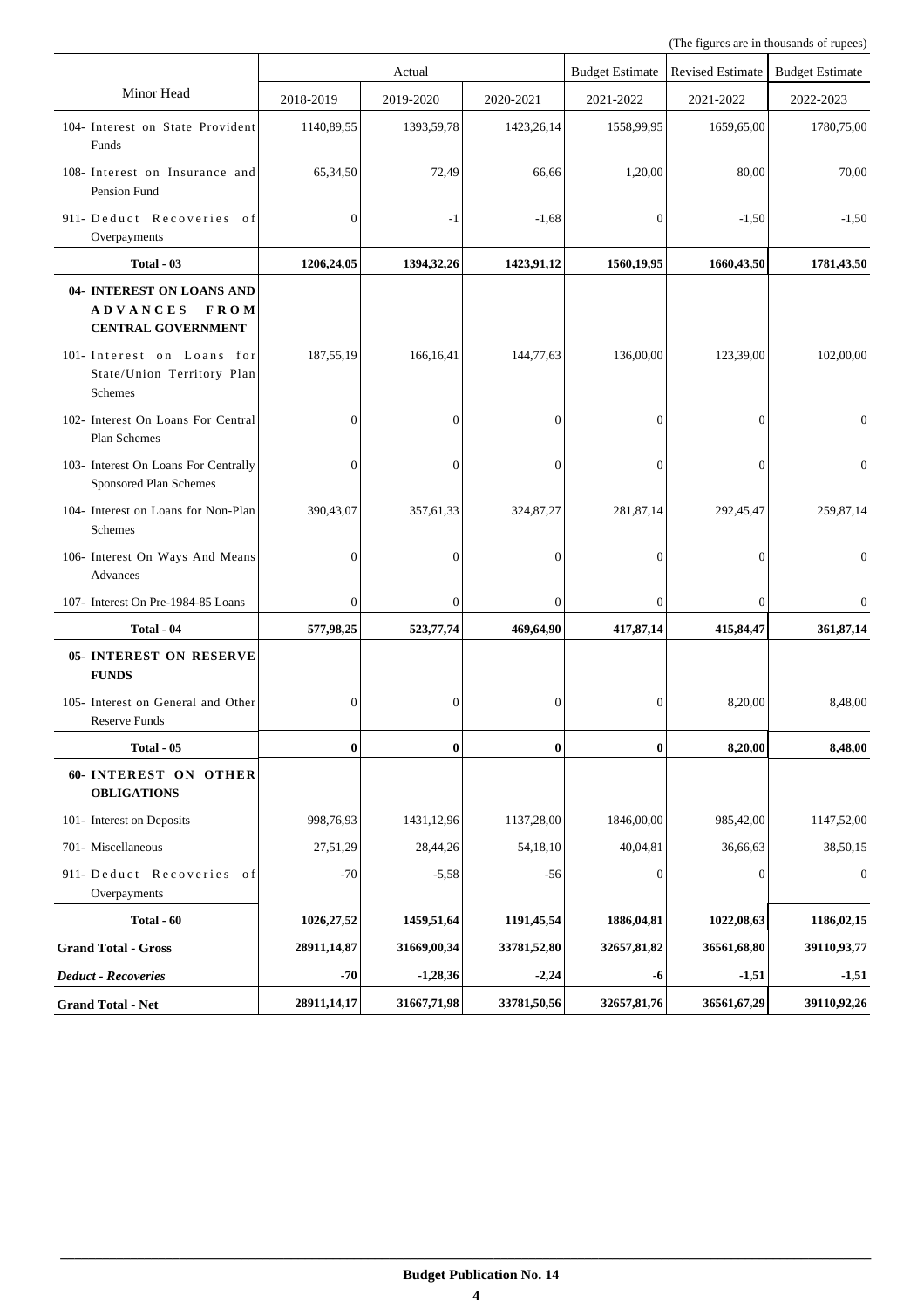# **RECEIPTS AND DISBURSEMENTS**

### **6003-Internal Debt of the State Government**

### **Voted Rs. Nil** *Charged Rs. 58528,89,48,000*

**Total Rs. 58528,89,48,000**

|                          | Voted (Rs.) | Charged (Rs.)   | Total (Rs.)     |
|--------------------------|-------------|-----------------|-----------------|
| <b>Gross Expenditure</b> | $\cdots$    | 58528,89,48,000 | 58528,89,48,000 |
| <b>Deduct-Recoveries</b> | $\cdots$    | $\cdots$        | $\cdots$        |
| <b>Net Expenditure</b>   | $\cdots$    | 58528,89,48,000 | 58528,89,48,000 |

|                                                                                                                   |                    |                    |                                                             |                    |                    |                    |                                                            |                    |                                |                    | (The figures are in thousands of rupees) |                         |
|-------------------------------------------------------------------------------------------------------------------|--------------------|--------------------|-------------------------------------------------------------|--------------------|--------------------|--------------------|------------------------------------------------------------|--------------------|--------------------------------|--------------------|------------------------------------------|-------------------------|
| Minor Head                                                                                                        | Actuals, 2018-2019 |                    | Actuals, 2019-2020                                          |                    | Actuals, 2020-2021 |                    | Budget Estimate,<br>2021-2022                              |                    | Revised Estimate,<br>2021-2022 |                    | Budget Estimate,<br>2022-2023            |                         |
|                                                                                                                   | Receipts           | Disburse-<br>ments | Receipts                                                    | Disburse-<br>ments | Receipts           | Disburse-<br>ments | Receipts                                                   | Disburse-<br>ments | Receipts                       | Disburse-<br>ments | Receipts                                 | Disburse-<br>ments      |
|                                                                                                                   |                    |                    | $\ast$                                                      |                    |                    |                    |                                                            |                    |                                |                    |                                          |                         |
| 101- Market Loans                                                                                                 |                    |                    | 42828,00,00 12397,62,82 56992,00,00 16109,76,94 59679,61,20 |                    |                    |                    | 9500,03,13 73603,00,00 22190,60,00 67394,00,00 22190,60,00 |                    |                                |                    | 73286,20,00 20500,00,00                  |                         |
| 103- Loans from Life Insurance<br>Corporation of India                                                            | $\overline{0}$     | 34,68              | $\overline{0}$                                              | 17,32              | $\Omega$           | $\Omega$           | $\Omega$                                                   | 17,00              | $\Omega$                       | 10,00              | $\overline{0}$                           | 17,00                   |
| 104- Loans from General Insurance<br>Corporation of India                                                         | $\mathbf{0}$       | 21,08              | $\mathbf{0}$                                                | $\mathbf{0}$       | $\theta$           | $\Omega$           | $\Omega$                                                   | $\Omega$           | $\Omega$                       | $\theta$           | $\Omega$                                 | $\Omega$                |
| 105- Loans from the National<br>Bank for Agricultural and<br>Rural Development                                    | $\overline{0}$     | 22,45              | $\mathbf{0}$                                                | 19,00              | $\overline{0}$     | 17,06              | $\Omega$                                                   | 17,30              | $\Omega$                       | 35,50              | $\Omega$                                 | 31,00                   |
| 106- Compensation and<br>other<br><b>Bonds</b>                                                                    | $\Omega$           | 27                 | $\Omega$                                                    | 37                 | $\theta$           | $\Omega$           | $\Omega$                                                   | $\Omega$           | $\Omega$                       | $\Omega$           | $\Omega$                                 |                         |
| 108- Loans from National Co-<br>oprative Development<br>Corporation                                               | 10,09,48           | 15,37,36           | 2.51.85                                                     | 25,20,63           | 7.71.86            | 81,96,70           | 2,52,00                                                    | 16,75,00           | $\Omega$                       | 82,96,00           | $\Omega$                                 | 17,00,00                |
| 109- Loans from other Institutions                                                                                | 1176,40,77         | 1189,59,99         | 827, 31, 37                                                 | 946,82,26          | 1156,71,87         | 1368, 34, 55       | 2000,00,00                                                 | 1347,30,00         | 1693,00,00                     | 1375,97,00         | 2348,00,00                               | 1671,42,00              |
| 110- Ways and Means advances 25004,58,87 25004,58,87 15859,80,84 15859,80,84<br>from the Reserve Bank of<br>India |                    |                    |                                                             |                    | 8154,69,00         |                    | 8154,69,00 30000,00,00 30000,00,00 30000,00,00 30000,00,00 |                    |                                |                    |                                          | 30000,00,00 30000,00,00 |
| 111- Special Securities issued to<br>National Small Savings Fund<br>of the Central Government                     | $\overline{0}$     | 6124,63,50         | $\mathbf{0}$                                                | 6339,99,48         | $\mathbf{0}$       | 6339,99,48         | $\Omega$                                                   | 6339,99,48         | $\Omega$                       | 6339,99,48         | $\overline{0}$                           | 6339,99,48              |
| 800- Other Loans                                                                                                  | $\Omega$           | $\Omega$           | $\overline{0}$                                              | $\mathbf{0}$       | $\overline{0}$     | $\Omega$           | $\Omega$                                                   | $\Omega$           | $\Omega$                       | $\Omega$           | $\Omega$                                 |                         |
| 911- Deduct Recoveries Of<br>Overpayments                                                                         | $\Omega$           | $\Omega$           | $\theta$                                                    | $\Omega$           | $\theta$           | $\Omega$           | $\Omega$                                                   | $\Omega$           | $\Omega$                       | $\Omega$           | $\Omega$                                 |                         |
| <b>Total - 6003</b>                                                                                               | 69019,09,12        | 44732,61,03        | 73681,64,06                                                 | 39281,96,83        | 68998,73,93        | 25445,19,92        | 105605,52,0                                                |                    | 59894,98,78 99087,00,00        | 59989,97,98        | 105634,20,00                             | 58528,89,48             |

\* One Time Special Dispensation amounting to Rs. 4,311 Crore was allowed to the Govt of West Bengal by Govt of India by way of additional borrowing during the Financial Year 2019-2020 due to the hardship faced by the State Govt in managing State Finances because of shortfall in receipt of Central Taxes subject to amendment of State FRBM Act vide MOF order no. 40(22)/PF-I/2011/Vol.II dated 26th February 2020.

State FRBM Act was amended accordingly.

The total OMB allowed to the State Govt. has been increased to Rs. 59,389 Crore from Rs. 55,078 Crore to accommodate the One Time Special Dispensation of Rs. 4,311 crore vide MOF order no. 40(22)/PF-I/2011/Vol.II dated 28th February 2020 read with MOF order no. 40(6)/PF-S/2017-18 dated 12th December 2019.

Out of Rs. 4,311 Crore allowed to the State as One Time Special Dispensation, Govt of West Bengal has raised Rs. 1,914 Crore (Rs. 56,992-55,078) during the FY 2019-2020.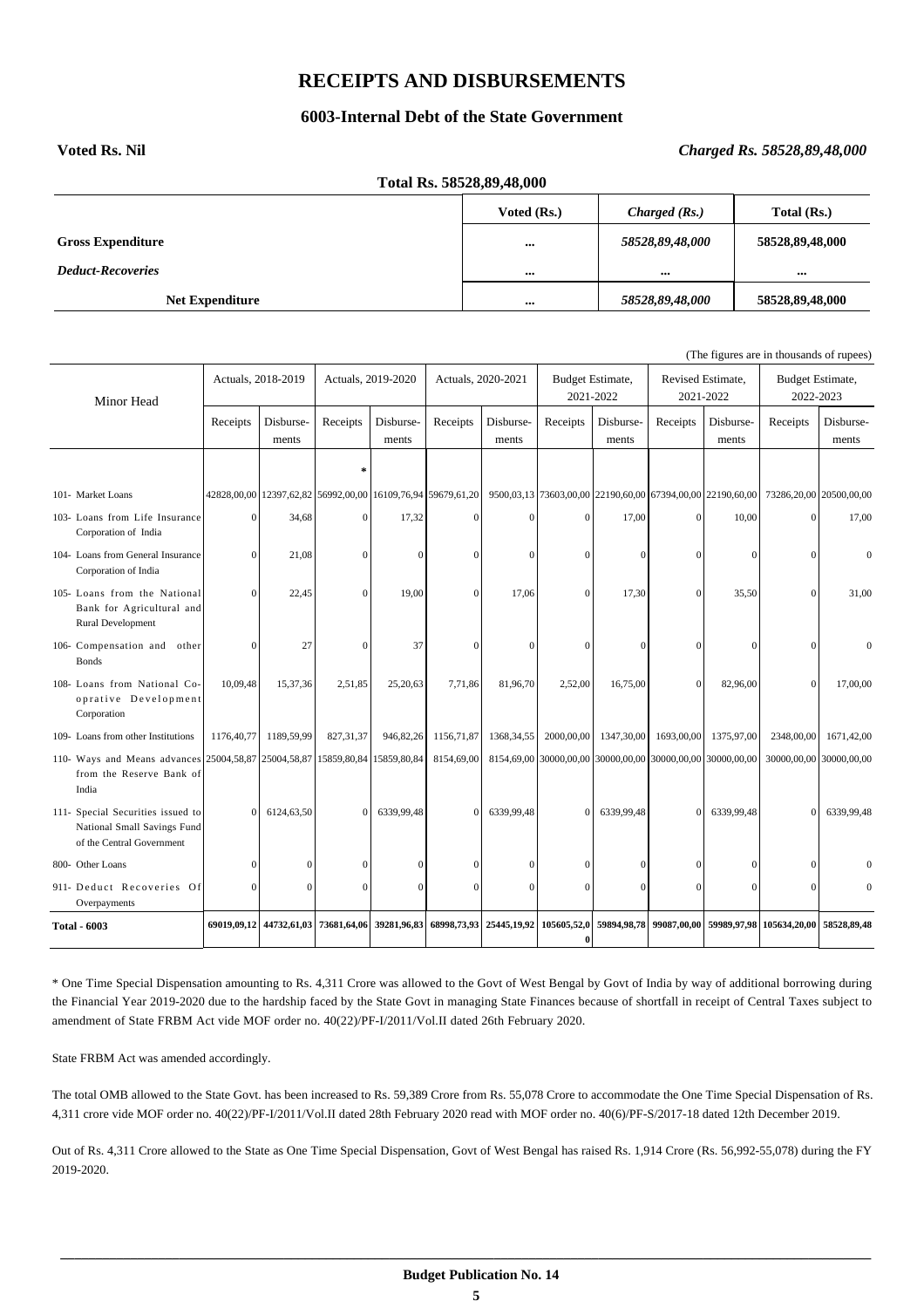# **RECEIPTS AND DISBURSEMENTS**

### **6004-Loans and Advances from the Central Government**

## **Voted Rs. Nil** *Charged Rs. 1871,62,19,000*

| Total Rs. 1871,62,19,000 |  |  |  |  |  |  |  |
|--------------------------|--|--|--|--|--|--|--|
|--------------------------|--|--|--|--|--|--|--|

|                          | Voted (Rs.) | Charged (Rs.)  | Total (Rs.)       |
|--------------------------|-------------|----------------|-------------------|
| <b>Gross Expenditure</b> | $\cdots$    | 1871,62,19,000 | 1871, 62, 19, 000 |
| <b>Deduct-Recoveries</b> | $\cdots$    | $\cdots$       | $\cdots$          |
| <b>Net Expenditure</b>   | $\cdots$    | 1871,62,19,000 | 1871, 62, 19, 000 |

|                                                                                                                  |                    |                    |                  |                    |                    |                    |                               |                    |                  |                                | (The figures are in thousands of rupees) |                    |
|------------------------------------------------------------------------------------------------------------------|--------------------|--------------------|------------------|--------------------|--------------------|--------------------|-------------------------------|--------------------|------------------|--------------------------------|------------------------------------------|--------------------|
| Minor Head                                                                                                       | Actuals, 2018-2019 |                    |                  | Actuals, 2019-2020 | Actuals, 2020-2021 |                    | Budget Estimate,<br>2021-2022 |                    |                  | Revised Estimate,<br>2021-2022 | Budget Estimate,<br>2022-2023            |                    |
|                                                                                                                  | Receipts           | Disburse-<br>ments | Receipts         | Disburse-<br>ments | Receipts           | Disburse-<br>ments | Receipts                      | Disburse-<br>ments | Receipts         | Disburse-<br>ments             | Receipts                                 | Disburse-<br>ments |
| 01- NON-PLAN LOANS                                                                                               |                    |                    |                  |                    |                    |                    |                               |                    |                  |                                |                                          |                    |
| 101- Loans to cover gap in<br>resources                                                                          | $\boldsymbol{0}$   | $\mathbf{0}$       | $\boldsymbol{0}$ | $\boldsymbol{0}$   | $\boldsymbol{0}$   | $\Omega$           | $\theta$                      | $\Omega$           | $\Omega$         | $\boldsymbol{0}$               | $\Omega$                                 |                    |
| 102- Share of Small Savings<br>Collection                                                                        | $\mathbf{0}$       | $\mathbf{0}$       | $\boldsymbol{0}$ | 431,67,48          | $\theta$           | $\Omega$           | C                             | $\Omega$           | $\Omega$         | $\theta$                       |                                          |                    |
| 201- House Building Advances                                                                                     | $\mathbf{0}$       | 38                 | $\mathbf{0}$     | 38                 | $\theta$           | 38                 | C                             | 50                 | $\Omega$         | 50                             | $\mathbf{0}$                             | 50                 |
| 800- Other Loans                                                                                                 | $\boldsymbol{0}$   | 3,17,90            | $\mathbf{0}$     | 2,95,98            | $\boldsymbol{0}$   | 2,89,08            | $\boldsymbol{0}$              | 3,34,00            | $\boldsymbol{0}$ | 3,40,00                        | $\boldsymbol{0}$                         | 2,30,00            |
| Total - 01                                                                                                       | $\bf{0}$           | 3,18,27            | $\bf{0}$         | 434,63,84          | $\bf{0}$           | 2,89,46            | $\bf{0}$                      | 3,34,50            | $\bf{0}$         | 3,40,50                        | $\bf{0}$                                 | 2,30,50            |
| 02-LOANS FOR STATE PLAN<br><b>SCHEMES</b>                                                                        |                    |                    |                  |                    |                    |                    |                               |                    |                  |                                |                                          |                    |
| 101- Block Loans                                                                                                 | $\theta$           | $\mathbf{0}$       | $\mathbf{0}$     | 237,64,20          | $\boldsymbol{0}$   | $\Omega$           | $\Omega$                      | $\mathbf{0}$       | $\overline{0}$   | $\boldsymbol{0}$               | $\mathbf{0}$                             |                    |
| 104- 1984-89 state Plan Loans<br>Consolidated in terms of<br>recommendations of the Ninth<br>Finance Commissioin | $\overline{0}$     | $\overline{0}$     | $\mathbf{0}$     | $\mathbf{0}$       | $\overline{0}$     | $\Omega$           | $\sqrt{ }$                    | $\Omega$           | $\Omega$         | $\overline{0}$                 | $\Omega$                                 |                    |
| Total - 02                                                                                                       | $\pmb{0}$          | $\bf{0}$           | $\bf{0}$         | 237,64,20          | $\bf{0}$           | $\bf{0}$           | $\bf{0}$                      | $\bf{0}$           | $\bf{0}$         | $\bf{0}$                       | $\bf{0}$                                 | $\bf{0}$           |
| 03- LOANS FOR CENTRAL<br><b>PLAN SCHEMES</b>                                                                     |                    |                    |                  |                    |                    |                    |                               |                    |                  |                                |                                          |                    |
| 800- Other Loans                                                                                                 | $\overline{0}$     | $\overline{0}$     | $\mathbf{0}$     | $\mathbf{0}$       | $\overline{0}$     | $\mathbf{0}$       | $\mathbf{0}$                  | $\overline{0}$     | $\mathbf{0}$     | $\overline{0}$                 | $\mathbf{0}$                             |                    |
| 04- LOANS FOR CENTRALLY<br>SPONSORED PLAN<br><b>SCHEMES</b>                                                      |                    |                    |                  |                    |                    |                    |                               |                    |                  |                                |                                          |                    |
| 800- Other Loans                                                                                                 | $\overline{0}$     | $\overline{0}$     | $\boldsymbol{0}$ | $\mathbf{0}$       | $\boldsymbol{0}$   | $\Omega$           | $\Omega$                      | $\Omega$           | $\mathbf{0}$     | $\boldsymbol{0}$               | $\overline{0}$                           |                    |
| 06-WAYS AND MEANS<br><b>ADVANCES</b>                                                                             |                    |                    |                  |                    |                    |                    |                               |                    |                  |                                |                                          |                    |
| 800- Other Ways and Means<br>Advances                                                                            | $\overline{0}$     | $\overline{0}$     | $\overline{0}$   | $\overline{0}$     | $\overline{0}$     | $\Omega$           | $\Omega$                      | $\theta$           | $\overline{0}$   | $\mathbf{0}$                   | $\Omega$                                 |                    |
| 07-PRE-1984-85 LOANS                                                                                             |                    |                    |                  |                    |                    |                    |                               |                    |                  |                                |                                          |                    |
| 105- Small Savings Loans                                                                                         | $\Omega$           | $\mathbf{0}$       | $\boldsymbol{0}$ | $\mathbf{0}$       | $\boldsymbol{0}$   | $\Omega$           | $\Omega$                      | $\Omega$           | $\boldsymbol{0}$ | $\boldsymbol{0}$               | $\Omega$                                 |                    |
| 106- Pre-1979-80 Consolidated<br>loans for Productive and<br>Semi-productive purposes                            | $\Omega$           | $\Omega$           | $\overline{0}$   | $\theta$           | $\overline{0}$     | $\Omega$           | $\Omega$                      | $\Omega$           | $\Omega$         | $\Omega$                       | $\Omega$                                 |                    |
| 108-1979-84 Consolidated Loans-<br>Loans repayable over 25 years                                                 | $\mathbf 0$        | $\mathbf{0}$       | $\boldsymbol{0}$ | $\boldsymbol{0}$   | $\overline{0}$     | $\theta$           | $\overline{0}$                | $\overline{0}$     | $\overline{0}$   | $\boldsymbol{0}$               | $\mathbf{0}$                             | $\Omega$           |
| Total - 07                                                                                                       | $\bf{0}$           | $\bf{0}$           | $\bf{0}$         | $\bf{0}$           | $\bf{0}$           | $\bf{0}$           | $\bf{0}$                      | $\bf{0}$           | $\bf{0}$         | $\bf{0}$                       | $\bf{0}$                                 | $\bf{0}$           |